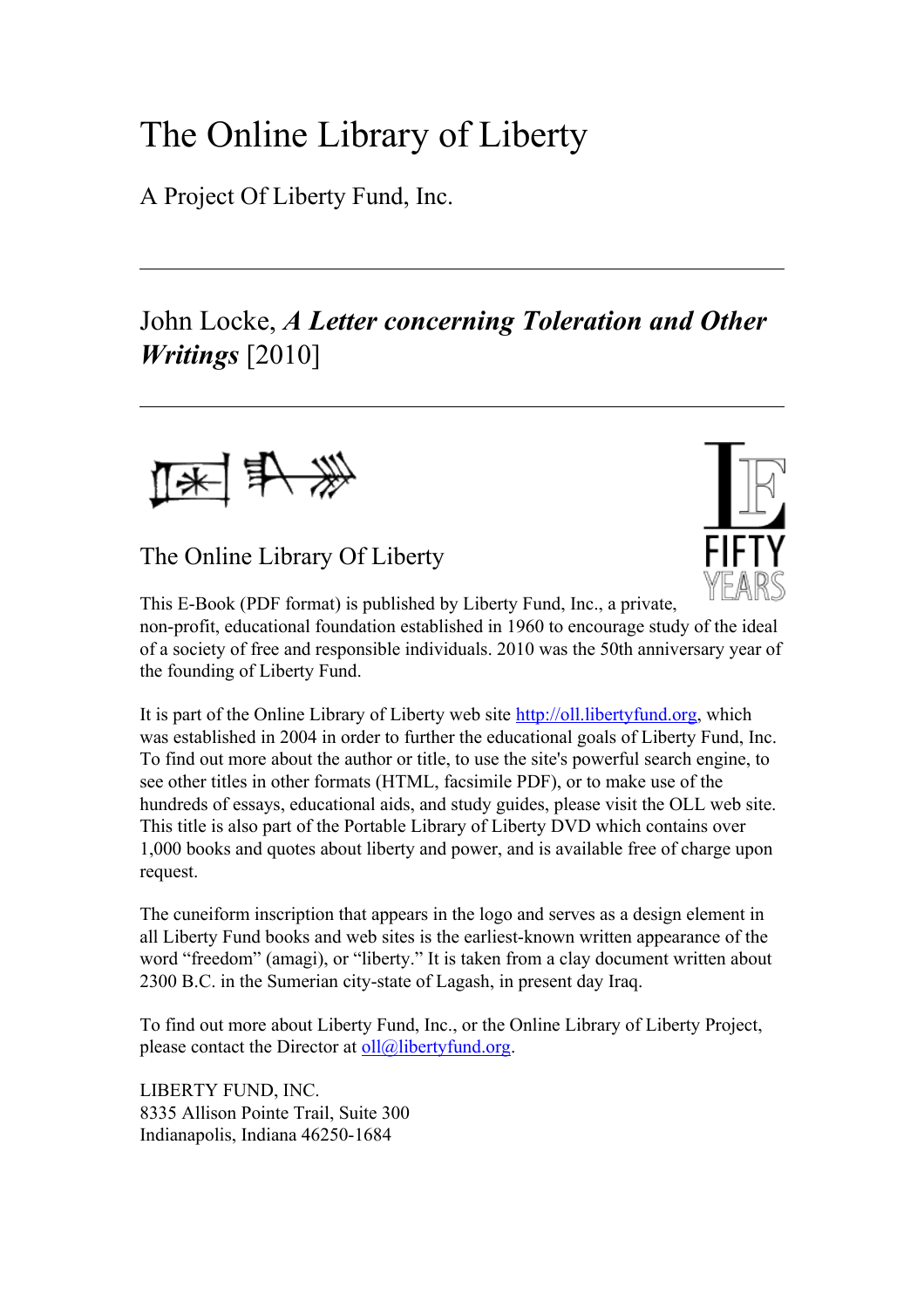

Edition Used:

*A Letter concerning Toleration and Other Writings,* edited and with an Introduction by Mark Goldie (Indianapolis: Liberty Fund, 2010).

Author: [John Locke](http://oll.libertyfund.org/person/131) Editor: [Mark Goldie](http://oll.libertyfund.org/person/4757)

About This Title:

Part of the Thomas Hollis Library published by Liberty Fund. This volume contains A Letter Concerning Toleration, excerpts of the Third Letter, An Essay on Toleration, and various fragments.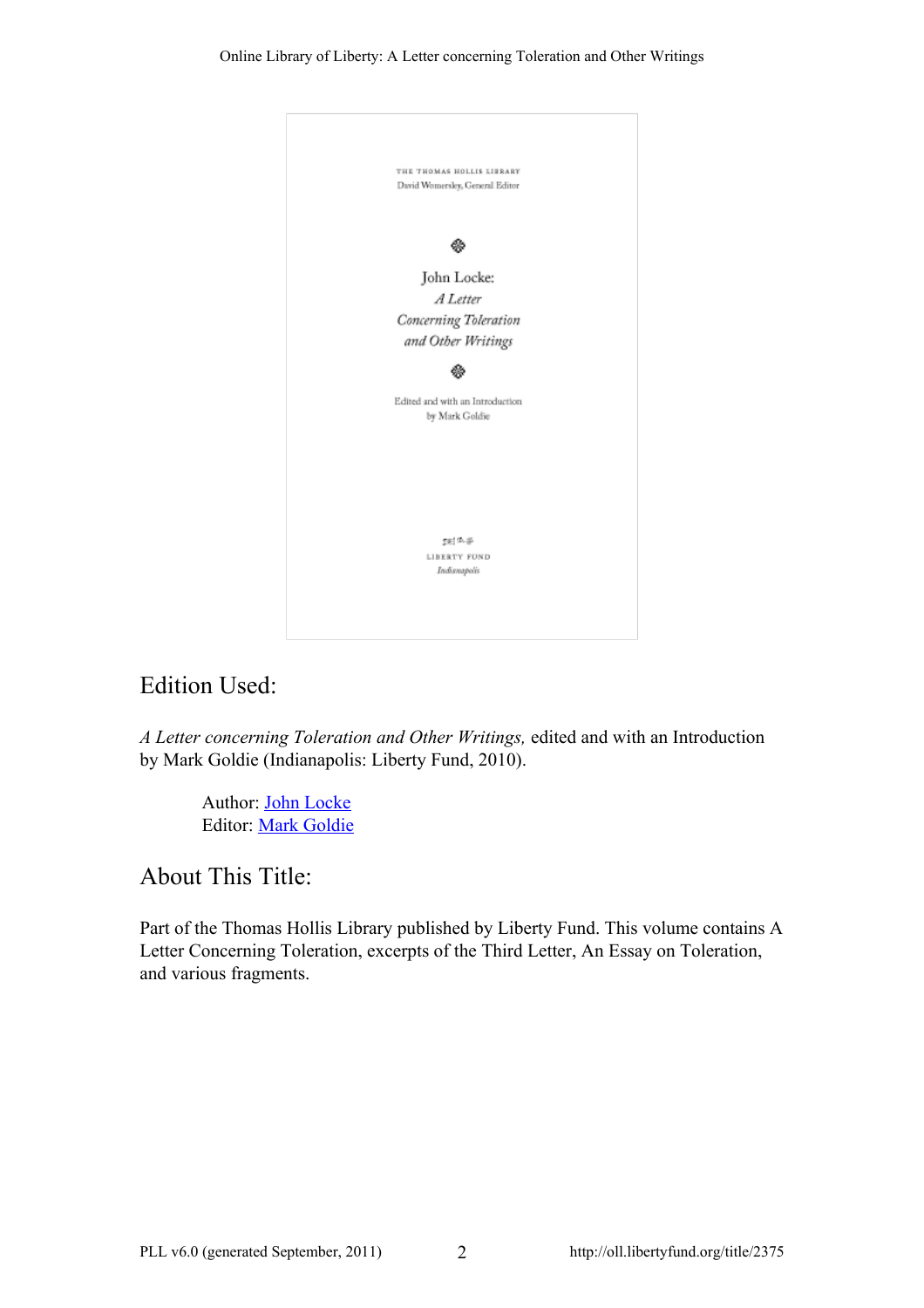#### About Liberty Fund:

Liberty Fund, Inc. is a private, educational foundation established to encourage the study of the ideal of a society of free and responsible individuals.

#### Copyright Information:

The copyright to this edition, in both print and electronic forms, is held by Liberty Fund, Inc.

#### Fair Use Statement:

This material is put online to further the educational goals of Liberty Fund, Inc. Unless otherwise stated in the Copyright Information section above, this material may be used freely for educational and academic purposes. It may not be used in any way for profit.

| CONTENTS                                       |             |  |
|------------------------------------------------|-------------|--|
|                                                |             |  |
|                                                |             |  |
|                                                |             |  |
|                                                |             |  |
| The Thomas Hollis Library, by David Womersley  | vii         |  |
| Introduction, by Mark Goldie                   | 远           |  |
| Further Reading                                | 300F        |  |
| Notes on the Texts                             | xxix        |  |
| Chronology of Locke's Life                     | xli         |  |
| Acknowledgments                                | xhii        |  |
|                                                |             |  |
| 1. A Letter Concerning Toleration              | $\mathbf I$ |  |
| 2. Excerpts from A Third Letter for Toleration | 69.         |  |
| 5. An Essay Concerning Toleration              | <b>TOS</b>  |  |
| 4. Fragments on Toleration                     | 141         |  |
| Index                                          | 101         |  |
|                                                |             |  |
|                                                |             |  |
|                                                |             |  |
|                                                |             |  |
|                                                |             |  |
|                                                |             |  |
|                                                |             |  |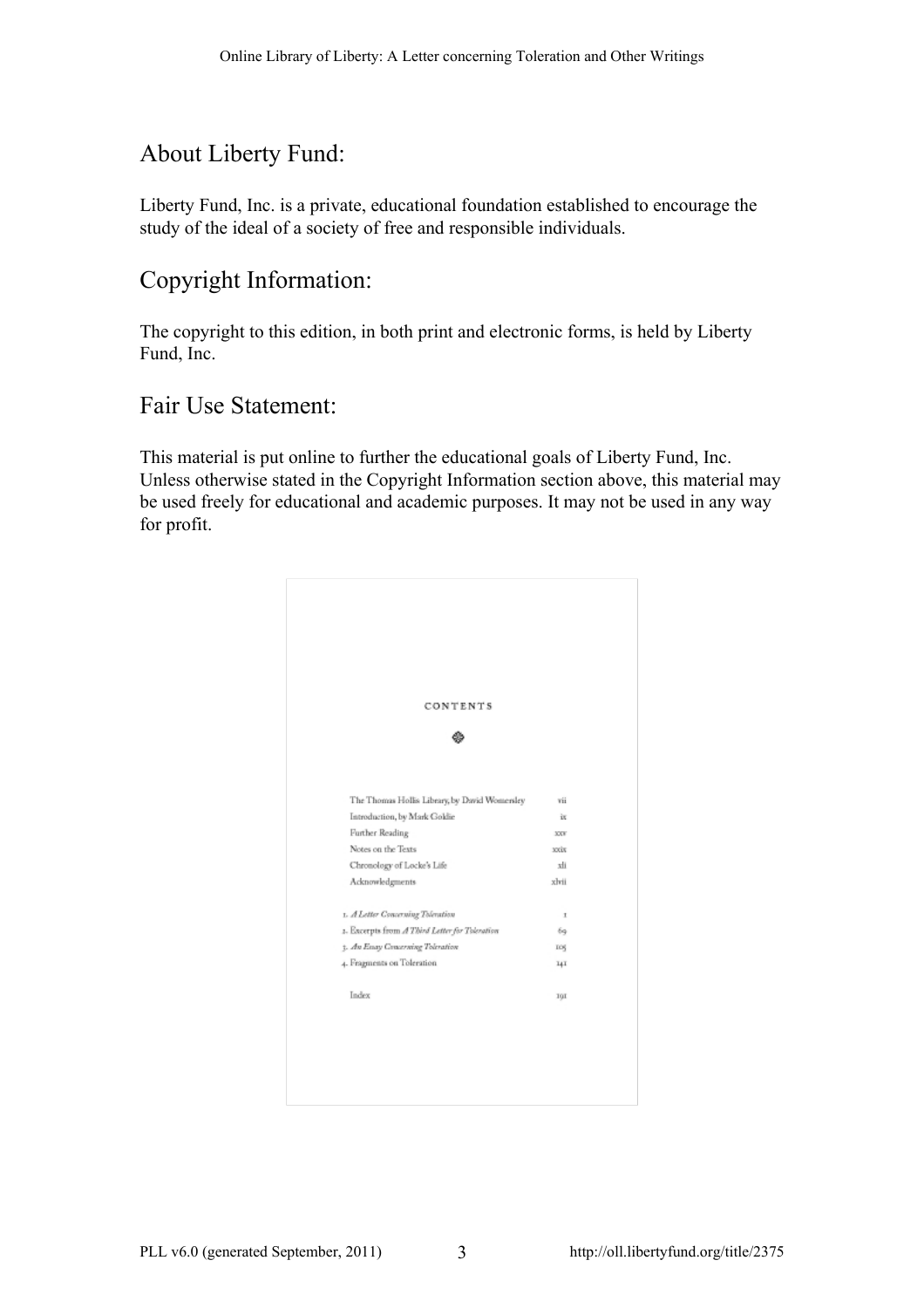#### Table Of Contents

[The Thomas Hollis Library](#page-4-0) **[Introduction](#page-5-0)** [Further Reading](#page-15-0) [Notes On the Texts](#page-18-0) [Chronology of Locke's Life](#page-27-0) [Acknowledgments](#page-32-0) [A Letter Concerning Toleration and Other Writings](#page-33-0) [To the Reader 1](#page-34-0) [A Letter Concerning Toleration.](#page-35-0) [Excerpts From a Third Letter For Toleration](#page-67-0) [An Essay Concerning Toleration](#page-88-0) [Fragments On Toleration](#page-108-0)



John Locke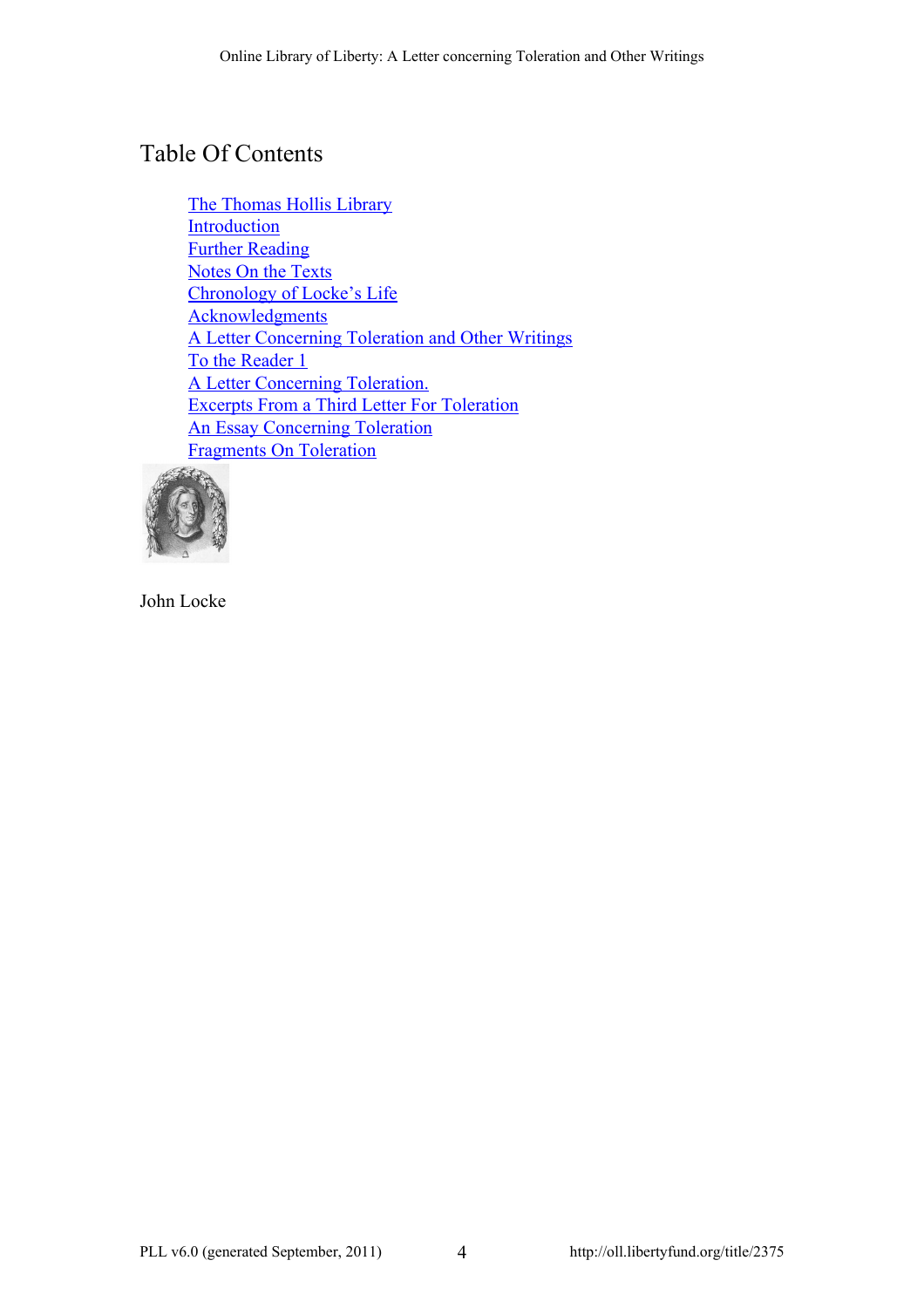# <span id="page-4-0"></span>THE THOMAS HOLLIS LIBRARY

Thomas Hollis (1720–74) was an eighteenth-century Englishman who devoted his energies, his fortune, and his life to the cause of liberty. Hollis was trained for a business career, but a series of inheritances allowed him to pursue instead a career of public service. He believed that citizenship demanded activity and that it was incumbent on citizens to put themselves in a position, by reflection and reading, in which they could hold their governments to account. To that end for many years he distributed books that he believed explained the nature of liberty and revealed how liberty might best be defended and promoted.

A particular beneficiary of Hollis's generosity was Harvard College. In the years preceding the Declaration of Independence, Hollis was assiduous in sending to America boxes of books, many of which he had had specially printed and bound, to encourage the colonists in their struggle against Great Britain. At the same time he took pains to explain the colonists' grievances and concerns to his fellow Englishmen.

The Thomas Hollis Library makes freshly available a selection of titles that, because of their intellectual power, or the influence they exerted on the public life of their own time, or the distinctiveness of their approach to the topic of liberty, comprise the cream of the books distributed by Hollis. Many of these works have been either out of print since the eighteenth century or available only in very expensive and scarce editions. The highest standards of scholarship and production ensure that these classic texts can be as salutary and influential today as they were two hundred and fifty years ago.

David Womersley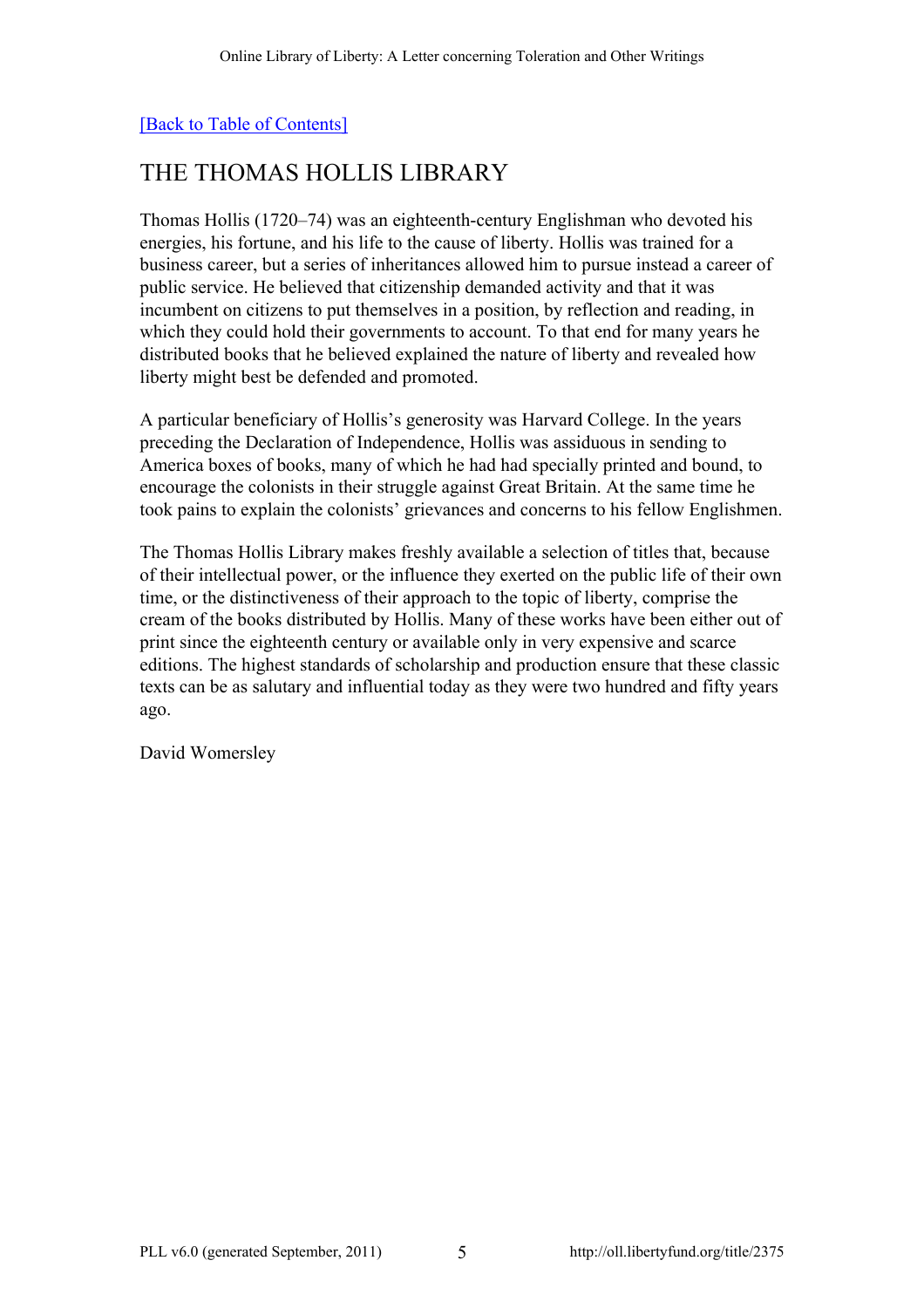#### <span id="page-5-0"></span>INTRODUCTION

#### The Context Of Intolerance

Protestant Europe inherited a fundamental belief from the medieval Catholic Church: that membership of the church was coextensive with membership of the commonwealth and that it was the duty of a "godly prince" to promote and support the true religion. Protestants agreed with Catholics that "schism" and "heresy" were intolerable, though what counted as orthodoxy now depended on which side of the Alps one stood. There was therefore no intrinsic connection between religious freedom and the advent of Protestantism. Luther was ferocious against the Anabaptists, calling down the wrath of the German princes upon them. At Geneva, Calvin burned Servetus for heresy. In England, the regime of Elizabeth and the early Stuarts drove religious nonconformists to flee to the Netherlands and America; in the Netherlands, Calvinists harassed those who deviated into Arminianism; and in Massachusetts, separatists were punished. During the English Civil Wars, Presbyterians, who had suffered under the episcopal Church of England, were vociferous in demanding suppression of the radical Puritan sects. The Reformation and Counter-Reformation witnessed extraordinary savagery in the name of religious orthodoxy, in events such as the St. Bartholomew's Day Massacre in France and the Cromwellian annihilation of Irish "papists." Nor was there any cessation after the mid-seventeenth century. In 1685 Louis XIV revoked the Edict of Nantes, under which Protestant Huguenots had achieved a measure of toleration, causing thousands to flee, and introducing a new word, *refugee,* into the English language; thousands who were left behind faced torture, enslavement, and death. In England, the later Stuart era saw the final attempt in that country's history to coerce citizens to be of one church: the Anglican church restored after the Civil Wars. Hundreds of Quakers died in prison, the Baptist John Bunyan was incarcerated in Bedford jail, and William Penn resolved to create a safe haven, which he named Pennsylvania.

It is mistaken to suppose that the practice of intolerance betokened mere unthinking bigotry. On the contrary, a fully developed ideology of intolerance was articulated in countless treatises and sermons and was upheld by Protestants and Catholics alike. Religious minorities were castigated on three grounds. First, dissenters were seditious dangers to the state, and their claims of "conscience" were masks for rebellion and anarchy. Second, they were schismatic violators of the unity and catholicity of God's church, since Christian creeds taught that the church is "one." Third, they held erroneous beliefs that endangered their souls and polluted those of their neighbors, so that they should be obliged to harken to the truth. To these political, ecclesiastical, and theological objections could be added ethical suspicions that dissenters were closet libertines who concealed their depravity under outward piety. Scripturally, it was claimed that Christ himself had authorized religious coercion of the wayward, for, as St. Augustine had explained, Jesus' injunction in St. Luke's Gospel to "compel them to come in" must be understood in relation to the church (Luke 14:23). *Compelle intrare* became the cardinal text for Christian brutality and remained a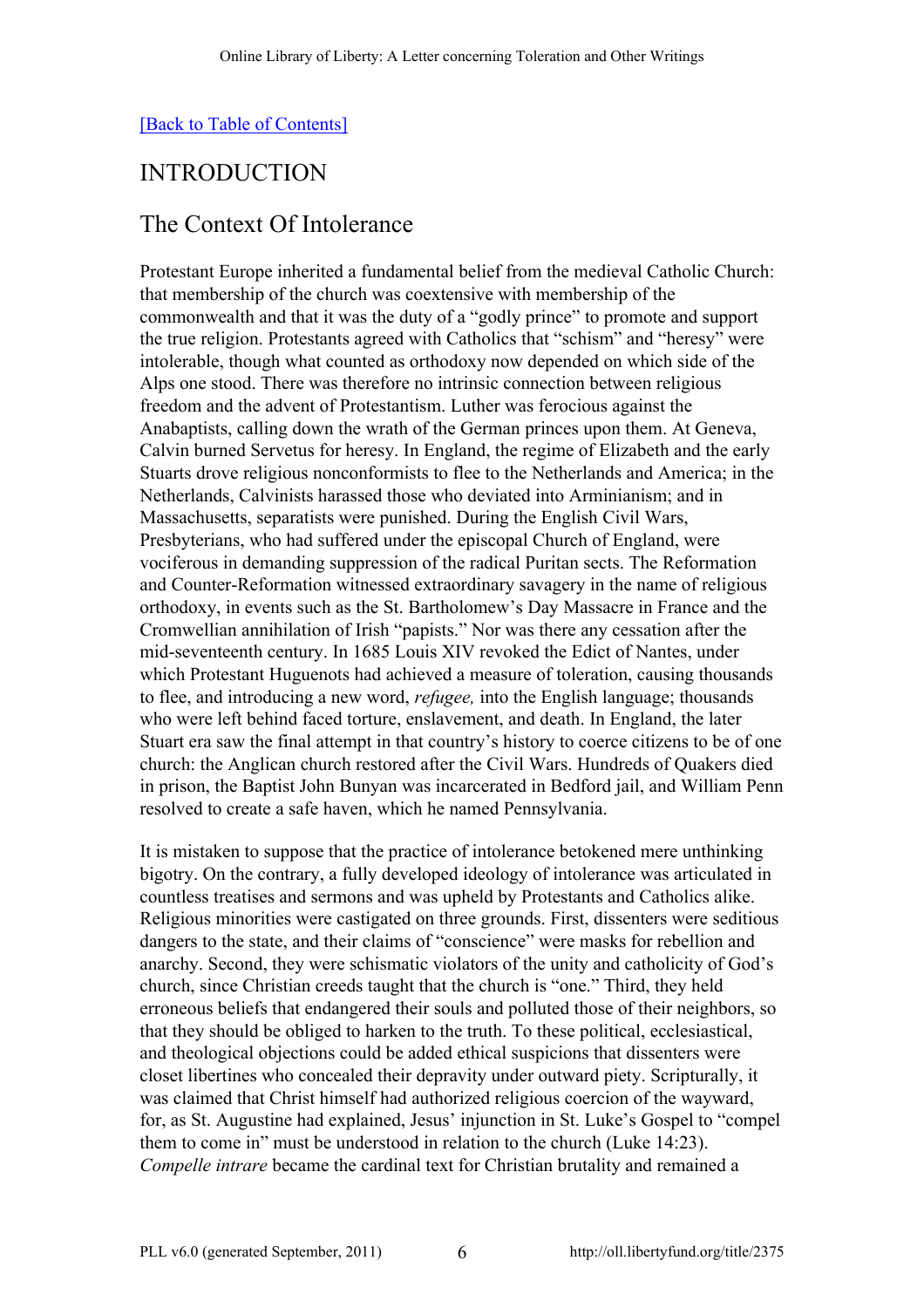pulpit staple. The Christian magistrate, guided by the Christian pastor, was duty bound to suppress error, for "he beareth not the sword in vain: he is the minister of God, a revenger to execute wrath upon him that doeth evil" (Romans 13:4).

### Locke'S *Letter* And Evangelical Tolerance

John Locke's *Letter Concerning Toleration* was one of the seventeenth century's most eloquent pleas to Christians to renounce religious persecution. It was also timely. It was written in Latin in Holland in 1685, just after the Revocation of the Edict of Nantes, and published in Latin and English in 1689, just after the English parliament conceded a statutory toleration for Protestant dissenters. Locke was certainly not the first writer to argue for toleration. The case can be traced to authors such as Sebastian Castellio and Jacopo Acontius in the late sixteenth century, to the radical Puritans of Civil War England, such as William Walwyn and Roger Williams, and to Locke's contemporaries, such as Penn and, in Holland, the Jew Baruch Spinoza, the Arminian Philip van Limborch, and the Huguenot Pierre Bayle, whose *Philosophical Commentary on the Words of Our Lord, "Compel Them to Come In"* (1686) is exactly contemporary with Locke's *Letter.*

Today Locke is regarded as the canonical philosopher of liberalism. Theorists continue to invoke Locke in addressing religious questions: the relationship between religion and civil society, and the boundaries of public tolerance of cultural pluralism, particularly in a West suddenly less convinced that secularism is an ineluctable characteristic of modernity. Locke's liberalism is not, however, the same as modern secular liberalism. His *Letter* can surprise and disconcert by the apparently limited basis and extent of its tolerance. It is not just that Locke excludes Roman Catholics and atheists from tolerance, but also that his very premises are rooted in Christian evangelism. His arguments are not as radical as those of Spinoza or Bayle, who were more inclusive and more skeptical. Crudely, Locke is not John Stuart Mill, for it is to *On Liberty* (1859) that we turn to find a celebration of pluralism and arguments for moral diversity. "Tolerance," after all, denotes forbearance, not approval, and Locke defends rather than applauds religious diversity. Moreover, he does not offer toleration in the ethical sphere; quite the contrary, he upholds godly living as a better aspiration for civil societies than the disciplining of doctrine and worship. The first thing to emphasize, therefore, about Locke's *Letter* is that it is limited to a case for toleration of religious conscience in matters of worship and speculative theology. Furthermore, its argument is grounded in the question: What are the legitimate means at the disposal of Christians to bring the wayward to the truth? While Locke is absolutely emphatic that coercion is not a legitimate means, the *Letter* remains an essay in *evangelical* tolerance, penned by a devout Christian, albeit one whom contemporaries suspected of theological heterodoxy and who thereby himself needed—or, in his enemies' eyes, did not deserve— the blessings of toleration.

### Separating Church From State

Locke's *Letter* offers three principal arguments for toleration. He begins by asserting that peaceable means are of the essence of Christianity, and that Scripture does not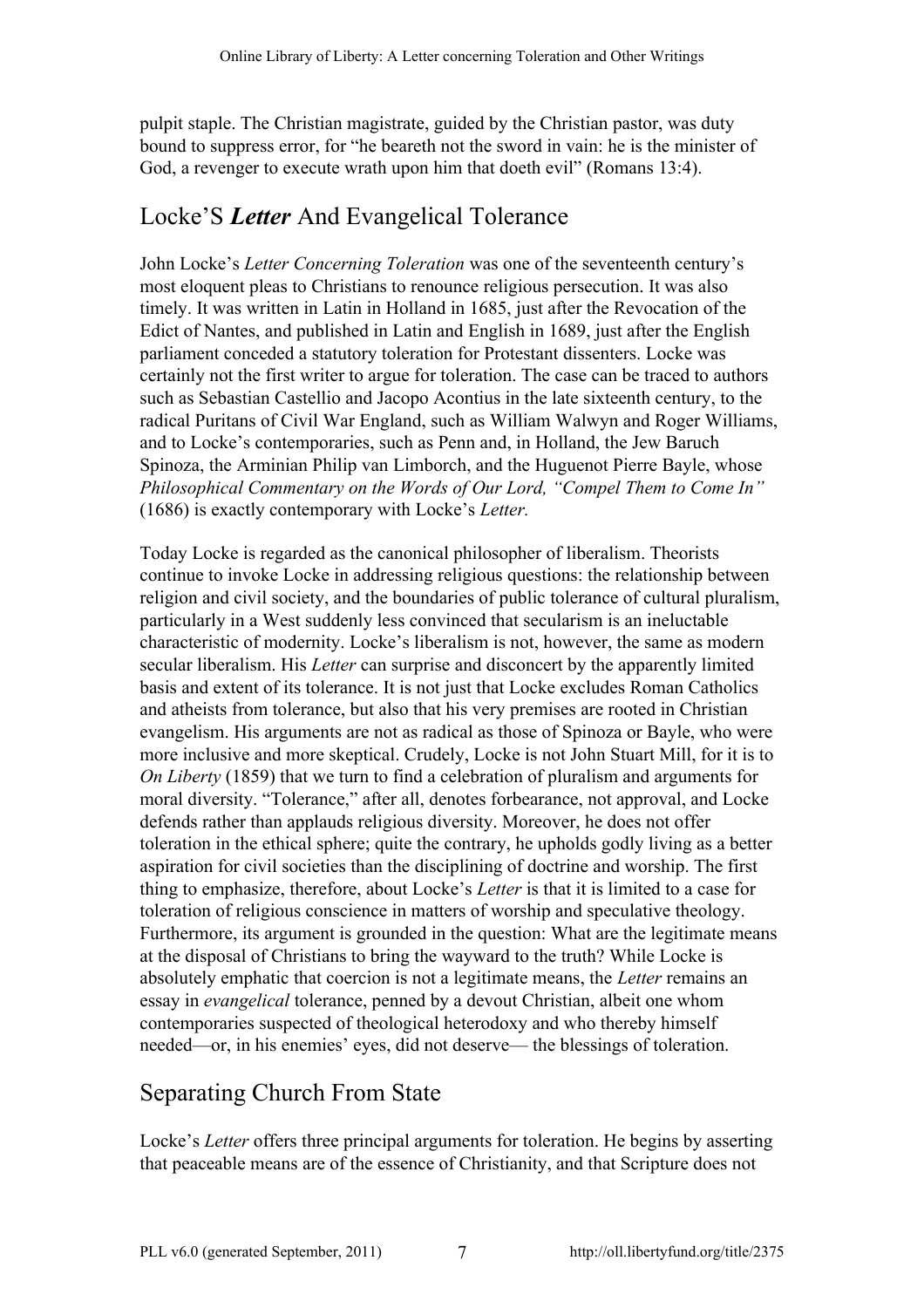authorize harshness. This point, however, is scarcely developed, and he does not explicitly discuss Jesus' exhortation to "compel." Rather, Locke's overriding case is for the separation of the church from the state. Religion is not the business of the magistrate, and the state is not a proper instrument for the saving of souls. Church and state are "perfectly distinct and infinitely different" (p. 24). A church is a voluntary association within civil society; it is not a department of government. In this respect, churches are no different from other associations, such as "merchants for commerce" (p. 16). Broadly, this is a teleological argument: each gathering of people has its own ends or purposes and is delimited in its remit and governance by those ends. The state is no exception, for it cannot make totalizing claims: it, too, is limited by its temporal and secular purposes: the protection of life, liberty, and property. Locke was scarcely the first to offer such an assertion, but it is not too much to claim that he had broken with the concept of the "confessional state" that had governed medieval and Reformation Europe. Shockingly to his contemporaries, he avers that "there is absolutely no such thing, under the Gospel, as a Christian commonwealth" (p. 42). Temporal governors may and should be Christians, but Locke's point is that their religious profession pertains to their private selves and not their public office.

Locke underpins the case for separation by showing that it is we who designate the purposes of our several communities. The state has its source in the "consent of the people." It is for the protection of "civil rights and worldly goods" that the people originally authorized the state. People therefore have worldly purposes when they form states and spiritual purposes when they form churches. "The care of each man's soul" (p. 48) cannot be part of the "mutual compacts" (p. 47) that create the polity. Fundamentally this is because it would be irrational to consent to a government that claimed a right to enforce a particular path to heaven, since that path might prove abhorrent to our conscience. This aspect of Locke's argument firmly connects the *Letter* with his *Two Treatises of Government,* also published in 1689, and represents a crucial extrapolation of the latter's premises. While it may appear puzzling that Locke does not supply this deduction in the *Treatises* themselves, which are conspicuously silent on the problem of religious persecution, their relentless insistence on the state's purely secular purposes is so eloquent in its silence that Locke's strategy is surely deliberate. The *Treatises* are not about religion because the state is not about religion.

A momentous corollary of Locke's position is that toleration must be extended to non-Christians. Since the commonwealth is not, in its nature, Christian, then its ambit is extensive. Locke is quite clear that purely religious opinions of any sort cannot provide a ground for civil discrimination. "Neither pagan, nor Mahumetan, nor Jew, ought to be excluded from the civil rights of the commonwealth, because of his religion" (pp. 58–59). Furthermore, "not even [Native] Americans . . . are to be punished . . . for not embracing our faith and worship" (p. 39).

Locke's separation of church and state is problematic in relation to the circumstances of England after the passage of the Toleration Act in 1689. Though toleration of Protestant dissenters was now legal, the Anglican creed in the Thirty-Nine Articles, the rituals of the Book of Common Prayer, and episcopacy continued to constitute the "Established" Church of England, which in turn retained a panoply of legal jurisdictions over people's lives and a great body of landed and financial wealth.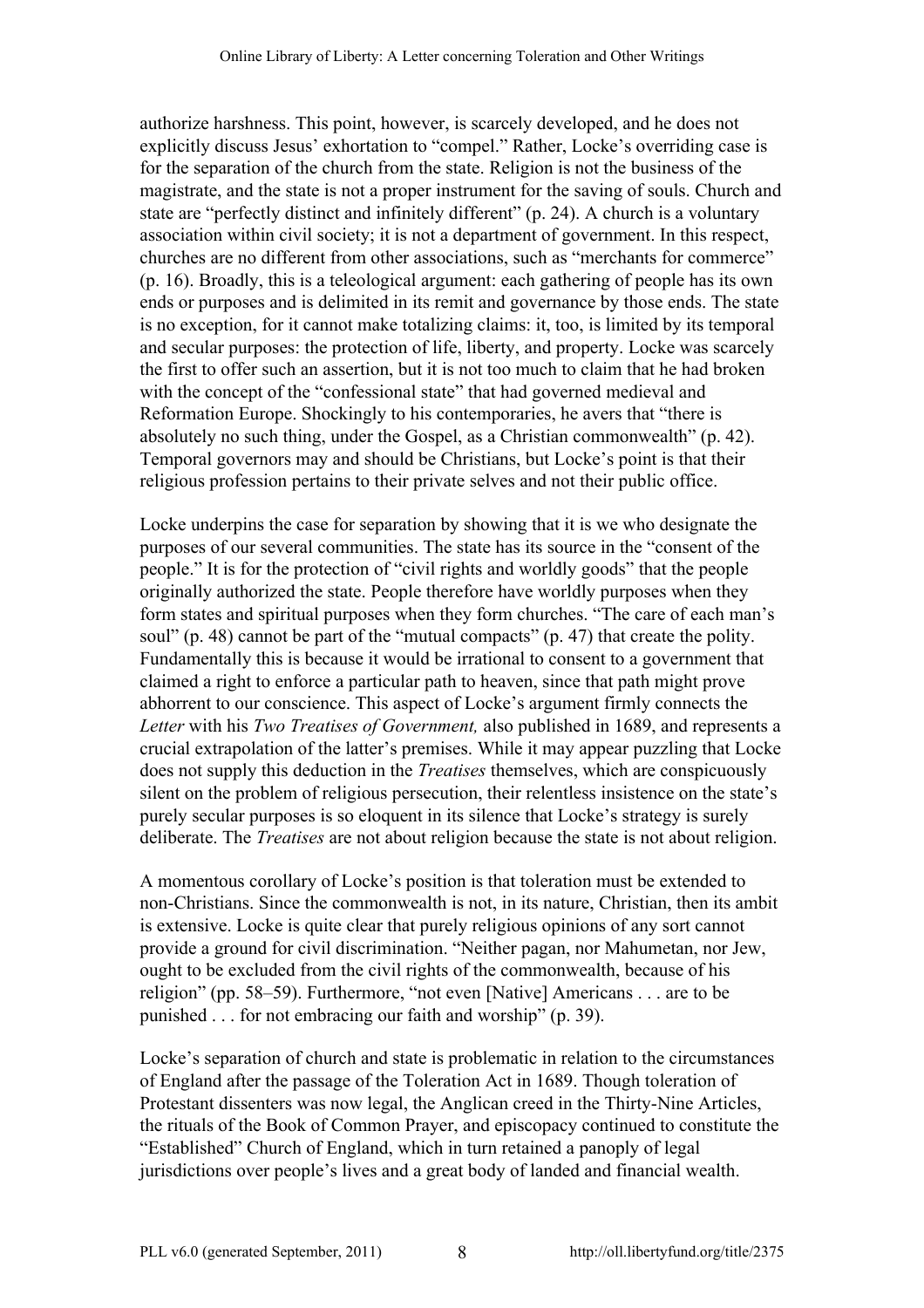Citizens remained obliged to pay church taxes known as tithes; it was difficult to conduct marriage and burial outside the official church; and bishops were crown appointees who sat in the House of Lords. Furthermore, the Test Acts remained in place, by which citizens were disabled from holding public office unless they were communicant members of the Anglican Church. Although the Tests were often evaded in practice, they were not formally repealed until 1828. The separation of religion from public institutions proved a long, slow, and incomplete process, and in national schooling, for example, it has never fully occurred. Today, while religious schooling has been pluralized beyond Anglicanism, Britons remain wedded to taxfunded "faith schools," apparently believing that the saving of souls is one purpose of the state.

It is unclear if Locke was a categorical separationist. The logic of his position is abolition of the state church. Yet he does not categorically say so in the *Letter,* nor did he show any personal inclination to worship outside the established church. Some of his remarks point toward "comprehension," which would have entailed liberalizing the terms of membership of the national church so as to admit moderate dissenters. On the other hand, even if Locke favored comprehension, he clearly also upheld the rights of separatists. Moreover, he exhibited a strong streak of anticlericalism, criticizing the tendency of established religions to serve as engines of clerical "avarice and insatiable desire of dominion" (p. 60). In the *Constitutions of Carolina* (1669), which he helped to draft, the attitude toward churches is radically congregationalist: any group can register themselves as a church. If we assume that Locke was a categorical separationist, then it is not to Britain that one would look for a modern Lockean state, but to the United States, where the argument of Locke's *Letter* found fulfillment in Thomas Jefferson's *Virginia Statute for Religious Freedom* (1779), or to France, with its secular republican tradition of *laïcité.*

### The Ineffectiveness Of Intolerance

The second principal argument of the *Letter* in seeking to preclude coercion is Locke's insistence that persecution is radically ineffective. Coercion cannot, in principle, he argues, achieve its purported aim of bringing people to a conviction that a particular belief is true. This claim takes Locke into philosophical territory, for the argument depends upon an epistemological view about the etiology of human belief and the interiority of the mind. Belief is a matter of inward conviction, stemming from faith and persuasion, so that conscience cannot be forced. To punish somebody for believing an "error" is a non sequitur, since physical pressure, whether fines, imprisonment, torture, or death, cannot bring about genuine belief, any more than the rod can persuade a schoolchild of the truth of a mathematical equation. Admittedly, coercion can modify behavior, for people can be forced to make declarations, sign documents, or attend church; but they do so as compliant hypocrites rather than recovered souls. Moreover, some will resist pressure and opt for martyrdom, and these, too, have not changed their minds. Religious compulsion is therefore based on a mis-apprehension about the efficacy of coercion for its ostensible evangelical purpose. Locke consequently wonders whether churchmen and "godly" magistrates do not have some other motive in persecuting, and he returns to his critique of clerical domination.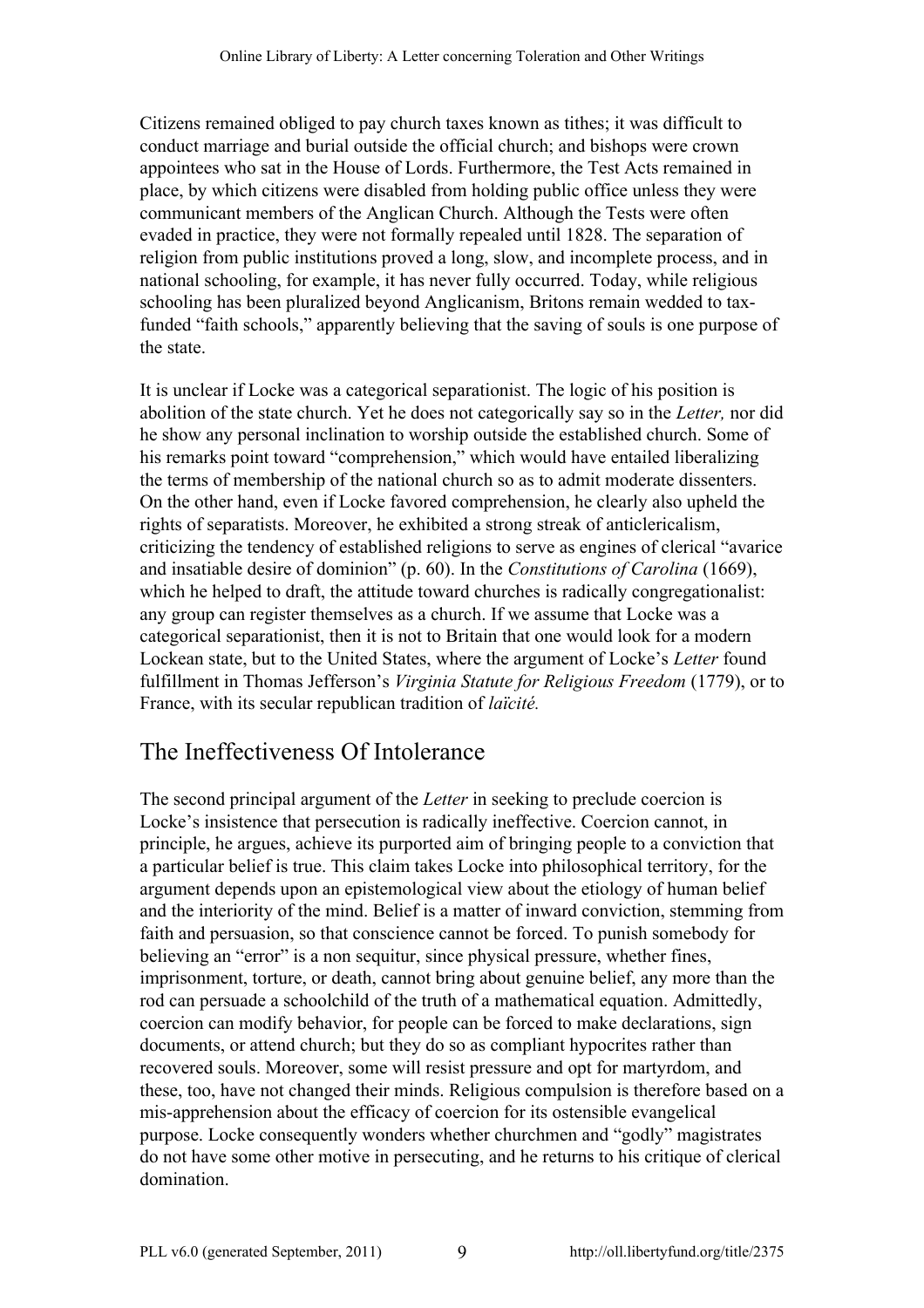This aspect of Locke's argument loomed large in his *Second, Third,* and unfinished *Fourth Letters* on toleration (1690, 1692, and, posthumously, 1706), which are many times the length of the original *Letter.* They were composed after Locke had been strenuously criticized by an Oxford high churchman, Jonas Proast, who resented the Toleration Act of 1689, and who echoed the Augustinian injunctions to "compel" that had been strongly voiced in Restoration England. Proast's case was subtle and there are modern interpreters who hold that Locke was unable to sustain his position convincingly. Proast conceded that coercion cannot directly convince the mind, but that, indirectly, it can encourage people to reconsider. Since Proast held that our beliefs are largely inherited and habitual, rather than rational, he claimed that we can be jolted into serious thought by discipline. Proast thought of dissenting sects rather as we might think of cults: people who have been brainwashed can be decontaminated, but they need to be physically removed from the cult. More generally, religious believers do often refer to some physical trauma as occasioning their conversion: St. Paul was shocked into Christianity on the road to Damascus. The disconnection between inner belief and the outer material self is, hence, not unbridgeable. As a good Augustinian, Proast insisted that the machinery of coercion must be accompanied by pastoral activity, the magistrate with a preacher at hand. Locke's *Second* and *Third Letters* offered laborious refutations of Proast and are not much read today, yet they offer valuable elaborations of ideas outlined in the original *Letter.*

Locke's argument from the disutility of intolerance had another and different aspect. This might be termed the "reciprocity" or "Alpine argument." Truth, Locke observed, is apt to be different on each side of the Channel, the Alps, and the Bosphorus. "Every prince is orthodox to himself " (p. 38). Protestantism is the state religion in England, Catholicism in France, and Islam in Turkey. He contrasts the fates of religions under different regimes: the dominant religion is apt to persecute the minority. The pattern of persecution is thus an indicator of the distribution of power rather than of the provenance of religious truth. Persecution has no utility for advancing the cause of the real truth if the case for coercion can so easily be mobilized by *any* regime that believes it has the truth. Hence, it is foolish to license the state to enforce "truth," because the same argument will be used elsewhere against our co-religionists. In a world of divided religions and confessional states, those who suffer are not the erroneous but the weak. Protestants will suffer in France and Christians in Turkey. Locke offers the enforcer a calculus of prudence: if you wish to promote true belief, do not arm magistrates the world over with the sword of righteousness.

### Skepticism

In keeping with Locke's evangelical premise in the *Letter,* there is a limited role for skepticism. A nonbeliever would elevate doubt about religious belief into a principal ground for tolerance: how can we be so sure of our "truth" as to inflict it violently on others? Locke's case for toleration is not that the claims of Christianity are doubtful, still less false. Arguably, however, his avoidance of a skeptical position is in part tactical. If he seeks to persuade the devout persecutor that force is improper, it makes more sense to dwell on reasons why force is inappropriate than on reasons why devoutness is ill-grounded. We may wish to bring people to Gospel truth, but compulsion is not Christlike, politic, or efficacious.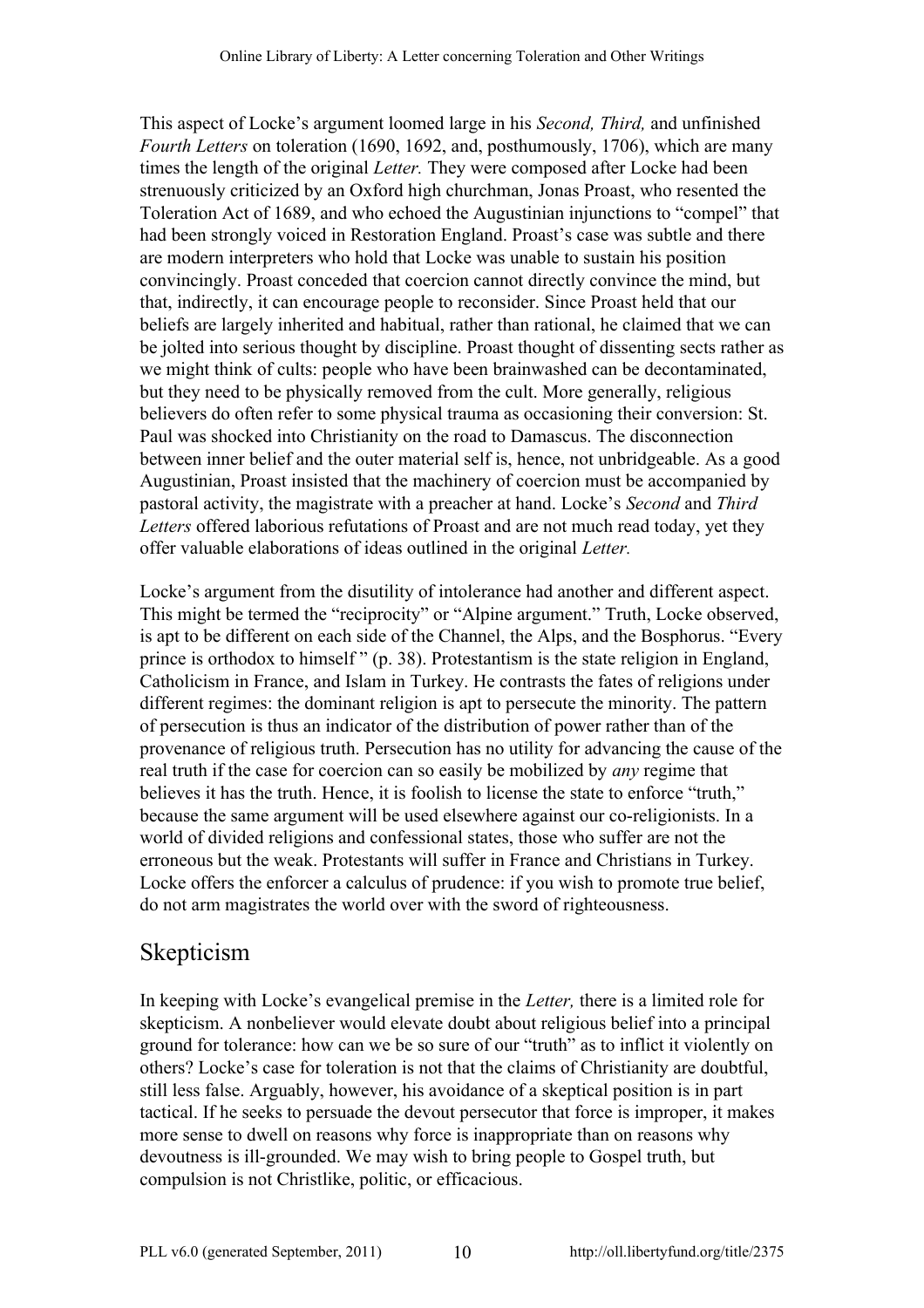There is, nevertheless, a clear strand of skepticism in the *Letter,* in regard to the sphere of what theologians termed "things indifferent," as distinct from "things necessary," to salvation. Locke was among those latitudinarians who envisaged a wide ambit of "things indifferent": matters that were not prescribed by Scripture and hence were open to human choice and local convention. God requires that he be worshipped, but he is not unduly prescriptive about the manner of worship. Accordingly, to insist that worshippers stand or kneel, or that ministers wear particular garments, is to impose human preferences rather than divine precepts. Locke is likewise emphatic that the creedal content of Christianity is limited, and in his *Reasonableness of Christianity* (1695) he would be mini-malist in asserting that the sole necessary truth was faith that Christ is the Messiah. He holds that much that has historically preoccupied theologians, and led to inquisitions and heresy-hunting, is merely speculation; Christian simplicity has been bemired in spiritual vanity and metaphysical pedantry. A constant theme of the *Letter* is Locke's insistence on freedom of "speculation," an emphasis alloyed with anxiety about his own position. Charges of Socinianism, denoting a denial of the Trinity and the divinity of Christ, would be leveled against both his *Essay Concerning Human Understanding* (1689) and the *Reasonableness.*

Locke was, however, aware that the argument for toleration drawn from the concept of "things indifferent" was problematic and had two drawbacks. The first was that consensus could not be reached regarding the boundary between "things necessary" and "things indifferent." For example, quarrels over the "popish" white surplice and the black "Geneva gown" had bedeviled Protestant debate since the Reformation: the sartorial became soteriological. A Puritan might agree that "things indifferent" should be tolerated but deny that a popish surplice was a thing indifferent, which thereby rendered it utterly intolerable. The second drawback was that the notion of "things indifferent" can just as easily lead to an argument for intolerance. If something is a "thing indifferent," then nobody has good reason to object to it on conscientious grounds. It was commonly held that "things indifferent" could be imposed by authority, not because God requires it, but rather for the sake of decency and good order. Shared practices should prevail for aesthetic and communal reasons. God requires "beauty in holiness" even if its specifics remain open to human ordinance. Hence it is not the rulers in church and state who are zealots but, on the contrary, nonconformists who pointlessly plead "conscience" and "indulgence" in matters indifferent. For this reason many latitudinarians, whose position is at first glance liberal, were in fact intolerant, for their intention was to embrace moderate nonconformists, by softening the rigidities of the church's "good order," before penalizing the recalcitrant minority who refused to accept such revised terms. At this point Locke departs from his fellow latitudinarians. For him, the comeliness and fellowship of conformity cannot trump the right of religious self-expression for those who have an unassuageable conviction, however misguided, that the terms of conformity are ungodly.

Here Locke stresses an elementary principle of respect. Conscientiously held beliefs are to be respected; or, rather, believers are to be respected, even if we regard their beliefs as ill-founded. We may agree that a sect is blighted by errant conscience, but freedom of conscience must take priority over (our own conception of) truth. Locke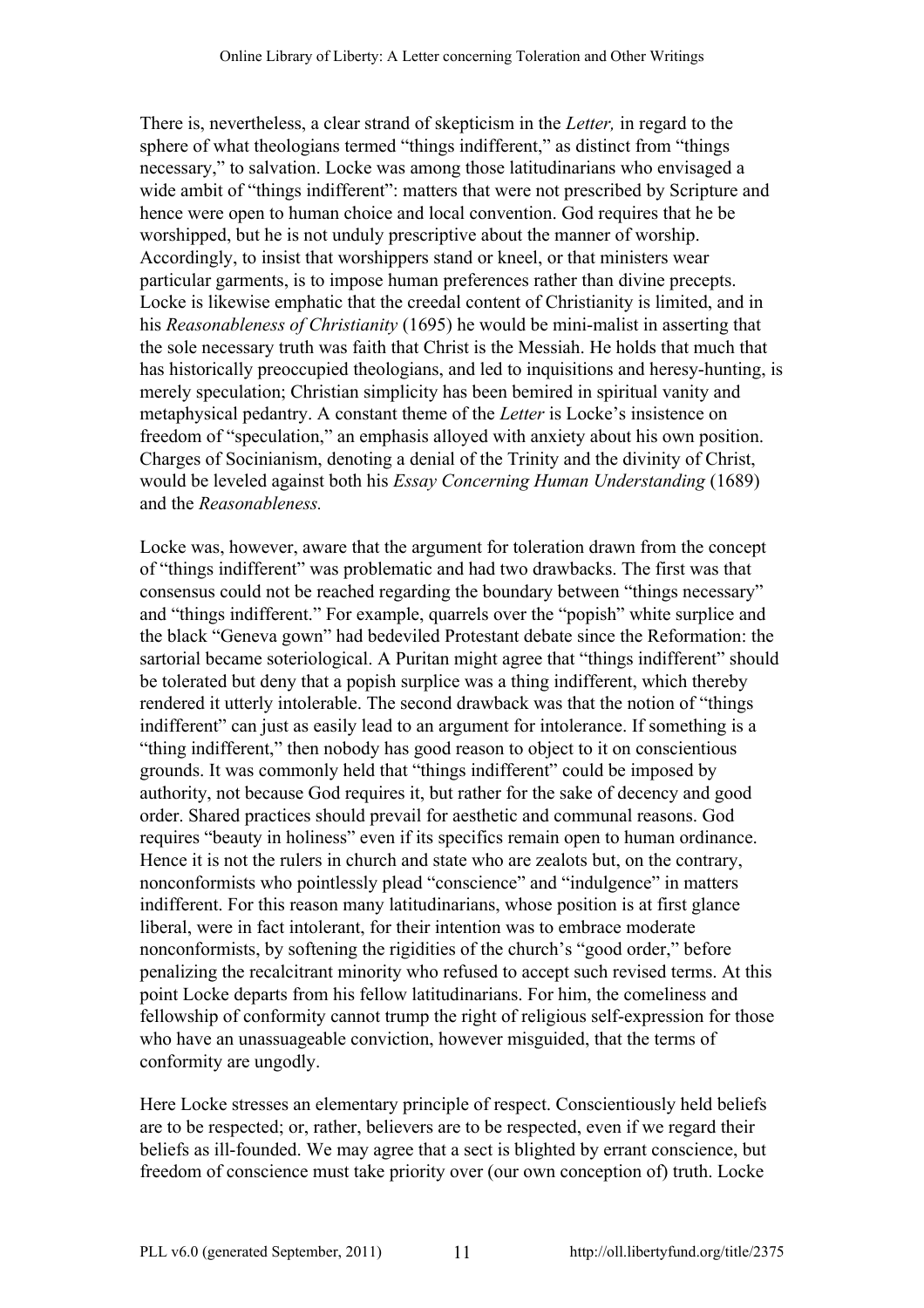does not doubt his own version of Christian truth, but his argument is at its most apparently skeptical when he insists that we must tolerate error. What matters most is the sincere pursuit of truth, however tangled and tortuous the paths people take. In according a central place to sincerity, Locke bears the stamp of modern liberalism. To search sincerely after truth, even if failing to arrive, is held to be more valuable than to possess truth merely through happen-stance or outward conformity. Locke is conscious that most people are full of mental clutter derived from upbringing, education, circumstance, culture. They are scarcely to be blamed for erroneous beliefs, though they are culpable if lacking in strenuous effort in sorting out their thoughts. Earnest endeavor must command our respect. A crucial caveat, however, remains. The duty of tolerance must not abridge our equal right to argue against error. "Every man has commission to admonish, exhort, convince another of error, and, by reasoning, to draw him into truth" (p. 14). Locke would thus have been dismayed by a society such as ours in which the onus on "respect" frequently produces a timid unwillingness to challenge the beliefs of others.

#### Antinomians

Given the powerful nature of Locke's case for religious tolerance, it comes as a shock that, near the close of the *Letter,* he excludes atheists and Catholics from toleration. There is no gainsaying that he rejects the possibility of tolerating atheists, whom he claims have no motive for keeping rules, since they lack fear of divine punishment. "Promises, covenants, and oaths, which are the bonds of human society, can have no hold upon an atheist" (pp. 52–53). Spinoza and Bayle disagreed. Locke's position on Catholicism, however, needs finessing, since he did not, in fact, exclude the theoretical possibility of tolerating Catholics. Although Catholics held absurd beliefs, such as transubstantiation, the absurdity of another's belief is not, in itself, a ground for coercion. What rendered Catholics unable to be tolerated was that they held political and moral positions that fundamentally threatened civil society. These were twofold: that the pope can depose heretic princes and authorize his followers to overthrow such princes; and that "faith need not be kept with heretics": in other words, that rules of honesty and promise-keeping need not apply when Catholics deal with heretics. The implication of Locke's position was that if Catholics could discard their uncivil beliefs, they could then be tolerated. Eighteenth-century Catholics took succor from this argument and strove to demonstrate that Catholicism was not committed to papal political dominion nor to breach of faith with heretics.

What Locke was precluding was not Catholicism as such, but antinomianism. An *antinomian* is one who holds that ordinary moral laws are trumped by the superiority of religious "truth." This is to put religion in collision with reason and natural law, which are also the works of God and not in conflict with revelation. Antinomians hold either that they are divinely inspired to rule (the ultimate form of a godly commonwealth) or, on the contrary, that they are exempt from rule (the ultimate form of godly anarchy). Catholic claims that the pope had Christ's commission to dictate to all nations and Calvinist claims that the "elect" should rule ("the rule of the saints") were equally antinomian. There are hints that Locke had Puritan fanatics in mind as being also potentially intolerable. There are plenty of other varieties of antinomianism, then and now, such as the proposition that a particular territory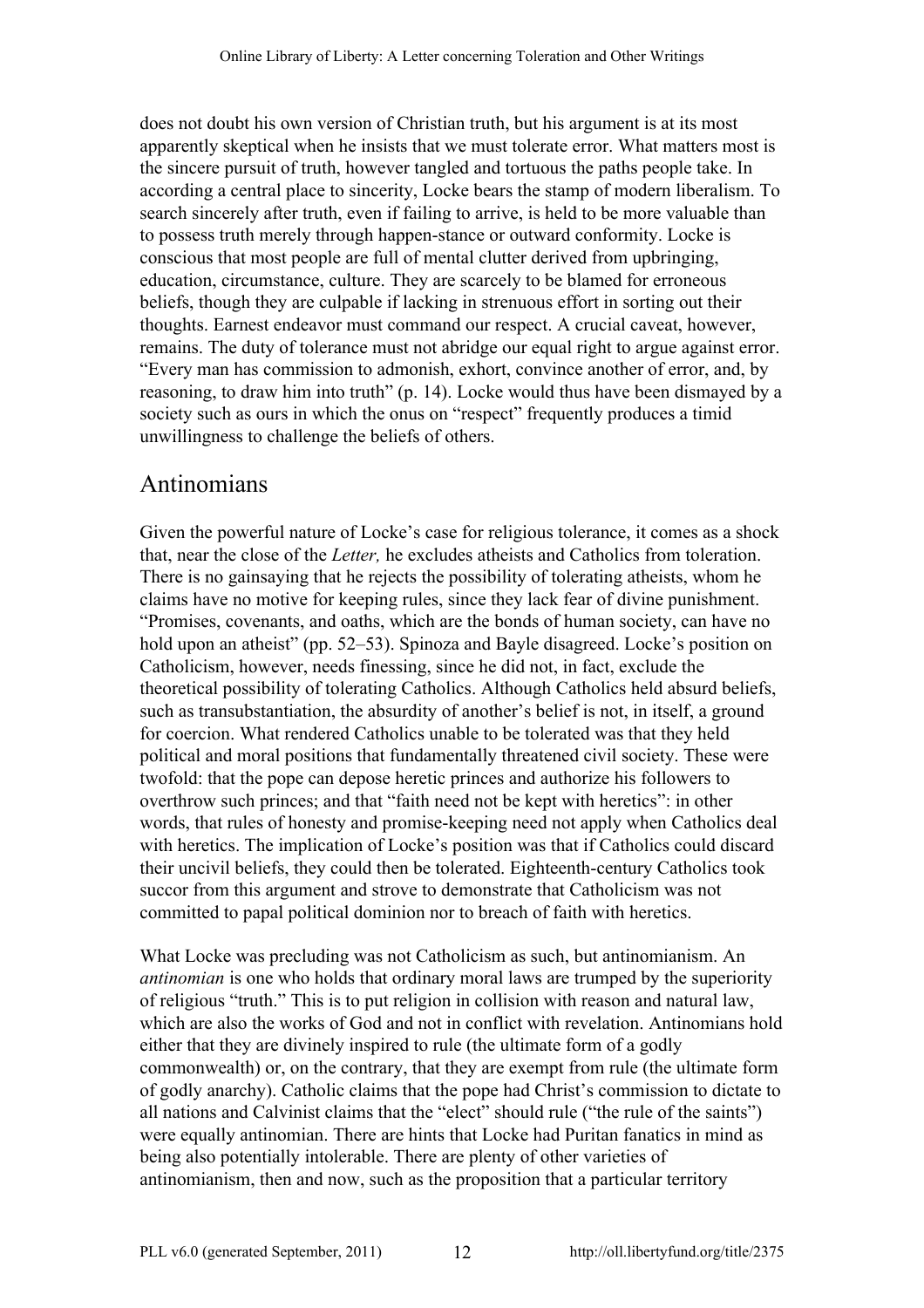belongs to a particular group because "God gave it to them," or that one state should fight a war against another because it deems it to be the "antichrist."

Locke was explicit that governments should concern themselves with religious behavior only insofar as it was dangerous to society's temporal interests. Eccentric behavior in places of worship is no more harmful to civil society than eccentric behavior in marketplaces. Conversely, terrorist behavior in a church was as legitimately subject to surveillance as in a marketplace. Locke readily accepted that the state might need to exercise vigilance with regard to some religious groups, though the state should be explicit about the grounds for its suspicion. Conversely, citizens had a parallel duty to be vigilant in ensuring that those in charge of the state were not framing policy in accordance with "godly" agendas. Antinomianism can manifest itself from above as well as from below.

### Locke'S Transition

Although this account has, thus far, dwelt on the *Letter,* Locke reflected and wrote about toleration across four decades. Conspicuously, he did not hold the same views in 1690 that he held in 1660. When monarchy and the Church of England were restored after the Civil Wars and republic, Locke had written in defense of the civil magistrate's authority to impose a uniform public worship. Locke composed these essays, now known as the *Two Tracts on Government* (1660–62), while a young scholar and teacher at Oxford University, although they remained unpublished until 1967. They reveal a Locke deeply fearful of civil anarchy driven by religious fanaticism. Like most of his compatriots, he thought the Civil Wars had opened a Pandora's box of wild "enthusiasm" and antinomian zeal-otry masquerading under the banner of conscience. He argued within the theological tradition of "things indifferent" and concluded that because most matters of worship and religious discipline are indifferent, the nonconformists had no conscientious ground for objecting to the imposition of order.

A striking feature of the *Tracts* is that they epitomize the argumentation that Locke would later come to oppose. For reasons that still remain unclear, by 1667 he had decisively changed his mind. Probably most important was his new association with Lord Ashley, the future Whig leader and Earl of Shaftesbury, and his consequent move from Oxford, the ideological home of Anglican churchmanship. Locke settled in the more cosmopolitan London, close to the court of Charles II, which had its own reasons for seeking toleration, as the king was either religiously indifferent or crypto-Catholic. Locke's visit to Cleves in Germany in 1666 was also an eye-opener, for he was agog, in that tolerant city, that it was possible for Lutherans, Calvinists, and even Catholics to worship openly and yet live in peace. Locke's conversion was signaled in his *Essay on Toleration* (1667), another piece that remained unpublished until long after his death. Containing arguments that would recur in the *Letter,* the *Essay* may have originated as a memorandum for Ashley and in turn for the royal court.

A large archive of Locke's private notebooks and memoranda survives today. In these documents he constantly returned to consider the case for toleration. These materials have been gathered together in this volume under the heading "Fragments on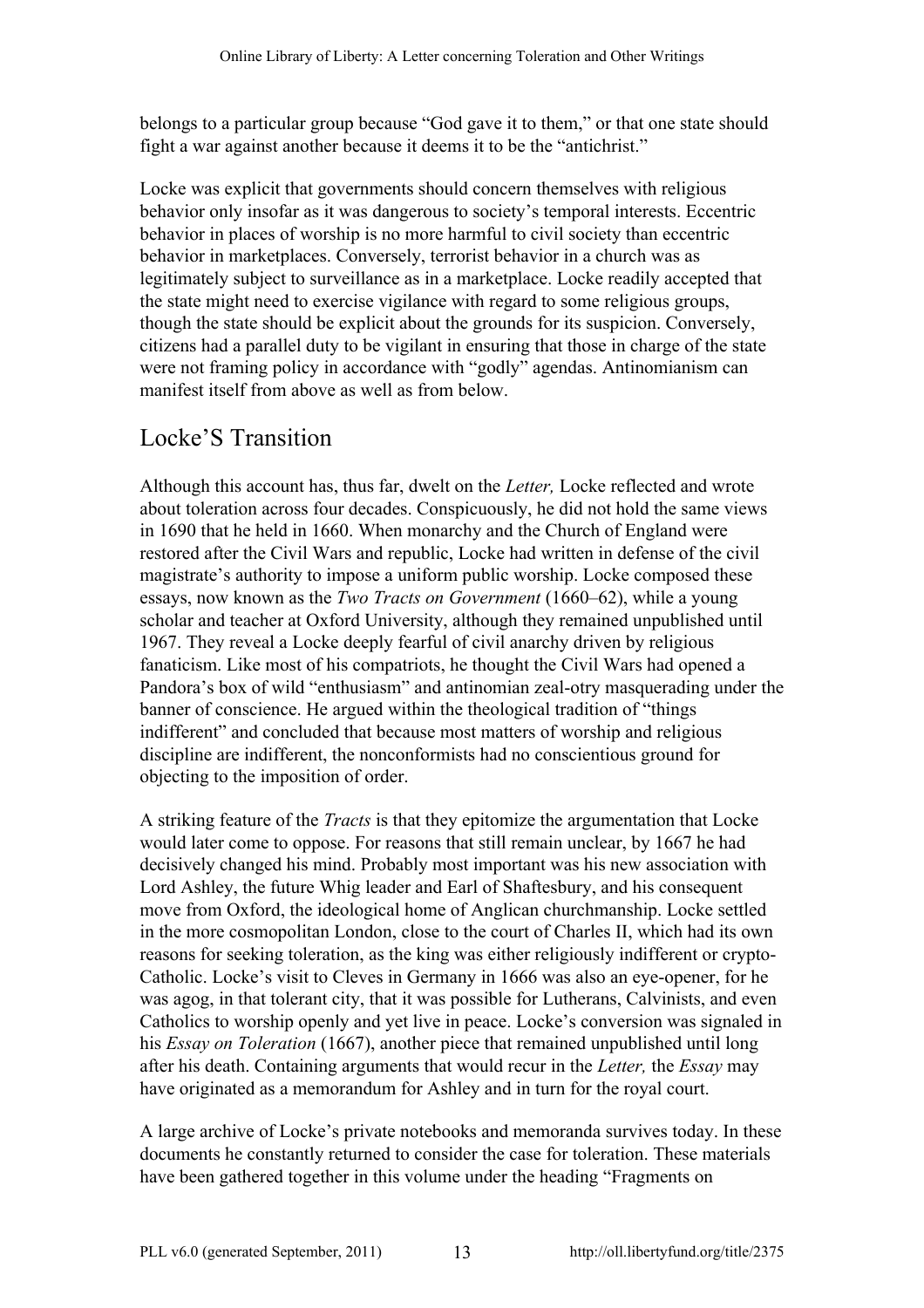Toleration." Locke's papers explore a number of themes that are not always prominent in the *Letter.* They include polemical critiques of churchmen who, in essence, echoed the arguments of his own early *Tracts,* which he had now abandoned. Several of his memoranda relate to Catholicism, illustrating his vehement hostility to a church that insisted on its own infallibility. At the same time, Locke continued to be disturbed by the dangers of Protestant antinomianism, not only in the dissenting sects but also by all forms of "enthusiasts," whose mystical spirituality dangerously threatened to exceed the boundaries of Christian reasonableness.

#### Priestcraft

Catholics, antinomians, and "enthusiasts" do not exhaust the categories of the religious against whom Locke's animus was directed. There is a stridently anticlerical tone in Locke's *Letter* and in other writings, evincing his insistence that much that passes for Christian doctrine is merely priestly fabrication, supervening upon Gospel simplicity. Locke is constantly hostile to clergies. Those who persecute do so "upon pretence of religion"; they are bigots who seek personal power and wealth, rather than the salvation of others (p. 8). Such a charge had long been at the heart of the Protestant assault on medieval Catholicism. Yet, for Locke and increasingly for his contemporaries, priestly usurpation was not a Catholic monopoly. There are passages in Locke that prefigure the Enlightenment's critique of "priestcraft," a word that became fashionable in the 1690s and that Locke uses in *The Reasonableness of Christianity.* It denoted a general theory of the propensities of all priesthoods to pervert religion in pursuit of earthly domination. Religious creeds and clerically inspired political creeds are apt to be ideological in the strict sense of that term: they are doctrines that serve power rather than truth. Locke thought that the doctrine of the divine right of kings was a salient case: priests elevate princes so that princes will return the favor by awarding churches the trappings of temporal power. Over a longer historical span, it is possible to see that Locke's claim that religions are projections of temporal power and worldly aspirations is one of the high roads to atheism. Locke provided a signpost to that road but did not himself make the journey. After all, the charge that religion has been perverted by worldliness lies deep in the Christian tradition itself. In this sense, distinguishing the Enlightenment from the Reformation is far from straightforward.

### Early Reception

By the end of the eighteenth century, Locke's *Letter Concerning Toleration* had been published in twenty-six editions, as well as being included in nine editions of his *Works* and in the *Œuvres diverses de Monsieur Jean Locke* (1710). It appeared in Latin, French, German, and Dutch and achieved its first American edition at Boston in 1743. Voltaire's edition of 1764 accompanied his own *Traité sur la tolérance,* provoked by the Calas affair, in which the *philosophe* sought and achieved a posthumous pardon for a Protestant merchant of Toulouse wrongly executed for murdering his son. In North America, Locke's arguments were appropriated in Elisha Williams's *Essential Rights and Liberties of Protestants,* subtitled "A Seasonable Plea for the Liberty of Conscience, and the Right of Private Judgment, in Matters of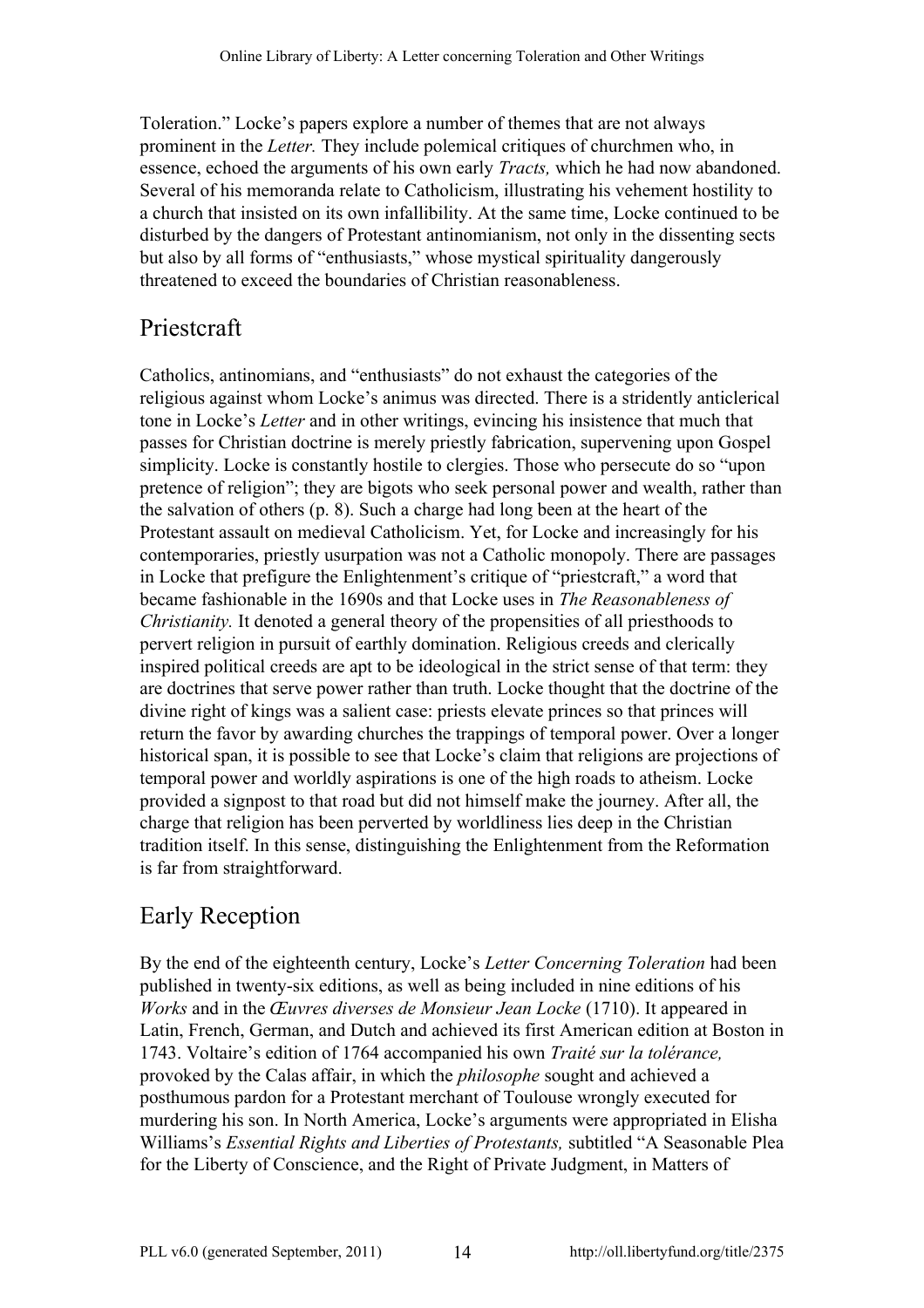Religion, Without any Control from Human Authority" (1744), a protest against a Connecticut law that restricted itinerant preachers. Another conduit to North America was the English "commonwealthman" Thomas Hollis, who published a collected edition of all Locke's *Letters* and presented a copy to Harvard: "Thomas Hollis, an Englishman, Citizen of the World, is desirous of having the honor to present this Book to the library of Harvard College, at Cambridge in N. England. Pall Mall, Jan. 1, 1765." The book's frontispiece carries an engraved portrait of Locke: he is wreathed in oak leaves, and beneath his image is the cap of liberty.

Mark Goldie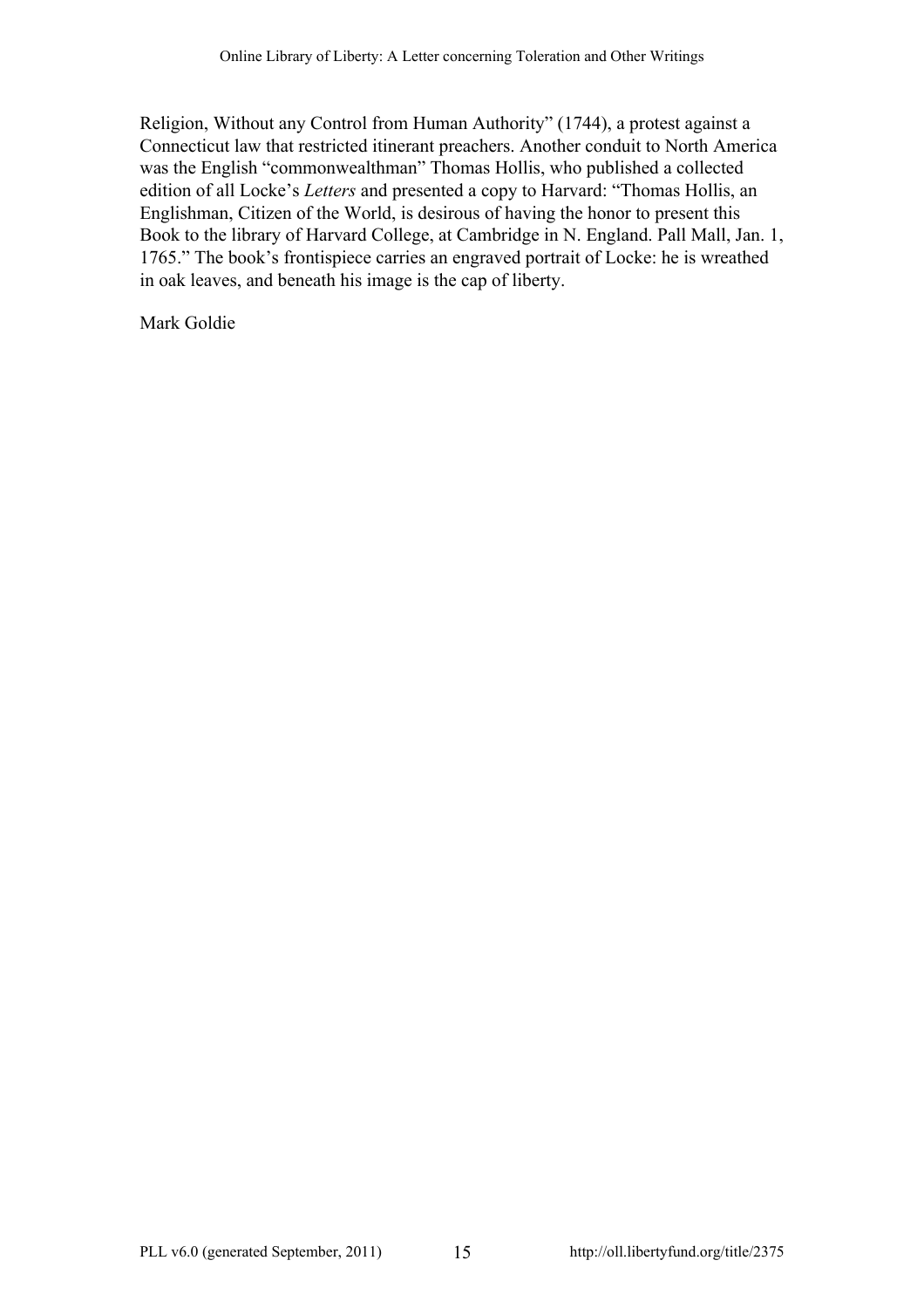#### <span id="page-15-0"></span>FURTHER READING

#### On Tolerance And Intolerance

Coffey, John. *Persecution and Toleration in Protestant England, 1558–1689.* Harlow: Longman, 2000.

Grell, O. P., J. I. Israel, and N. Tyacke, eds. *From Persecution to Toleration: The Glorious Revolution and Religion in England.* Oxford: Oxford University Press, 1991.

Israel, Jonathan I. *Enlightenment Contested: Philosophy, Modernity, and the Eman cipation of Man, 1670–1752.* Oxford: Oxford University Press, 2006. Kaplan, Benjamin J. *Divided by Faith: Religious Conflict and the Practice of Toleration in Early Modern Europe.* Cambridge, Mass.: Harvard University Press, 2007.

Marshall, John. *John Locke, Toleration, and Early Enlightenment Culture.* Cambridge: Cambridge University Press, 2006.

Murphy, Andrew R. *Conscience and Community: Revisiting Toleration and Religious Dissent in Early Modern England and America.* Philadelphia: Pennsylvania State University Press, 2001.

Walsham, Alexandra. *Charitable Hatred: Tolerance and Intolerance in England, 1500–1700.* Manchester: Manchester University Press, 2006. Zagorin, Perez. *How the Idea of Religious Toleration Came to the West.* Princeton: Princeton University Press, 2003.

#### By Locke

*Epistola de Tolerantia: A Letter on Toleration.* Edited by Raymond Klibansky and J. W. Gough. Oxford: Oxford University Press, 1968. *An Essay Concerning Human Understanding.* Edited by Peter H. Nidditch. Oxford: Oxford University Press, 1975.

*An Essay Concerning Toleration and Other Writings on Law and Politics, 1667–1675.* Edited by J. R. Milton and Philip Milton. Oxford: Oxford University Press, 2006.

*Political Essays.* Edited by Mark Goldie. Cambridge: Cambridge University Press, 1997.

*The Reasonableness of Christianity.* Edited by John C. Higgins-Biddle. Oxford: Oxford University Press, 1999.

*Selected Correspondence.* Edited by Mark Goldie. Oxford: Oxford University Press, 2002.

*Selected Political Writings.* Edited by Paul E. Sigmund. New York: W. W. Norton, 2005.

*Some Thoughts Concerning Education.* Edited by John W. Yolton and Jean S. Yolton. Oxford: Oxford University Press, 1989.

*Two Tracts on Government.* Edited by Philip Abrams. Cambridge: Cambridge University Press, 1967.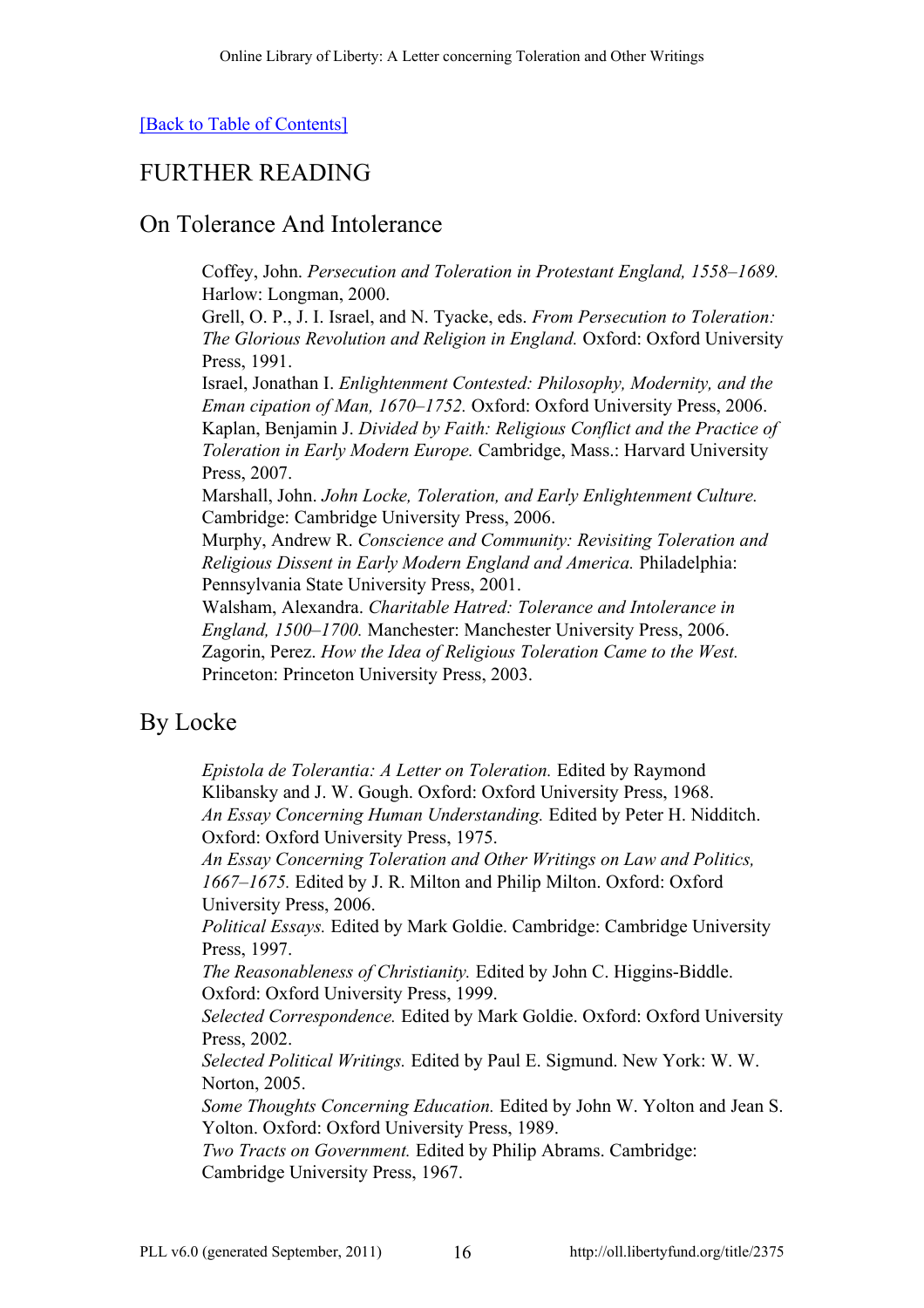*Two Treatises of Government.* Edited by Peter Laslett. Cambridge: Cambridge University Press, 1988.

*Writings on Religion.* Edited by Victor Nuovo. Oxford: Oxford University Press, 2002.

#### With Locke

Bayle, Pierre. *A Philosophical Commentary on These Words of the Gospel, Luke 14:23, "Compel Them to Come In"* (1686). Edited by John Kilcullen and Chandran Kukathas. Indianapolis: Liberty Fund, 2005.

Penn, William *.* "The Great Case of Liberty of Conscience" (1670). In *The Political Writings of William Penn.* Edited by Andrew Murphy. Indianapolis: Liberty Fund, 2002.

Pufendorf, Samuel. *Of the Nature and Qualification of Religion in Reference to Civil Society* (1687). Edited by Simone Zurbuchen. Indianapolis: Liberty Fund, 2002.

Spinoza, Baruch. *Theological-Political Treatise* (1670). Edited by Jonathan Israel and Michael Silverthorne. Cambridge: Cambridge University Press, 2007.

Walwyn, William. *The Compassionate Samaritan* (1644). Excerpts in *Divine Right and Democracy,* edited by David Wootton. Harmondsworth: Penguin, 1986.

Williams, Elisha. *The Essential Rights and Liberties of Protestants* (1744). In *The Church, Dissent, and Religious Toleration, 1689–1773.* Vol. 5 of Mark Goldie, ed., *The Reception of Locke's Politics: From the 1690s to the 1830s.* 6 vols. London: Pickering and Chatto, 1999.

Williams, Roger. *The Bloudy Tenent of Persecution* (1644). Excerpts in *Divine Right and Democracy,* edited by David Wootton. Harmondsworth: Penguin, 1986.

#### Against Locke

Long, Thomas. *The Letter for Toleration Decipher'd* (1689). In *The Church, Dissent, and Religious Toleration, 1689–1773.* Vol. 5 of Mark Goldie, ed., *The Reception of Locke's Politics: From the 1690s to the 1830s.* 6 vols. London: Pickering and Chatto, 1999.

Proast, Jonas. *The Argument of the Letter Concerning Toleration Briefly Consider'd and Answer'd* (1690). In *The Church, Dissent, and Religious Toleration, 1689–1773.* Vol. 5 of Mark Goldie, ed., *The Reception of Locke's Politics: From the 1690s to the 1830s.* 6 vols. London: Pickering and Chatto, 1999.

#### On Locke

Anstey, Peter, ed. *John Locke: Critical Assessments.* 4 vols. London: Routledge, 2006.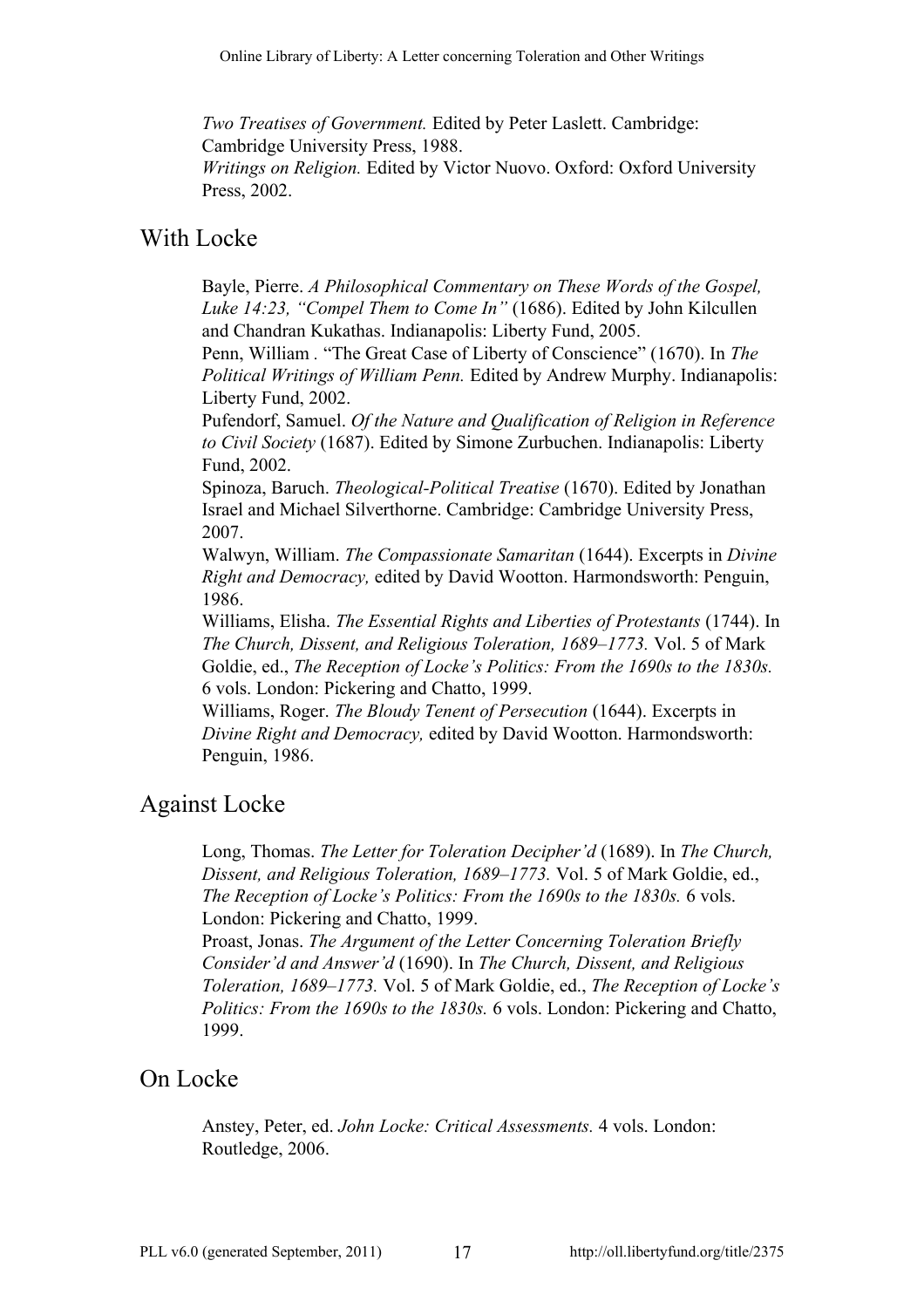Ashcraft, Richard. *Revolutionary Politics and Locke's Two Treatises of Government.* Princeton: Princeton University Press, 1986.

Dunn, John. *Locke.* Oxford: Oxford University Press, 1984.

———. *The Political Thought of John Locke.* Cambridge: Cambridge University Press, 1969.

Dunn, John, and Ian Harris, eds. *Locke.* 2 vols. Cheltenham: Edward Elgar, 1997.

Grant, Ruth. *John Locke's Liberalism.* Chicago: Chicago University Press, 1987.

Harris, Ian. *The Mind of John Locke.* Cambridge: Cambridge University Press, 1994.

Horton, John, and Susan Mendus, eds. *Locke: A Letter Concerning Toleration in Focus.* London: Routledge, 1991.

Marshall, John. *John Locke: Resistance, Religion, and Responsibility.* Cambridge: Cambridge University Press, 1994.

Milton, J. R., ed. *Locke's Moral, Political, and Legal Philosophy.* Aldershot: Ash-gate, 1999.

Tuckness, Alex. *Locke and the Legislative Point of View: Toleration, Contested Principles, and the Law.* Princeton: Princeton University Press, 2002.

Vernon, Richard. *The Career of Toleration: John Locke, Jonas Proast, and After.* Montreal: McGill-Queen's University Press, 1997.

Waldron, Jeremy. *God, Locke, and Equality.* Cambridge: Cambridge University Press, 2002.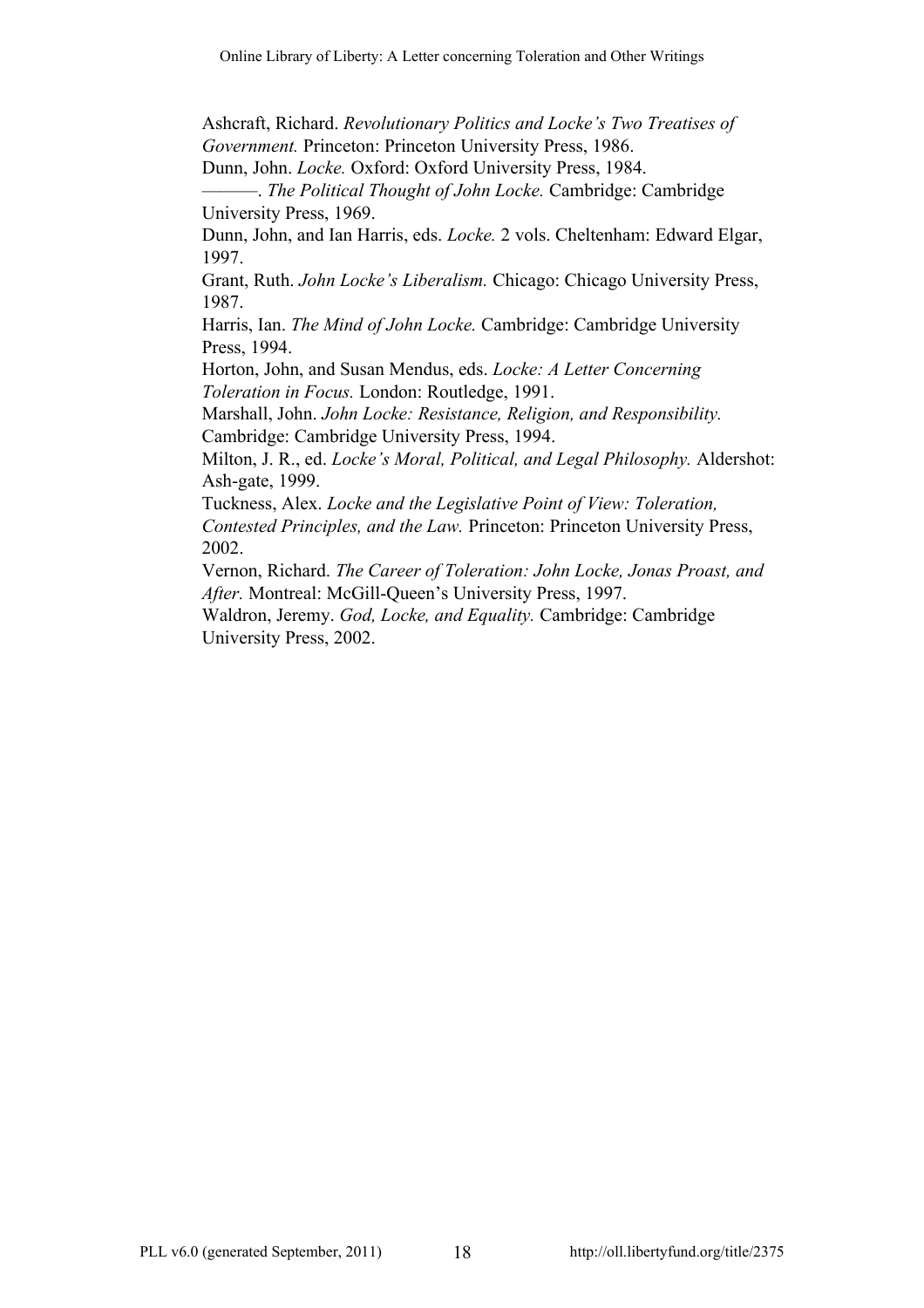#### <span id="page-18-0"></span>NOTES ON THE TEXTS

This volume opens with Locke's principal work on toleration, the *Letter Concerning Toleration.* It is followed by excerpts from *A Third Letter for Toleration,* his public defense of the *Letter.* Practically all of the other writings included here remained unpublished during his lifetime. Whereas this edition of the *Letter* and the *Third Letter* follows the spelling, punctuation, and capitalization of the early printed editions, the remaining texts, which are mostly derived from manuscripts, have been modernized, since an exact rendering of Locke's private drafts and memoranda would give the modern reader a tough time. I have, however, retained some verbal features that alert us to the fact we are reading seventeenth-century texts, such as "hath" and "'tis." Words in square brackets are editorial interpolations. All references in the following notes to "MS Locke" are to the Locke archive at the Bodleian Library in Oxford.

#### *A Letter Concerning Toleration*

Locke wrote the *Letter Concerning Toleration* in Latin, and it was first published as the *Epistola de Tolerantia* at Gouda in Holland in April 1689. In the three centuries since, the anglophone world has known the work from the translation made by William Popple and published in London about October of that year.

The text reproduced here is the second edition, which appeared about March 1690, the title page of which announced it to be "corrected." It contains some 475 amendments to the first. These mostly comprise changes to punctuation (generally strengthening it), capitalization (generally more capitals), italicization (usually more), and spelling. Just two typographical errors were corrected: both editions were prepared with care. More significantly, there were two dozen changes in wording, which clarify or finesse the meaning. They show Popple's hand at work, for these are not just printer's corrections. Some scholars have suggested that Locke was involved in these amendments, but this is unlikely. I have, however, noted a couple of occasions that may justify the claim.

Later editions of the *Letter* have been evenhanded in their preferences between the first and second editions. The *Works* (1714), Sherman (1937), Montuori (1963), Horton and Mendus (1991), and Sigmund (2005) follow the first edition; Gough (1946) and Wootton (1993) follow the second, as did most eighteenth-century editions; Hollis (1765), the *Works* (1777 and later), Tully (1983), and Shapiro (2003) are hybrids.

In reading the English *Letter,* it is important to realize that it is not of Locke's composing. Scholars have disputed the reliability of Popple's translation. In his will, Locke wrote that it was prepared "without my privity," meaning without his authorization. However, as early as June 1689 he did know a translation was being undertaken, and he was evidently content with the result, for it was the English version that he defended in his subsequent controversy with Jonas Proast. Moreover,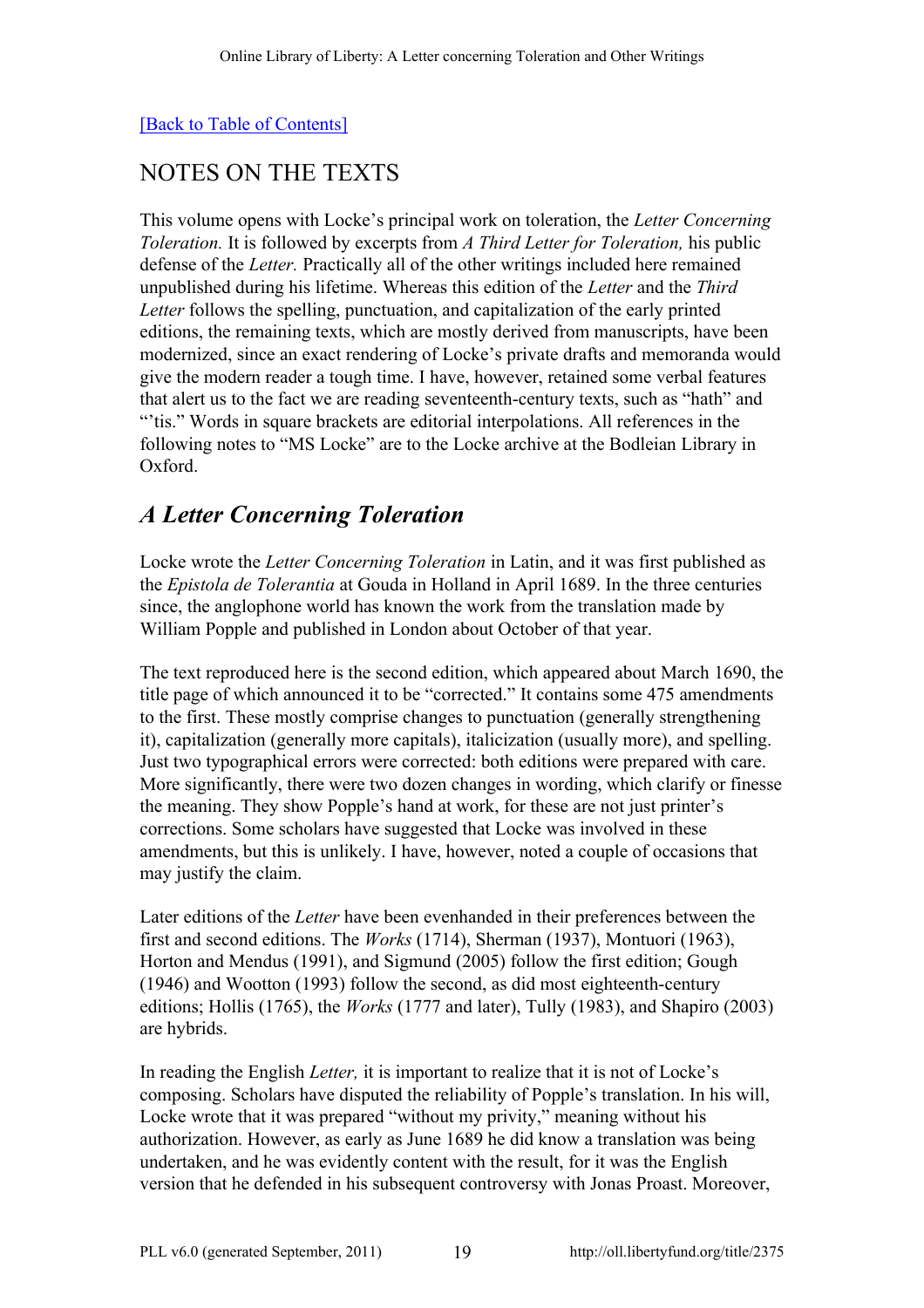in his *Second Letter* he remarked of one passage that, though it might have been rendered "more literally . . . yet the translator is not to be blamed, if he chose to express the sense of the author, in words that very lively represented" his meaning. Even so, the reader should be alert to Popple's style and not take the text for granted as unmediated Locke.

I have footnoted some passages to illustrate the more marked deviations from the Latin; generally I do not supply Locke's Latin but use the modern English translation published by Klibansky and Gough in 1968. Such notes are indicated by the phrases "alternatively," "Popple omits," or "added by Popple."

Some general characteristics of Popple's approach are worth noting, since I have made no attempt to footnote all the variants. He used intensifiers to heighten the emotional tone. For example, "vices" becomes "enormous vices," "superstition" becomes "credulous superstition," and "immutable right" becomes "fundamental and immutable right"; the cool "magistrate's favour" becomes the more pointed "Court favour." He gave literary variety to Locke's mechanical repetition of "You say" and "I answer" in stating and responding to his imaginary interlocutor's objections. He gave a topical spin to points that Locke stated more abstractly, and he anglicized some references that originally had a Dutch context. He sometimes omitted, but more often elaborated, a phrase. One (extreme) example may suffice: where the modern translation of Locke's Latin has "blindly accept the doctrines imposed by their prince, and worship God in the manner laid down by the laws of their country," Popple has "blindly to resign up themselves to the will of their governors, and to the religion, which either ignorance, ambition, or superstition had chanced to establish in the countries where they were born."

Popple wrote stylishly, and some of the more memorable phrases are entirely his. The likening of a church, as a voluntary society, to a "club for claret" has no authority in Locke's Latin. All translation involves interpretation, and Popple is not quite Locke. But Locke broadly approved, and, for us today, Popple's version has the supreme advantage of being a text that is at once an authentic seventeenth-century voice, both vivid and readable.

The English *Letter* has two further differences from the Latin *Epistola.* Popple added a preface of his own, "To the Reader," which does not make explicit that it is written by the translator rather than the author, so that many generations of readers assumed that the preface was Locke's own work. Many Enlightenment readers therefore attributed Popple's ringing phrase about "absolute liberty" to Locke. The other difference is that Popple deleted the perplexing cryptogram that appeared on the title page of the Latin edition: "Epistola de Tolerantia ad Clarissimum Virum T.A.R.P.T.O.L.A. Scripta à P.A.P.O.I.L.A."

There are two versions of what the abbreviations on the title page stand for. Phillip van Limborch, the Dutch Arminian theologian and friend of Locke who put the *Epistola* through the press, deciphered them as "Theologiae Apud Remonstrantes Professorem, Tyrannidis Osorem, Libertatis Amantem, a Pacis Amante, Persecutionis Osore, Ioanne Lockio Anglo" (Professor of Theology among the Remonstrants,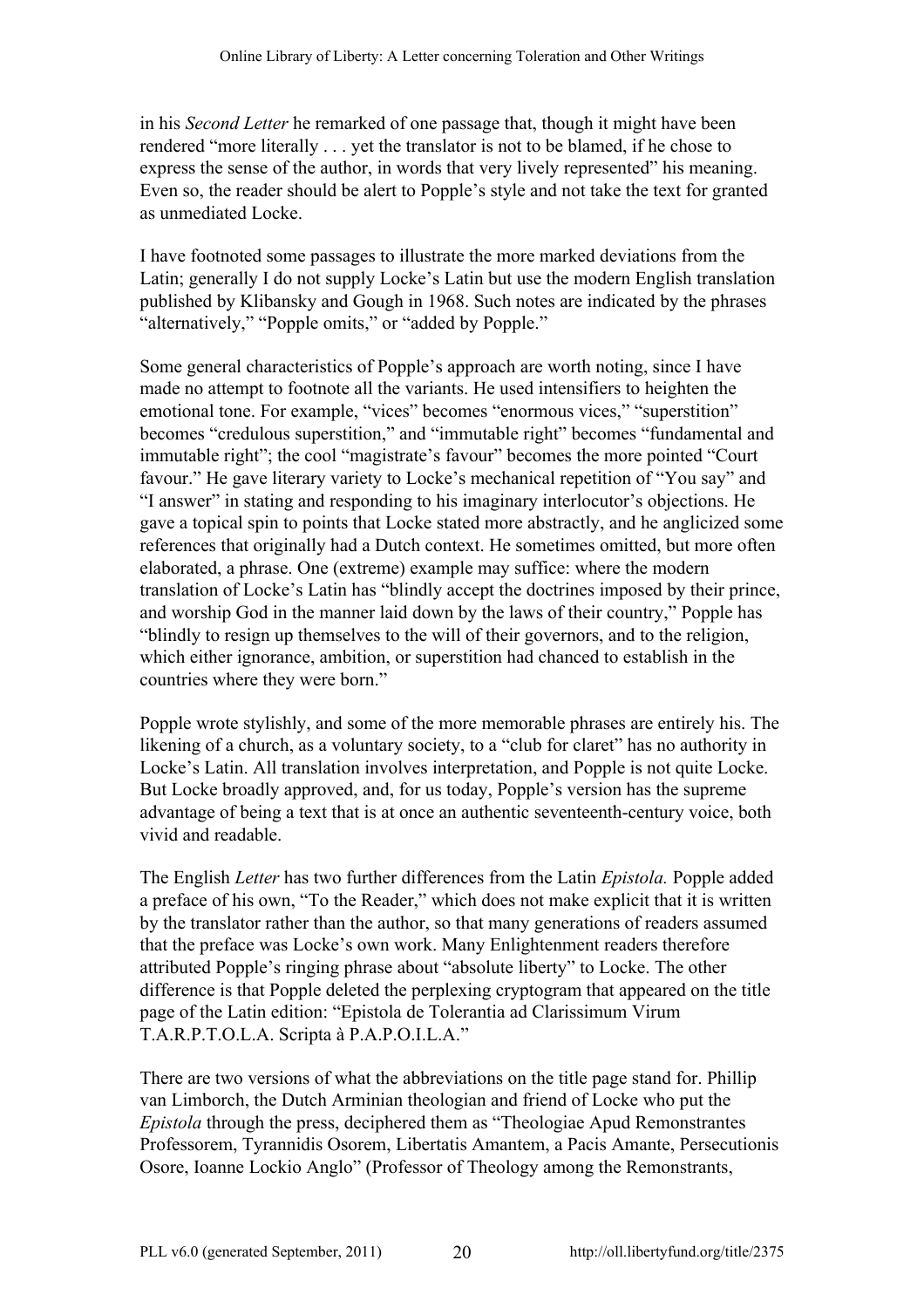Enemy of Tyranny, Lover of Liberty, from a Friend of Peace, Enemy of Persecution, John Locke, Englishman). But Jean Le Clerc had a different reading of the medial "L. A.": "Limburgium Amstelodamensem" ("Limborch of Amsterdam" instead of "Lover of Liberty"). Although Limborch might be expected to know best, Le Clerc's version seems more plausible: the parallel between the two names of Limborch and Locke seems natural; and Limborch contradicts himself by also saying that Locke "wanted our names to be hidden by the letters of the title." In offering his explanation, Limborch was probably being modest.

When Locke's publisher Awnsham Churchill issued the first edition of the *Works* in 1714, he placed an epigraph (in Latin) on the title page of the *Letter,* from Cicero, *De Officiis,* ii.83, saluting Locke: "A wise and outstanding man, he thought that he should consult the interests of all; and it showed the wisdom and extreme reasonableness that befits a good citizen that he did not separate the interests of the citizens, but held everyone together under a single standard of fairness."

I have taken the opportunity of the present edition to provide a fair amount of information by way of explanatory notes. Oddly, scarcely any of the editions published in the past half-century provide notes, and yet the references and allusions in the text are not always perspicuous. I have also drawn attention to some of the clues that the *Letter* provides to Locke's secular politics and hence to connections with his *Two Treatises of Government.* Although Popple's text has been reproduced in its original form, the scriptural citations that were awkwardly placed have been moved to appropriate points in the text and the names of biblical books spelled out.

# Excerpts From *A Third Letter For Toleration*

Of the three responses that Locke prepared against his critic Jonas Proast, much the longest is the *Third Letter for Toleration,* published by Awnsham Churchill in 1692. Anonymous, it is signed "Philanthropus, June 20, 1692," and fills 350 quarto pages. It is sadly neglected today, though readers can be forgiven for not pursuing Locke through all the thickets of his relentless contradiction of Proast.

The tract is too long to reprint in its entirety here, and I have selected passages that either illuminate themes in the original *Letter* or pursue new lines of inquiry. In the footnotes I indicate the location of the excerpts in the 1692 edition and in volume 6 of the *Works,* 1801 and 1823. The topical headings supplied to each excerpt are mine. The first excerpt usefully incorporates passages from Locke's *Second Letter* (1690). Locke's marginal citations have been transferred to notes, except that biblical citations are incorporated in the text.

Proast's principal claim was that compulsion can indirectly achieve religious conversion and that the function of laws for conformity was to make people reconsider their beliefs. State and church were obliged to ensure that civil penalties were accompanied by evangelizing effort. It is these arguments that Locke sets out to refute.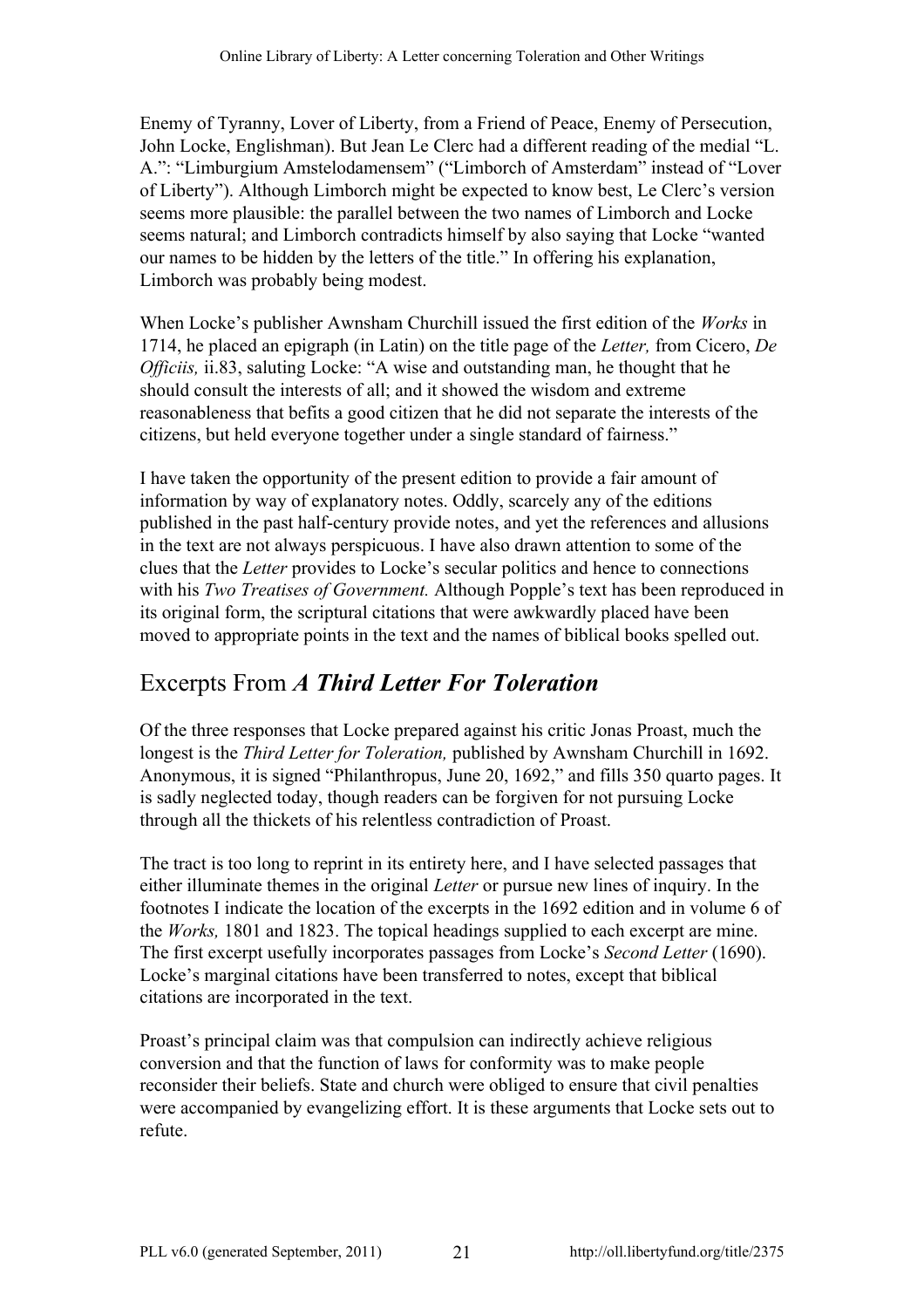# *An Essay Concerning Toleration*

The *Essay Concerning Toleration* was written in 1667, shortly after Locke joined the household of Lord Ashley, later Earl of Shaftesbury. It remained in manuscript during Locke's lifetime and was not published until the nineteenth century, though a number of its arguments later appeared in the *Letter:* the parallels are numerous and I have not sought to record them in the notes. The *Essay* registers Locke's conversion to the principle of toleration and his break with the position he took in his earlier *Two Tracts on Government* (1660–62).

There are four surviving manuscripts, whose interrelationship is complex, and no attempt has been made to record textual variants: there are over a thousand of them. The version printed here derives from the manuscript in the Huntington Library, San Marino, California (HM 584). With the generous permission of J. R. Milton and Philip Milton, I have used their authoritative transcription (2006) but have modernized the text. To clarify the structure, I have slightly adjusted Locke's numeration of paragraphs and introduced a few section breaks. Some of the more significant variants in the version in MS Locke c. 28 are recorded in notes, as are also a couple of variants within the Huntington MS. Some other modern editions have preferred to use MS Locke c. 28 as their copy-text. *An Essay Concerning Toleration* is Locke's own title, but in one part of the Huntington MS he gives an alternative: "The Question of Toleration Stated."

# Additions To The *Essay.*

The version in MS Locke c. 28 contains three additional passages not found in any other: these are Additions A to C (fols. 22, 28). Another of the manuscripts contains two further additions, which also have no counterpart: D and E (the notebook called "Adversaria 1661," pp. 125, 270–71). A to C are probably contemporaneous with the *Essay;* D probably dates from ca. 1671–72, and E from ca. 1675. I have indicated in the notes the places where A to C belong; D and E have no placements, since they follow at the end of the main body of the manuscript.

In the final two additions Locke sketches the corruption of Christianity by the ambition of priests, and the rise of the persecution of heresy and dissent. He suggests there has often been an unholy alliance between priests and princes, the former preaching the divine right of kings, the latter persecuting those deemed unorthodox. Locke notes the propensity of all priesthoods to domineer over civil society.

#### Fragments On Toleration

This is a collection of Locke's essays, notes, and memoranda on topics relating to toleration, composed at various times between the 1660s and 1690s. With the exception of *The Constitutions of Carolina,* none was published in Locke's lifetime. Some items carry the title Locke gave them; other titles are editorially supplied.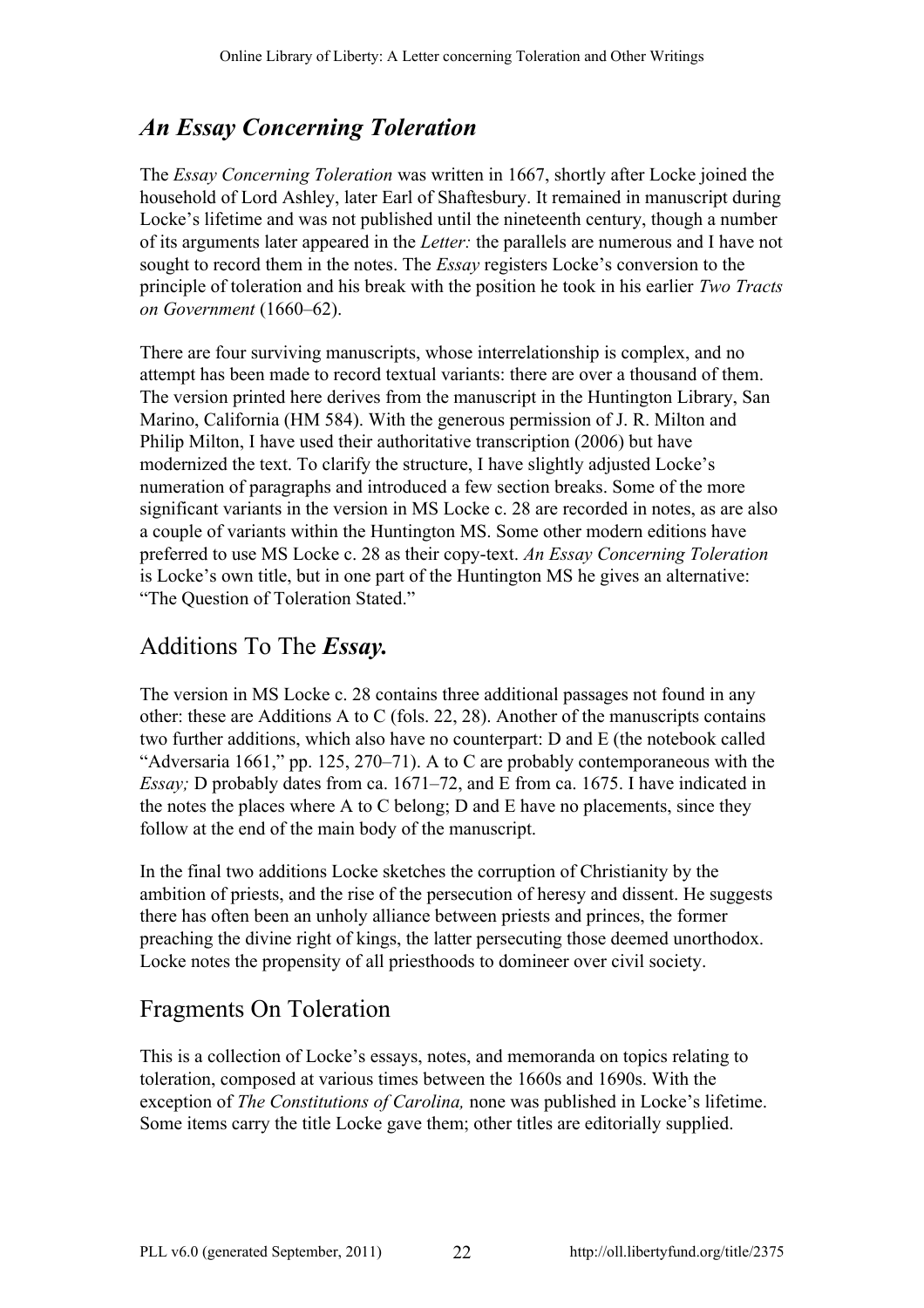# Infallibility (1661).

Untitled. The National Archives: PRO 30/24/47/33. Written in Latin, with the title "An necesse sit dari in ecclesia infallibilem sacro sanctae scripturae interpretem? Negatur." (Is it necessary that an infallible interpreter of Holy Scripture be granted in the church? No.) The translation used here is from J. C. Biddle, "John Locke's Essay on Infallibility: Introduction, Text, and Translation," *Journal of Church and State* 19 (1977): 301–27. The format of this essay—a question posed for disputation—is simi lar to that of Locke's *Essays on the Law of Nature* (1663–64).

Locke addresses the topic of scriptural hermeneutics and evinces a conventional Protestant hostility to Catholicism. He perhaps borrows from William Chillingworth's *Religion of Protestants* (1638) and Jeremy Taylor's *Liberty of Prophesying* (1647). He affirms the principle of *sola scriptura* (the self-sufficiency of the Bible), in opposition to the Catholic claim that Scripture is often obscure and must be understood in the light of the church's tradition of authoritative teaching. Catholics believed that the church's authority to interpret the Bible was infallible (but did not necessarily place that infallibility in the pope). Locke warns against clogging the mysteries of faith with vain philosophy.

# The Constitutions Of Carolina (Excerpt) (1669–70).

Published as *The Fundamental Constitutions of Carolina* (1670) and dated 1 March 1670. A manuscript (1669) in the National Archives, PRO 30/ 24/ 47/ 3, is almost identical, except for the absence of clause 96. There is uncertainty about Locke's role in drafting this document.<sup>[1](#page-139-0)</sup> The manuscript opening and a number of corrections are in Locke's hand, and a colleague of his referred to "that excellent form of government in the composure of which you had so great a hand" (Sir Peter Colleton, October 1673). However, Locke cannot have been the sole author, for he was serving his masters, Lord Ashley and the other proprietors of Carolina. Only the clauses relating to religion are reproduced here.

### Against Samuel Parker (1669–70).

MS Locke c. 39, fols. 5, 7, 9. Endorsed: "Q [uerie]s on S.P.'s discourse of toleration. 69." A commentary on Samuel Parker's *Discourse of Ecclesiastical Politie: wherein the authority of the civil magistrate over the consciences ofsubjects in matters of religion is asserted; the mischiefs and inconveniences of toleration are represented, and all pretences pleaded on behalf of liberty of conscience are fully answered* ("1670," in fact 1669). This book was one of the most influential and virulent attacks on the dissenters (though its sentiments are not dissimilar from Locke's now abandoned position in his early *Tracts*). It was encouraged by Archbishop Gilbert Sheldon and was part of the inaptly styled "friendly debate" between churchmen and dissenters, which spanned the years 1666 to 1674. The Congregationalist John Owen and Andrew Marvell took part on the dissenters' side. Locke's patron, Lord Ashley, hoped to persuade the king to grant toleration, while Sheldon and Parker worked with the Anglican gentry in Parliament to implement further coercive legislation. Excerpts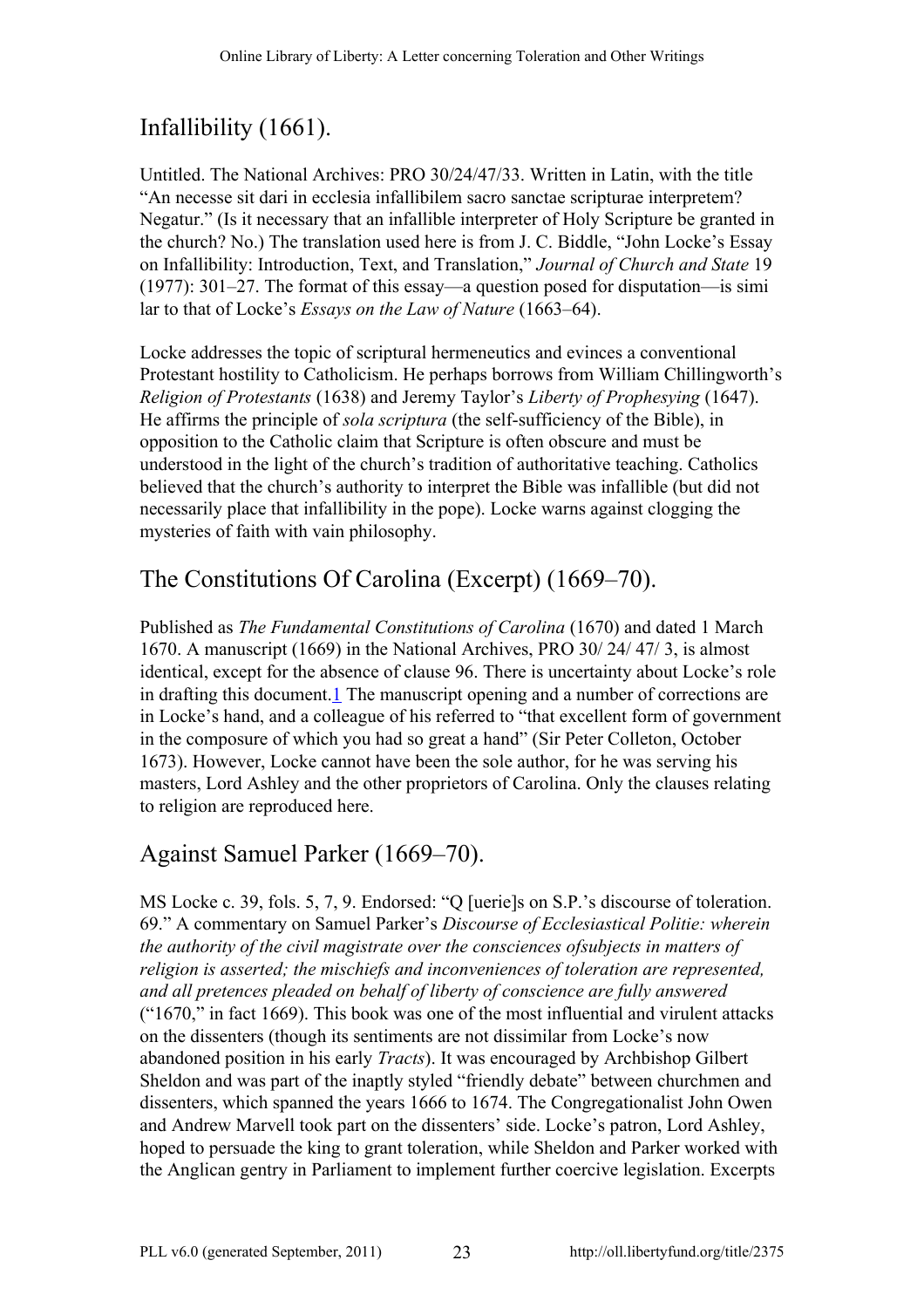from Parker's book (pp. 11–12, 12, 21–22, 24, 25–26, 29, 144–47, 153) are supplied to make sense of Locke's comments and to indicate the contemporary case for intolerance. Locke's page citations are omitted.

#### Civil And Ecclesiastical Power (1674).

MS Locke c. 27, fol. 29. The title is a modern attribution: the manuscript is endorsed "Excommunication 73/ 4." Partly in Locke's hand. Locke is emphatic that the civil magistrate has no business to enforce religious conformity. He allows that churches have the right to discipline their members by excommunication, but without civil penalties attached.

# Philanthropy (1675).

MS Locke c. 27, fol. 30. "Philanthropoy [ *sic* ] or The Christian Philosopher's" [ *sic* ]; endorsed "Philanthropy 75." A paper not certainly of Locke's authorship: the manuscript is in an unknown hand but has corrections by Locke and the endorsement is his. Possibly a statement of intent for a philosophical club. It is a reflection on the things that distort the pursuit of truth, a theme Locke pursued in the *Essay Concerning Human Understanding,* bk. 4. There is a strong anticlerical strain.

### Infallibility Revisited (1675).

MS Locke c. 27, fols. 32–33. Headed "Queries"; endorsed "Queries Popery 75." Not in Locke's hand; the authorship is not certain. These notes again show Locke's distaste for the Catholic doctrine of infallibility. He believes that the intolerance of Rome is built on implausible claims. The topic of church councils is discussed. The Church of England accepted the authority of genuine councils of the Christian church but did not believe there had been any such councils since the fourth century; later councils were deemed partisan and papistical.

### Religion In France (1676–79).

Excerpts from MS Locke f. 1–3 (1676–78), and British Library, Add. MS 15642 (1679); omissions within the excerpts are marked [. . .]. These manuscripts are Locke's journals during his sojourn in France. They illustrate his observations on the pressures upon Protestants, which would culminate in savage persecution after the Revocation of the Edict of Nantes in 1685; also his comments on the Protestants' own system of discipline and his attitude to Catholicism. The transcriptions are taken from the edition by John Lough, *Locke's Travels in France, 1675–1679* (Cambridge: Cambridge University Press, 1953), pp. 15, 22–23, 29–30, 40, 43, 45, 85–86, 108, 130, 223, 229–30, 271. The journals contain many kinds of entry besides Locke's travelogue: the next three items below are also from these journals but are philosophical memoranda. Locke spent most of this period at Montpellier on the Mediterranean coast, in a region where many towns were predominantly Protestant.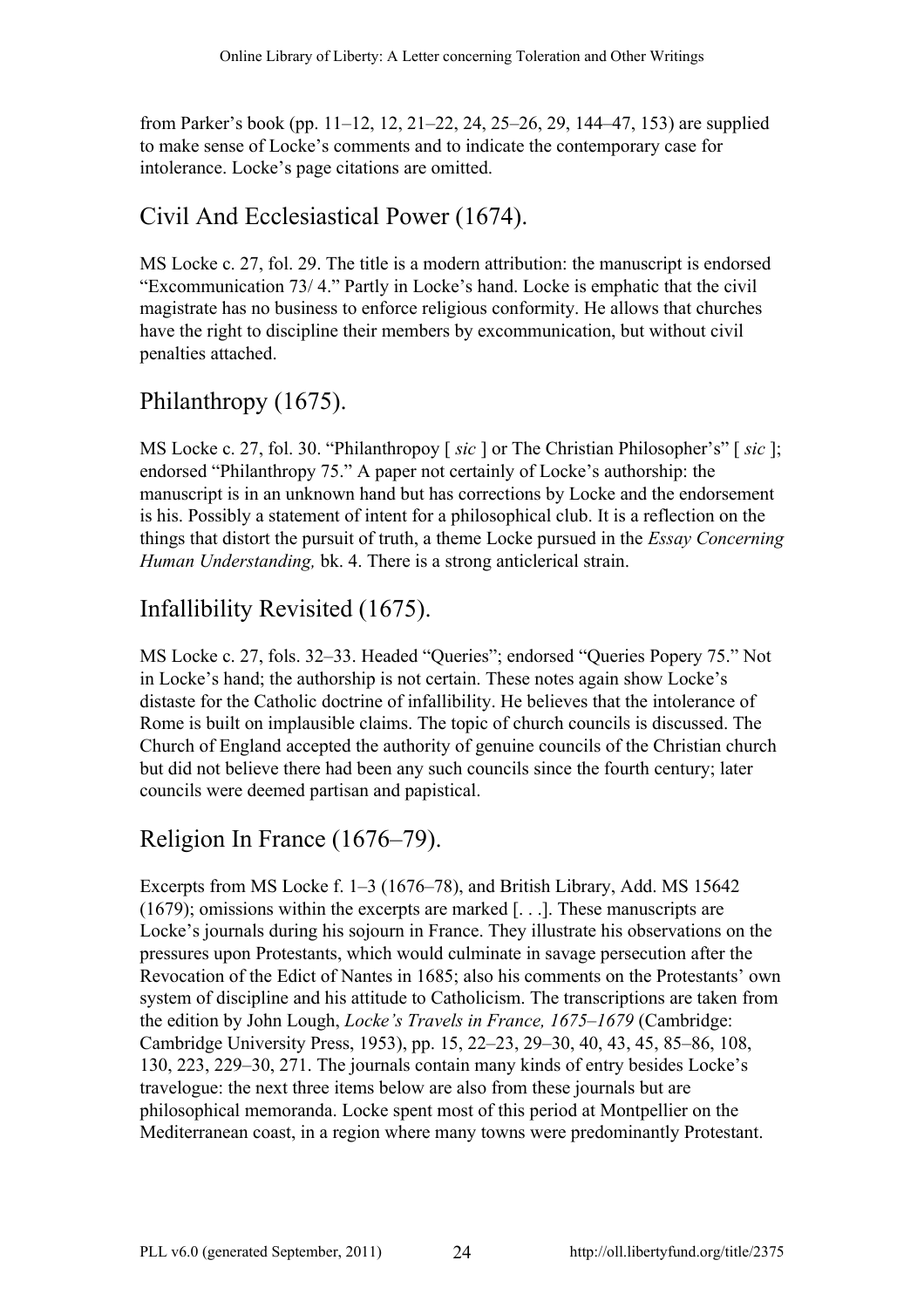# The Obligation Of Penal Laws (25 February 1676).

MS Locke f. 1, pp. 123–26. Marginal keywords: "Obligation of Penal Laws," "Lex Humana." This memorandum is an important measure of Locke's political opinions at this time. It is conservative in tone, showing no hint of a right of resistance, which suggests that the transition to the *Two Treatises of Government* came late. Locke does, however, stress that most human laws are purely regulatory and that divine authority cannot be invoked beyond the general duty of obeying those governments that uphold civil peace and mutual preservation. Similarly, no particular form of government has divine sanction.

# Toleration And Error (23 August 1676).

MS Locke f. 1, pp. 412–15. Marginal keywords: "Toleration," "Peace." Written in shorthand: the transcription is from Wolfgang von Leyden's edition of Locke's *Essays on the Law of Nature* (Oxford: Oxford University Press, 1954), pp. 274–75. Locke answers objections to religious toleration and distinguishes between civil and ecclesiastical government.

#### Toleration In Israel (19 April 1678).

MS Locke f. 3, p. 107. Marginal keyword: "Toleration." A note concerning the ancient Jewish state.

#### Toleration And Sincerity (1679).

MS Locke d. 1, pp. 125–26. Heading: "Toleratio." Locke reiterates principles laid down in the *Essay Concerning Toleration.*

#### Latitude (1679).

MS Locke d. 1, p. 5. Headed "Conformitas." Locke recounts a story about Protestants at Constantinople, which implies a preference for the "comprehension" of dissenting Protestants within the fold of the national church.

### The Origin Of Religious Societies (1681).

An excerpt from Locke's critique of Edward Stillingfleet. MS Locke c. 34, fols. 75–79. This substantial manuscript is written in the hands of Locke, James Tyrrell, and Locke's amanuensis Sylvester Brounower. It is untitled, and the common designations, "Critical Notes on Stillingfleet" and "Defence of Nonconformity," are modern. The target is a sermon and treatise by Stillingfleet, *The Mischief of Separation* (1680) and *The Unreasonableness of Separation* (1681).

There is as yet no published edition, though short excerpts have appeared in various places, and there is a complete transcription in Timothy Stanton, "John Locke,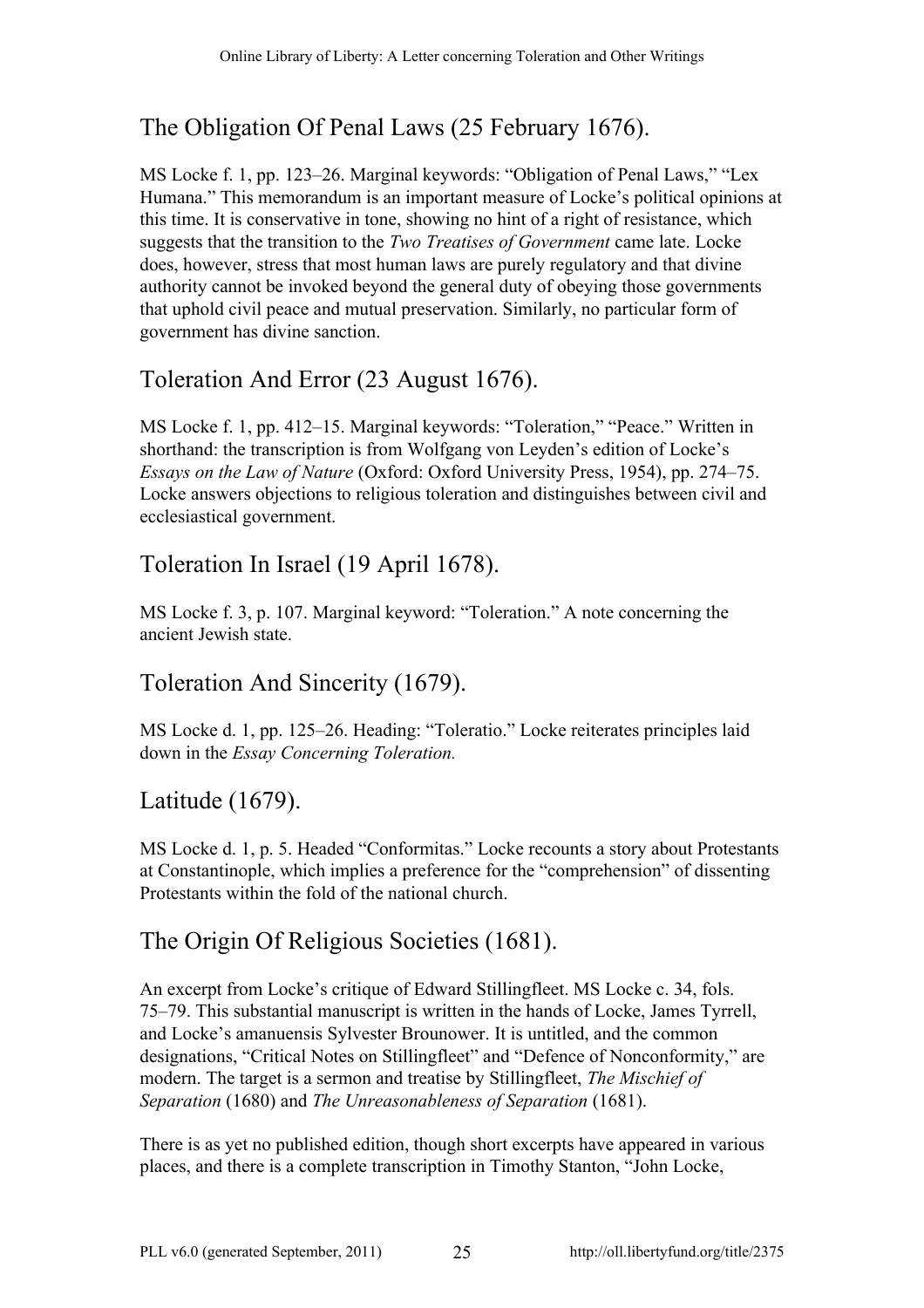Edward Stillingfleet, and Toleration" (Ph.D. thesis, Leicester, 2003), from which the present excerpt is derived, with his permission. I have not registered the innumerable alterations that occur in the manuscript. The sentence preceding this excerpt refers to examining "the original of religious societies."

#### Enthusiasm (19 February 1682).

MS Locke f. 6, pp. 20–25. Untitled. A commentary on *Select Discourses* (1660) by the Cambridge Platonist John Smith, concerning "The True Way or Method of Attaining to Divine Knowledge." "Enthusiasm" was a pejorative term for extravagant and dangerous forms of spirituality, involving claims for direct divine inspiration. Locke included some of this material in a letter he wrote to Damaris Masham in April. Later, he inserted a chapter on "Enthusiasm" in the *Essay Concerning Human Understanding:* bk. 4, chap. 19.

#### Ecclesia (1682).

MS Locke d. 10, p. 43. Locke's heading. A commentary on Richard Hooker, *The Laws of Ecclesiastical Polity* (1593–97). Locke bought a copy of Hooker in June 1681 and took extensive notes from it.

### Tradition (1682).

MS Locke d. 10, p. 163. Headed "Traditio." A criticism of the role of clerical "tradition" in the teachings of Judaism, Catholicism, and Islam. Locke's implied position is the Protestant principle of *sola scriptura:* the sufficiency of Scripture alone, without the necessity of priestly interpretive authority. The quarrel between the sufficiency of Scripture and the necessity of tradition was known as the "Rule of Faith" controversy.

### Pennsylvania Laws (1686).

MS Locke f. 9, fols. 33, 39. Excerpts from Locke's comments on William Penn's Frame of Government, headed "Pensilvania Laws." Only the comments on religious and moral matters are included. The first several items appear at the head of the document; the last item, on schools, appears later. Locke's final comment is comprehensively negative: "the whole is so far from a frame of government that it scarce contains a part of the materials."

### Pacific Christians (1688).

MS Locke c. 27, fol. 80. Headed "Pacifick Christians." Apparently a set of guiding principles for a religious society. Compare "Rules of the Dry Club" (1692), whose members must declare that they believe "no person ought to be harmed in his body, name, or goods, for mere speculative opinions, or his external way of worship" (Locke, *Works,* 1801, vol. 10, pp. 312–14).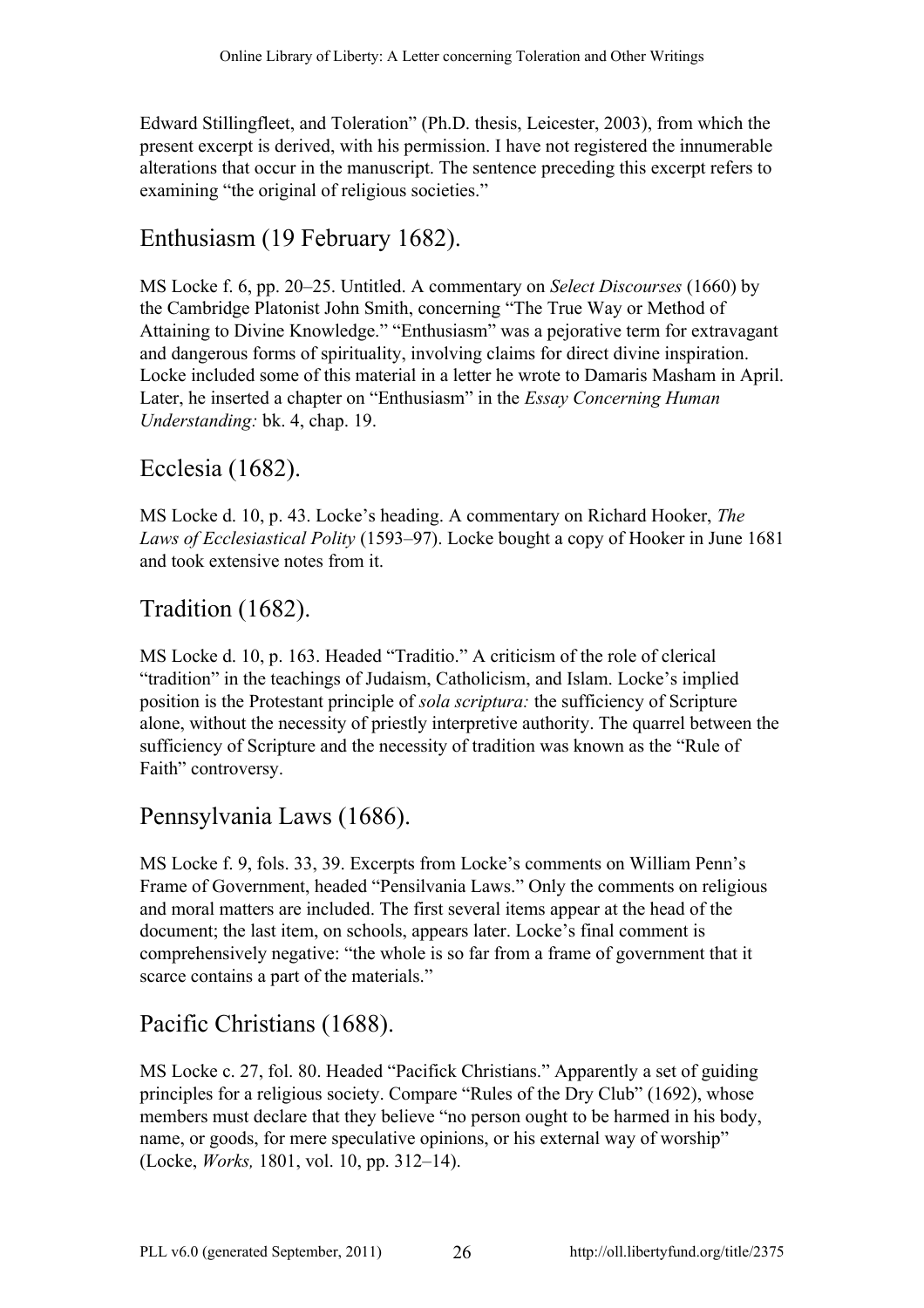#### Sacerdos (1698).

In the notebook "Adversaria 1661," p. 93. Locke's heading. He begins with an account of ancient religion, out of Cicero, and then turns to stress the essential character of Christianity as holy living, not ritual performances. The passage is a commentary on Pierre Bayle's *Pensées diverses* (1683), §127.

#### Error (1698).

In the notebook "Adversaria 1661," pp. 320–21. Locke's heading. He attacks elaborate doctrinal confessions of faith, unquestioning belief, and the tyranny of orthodoxy. He affirms the priority of sincerity in belief and morality in conduct.

#### Scriptures For Toleration (Undated, Ca. 1676–90).

MS Locke c. 33, fol. 24. Headed "Tolerantia Pro." A series of biblical citations that Locke takes as favoring toleration.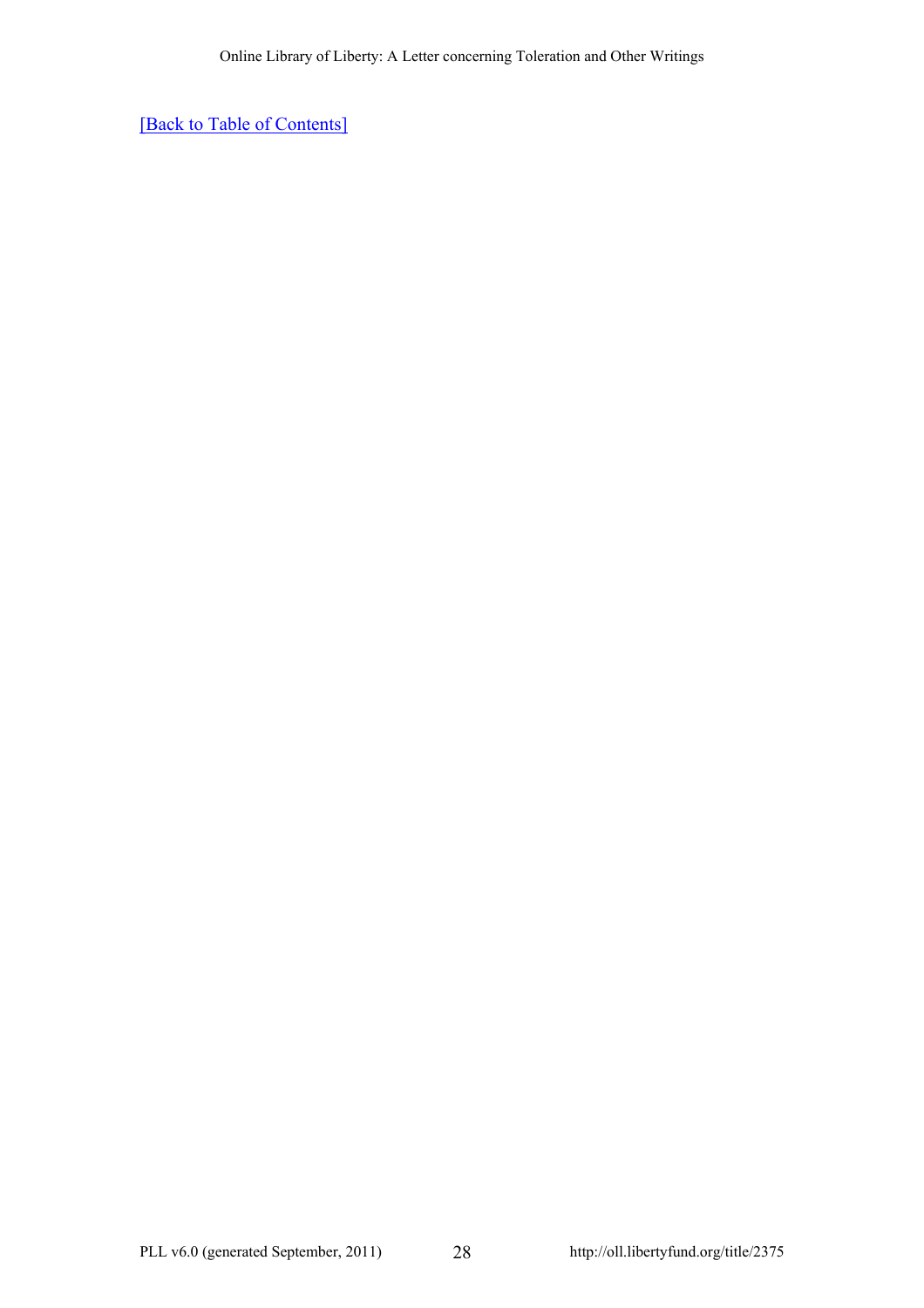# CHRONOLOGY OF LOCKE'S LIFE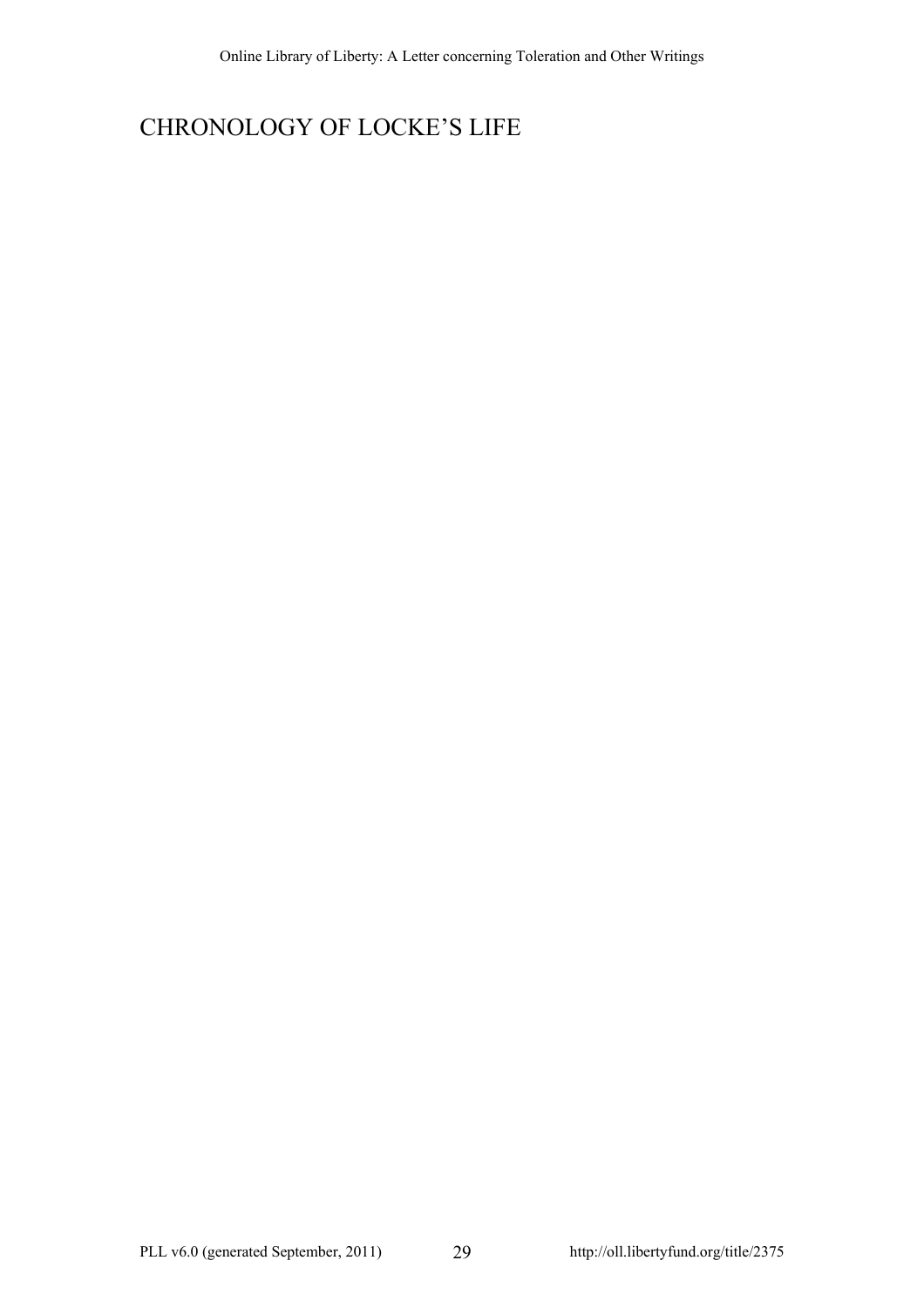- 1632 Born at Wrington, Somerset, 29 August
- 1642 Outbreak of the Civil Wars
- 1643 Troops of Col. Popham, Locke's future patron, despoil Wells Cathedral
- 1645 Defeat of Charles I at Naseby by Oliver Cromwell
- 1647 Admitted to Westminster School, London
- 1648 Treaty of Westphalia ends European Thirty Years' War
- 1649 Execution of Charles I; England a republic
- 1651 Thomas Hobbes, *Leviathan*
- 1652 Elected a Student of Christ Church, Oxford
- 1652–67Usually resident in Oxford
- 1655 Graduates as a bachelor of arts
- 1658 Graduates as a master of arts; death of Lord Protector Oliver Cromwell
- 1660 Restoration of monarchy under Charles II
- 1660–62Writes *Two Tracts on Government,* against toleration (published 1967)
- 1661–64Lecturer in Greek, rhetoric, and moral philosophy
- 1662 Act of Uniformity reimposes Anglicanism; dissenting worship illegal
- 1663 Attends chemical and medical lectures
- 1663–64Writes *Essays on the Law of Nature* (published 1954)
- 1665–66Embassy secretary sent to the Elector of Brandenburg at Cleves (Kleve)
- 1666 Licensed to practice medicine Granted dispensation to retain Studentship without taking holy orders Great Fire of London
- 1667 Joins Lord Ashley's household; usually resident in London until 1675. Writes *Essay Concerning Toleration* (published 1876)
- 1668 Oversees lifesaving operation on Ashley Elected a Fellow of the Royal Society
- 1669 Helps draft *The Fundamental Constitutions of Carolina*
- 1670 Baruch Spinoza, *Tractatus Theologico-Politicus*
- 1671 Secretary to the Lords Proprietors of Carolina (until 1675) First drafts of *An Essay Concerning Human Understanding*
- 1672 Ashley created Earl of Shaftesbury and Lord Chancellor Appointed secretary for ecclesiastical presentations (to 1673) First visit to France

Samuel Pufendorf, *On the Law of Nature and Nations*

- 1673 Secretary to the Council of Trade and Plantations (to 1674) Charles II's brother and heir, James, Duke of York, converts to Catholicism Shaftesbury ousted from office; begins to lead opposition
- 1675 Shaftesburian manifesto, *A Letter from a Person of Quality* Graduates as a bachelor of medicine To France; chiefly resident at Montpellier until 1677; then mainly Paris
- 1676 Translates three of Pierre Nicole's *Essais de Morale*
- 1677 Repeal of writ *De haeretico comburendo,* abolishing burning for heresy Andrew Marvell, *An Account of the Growth of Popery*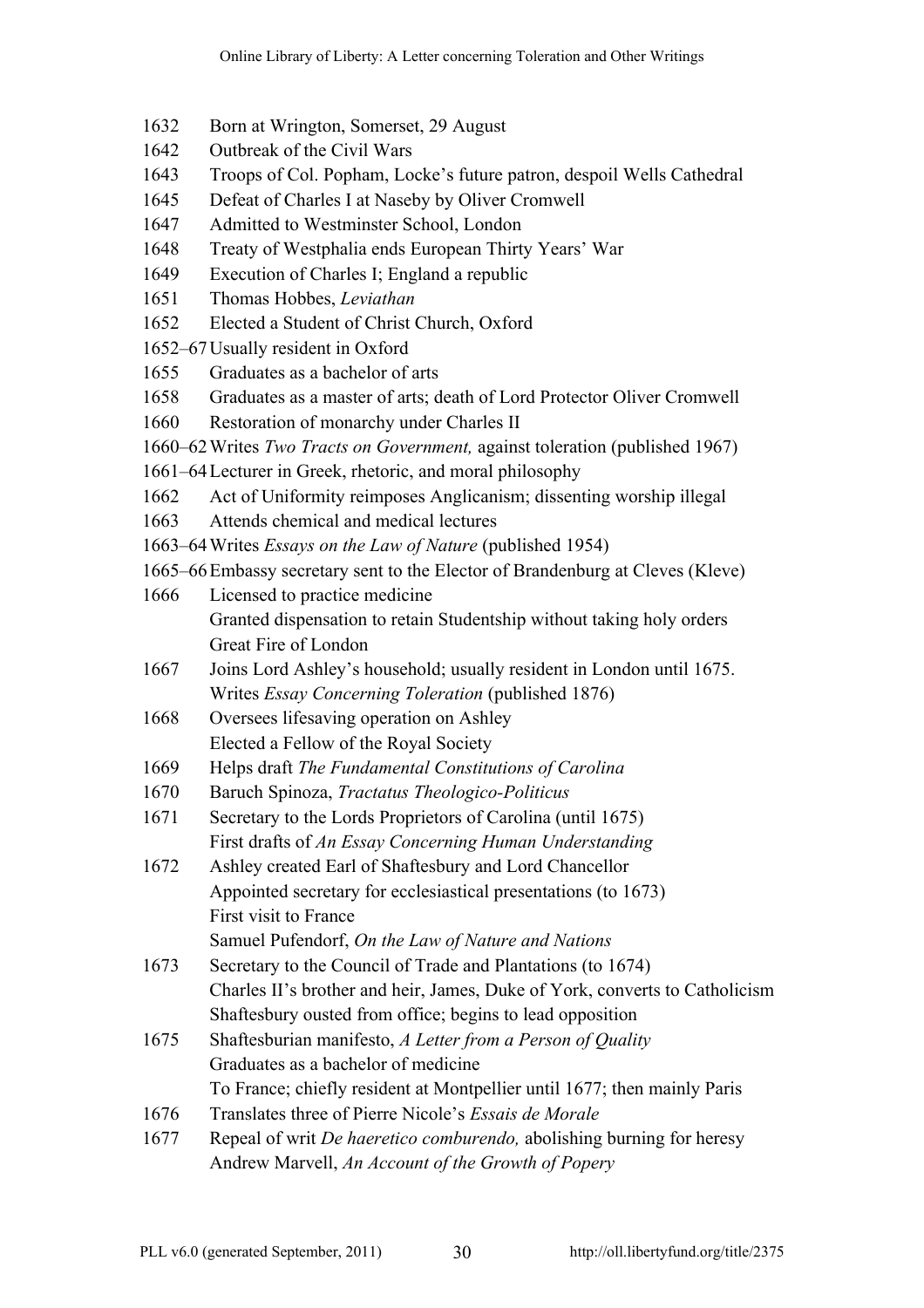- 1678 Popish Plot revealed; executions of Catholics follow (to 1681)
- 1679 Returns to England Habeas Corpus Act
- 1679–81Exclusion Crisis; Whigs seek to exclude Catholic heir from the throne Whig victory in three general elections, but Whigs outmaneuvered by the king
- 1680 Signs London's "monster petition," demanding sitting of Parliament
- 1679–83Resides in London, Oxford, and Oakley (James Tyrrell's home) Writes *Two Treatises of Government*
- 1681 Writes a defense of toleration against Edward Stillingfleet Assists Shaftesbury at the Oxford Parliament Oxford Parliament dismissed; Charles summons no more parliaments Beginning of royal and Tory backlash against Whigs and dissenters Shaftesbury accused of treason; charge dismissed by a Whig grand jury
- 1682 Court coup against Whigs in City of London; Shaftesbury flees to Holland
- 1683 Death of Shaftesbury in Holland; Locke attends funeral in Dorset Whig Rye House Plot, to assassinate the king, exposed Executions of Lord William Russell and Algernon Sidney Earl of Essex's suicide in the Tower; Whigs suspect state murder *Judgment and Decree* of Oxford University against seditious doctrines
- 1683–89Exile in Holland; lives mainly in Utrecht, Amsterdam, and Rotterdam
- 1684 Expelled *in absentia* from Studentship of Christ Church
- 1685 Death of Charles II; accession of James II and VII Abortive rebellion of the Whig Duke of Monmouth; his execution Louis XIV revokes Edict of Nantes; persecution of Huguenots Writes *Epistola de Tolerantia (Letter Concerning Toleration)*
- 1686 Pierre Bayle, *Philosophical Commentary* on religious persecution
- 1687 James II issues Declaration of Indulgence (edict of toleration)
- 1688 Reviews Newton's *Principia Mathematica* for *Bibliothèque universelle* Culmination of resistance to James II's Catholicizing policies "Glorious Revolution": invasion of England by William of Orange James II overthrown and flees to France
- 1689 National Convention installs King William and Queen Mary Nine Years' War against Louis XIV opens Toleration Act: freedom of worship for Protestant dissenters Returns to England; declines an ambassadorship Appointed Commissioner of Appeals in Excise Publication of *A Letter Concerning Toleration* Publication of *Two Treatises of Government* Publication of *An Essay Concerning Human Understanding*
- 1690 Battle of the Boyne: William defeats Jacobites in Ireland *Letter Concerning Toleration* attacked by Jonas Proast Publication of *A Second Letter Concerning Toleration*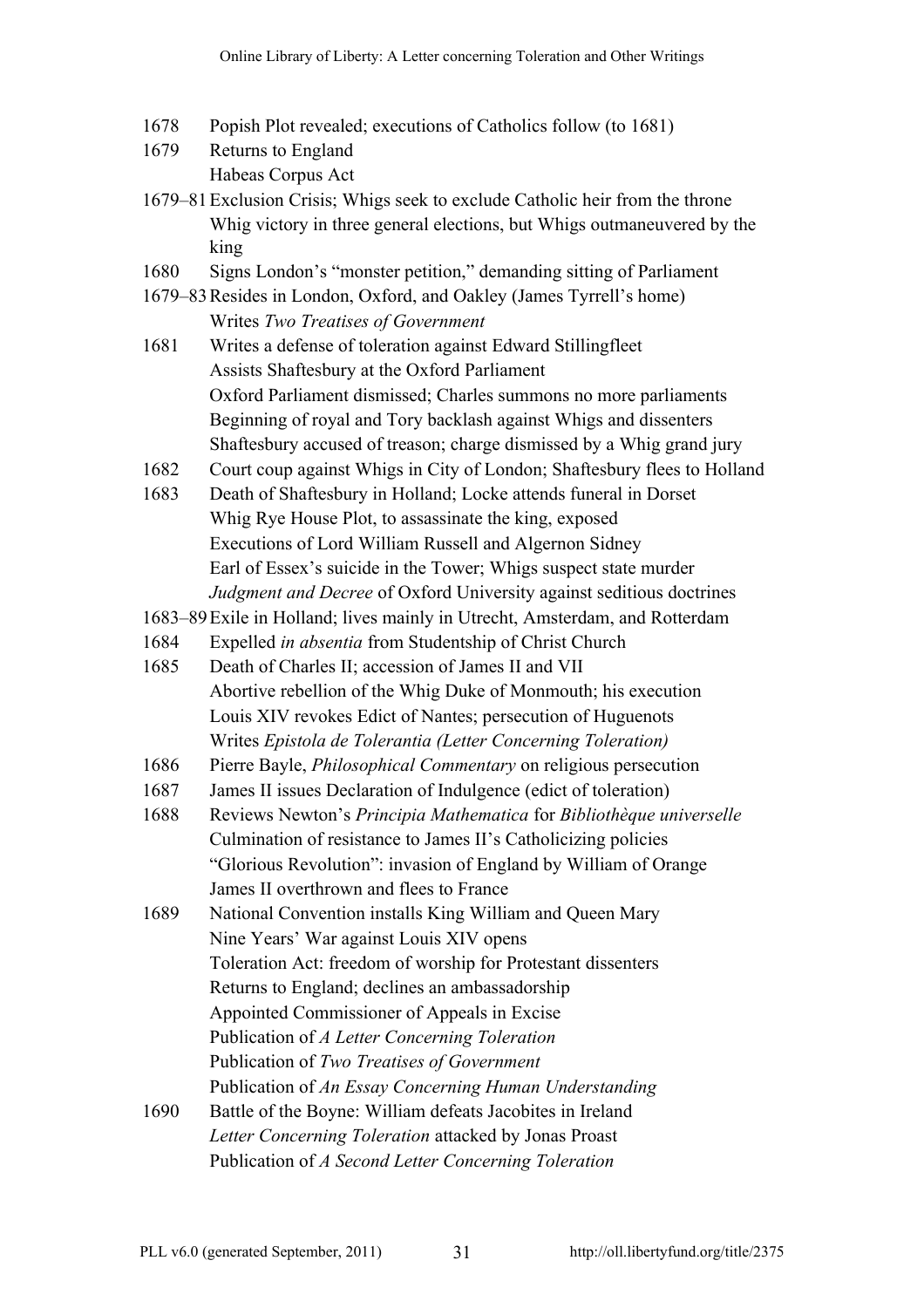| 1691       | Publication of Some Considerations of the  Lowering of Interest                                                              |
|------------|------------------------------------------------------------------------------------------------------------------------------|
|            | Settles at Oates in Essex in Damaris Masham's household                                                                      |
| 1692       | Publication of A Third Letter for Toleration                                                                                 |
|            | Memorandum on the naturalization of immigrants                                                                               |
| 1693       | Publication of Some Thoughts Concerning Education                                                                            |
| 1694       | Founding of the Bank of England; invests ?500                                                                                |
|            | Triennial Act, requiring regular parliamentary elections                                                                     |
| 1695       | Advises on the ending of press censorship and the recoinage                                                                  |
|            | Publication of The Reasonableness of Christianity                                                                            |
|            | The Reasonableness attacked by John Edwards; publishes Vindication                                                           |
|            | Publication of Further Considerations Concerning Money                                                                       |
| 1696       | Appointed a member of the Board of Trade and Plantations (to 1700)                                                           |
|            | The <i>Essay</i> attacked by Bishop Edward Stillingfleet                                                                     |
|            | John Toland, Christianity not Mysterious                                                                                     |
|            | Pierre Bayle, Historical and Critical Dictionary                                                                             |
| 1697       | Treaty of Ryswick: temporary peace with France                                                                               |
|            | Publication of Second Vindication of the Reasonableness of Christianity                                                      |
|            | Publication of two replies to Stillingfleet in defense of the <i>Essay</i>                                                   |
|            | Composes An Essay on the Poor Law                                                                                            |
|            | Composes report on the government of Virginia                                                                                |
|            | Composes The Conduct of the Understanding                                                                                    |
|            | Thomas Aikenhead hanged at Edinburgh, Britain's last heresy execution                                                        |
| 1698       | Molyneux's Case of Ireland cites Two Treatises in defense of Ireland                                                         |
|            | Algernon Sidney, Discourses Concerning Government (posthumous)                                                               |
| 1701       | Act of Settlement, ensuring Protestant (Hanoverian) succession                                                               |
|            | Renewal of war against France                                                                                                |
| 1702       | Final visit to London                                                                                                        |
|            | Composes A Discourse on Miracles                                                                                             |
|            | Death of William III; accession of Queen Anne                                                                                |
|            | World's first daily newspaper, in London                                                                                     |
| 1703       | First major critique of Two Treatises, by Charles Leslie                                                                     |
| 1704       | Completes A Paraphrase and Notes on the Epistles of St. Paul                                                                 |
|            | Battle of Blenheim: Duke of Marlborough's victory over France                                                                |
|            | Capture of Gibraltar begins Britain's Mediterranean naval dominance                                                          |
|            | Dies at Oates, 28 October; buried in High Laver churchyard, Essex                                                            |
| $1705 - 7$ | Publication of A Paraphrase and Notes on the Epistles of St. Paul                                                            |
| 1706       | Publication of the unfinished Fourth Letter for Toleration                                                                   |
| 1710       | First French and German editions of A Letter Concerning Toleration                                                           |
| 1714       | First edition of the <i>Works</i> of Locke                                                                                   |
| 1743       | First American edition of A Letter Concerning Toleration                                                                     |
| 1764       | Voltaire's edition of A Letter Concerning Toleration                                                                         |
| 177C       | $\mu_{\text{max}}$ II. 11. $\lambda_{\text{max}}$ 1.4. $\mu_{\text{max}}$ $f_{\text{max}}$ $f_{\text{max}}$ $f_{\text{max}}$ |

1765 Thomas Hollis's edition of the *Letters Concerning Toleration*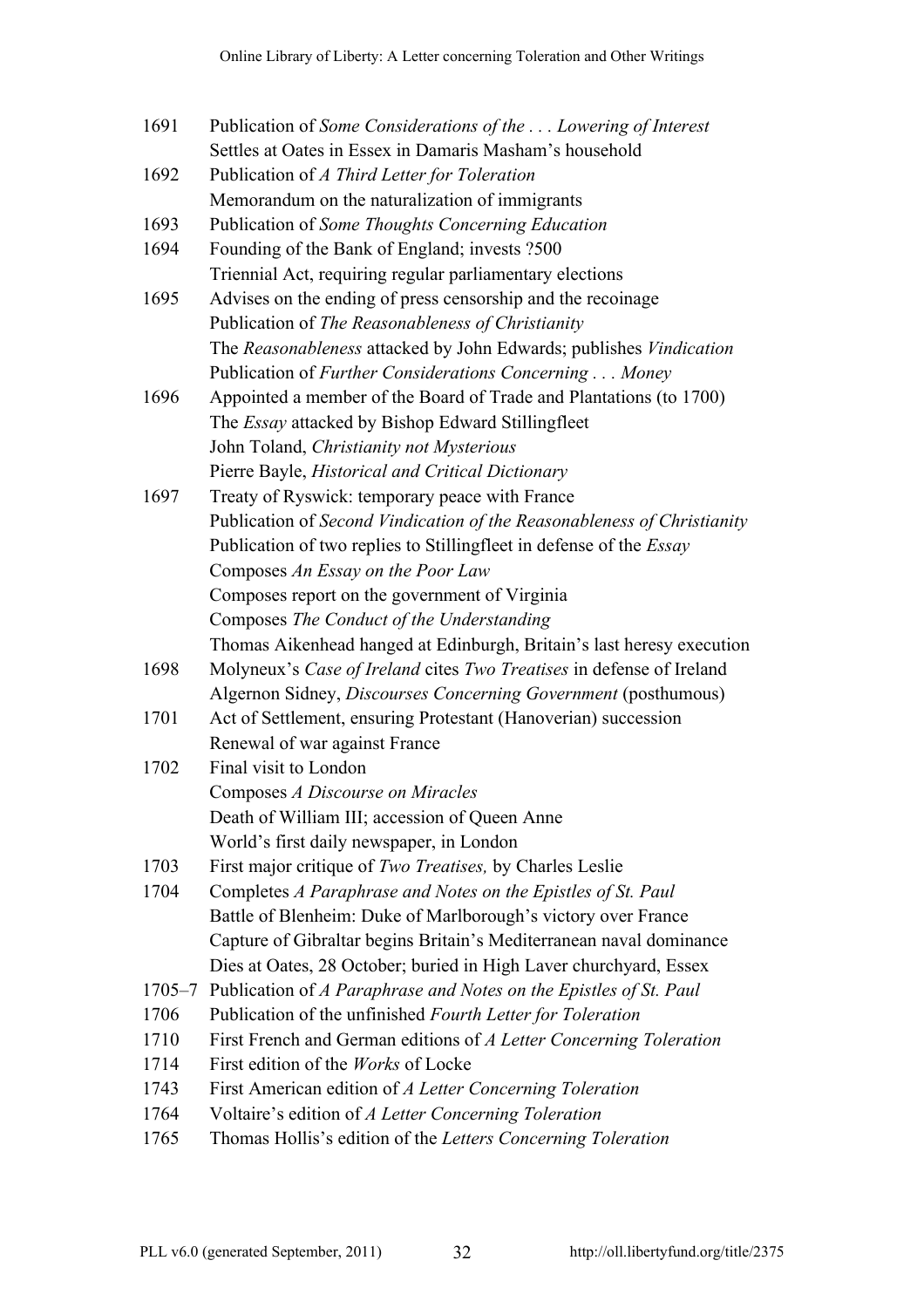#### <span id="page-32-0"></span>ACKNOWLEDGMENTS

In preparing this volume I am extremely grateful for the help of David Armitage, Clare Jackson, Dmitri Levitin, Joseph Loconte, John Marshall, John Milton, Philip Milton, Homyar Pahlan, Mark Parry, Delphine Soulard, Timothy Stanton, Stephen Thompson, and David Womersley. I also wish to thank most warmly Richard Fisher and Peter Momtchiloff, respectively of Cambridge and Oxford University Presses, for facilitating the availability of texts, earlier versions of which were published by their presses.

Many Lockeans have gone before me: I am particularly indebted to the editions of Locke's writings on toleration published by Raymond Klibansky and J. W. Gough in 1968, J. C. Biddle in 1977, Victor Nuovo in 2002, and J. R. Milton and Philip Milton in 2005. With characteristic generosity, David Armitage, the brothers Milton, Tim Stanton, and David Womersley made available transcriptions of Locke manuscripts.

I have benefited from the resources of the Bodleian Library in Oxford; the Cambridge University Library; the British Library, London; the Huntington Library, San Marino, California; and the National Archives, Kew, London.

The text of Locke's *Letter Concerning Toleration* is set from the copy in St. John's College Library, Cambridge.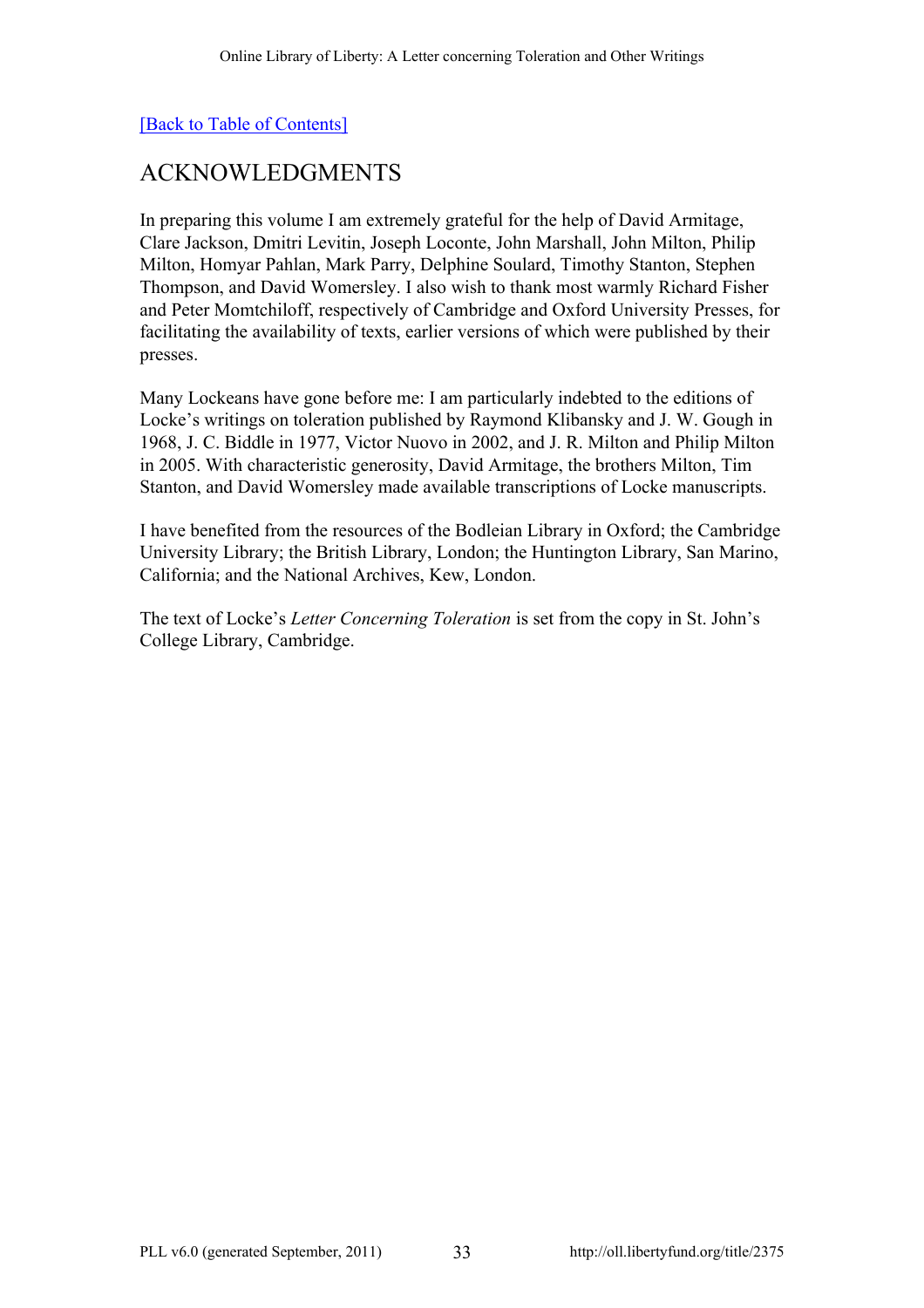### <span id="page-33-0"></span>*A Letter Concerning Toleration And Other Writings*

A

LETTER

Concerning

TOLERATION

LICENSED, *Octob.* 3. 1689.

*The Second Edition Corrected*

*LONDON,* Printed for Awnsham Churchill

at the Black Swan in Ave-Mary Lane.

MDCXC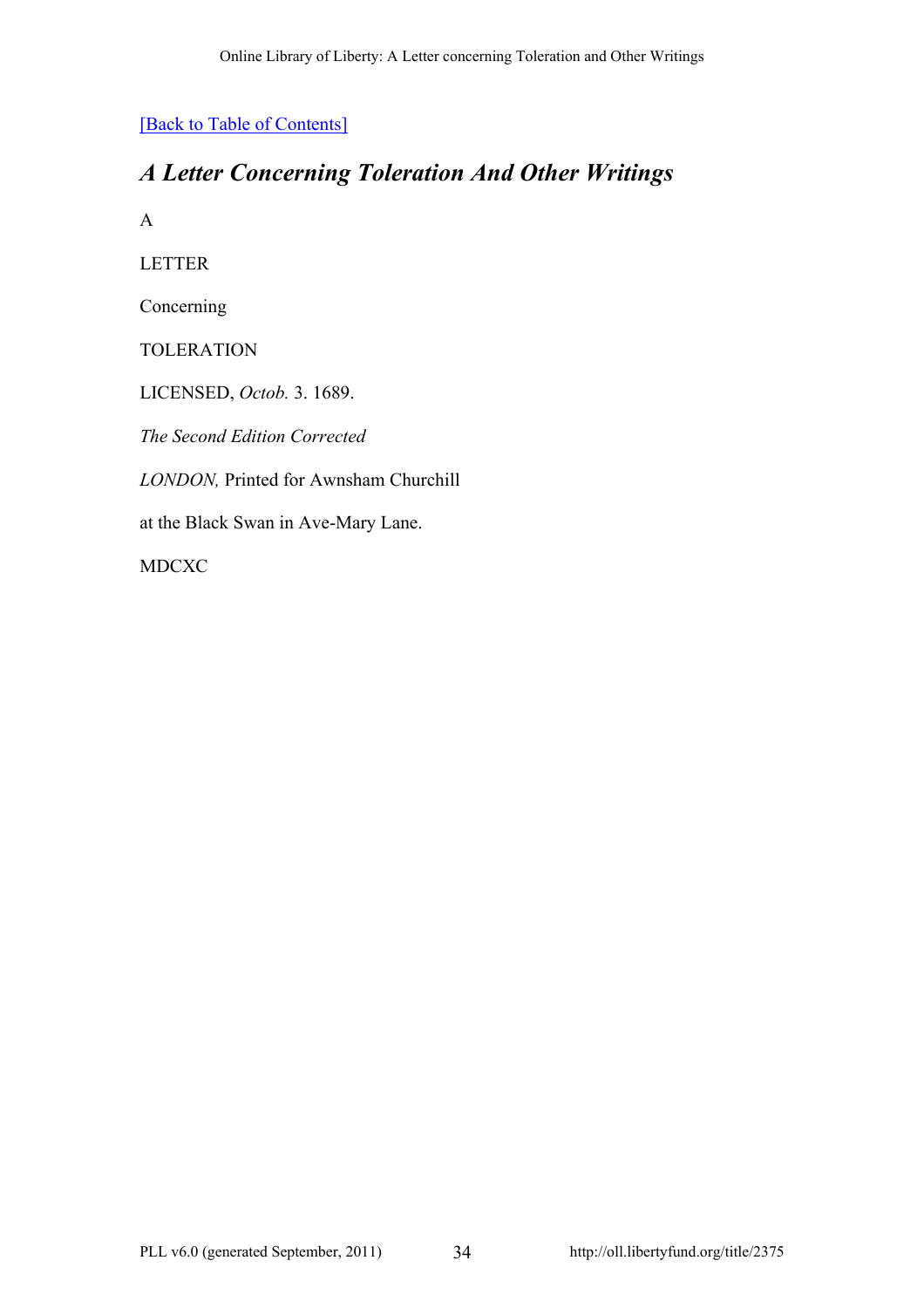### <span id="page-34-0"></span>TO THE READE[R1](#page-139-1)

*The Ensuing* Letter concerning Toleration, *first Printed in* Latin *this very Year, in* Holland, *has already been Translated both into* Dutch *and* French[.2](#page-140-0)*So general and speedy an Approbation may therefore bespeak its favourable Reception in* England. *I think indeed there is no Nation under Heaven, in which so much has already been said upon that Subject, as Ours. But yet certainly there is no People that stand in more need of having something further both said and done amongst them, in this Point, than We do.*

*Our Government has not only been partial in Matters of Religion; but those also who have suffered under that Partiality, and have therefore endeavoured by their Writings to vindicate their own Rights and Liberties, have for the most part done it upon narrow Principles, suited only to the Interests of their own Sects.*

*This narrowness of Spirit on all sides has undoubtedly been the principalOccasion of our Miseries and Confusions. But whatever have been the Occasion, it is now high time to seek for a thorow Cure. We have need of more generous Remedies than what have yet been made use of in our Distemper. It is neither* Declarations of Indulgence[,3](#page-140-1)*nor* Acts of Comprehension,[4](#page-140-2)*such as have yet been practised or projected amongst us, that can do the Work. The first will but palliate, the second encrease our Evil.*

*Absolute Liberty,*[5](#page-140-3)*Just and True Liberty, Equal and Impartial Liberty, is the thing that we stand in need of. Now tho this has indeed been much talked of, I doubt it has not been much understood; I am sure not at all practised, either by our Governours towards the People, in general, or by any dissenting Parties of the People towards one another.*

*I cannot therefore but hope that this* Discourse, *which treats of that Subject, however briefly, yet more exactly than any we have yet seen, demonstrating both the Equitableness and Practicableness of the thing, will be esteemed highlyseasonable, by all Men that have Souls large enough to prefer the true Interest of the Publick before that of a Party.*

*It is for the use of such as are already so spirited, or to inspire that Spirit into those that are not, that I have Translated it into our Language. But the thing it self is so short, that it will not bear a longer Preface. I leave it therefore to the Consideration of my Countrymen, and heartily wish they may make the use of it that it appears to be designed for.*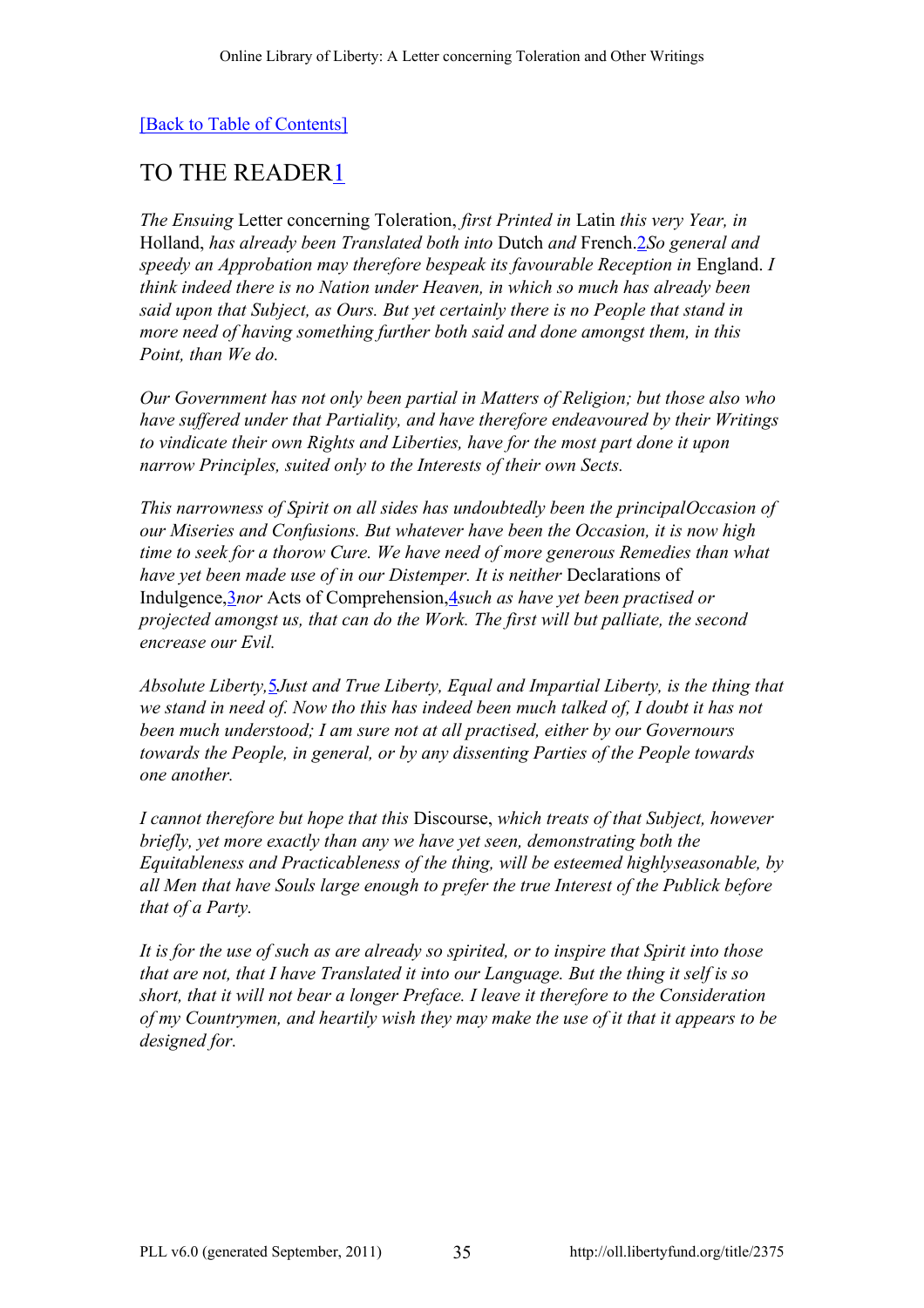#### <span id="page-35-0"></span>*A Letter Concerning Toleration.*

#### *Honoured Sir,*

Since you are pleased to inquire what are my Thoughts about the mutual Toleration of Christians in their different Professions of Religion, I must needs answer you freely, That I esteem that Toleration to be the chief Characteristical Mark of the True Church[.6](#page-140-4) For whatsoever some People boast of the Antiquity of Places and Names, or of the Pomp of their Outward Worship; Others, of the Reformation of their Discipline; All, of the Orthodoxy of their Faith; (for every one is Orthodox to himself): these things, and all others of this nature, are much rather Marks of Men striving for Power and Empire over one another, than of the Church of Christ. Let any one have never so true a Claim to all these things, yet if he be destitute of Charity, Meekness, and Goodwill in general towards all Mankind; even to those that are not Christians, he is certainly yet short of being a true Christian himself. *The Kings of the Gentiles exercise Lordship over them,* said our Saviour to his Disciples, *but ye shall not be so,* Luke 22:25. The Business of True Religion is quite another thing. It is not instituted in order to the erecting of an external Pomp, nor to the obtaining of Ecclesiastical Dominion, nor to the exercising of Compulsive Force; but to the regulating of Mens Lives according to the Rules of Vertue and Piety. Whosoever will list himself under the Banner of Christ, must in the first place, and above all things, make War upon his own Lusts and Vices. [7](#page-140-5) It is in vain for any Man to usurp the Name of Christian, without Holiness of Life, Purity of Manners, and Benignity and Meekness of Spirit.<sup>[8](#page-140-6)</sup>

*Thou when thou art converted, strengthen thy Brethren,* said our Lord to *Peter,* Luke 22:32. It would indeed be very hard for one that appears careless about his own Salvation, to perswade me that he were extreamly concern'd for mine. For it is impossible that those should sincerely and heartily apply themselves to make other People Christians, who have not really embraced the Christian Religion in their own Hearts. If the Gospel and the Apostles may be credited, no Man can be a Christian without *Charity,* and without *that Faith which works,* not by Force, but by *Love.*[9](#page-141-0) Now I appeal to the Consciences of those that persecute, torment, destroy, and kill other Men upon pretence of Religion, whether they do it out of Friendship and Kindness towards them, or no: And I shall then indeed, and not till then, believe they do so, when I shall see those fiery Zealots correcting, in the same manner, their Friends and familiar Acquaintance, for the manifest Sins they commit against the Precepts of the Gospel; when I shall see them prosecute with Fire and Sword the Members of their own Communion that are tainted with enormous Vices, and without Amendment are in danger of eternal Perdition; and when I shall see them thus express their Love and Desire of the Salvation of their Souls, by the infliction of Torments, and exercise of all manner of Cruelties. For if it be out of a Principle of Charity, as they pretend, and Love to Mens Souls, that they deprive them of their Estates, maim them with corporal Punishments, starve and torment them in noisom Prisons, and in the end even take away their Lives;[10](#page-141-1) I say, if all this be done meerly to make Men Christians, and procure their Salvation, Why then do they suffer *Whore-dom, Fraud,*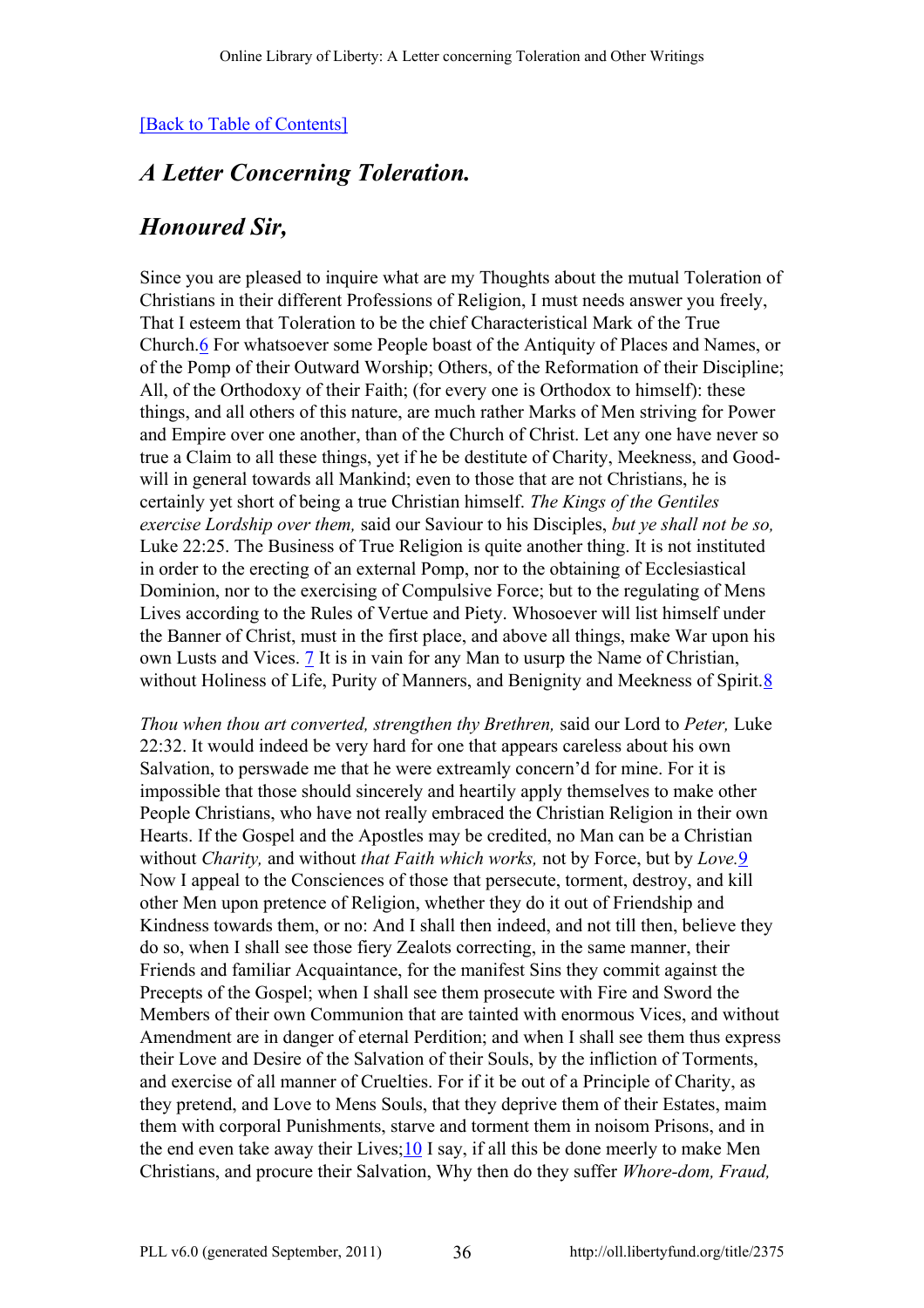*Malice, and such like enormities,* Romans 1; which (according to the Apostle) manifestly rellish[11](#page-141-0) of Heathenish Corruption, to predominate so much and abound amongst their Flocks and People? These, and such like things, are certainly more contrary to the Glory of God, to the Purity of the Church, and to the Salvation of Souls, than any conscientious Dissent[12](#page-141-1) from Ecclesiastical Decisions, or Separation from Publick Worship, whilst accompanied with Innocency of Life. Why then does this burning Zeal for God, for the Church, and for the Salvation of Souls; burning, I say, literally, with Fire and Faggot; pass by those moral Vices and Wickednesses, without any Chastisement, which are acknowledged by all Men to be diametrically opposite to the Profession of Christianity; and bend all its Nerves either to the introducing of Ceremonies, or to the establishment of Opinions, which for the most part are about nice[13](#page-141-2) and intricate Matters, that exceed the Capacity of ordinary Understandings? Which of the Parties contending about these things is in the right, which of them is guilty of Schism or Heresie; whether those that domineer or those that suffer; will then at last be manifest, when the Cause of their Separation comes to be judged of. He certainly that follows Christ, embraces his Doctrine, and bears his Yoke, tho he forsake both Father and Mother, separate from the Publick Assembly and Ceremonies of his Country, or whomsoever, or whatsoever else he relinquishes, will not then be judged an Heretick.

Now, tho' the Divisions that are amongst Sects should be allowed to be never so obstructive of the Salvation of Souls; yet nevertheless *Adultery, Fornication, Uncleanness, Lasciviousness, Idolatry, and such like things, cannot be denied to be Works of the Flesh;* concerning which the Apostle has expresly declared, that *they who do them shall not inherit the Kingdom of God,* Galatians 5. Whosoever therefore is sincerely sollicitous about the Kingdom of God, and thinks it his Duty to endeavour the Enlargement of it amongst Men, ought to apply himself with no less care and industry to the rooting out of these Immoralities, than to the Extirpation of Sects.[14](#page-141-3) But if any one do otherwise, and whilst he is cruel and implacable towards those that differ from him in Opinion, he be indulgent to such Iniquities and Immoralities as are unbecoming the Name of a Christian, let such a one talk never so much of the Church, he plainly demonstrates by his Actions, that 'tis another Kingdom[15](#page-141-4) he aims at, and not the Advancement of the Kingdom of God.

That any Man should think fit to cause another Man, whose Salvation he heartily desires, to expire in Torments, and that even in an unconverted estate; would, I confess, seem very strange to me; and, I think, to any other also. But no body, surely, will ever believe that such a Carriage can proceed from Charity, Love, or Good-will. If any one maintain that Men ought to be compelled by Fire and Sword to profess certain Doctrines, and conform to this or that exteriour Worship, without any regard had unto their Morals; if any one endeavour to convert those that are Erroneous unto the Faith, by forcing them to profess things that they do not believe, and allowing them to practise things that the Gospel does not permit; it cannot be doubted indeed but such a one is desirous to have a numerous Assembly joyned in the same Profession with himself: But that he principally intends by those means to compose a truly Christian Church, is altogether incredible. It is not therefore to be wondred at, if those who do not really contend for the Advancement of the true Religion, and of the Church of Christ, make use of Arms that do not belong to the Christian Warfare.[16](#page-141-5) If,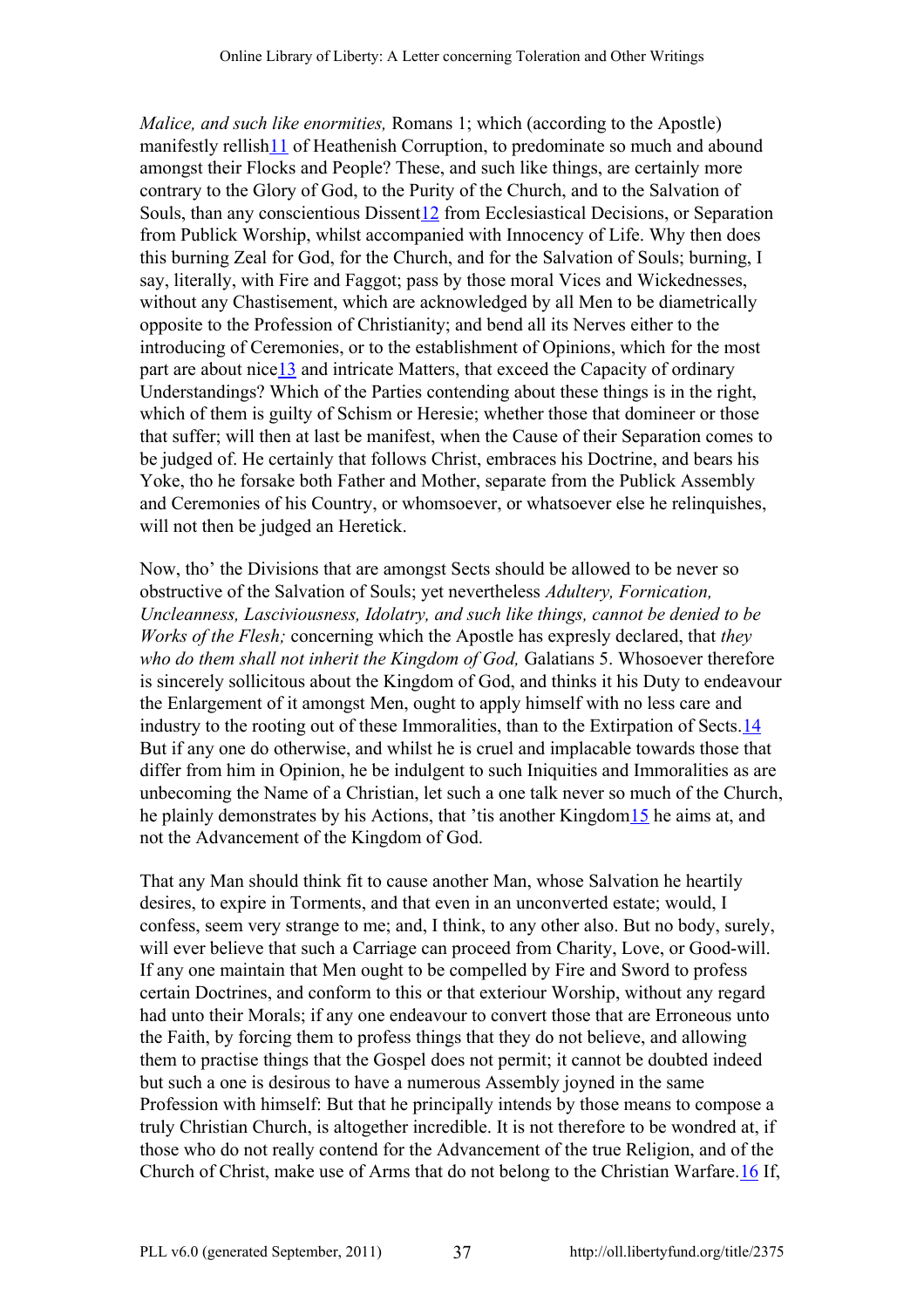like the Captain of our Salvation, they sincerely desired the Good of Souls, they would tread in the Steps, and follow the perfect Example of that Prince of Peace; who sent out his Soldiers to the subduing of Nations, and gathering them into his Church, not armed with the Sword, or other Instruments of Force, but prepared with the Gospel of Peace, and with the Exemplary Holiness of their Conversation. This was his Method. Tho' if Infidels were to be converted by force, if those that are either blind or obstinate were to be drawn off from their Errors by Armed Soldiers, we know very well that it was much more easie for Him to do it, with Armies of Heavenly Legions, than for any Son of the Church, how potent soever, with all his Dragoons.[17](#page-141-6)

The Toleration of those that differ from others in Matters of Religion, is so agreeable to the Gospel of Jesus Christ, and to the genuine Reason of Mankind, that it seems monstrous for Men to be so blind, as not to perceive the Necessity and Advantage of it,[18](#page-141-7) in so clear a Light. I will not here tax the Pride and Ambition of some, the Passion and uncharitable Zeal of others. These are Faults from which Humane Affairs can perhaps scarce ever be perfectly freed; but yet such as no body will bear the plain Imputation of, without covering them with some specious Colour; and so pretend to Commendation, whilst they are carried away by their own irregular Passions.[19](#page-141-8) But however, that some may not colour their spirit of Persecution and unchristian Cruelty, with a Pretence of Care of the Pub-lick Weal, and Observation of the Laws; and that others, under pretence of Religion, may not seek Impunity for their Libertinism and Licentiousness;[20](#page-141-9) in a word, that none may impose either upon himself or others, by the Pretences of Loyalty and Obedience to the Prince, or of Tenderness and Sincerity in the Worship of God; I esteem it above all things necessary to distinguish exactly the Business of Civil Government from that of Religion, and to settle the just Bounds that lie between the one and the other. If this be not done, there can be no end put to the Controversies that will be always arising, between those that have, or at least pretend to have, on the one side, a Concernment for the Interest of Mens Souls, and on the other side, a Care of the Commonwealth.

*The Commonwealth* seems to me to be a Society of Men constituted only for the procuring, preserving, and advancing of their own *Civil Interests.*[21](#page-141-10)

*Civil Interests* I call Life, Liberty, Health, and Indolency of Body;[22](#page-141-11) and the Possession of outward things, such as Money, Lands, Houses, Furniture, and the like.

It is the Duty of the Civil Magistrate, by the impartial Execution of equal Laws, to secure unto all the People in general, and to every one of his Subjects in particular, the just Possession of these things belonging to this Life. If any one presume to violate the Laws of Publick Justice and Equity, established for the Preservation of these things[,23](#page-141-12) his Presumption is to be check'd by the fear of Punishment, consisting in the Deprivation or Diminution of those Civil Interests, or Goods, which otherwise he might and ought to enjoy. But seeing no Man does willingly suffer himself to be punished by the Deprivation of any part of his Goods, and much less of his Liberty or Life, therefore is the Magistrate armed with the Force and Strength of all his Subjects, in order to the punishment of those that violate any other Man's Rights.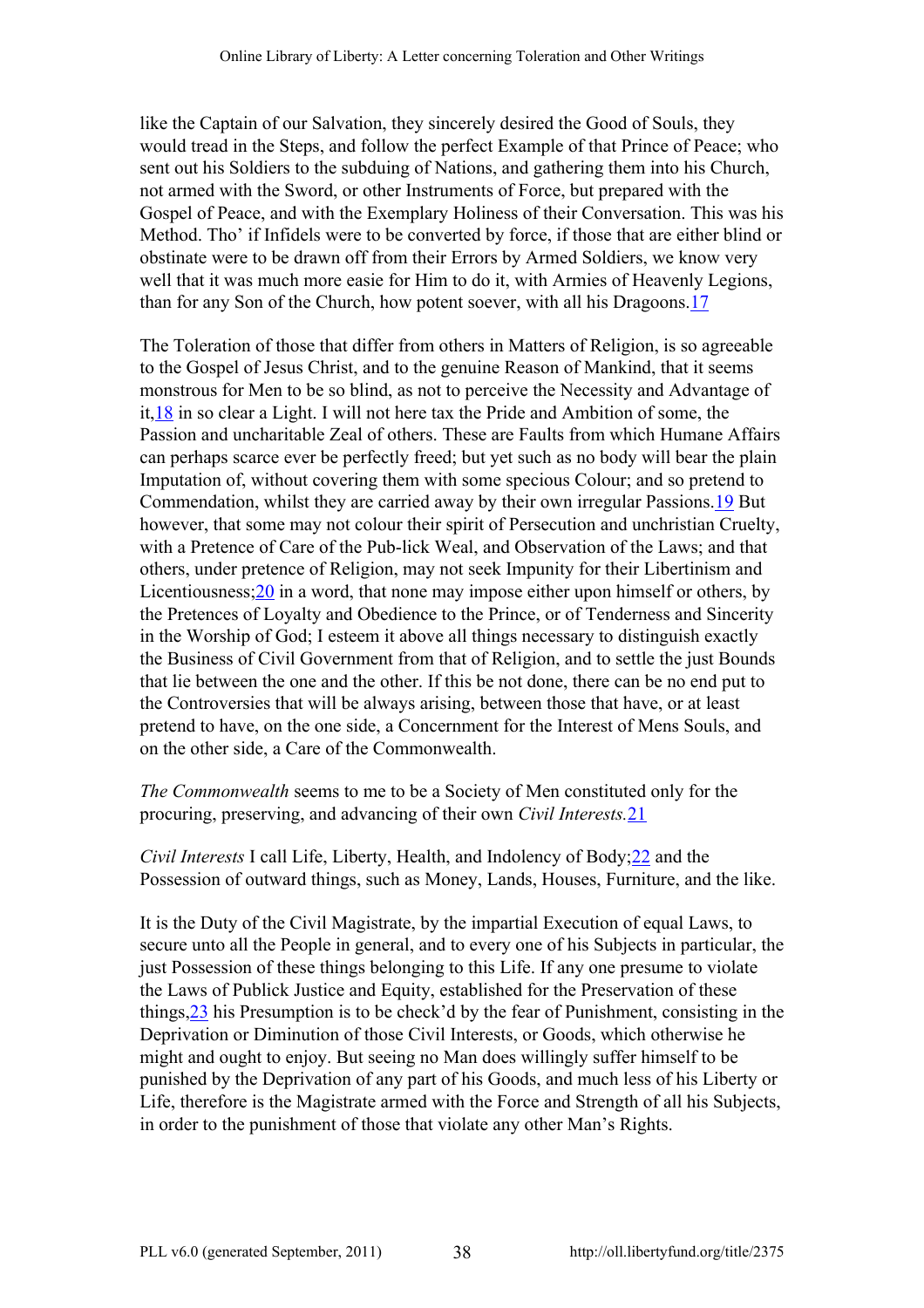Now that the whole Jurisdiction of the Magistrate reaches only to these civil Concernments; and that all Civil Power, Right, and Dominion, is bounded and confined to the only care of promoting these things; and that it neither can nor ought in any manner to be extended to the Salvation of Souls; these following Considerations seem unto me abundantly to demonstrate.

*First,* Because the Care of Souls is not committed to the Civil Magistrate any more than to other Men. It is not committed unto him, I say, by God; because it appears not that God has ever given any such Authority to one Man over another, as to compell any one to his Religion. Nor can any such Power be vested in the Magistrate by the *Consent of the People;*[24](#page-141-13) because no man can so far abandon the care of his own Salvation, as blindly to leave it to the choice of any other, whether Prince or Subject, to prescribe to him what Faith or Worship he shall embrace. For no Man can, if he would, conform his Faith to the Dictates, of another. All the Life and Power of true Religion consists in the inward and full perswasion of the mind: And Faith is not Faith without believing.[25](#page-141-14) Whatever Profession we make, to whatever outward Worship we conform, if we are not fully satisfied in our mind that the one is true, and the other well pleasing unto God; such Profession and such Practice, far from being any furtherance, are indeed great Obstacles to our Salvation. For in this manner, instead of expiating other Sins by the exercise of Religion; I say, in offering thus unto God Almighty such a Worship as we esteem to be displeasing unto him, we add unto the number of our other sins those also of Hypocrisie, and Contempt of his Divine Majesty.

*In the second place.* The care of Souls cannot belong to the Civil Magistrate, because his Power consists only in outward force: But true and saving Religion consists in the inward perswasion of the Mind; without which nothing can be acceptable to God. And such is the nature of the Understanding, that it cannot be compell'd to the belief of any thing by outward Force. Confiscation of Estate, Imprisonment, Torments, nothing of that Nature can have any such Efficacy as to make Men change the inward Judgment that they have framed of things.

It may indeed be alledged, that the Magistrate may make use of Arguments, and thereby draw the Heterodox into the way of Truth, and procure their Salvation. I grant it. But this is common to him with other Men. In teaching, instructing, and redressing the Erroneous by Reason, he may certainly do what becomes any good Man to do. Magistracy does not oblige him to put offeither Humanity or Christianity. But it is one thing to perswade, another to command: One thing to press with Arguments, another with Penalties. This the Civil Power alone has a Right to do: to the other Good-will is Authority enough. Every Man has Commission to admonish, exhort, convince another of Error; and by reasoning to draw him into Truth. But to give Laws, receive Obedience, and compel with the Sword, belongs to none but the Magistrate. And upon this ground I affirm, that the Magistrate's Power extends not to the establishing of any Articles of Faith, or Forms of Worship, by the force of his Laws. For Laws are of no force at all without Penalties, and Penalties in this case are absolutely impertinent; because they are not proper  $\frac{26}{10}$  $\frac{26}{10}$  $\frac{26}{10}$  to convince the mind. Neither the Profession of any Articles of Faith, nor the Conformity to any outward Form of Worship (as has already been said) can be available to the Salvation of Souls; unless the Truth of the one, and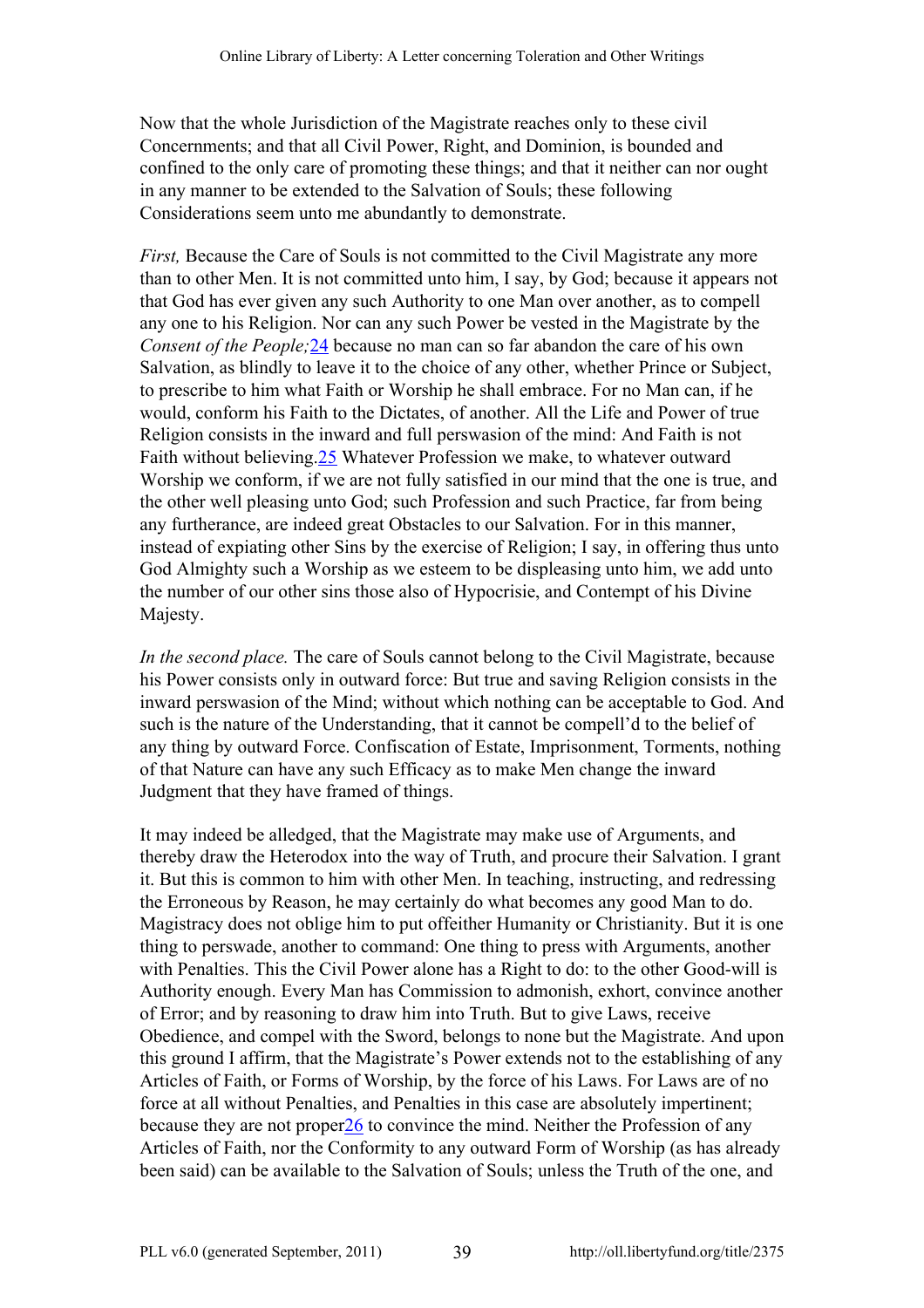the acceptableness of the other unto God, be thoroughly believed by those that so profess and practise. But Penalties are no ways capable to produce such Belief. It is only Light and Evidence that can work a change in Mens Opinions. And that Light can in no manner proceed from corporal Sufferings, or any other outward Penalties.[27](#page-141-16)

*In the third place.* The care of the Salvation of Mens Souls cannot belong to the Magistrate; because, though the rigour of Laws and the force of Penalties were capable to convince and change Mens minds, yet would not that help at all to the Salvation of their Souls. For there being but one Truth, one way to heaven; what hopes is there that more Men would be led into it, if they had no other Rule to follow but the Religion of the Court; and were put under a necessity to quit the Light of their own Reason; to oppose the Dictates of their own Consciences; and blindly to resign up themselves to the Will of their Governors, and to the Religion, which either Ignorance, Ambition, or Superstition had chanced to[28](#page-141-17) establish in the Countries where they were born? In the variety and contradiction of Opinions in Religion, wherein the Princes of the World are as much divided as in their Secular Interests, the narrow way would be much straitned.<sup>29</sup> One Country alone would be in the right, and all the rest of the World would be put under an Obligation of following their Princes in the ways that lead to Destruction.[30](#page-142-0) And that which heightens the absurdity, and very ill suits the Notion of a Deity, Men would owe their eternal Happiness or Misery to the places of their Nativity.

These Considerations, to omit many others that might have been urged to the same purpose, seem unto me sufficient to conclude that all the Power of Civil Government relates only to Mens Civil Interests; is confined to the care of the things of this World; and hath nothing to do with the World to come.

*Let us now consider what a Church is.* A Church then I take to be a voluntary Society<sup>[31](#page-142-1)</sup> of Men, joining themselves together of their own accord, in order to the publick worshipping of God, in such a manner as they judge acceptable to him, and effectual to the Salvation of their Souls.

I say it is a free and voluntary Society. No body is born a Member of any Church. Otherwise the Religion of Parents would descend unto Children, by the same right of Inheritance as their Temporal Estates, and every one would hold his Faith by the same Tenure he does his Lands; than which nothing can be imagined more absurd. Thus therefore that matter stands. No Man by nature is bound unto any particular Church or Sect, but every one joins himself voluntarily to that Society in which he believes he has found that Profession and Worship which is truly acceptable unto God. The hopes of Salvation, as it was the only cause of his entrance into that Communion, so it can be the only reason of his stay there. For if afterwards he discover any thing either erroneous in the Doctrine, or incongruous in the Worship of that Society to which he has join'd himself; Why should it not be as free for him to go out, as it was to enter? No Member of a Religious Society can be tied with any other Bonds but what proceed from the certain expectation of eternal Life. A Church then is a Society of Members voluntarily uniting to this end.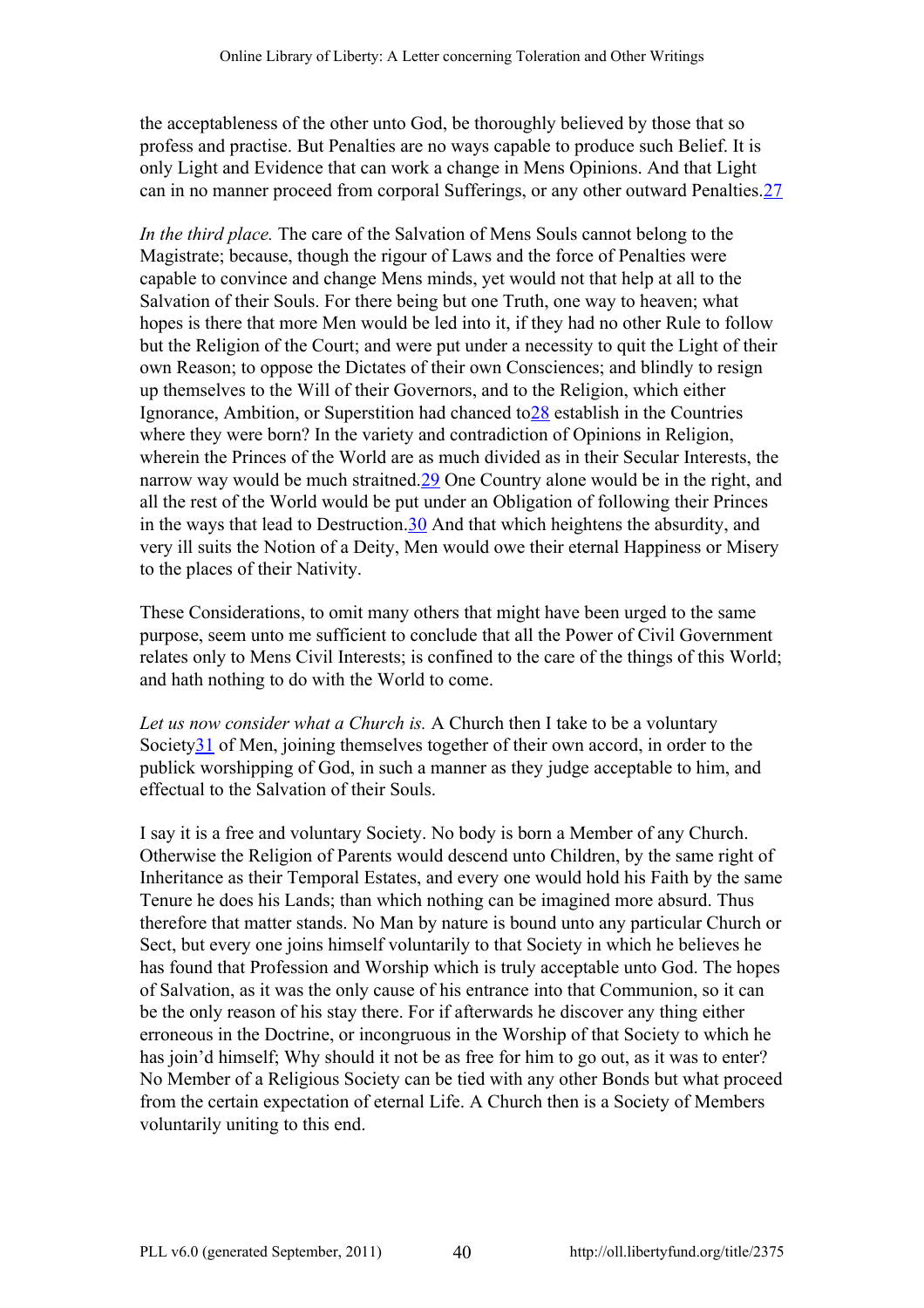It follows now that we consider what is the Power of this Church, and unto what Laws it is subject.

Forasmuch as no Society, how free soever, or upon whatsoever slight occasion instituted, (whether of Philosophers for Learning, of Merchants for Commerce, or of men of leisure for mutual Conversation and Discourse), No Church or Company, I say, can in the least subsist and hold together, but will presently dissolve and break to pieces, unless it be regulated by some Laws, and the Members all consent to observe some Order. Place, and time of meeting must be agreed on. Rules for admitting and excluding Members must be establisht. Distinction of Officers, and putting things into a regular Course, and such like, cannot be omitted. But since the joyning together of several Members into this Church-Society, as has already been demonstrated, is absolutely free and spontaneous, it necessarily follows, that the Right of making its Laws can belong to none but the Society it self; or at least (which is the same thing) to those whom the Society by common consent has authorised thereunto.

Some perhaps may object, that no such Society can be said to be a true Church, unless it have in it a Bishop, or Presbyter,[32](#page-142-2) with Ruling Authority derived from the very Apostles, and continued down unto the present times by an uninterrupted Succession.

To these I answer. *In the first place,* Let them shew me the Edict by which Christ has imposed that Law upon his Church[.33](#page-142-3) And let not any man think me impertinent, if in a thing of this consequence, I require that the Terms of that Edict be very express and positive. For the Promise he has made us, that *wheresoever two or three are gathered together in his Name, he will be in the midst of them,* Matthew 18:20, seems to imply the contrary. Whether such an Assembly want any thing necessary to a true Church, pray do you consider. Certain I am, that nothing can be there wanting unto the Salvation of Souls; Which is sufficient to our purpose.

*Next*, Pray observe how great have always been the Divisions amongst even those who lay so much stress upon the Divine Institution, and continued Succession of a certain Order of Rulers in the Church[.34](#page-142-4) Now their very Dissention unavoidably puts us upon a necessity of deliberating, and consequently allows a Liberty of choosing that which upon consideration we prefer.

*And in the last place,* I consent that these men have a Ruler of their Church, established by such a long Series of Succession as they judge necessary; provided I may have liberty at the same time to join my self to that Society, in which I am perswaded those things are to be found which are necessary to the Salvation of my Soul. In this manner Ecclesiastical Liberty will be preserved on all sides, and no man will have a Legislator imposed upon him, but whom himself has chosen.

But since men are so sollicitous about the true Church, I would only ask them, here by the way, if it be not more agreeable to the Church of Christ, to make the Conditions of her Communion consist in such things, and such things only, as the Holy Spirit has in the Holy Scriptures declared, in express Words, to be necessary to Salvation; I ask, I say, whether this be not more agreeable to the Church of Christ, than for men to impose their own Inventions and Interpretations upon others, as if they were of Divine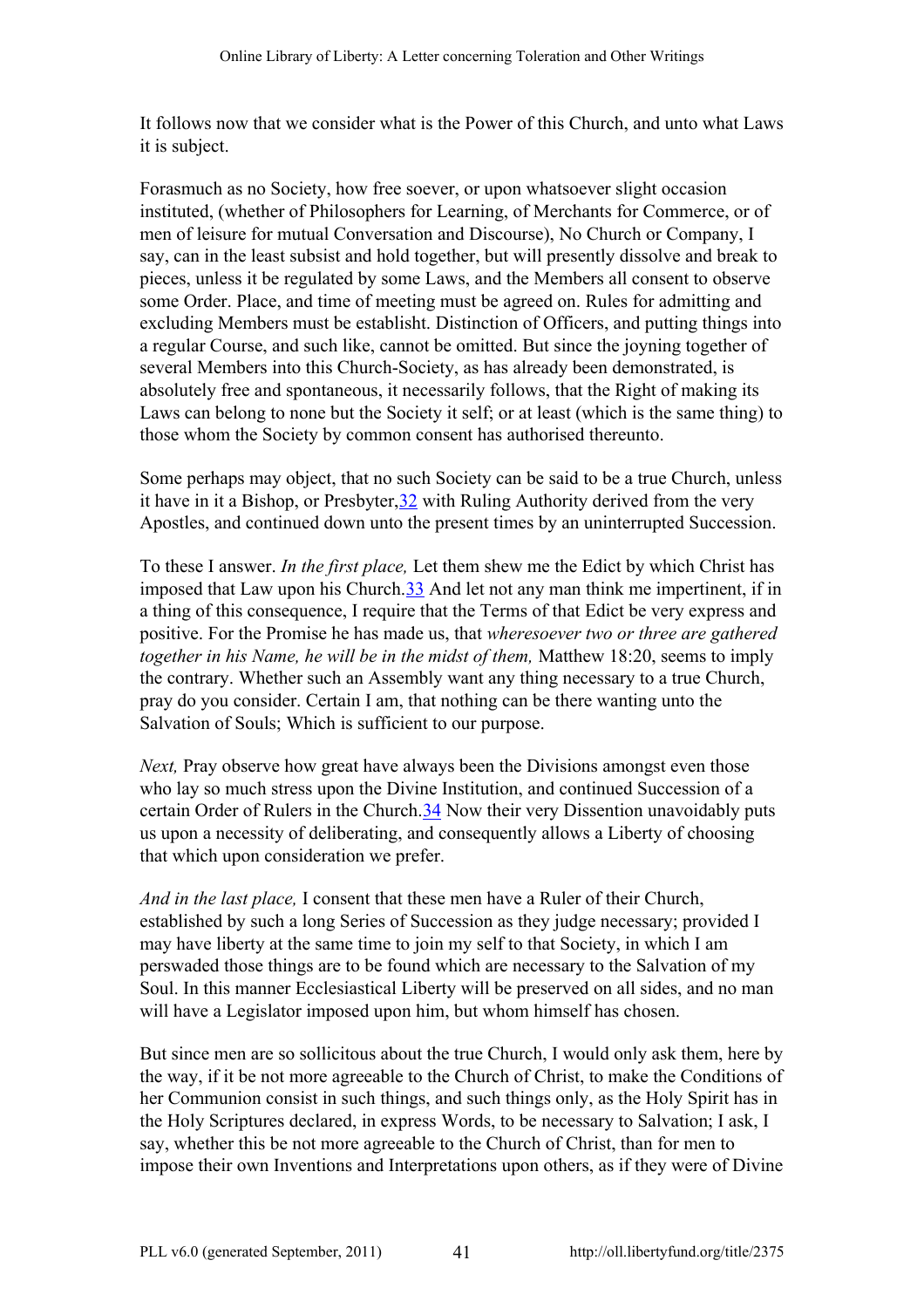Authority; and to establish by Ecclesiastical Laws, as absolutely necessary to the Profession of Christianity, such things as the Holy Scriptures do either not mention, or at least not expresly command. Whosoever requires those things in order to[35](#page-142-5) Ecclesiastical Communion, which Christ does not require in order to life Eternal; he may perhaps indeed constitute a Society accommodated to his own Opinion, and his own Advantage; but how that can be called the Church of Christ, which is established upon Laws that are not his, and which excludes such Persons from its Communion as he will one day receive into the Kingdom of Heaven, I understand not. But this being not a proper place to enquire into the marks of the true Church,[36](#page-142-6) I will only mind[37](#page-142-7) those that contend so earnestly for the Decrees of their own Society, and that cry out continually the Church, the Church, with as much noise, and perhaps upon the same Principle, as the *Ephesian* Silversmiths did for their *Diana;*[38](#page-142-8) this, I say, I desire to mind them of, That the Gospel frequently declares that the true Disciples of Christ must suffer Persecution; but that the Church of Christ should persecute others, and force others by Fire and Sword, to embrace her Faith and Doctrine, I could never yet find in any of the Books of the New Testament.

The end of a Religious Society (as has already been said) is the Publick Worship of God, and by means thereof the acquisition of Eternal Life. All Discipline ought therefore to tend to that End, and all Ecclesiastical Laws to be thereunto confined. Nothing ought, nor can be transacted in this Society, relating to the Possession of Civil and Worldly Goods. No Force is here to be made use of, upon any occasion whatsoever. For Force belongs wholly to the Civil Magistrate, and the Possession of all outward Goods is subject to his Jurisdiction.

But it may be asked, By what means then shall Ecclesiastical Laws be established, if they must be thus destitute of all compulsive Power. I answer, They must be established by means suitable to the Nature of such Things, whereof the external Profession and Observation, if not proceeding from a thorow Conviction and Approbation of the Mind, is altogether useless and unprofitable. The Arms by which the Members of this Society are to be kept within their Duty, are Exhortations, Admonitions, and Advices. If by these means the Offenders will not be reclaimed, and the Erroneous convinced, there remains nothing farther to be done, but that such stubborn and obstinate Persons, who give no ground to hope for their Reformation, should be cast out and separated from the Society.[39](#page-142-9) This is the last and utmost Force of Ecclesiastical Authority. No other Punishment can thereby be inflicted, than that the relation ceasing between the Body and the Member which is cut off, the Person so condemned ceases to be a part of that Church.

These things being thus determined, let us inquire in the next place, how far the Duty of Toleration extends; and what is required from every one by it.

*And first,* I hold, That no Church is bound by the Duty of Toleration to retain any such Person in her Bosom, as, after Admonition, continues obstinately to offend against the Laws of the Society. For these being the Condition of Communion, and the Bond of the Society; If the Breach of them were permitted without any Animadversion, the Society would immediately be thereby dissolved. But nevertheless, in all such Cases, care is to be taken that the Sentence of Excommunication, and the Execution thereof,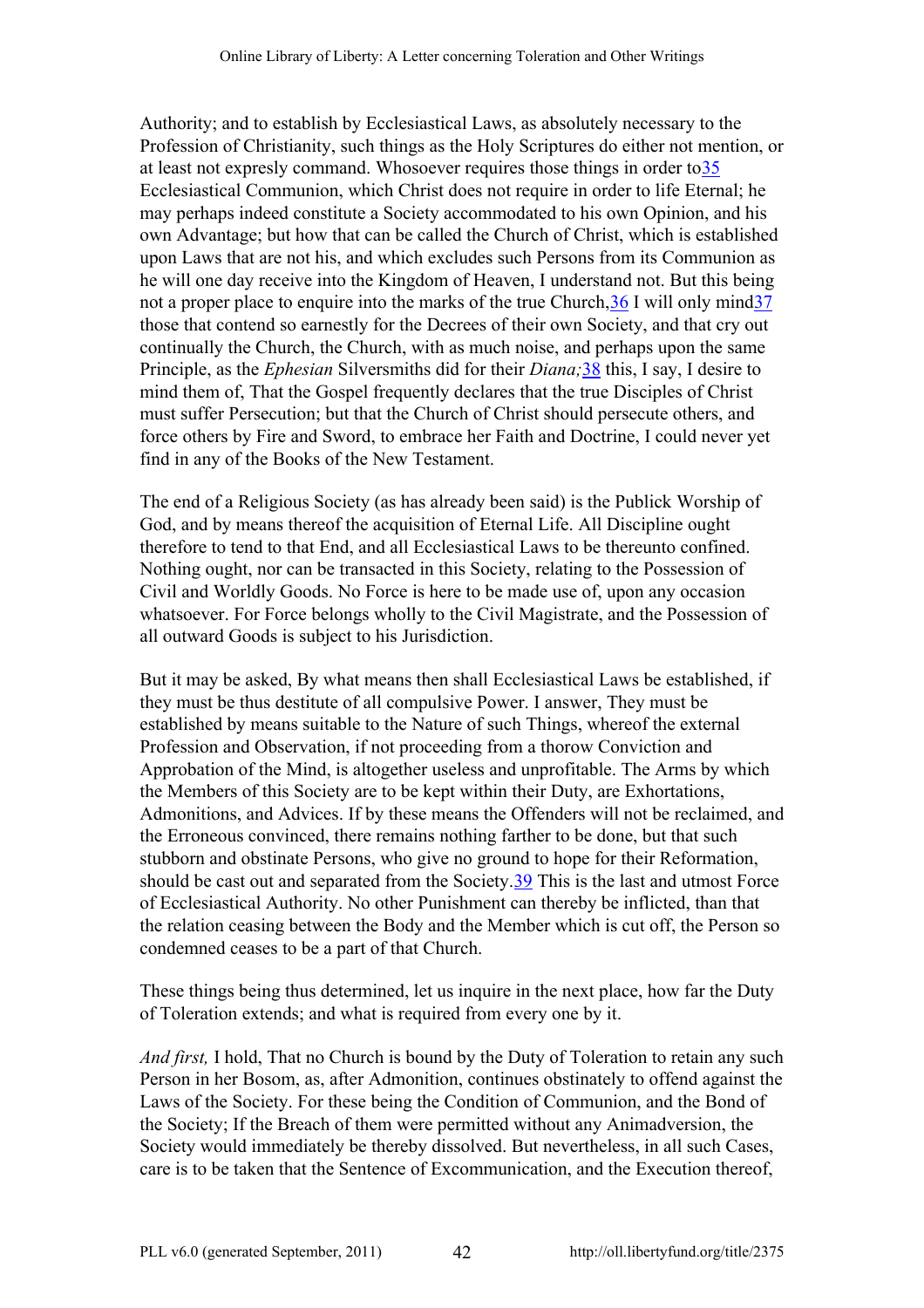carry with it no rough usage of Word or Action, whereby the ejected Person may any wise be damnified [40](#page-142-10) in Body or Estate. For all Force (as has often been said) belongs only to the Magistrate; nor ought any private Persons, at any time, to use Force, unless it be in Self-defence against unjust Violence. Excommunication neither does, nor can deprive the excommunicated Person of any of those Civil Goods that he formerly possessed. All those things belong to the Civil Government, and are under the Magistrate's Protection. The whole Force of Excommunication consists only in this, that the Resolution of the Society in that respect being declared, the Union that was between the Body and some Member comes thereby to be dissolved; and that Relation ceasing; the participation of some certain things, which the Society communicated to its Members, and unto which no Man has any Civil Right, comes also to cease. For there is no Civil Injury done unto the excommunicated Person, by the Church-Minister's refusing him that Bread and Wine, in the Celebration of the Lord's Supper, which was not bought with his, but other mens Money.

*Secondly,* No private Person has any Right, in any manner, to prejudice another Person in his Civil Enjoyments, because he is of another Church or Religion. All the Rights and Franchises [41](#page-142-11) that belong to him as a Man, or as a Denison,  $\frac{42}{2}$  are inviolably to be Preserved to him. These are not the Business of Religion. No Violence nor Injury is to be offered him, whether he be Christian or Pagan. Nay, we must not content our selves with the narrow Measures of bare Justice. Charity, Bounty, and Liberality must be added to it. This the Gospel enjoyns; this Reason directs; and this that natural Fellowship we are born into requires of us. If any man err from the right way, it is his own Misfortune, no Injury to thee: Nor therefore art thou to punish him in the things of this Life, because thou supposest he will be miserable in that which is to come.

What I say concerning the mutual Toleration of private Persons differing from one another in Religion, I understand also of particular Churches; which stand as it were in the same relation to each other as private Persons among themselves; nor has any one of them any manner of Jurisdiction over any other, no not even when the Civil Magistrate (as it sometimes happens) comes to be of this or the other Communion. For the Civil Government can give no new Right to the Church, nor the Church to the Civil Government. So that whether the Magistrate joyn himself to any Church, or separate from it, the Church remains always as it was before, a free and voluntary Society. It neither acquires the Power of the Sword by the Magistrate's coming to it, nor does it lose the Right of Instruction and Excommunication by his going from it. This is the fundamental and immutable Right of a spontaneous Society; that it has power to remove any of its Members who transgress the Rules of its Institution. But it cannot, by the accession of any new Members, acquire any Right of Jurisdiction over those that are not joyned with it. And therefore Peace, Equity and Friendship, are always mutually to be observed by particular Churches, in the same manner as by private Persons, without any pretence of Superiority or Jurisdiction over one another.

That the thing may be made yet clearer by an Example; Let us suppose two Churches, the one of *Arminians,* the other of *Calvinists,*[43](#page-142-13) residing in the City of *Constantinople;* Will any one say, that either of these Churches has Right to deprive the Members of the other of their Estates and Liberty,[44](#page-143-0) (as we see practised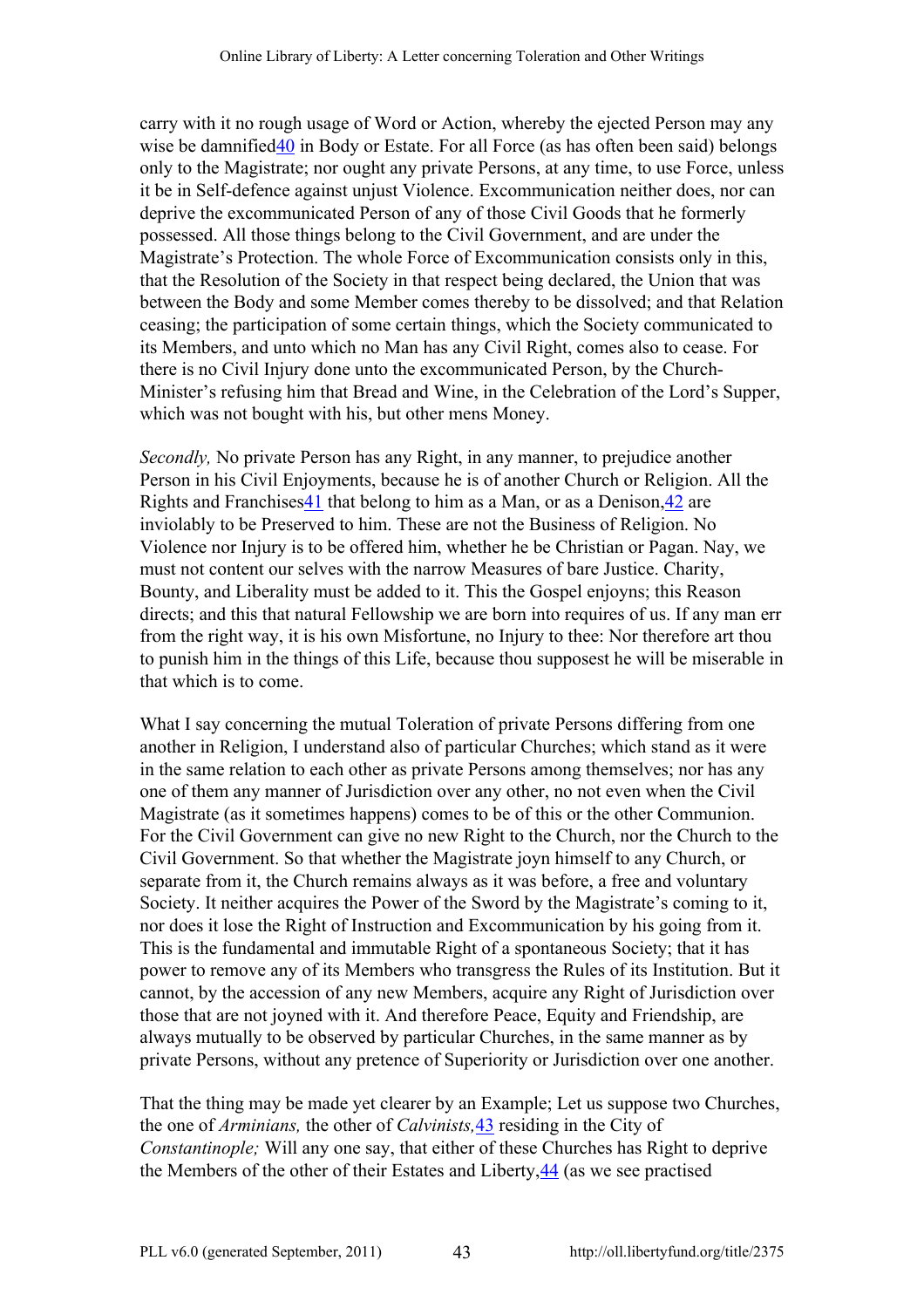elsewhere) because of their differing from it in some Doctrines or Ceremonies; whilst the *Turks* in the mean while silently stand by, and laugh to see with what inhumane Cruelty Christians thus rage against Christians? But if one of these Churches hath this Power of treating the other ill, I ask which of them it is to whom that Power belongs, and by what Right? It will be answered undoubtedly, That it is the Orthodox Church which has the Right of Authority over the Erroneous or Heretical. This is, in great and specious words, to say just nothing at all. For every Church is Orthodox to it self; to others, Erroneous or Heretical. Whatsoever any Church believes, it believes to be true; and the contrary thereunto it pronounces to be Error. So that the Controversie between these Churches about the Truth of their Doctrines, and the Purity of their Worship, is on both sides equal; nor is there any Judg, either at *Constantinople,* or elsewhere upon Earth, by whose Sentence it can be determined. The Decision of that Question belongs only to the Supream Judge of all men, to whom also alone belongs the Punishment of the Erroneous. In the mean while, let those men consider how hainously they sin; Who, adding Injustice, if not to their Error, yet certainly to their Pride, do rashly and arrogantly take upon them to misuse the Servants of another Master, who are not at all accountable to them.

Nay further: If it could be manifest which of these two dissenting Churches were in the right way, there would not accrue thereby to the Orthodox any Right of destroying the other. For Churches have neither any Jurisdiction in worldly Matters, nor are Fire and Sword any proper Instruments wherewith to convince mens Minds of Error, and inform them of the Truth. Let us suppose, nevertheless, that the Civil Magistrate inclined to favour one of them, and to put his Sword into their Hands; that (by his consent) they might chastise the Dissenters as they pleased. Will any man say, that any Right can be derived unto a Christian Church over its Brethren, from a Turkish Emperor? An Infidel, who has himself no Authority to punish Christians for the Articles of their Faith, cannot confer such an Authority upon any Society of Christians, nor give unto them a Right, which he has not himself. This would be the Case at *Constantinople.*[45](#page-143-1) And the Reason of the thing is the same in any Christian Kingdom. The Civil Power is the same in every place; nor can that Power, in the Hands of a Christian Prince, confer any greater Authority upon the Church, than in the Hands of a Heathen; which is to say, just none at all.

Nevertheless, it is worthy to be observed, and lamented, that the most violent of these Defenders of the Truth, the Opposers of Errors, the Exclaimers against Schism, do hardly ever let loose this their Zeal for God, with which they are so warmed and inflamed, unless where they have the Civil Magistrate on their side. But so soon as ever Court favour has given them the better end of the Staff, and they begin to feel themselves the stronger, 46 then presently Peace and Charity are to be laid aside; otherwise, they are religiously to be observed. Where they have not the Power to carry on Persecution, and to become Masters, there they desire to live upon fair Terms, and preach up Toleration.[47](#page-143-3) When they are not strengthened with the Civil Power, then they can bear most patiently and unmovedly the Contagion of Idolatry, Superstition and Heresie in their Neighbourhood; of which, in other Occasions, the Interest of Religion makes them to be extreamly apprehensive. They do not forwardly attack those Errors which are in fashion at Court, or are countenanced by the Government. Here they can be content to spare their Arguments; which yet (with their leave) is the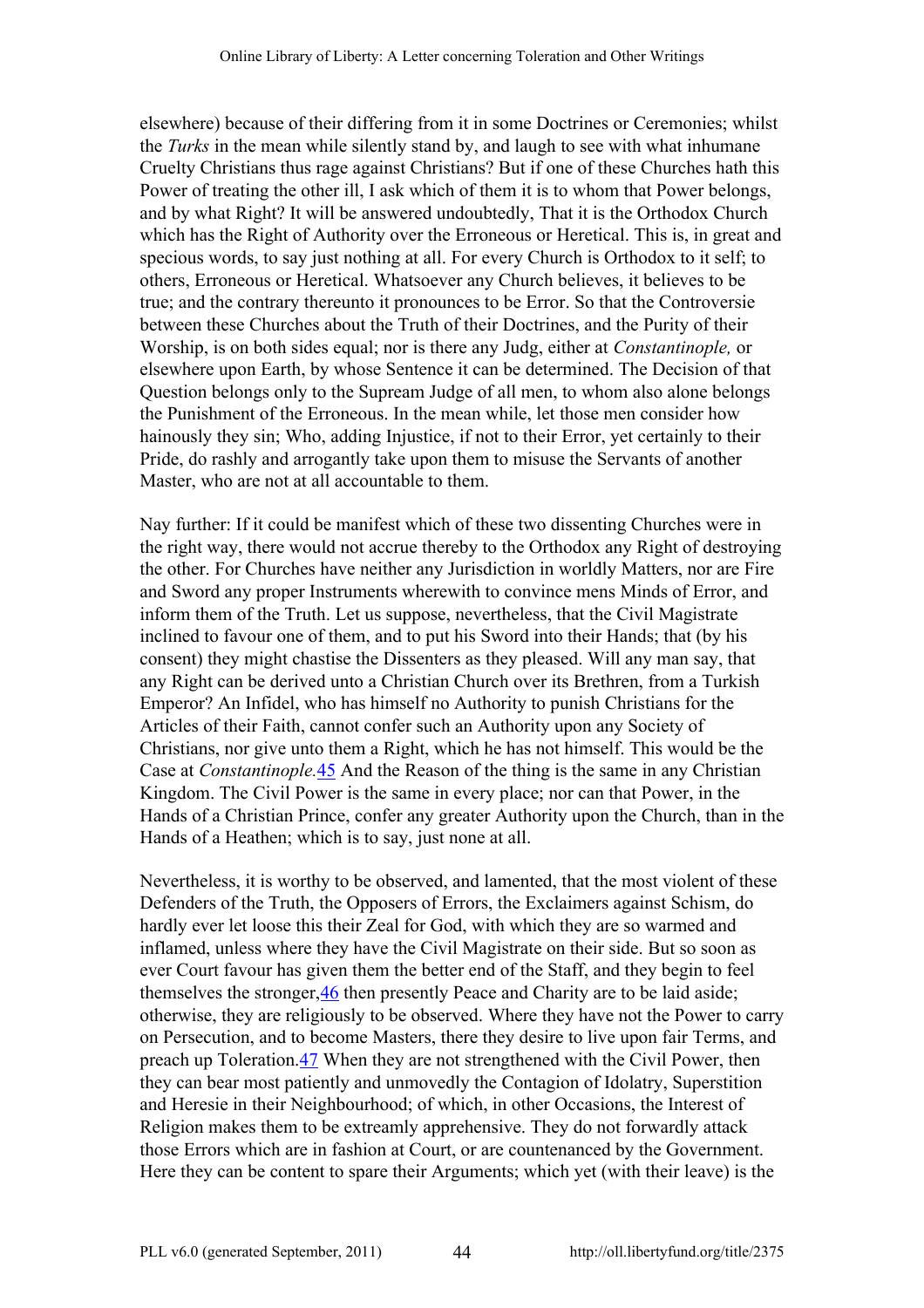only right Method of propagating Truth; which has no such way of prevailing, as when strong Arguments and good Reason are joyned with the softness of Civility and good Usage.[48](#page-143-4)

*No body* therefore, in fine, [49](#page-143-5) neither single Persons, nor Churches, nay, nor even Commonwealths, have any just Title to invade the Civil Rights and Worldly Goods of each other upon pretence of Religion. Those that are of another Opinion, would do well to consider with themselves how pernicious a Seed of Discord and War, how powerful a Provocation to endless Hatreds, Rapines, and Slaughters, they thereby furnish unto Mankind. No Peace and Security, no not so much as common Friendship, can ever be established or preserved amongst Men, so long as this Opinion prevails, That *Dominion is founded in Grace,*[50](#page-143-6) and that Religion is to be propagated by force of Arms.

*In the third Place,* Let us see what the *Duty of Toleration requires* from those who are distinguished from the rest of Mankind, (from the Laity, as they please to call us) by some *Ecclesiastical Character and Office;* whether they be Bishops, Priests, Presbyters, Ministers, or however else dignified or distinguished. It is not my Business to enquire here into the Original of the Power or Dignity of the Clergy. This only I say, That whence-soever their Authority be sprung, since it is Ecclesiastical, it ought to be confined within the Bounds of the Church, nor can it in any manner be extended to Civil Affairs; because the Church it self is a thing absolutely separate and distinct from the Commonwealth. The Boundaries on both sides are fixed and immovable. He jumbles Heaven and Earth together, the things most remote and opposite, who mixes these Societies; which are in their Original, End, Business, and in every thing, perfectly distinct, and infinitely different from each other. No man therefore, with whatsoever Ecclesiastical Office he be dignified, can deprive another man, that is not of his Church and Faith, either of Liberty, or of any part of his Worldly Goods, upon the account of that difference which is between them in Religion. For whatever is not lawful to the whole Church, cannot, by any Ecclesiastical Right, become lawful to any of its Members.

*But this is not all.* It is not enough that Ecclesiastical Men abstain from Violence and Rapine, and all manner of Persecution. He that pretends to be a Successor of the Apostles, and takes upon him the Office of Teaching, is obliged also to admonish his Hearers of the Duties of Peace and Good-will towards all men; as well towards the Erroneous, as the Orthodox; towards those that differ from them in Faith and Worship, as well as towards those that agree with them therein. And he ought industriously to exhort all men, whether private Persons or Magistrates, (if any such there be in his Church) to Charity, Meekness, and Toleration; and diligently endeavour to allay and temper all that Heat and unreasonable Averseness of Mind, which either any man's fiery Zeal for his own Sect, or the Craft<sup>[51](#page-143-7)</sup> of others, has kindled against Dissenters. I will not undertake to represent how happy and how great would be the Fruit, both in Church and State, if the Pulpits every where sounded with this Doctrine of Peace and Toleration; lest I should seem to reflect too severely upon those Men whose Dignity I desire not to detract from, nor would have it diminished either by others or themselves. But this I say, That thus it ought to be. And if any one that professes himself to be a Minister of the Word of God, a Preacher of the Gospel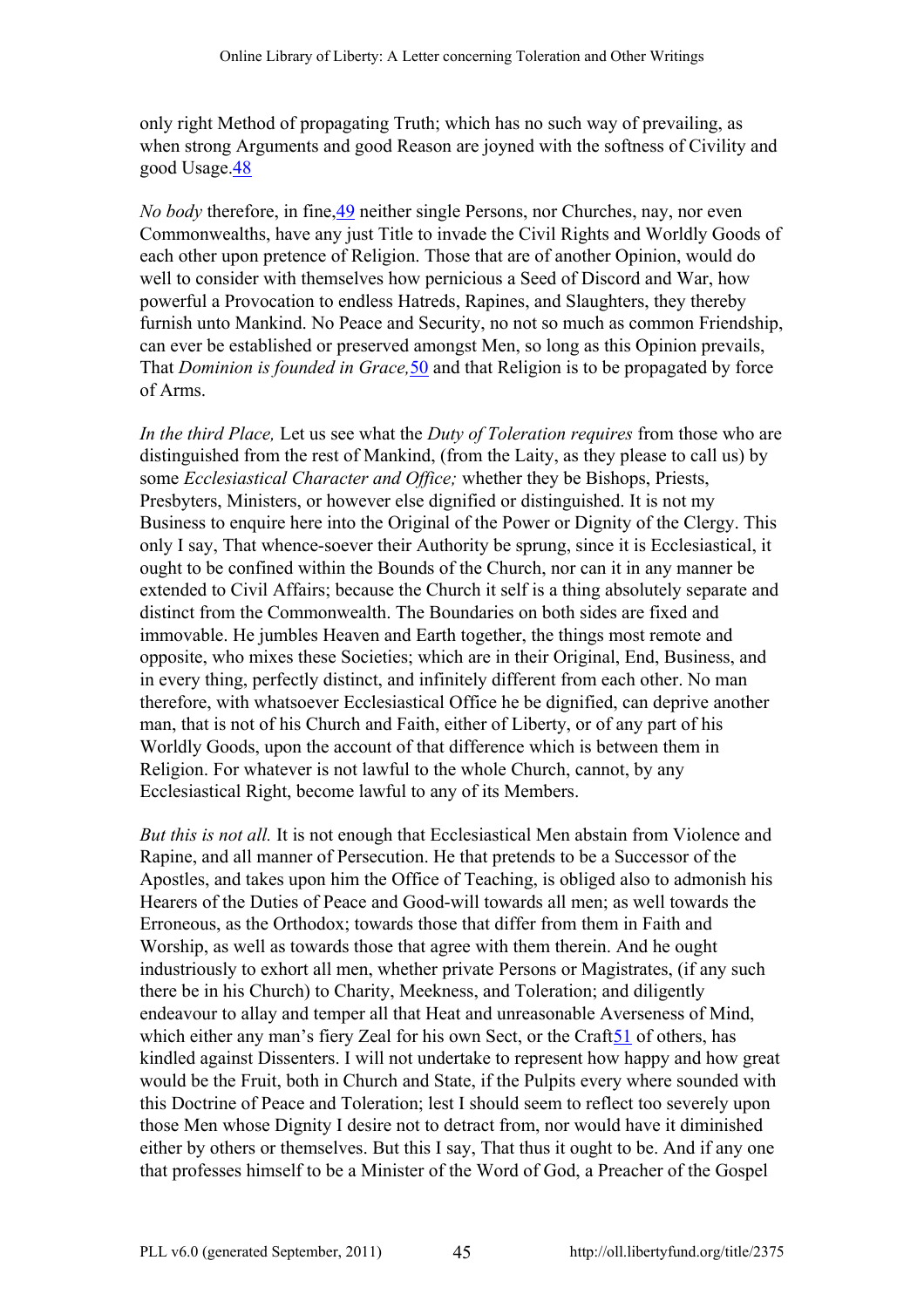of Peace, teach otherwise; he either understands not, or neglects the Business of his Calling, and shall one day give account thereof unto the Prince of Peace. If Christians are to be admonished that they abstain from all manner of Revenge, even after repeated Provocations and multiplied Injuries; [52](#page-143-8) how much more ought they who suffer nothing, who have had no harm done them, forbear Violence, and abstain from all manner of ill usage towards those from whom they have received none. This Caution and Temper they ought certainly to use towards those who mind only their own Business, and are sollicitous for nothing but that (whatever men think of them) they may worship God in that manner which they are persuaded is acceptable to him, and in which they have the strongest hopes of Eternal Salvation. In private domestick Affairs, in the management of Estates, in the conservation of Bodily Health, every man may consider what suits his own conveniency, and follow what course he likes best. No man complains of the ill management of his Neighbour's Affairs. No man is angry with another for an Error committed in sowing his Land, or in marrying his Daughter.[53](#page-143-9) No body corrects a Spend-thrift for consuming his Substance in Taverns. Let any man pull down, or build, or make whatsoever Expences he pleases; no body murmurs, no body controuls him; he has his Liberty. But if any man do not frequent the Church; if he do not there conform his Behaviour exactly to the accustomed Ceremonies, or if he brings not his Children to be initiated in the Sacred Mysteries of this or the other Congregation; this immediately causes an Uproar; and the Neighbourhood is filled with noise and clamour. Every one is ready to be the Avenger of so great a Crime. And the Zealots hardly have patience to refrain from Violence and Rapine so long till the Cause be heard, and the poor man be, according to Form, condemned to the loss of Liberty, Goods, or Life. Oh that our Ecclesiastical Orators, of every Sect, would apply themselves with all the strength of Arguments that they are able, to the confounding of mens Errors! But let them spare their Persons. Let them not supply their want of Reasons with the Instruments of Force, which belong to another Jurisdiction, and do ill become a Church man's Hands. Let them not call in the Magistrate's Authority to the aid of their Eloquence or Learning; lest, perhaps, whilst they pretend only Love for the Truth, this their intemperate Zeal, breathing nothing but Fire and Sword, betray their Ambition; and shew that what they desire is Temporal Dominion. For it will be very difficult to persuade men of Sence, that he, who with dry Eyes, and satisfaction of Mind, can deliver his Brother unto the Executioner, to be burnt alive, does sincerely and heartily concern himself to save that Brother from the Flames of Hell in the world to come.

#### *In the last place.* Let us now consider *what is the Magistrate's Duty* in the Business of Toleration; which certainly is very considerable.

We have already proved, That the Care of Souls does not belong to the Magistrate. Not a Magisterial Care, I mean, (if I may so call it) which consists in prescribing by Laws, and compelling by Punishments. But a charitable Care,[54](#page-143-10) which consists in teaching, admonishing, and persuading, cannot be denied unto any man. The Care therefore of every man's Soul belongs unto himself, and is to be left unto himself. But what if he neglect the Care of his Soul? I answer, What if he neglect the Care of his Health, or of his Estate; which things are nearlier related to the Government of the Magistrate than the other? Will the Magistrate provide by an express Law, That such a one shall not become poor or sick?[55](#page-143-11) Laws provide, as much as is possible: That the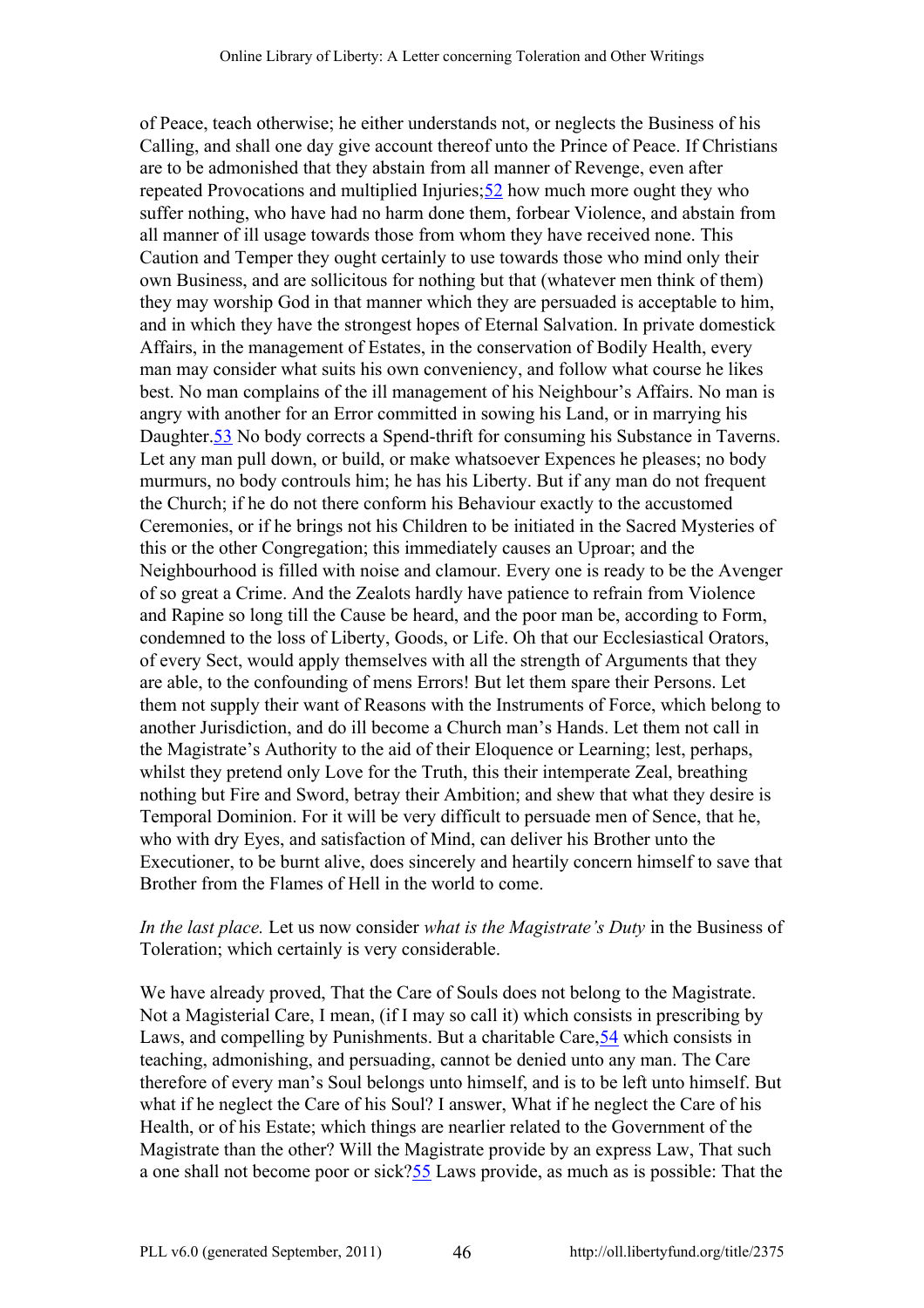Goods and Health of Subjects be not injured by the Fraud or Violence of others; they do not guard them from the Negligence or ill husbandry of the Possessors themselves. No man can be forced to be Rich or Healthful whether he will or no. Nay, God himself will not save men against their wills. Let us suppose, however, that some Prince were desirous to force his Subjects to accumulate Riches, or to preserve the Health and Strength of their Bodies. Shall it be provided by Law, that they must consult none but *Roman* Physicians; and shall every one be bound to live according to their Prescriptions? What, shall no Potion, no Broth be taken, but what is prepared either in the *Vatican,* suppose, or in a *Geneva* Shop?[56](#page-143-12) Or, to make these Subjects rich, shall they all be obliged by Law to become Merchants, or Musicians?[57](#page-144-0) Or, shall every one turn Victualler, or Smith; because there are some that maintain their Families plentifully, and grow rich in those Professions? But it may be said, There are a thousand ways to Wealth, but only one way to Heaven. 'Tis well said indeed, especially by those that plead for compelling men into this or the other Way. For if there were several ways that lead thither, there would not be so much as a pretence left for Compulsion. But now if I be marching on with my utmost vigor, in that way which, according to the Sacred Geography, leads streight to *Jerusalem;* Why am I beaten and ill used by others, because, perhaps, I wear not Buskins;[58](#page-144-1) because my Hair is not of the right Cut; because perhaps I have not been dipt[59](#page-144-2) in the right Fashion; because I eat Flesh upon the Road, or some other Food which agrees with my stomach; because I avoid certain By-ways, which seem unto me to lead into Briars or Precipices; because amongst the several Paths that are in the same Road,[60](#page-144-3) I chuse that to walk in which seems to be the streightest and cleanest; because I avoid to keep company with some Travellers that are less grave, and others that are more sowr than they ought to be; or in fine, because I follow a Guide that either is, or is not, cloathed in White, and crowned with a Mitre? $61$  Certainly, if we consider right, we shall find that for the most part they are such frivolous things as these, that (without any prejudice to Religion, or the Salvation of Souls, if not accompanied with Superstition or Hypocrisie) might either be observed or omitted; I say they are such like things as these, which breed implacable Enmities amongst Christian Brethren, who are all agreed in the substantial and truly fundamental part of Religion.

But let us grant unto these Zealots; who condemn all things that are not of their Mode, that from these Circumstances arise different Ends. What shall we conclude from thence? There is only one of these which is the true way to Eternal Happiness. But in this great variety of ways that men follow, it is still doubted which is this right one. Now neither the care of the Commonwealth, nor the Right of enacting Laws, does discover [62](#page-144-5) this way that leads to Heaven more certainly to the Magistrate, than every private mans Search and Study discovers it unto himself. I have a weak Body, sunk under a languishing Disease, for which (I suppose) there is one only Remedy, but that unknown: Does it therefore belong unto the Magistrate to prescribe me a Remedy; because there is but one, and because it is unknown? Because there is but one way for me to escape Death, will it therefore be safe for me to do whatsoever the Magistrate ordains? Those things that every man ought sincerely to enquire into himself, and by Meditation, Study, Search, and his own Endeavours, attain the knowledge of, cannot be looked upon as the peculiar Possession of any one sort of Men. Princes indeed are born superior unto other Men in Power, but in Nature equal. Neither the Right, nor the Art of Ruling, does necessarily carry along with it the certain Knowledge of other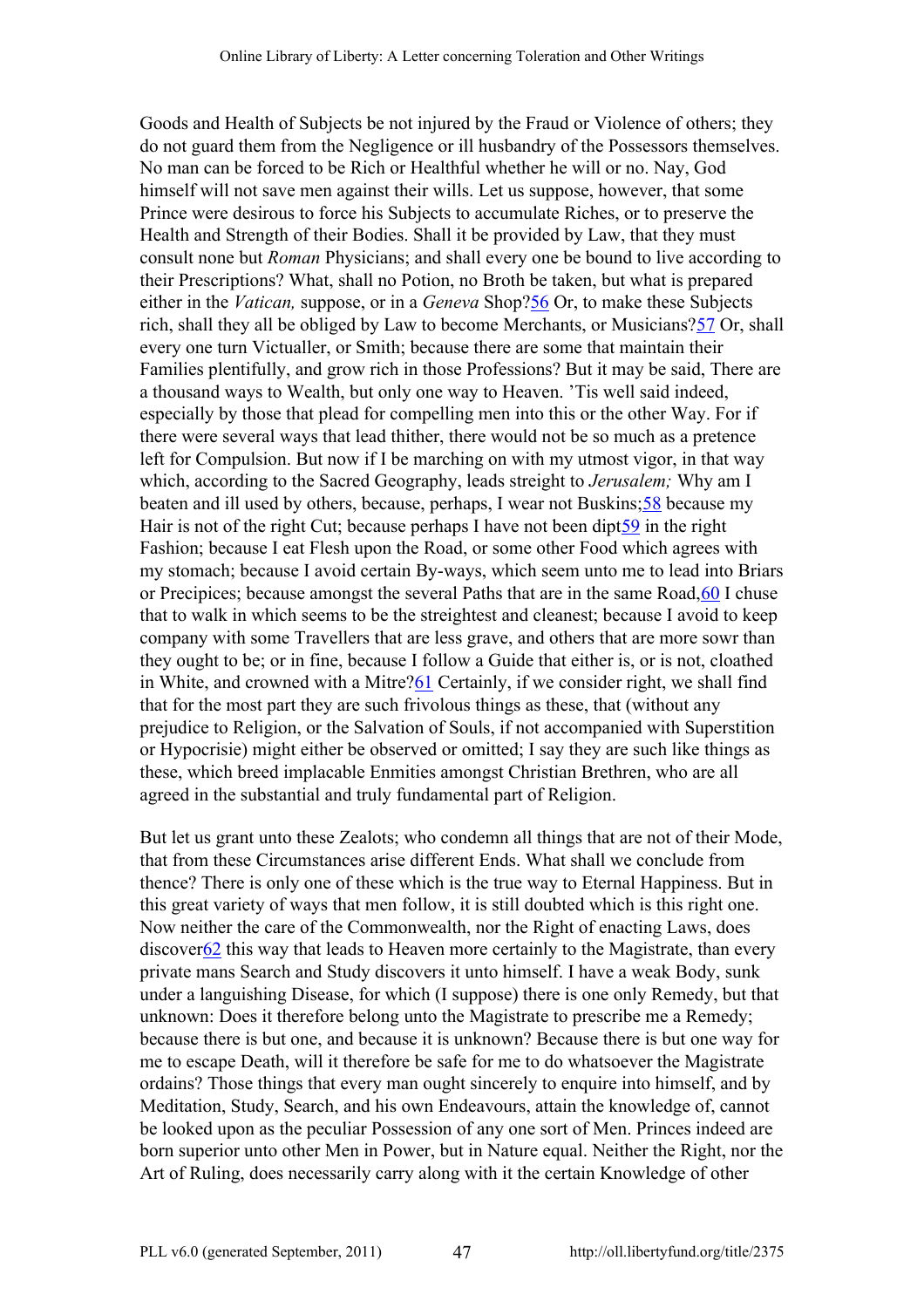things; and least of all of the true Religion. For if it were so, how could it come to pass that the Lords of the Earth should differ so vastly as they do in Religious Matters? But let us grant that it is probable the way to Eternal Life may be better known by a Prince than by his Subjects; or at least, that in this incertitude of things, the safest and most commodious way for private Persons is to follow his Dictates. You will say, what then? If he should bid you follow Merchandise for your Livelihood, would you decline that Course for fear it should not succeed? I answer: I would turn Merchant upon the Princes Command, because in case I should have ill success in Trade, he is abundantly able to make up my Loss some other way. If it be true, as he pretends, that he desires I should thrive and grow rich, he can set me up again when unsuccessful Voyage[s63](#page-144-6) have broke me. But this is not the Case in the things that regard the Life to come. If there I take a wrong Course, if in that respect I am once undone; it is not in the Magistrates Power to repair my Loss, to ease my Suffering; or to restore me in any measure, much less entirely, to a good Estate. What Security can be given for the Kingdom of Heaven?

Perhaps some will say that they do not suppose this *infallible Judgment,* that all Men are bound to follow in the Affairs of Religion to be in the Civil Magistrate, but *in the Church.* What the Church has determined, that the Civil Magistrate orders to be observed; and he provides by his Authority that no body shall either act or believe in the business of Religion, otherwise than the Church teaches. So that the Judgment of those things is in the Church. The Magistrate himself yields Obedience there-unto, and requires the like Obedience from others. I answer; Who sees not how frequently the Name of the Church, which was so venerable in the time of the Apostles, has been made use of to throw Dust in Peoples Eyes, in following Ages? But however, in the present case it helps us not. The one only narrow way which leads to Heaven is not better known to the Magistrate than to private persons; and therefore I cannot safely take him for my Guide, who may probably be as ignorant of the way as my self, and who certainly is less concerned for my Salvation than I my self am. Amongst so many Kings of the *Jews,* how many of them were there whom any *Israelite,* thus blindly following, had not fallen into Idolatry, and thereby into Destruction? Yet nevertheless, you bid me be of good courage, and tell me that all is now safe and secure, because the Magistrate does not now enjoyn the observance of his own Decrees in matters of Religion, but only the Decrees of the Church. Of what Church I beseech you? Of that certainly which likes him best. As if he that compels me by Laws and Penalties to enter into this or the other Church, did not interpose his own Judgment in the matter. What difference is there whether he lead me himself, or deliver me over to be led by others? I depend both ways upon his Will: and it is he that determines both ways of my eternal State. Would an *Israelite,* that had worshipped *Baal*[64](#page-144-7) upon the Command of his King, have been in any better condition, because some body had told him that the King ordered nothing in Religion upon his own Head, nor commanded any thing to be done by his Subjects in Divine Worship, but what was approved by the Counsel of Priests, and declared to be of Divine Right by the Doctors of their Church? If the Religion of any Church become therefore true and saving, because the Heads of that Sect, the Prelates and Priests, and those of that Tribe, 65 do all of them, with all their might, extol and praise it; what Religion can ever be accounted erroneous, false and destructive? I am doubtful concerning the Doctrine of the *Socinians,*[66](#page-144-9) I am suspicious of the way of Worship practised by the *Papists,* or *Lutherans?* Will it be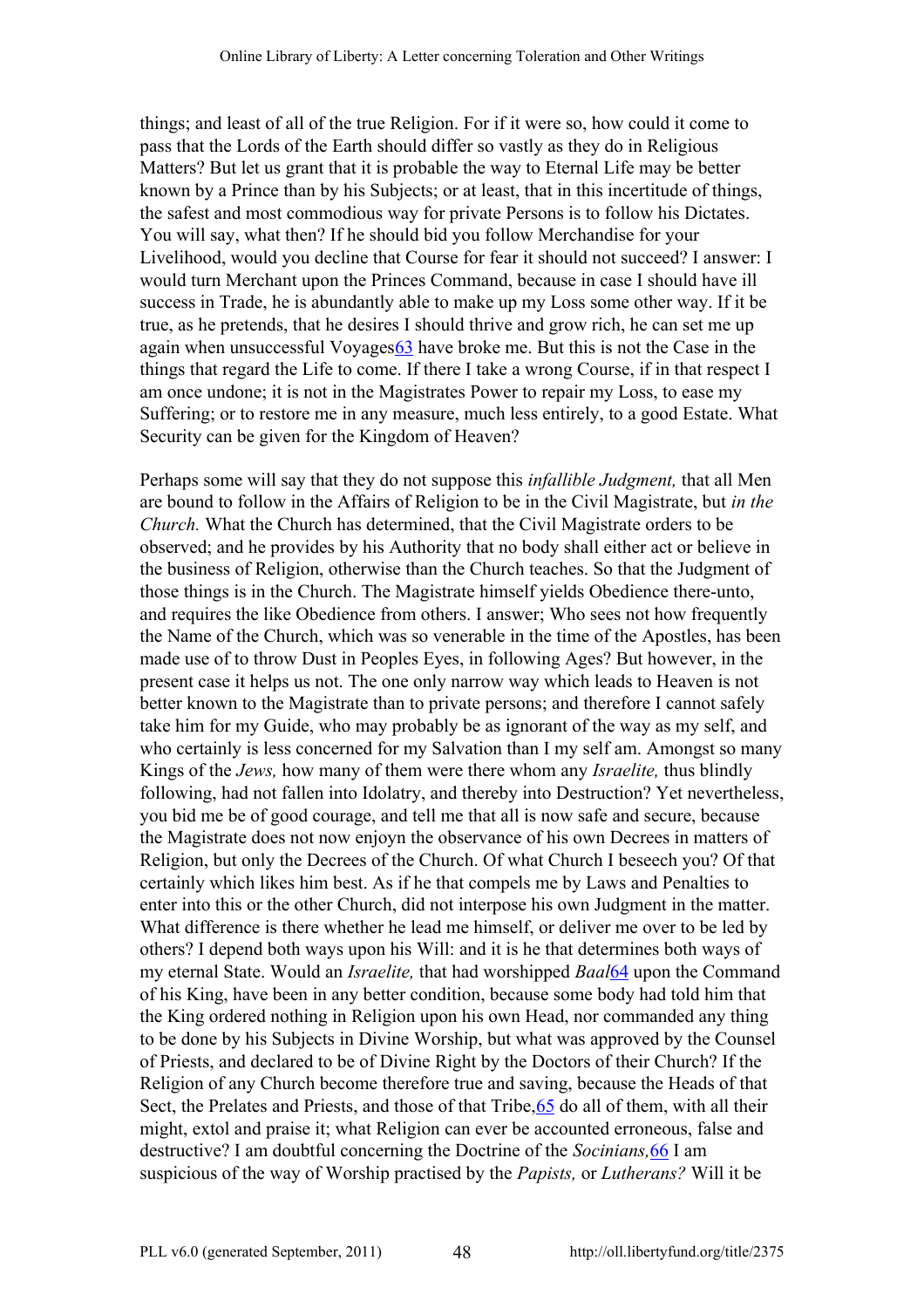ever a jot the safer for me to joyn either unto the one or the other of those Churches, upon the Magistrates Command; because he commands nothing in Religion but by the Authority and Counsel of the Doctors of that Church?

But to speak the truth, we must acknowledge that the Church (if a Convention of Clergy-men, making Canons, must be called by that Name[\)67](#page-144-10) is for the most part more apt to be influenced by the Court, than the Court by the Church. How the Church was under the Vicissitude of Orthodox and Arrian Emperors[,68](#page-144-11) is very well known. Or if those things be too remote; The *English* History[69](#page-144-12) affords us fresher Examples, in the Reigns of *Henry* the 8 *th, Edward* the 6 *th, Mary,* and *Elizabeth,* how easily and smoothly the Clergy changed their Decrees, their Articles of Faith, their Form of Worship, every thing, according to the inclination of those Kings and Queens.[70](#page-144-13) Yet were those Kings and Queens of such different minds, in point of Religion, and enjoyned thereupon such different things, that no man in his Wits (I had almost said none but an Atheist) will presume to say that any sincere and upright Worshipper of God could, with a safe Conscience, obey their several Decrees. To conclude. It is the same thing whether a King that prescribes Laws to another mans Religion, pretend to do it by his own Judgment, or by the Ecclesiastical Authority and Advice of others. The Decisions of Churchmen, whose Differences and Disputes are sufficiently known, cannot be any sounder, or safer, than his. Nor can all their Suffrages joyned together add any new strength unto the Civil Power. Tho' this also must be taken notice of, that Princes seldom have any regard to the Suffrages of Ecclesiastics that are not Favourers of their own Faith and way of Worship.

But after all, The *Principal Consideration,* and which absolutely determines this Controversie, is this. Although the Magistrates Opinion in Religion be sound, and the way that he appoints be truly Evangelical, yet if I be not thoroughly perswaded thereof in my own mind, there will be no safety for me in following it. No way whatsoever that I shall walk in, against the Dictates of my Conscience, will ever bring me to the Mansions of the Blessed[.71](#page-144-14) I may grow rich by an Art that I take not delight in; I may be cured of some Disease by Remedies that I have not Faith in; but I cannot be saved by a Religion that I distrust, and by a Worship that I abhor. It is in vain for an Unbeliever to take up the outward shew of another Mans Profession. Faith only, and inward Sincerity, are the things that procure acceptance with God. The most likely and most approved Remedy can have no effect upon the Patient, if his Stomach reject it as soon as taken. And you will in vain cram a Medicine down a sick Mans Throat, which his particular Constitution will be sure to turn into Poison. In a word. Whatsoever may be doubtful<sup>[72](#page-145-0)</sup> in Religion, yet this at least is certain, that no Religion, which I believe not to be true, can be either true or profitable unto me. In vain therefore do Princes compel their Subjects to come into their Churchcommunion, under pretence of saving their Souls. If they believe, they will come of their own accord; if they believe not, their coming will nothing avail them. How great soever, in fine, may be the pretence of Good-will and Charity, and concern for the Salvation of Mens Souls; Men cannot be forced to be saved whether they will or no. And therefore, when all is done, they must be left to their own Consciences.

Having thus at length freed Men from all Dominion over one another in matters of Religion, let us now consider *what they are to do.* All men know and acknowledge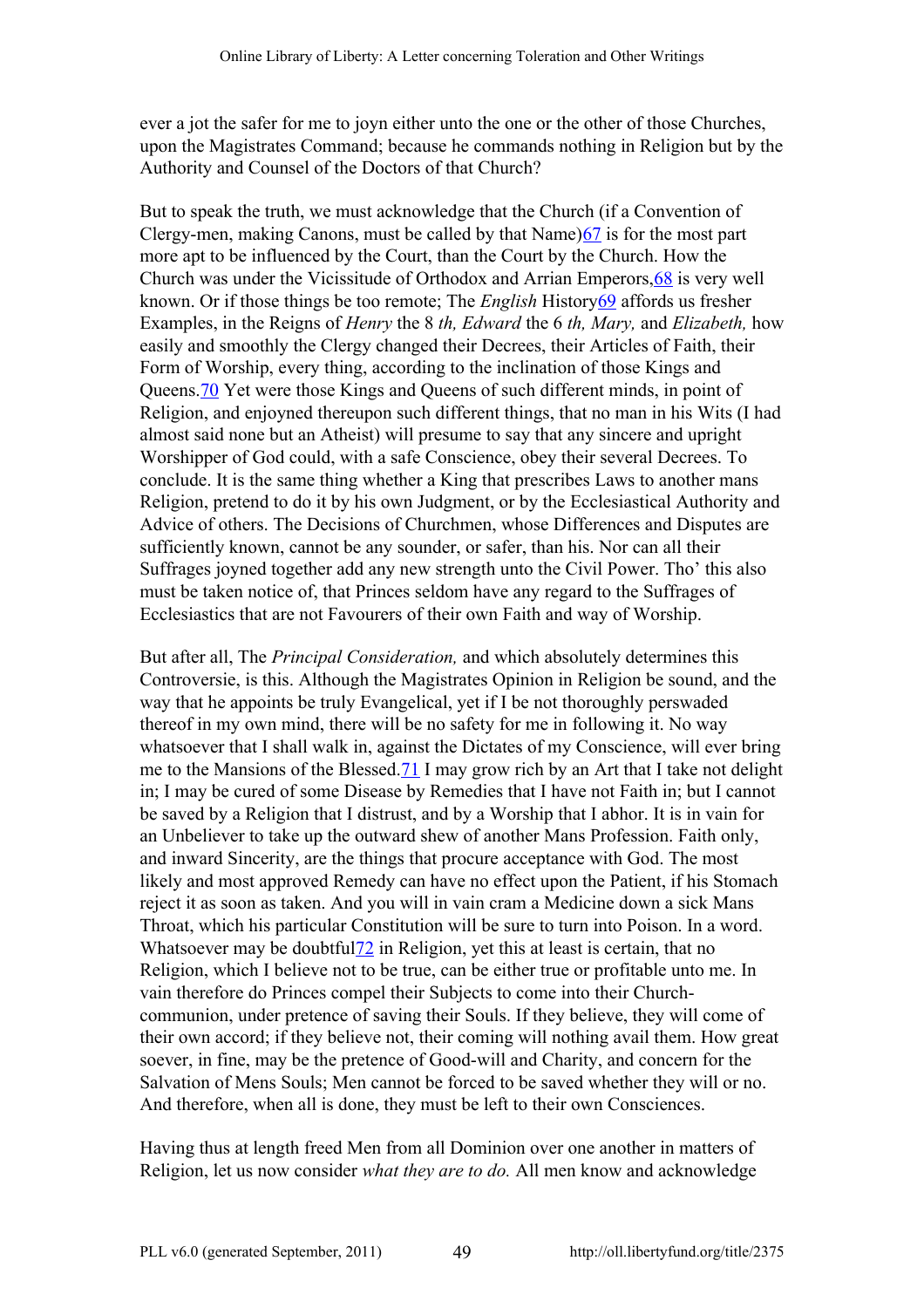that God ought to be publickly worshipped. Why otherwise do they compel one another unto the publick Assemblies? Men therefore constituted in this liberty are to enter into some Religious Society; that they may meet together, not only for mutual Edification, but to own to the World that they worship God, and offer unto his divine Majesty such service as they themselves are not ashamed of, and such as they think not unworthy of him, nor unacceptable to him; and finally that by the purity of Doctrine, Holiness of Life, and decent Form of Worship, they may draw others unto the love of the true Religion; and perform such other things in Religion as cannot be done by each private Man apart.

*These Religious Societies I call Churches: and these I say the Magistrate ought to tolerate.* For the business of these Assemblies of the People is nothing but what is lawful for every Man in particular to take care of; I mean the Salvation of their Souls. Nor in this case is there any difference between the National Church,[73](#page-145-1) and other separated Congregations.

But as in every Church there are two things especially to be considered; *The outward Form and Rites of Worship; And the Doctrines and Articles of Faith;* These things must be handled each distinctly; that so the whole matter of Toleration may the more clearly be understood.

*Concerning outward Worship,* I say (in the first place) that the Magistrate has no Power to enforce by Law, either in his own Church, or much less in another, the use of any Rites or Ceremonies whatsoever in the Worship of God. And this, not only because these Churches are free Societies; but because whatsoever is practiced in the Worship of God, is only so far justifiable as it is believed by those that practise it to be acceptable unto him. Whatsoever is not done with that Assurance of Faith, is neither well in it self[,74](#page-145-2) nor can it be acceptable to God. To impose such things therefore upon any People, contrary to their own Judgment, is in effect to command them to offend God; Which, considering that the end of all Religion is to please him, and that Liberty is essentially necessary to that End, appears to be absurd beyond expression.

But perhaps it may be concluded from hence, that I deny unto the Magistrate all manner of Power about *Indifferent things;*[75](#page-145-3) which if it be not granted, the whole Subject matter of Law-making is taken away. No, I readily grant that Indifferent Things, and perhaps none but such, are subjected to the Legislative Power. But it does not therefore follow, that the Magistrate may ordain whatsoever he pleases concerning any thing that is indifferent. The Publick Good is the Rule and Measure of all Lawmaking.[76](#page-145-4) If a thing be not useful to the Commonwealth, tho it be never so indifferent, it may not presently be established by Law.

*But further:* Things never so indifferent in their own nature, when they are brought into the Church and Worship of God, are removed out of the reach of the Magistrate's Jurisdiction; because in that use they have no connexion at all with Civil Affairs. The only business of the Church is the Salvation of Souls: And it no ways concerns the Commonwealth, or any Member of it, that this, or the other Ceremony be there made use of. Neither the Use, nor the Omission of any Ceremonies, in those Religious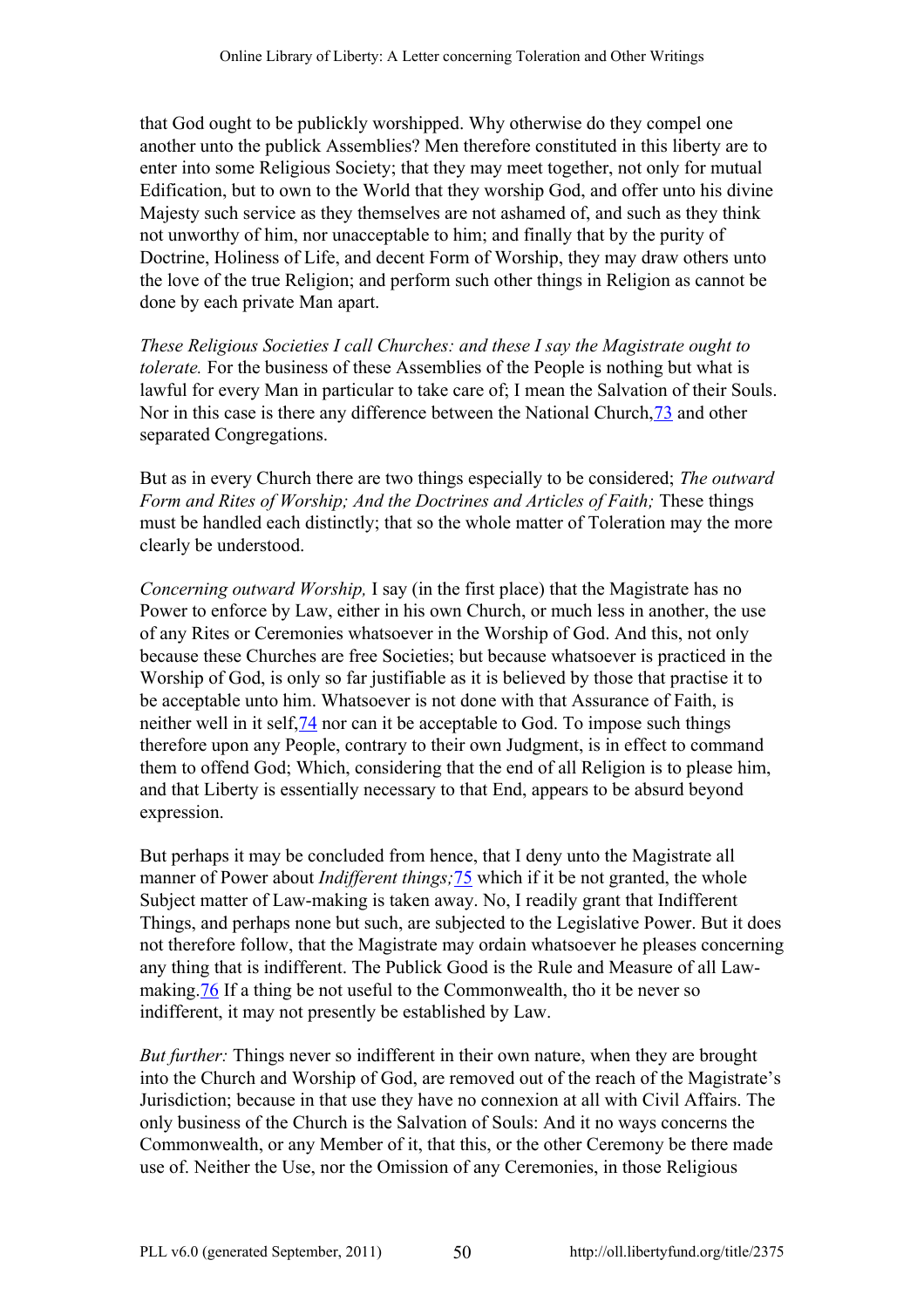Assemblies, does either advantage or prejudice the Life, Liberty, or Estate of any Man. For Example: Let it be granted, that the washing of an Infant with Water is in it self an indifferent thing. Let it be granted also, that if the Magistrate understand such washing to be profitable to the curing or preventing of any Disease that Children are subject unto, and esteem the matter weighty enough to be taken care of by a Law, in that case he may order it to be done. But will any one therefore say, that a Magistrate has the same Right to ordain, by Law, that all Children shall be baptized by Priests, in the sacred Font, in order to the Purification of their Souls?[77](#page-145-5) The extream difference of these two Cases is visible to every one at first sight. Or let us apply the last Case to the Child of a *Jew,* and the thing will speak it self. For what hinders but a Christian Magistrate may have Subjects that are *Jews?*[78](#page-145-6) Now if we acknowledge that such an Injury may not be done unto a *Jew,* as to compel him, against his own Opinion, to practice in his Religion a thing that is in its nature indifferent; how can we maintain that any thing of this kind may be done to a Christian?

*Again:* Things in their own nature indifferent cannot, by any human Authority, be made any part of the Worship of God; for this very reason; because they are indifferent. For since indifferent things are not capable, by any Virtue of their own, to propitiate the Deity; no human Power or Authority can confer on them so much Dignity, and Excellency, as to enable them to do it. In the common Affairs of Life, that use of indifferent things which God has not forbidden, is free and lawful: And therefore in those things human Authority has place. But it is not so in matters of Religion. Things indifferent are not otherwise lawful in the Worship of God than as they are instituted by God himself; and as he, by some positive command, has ordain'd them to be made a part of that Worship which he will vouchsafe to accept of at the hands of poor sinful Men. Nor when an incensed Deity shall ask us, (*Who has required these, or such like, things at your hands?*[\)79](#page-145-7) will it be enough to answer him, that the Magistrate commanded them. If Civil Jurisdiction extended thus far, what might not lawfully be introduced into Religion? What hodgepodge of Ceremonies, what superstitious inventions, built upon the Magistrate's Authority, might not (against Conscience) be imposed upon the Worshippers of God? For the greatest part of these Ceremonies and Superstitions consists in the Religious Use of such things as are in their own nature indifferent: Nor are they sinful upon any other account than because God is not the Author of them. The sprinkling of Water, and the use of Bread and Wine, are both in their own nature, and in the ordinary occasions of Life, altogether indifferent. Will any Man therefore say that these things could have been introduced into Religion, and made a part of Divine Worship, if not by Divine Institution? If any Human Authority or Civil Power could have done this; why might it not also injoyn the eating of Fish, and drinking of Ale, in the Holy Banquet, as a part of Divine Worship? Why not the sprinkling of the Blood of Beasts in Churches, and Expiations by Water or Fire, and abundance more of this kind? But these things, how indifferent soever they be in common uses, when they come to be annexed unto Divine Worship, without Divine Authority, they are as abominable to God, as the Sacrifice of a Dog. And why a Dog so abominable? What difference is there between a Dog and a Goat, in respect of the Divine Nature, equally and infinitely distant from all Affinity with Matter; unless it be that God required the use of the one in his Worship, and not of the other? We see therefore that indifferent things, how much soever they be under the Power of the Civil Magistrate, yet cannot upon that pretence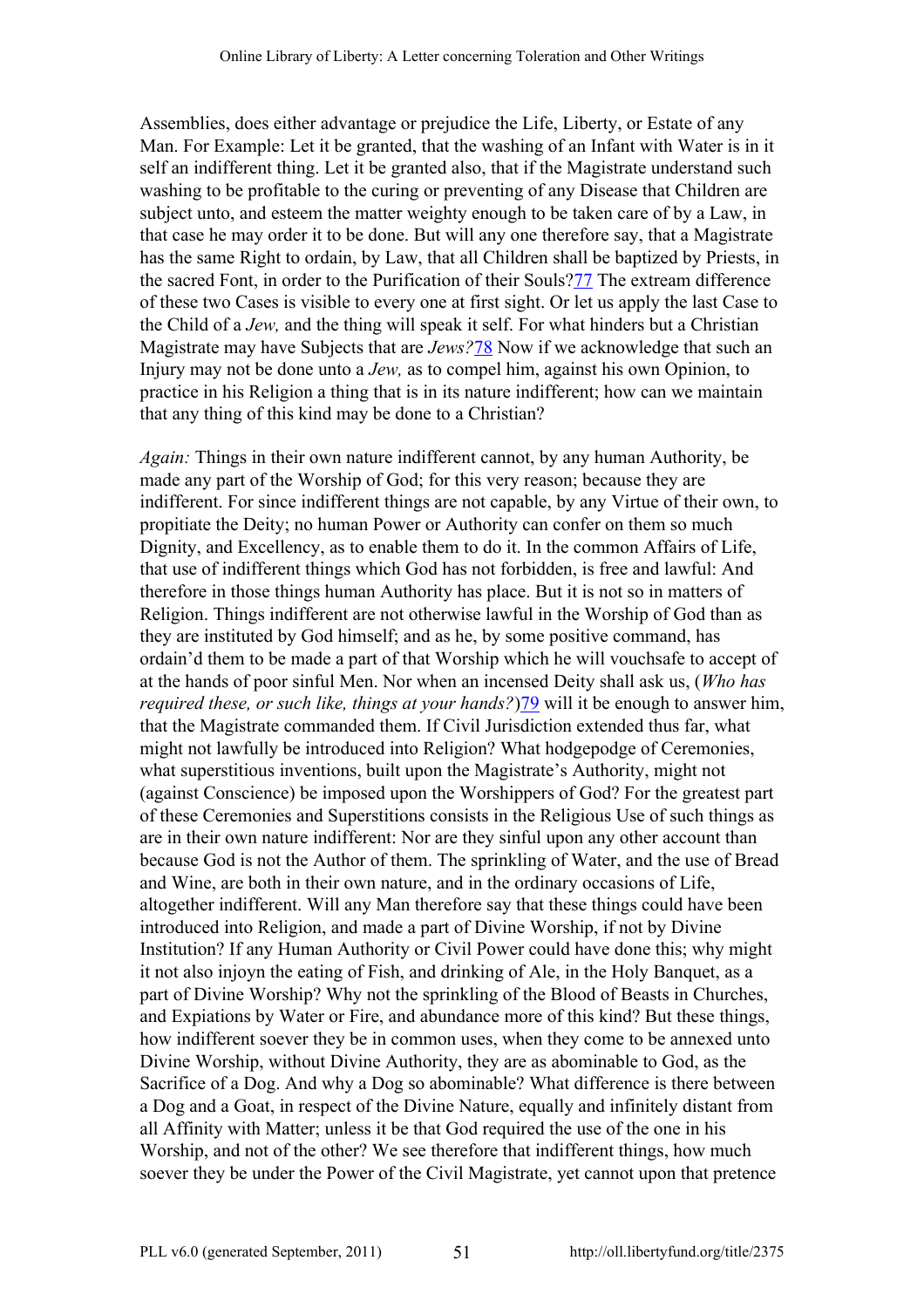be introduced into Religion, and imposed upon Religious Assemblies; because in the Worship of God they wholly cease to be indifferent. He that Worships God does it with design to please him, and procure his Favour. But that cannot be done by him, Who, upon the command of another, offers unto God that which he knows will be displeasing to him, because not commanded by himself. This is not to please God, or appease his Wrath, but willingly and knowingly to provoke him, by a manifest Contempt; Which is a thing absolutely repugnant to the nature and end of Worship.

But it will here be asked: *If nothing belonging to Divine Worship be left to human Discretion, how is it then that Churches themselves have the Power of ordering any thing about the Time and Place of Worship, and the like?* To this I answer; That in Religious Worship we must distinguish between what is part of the Worship it self, and what is but a Circumstance. That is a part of the Worship which is believed to be appointed by God, and to be well-pleasing to him; and therefore that is necessary. Circumstances are such things which, tho' in general they cannot be separated from Worship, yet the particular instances or modifications of them are not determined; and therefore they are indifferent. Of this sort are the Time and Place of Worship, the Habit<sup>[80](#page-145-8)</sup> and Posture of him that worships. These are Circumstances, and perfectly indifferent, where God has not given any express Command about them. For example: Amongst the *Jews,* the Time and Place of their Worship, and the Habits of those that officiated in it, were not meer Circumstances, but a part of the Worship it self; in which if any thing were defective, or different from the Institution, they could not hope that it would be accepted by God.[81](#page-145-9) But these, to Christians under the liberty of the Gospel, are meer Circumstances of Worship, which the Prudence of every Church may bring into such use as shall be judged most subservient to the end of Order, Decency, and Edification.[82](#page-145-10) Tho' even under the Gospel also, those who believe the First, or the Seventh Day[,83](#page-145-11) to be set apart by God, and consecrated still to his Worship; to them that portion of Time is not a simple Circumstance, but a real Part of Divine Worship, which can neither be changed nor neglected.

*In the next place:* As the Magistrate has no Power to *impose* by his Laws, the use of any Rites and Ceremonies in any Church; so neither has he any Power[84](#page-145-12) to *forbid* the use of such Rites and Ceremonies as are already received, approved, and practised by any Church. Because if he did so, he would destroy the Church it self; the end of whose Institution is only to worship God with freedom, after its own manner.

You will say, by this Rule, if some Congregations should have a mind to *sacrifice Infants,* or (as the Primitive Christians were falsly accused) *lustfully pollute themselves in promiscuous Uncleanness,* or practise any other such heinous Enormities,[85](#page-145-13)*is the Magistrate obliged to tolerate them,* because they are committed in a Religious Assembly? I answer, No. These things are not lawful in the ordinary course of life, nor in any private house; and therefore neither are they so in the Worship of God, or in any Religious Meeting.[86](#page-146-0) But indeed if any People congregated upon account of Religion, should be desirous to sacrifice a Calf, I deny that That ought to be prohibited by a Law. *Melibaeus,* whose Calf it is,[87](#page-146-1) may lawfully kill his own Calf at home, and burn any part of it that he thinks fit. For no Injury is thereby done to any one, no Prejudice to another man's Goods. And for the same reason he may kill his Calf also in a Religious Meeting. Whether the doing so be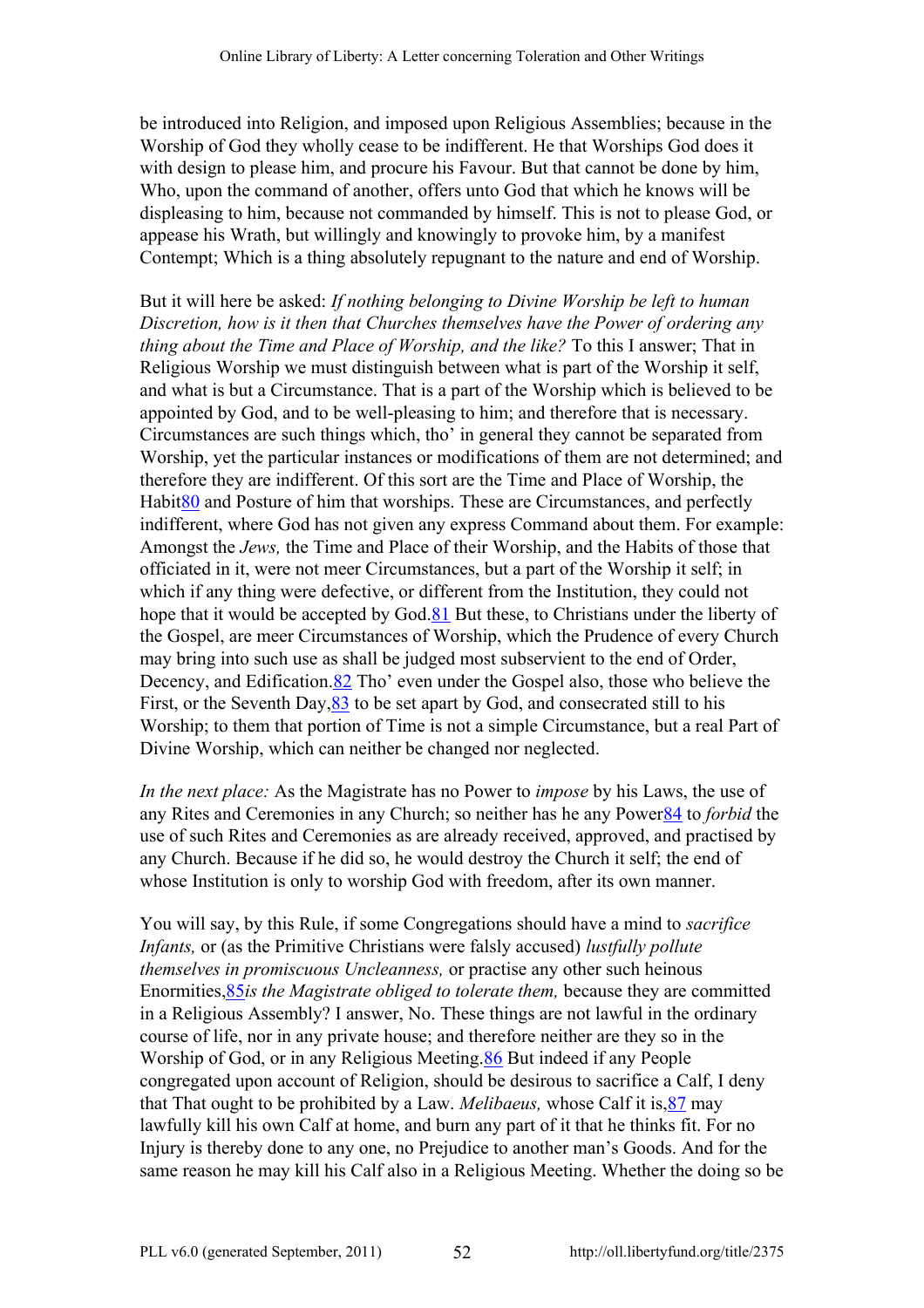well-pleasing to God, or no, it is their part to consider that do it. The part of the Magistrate is only to take care that the Common-wealth receive no prejudice,[88](#page-146-2) and that there be no Injury done to any man, either in Life or Estate. And thus what may be spent on a Feast, may be spent on a Sacrifice. But if peradventure such were the state of things, that the Interest of the Common-wealth required all slaughter of Beasts should be forborn for some while, in order to the increasing of the Stock of Cattel, that had been destroyed by some extraordinary Murrain[;89](#page-146-3) Who sees not that the Magistrate, in such a case, may forbid all his Subjects to kill any Calves for any use whatsoever? Only 'tis to be observed, that in this case the Law is not made about a Religious, but a Political matter; nor is the Sacrifice, but the Slaughter of Calves thereby prohibited.

By this we see what difference there is between the Church and the Common-wealth. Whatsoever is lawful in the Common-wealth, cannot be prohibited by the Magistrate in the Church. Whatsoever is permitted unto any one of his Subjects for their ordinary use, neither can, nor ought to be forbidden by him to any Sect of People for their Religious Uses. If any man may lawfully take Bread or Wine, either sitting or kneeling[,90](#page-146-4) in his own house, the Law ought not to abridge him of the same Liberty in his Religious Worship; though in the Church the use of Bread and Wine be very different, and be there applied to the Mysteries of Faith, and Rites of Divine Worship. But those things that are prejudicial to the Common weal of a People in their ordinary use, and are therefore forbidden by Laws, those things ought not to be permitted to Churches in their Sacred Rites. Only the Magistrate ought always to be very careful, that he do not misuse his Authority, to the oppression of any Church, under pretence of publick Good.[91](#page-146-5)

It may be said; *What if a Church be* Idolatrous, *is that also to be tolerated by the Magistrate?* In answer, I ask; What Power can be given to the Magistrate for the suppression of an Idolatrous Church, which may not, in time and place, be made use of to the ruine of an Orthodox one? For it must be remembred that the Civil Power is the same every where, and the Religion of every Prince is Orthodox to himself. If therefore such a Power be granted unto the Civil Magistrate in Spirituals, as that at *Geneva* (for Example) he may extirpate, by Violence and Blood, the Religion which is there reputed Idolatrous;[92](#page-146-6) by the same Rule another Magistrate, in some neighbouring Country, may oppress the Reformed Religion; and, in *India,*[93](#page-146-7) the Christian. The Civil Power can either change every thing in Religion, according to the Prince's pleasure, or it can change nothing. If it be once permitted to introduce any thing into Religion, by the means of Laws and Penalties, there can be no bounds put to it; but it will in the same manner be lawful to alter every thing, according to that Rule of Truth which the Magistrate has framed unto himself. No man whatsoever ought therefore to be deprived of his Terrestrial Enjoyments, upon account of his Religion. Not even *Americans,*[94](#page-146-8) subjected unto a Christian Prince, are to be punished either in Body or Goods, for not imbracing our Faith and Worship.[95](#page-146-9) If they are perswaded that they please God in observing the Rites of their own Country, and that they shall obtain Happiness by that means, they are to be left unto God and themselves. Let us trace this matter to the bottom[.96](#page-146-10)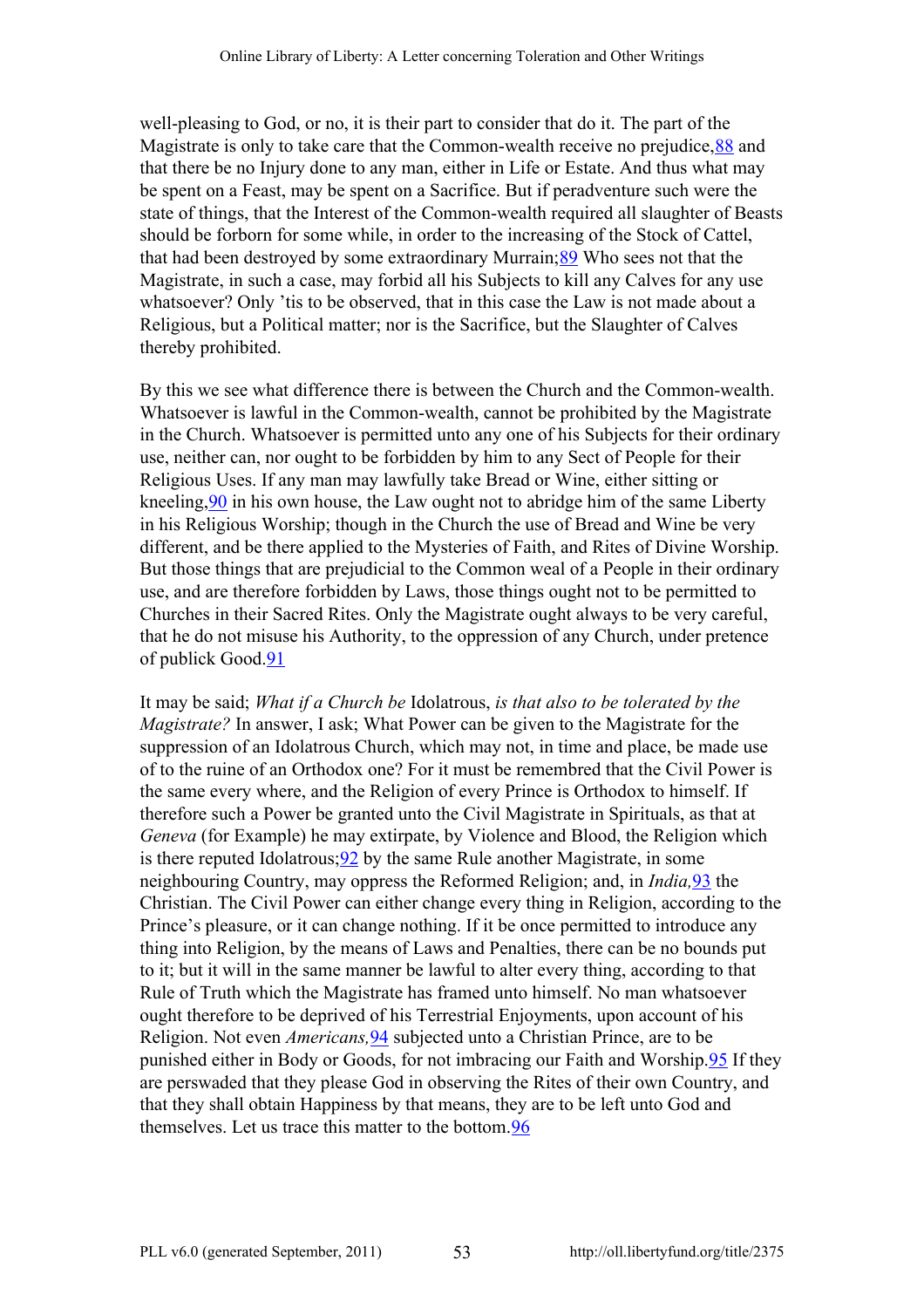Thus it is. An inconsiderable and weak number of Christians, destitute of every thing, arrive in a Pagan Countrey. These Foreigners beseech the Inhabitants, by the bowels of Humanity,[97](#page-146-11) that they would succour them with the necessaries of Life. Those necessaries are given them; Habitations are granted; and they all joyn together, and grow up into one Body of People. The Christian Religion by this means takes root in that Countrey, and spreads it self; but does not suddenly grow the strongest. While things are in this condition, Peace, Friendship, Faith, and equal Justice, are preserved amongst them. At length the Magistrate becomes a Christian, and by that means their Party becomes the most powerful. Then immediately all Compacts are to be broken, all Civil Rights to be violated, that Idolatry may be extirpated; And unless these innocent Pagans, strict Observers of the Rules of Equity and of the Law of Nature, & no ways offending against the Laws of the Society,[98](#page-146-12) I say unless they will forsake their ancient Religion, and embrace a new and strange one, they are to be turned out of the Lands and Possessions of their Forefathers, and perhaps deprived of Life it self. Then at last it appears what Zeal for the Church, joyned with the desire of Dominion, is capable to produce; and how easily the pretence of Religion, and of the care of Souls, serves for a Cloak to Covetousness, Rapine, and Ambition.

Now whosoever maintains that Idolatry is to be rooted out of any place by Laws, Punishments, Fire, and Sword, may apply this Story to himself[.99](#page-146-13) For the reason of the thing is equal, both in *America* and *Europe.* And neither Pagans there, nor any Dissenting Christians here, can with any right be deprived of their worldly Goods, by the predominating Faction of a Court-Church: nor are any Civil Rights to be either changed or violated upon account of Religion in one place more than another.[100](#page-146-14)

But *Idolatry* (say some) *is a Sin,* and therefore not to be tolerated. If they said, it were therefore to be avoided, the Inference were good. But it does not follow, that because it is a Sin, it ought therefore to be punished by the Magistrate. For it does not belong unto the Magistrate to make use of his Sword in Punishing every thing, indifferently, that he takes to be a Sin against God. Covetousness, Uncharitableness, Idleness, and many other things are sins, by the consent of all men, which yet no man ever said were to be punished by the Magistrate. The reason is, because they are not prejudicial to other mens Rights, nor do they break the publick Peace of Societies. Nay, even the Sins of Lying, and Perjury, are no where punishable by Laws; unless in certain cases in which the real Turpitude of the thing, and the Offence against God, are not considered, but only the Injury done unto mens Neighbours, and to the Commonwealth. And what if in another Country, to a Mahumetan, or a Pagan Prince, the Christian Religion seem false and offensive to God; may not the Christians, for the same reason, and after the same manner, be extirpated there?

But it may be urged further, *That by the Law of* Moses, *Idolaters were to be rooted out.*[101](#page-147-0) True indeed, by the Law of *Moses:* But that is not obligatory to us Christians. No body pretends that every thing, generally, enjoyned by the Law of *Moses,* ought to be practised by Christians. But there is nothing more frivolous than that common distinction of Moral, Judicial, and Ceremonial Law,[102](#page-147-1) which men ordinarily make use of. For no positive Law, whatsoever, can oblige any People, but those to whom it is given. *Hear O Israel;*[103](#page-147-2) sufficiently restrains the Obligation of the Law of *Moses* only to that People: And this Consideration alone is Answer enough unto those that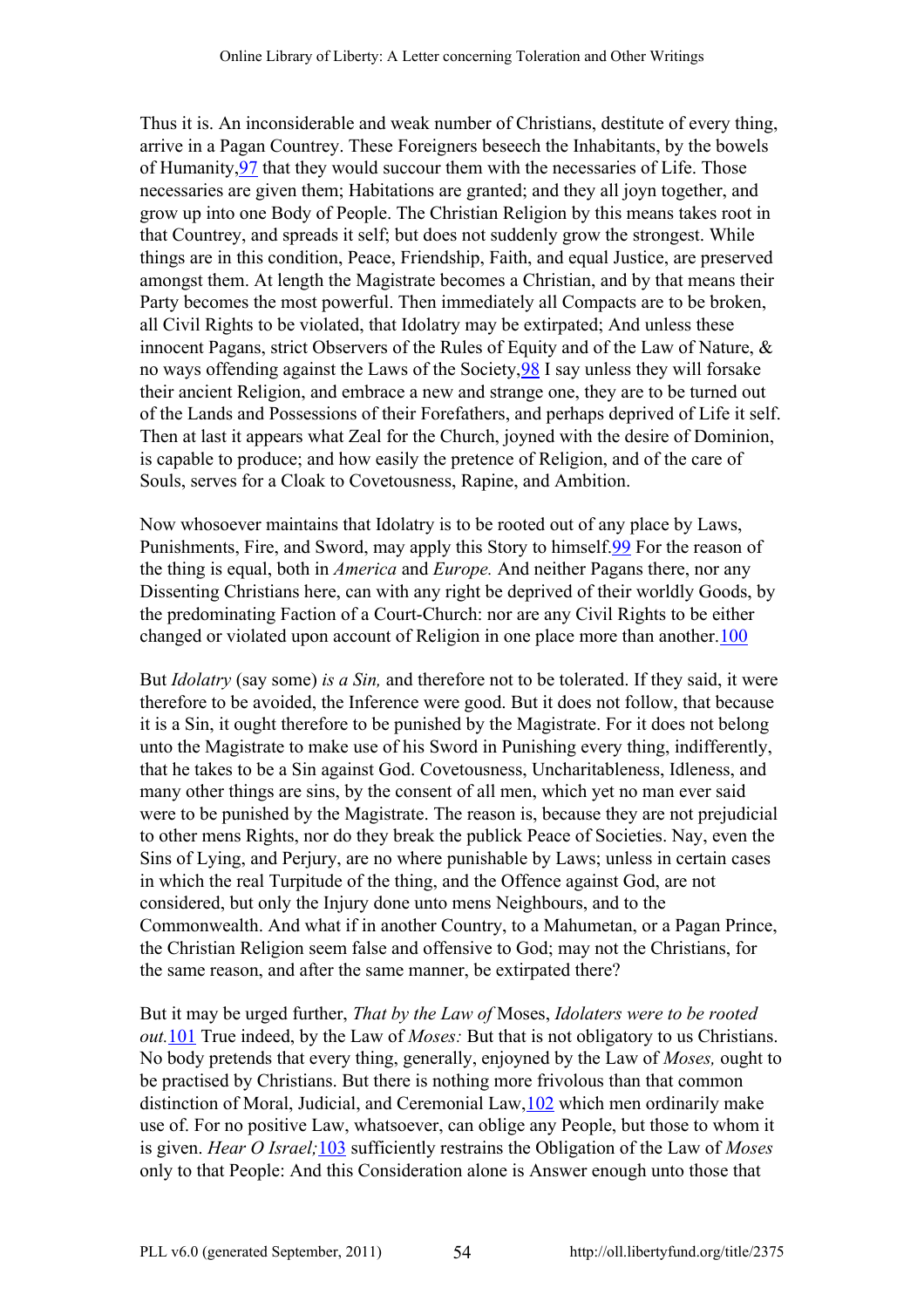urge the Authority of the Law of *Moses;* for the inflicting of Capital Punishments upon Idolaters. But however, I will examine this Argument a little more particularly.

The Case of Idolaters, in respect of the *Jewish* Common-wealth, falls under a double Consideration. The first is, of those, Who, being initiated in the *Mosaical* Rites, and made Citizens of that Common-wealth, did afterwards apostatize from the Worship of the God of *Israel.* These were proceeded against as Traytors and Rebels, guilty of no less than High Treason. For the Common-wealth of the *Jews,* different in that from all others, was an absolute *Theocracy;* nor was there, or could there be, any difference between that Commonwealth and the Church. The Laws established there concerning the Worship of One Invisible Deity, were the Civil Laws of that People, and a part of their Political Government; in which God himself was the Legislator. Now if any one can shew me where there is a Commonwealth, at this time, constituted upon that Foundation, I will acknowledg that the Ecclesiastical Laws do there unavoidably become a part of the Civil; and that the Subjects of that Government both may, and ought to be kept in strict conformity with that Church, by the Civil Power. But there is absolutely no such thing, under the Gospel, as a Christian Commonwealth. There are, indeed, many Cities and Kingdoms that have embraced the Faith of Christ; but they have retained their ancient Form of Government; with which the Law of Christ hath not at all medled. He, indeed, hath taught men how, by Faith and good Works, they may attain Eternal Life. But he instituted no Commonwealth. He prescribed unto his Followers no new and peculiar Form of Government; Nor put he the Sword into any Magistrate's Hand, with Commission to make use of it in forcing men to forsake their former Religion, and receive his.

*Secondly,* Foreigners, and such as were Strangers to the *Commonwealth* of *Israel,* were not compell'd by force to observe the Rites of the *Mosaical* Law. But, on the contrary, in the very same place, where it is ordered, that *an Israelite, that was an Idolater, should be put to death,* there it is provided, that *Strangers should not be vexed nor oppressed,* Exodus 22:20–21.[104](#page-147-3) I confess, that the Seven Nations, that possest the Land which was promised to the *Israelites,* were utterly to be cut off. But this was not singly because they were Idolaters. For, if that had been the Reason; Why were the *Moabites,* and other Nations to be spared[?105](#page-147-4) No, the Reason is this. God being in a peculiar manner the King of the *Jews,* he could not suffer the Adoration of any other Deity, (which was properly an Act of High Treason against himself) in the Land of *Canaan,* which was his Kingdom. For such a manifest Revolt could no ways consist with his Dominion, which was perfectly Political, in that Country. All Idolatry was therefore to be rooted out of the Bounds of his Kingdom; because it was an acknowledgment of another God; that is to say, another King; against the Laws of Empire[.106](#page-147-5) The Inhabitants were also to be driven out, that the entire possession of the Land might be given to the *Israelites.* And for the like Reason, the *Emims,* and the *Horims* were driven out of their Countries, by the Children of *Esau* and *Lot;* and their Lands, upon the same grounds, given by God to the Invaders, Deuteronomy 2. But though all Idolatry was thus rooted out of the Land of *Canaan,* yet every Idolater was not brought to Execution. The whole Family of *Rahab,* the whole Nation of the *Gibeonites,* articled<sup>[107](#page-147-6)</sup> with *Joshuah*, and were allowed<sup>[108](#page-147-7)</sup> by Treaty: and there were many Captives amongst the *Jews,* who were Idolaters. *David* and *Solomon* subdued many Countries without [109](#page-147-8) the Confines of the Land of Promise, and carried their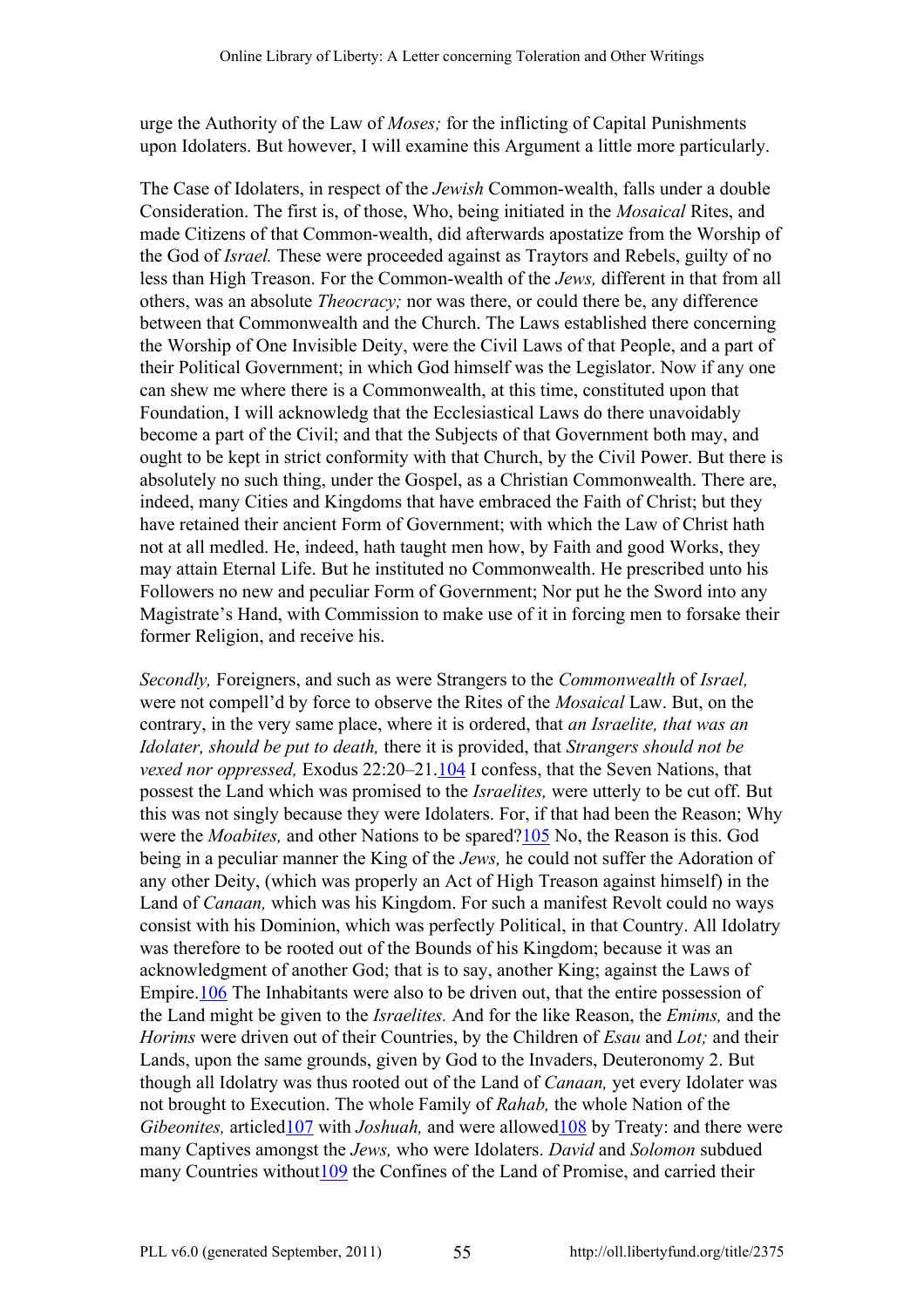Conquests as far as *Euphrates.* Amongst so many Captives taken, so many Nations reduced under their Obedience, we find not one man forced into the Jewish Religion, and the Worship of the True God; and punished for Idolatry; though all of them were certainly guilty of it. If any one indeed, becoming a Proselyte, desired to be made a Denison of their Commonwealth, he was obliged to submit unto their Laws; that is, to embrace their Religion. But this he did willingly, on his own accord, not by constraint. He did not unwillingly submit, to shew his Obedience; But he sought and sollicited for it, as a Privilege; And as soon as he was admitted, he became subject to the Laws of the Commonwealth; by which all Idolatry was forbidden within the Borders of the Land of *Canaan.* But that Law (as I have said) did not reach to any of those Regions, however subjected unto the *Jews,* that were situated without those Bounds.

Thus far concerning outward Worship. Let us now consider *Articles of Faith.*

The *Articles* of Religio[n110](#page-147-9) are some of them *Practical,* and some *Speculative.* Now, tho' both sorts consist in the Knowledge of Truth, yet these terminate simply in the Understanding, Those influence the Will and Manners. Speculative Opinions, therefore, and *Articles of Faith* (as they are called) which are required only to be believed, cannot be imposed on any Church by the Law of the Land. For it is absurd that things should be enjoyned by Laws, which are not in mens power to perform. And to believe this or that to be true, does not depend upon our Will. But of this enough has been said already. But (will some say) let men at least profess that they believe. A sweet Religion indeed, that obliges men to dissemble, and tell Lyes both to God and Man, for the Salvation of their Souls! If the Magistrate thinks to save men thus, he seems to understand little of the way of Salvation. And if he does it not in order to save them; Why is he so sollicitous about the Articles of Faith as to enact them by a Law?

*Further,* The Magistrate ought not to forbid the Preaching or Professing of any Speculative Opinions in any Church; because they have no manner of relation to the Civil Rights of the Subjects. If a *Roman Catho-lick*[111](#page-147-10) believe that to be really the Body of Christ, which another man calls Bread, he does no injury thereby to his Neighbour. If a *Jew* do not believe the New Testament to be the Word of God, he does not thereby alter any thing in mens Civil Rights. If a Heathen doubt of both Testaments, he is not therefore to be punished as a pernicious Citizen. The Power of the Magistrate, and the Estates of the People, may be equally secure, whether any man believe these things or no. I readily grant, that these Opinions are false and absurd. But the business of Laws is not to provide for the Truth of Opinions, but for the Safety and Security of the Commonwealth, and of every particular mans Goods and Person. And so it ought to be. For Truth certainly would do well enough, if she were once left to shift for her Self. She seldom has received, and I fear never will receive, much Assistance from the Power of Great men; to whom she is but rarely known, and more rarely welcome. She is not taught by Laws, nor has she any need of Force to procure her entrance into the minds of men. Errors indeed prevail by the assistance of forreign and borrowed Succours. But if Truth makes not her way into the Understanding by her own Light, she will be but the weaker for any borrowed force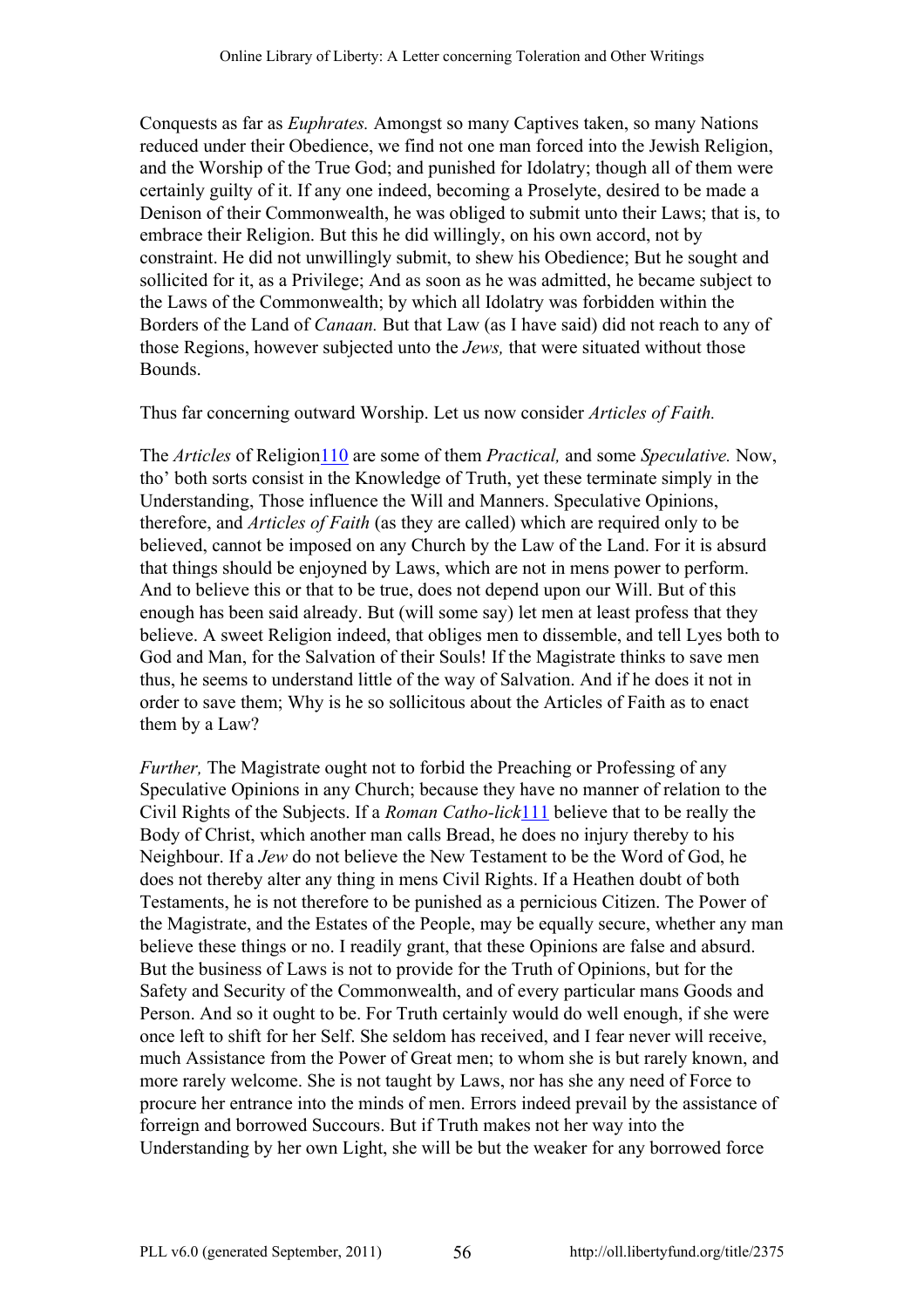Violence can add to her. Thus much for Speculative Opinions. Let us now proceed to *Practical* ones.

*A Good Life,*[112](#page-147-11) in which consists not the least part of Religion and true Piety, concerns also the Civil Government; and in it lies the safety both of Mens Souls, and of the Commonwealth. *Moral Actions* belong therefore to the Jurisdiction both of the outward and inward Court;[113](#page-147-12) both of the Civil and Domestick Governor; I mean, both of the Magistrate and Conscience. Here therefore is great danger, least [114](#page-147-13) one of these Jurisdictions intrench upon the other, and Discord arise between the Keeper of the publick Peace, and the Overseers of Souls. But if what has been already said concerning the Limits of both these Governments be rightly considered, it will easily remove all difficulty in this matter.

Every man has an Immortal Soul, capable of Eternal Happiness or Misery; whose Happiness depending upon his believing and doing those things in this Life, which are necessary to the obtaining of Gods Favour, and are prescribed by God to that end; it follows from thence, 1 *st,* That the observance of these things is the highest Obligation that lies upon Mankind, and that our utmost Care, Application, and Diligence, ought to be exercised in the Search and Performance of them; Because there is nothing in this World that is of any consideration in comparison with Eternity. 2 *dly,* That seeing one Man does not violate the Right of another, by his Erroneous Opinions, and undue manner of Worship, nor is his Perdition any prejudice to another Mans Affairs; therefore the care of each Mans Salvation belongs only to himself. But I would not have this understood, as if I meant hereby to condemn all charitable Admonitions, and affectionate Endeavours to reduce Men from Errors; which are indeed the greatest Duty of a Christian. Any one may employ as many Exhortations and Arguments as he pleases, towards the promoting of another man's Salvation. But all Force and Compulsion are to be forborn. Nothing is to be done imperiously. No body is obliged in that matter to yield Obedience unto the Admonitions or Injunctions of another, further than he himself is perswaded. Every man, in that, has the supreme and absolute Authority of judging for himself. And the Reason is, because no body else is concerned in it, nor can receive any prejudice from his Conduct therein.

But besides their Souls, which are Immortal, Men have also their Temporal Lives here upon Earth; the State whereof being frail and fleeting, and the duration uncertain; they have need of several outward Conveniences to the support thereof, which are to be procured or preserved by Pains and Industry. For those things that are necessary to the comfortable support of our Lives, are not the spontaneous Products of Nature, nor do offer themselves fit and prepared for our use. This part therefore draws on another care, and necessarily gives another Imployment.[115](#page-147-14) But the pravity[116](#page-147-15) of Mankind being such, that they had rather injuriously prey upon the Fruits of other Mens Labours, than take pains to provide for themselves; the necessity of preserving Men in the Possession of what honest industry has already acquired; and also of preserving their Liberty and Strength, whereby they may acquire what they further want; obliges Men to enter into Society with one another; that by mutual Assistance, and joint Force, they may secure unto each other their Proprieties, in the things that contribute to the Comfort and Happiness of this Life;[117](#page-148-0) leaving in the mean while to every Man the care of his own Eternal Happiness, the attainment whereof can neither be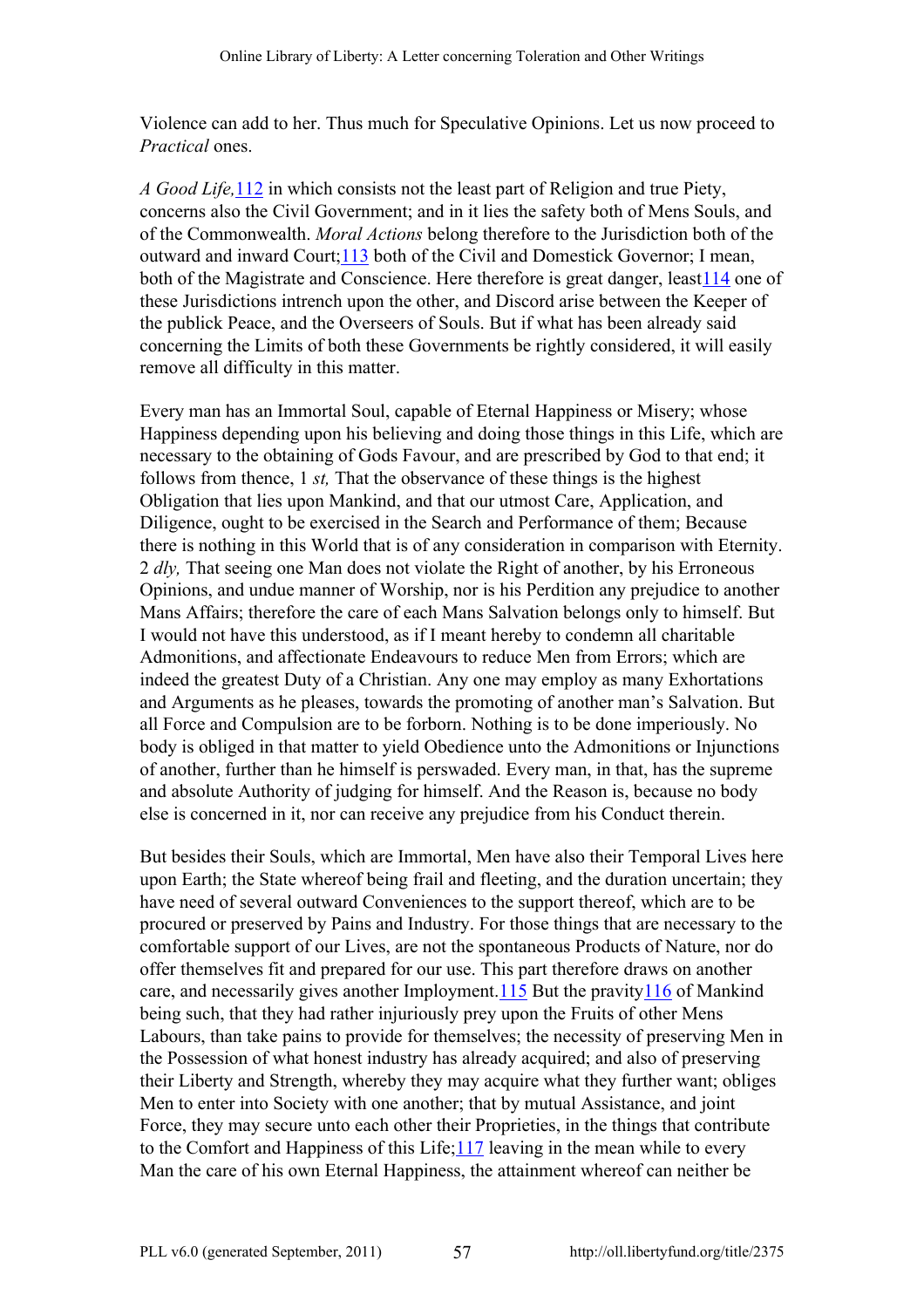facilitated by another Mans Industry, nor can the loss of it turn to another Mans Prejudice, nor the hope of it be forced from him by any external Violence. But forasmuch as Men thus entring into Societies, grounded upon their mutual Compacts of Assistance, for the Defence of their Temporal Goods, may nevertheless be deprived of them, either by the Rapine and Fraud of their Fellow-Citizens, or by the hostile Violence of Forreigners; the Remedy of this Evil consists in Arms, Riches, and Multitude of Citizens; [118](#page-148-1) the Remedy of the other in Laws; and the Care of all things relating both to the one and the other, is committed by the Society to the Civil Magistrate. This is the Original, this is the Use, and these are the Bounds of the Legislative (which is the Supreme) Power, in every Commonwealth.[119](#page-148-2) I mean, that Provision may be made for the Security of each Mans private Possessions; for the Peace, Riches, and publick Commodities[120](#page-148-3) of the whole People; and, as much as possible, for the Increase of their inward Strength, against Forreign Invasions.

These things being thus explain'd, it is easie to understand to what end the Legislative Power ought to be directed, and by what Measures regulated;[121](#page-148-4) and that is the Temporal Good and outward Prosperity of the Society; which is the sole Reason of Mens entring into Society, and the only thing they seek and aim at in it. And it is also evident what Liberty remains to Men in reference to their eternal Salvation; and that is, that every one should do what he in his Conscience is perswaded to be acceptable to the Almighty, on whose good pleasure and acceptance depends his eternal Happiness. For Obedience is due in the first place to God, and afterwards to the Laws.

But some may ask, *What if the Magistrate should enjoyn any thing by his Authority that appears unlawful to the Conscience of a private Person?* I answer, That if Government be faithfully administred, and the Counsels of the Magistrate be indeed directed to the publick Good, this will seldom happen. But if perhaps it do so fall out; I say, that such a private Person is to abstain from the Action that he judges unlawful; and he is to undergo the Punishment, which it is not unlawful for him to bear. For the private Judgment of any Person concerning a Law enacted in Political Matters, for the publick Good, does not take away the Obligation of that Law, nor deserve a Dispensation. But if the Law indeed be concerning things that lie not within the Verge of the Magistrate's Authority; (as for Example, that the People, or any Party amongst them, should be compell'd to embrace a strange Religion, and join in the Worship and Ceremonies of another Church), men are not in these cases obliged by that Law, against their Consciences. For the Political Society is instituted for no other end but only to secure every mans Possession of the things of this life. The care of each mans Soul, and of the things of Heaven, which neither does belong to the Commonwealth, nor can be subjected to it, is left entirely to every mans self. Thus the safeguard of mens lives, and of the things that belong unto this life, is the business of the Commonwealth; and the preserving of those things unto their Owners is the Duty of the Magistrate. And therefore the Magistrate cannot take away these worldly things from this man, or party, and give them to that; nor change Propriety amongst Fellow-Subjects, (no not even by a Law) for a cause that has no relation to the end of Civil Government; I mean, for their Religion; which whether it be true or false, does no prejudice to the worldly concerns of their Fellow-Subjects,[122](#page-148-5) which are the things that only belong unto the care of the Commonwealth.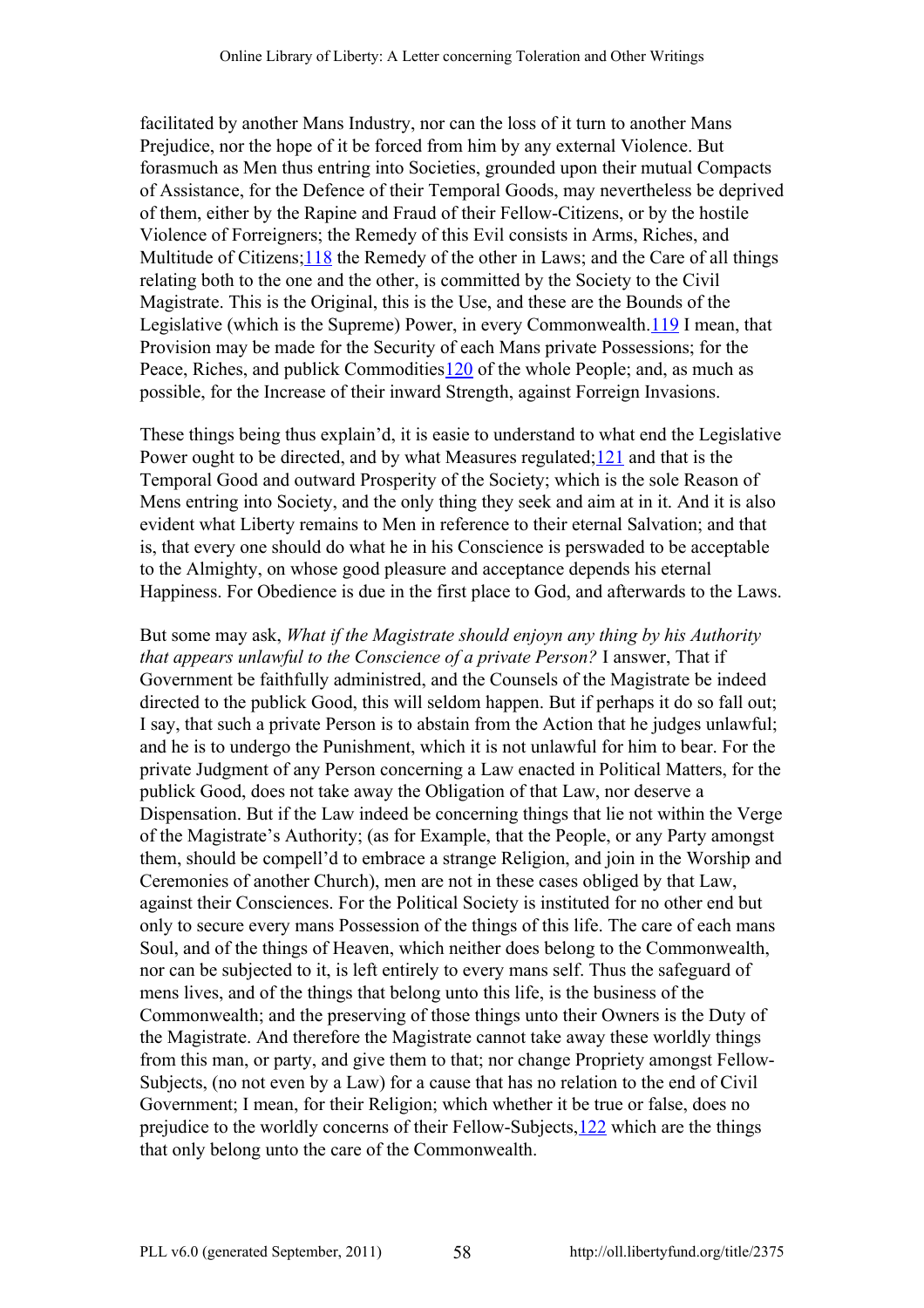*But what if the Magistrate believe such a Law as this to be for the pub-lick Good?* I answer: As the private Judgment of any particular Person, if erroneous, does not exempt him from the obligation of Law, so the private Judgment (as I may call it) of the Magistrate does not give him any new Right of imposing Laws upon his Subjects; which neither was in the Constitution of the Government granted him, nor ever was in the power of the People to grant; and least of all, if he make it his business to enrich and advance his Followers and Fellow-sectaries, with the Spoils of others. *But what if the Magistrate believe that he has a Right to make such Laws, and that they are for the publick Good; and his Subjects believe the contrary? Who shall be Judge between them?* I answer, God alone. For there is no Judge upon earth between the Supreme Magistrate and the People.[123](#page-148-6) God, I say, is the only Judge in this case, who will retribute unto every one at the last day according to his Deserts; that is, according to his sincerity and uprightness, in endeavouring to promote Piety, and the publick Weal and Peace of Mankind. *But what shall be done in the mean while?* I answer: The principal and chief care of every one ought to be of his own Soul first, and in the next place of the publick Peace: tho' yet there are very few will think 'tis Peace there, where they see all laid waste.[124](#page-148-7)

There are two sorts of Contests amongst Men, the one manag'd by Law, the other by Force: and these are of that nature, that where the one ends, the other always begins[.125](#page-148-8) But it is not my business to inquire into the Power of the Magistrate in the different Constitutions of Nations. I only know what usually happens where Controversies arise, without a Judge to determine them. You will say then the Magistrate being the stronger will have his Will, and carry his point. Without doubt. But the Question is not here concerning the doubtfulness of the Event, but the Rule of Right.

[126](#page-148-9) But to come to particulars. I say, *First,* No Opinions contrary to human Society, or to those moral Rules which are necessary to the preservation of Civil Society, are to be tolerated by the Magistrate. But of these indeed Examples in any Church are rare. For no Sect can easily arrive to such a degree of madness, as that it should think fit to teach, for Doctrines of Religion, such things as manifestly undermine the Foundations of Society, and are therefore condemned by the Judgment of all Mankind: because their own Interest, Peace, Reputation, every Thing, would be thereby endangered.

Another more secret Evil, but more dangerous to the Commonwealth, is, when men arrogate to themselves, and to those of their own Sect, some peculiar Prerogative, covered over with a specious shew of deceitful words, but in effect opposite to the Civil Right of the Community. For Example: We cannot find any Sect that teaches expresly, and openly, that Men are not obliged to keep their Promise; that Princes may be dethroned by those that differ from them in Religion; or that the Dominion of all things belongs only to themselves. For these things, proposed thus nakedly and plainly, would soon draw on them the Eye and Hand of the Magistrate, and awaken all the care of the Commonwealth to a watchfulness against the spreading of so dangerous an Evil. But nevertheless, we find those that say the same things, in other words. What else do they mean, who teach *that Faith is not to be kept with Hereticks?*[127](#page-148-10) Their meaning, forsooth, is that the priviledge of breaking Faith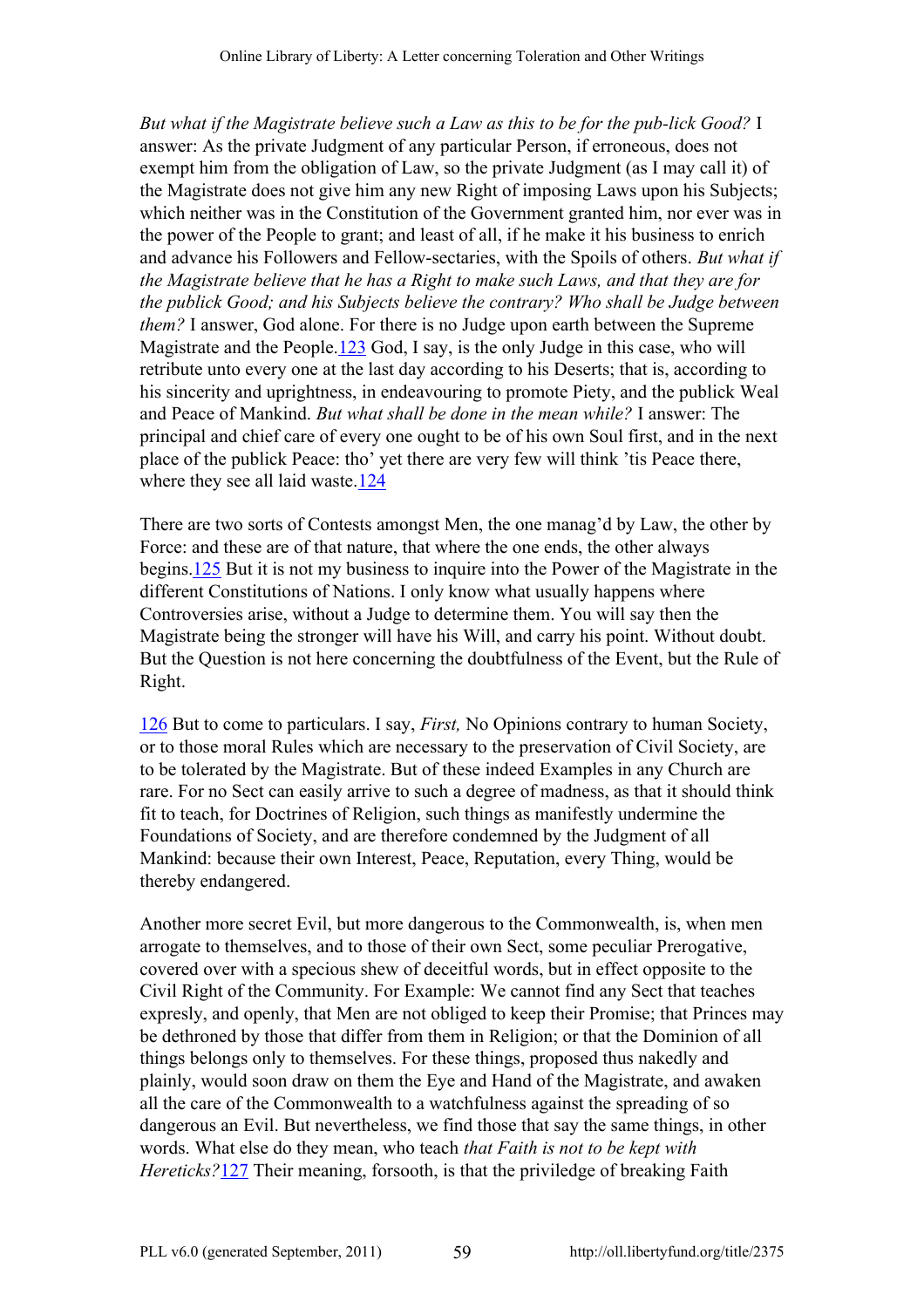belongs unto themselves: For they declare all that are not of their Communion to be Hereticks, or at least may declare them so whensoever they think fit. What can be the meaning of their asserting that *Kings excommunicated forfeit their Crowns and Kingdoms?*[128](#page-148-11) It is evident that they thereby arrogate unto themselves the Power of deposing Kings: because they challenge[129](#page-149-0) the Power of Excommunication, as the peculiar Right of their Hierarchy. That *Dominion is founded in Grace,*[130](#page-149-1) is also an Assertion by which those that maintain it do plainly lay claim to the possession of all things. For they are not so wanting to themselves as not to believe, or at least as not to profess, themselves to be the truly pious and faithful. These therefore, and the like, who attribute unto the Faithful, Religious and Orthodox; that is, in plain terms, unto themselves; any peculiar Priviledge or Power above other Mortals, in Civil Concernments; or who, upon pretence of Religion, do challenge any manner of Authority over such as are not associated with them in their Ecclesiastical Communion; I say these have no right to be tolerated by the Magistrate; as neither those that will not own and teach the Duty of tolerating All men in matters of meer Religion[.131](#page-149-2) For what do all these and the like Doctrines signifie, but that those Men may, and are ready upon any occasion to seise the Government, and possess themselves of the Estates and Fortunes of their Fellow-Subjects; and that they only ask leave to be tolerated by the Magistrate so long, until they find themselves strong enough to effect it?[132](#page-149-3)

*Again;* That Church can have no right to be tolerated by the Magistrate, which is constituted upon such a bottom, that all those who enter into it, do thereby, *ipso facto,* deliver themselves up to the Protection $133$  and Service of another Prince. For by this means the Magistrate would give way to the settling of a foreign Jurisdiction in his own Country, and suffer his own People to be listed, as it were, for Soldiers against his own Government. Nor does the frivolous and fallacious distinction between the Court and the Church[134](#page-149-5) afford any remedy to this Inconvenience; especially when both the one and the other are equally subject to the absolute Authority of the same Person; who has not only power to perswade the Members of his Church to whatsoever he lists, (either as purely Religious, or as in order thereunto) but can also enjoyn it them on pain of Eternal Fire. It is ridiculous for any one to profess himself to be a *Mahumetan*[135](#page-149-6) only in his Religion, but in every thing else a faithful Subject to a Christian Magistrate, whilst at the same time he acknowledges himself bound to yield blind obedience to the *Mufti*[136](#page-149-7) of *Constantinople;* who himself is intirely obedient to the *Ottoman* Emperor, and frames the feigned Oracles of that Religion according to his pleasure. But this Mahumetan liv -ing amongst Christians, would yet more apparently renounce their Government, if he acknowledged the same Person to be Head of his Church who is the Supreme Magistrate in the State.<sup>[137](#page-149-8)</sup>

*Lastly,* Those are not at all to be tolerated who *deny the Being of a God.* Promises, Covenants, and Oaths, which are the Bonds of Humane Society, can have no hold upon an Atheist.[138](#page-149-9) The taking away of God, though but even in thought, dissolves all. Besides also, those that by their Atheism undermine and destroy all Religion, can have no pretence of Religion whereupon to challenge the Privilege of a Toleration. As for other Practical Opinions, though not absolutely free from all Error, yet if they do not tend to establish Domination over others, or Civil Impunity to the Church in which they are taught, there can be no Reason why they should not be tolerated.[139](#page-149-10)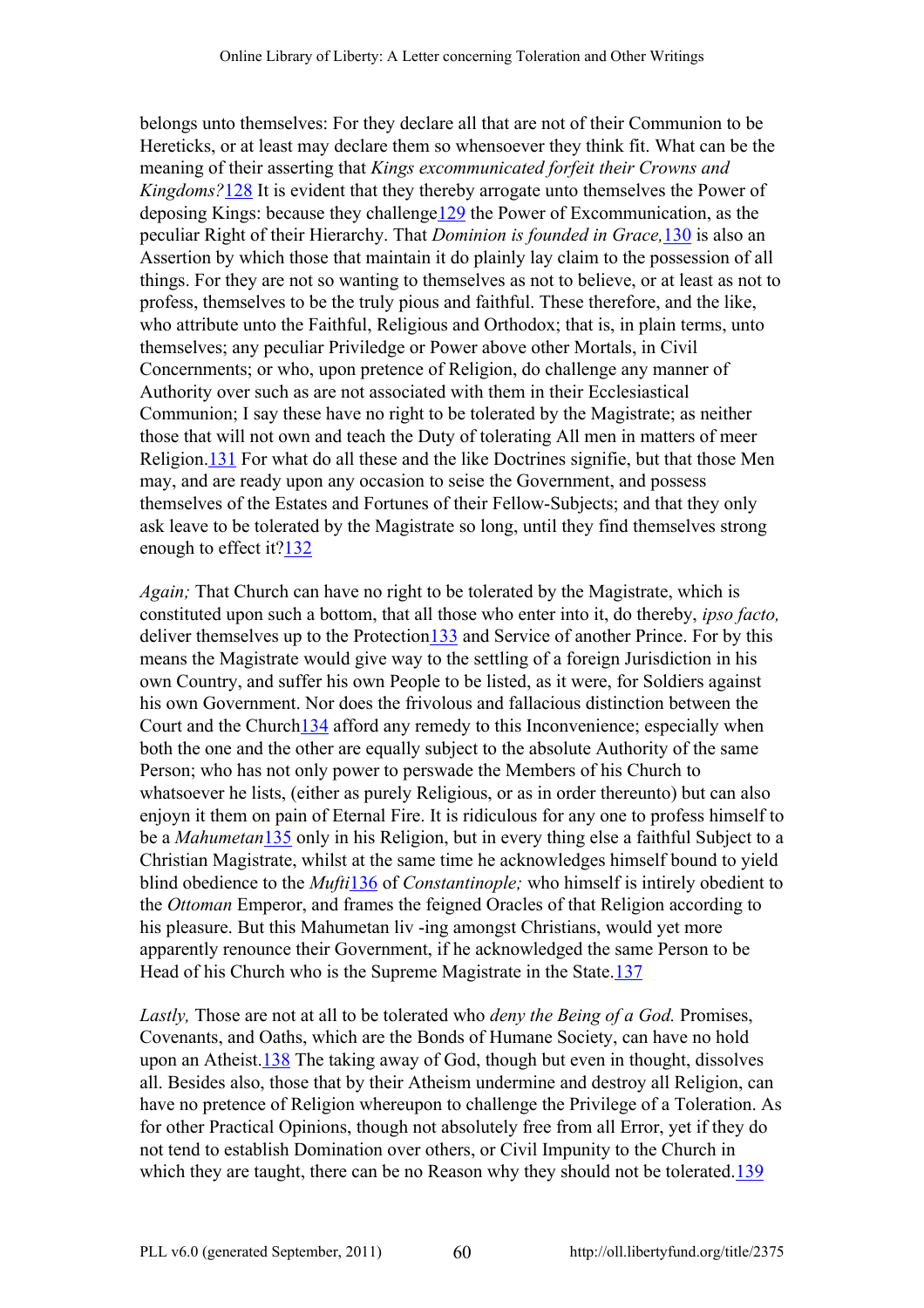It remains that I say something concerning those Assemblies, which being vulgarly called, and perhaps having sometimes been *Conventicles,*[140](#page-150-0) and Nurseries of Factions and Seditions, are thought to afford the strongest matter of Objection against this Doctrine of Toleration. But this has not hapned by any thing peculiar unto the Genius of such Assemblies, but by the unhappy Circumstances of an oppressed or illsetled Liberty. These Accusations would soon cease, if the Law of Toleration were once so setled, that all Churches were obliged to lay down Toleration as the Foundation of their own Liberty; and teach that Liberty of Conscience is every mans natural Right,[141](#page-150-1) equally belonging to Dissenters as to themselves; and that no body ought to be compelled in matters of Religion, either by Law or Force. The Establishment of this one thing would take away all ground of Complaints and Tumults upon account of Conscience. And these Causes of Discontents and Animosities being once removed, there would remain nothing in these Assemblies that were not more peaceable, and less apt to produce Disturbance of State, than in any other Meetings whatsoever. But let us examine particularly the Heads of these **Accusations** 

You'll say, That *Assemblies and Meetings endanger the Publick Peace, and threaten the Commonwealth.* I answer: If this be so, Why are there daily such numerous Meetings in Markets, and Courts of Judicature[?142](#page-150-2) Why are Crowds upon the Exchange[,143](#page-150-3) and a Concourse of People in Cities suffered? You'll reply; These are Civil Assemblies; but Those that we object against are Ecclesiastical. I answer: 'Tis a likely thing indeed, that such Assemblies as are altogether remote from Civil Affairs, should be most apt to embroyl them. O, but Civil Assemblies are composed of men that differ from one another in matters of Religion; but these Ecclesiastical Meetings are of Persons that are all of one Opinion. As if an Agreement in matters of Religion, were in effect a Conspiracy against the Commonwealth; or as if men would not be so much the more warmly unanimous in Religion, the less liberty they had of Assembling. But it will be urged still, That Civil Assemblies are open, and free for any one to enter into; whereas Religious Conventicles are more private, and thereby give opportunity to Clandestine Machinations.[144](#page-150-4) I answer, That this is not strictly true: For many Civil Assemblies are not open to every one[.145](#page-150-5) And if some Religious Meetings be private, Who are they (I beseech you) that are to be blamed for it? those that desire, or those that forbid their being publick? Again; You'll say, That Religious Communion does exceedingly unite mens Minds and Affections to one another, and is therefore the more dangerous. But if this be so, Why is not the Magistrate afraid of his own Church; and why does he not forbid their Assemblies, as things dangerous to his Government? You'll say, Because he himself is a Part, and even the Head of them. As if he were not also a Part of the Commonwealth, and the Head of the whole People.

Let us therefore deal plainly. The Magistrate is afraid of other Churches, but not of his own; because he is kind and favourable to the one, but severe and cruel to the other. These he treats like Children, and indulges them even to Wantonness: Those he uses as Slaves; and how blamelesly soever they demean themselves, recompenses them no otherwise than by Gallies[,146](#page-150-6) Prisons, Confiscations, and Death. These he cherishes and defends: Those he continually scourges and oppresses. Let him turn the Tables: Or let those Dissenters enjoy but the same Priviledges in Civils as his other Subjects, and he will quickly find that these Religious Meetings will be no longer dangerous.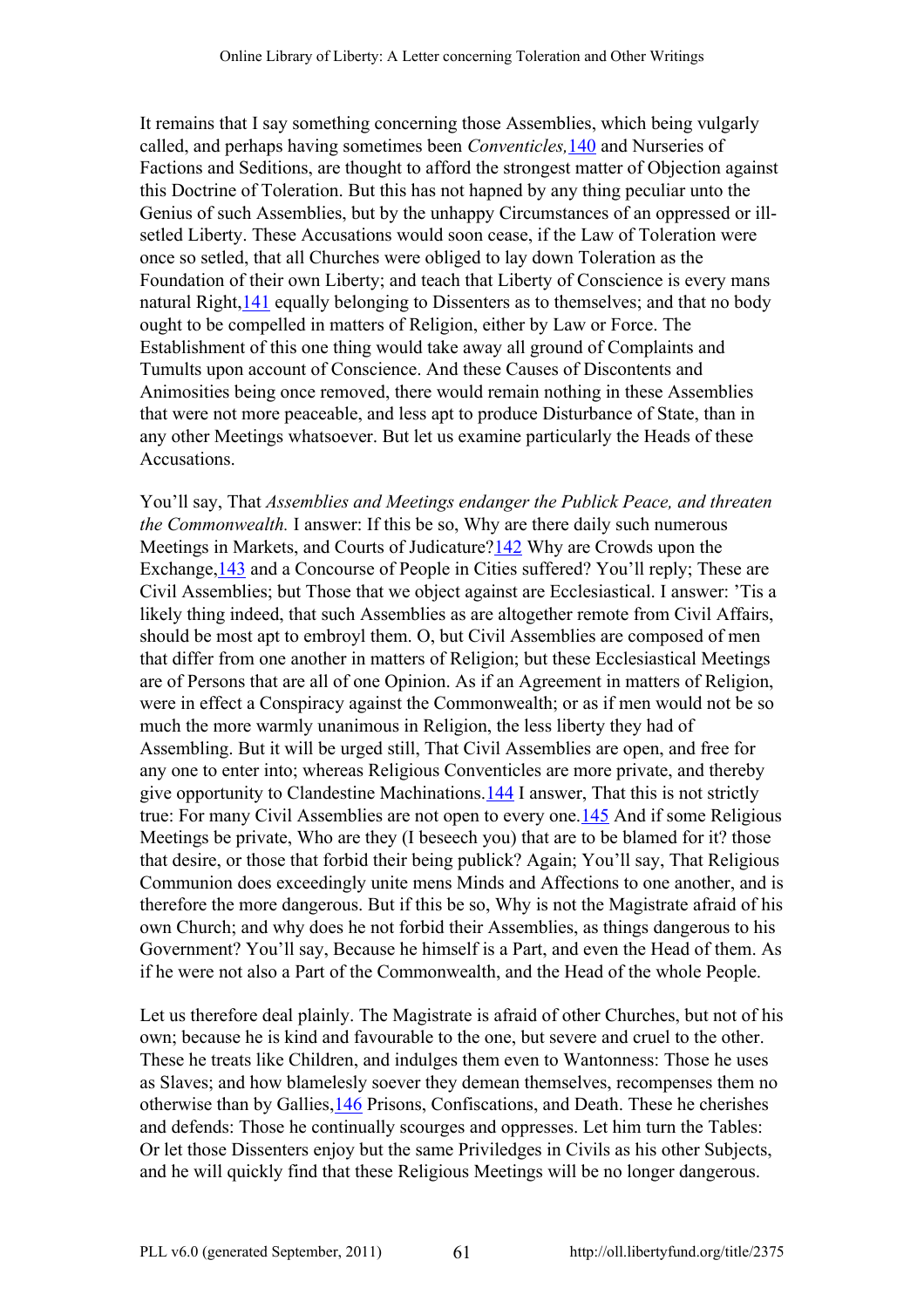For if men enter into Seditious Conspiracies, 'tis not Religion that inspires them to it in their Meetings; but their Sufferings and Oppressions that make them willing to ease themselves[.147](#page-150-7) Just and Moderate Governments are every where quiet, every where safe. But Oppression raises Ferments, and makes Men struggle to cast offan uneasie and tyrannical Yoke[.148](#page-150-8) I know that Seditions are very frequently raised, upon pretence of Religion. But 'tis as true that, for Religion, Subjects are frequently ill treated, and live miserably. Believe me, the Stirs that are made proceed not from any peculiar Temper of this or that Church or Religious Society; but from the common Disposition of all Mankind, who when they groan under any heavy Burthen, endeavour naturally to shake offthe Yoke that galls their Necks. Suppose this Business of Religion were let alone, and that there were some other Distinction made between men and men, upon account of their different Complexions, Shapes, and Features; so that those who have black Hair (for example) or gray Eyes, should not enjoy the same Privileges as other Citizens; that they should not be permitted either to buy or sell, or live by their Callings; that Parents should not have the Government and Education of their own Children;[149](#page-150-9) that they should either be excluded from the Benefit of the Laws, or meet with partial Judges; can it be doubted but these Persons, thus distinguished from others by the Colour of their Hair and Eyes, and united together by one common Persecution, would be as dangerous to the Magistrate, as any others that had associated themselves meerly upon the account of Religion. Some enter into Company for Trade and Profit: Others, for want of Business, have their Clubs for Clarret:[150](#page-150-10) Neighbourhood joyns some, and Religion others. But there is one only thing which gathers People into Seditious Commotions, and that is Oppression.

You'll say; What, will you have People to meet at Divine Service *against the Magistrates Will?* I answer; Why, I pray, against his Will? Is it not both lawful and necessary that they should meet? Against his Will, do you say? That's what I complain of. That is the very Root of all the Mischief[.151](#page-150-11) Why are Assemblies less sufferable in a Church than in a Theater or Market?[152](#page-151-0) Those that meet there are not either more vicious, or more turbulent, than those that meet elsewhere. The Business in that is, that they are ill used, and therefore they are not to be suffered. Take away the Partiality that is used towards them in matters of common Right; change the Laws; take away the Penalties unto which they are subjected; and all things will immediately become safe and peaceable. Nay, those that are averse to the Religion of the Magistrate, will think themselves so much the more bound to maintain the Peace of the Commonwealth, as their Condition is better in that place than elsewhere; And all the several separate Congregations, like so many Guardians of the Publick Peace, will watch one another, [153](#page-151-1) that nothing may be innovated or changed in the Form of the Government: Because they can hope for nothing better than what they already enjoy; that is, an equal Condition with their Fellow-Subjects, under a just and moderate Government. Now if that Church, which agrees in Religion with the Prince, be esteemed the chief Support of any Civil Government, and that for no other Reason (as has already been shewn) than because the Prince is kind, and the Laws are favourable to it; how much greater will be the Security of a Government, where all good Subjects, of whatsoever Church they be, without any Distinction upon account of Religion, enjoying the same Favour of the Prince, and the same Benefit of the Laws, shall become the common Support and Guard of it; and where none will have any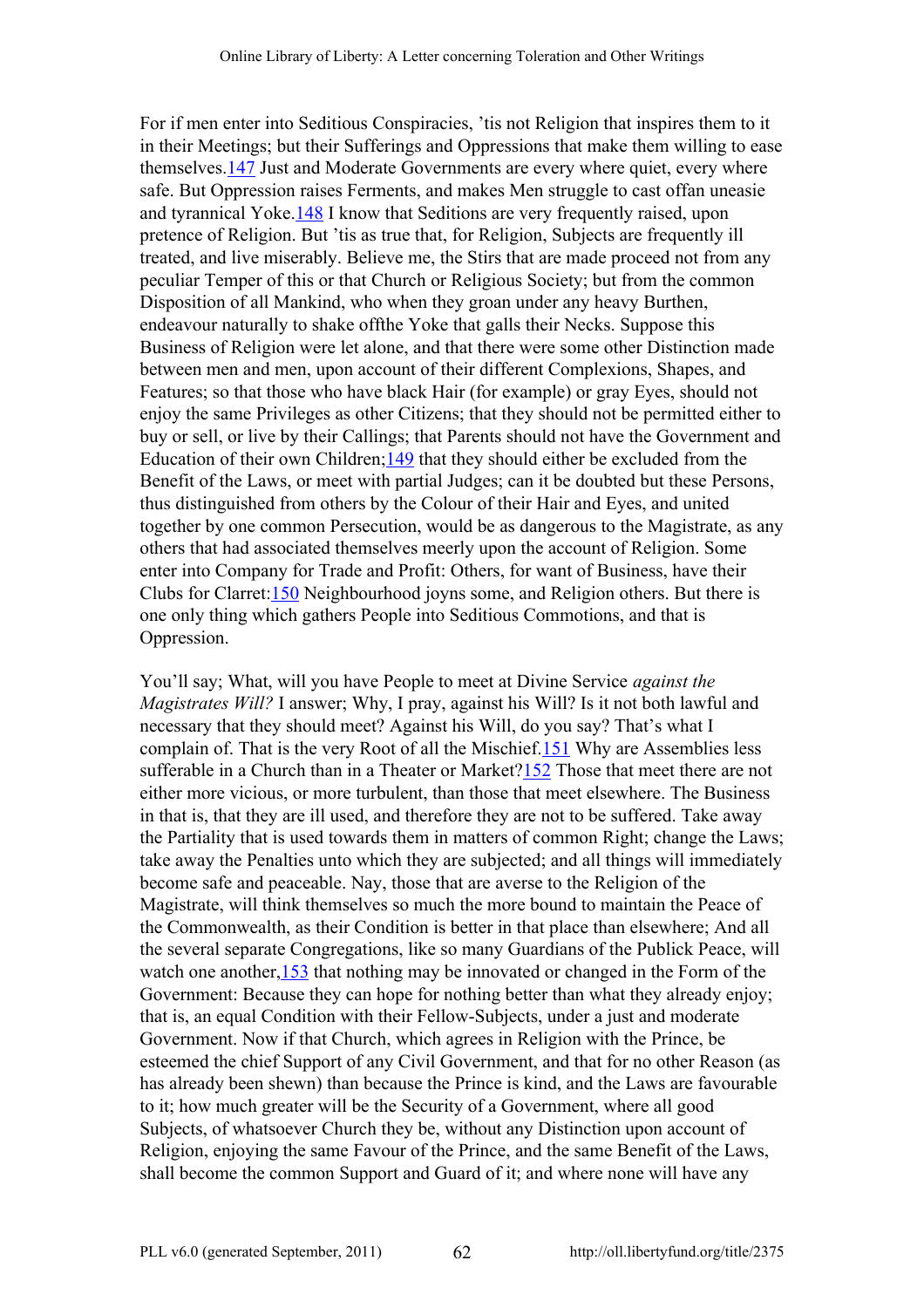occasion to fear the Severity of the Laws, but those that do Injuries to their Neighbours, and offend against the Civil Peace?

That we may draw towards a Conclusion. The *Sum of all* we drive at is, *That every Man may enjoy the same Rights that are granted to others.* Is it permitted to worship God in the *Roman* manner? Let it be permitted to do it in the *Geneva* Form also. Is it permitted to speak *Latin* in the Market-place? Let those that have a mind to it, be permitted to do it also in the Church. Is it lawful for any man in his own House, to kneel, stand, sit, or use any other Posture; and to cloath himself in White or Black, in short or in long Garments? Let it not be made unlawful to eat Bread, drink Wine, or wash with Water, in the Church. In a Word: Whatsoever things are left free by Law in the common occasions of Life, let them remain free unto every Church in Divine Worship. Let no Mans Life, or Body, or House, or Estate, suffer any manner of Prejudice upon these Accounts. Can you allow of the *Presbyterian* Discipline? Why should not the *Episcopal* also have what they like[?154](#page-151-2) Ecclesiastical Authority, whether it be administred by the Hands of a single Person, or many, is every where the same; and neither has any Jurisdiction in things Civil, nor any manner of Power of Compulsion, nor any thing at all to do with Riches and Revenues.

Ecclesiastical Assemblies, and Sermons, are justified by daily experience, and publick Allowance. These are allowed to People of some one Perswasion: Why not to all? If any thing pass in a Religious Meeting seditiously, and contrary to the Publick Peace, it is to be punished in the same manner, and no otherwise, than as if it had happened in a Fair or Market.[155](#page-151-3) These Meetings ought not to be Sanctuaries for Factious and Flagitious[156](#page-151-4) Fellows; Nor ought it to be less lawful for Men to meet in Churches than in Halls; Nor are one part of the Subjects to be esteemed more blameable, for their meeting together, than others. Every one is to be accountable for his own Actions; and no man is to be laid under a Suspicion, or Odium, for the Fault of another. Those that are Seditious, Murderers, Thieves, Robbers, Adulterers, Slanderers, *&c.* of whatsoever Church, whether National, or not, ought to be punished and suppressed. But those whose Doctrine is peaceable, and whose Manners are pure and blameless, ought to be upon equal Terms with their Fellow Subjects. Thus if Solemn Assemblies, Observations of Festivals, Publick Worship, be permitted to any one sort of Professors; all these things ought to be permitted to the *Presbyterians, Independents, Anabaptists, Arminians, Quakers,*[157](#page-151-5) and others, with the same liberty. Nay if we may openly speak the Truth and as becomes one Man to another; neither *Pagan,* nor *Mahumetan,* nor *Jew,* ought to be excluded from the Civil Rights of the Commonwealth, because of his Religion.[158](#page-151-6) The Gospel commands no such thing. The Church, which *judges not those that are without,* 1 Corinthians 5:12–13, wants it not. And the Commonwealth, which embraces indifferently all men that are honest, peaceable, and industrious, requires it not. Shall we suffer a *Pagan* to deal and trade with us, and shall we not suffer him to pray unto, and worship God? If we allow the *Jews* to have private Houses and Dwellings amongst us, Why should we not allow them to have Synagogues? Is their Doctrine more false, their Worship more abominable, or is the Civil Peace more endangered, by their meeting in publick, than in their private Houses? But if these things may be granted to *Jews* and *Pagans,* surely the condition of any Christians ought not to be worse than theirs in a Christian **Commonwealth**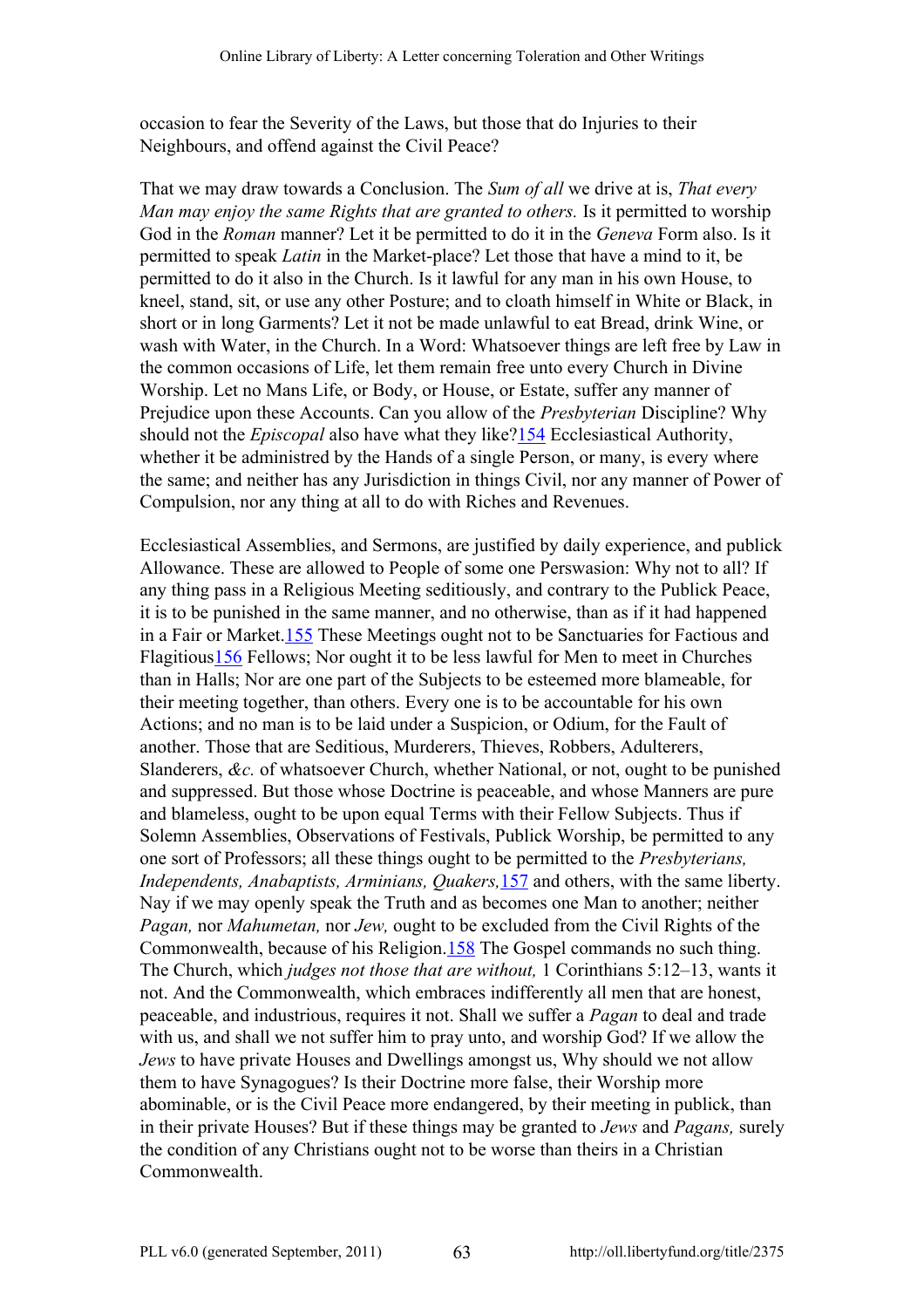You'll say, perhaps, Yes, it ought to be: Because they are more inclinable to Factions, Tumults, and Civil Wars. I answer: Is this the fault of the Christian Religion? If it be so, truly the Christian Religion is the worst of all Religions, and ought neither to be embraced by any particular Person, nor tolerated by any Commonwealth. For if this be the Genius, this the Nature of the Christian Religion, to be turbulent, and destructive to the Civil Peace; that Church it self which the Magistrate indulges[159](#page-151-7) will not always be innocent. But far be it from us to say any such thing of that Religion, which carries the greatest opposition to Covetousness, Ambition, Discord, Contention, and all manner of inordinate Desires; and is the most modest and peaceable Religion that ever was. We must therefore seek another Cause of those Evils that are charged upon Religion. And if we consider right, we shall find it to consist wholly in the Subject that I am treating of. It is not the Diversity of Opinions, (which cannot be avoided) but the Refusal of Toleration to those that are of different Opinions, (which might have been granted) that has produced all the Bustles and Wars that have been in the Christian World, upon account of Religion. The Heads and Leaders of the Church, moved by Avarice and insatiable desire of Dominion, making use of the immoderate Ambition of Magistrates, and the credulous Superstition of the giddy Multitude,[160](#page-151-8) have incensed and animated them against those that dissent from themselves; by preaching unto them, contrary to the Laws of the Gospel, and to the Precepts of Charity, That Schismaticks and Hereticks are to be outed of their Possessions, and destroyed. And thus have they mixed together, and confounded two things that are in themselves most different, the Church and the Commonwealth. Now as it is very difficult for men patiently to suffer themselves to be stript of the Goods, which they have got by their honest Industry; and contrary to all the Laws of Equity, both Humane and Divine, to be delivered up for a Prey to other mens Violence and Rapine[;161](#page-151-9) especially when they are otherwise altogether blameless, and that the Occasion for which they are thus treated, does not at all belong to the Jurisdiction of the Magistrate, but entirely to the Conscience of every particular man, for the Conduct of which he is acountable to God only; What else can be expected, but that these men, growing weary of the Evils under which they labour, should in the end think it lawful for them to resist Force with Force, and to defend their natural Rights (which are not forfeitable upon account of Religion) with Arms as well as they can?[162](#page-151-10) That this has been hitherto the ordinary course of things, is abundantly evident in History: and that it will continue to be so hereafter, is but too apparent in Reason. It cannot indeed be otherwise, so long as the Principle of Persecution for Religion shall prevail, as it has done hitherto, with Magistrate and People; and so long as those that ought to be the Preachers of Peace and Concord, shall continue, with all their Art and Strength, to excite men to Arms, and sound the Trumpet of War. But that Magistrates should thus suffer these Incendiaries, and Disturbers of the Publick Peace, might justly be wondred at; if it did not appear that they have been invited by them unto a Participation of the Spoil, and have therefore thought fit to make use of their Covetousness and Pride, as Means whereby to increase their own Power. For who does not see that *these Good Men* are indeed more Ministers of the Government, than Ministers of the Gospel; and that by flattering the Ambition, and favouring the Dominion of Princes and Men in Authority, they endeavour with all their might to promote that Tyranny in the Commonwealth, which otherwise they should not be able to establish in the Church?<sup>[163](#page-151-11)</sup> This is the unhappy Agreement that we see between the Church and State. Whereas if each of them would contain it self within its own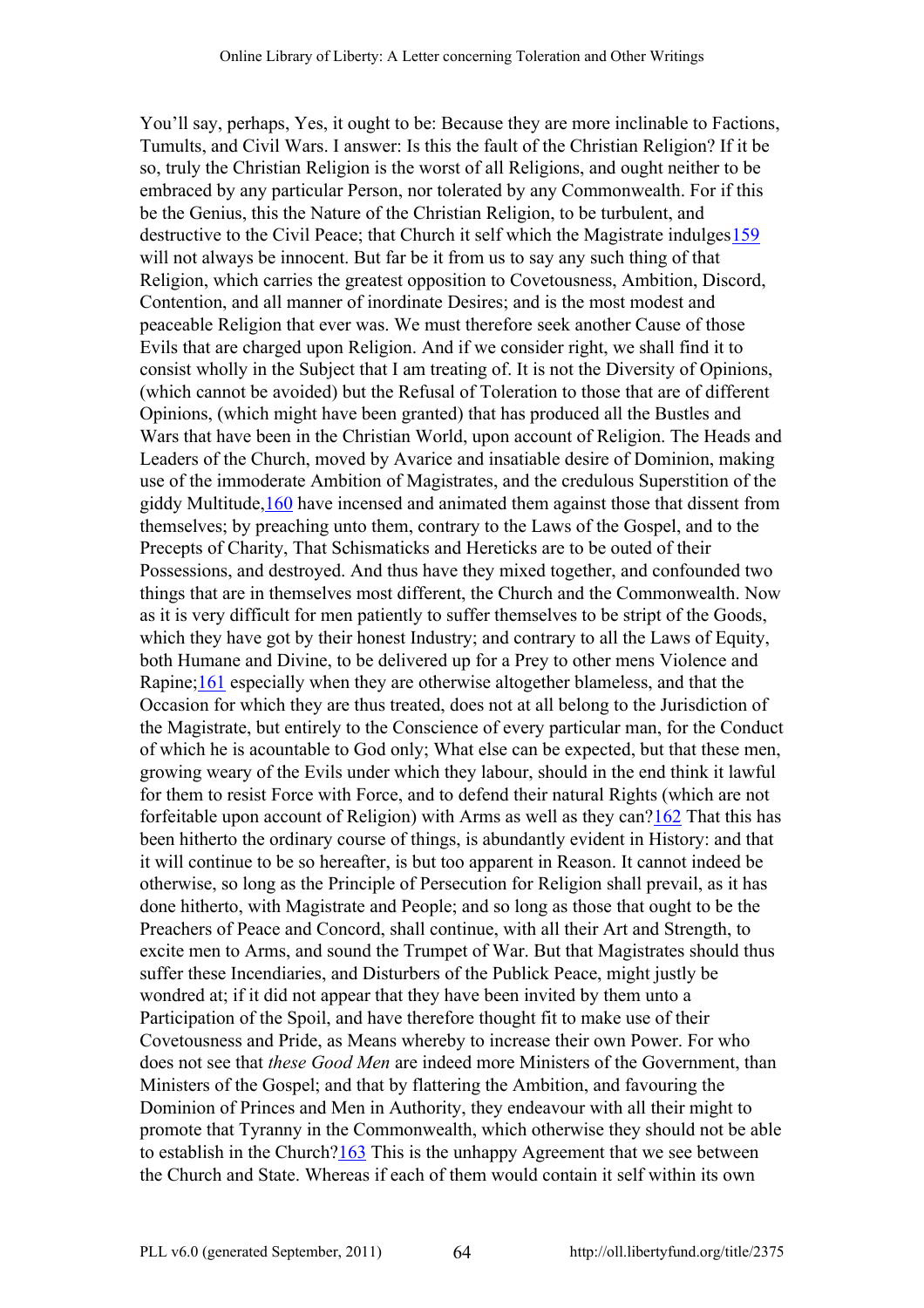Bounds, the one attending to the worldly welfare of the Commonwealth, the other to the Salvation of Souls, it is impossible that any Discord should ever have happened between them. *Sed, pudet haec opprobria, &c.*[164](#page-152-0) God Almighty grant, I beseech him, that the Gospel of Peace may at length be Preached, and that Civil Magistrates growing more careful to conform their own Consciences to the Law of God, and less solicitous about the binding of other mens Consciences by Humane Laws, may, like Fathers of their Countrey, direct all their Counsels and Endeavours to promote universally the Civil Welfare of all their Children; except only of such as are arrogant, ungovernable, and injurious to their Brethren; and that all Ecclesiastical men, who boast themselves to be the Successors of the Apostles, walking peaceably and modestly in the Apostles steps, without intermedling with State-Affairs, may apply themselves wholly to promote the Salvation of Souls.

#### *Farewel.*

## POSTSCRIP[T165](#page-152-1)

Perhaps it may not be amiss to add a few things concerning *Heresie* and *Schism.*[166](#page-152-2) A Tur[k167](#page-152-3) is not, nor can be, either Heretick, or Schismatick to a *Christian:* and if any man fall offfrom the *Christian Faith* to *Mahumetism,* he does not thereby become a Heretick or Schismatick, but an Apostate, and an Infidel. This no body doubts of. And by this it appears that men of different Religions cannot be Hereticks or Schismaticks to one another.

We are to enquire therefore, what men are of the same Religion. Concerning which, it is manifest that those who have one and the same Rule of Faith and Worship, are of the same Religion; and those who have not the same Rule of Faith and Worship, are of different Religions. For since all things that belong unto that Religion, are contained in that Rule, it follows necessarily, that those who agree in one Rule, are of one and the same Religion: and *vice versâ.* Thus *Turks* and *Christians* are of different Religions; because these take the *Holy Scriptures* to be the Rule of their Religion, and those the *Alcoran.* And for the same reason, there may be different Religions also even amongst *Christians.* The *Papists* and the *Lutherans,* though both of them profess Faith in Christ, and are therefore called *Christians,* yet are not both of the same Religion; because These acknowledge nothing but the *Holy Scriptures* to be the Rule and Foundation of their Religion; Those take in also Traditions[168](#page-152-4) and the Decrees of Popes, and of all these together make the Rule of their Religion. And thus the Christians of St. *John*[169](#page-152-5) (as they are called) and the Christians of *Geneva,* are of different Religions; because These also take only the Scriptures; and Those, I know not what Traditions, for the Rule of their Religion.

This being setled, it follows; *First,* that Heresie is a Separation made in Ecclesiastical Communion between men of the same Religion, for some Opinions no way contained in the Rule it self. And *Secondly,* That amongst those who acknowledge nothing but the Holy Scriptures to be their Rule of Faith, Heresie is a Separation made in their Christian Communion, for Opinions not contained in the express words of Scripture. Now this Separation may be made in a twofold manner.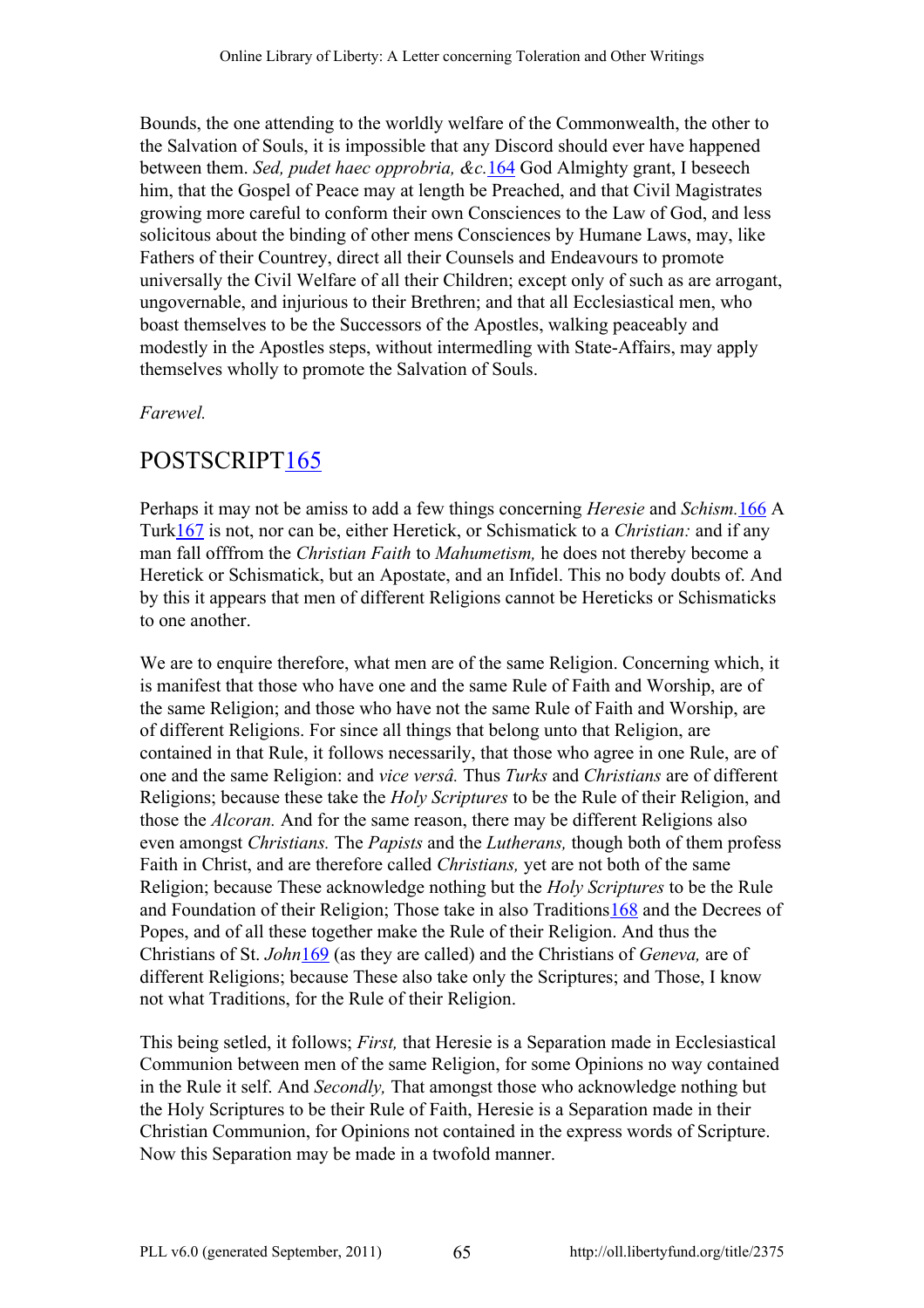1. When the greater part, or (by the Magistrate's Patronage) the stronger part, of the Church separates it self from others, by excluding them out of her Communion, because they will not profess their Belief of certain Opinions which are not to be found in the express words of Scripture. For it is not the paucity of those that are separated, nor the Authority of the Magistrate, that can make any man guilty of Heresie. But he only is an Heretick who divides the Church into parts, introduces Names and Marks of Distinction, and voluntarily makes a Separation because of such Opinions.

2. When any one separates himself from the Communion of a Church, because that Church does not publickly profess some certain Opinions which the Holy Scriptures do not expressly teach.

Both these are *Hereticks: because they err in Fundamentals, and they err obstinately against Knowledge.* For when they have determined the Holy Scriptures to be the only Foundation of Faith; they nevertheless lay down certain Propositions as fundamental, which are not in the Scripture; and because others will not acknowledge these additional Opinions of theirs, nor build upon them as if they were necessary and fundamental, they therefore make a Separation in the Church; either by withdrawing themselves from the others, or expelling the others from them. Nor does it signifie any thing for them to say that their Confessions and Symboles are agreeable to Scripture, and to the Analogy of Faith[.170](#page-152-6) For if they be conceived in the express words of Scripture, there can be no question about them; because those are acknowledged by all Christians to be of Divine Inspiration, and therefore fundamental. But if they say that the Articles which they require to be profess'd, are Consequences deduced from the Scripture; it is undoubtedly well done of them to believe and profess such things as seem unto them so agreeable to the Rule of Faith; But it would be very ill done to obtrude those things upon others, unto whom they do not seem to be the indubitable Doctrines of the Scripture. And to make a Separation for such things as these, which neither are nor can be fundamental, is to become Hereticks. For I do not think there is any man arrived to that degree of madness, as that he dare give out his Consequences and Interpretations of Scripture as Divine Inspirations, and compare the Articles of Faith that he has framed according to his own Fancy with the Authority of the Scripture. I know there are some Propositions so evidently agreeable to Scripture, that no body can deny them to be drawn from thence; but about those therefore there can be no difference. This only I say, that however clearly we may think this or the other Doctrine to be deduced from Scripture, we ought not therefore to impose it upon others, as a necessary Article of Faith, because we believe it to be agreeable to the Rule of Faith; unless we would be content also that other Doctrines should be imposed upon us in the same manner; and that we should be compell'd to receive and profess all the different and contradictory Opinions of *Lutherans, Calvinists, Remonstrants, Anabaptists,* and other Sects, which the Contrivers of Symbols, Systems and Confessions, are accustomed to deliver unto their Followers as genuine and necessary Deductions from the Holy Scripture. I cannot but wonder at the extravagant arrogance of those Men who think that they themselves can explain things necessary to Salvation more clearly than the Holy Ghost, the Eternal and Infinite Wisdom of God.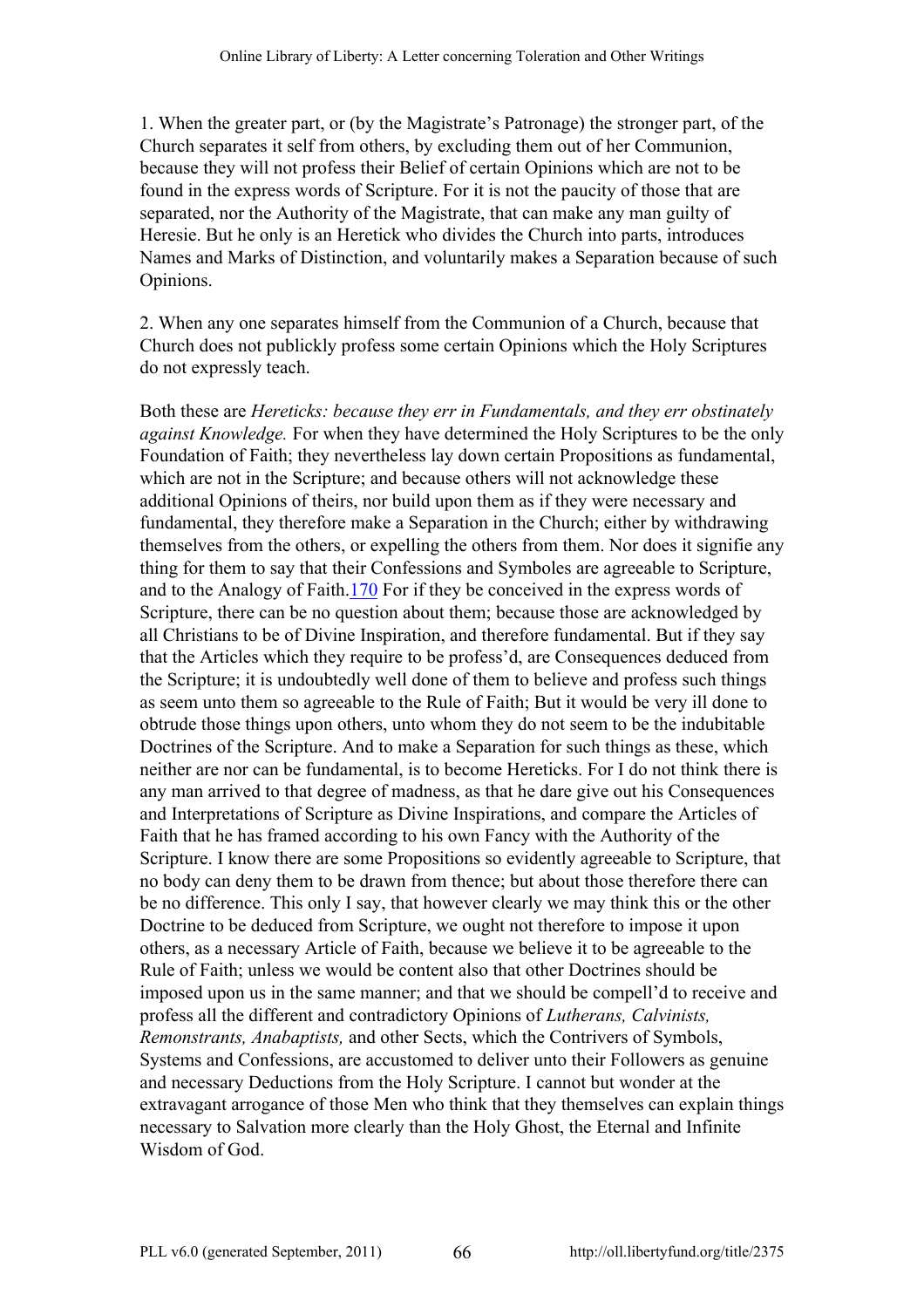Thus much concerning *Heresie;* which word in common use is applied only to the Doctrinal part of Religion. Let us now consider *Schism,* which is a Crime near akin to it. For both those words seem unto me to signifie an *ill-grounded Separation in Ecclesiastical Communion, made about things not necessary.* But since Use, which is the Supreme Law in matter of Language,[171](#page-152-7) has determined that Heresie relates to Errors in Faith, and Schism to those in Worship or Discipline, we must consider them under that Distinction.

*Schism* then, for the same reasons that have already been alledged, is nothing else but a Separation made in the Communion of the Church, upon account of something in Divine Worship, or Ecclesiastical Discipline, that is not any necessary part of it. Now nothing in Worship or Discipline can be necessary to Christian Communion, but what Christ our Legislator, or the Apostles, by Inspiration of the Holy Spirit, have commanded in express words.

In a word: He that denies not any thing that the Holy Scriptures teach in express words, nor makes a Separation upon occasion of any thing that is not manifestly contained in the Sacred Text; however he may be nicknamed by any Sect of Christians, and declared by some, or all of them to be utterly void of true Christianity, yet indeed and in truth this Man cannot be either a Heretick or a Schismatick.

These things might have been explained more largely, and more advantageously: but it is enough to have hinted at them, thus briefly, to a Person of your parts.

*FINIS.*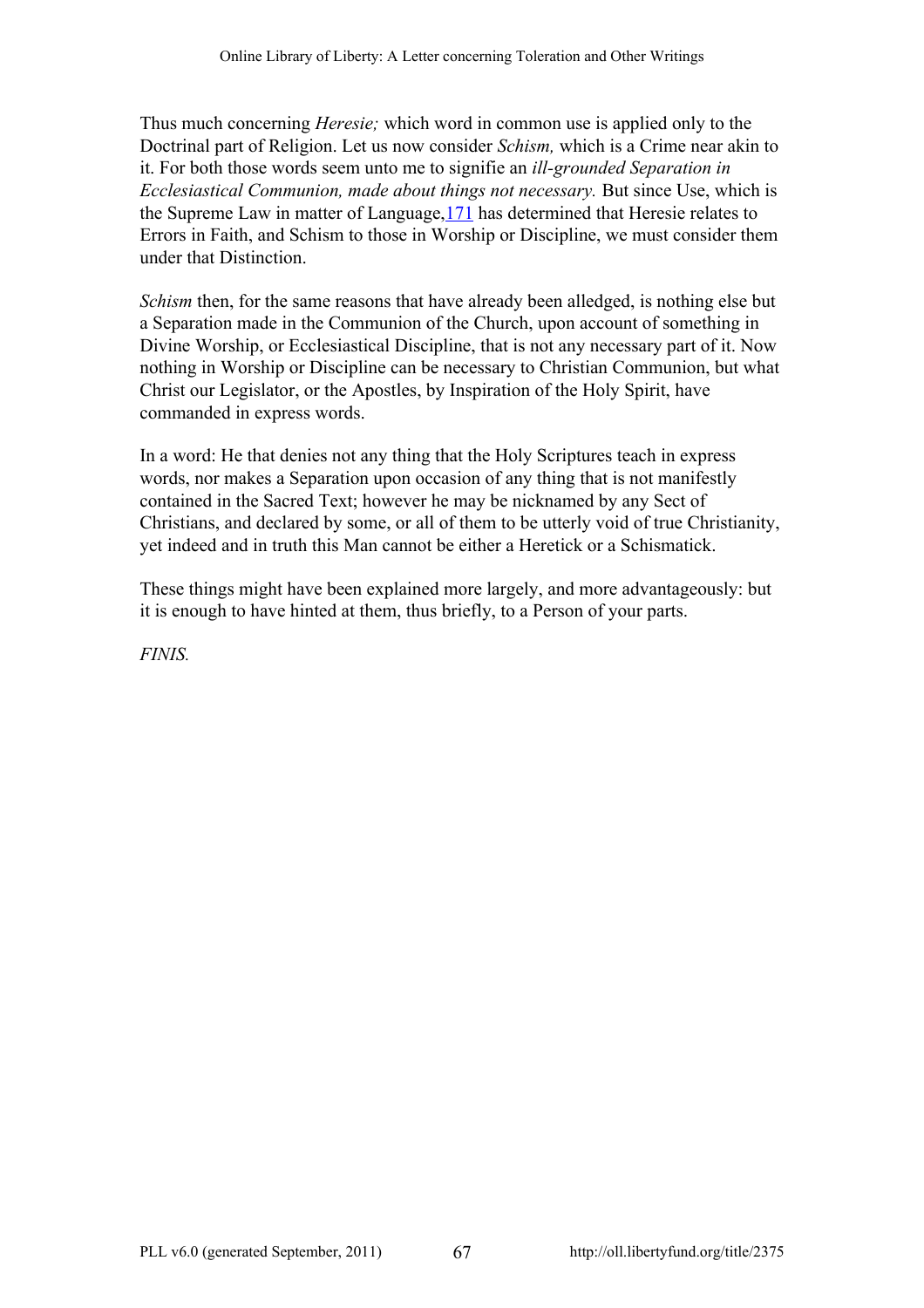#### [Back to Table of Contents]

### Excerpts From *A Third Letter For Toleration*

### The Ends Of Civil Society[1](#page-152-8)

You[2](#page-152-9) tell us farther, that *Commonwealths are instituted for the attaining of all the Benefits which Political Government can yield: and therefore if the spiritual and eternal Interests of Men may any way be procured or advanced by Political Government, the procuring and advancing those Interests must in all reason be received amongst the Ends of Civil Society, and so consequently fall within the compass of the Magistrate's Jurisdiction.* Concerning the extent of the Magistrate's Jurisdiction, and the Ends of Civil Society, whether the Autho[r3](#page-153-0) or you have begg'd the Question, which is the chief business of your 56*th* and two or three following Pages, I shall leave it to the Readers to judg, and bring the matter, if you please, to a shorter Issue. The Question is, Whether the Magistrate has any power to interpose Force in Matters of Religion, or for the Salvation of Souls? The Argument against it is, That Civil Societies are not constituted for that End, and the Magistrate cannot use Force for Ends for which the Commonwealth was not constituted.

The End of a Commonwealth constituted can be supposed no other, than what Men in the Constitution of, and entring into it propos'd; and that could be nothing but Protection from such Injuries from other Men, which they desiring to avoid, nothing but Force could prevent or remedy: all things but this being as well attainable by Men living in Neigh-bourhood without the Bonds of a Commonwealth, they could propose to themselves no other thing but this in quitting their Natural Liberty, and putting themselves under the Umpirage of a *Civil Soveraign,* who therefore had the Force of all the Members of the Commonwealth put into his Hands, to make his Decrees to this end be obeyed[.4](#page-153-1) Now since no Man, or Society of Men can by their Opinions in Religion, or Ways of Worship, do any Man who differed from them any Injury, which he could not avoid or redress, if he desired it, without the help of Force; the punishing any Opinion in Religion, or Ways of Worship by the Force given the Magistrate, could not be intended by those who constituted, or entred into the Commonwealth, and so could be no End of it, but quite the contrary. For Force from a stronger Hand to bring a Man to a Religion, which another thinks the true, being an Injury which in the State of Nature every one would avoid, Protection from any such injury is one of the Ends of a Commonwealth, and so every Man has a right to Toleration.

If you will say, that Commonwealths are not voluntary Societies constituted by Men, and by Men freely entered into, I shall desire you to prove it.

In the mean time allowing it you for good, that Commonwealths are constituted by God for Ends which he has appointed, without the consent and contrivance of Men: [5](#page-153-2) If you say, that one of those Ends is the Propagation of the true Religion, and the Salvation of Mens Souls; I shall desire you to shew me any such End expresly appointed by God in Revelation; which since, as you confess, you cannot do, you have recourse to the general Law of Nature, and what is that? The Law of Reason, whereby every one is commissioned to do Good. And the propagating the true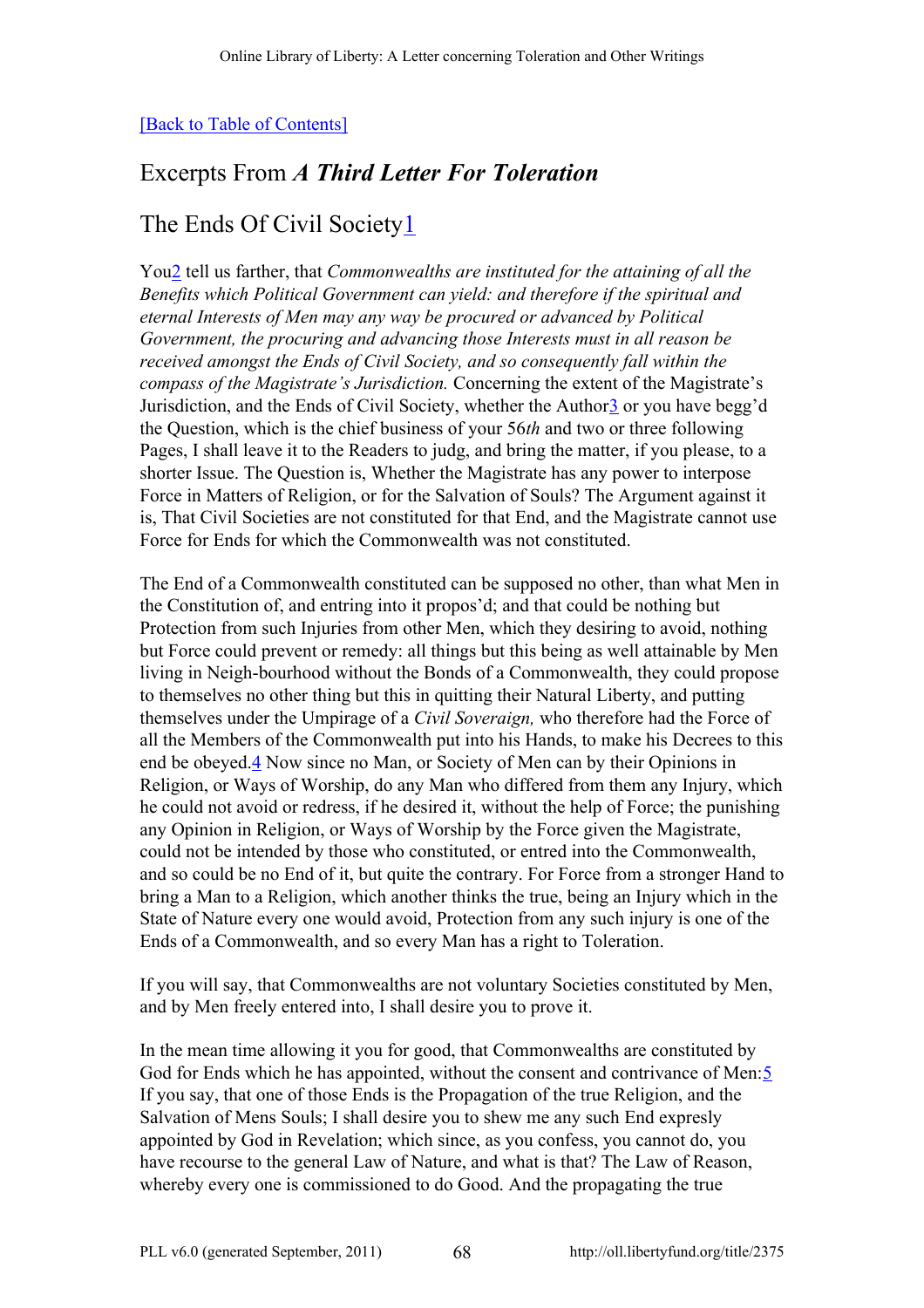Religion for the Salvation of Mens Souls, being doing good, you say, the *Civil Soveraigns* are commissioned and required by that Law to use their Force for those Ends. But since by this Law all *Civil Soveraigns* are commissioned and obliged alike to use their *coactive*[6](#page-153-3)*Power* for the propagating the true Religion, and the Salvation of Souls; and it is not possible for them to execute such a Commission, or obey that Law, but by using Force to bring Men to that Religion which they judg the true; by which use of Force much more Harm than Good would be done towards the propagating the true Religion in the World, as I have shewed elsewhere: therefore no such Commission, whose Execution would do more Harm than Good, more hinder than promote the End for which it is supposed given, can be a Commission from God by the Law of Nature. And this I suppose may satisfy you about the End of Civil Societies or Commonwealths, and answer what you say concerning the Ends attainable by them.[7](#page-153-4) [. . .]

In the voluntary Institution and bestowing of Power, there is no Absurdity or Inconvenience at all, that Power, sufficient for several Ends, should be limited by those that give the Power only to one or some part of them. The Power which a General, commanding a potent Army, has, may be enough to take more Towns than one from the Enemy; or to suppress a domestick Sedition, and yet the Power of attaining those Benefits, which is in his Hand, will not authorize him to imploy the Force of the Army therein, if he be commission'd only to besiege and take one certain Place. So it is in a Commonwealth. The Power that is in the Civil Soveraign is the Force of all the Subjects of the Commonwealth, which supposing it sufficient for other Ends, than the preserving the Members of the Commonwealth in Peace from Injury and Violence: yet if those who gave him that Power, limited the Application of it to that sole End, no Opinion of any other Benefits attainable by it can authorize him to use it otherwise. [. . .]

[Y]our Words are, *Doubtless Commonwealths are instituted for the attaining all the Benefits which Political Government can yield; and therefore if the spiritual and eternal Interests of Men may any way be procured or advanced by Political Government, the procuring and advancing those Interests, must in all Reason be reckon'd amongst the Ends of Civil Societies.*

To which I answer'd, "That if this be so, Then this Position must be true, *viz. That all Societies whatsoever are instituted for the attaining all the Benefits that they may any way yield;* there being nothing peculiar to Civil Society in the case, why that Society should be *instituted for the attaining all the Benefits it can any way yield,* and other Societies not. By which Argument it will follow, that all Societies are instituted for one and the same End, *i.e.,* for the *attaining all the Benefits that they can any way yield.* By which Account there will be no Difference between Church and State, a Commonwealth and an Army, or between a Family and the *East-India-* Company; all which have hitherto been thought distinct sorts of Societies, instituted for different Ends. If your Hypothesis hold good, one of the Ends of the Family must be to preach the Gospel, and administer the Sacraments; and one Business of an Army to teach Languages, and propagate Religion; because these are Benefits some way or other *attainable* by those Societies, unless you take want of Commission and Authority to be a sufficient Impediment: And that will be so too in other Cases." [. . .]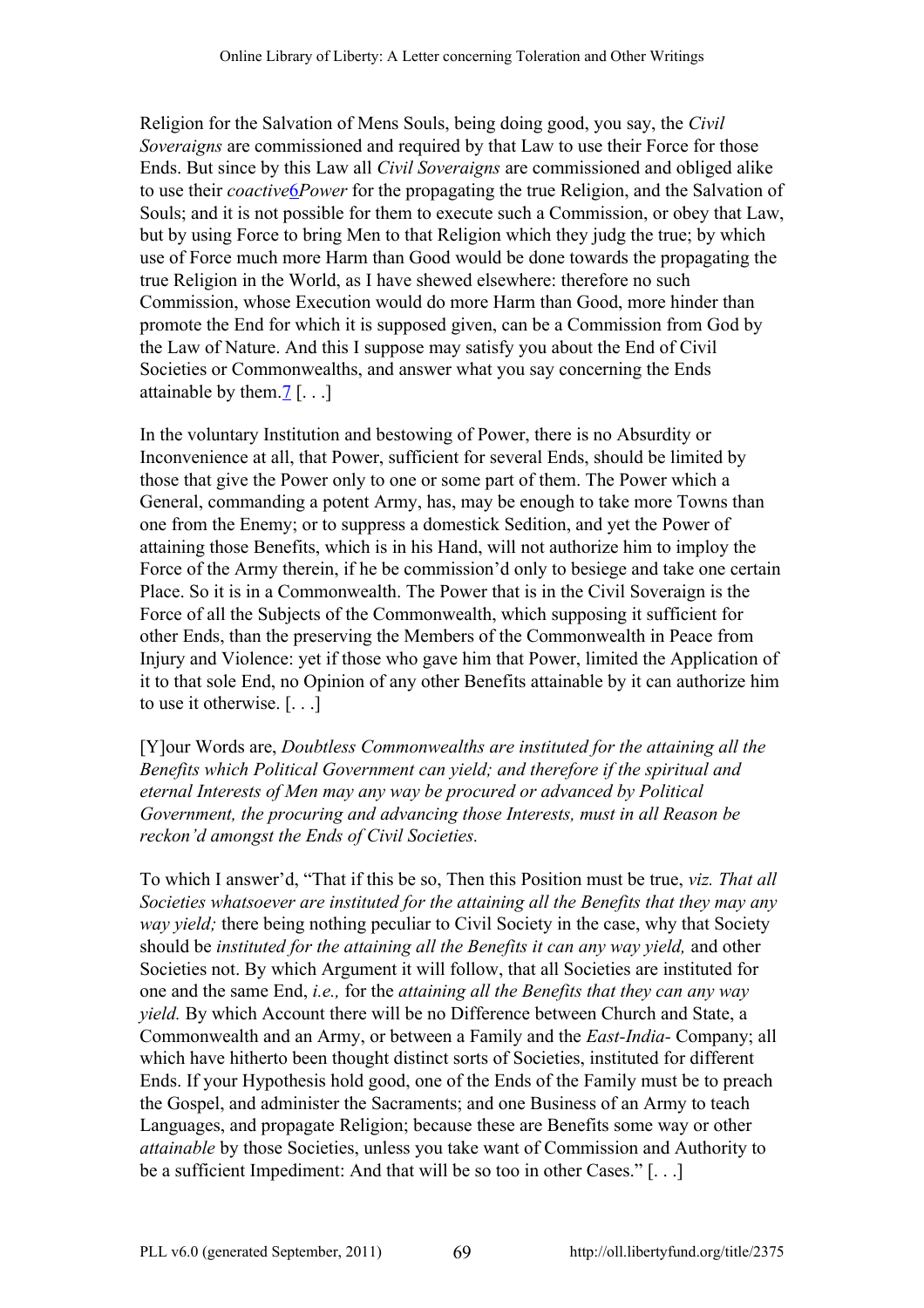The natural Force of all the Members of any Society, or of those who by the Society can be procured to assist it, is in one Sense called the Power of that Society. This Power or Force is generally put into some one or few Persons Hands with Direction and Authority how to use it, and this in another Sense is called also the Power of the Society: And this is the Power you here speak of, and in these following Words, *viz. Several Societiesas they are instituted for different Ends; so likewise are they furnished with different Powers proportionate to their respective Ends.* The Power therefore of any Society in this Sense, is nothing but the Authority and Direction given to those that have the Management of the Force or natural Power of the Society, how and to what Ends to use it, by which Commission the Ends of Societies are known and distinguished. [. . .]

[8](#page-153-5) "'Tis a Benefit to have true Knowledg and Philosophy imbraced and assented to, in any Civil Society or Government. But will you say therefore, that it is a Benefit to the Society, or one of the Ends of Government, that all who are not Peripateticks[9](#page-153-6) should be punished, to make Men find out the Truth, and profess it? This indeed might be thought a fit way to make some Men imbrace the Peripatetick Philosophy, but not a proper way to find the Truth. For, perhaps the Peripatetick Philosophy may not be true; perhaps a great many have not time, nor Parts[10](#page-153-7) to study it; perhaps a great many who have studied it, cannot be convinced of the Truth of it: And therefore it cannot be a Benefit to the Commonwealth, nor one of the Ends of it, that these Members of the Society should be disturb'd, and diseas'd to no purpose, when they are guilty of no Fault. For just the same Reason, it cannot be a Benefit to Civil Society, that Men should be punished in *Denmark,* for not being *Lutherans,* in *Geneva* for not being *Calvinists,* and in *Vienna* for not being Papists; as a means to make them find out the True religion. For so, upon your Grounds, Men must be treated in those Places, as well as in *England* for not being of the Church of *England.* And then, I beseech you, consider the great Benefit will accrue to Men in Society by this Method; and I suppose it will be a hard thing for you to prove, That ever Civil Governments were instituted to punish Men for not being of this or that Sect in Religion; however by Accident, *indirectly, and at a distance,*[11](#page-153-8) it may be an occasion to one perhaps of a thousand, or an hundred, to study that Controversy, which is all you expect from it. If it be a *Benefit,* pray tell me what *Benefit* it is. A Civil *Benefit* it cannot be. For Mens Civil Interests are disturb'd, injur'd, and impair'd by it. And what *Spiritual Benefit* that can be to any Multitude of Men, to be punished for Dissenting from a false or erroneous Profession, I would have you find out: unless it be a Spiritual Benefit to be in danger to be driven into a wrong way. For if in all differing Sects, one is in the wrong, 'tis a hundred to one but that from which any one Dissents, and is punished for Dissenting from, is the wrong."

You tell us, *the true religion is undoubtedly true.* If you had told us too, who is undoubtedly Judg of it, you had put all past doubt: but till you will be pleased to determine that, it will be undoubtedly true, that the King of *Denmark* is as Undoubtedly judg of it at *Copenhagen,* and the Emperor at *Vienna,* as the king of *England* in this Island: I do not say they judge as right, but they are by as much Right Judges, and therefore have as much Right to punish those who dissent from Lutheranism and Popery in those Countries, as any other Civil Magistrate has to punish any Dissenters from the National Religion[12](#page-153-9) any where else. [. . .]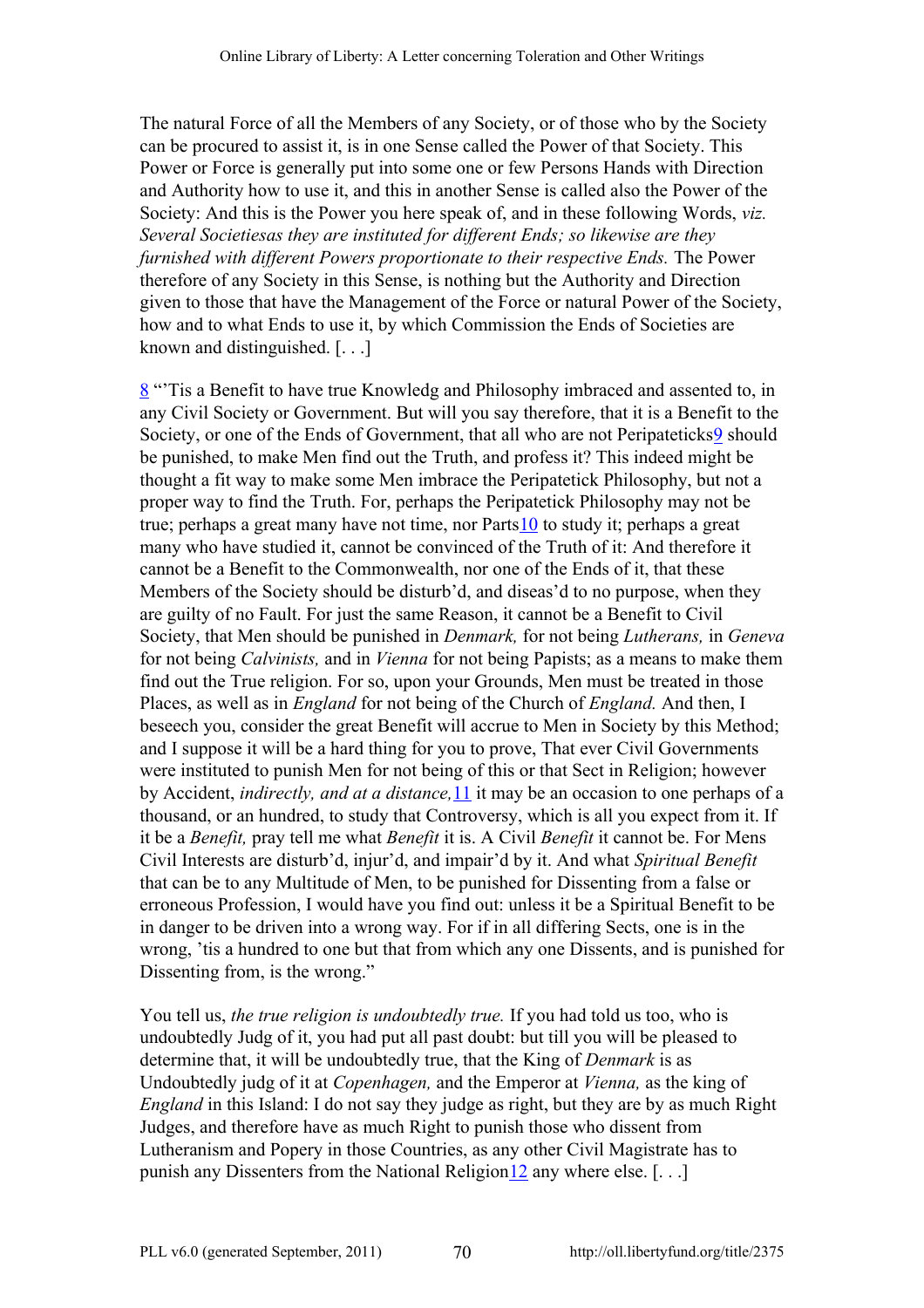I say in the next Paragraph, *viz.* "That Commonwealths, or Civil Societies and Governments, if you will believe the Judicious Mr. *Hooker,* are, as St. *Peter* calls them, 1 Pet. ii. 13, *?νθρωπίνη κτίσις* , *the Contrivance and Institution of Man* ."[13](#page-153-10) To which you smartly reply, for your Choler<sup>[14](#page-153-11)</sup> was up, *'Tis well for St*. Peter *that he had the judicious Mr. Hooker on his side.* And it would have been well for you too to have seen that Mr. *Hooker* 's Authority was made use of not to confirm the Authority of St. *Peter,* but to confirm that sense I gave of St. *Peter* 's words, which is not so clear in our Translation, but that there are those who, as I doubt not but you know, do not allow of it. But this being said when Passion it seems rather imployed your Wit than your Judgment, though nothing to the purpose, may yet perhaps *indirectly and at a distance* do some service.

And now, Sir, if you can but imagine that Men in the corrupt State of Nature might be authorized and required by Reason, the Law of Nature, to avoid the Inconveniences of that State, and to that purpose to put the Power of governing them into some one or more Mens Hands, in such Forms, and under such Agreements as they should think fit: which Governors so set over them for a good End by their own choice, though they received all their Power from those, who by the Law of Nature had a Power to confer it on them, may very fitly be called *Powers ordained of God,*[15](#page-153-12) being chosen and appointed by those who had Authority from God so to do. For he that receives Commission (limited according to the Discretion of him that gives it) from another who had Authority from his prince so to do, may truly be said, so far as his Commission reaches, to be appointed or ordained by the Prince himself. Which may serve as an Answer to your next two Paragraphs, and to shew that there is no Opposition or Difficulty in all that St. *Peter,* St. *Paul,* or the Judicious Mr. *Hooker,* says; nor any thing, in what either of them says, to your purpose. And tho it be true, those Powers that are, *are ordained of God;* yet it may nevertheless be true, that the Power any one has, and the Ends for which he has it, may be by the Contrivance and Appointment of Men.

To my saying, "The Ends of Commonwealths appointed by the Insti-tutors of them, could not be their spiritual and eternal Interest, because they could not stipulate about those one with another, nor submit this Interest to the Power of the Society, or any Soveraign they should set over them." You reply, *Very true, Sir; but they can submit to be punished in their Temporal Interest, if they despise or neglect those greater Interests.* How they can submit to be punished by any Men in their Temporal Interest, for that which they cannot submit to be judg'd by any Man, when you can shew, I shall admire your Politicks. Besides, if the Compact about Matters of Religion be, that those should *be punished in their Temporal, who neglect or despise* their Eternal *Interest*, who I beseech you is by this Agreement rather to be punished, a sober Dissenter, who appears concerned for Religion and his Salvation, or an irreligious profane or debauched Conform-ist? By such as *despise or neglect those greater Interests,* you here mean only Dissenters from the National Religion: for those only you punish, though you represent them under such a Description as belongs not peculiarly to them; but that matters not, so long as it best sutes your Occasion.

In your next Paragraph you wonder at my *News from the West-Indies;*[16](#page-154-0) I suppose because you found it not in your Books of *Europe* or *Asia.* But whatever you may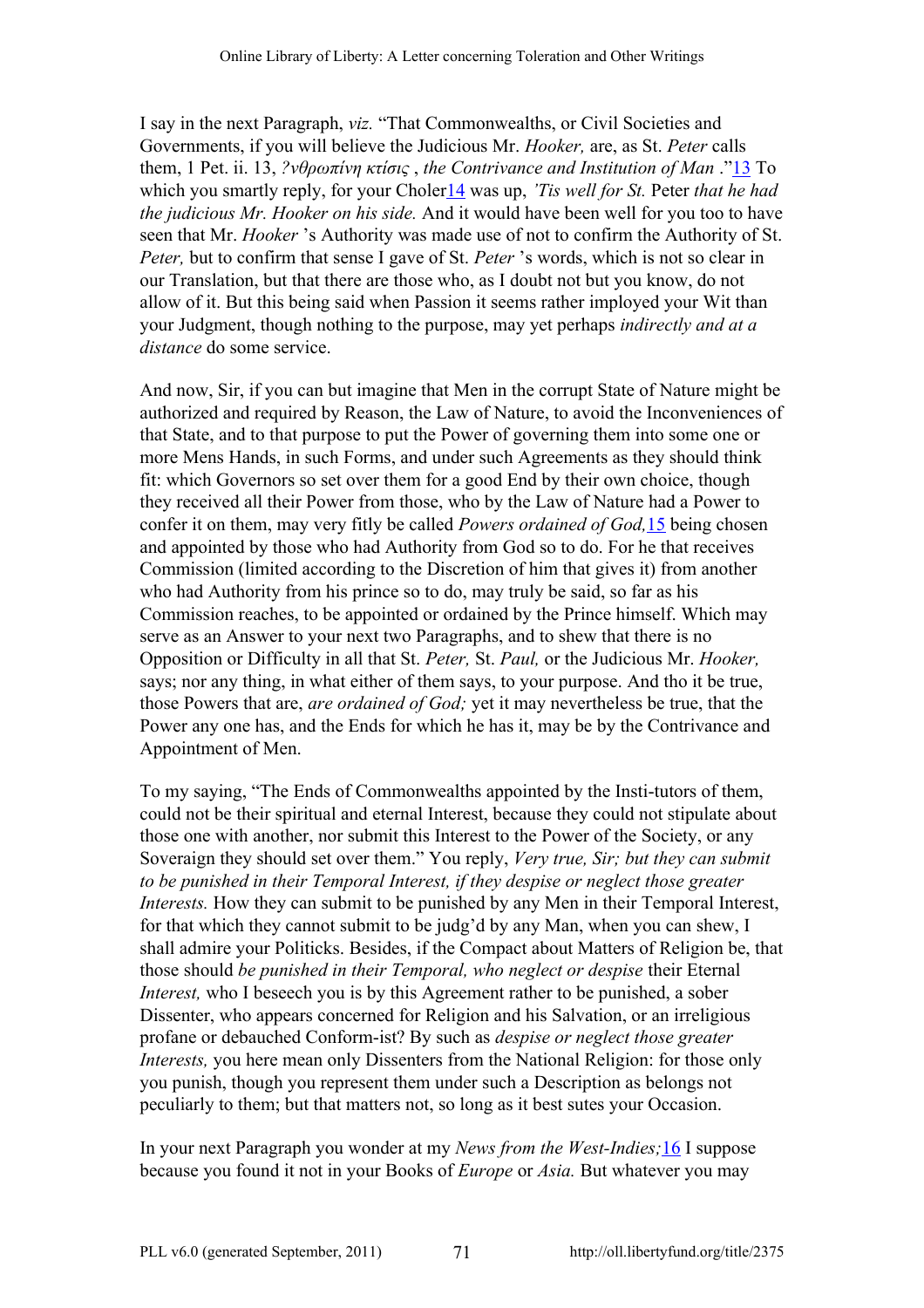think, I assure you all the World is not *Mile-End.*[17](#page-154-1) But that you may be no more surprized with News, let me ask you, Whether it be not possible that Men, to whom the Rivers and Woods afforded the spontaneous Provisions of Life, and so with no private Possessions of Land, had no inlarged Desires after Riches or Power; should live together in Society, make one People of one Language under one Chieftain, who shall have no other Power but to command them in time of War against their common Enemies, without any municipal Laws, Judges, or any Person with Superiority establish'd amongst them, but ended all their private Differences, if any arose, by the extemporary Determination of their Neighbours, or of Arbitrators chosen by the Parties. I ask you whether in such a Commonwealth, the Chieftain who was the only Man of Authority amongst them, had any Power to use the Force of the Commonwealth to any other End but the Defence of it against an Enemy, though other *Benefits* were *attainable* by it[?18](#page-154-2)

# The Civil Rights Of Jews And Muslim[s19](#page-154-3)

To justify the largeness of the Author's Toleration, who would not have Jews, Mahometans and Pagans excluded from the Civil Rights of the Commonwealth, because of their Religion; I said, "I feared it will hardly be believed, that we pray in earnest for their Conversion, if we exclude them from the ordinary and profitable Means of it, either by driving them from us, or persecuting them when they are among us." You reply; *Now I confess I thought Men might live quietly enough among us, and enjoy the Protection of the Government against all Violence and Injuries, without being* endenizon'd,[20](#page-154-4)*or made Members of the* Commonwealth; *which alone can entitle them to the* Civil Rights *and Privileges of it. But as to* Jews, Mahometans, *and* Pagans, *if any of them do not care to live among us, unless they may be admitted to the* Rights *and Privileges of the* Commonwealth; *the refusing them that Favour is not, I suppose, to be looked upon as* driving them from us, *or* excluding them from the ordinary and probable Means of Con version; *but as a just and necessary Caution in a Christian Commonwealth, in respect to the Members of it: Who, if such as profess* Judaism, *or* Mahometanism, *or* Paganism, *were permitted to enjoy the same Rights with them, would be much the more in danger of being seduced by them; seeing they would lose no worldly Advantage by such a Change of their Religion: Whereas if they could not turn to any of those Religions, without forfeiting the* Civil Rights of the Commonwealth *by doing it, 'tis likely they would consider well before they did it, what ground there was to expect that they should get any thing by the Exchange, which would countervail the Loss they should sustain by it.* [. . .] Live amongst you then *Jews, Mahometans,* and *Pagans* may; but *endenizon'd* they must not be. But why? Are there not those who are *Members* of your *Commonwealth,* who do not *imbrace the Truth that mustsave them,* any more than they? What think you of Socinians, Papists, Anabaptists, Quakers, Presbyterians[?21](#page-154-5) [. . .]

[I]f *the forfeiting the Civil Rights of the Commonwealth,* be the proper Remedy to keep Men in the Communion of the Church, why is it used to keep Men from *Judaism* or *Paganism,* and not from Phanaticism?[22](#page-154-6) Upon this Account why might not Jews, Pagans, and Mahometans be admitted to the Rights of the Commonwealth, as far as Papists, Independents,[23](#page-154-7) and Quakers? But you distribute to every one according to your good Pleasure; and doubtless are fully justified by these following Words: *And*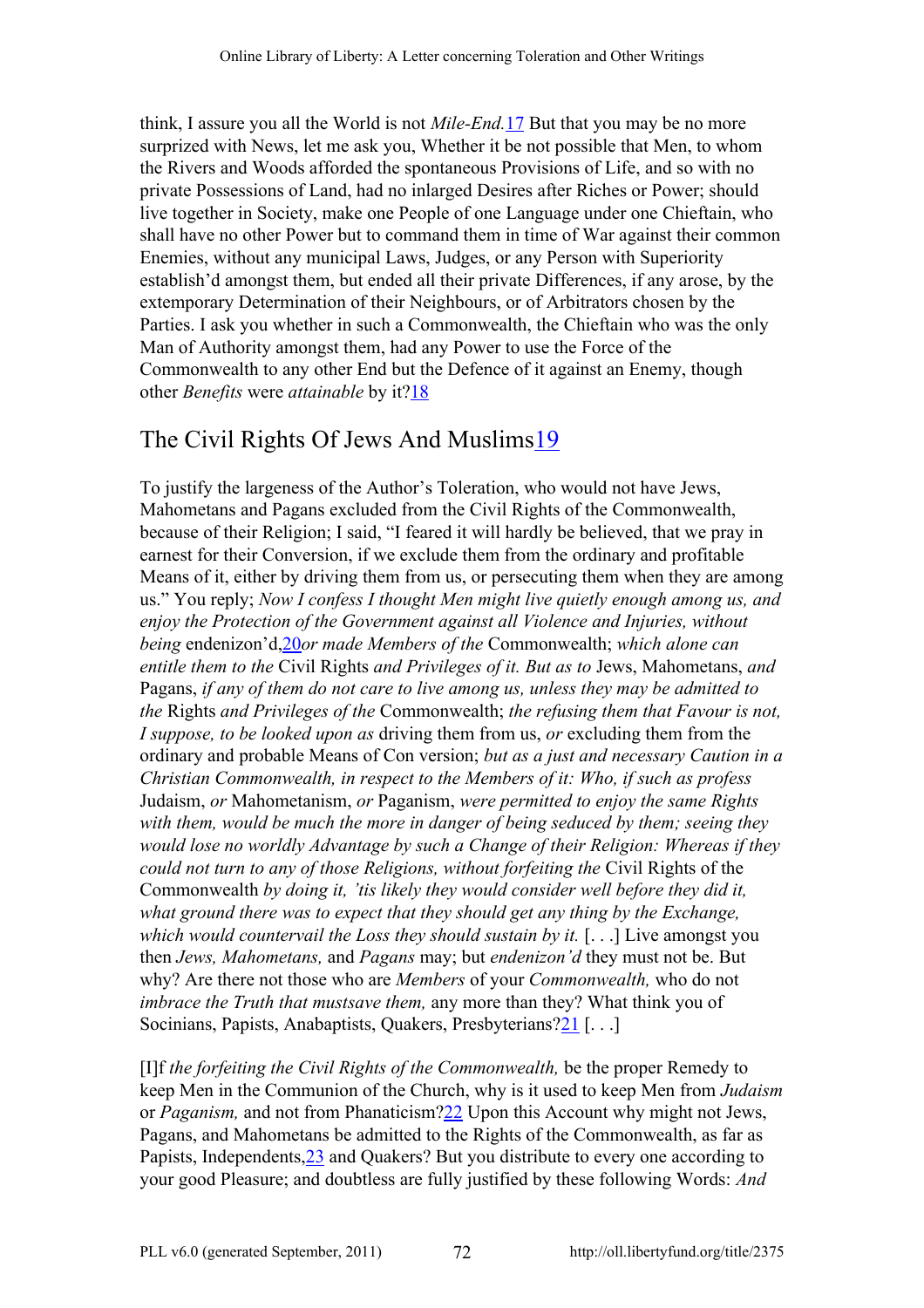*whether this be not a reasonable and necessary Caution, any Man may judg, who does but consider within how few Ages after the Flood Superstition and Idolatry prevailed over the World, and how apt even God's own peculiar People were to receive that mortal Infection notwithstanding all that he did to keep them from it.*

What the State of Religion was in the first Ages after the Flood, is so imperfectly known now, that as I have shewed you in another Place[,24](#page-154-0) you can make little Advantage to your Cause from thence. And since it was the same Corruption then, which as you own, [25](#page-154-1) withdraws Men now from the true Religion, and hinders it from prevailing by its own Light, without the Assistance of Force; and it is the same Corruption that keeps *Dissenters,* as well as *Jews, Mahometans* and *Pagans,* from imbracing of the Truth: why different Degrees of Punishments should be used to them, till there be found in them different Degrees of Obstinacy, would need some better Reason. Why this common *Pravity of humane Nature* should make Judaism, Mahometism or Paganism more catching than any sort of Non-conformity, which hinders Men from imbracing the true Religion; so that Jews, Mahometans and Pagans must, for fear of infecting others, be shut out from the Commonwealth, when others are not, I would fain[26](#page-154-2) know?

Whatever it was that so disposed the Jews to Idolatry before the Captivity, sure it is, they firmly resisted it, and refused to change, not only where they might have done it on equal terms, but have had great Advantage to boot; and therefore 'tis possible that there is something in this matter, which neither you nor I do fully comprehend, and may with a becoming Humility sit down and confess, that in this, as well as other Parts of his Providence, God's Ways are past finding out. But this we may be certain from this Instance of the Jews, that it is not reasonable to conclude, that because they were once inclin'd to Idolatry, that therefore they, or any other People are in *Danger* to turn Pagans, whenever they *shall lose no worldly Advantage by such a Change.* But if we may oppose nearer and known Instances to more remote and uncertain, look into the World, and tell me, since Jesus Christ brought Life and Immortality to light through the Gospel, where the Christian Religion meeting Judaism, Mahometism or Paganism upon equal terms, lost so plainly by it, that you have Reason to suspect the Members of a Christian Commonwealth would *be in Danger to be seduced* to either of *them,* if *they should lose no worldly Advantage by such a Change of their Religion,* rather than likely to increase among them? Till you can find then some better Reason for excluding Jews, *&c.* from *the Rights of the Commonwealth,* you must give us leave to look on this as a bare Pretence. Besides, I think you are under a Mistake, which shews your Pretence against admitting Jews, Mahometans and Pagans, to the Civil Rights of the Commonwealth, is ill grounded; for what Law I pray is there in *England,* that they *who turn to any of those Religions, forfeit the Civil Rights of the Commonwealth by doing it?* Such a Law I desire you to shew me; and if you cannot, all this Pretence is out of doors,[27](#page-154-3) and Men of your Church, since on that Account *they would lose no worldly Advantage by the Change, are in as much Danger to be seduced,* whether Jews, Mahometans and Pagans, are indenizon'd or no.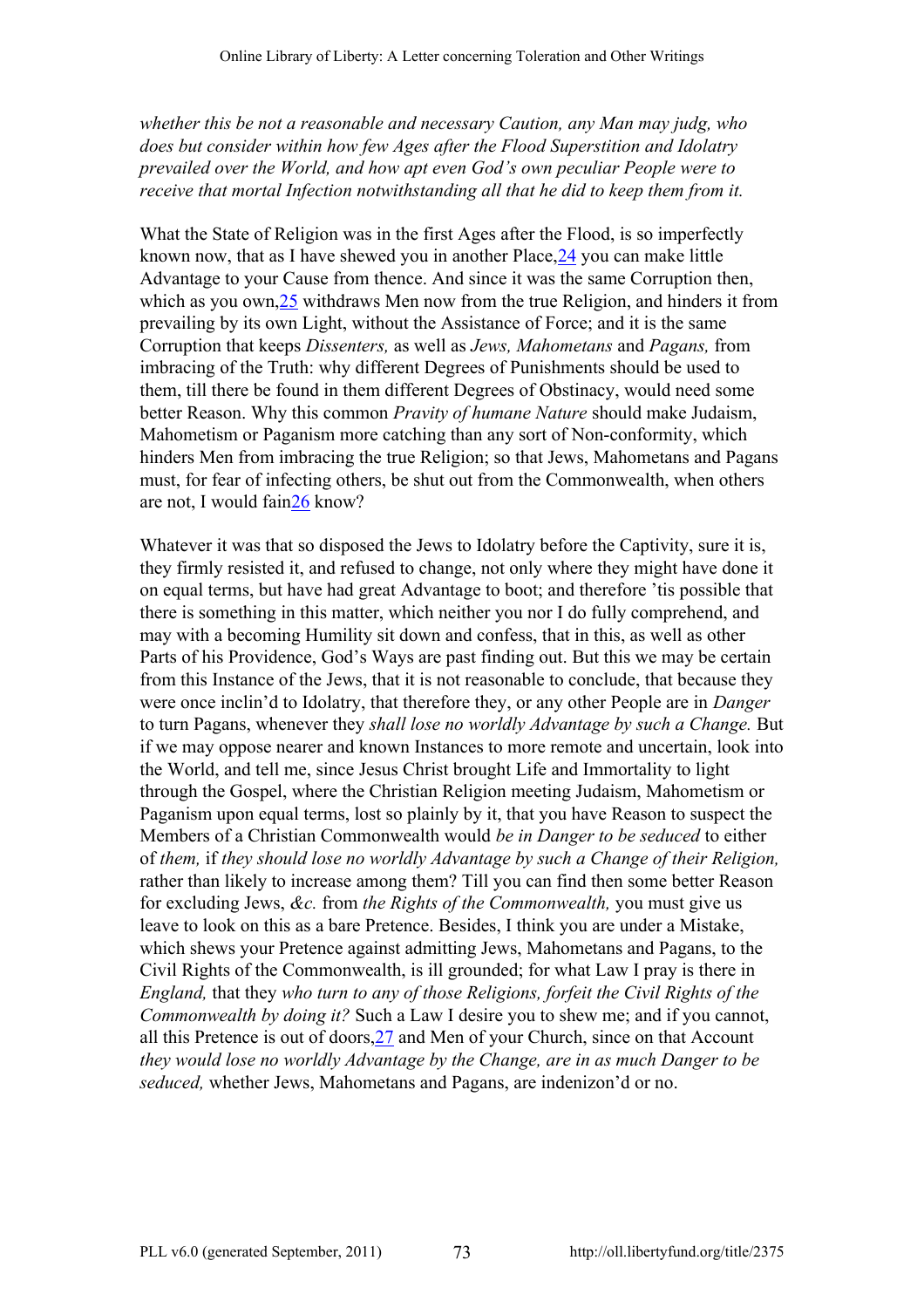## The Sectarianism Of Creed-Makers[28](#page-154-4)

I easily grant that our *Saviour pray'd that all might be one in that holy Religion which he taught them,* and in that very Prayer teaches what that Religion is, *This is Life eternal, that they might know thee the only true God, and Jesus Christ whom thou hast sent* (John 17:3). But must it be expected, that therefore they should all be of one Mind in things not necessary to Salvation? For whatever Unity it was our Saviour pray'd for here, 'tis certain the Apostles themselves did not all of them agree in every thing: but even the chief of them have had Differences amongst them in Matters of Religion, as appears, Galatians 2:11.

An Agreement in Truths necessary to Salvation, and the maintaining of Charity and brotherly Kindness with the Diversity of Opinions in other things, is that which will very well consist with Christian Unity, and is all possibly to be had in this world, in such an incurable Weakness and Difference of Mens Understandings. This probably would contribute more to the Conversion of *Jews, Mahometans* and *Pagans,* if there were proposed to them and others, for their Admittance into the Church, only the plain simple Truths of the Gospel necessary to Salvation, than all the fruitless Pudder[29](#page-154-5) and Talk about uniting Christians in Matters of less Moment, according to the Draught and Prescription of a certain set of Men any where.

*What Blame will lie on the Authors and Promoters of Sects and Divisions,* and (let me add) Animosities amongst Christians, *when Christ comes to make Inquisition why no more Jews, Mahometans and Pagans were converted,* they who are concerned *ought certainly well to consider.* And to abate in great measure this Mischief for the future, they who talk so much of *Sects and Divisions,* would do well to consider too, whether those are not most Authors and Promoters of Sects and Divisions, who impose Creeds, Ceremonies and Articles of Mens making; and make things not necessary to Salvation, the necessary terms of Communion, excluding and driving from them such as out of Conscience and Perswasion cannot assent and submit to them, and treating them as if they were utter Aliens from the Church of God, and such as were deservedly shut out as unfit to be Members of it: who narrow Christianity within Bounds of their own making, and which the Gospel knows nothing of; and often for things by themselves confessed indifferent, thrust Men out of their Communion, and then punish them for not being of it.

Who sees not, but the Bond of Unity might be preserved, in the different Perswasions of Men concerning things not necessary to Salvation, if they were not made necessary to Church-Communion? What two thinking Men of the Church of *England* are there, who differ not one from the other in several material Points of Religion? who nevertheless are Members of the same Church, and in Unity one with another. Make but one of those Points the *Shibboleth* of a Party, and erect it into an Article of the National Church, and they are presently divided; and he of the two, whose Judgment happens not to agree with National Orthodoxy, is immediately cut offfrom Communion. Who I beseech you is it in this Case that makes the Sect? Is it not those who contract the Church of Christ within Limits of their own Contrivance? who by Articles and Ceremonies of their own forming, separate from their Communion all that have not Perswasions which just jump with their Model?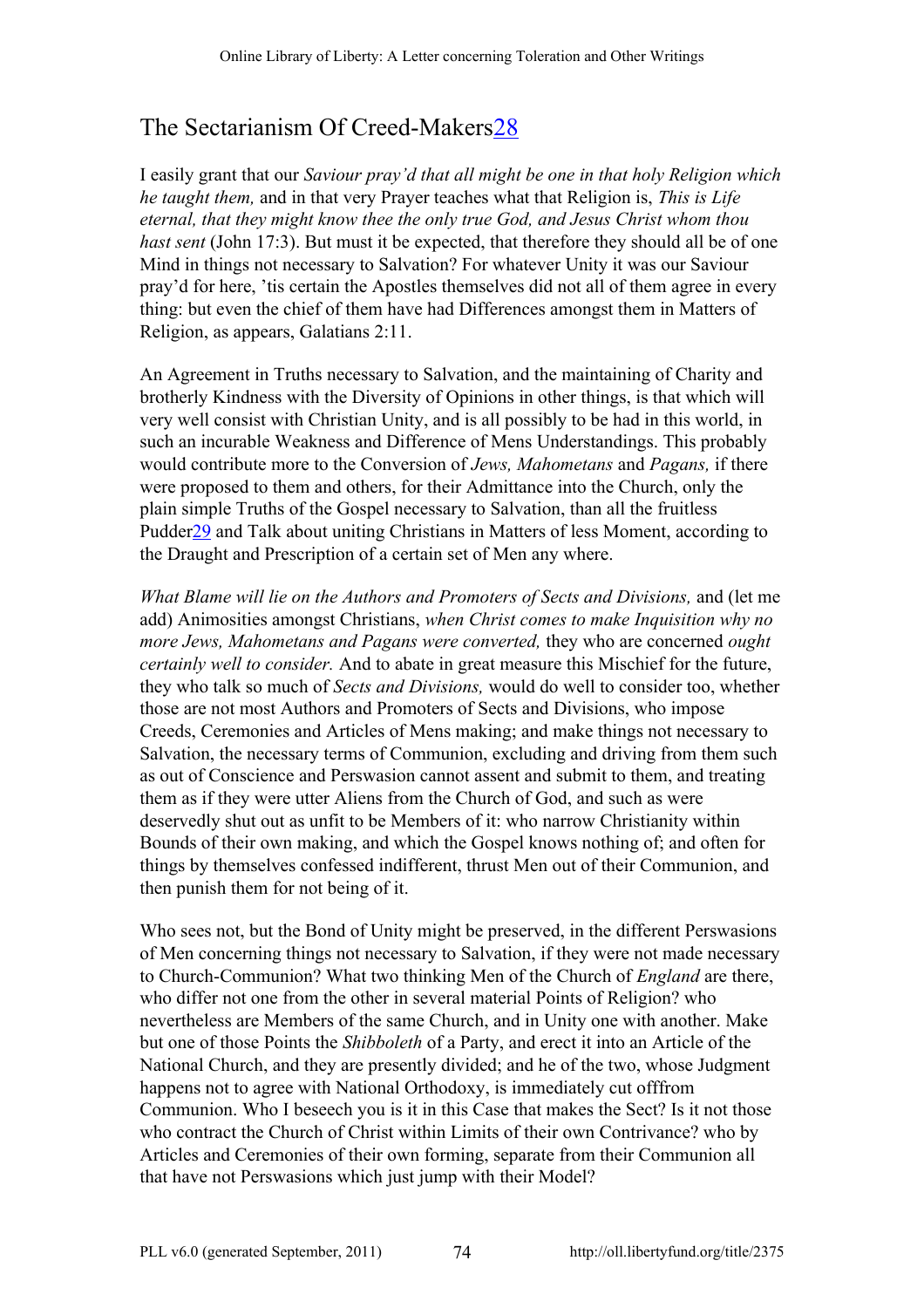'Tis frivolous here to pretend Authority. No Man has or can have Authority to shut any one out of the Church of Christ, for that for which Christ himself will not shut him out of Heaven. Whosoever does so, is truly the Author and Promoter of Schism and Division, sets up a Sect, and tears in Pieces the Church of Christ, of which every one who believes, and practises what is necessary to Salvation, is a Part and Member; and cannot, without the Guilt of Schism, be separated from, or kept out of its external Communion. In this *lording it over the Heritage of God* (1 Peter 5:2–3), and thus *overseeing* by Imposition on the unwilling, and not consenting, which seems to be the meaning of St. *Peter,* most of the lasting Sects which so mangle Christianity, had their Original, and continue to have their Support: and were it not for these establish'd Sects under the specious Names of National Churches,[30](#page-154-6) which by their contracted and arbitrary Limits of Communion, justify against themselves the Separation and like Narrowness of others, the Difference of Opinions which do not so much begin to be, as to appear and be owned[31](#page-154-7) under Toleration, would either make no Sect nor Division; or else if they were so extravagant as to be opposite to what is necessary to Salvation, and so necessitate a Separation, the clear Light of the Gospel, joined with a strict Discipline of Manners[,32](#page-154-8) would quickly chase them out of the World. But whilst needless Impositions, and moot Points in Divinity are established by the Penal Laws of Kingdoms, and the specious Pretences of Authority, what Hopes is there that there should be such an Union amongst Christians any where, as might invite a rational Turk[33](#page-154-9) or Infidel to imbrace a Religion, whereof he is told they have a Revelation from God, which yet in some Places he is not suffered to read, and in no Place shall he be permitted to understand for himself[,34](#page-155-0) or to follow according to the best of his Understanding, when it shall at all thwart (though in things confessed not necessary to Salvation) any of those select Points of Doctrine, Discipline, or outward Worship, whereof the National Church has been pleased to make up its Articles, Polity, and Ceremonies? And I ask, what a sober sensible Heathen must think of the Divisions amongst Christians not owing to Toleration, if he should find in an Island, where Christianity seems to be in its greatest Purity, the South and North Parts establishing Churches upon the Differences of only whether fewer or more, thus and thus chosen, should govern;[35](#page-155-1) tho the Revelation they both pretend be their Rule, say nothing directly one way or t'other: [36](#page-155-2) each contending with so much Eagerness, that they deny each other to be Churches of Christ, that is, in effect, to be true Christians? To which if one should add Transubstantiation, Consubstantiation, Real Presence,[37](#page-155-3) Articles and Distinctions set up by Men without Authority from Scripture, and other less Differences, (which good Christians may dissent about without endangering their Salvations) *established by Law* in the several Parts of Christendom: I ask, Whether the Magistrates interposing in Matters of Religion, and establishing National Churches by the Force and Penalties of Civil Laws, with their distinct (and at home reputed necessary) Confessions and Ceremonies, do not by Law and Power authorize and perpetuate Sects among Christians, to the great Prejudice of Christianity, and Scandal to Infidels, more than any thing that can arise from a mutual Toleration, with Charity and a good Life?

Those who have so much in their Mouths, the *Authors of Sects and Divisions,* with so little advantage to their Cause, I shall desire to consider, whether National Churches established as now they are, are not as much Sects and Divisions in Christianity, as smaller Collections, under the name of distinct Churches, are in respect of the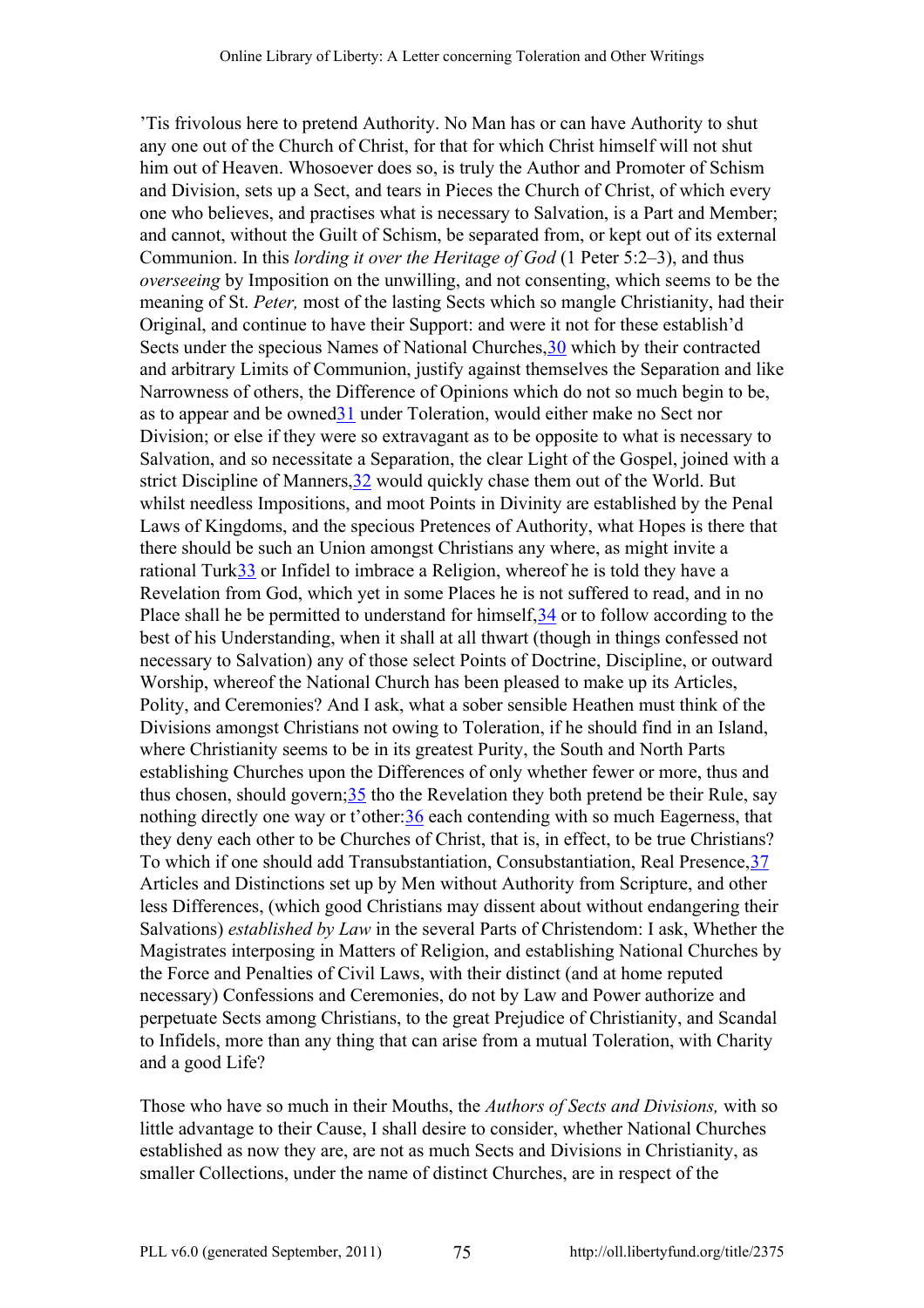National? only with this difference, that these Subdivisions and discountenanced Sects, wanting Power to enforce their peculiar Doctrines and Discipline, usually live more friendly like Christians, and seem only to demand Christian Liberty; whereby there is less appearance of Unchristian Division among them: Whereas those National Sects, being back'd by the Civil Power, which they never fail to make use of, at least as a pretence of Authority over their Brethren, usually breathe out nothing but Force and Persecution, to the great Reproach, Shame, and Dishonour of the Christian Religion.

#### The Reformation Of Manners<sup>[38](#page-155-4)</sup>

I said, "That if the Magistrates would severely and impartially set themselves against Vice in whomsoever it is found, and leave Men to their own Consciences in their Articles of Faith, and Ways of Worship, true Religion would spread wider, and be more fruitful in the Lives of its Professors, than ever hitherto it has done by the imposing of Creeds and Ceremonies." Here I call only Immorality of Manners, *Vice;* you on the contrary, in your Answer, give the Name of *Vice* to Errors in Opinion, and Difference in Ways of Worship from the National Church: for this is the Matter in question between us, express it as you please. This being a Contest only about the signification of a short Syllable in the English Tongue, we must leave to the Masters of that Language to judg which of these two is the proper use of it. But yet from my using the word *Vice,* you conclude presently, (taking it in your Sense, not mine) that the Magistrate has a Power in *England* (for *England* we are speaking of) to punish Dissenters from the National Religion, because it is a *Vice.* I will, if you please, in what I said, change the word *Vice* into that I meant by it, and say thus, "If the Magistrates will severely and impartially set themselves against the Dishonesty and Debauchery of Mens Lives, and such Immoralities as I contra-distinguish from Error in speculative Opinions of Religion, and Ways of Worship": and then pray see how your Answer will look, for thus it runs, *It seems then with you the rejecting the true Religion, and refusing to worship God in decent Ways prescribed by those to whom God has left the ordering of those Matters, are not comprehended in the name* Vice. But you tell me, *If I except these things, and will not allow them to be called by the name of* Vice, *perhaps other Men may think it as reasonable to except some other things,* (i.e., from being called Vices) *which they have a kindness for: For instance, some may perhaps except arbitrary Divorce, Polygamy, Concubinage, simple Fornication, or Marrying within Degrees thought forbidden.* Let them except these, and if you will, Drunkenness, Theft, and Murder too, from the name of *Vice;* nay, call them Vertues: Will they by their calling them so, be exempt from the Magistrate's Power of punishing them? Or can they claim an Impunity by what I have said? Will these Immoralities by the Names any one shall give, or forbear to give to them, become *Articles of Faith, or Ways of Worship?* Which is all, as I expresly say in the Words you here cite of mine, that I would have the Magistrates leave Men to their own Consciences in.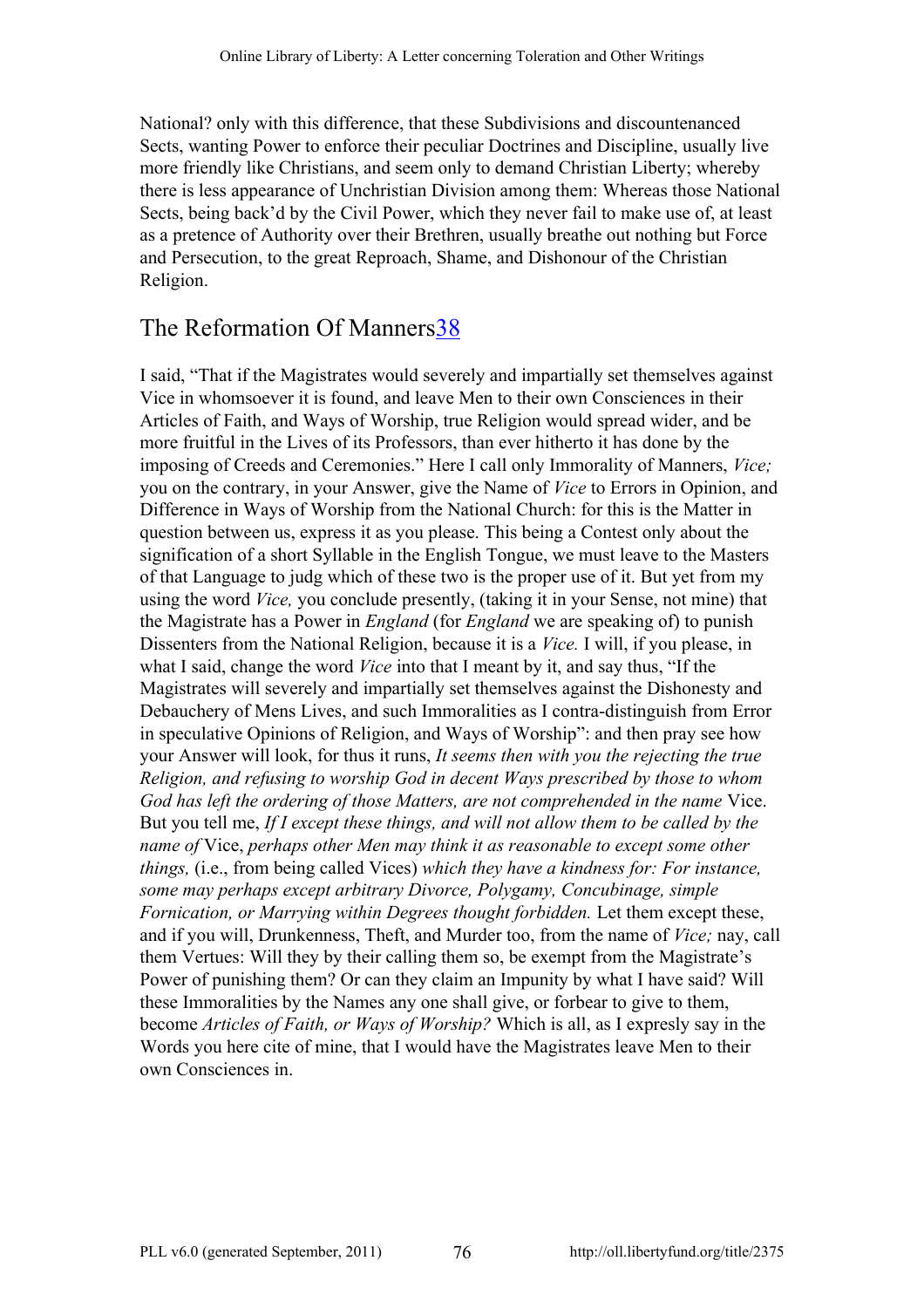### England'S Penal Laws[39](#page-155-5)

[Y]ou bemoan the decaying State of Religion amongst us at present, by reason of taking offthe Penalties from Protestant Dissenters: And I beseech you what Penalties were they? Such whereby many have been ruined in their Fortunes; such whereby many have lost their Liberties, and some their Lives in Prisons; such as have sent some into Banishment, stripp'd of all they had. These were the *Penal Laws* by which the National Religion was establish'd in *England;* and these you call *moderate:*[40](#page-155-6) for you say, *Where-ever true Religion or sound Christianity has been Nationally received and established by moderate Penal Laws;* and I hope you do not here exclude *England* from having its Religion so *established by Law,* which we so often hear of; or if to serve the present occasion, you should, would you also deny, that in the following Words you speak of the present Relaxation in *England?*[41](#page-155-7) where after your *Appeal* to all observing People for the dismal Consequences, which you suppose to have every-where followed from such Relaxations, you add these pathetical Words, *Not to speak of what at this time our Eyes cannot but see, for fear of giving offence:* so heavy does the present *Relaxation* sit on your Mind; which since it is of *Penal Laws* you call *moderate,* I shall shew you what they are.

In the first Year of Q. *Elizabeth,* there was a Penalty of 1 *s.*[42](#page-155-8) a Sunday and Holiday[43](#page-155-9) laid upon every one, who came not to the Common Prayer then established. This Penalty of 1 *s.* a time not prevailing, as was desired, in the twenty third Year of her Reign was increased to 20 *l.* a Month, and Imprisonment for Nonpayment within three Months after Judgment given. In the twenty ninth Year of *Eliz.* To draw this yet closer, and make it more forcible, 'twas enacted, That whoever upon one Conviction did not continue to pay on the 20 *l. per* Month, without any other Conviction or Proceeding against him till he submitted and conformed, should forfeit all his Goods, and two Thirds of his Land for his Life. But this being not yet thought sufficient, it was in the *35th* Year of that Queen completed, and the *moderate Penal Laws* upon which our *National Religion* was *established,* and whose *Relaxation* you cannot bear, but from thence date the *Decay of the very Spirit and Life of Christianity,* were brought to perfection: For then going to Conventicles, or a Month's Absence from Church, was to be punished with Imprisonment, till the Offender conformed: and if he conformed not within three Months, then he was to abjure the Realm, and forfeit all his Goods and Chattels for ever, and his Lands and Tenements during his Life: And if he would not abjure, or abjuring, did not depart the Realm within a time prefix'd, or returned again, he was to suffer Death as a Felon. And thus your *moderate Penal Laws* stood for the *established Religion,* till their Penalties were in respect of Protestant Dissenters, lately taken off.[44](#page-155-10) And now let the Reader judg whether your pretence to moderate Punishments, or my Suspicion of what a Man of your Principles might have in store for Dissenters, have more of *Modesty* or *Conscience* in it; since you openly declare your regret for the taking away such an Establishment, as by the gradual increase of Penalties reached Mens Estates, Liberties and Lives; and which you must be presumed to allow and approve of, till you tell us plainly, where, according to your Measures, those Penalties should; or, according to your Principles, they could have stopp'd.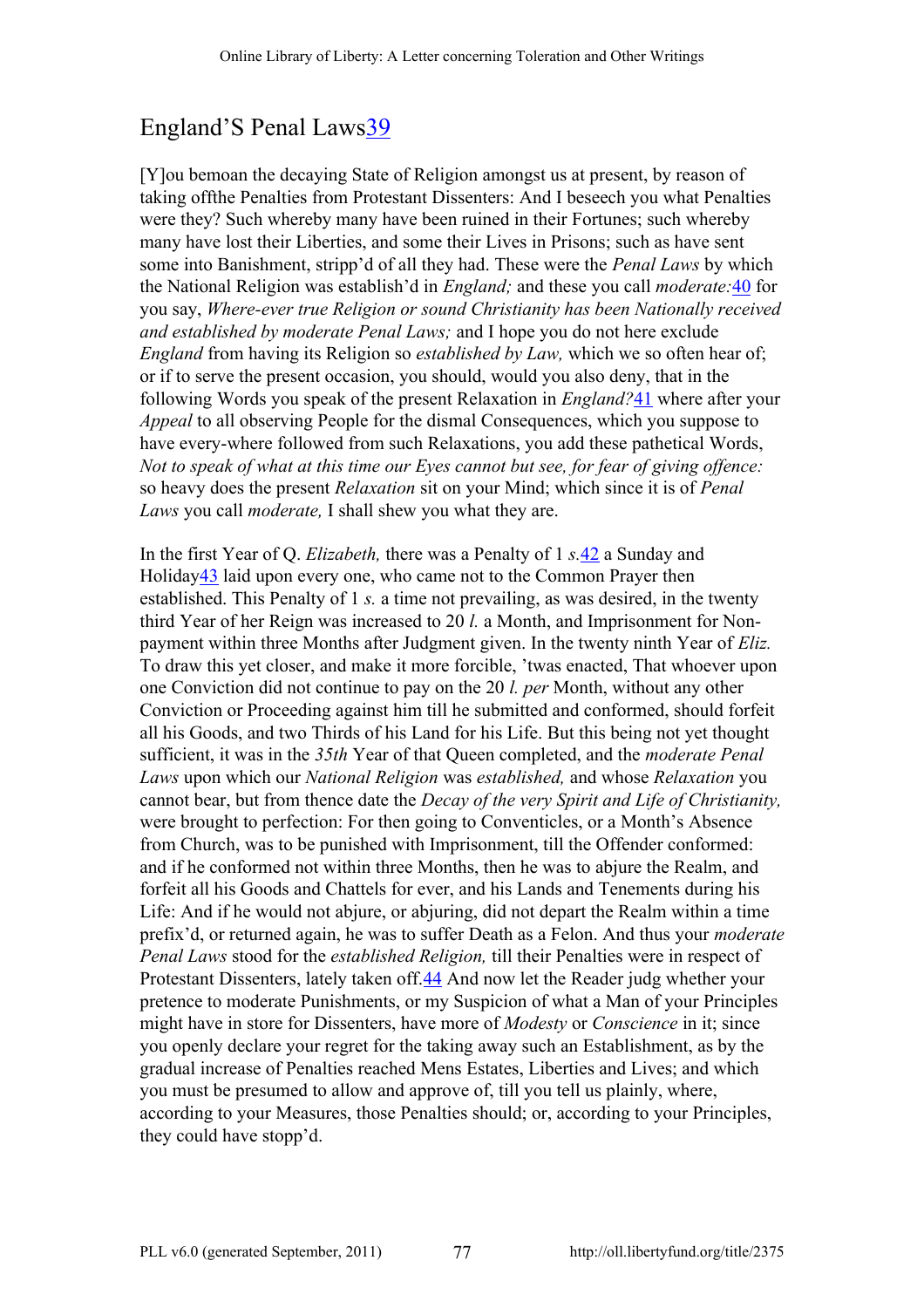## Prejudice And Sincere Seeking[45](#page-156-0)

You speak more than once of Mens being brought to lay aside their *Prejudices* to make them consider as they ought, and judg right of Matters in Religion; and I grant without doing so they cannot: But it is impossible for Force to make them do it, unless it could show them, which are Prejudices in their Minds, and distinguish them from the Truths there. Who is there almost that has not *Prejudices,* that he does not know to be so; and what can Force do in that Case? It can no more remove them, to make way for Truth, than it can remove one Truth to make way for another; or rather remove an establish'd Truth, or that which is look'd on as an unquestionable Principle (for so are often Mens Prejudices) to make way for a Truth not yet known, nor appearing to be one. 'Tis not every one knows, or can bring himself to *Des Cartes'* s way of doubting, and strip his Thoughts of all Opinions, till he brings them to self-evident Principles, and then upon them builds all his future Tenents.[46](#page-156-1)

Do not think all the World, who are not of your Church, abandon themselves to an utter Carelessness of their future State. You cannot but allow there are many Turks who sincerely seek Truth, to whom yet you could never bring *Evidence sufficient* to convince them of the Truth of the Christian Religion, whilst they looked on it as a Principle not to be question'd, that the Alcoran was of Divine Revelation. This possibly you will tell me is a *Prejudice,* and so it is; but yet if this Man shall tell you 'tis no more a *Prejudice* in him, than it is a *Prejudice* in any one amongst Christians, who having not examin'd it, lays it down as an unquestionable Principle of his Religion, that the Scripture is the Word of God; what will you answer to him? And yet it would shake a great many Christians in their Religion, if they should lay by that Prejudice, and suspend their Judgment of it, until they had made it out to themselves with *Evidence sufficient* to convince one who is not prejudiced in Favour of it; and it would require more Time, Books, Languages, Learning and Skill, than falls to most Mens share to establish them therein, if you will not allow them, in this so distinguishing and fundamental a Point, to rely on the Learning, Knowledg and Judgment of some *Persons* whom they have in *Reverence* or *Admiration.* This though you blame it as an ill way, yet you can allow in one of your own Religion, even to that Degree, that he may be ignorant of *the Grounds* of his Religion. And why then may you not allow it to a Turk, not as a good way, or as having led him to the Truth; but as a way, as fit for him, as for one of your Church to acquiesce in; and as fit to exempt him from your Force, as to exempt any one of your Church from it?

#### On The Test Act[47](#page-156-2)

You go on, *And therefore if such Persons profane the Sacrament to keep their Places, or to obtain Licenses to sell Ale, this is an horrible Wickedness.*[48](#page-156-3) I excuse them not. *But it is their own, and they alone must answer for it.* Yes, and those who threatned poor ignorant and *irreligious* Ale-sellers, whose Livelihood it was, to take away their Licences, if they did not conform and receive the Sacrament; may be thought perhaps to have something to answer for. You add, *But it is very unjust to impute it to those who make such Laws, and use such Force, or to say that they prostitute holy things, and drive Men to profane them.* Nor is it just to insinuate in your Answer, as if that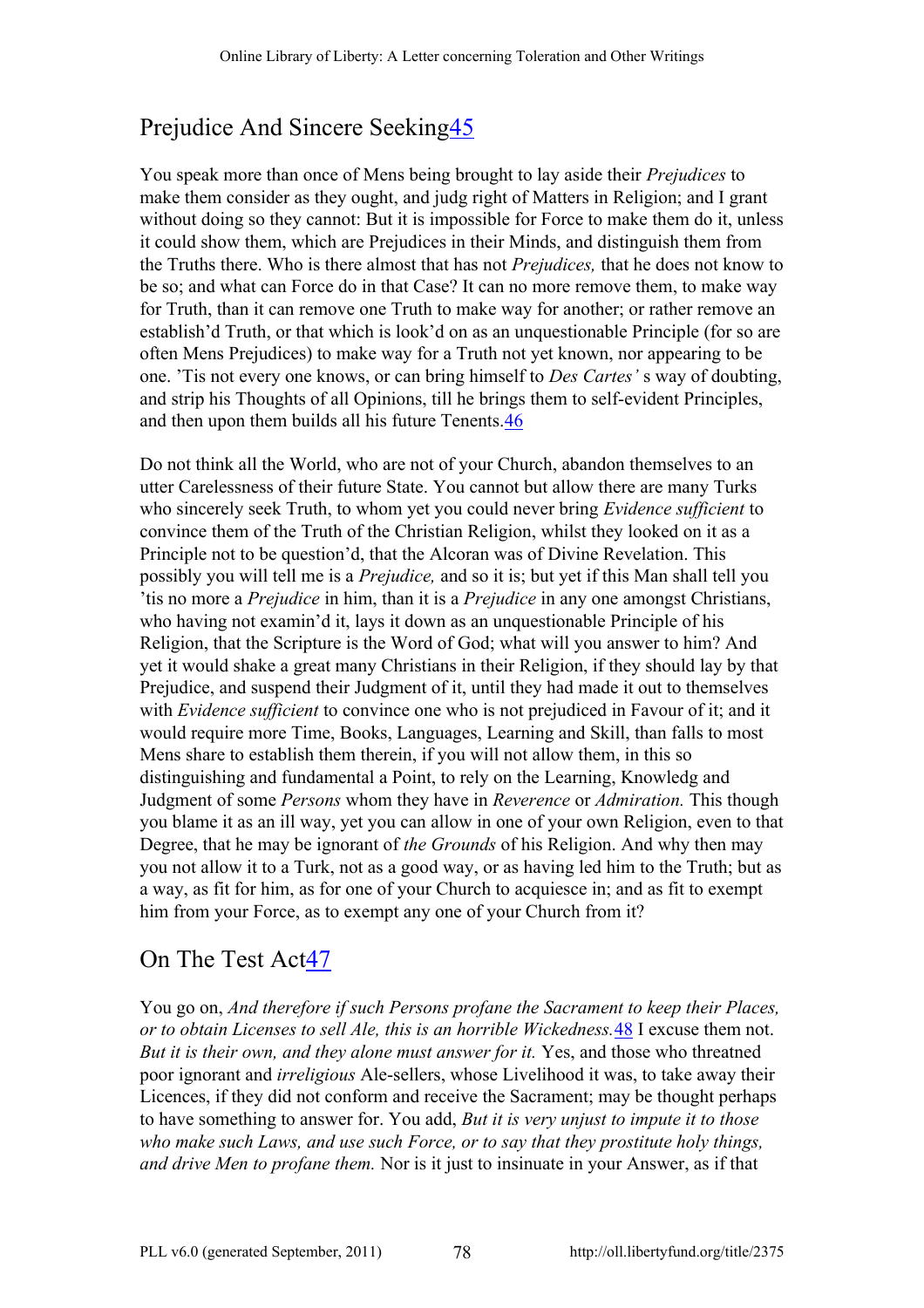had been said which was not. But if it be true that a poor ignorant loose irreligious Wretch should be threatned to be turn'd out of his Calling and Livelihood, if he would not take the Sacrament: May it not be said these holy things have been so low prostituted? And if this be not profaning them, pray tell me what is?

#### Penal Laws Do Not Make People Reconsider Their Religio[n49](#page-156-4)

To shew the Usefulness of Force, your way apply'd, I said, "Where the Law punish'd Dissenters without telling them it is to make them consider, they may through Ignorance and Oversight neglect to do it." Your Answer is, *But where the Law provides sufficient means of Instruction for all, as well as Punishment for Dissenters, it is so plain to all concern'd, that the Punishment is intended to make them consider, that* you *see no danger of Mens neglecting to do it, through Ignorance and Oversight.* I hope you mean by *consider,* so to *consider* as not only to imbrace in an outward Profession (for then all you say is but a poor Fallacy, for such a Considering amounts to no more but bare outward Conformity); but so to *consider, study* and *examine* Matters of Religion, as really to imbrace, what one is convinced to be the true, with Faith and Obedience. If it be so plain and easy to understand, that a Law, that speaks nothing of it, should yet be intended to make Men *consider,* search and *study,* to find out the *Truth that must save them;* I wish you had shew'd us this Plainness. For I confess many of all degrees, 50 that I have purposely asked about it, did not ever see, or so much as dream, that the Act of Uniformity, or against Conventicles,[51](#page-156-6) or the Penalties in either of them, were ever intended to make Men seriously study Religion, and make it their business to find the *Truth which must save them;* but barely to make Men conform. But perhaps you have met with Handicrafts-Men, and Country-Farmers, Maid-Servants, and Day-Labourers, who have quicker Understandings, and reason better about the Intention of the Law, for these as well as others are *concern'd.* If you have not, 'tis to be fear'd, your saying *it is so plain, that you see no danger of Mens neglecting to do it, through Ignorance or Oversight,* is more for its serving your purpose, than from any Experience you have, that it is so.

When you will enquire into this Matter, you will, I guess, find the People so ignorant amidst that great *Plainness* you speak of, that not one of twenty of any degree, amongst Conformists or Nonconformists, ever understood the Penalty of 12 *d.* a Sunday, or any other of our Penal Laws against Nonconformity, to be intended to set Men upon studying the True Religion, and impartially examining what is necessary to Salvation. And if you would come to *Hudibras* 's<sup>[52](#page-156-7)</sup> Decision, I believe he would have a good Wager of it, who should give you a Guinea for each one who had thought so, and receive but a Shilling for every one who had not. Indeed you do not say, it is plain everywhere, but only *where the Law provides sufficient means of Instruction for all, as well as Punishment for Dissenters.* From whence, I think it will follow, that that contributes nothing to make it plain, or else that the Law has not provided sufficient means of Instruction in *England,* where so very few find this to be so plain. If by this *sufficient Provision of means of Instruction for all;* you mean, Persons maintain'd at the Publick Charge to preach, and officiate in the publick Exercise of the National Religion; I suppose you needed not this Restriction, there being few Places which have an establish'd National Religion, where there is not such *means of Instruction provided:* if you intend any other *means of Instruction,* I know none *the*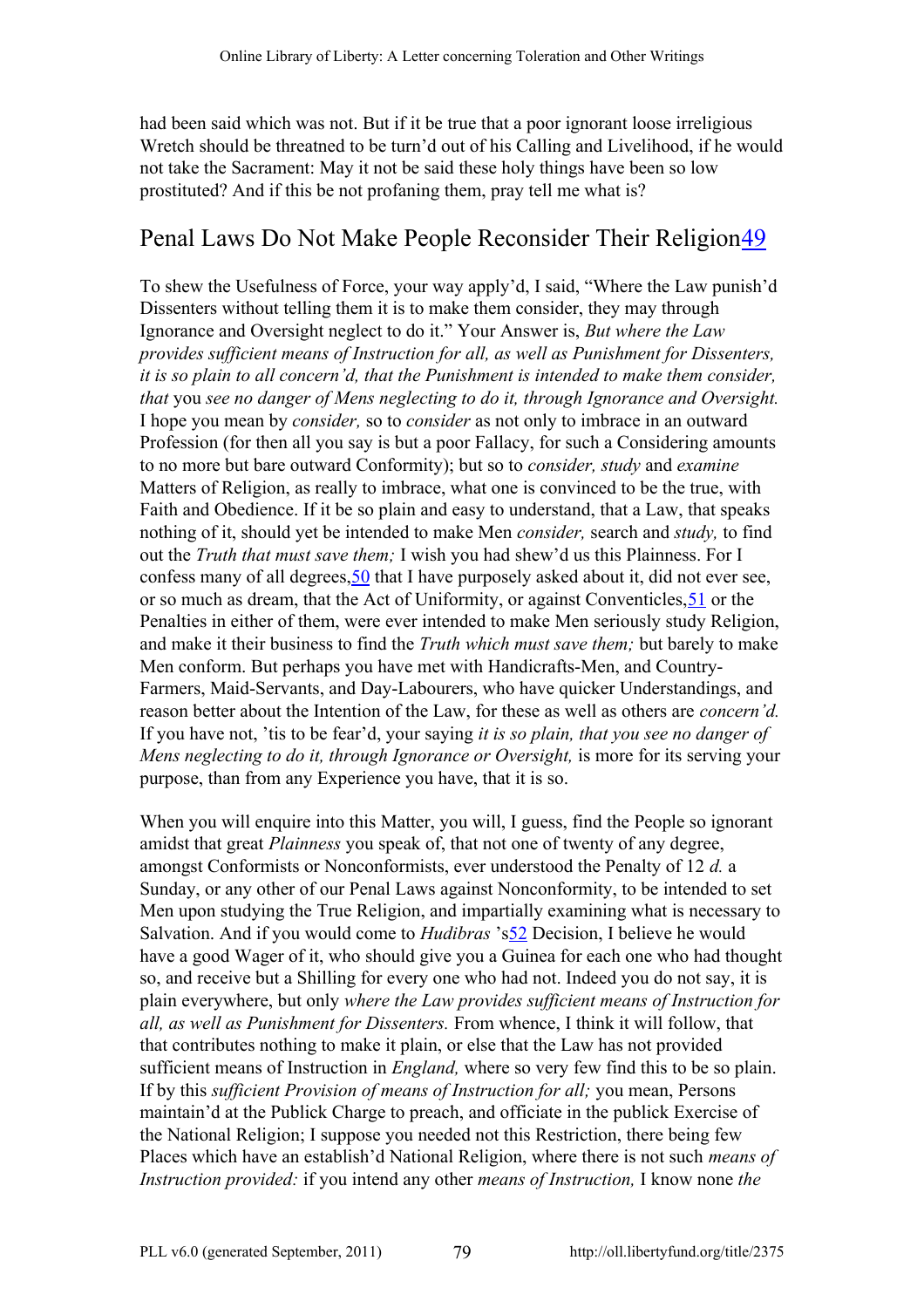*Law* has provided in *England* but the 39 Articles, 53 the Liturgy, and the Scripture, and how either of them by it self, or these altogether, with a National Clergy, make it plain, that the Penalties laid on Nonconformity, are intended to make Men *consider, study, and impartially examine Matters of Religion,* you would do well to shew. For Magistrates usually know (and therefore make their Laws accordingly) that the People seldom carry either their Interpretation or Practice beyond what the express Letter of the Law requires of them. You would do well also to shew, that a sufficient provision of means of Instruction, cannot but be understood to require an effectual Use of them, which the Law that makes that provision says nothing of. But on the contrary, contents it self with something very short of it: For Conformity or Coming to Church, is at least as far from *considering, studying* and *impartially examining* Matters of Religion, so as to *imbrace the Truth upon Conviction and with an obedient Heart,* as being present at a Discourse concerning Mathematicks, and studying Mathematicks, so as to become a knowing Mathematician, are different one from the other.

People generally think they have done their Duties abundantly, if they have been at Church, whether they min[d54](#page-156-9) any thing done there or no: this they call serving of God, as if it were their whole Duty; so backward are they to understand more, though it be plain the Law of God expresly requires more. But that they have fully satisfied the Law of the Land, no body doubts; nor is it easy to answer what was replied to me on this occasion, *viz.* If the Magistrate *intended* any thing more in those Laws but Conformity, would he not have said it? To which let me add, if the Magistrate *intended Conformity as the fruit of Conviction,* would he not have taken some care to have them instructed before they conformed, and examin'd when they did? but 'tis *presumable* their Ignorance, Corruption and Lusts, all drop offin the Church-porch, and that they become perfectly good Christians as soon as they have taken their Seats in the Church.

#### The Charge Of Scepticism And Epicureanism[55](#page-156-10)

*Epicurism and Atheism,* say you, are found *constantly to spread themselves upon the Relaxation of moderate Penal Laws.* We will suppose your History to be full of Instances of such *Relaxations,* which you will in good time communicate to the World, that wants this Assistance from your Observation. But were this to be justified out of History, yet would it not be any Argument against Toleration; unless your History can furnish you with a new sort of Religion founded in Atheism. However, you do well to charge the spreading of Atheism upon Toleration in Matters of Religion, as an Argument against those who deny *Atheism* (which takes away all Religion) to have any Right to Toleration at all. But perhaps (as is usual for those who think all the World should see with their Eyes, and receive their Systems for unquestionable Verities) Zeal for your own way makes you call all *Atheism,* that agrees not with it. That which makes me doubt of this, are these following words; *Not to speak of what at this time our Eyes cannot but see for fear of giving Offence: Though I hope it will be none to any that have a just Concern for Truth and Piety, to take notice of the Books and Pamphlets which now fly so thick about this Kingdom, manifestly tending to the multiplying of Sects and Divisions, and even to the promoting of* Scepticism *in Religion among us. In which number,* you say, you *shall not much need* my *pardon, if* you *reckon the First and Second Letter concerning*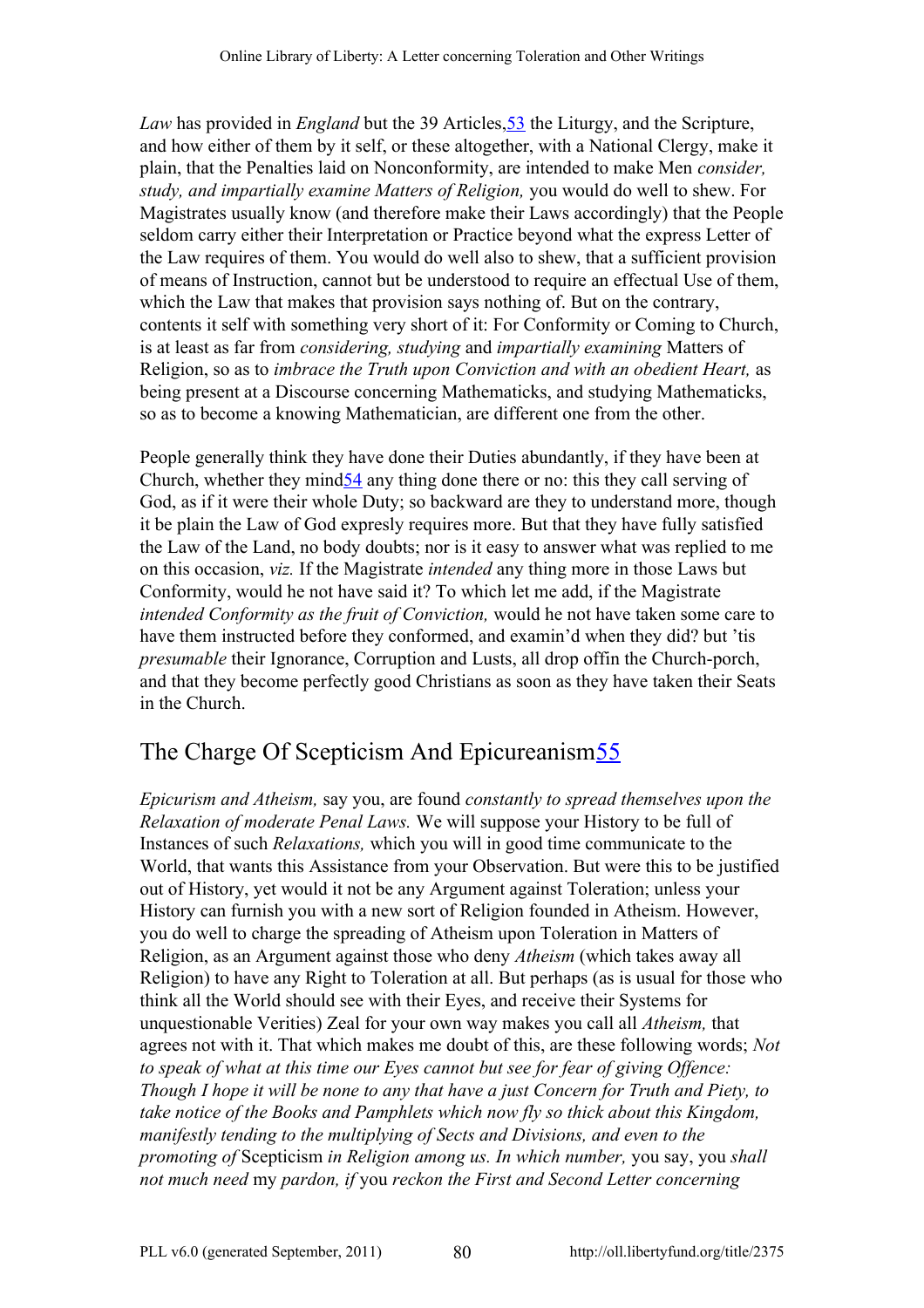*Toleration.* Wherein, by a broad Insinuation, you impute the spreading of *Atheism* among us, to the late *Relaxation* made in favour of Protestant Dissenters: and yet all that you take notice of as a proof of this, is, *the Books and Pamphlets which now fly so thick about this Kingdom, manifestly tending to the multiplying of Sects and Divisions, and even to the promoting of Scepticism in Religion amongst us;* and for instance, you name *the First and Second Letter concerning Toleration.* If one may guess at the others by these, The *Atheism and Scepticism* you accuse them of will have but little more in it, than an Opposition to your Hypothesis; on which, the whole business of Religion must so turn, that whatever agrees not with your System, must presently, by Interpretation, be concluded to *tend* to the promoting of *Atheism* or *Scepticism* in Religion. For I challenge you to shew in either of those two Letters you mention, one word tending to *Epicurism, Atheism* or *Scepticism* in Religion.

But, Sir, against the next time you are to give an account of *Books and Pamphlets tending to the promoting Scepticism in Religion amongst us,* I shall mind you of the *third Letter concerning Toleration,* to be added to the Catalogue, which asserting and building upon this, that *True Religion may beknown by those who profess it, to be the only True Religion,* does not a little towards betraying the Christian Religion to Scepticks. For what greater advantage can be given them, than to teach, that one may know the True Religion? thereby putting into their hands a Right to demand it to be demonstrated to them, that the Christian Religion is true, and bringing on the Professors of it a necessity of doing it. I have heard it complain'd of as one great Artifice of Scepticks, to require Demonstrations where they neither could be had, nor were necessary. But if the True Religion may be known to Men to be so, a Sceptick may require, and you cannot blame him if he does not receive your Religion, upon the strongest probable Arguments, without Demonstration.

And if one should demand of you Demonstration of the Truths of your Religion, which I beseech you, would you do, either renounce your Assertion, that it may be known to be true, or else undertake to demonstrate it to him?

And as for *the decay of the very Life and Spirit of Christianity,* and the *spreading of Epicurism* amongst us: I ask, what can more tend to the promoting of them than this Doctrine, which is to be found in the same Letter, *viz.* That it is *presumable* that those who *conform, do it upon Reason and Conviction?* When you can instance in any thing so much tending to the promoting of *Scepticism in Religion* and *Epicurism,* in *the first or second Letter concerning Toleration,* we shall have reason to think you have some ground for what you say.

As to *Epicurism,* the spreading whereof you likewise impute to the *Relaxation* of your moderate Penal Laws; That so far as it is distinct from *Atheism,* I think regards Mens Lives more than their Religions, *i.e.,* speculative Opinions in Religion and Ways of Worship, which is that we mean by Religion, as concern'd in Toleration. And for the Toleration of corrupt Manners, and the Debaucheries of Life, neither our Author, nor I do plead for it; but say it is properly the Magistrate's Business, by Punishments, to restrain and suppress them. I do not therefore blame your Zeal against *Atheism* and *Epicurism;* but you discover a great Zeal against something else, in charging them on Toleration, when it is in the Magistrate's power to restrain and suppress them by more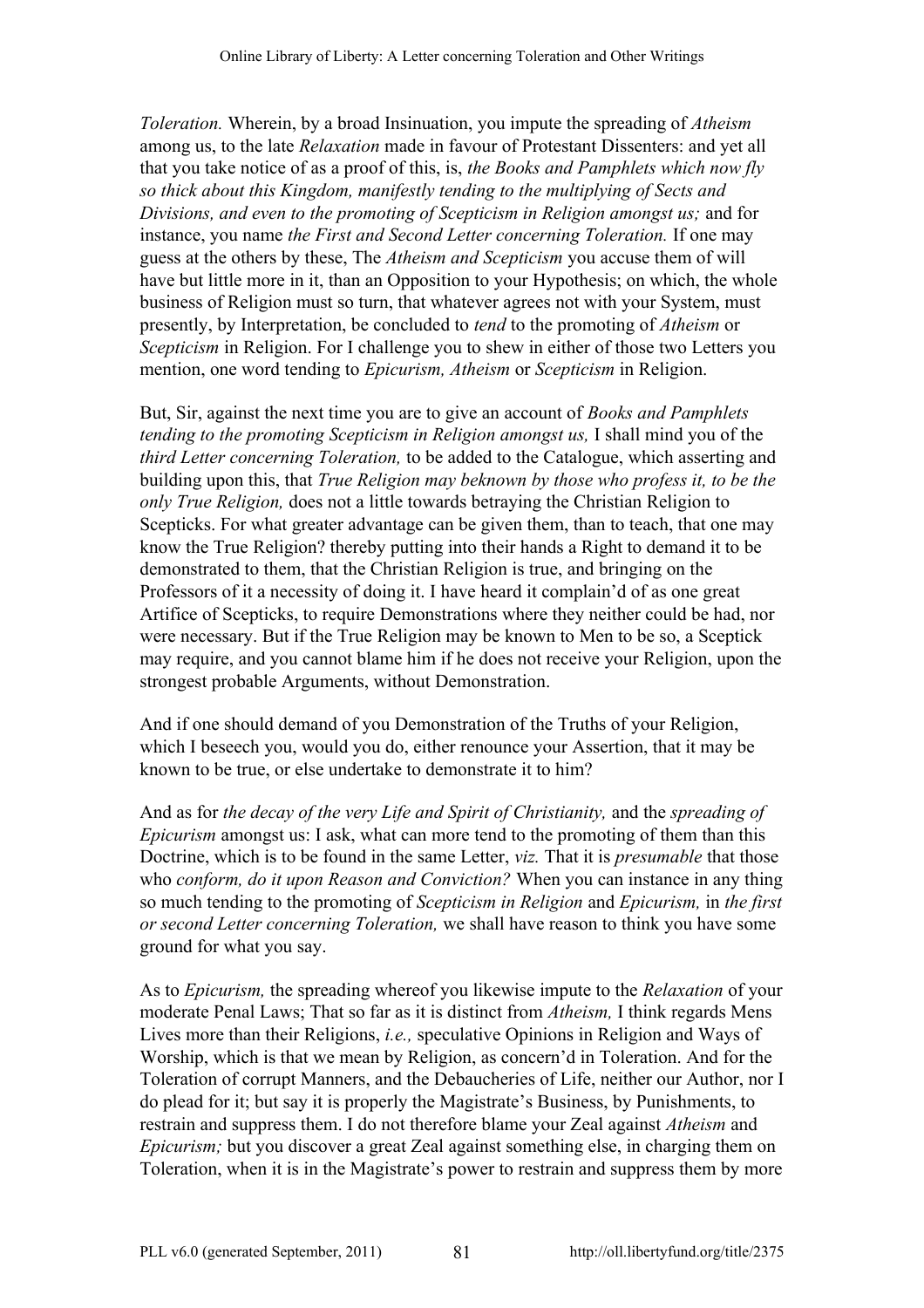effectual Laws than those for Church-Conformity. For there are those who will tell you that an outward Profession of the National Religion, even where it is the True Religion, is no more opposite to, or inconsistent with *Atheism* or *Epicurism,* than the owning of another Religion, especially any Christian Profession, that differs from it. And therefore you, in vain, impute *Atheism* or *Epicurism* to the Relaxation of Penal Laws, that require no more than an outward Conformity to the National Church.

#### The Pastoral Care Of Corrupt Conformist[s56](#page-156-11)

The Backwardness and Lusts that hinder an *impartial Examination,* as you describe it, is general. The Corruption of Nature which hinders a *real imbracing* the true Religion, that also you tell us here, is universal. I ask a Remedy for these in your way. You say *the Law* for Conformity *is general, excepts none.* Very likely, *none* that do not conform *;* but punishes *none* who conforming, do neither *impartially examine* nor *really imbrace* the true Religion. From whence I conclude, there is no corruption of Nature in those, who are brought up or join in outward Communion with the Church of *England.* But *as to Ignorance, Negligence, and Prejudice,* you say you *desire* me, *or any Man else, to tell what better course can be taken to cure them, than that which* you *have mentioned.* If your Church can find no better way to cure Ignorance and Prejudice, and the Negligence, that is in Men, to examine Matters of Religion and heartily Imbrace the true, than what is impracticable upon Conformists, then of all others, Conformists are in the most deplorable Estate. But, as I remember, you have been told of a better way, which is, the discoursing with Men seriously and friendly about Matters in Religion, by those whose Profession is the Care of Souls; examining what they do not understand, and where, either through Laziness, Prejudice or Difficulty, they do stick; and applying to their several Diseases proper Cures, which it is as impossible to do by a general Harangue, once or twice a Week out of the Pulpit, as to fit all Mens Feet with one Shoe, or cure all Mens Ails with one, though very wholsome, Diet-drink. To be thus *instant in season, and out of season,*[57](#page-156-12) some Men have thought a better way of Cure, than a Desire, only to have Men driven by the Whip, either in your, or the Magistrate's hands, into the Sheepfold: where when they are once, whether they understand or no, their Ministers Sermons; whether they are, or can be better for them or no; whether they are ignorant and hypocritical Conformists, and in that way like[58](#page-156-13) to remain so, rather than to become knowing and sincere Converts, some Bishops have thought it not sufficiently enquired; [59](#page-157-0) but this no body is to mention, for whoever does so, *makes himself an occasion to shew his good Will to the Clergy.*

This had not been said by me here, now I see how apt you are to be put out of temper with any thing of this kind (though it be in every serious Man's Mouth) had not you desired me to shew you a better way than Force, your way apply'd. And to use your way of Arguing, since bare Preaching, as now us'd, 'tis plain, will not do, there is no other means left but this to deal with the corrupt Nature of Conformists; for Miracles are now ceased, and Penalties they are free from; therefore, by your way of concluding, *no other being left,* this of Visiting at home, conferring and instructing, and admonishing Men there, and the like Means, proposed by the Reverend Author of the *Pastoral Care,*[60](#page-157-1) is necessary; and Men, whose business is the Care of Souls, are *obliged* to use it.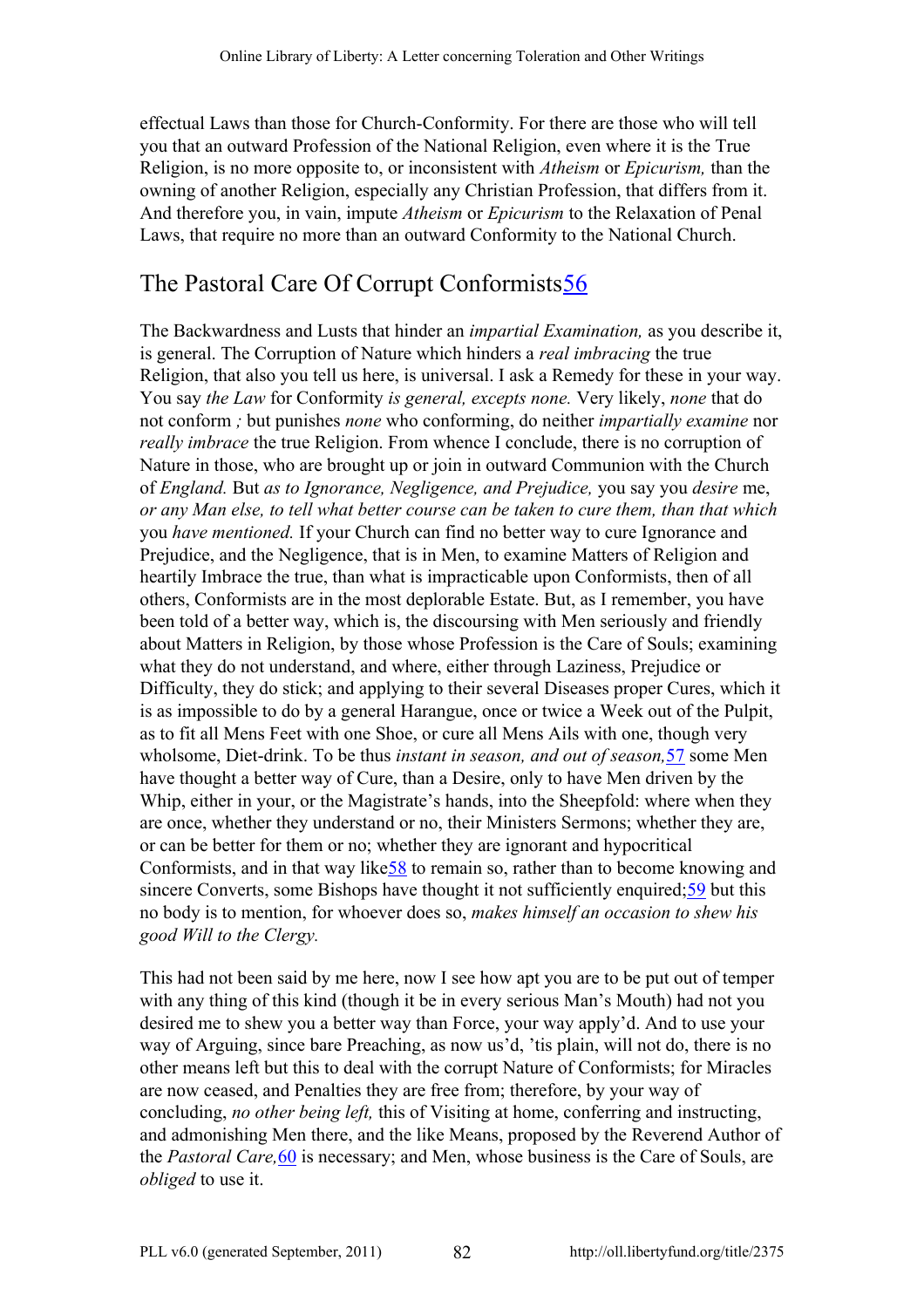## The Reformation Of Manners Once More[61](#page-157-2)

You give us in this and the foregoing Pages, the Grounds of your *Fear,* It is the *Corruption of humane Nature* which opposes the True Religion. You express it thus, *Idolatry prevailing against it* (the True Religion) *not by its own Light and Strength, for it could have nothing of either, but merely by the Advantage it had in the Corruption and Pravity of humane Nature, finding out to it self more agreeable Religions than the true. For,* say you, *whatever Hardships some False Religions may impose, it will however, always be easier to carnal and worldly-minded Men, to give even their First-born for their Transgressions, than to mortify their Lusts from which they spring, which no Religion but the True, requires of them.* I wonder, saying this, how you could any longer mistake the Magistrate's Duty, in reference to Religion, and not see wherein *Force* truly can and ought to be serviceable to it. What you have said, plainly shews you, that the Assistance the Magistrate's Authority can give to the True Religion, is in the subduing of Lusts, and its being directed against Pride, Injustice, Rapine, Luxury and Debauchery, and those Immoralities which come properly under his Cognisance, and may be corrected by Punishments; and not by the imposing of *Creeds and Ceremonies,* as you tell us. *Sound* and *Decent,* you might have left out, whereof their Fancies, and not the Law of God, will always be Judg and consequently the Rule.

The Case between the true and false Religions, as you have stated it, in short, stands thus, *True Religion has always Light and Strength of its own sufficient to prevail with all that seriously consider it, and without prejudice. Idolatry* or False Religions *have nothing of Light or Strength to prevail with.* Why then does not the true Religion prevail against the false, having so much the advantage in Light and Strength? The Counter-ballance of *Prejudice* hinders. And wherein does that consist? The Drunkard must part with his Cups and Companions, and the Voluptuous Man with his Pleasures. The Proud and Vain must lay by all Excess in Apparel, Furniture and Attendance; and Money, the support of all these, must be got only by the ways of Justice, Honesty, and fair Industry. And every one must live peaceably, uprightly, and friendly with his Neighbour. Here then the Magistrate's assistance is wanting: Here they may and ought to interpose their Power, and by Severities, against Drunkenness, Lasciviousness, and all sorts of Debauchery; by a steady and unrelaxed Punishment of all the ways of Fraud and Injustice; and by their Administration, Countenance, and Example, reduce the Irregularities of Mens Manners into order, and bring Sobriety, Peaceableness, Industry and Honesty into Fashion. This is their proper Business every-where; and for this they have a Commission from God, both by the Light of Nature and Revelation; and by this, removing the great Counterpoise, which lies in strictness of Life, and is so strong a Bias, with the greatest part, against the true Religion, they would cast the Ballance on that side. For if Men were forced by the Magistrate to live sober, honest and strict Lives, whatever their Religion were, would not the advantage be on the side of Truth, when the gratifying of their Lusts were not to be obtained by forsaking her?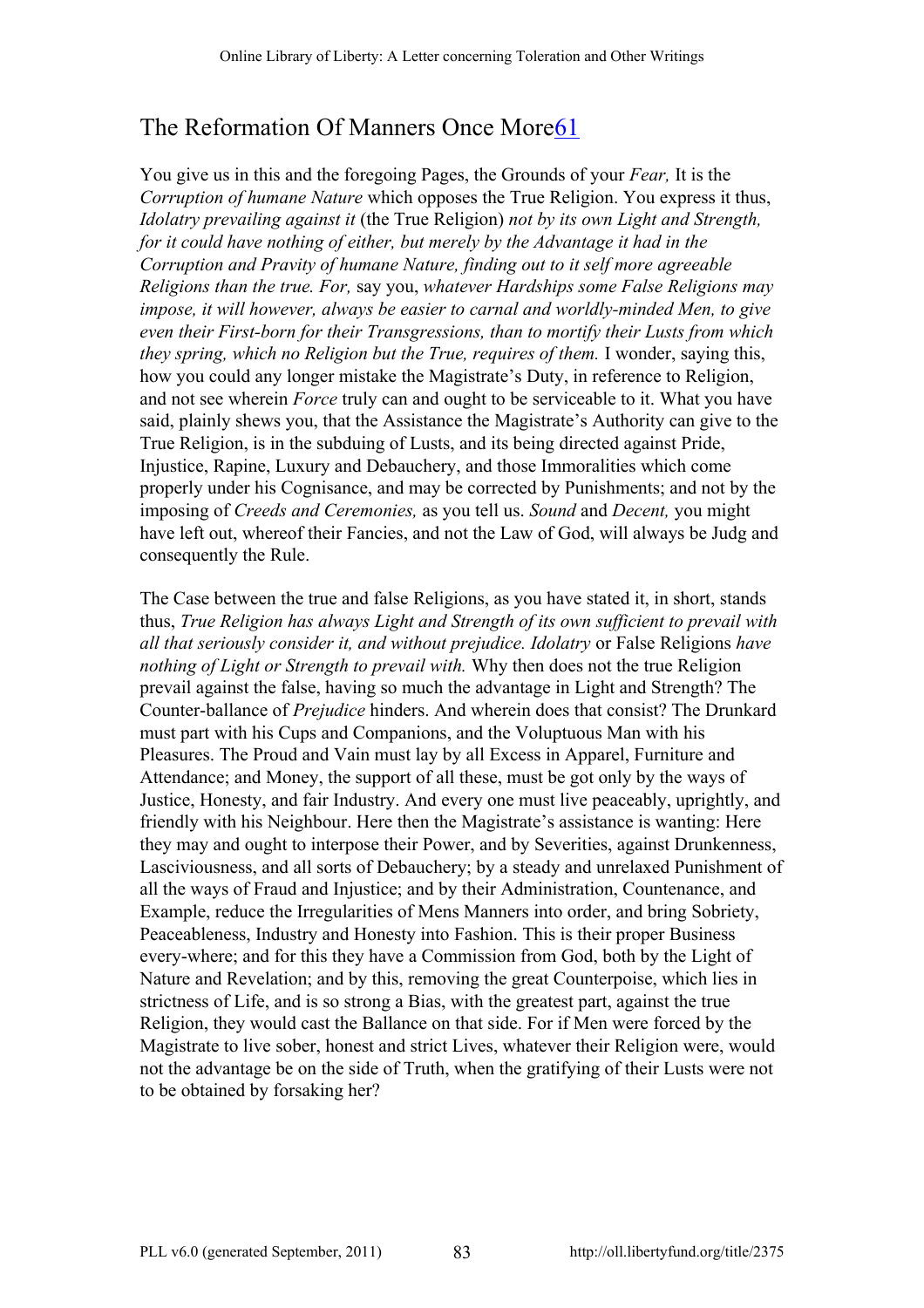## The History Of Idolatr[y62](#page-157-3)

[Y]ou may meet with Men (whose reading yet I will not compare with yours) who think they have found in History, that Princes and those in Power, first corrupted the True Religion, by setting up the Images and Symbols of their Predecessors in their Temples; which, by their Influence, and the ready Obedience of the Priests they appointed, were in succession of Time, propos'd to the People as Objects of their Worship. Thus they think they *find in History that* Isis, Queen of *Egypt,* with her Counsellor *Thoth,* instituted the Funeral-Rites of King *Osiris,* by the Honour done to the sacred Ox. They think they *find* also *in History,* that the same *Thoth,* who was also King of *Egypt* in his turn, invented the Figures of the first *Egyptian* Gods, *Saturn, Dagon, Jupiter Hammon,* and the rest: that is, the Figures of their Statues or Idols; and that he instituted the Worship and Sacrifices of these Gods: And his Institutions were so well assisted by those in Authority, and observed by the Priests they set up, that the Worship of those Gods soon became the Religion of that, and a Pattern to other Nations. And here we may perhaps, with good reason, place the rise and original of Idolatry after the Flood, there being nothing of this kind more ancient. So ready was the Ambition, Vanity, or Superstition of Princes, to introduce their Predecessors into the Divine Worship of the People, to secure to themselves the greater Veneration from their Subjects, as descended from the Gods; or to erect such a Worship, and such a Priesthood, as might awe the blinded and seduced People into that Obedience they desired. Thus *Ham,* by the Authority of his Successors, the Rulers of *Egypt,* is first brought for the Honour of his Name and Memory into their Temples, and never left, till he is erected into a God, and made *Jupiter Hammon,* &c. which Fashion took afterwards with the Princes of other Countries.

Was not the great God of the Eastern Nations, *Baal,* or *Jupiter Belus,* one of the first Kings of *Assyria?* And which, I pray, is the more likely, that Courts, by their Instruments the Priests, should thus advance the Honour of Kings amongst the People for the ends of Ambition and Power; or the People find out these refined Ways of doing it, and introduce them into Courts for the enslaving themselves? What Idolatry does your History tell you of among the Greeks, before *Phoroneus* and *Danaus,* Kings of the *Argives,* and *Cecrops* and *Theseus* Kings of *Attica,* and *Cadmus* King of *Thebes,* introduced it? An Art of Rule 'tis probable they borrowed from the *Egyptians.* So that if you had not vouch'd the Silence of History, without consulting it, you would possibly have found, that in the first Ages, Princes, by their Influence and Aid, by the Help and Artifice of the Priests they imploy'd, their Fables of their Gods, their Mysteries and Oracles, and all the Assistance they could give it by their Authority, did so much against the Truth, before direct Force was grown into fashion, and appear'd openly, that there would be little reason of putting the Guard and Propagation of the True Religion, into their hands now, and arming them with Force to promote it.

That this was the Original of Idolatry in the World, and that it was borrowed by other Magistrates from the *Egyptians,* is farther evident in that this Worship was setled in *Egypt,* and grown the National Religion there, before the Gods of *Greece,* and several other Idolatrous Countries, were born. For though they took their Pattern of Deifying their deceased Princes, from the *Egyptians,* and kept, as near as they could, to the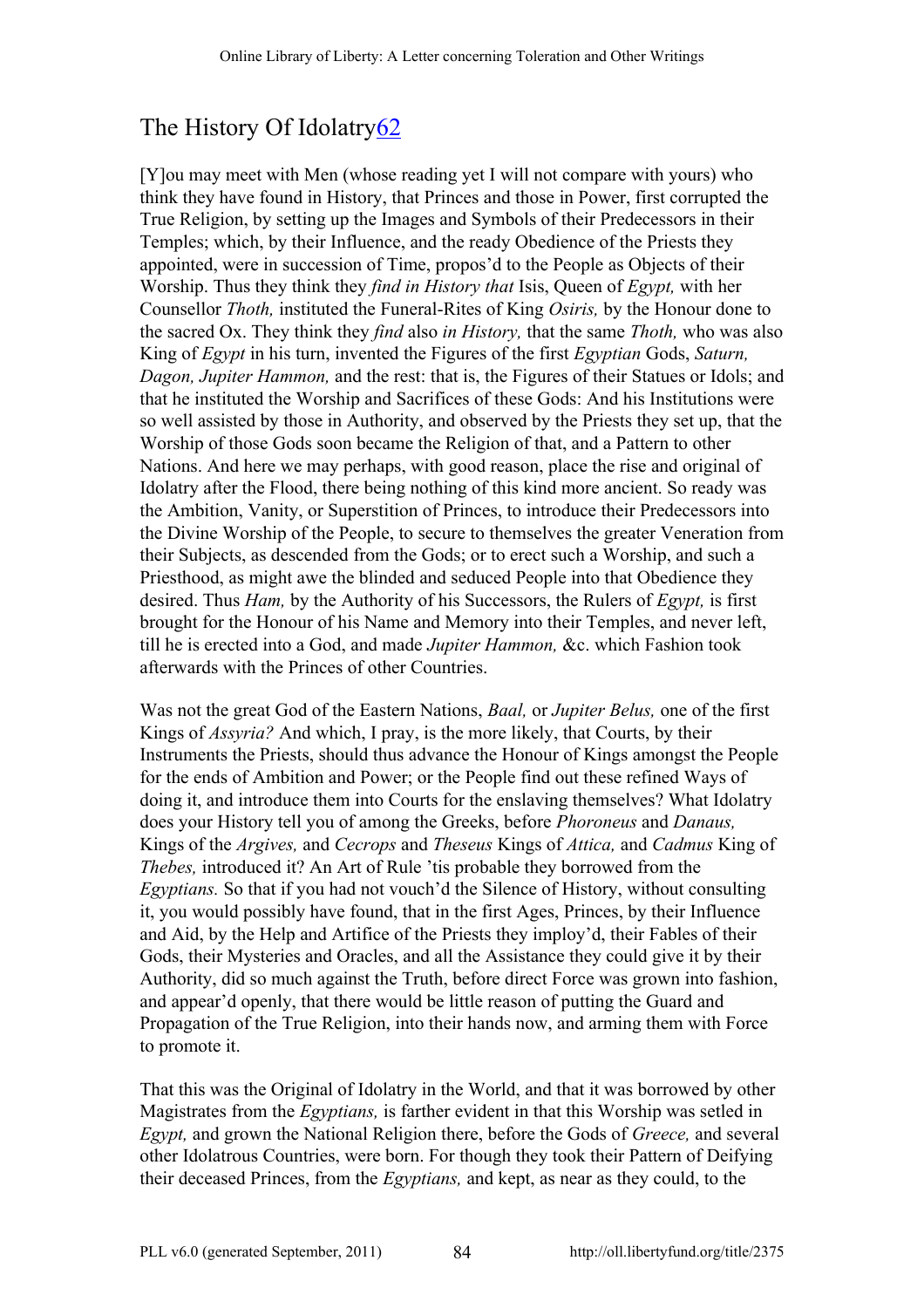Number and Genealogies of the *Egyptian* Gods; yet they took the Names still of some great Men of their own, which they accommodated to the Mythology of the *Egyptians.* Thus, by the assistance of the *Powers in being,* Idolatry entred into the World after the Flood. Whereof, if there were not so clear Footsteps in History, why yet should you not imagine Princes and Magistrates, ingaged in False Religions, as ready to imploy their Power for the maintaining and promoting their False Religions in those days, as we find them now? And therefore, what you say in the next Words, of the entrance of Idolatry *into the World, and the Entertainment* it found *in it,* will not pass for so very evident without Proof, though you tell us never so confidently, that you *suppose, besides the Corruption of humane Nature, there can no other Cause be assigned of it, or none more probable than this, That the Powers then in being, did not what they might and ought to have done* (*i.e.* if you mean it to your purpose, use Force your way, to make Men *consider,* or to *impose Creeds and Ways of Worship*) *towards the preventing or checking that horrible Apostacy.*

I grant that the entrance and growth of Idolatry, might be owing to the Negligence of the *Powers in being,* in that they *did not do what they might and ought to have done,* in using their Authority to suppress the Enormities of Mens Manners, and correct the Irregularity of their Lives. But this was not all the Assistance they gave to that *horrible Apostacy:* They were, as far as History gives us any light, the Promoters of it, and Leaders in it, and did what they ought not to have done, by setting up False Religions, and using their Authority to establish them, to serve their corrupt and ambitious Designs.

National Religions, establish'd by Authority, and inforced by the Powers in being, we hear of every where, as far back as we have any account of the rise and growth of the Religions of the World. Shew me any place, within those few Generations, wherein you say the Apostacy prevail'd after the Flood, where the Magistrates, being of the True Religion, the Subjects by the Liberty of a Toleration, were led into False Religions, and then you will produce something against Liberty of Conscience. But to talk of that great Apostacy, as wholly owing to Toleration, when you cannot produce one Instance of Toleration then in the World, is to say what you please.

That the majority of Mankind were then, and always have been, by the *Corruption and Pravity of humane Nature,* led away, and kept from imbracing the True Religion, is past doubt. But whether this be owing to Toleration, in Matters of Religion, is the Question. *David* describes an horrible Corruption and Apostacy in his time, so as to say, *There is none that doth good, no not one;*[63](#page-157-4) and yet I do not think you will say, a Toleration, then in that Kingdom, was the cause of it. If the greatest part cannot be ill without a Toleration, I am afraid you must be fain to find out a Toleration in every Country, and in all Ages of the World. For I think it is true, of all Times and Places, that the *Broad way* that leadeth to Destruction, has had most Travellers. I would be glad to know where it was that Force, your way apply'd, *i.e.,* with Punishments only upon Nonconformists, ever prevail'd to bring the greater number into the *Narrowway, that leads unto Life;* which our Saviour tells us, there are *few* that *find.*[64](#page-157-5)

The *Corruption of Humane Nature,* you say, opposes the True Religion. I grant it you. There was also, say you, an *horrible Apostacy* after the Flood; let this also be granted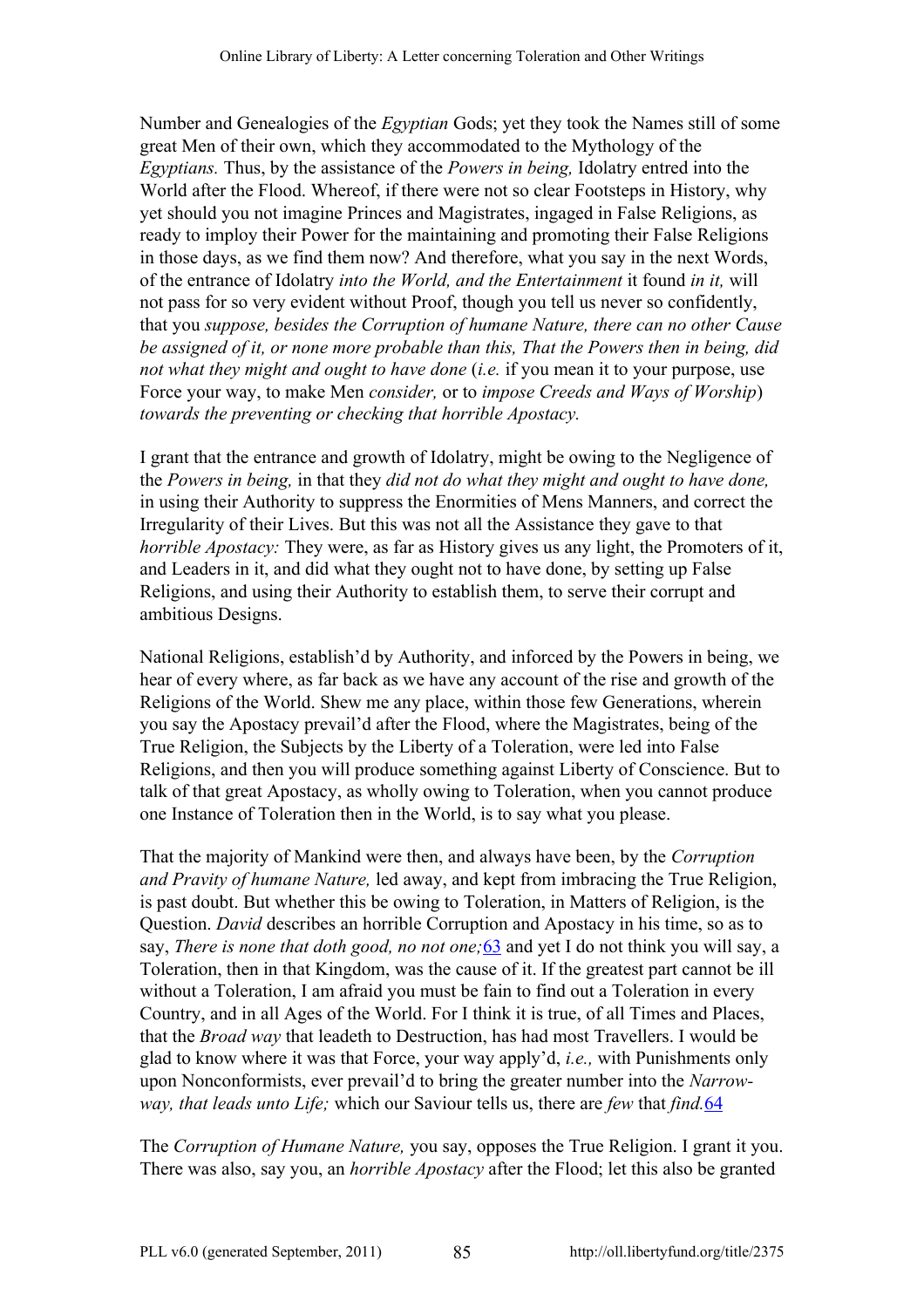you: and yet from hence it will not follow, that the True Religion cannot subsist and prevail in the World without the assistance of Force, your way apply'd, till you have shewn, that the False Religions, which were the Inventions of Men, grew up under Toleration, and not by the Encouragement and Assistance of the Powers in being.

How near soever therefore, the *True Religion* was to be *extinguish'd within a few Generations* after the Flood, (which whether more in danger then, than in most Ages since, is more than you can shew). This will be still the Question, Whether the Liberty of Toleration, or the Authority of the Powers in being, contributed most to it? And whether *there can be no other, no more probable Cause* assigned, than the want of Force, your way apply'd, I shall leave the Reader to judg. This I am sure, whatever Causes any one else shall *assign,* are as well proved as yours, if they offer them only as their Conjectures.

Not but that I think Men could run into false and foolish Ways of Worship, without the Instigation or Assistance of humane Authority; but the Powers of the World, as far as we have any History, having been always forward enough (*True Religion* as little serving Princes as private Mens *Lusts*) to take up Wrong Religions, and as forward to imploy their Authority to impose the Religion, good or bad, which they had once taken up, I can see no reason why the not using of Force, by the Princes of the World, should be assigned as the sole, or so much as the most *probable Cause* of propagating the False Religions of the World, or extirpating the True; or how you can so positively say, Idolatry *prevail'd without any assistance from the Powers in being.*

Since therefore History leads us to the Magistrates, as the Authors and Promoters of Idolatry in the World, to which we may suppose their not suppressing of Vice, joined as another Cause of the spreading of False Religions, you were best consider, whether you can still *suppose there can no other Cause be assigned,* of the prevailing of the Worship of False Gods, but the Magistrate's not interposing his Authority in matters of Religion. For that that cannot with any probability at all be assigned as any Cause, I shall give you this further Reason. You impute the prevailing of False Religions, to *the Corruption and Pravity of Humane Nature, left to it self, unbridled by Authority.* Now, if Force, your way applied, does not at all *bridle the Corruption and Pravity of Humane Nature,* the Magistrate's not so interposing his Authority, cannot be *assigned* as any *Cause* at all of that Apostacy. So that let that Apostacy have what rise, and spread as far as you please, it will not make one jot for Force, your way applied, or shew that that can receive any assistance your way from Authority. For your use of Authority and Force, being only to bring Men to an outward Conformity to the National Religion, it leaves the *Corruption and Pravity of Humane Nature,* as *unbridled* as before.

# Writing For Party[65](#page-157-6)

The *Party* you *write* for is *God,* you say. But if all you have said, aims or amounts to nothing more than that the Church of *England,* as now establish'd by Law, in its Doctrines, Ceremonies and Discipline, should be supported by the Power of the Magistrate, and Men by Force be driven into it; I fear the World will think you have very narrow Thoughts of *God;* or that that is not the *Party* you write for. 'Tis true,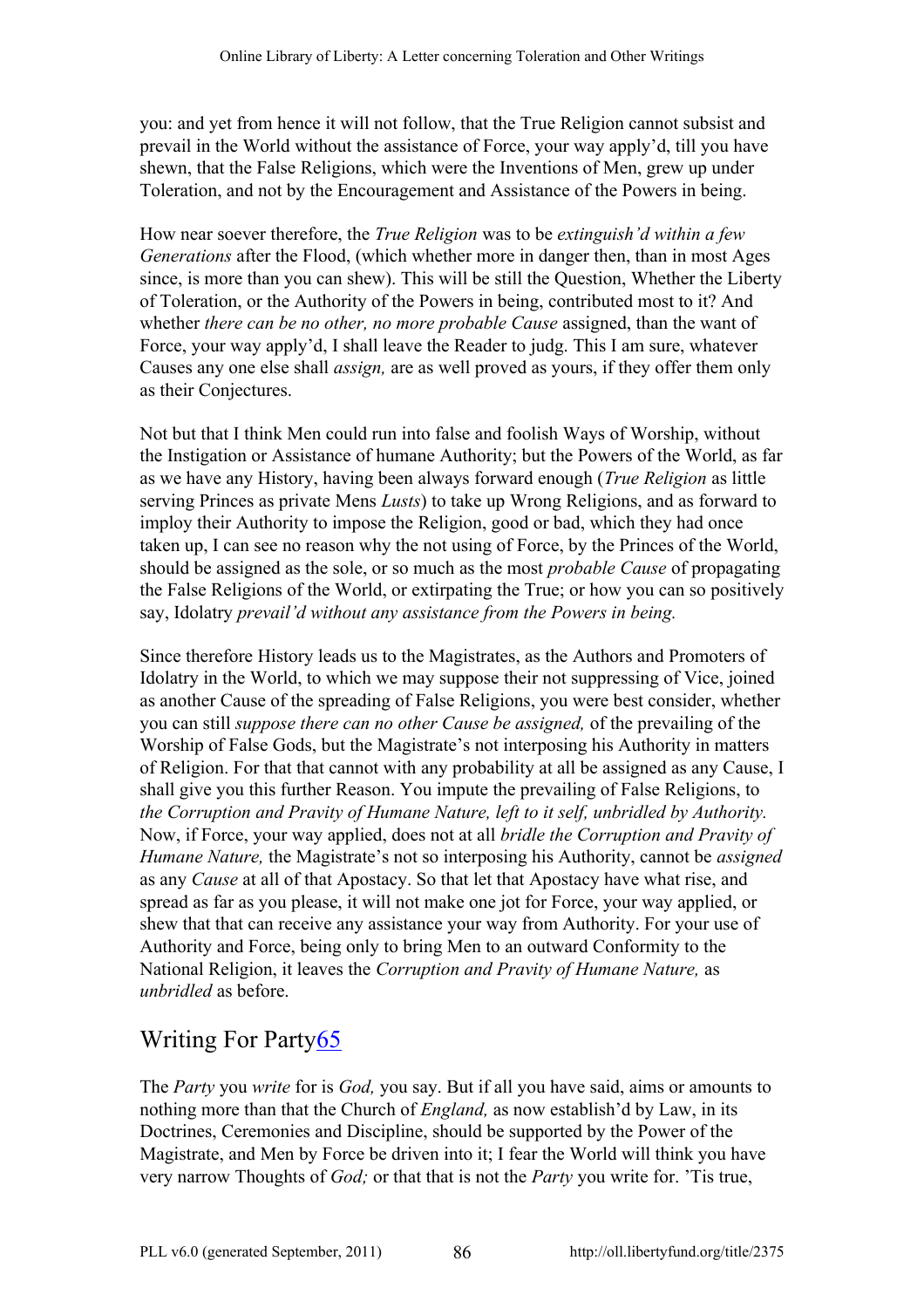you all along speak of bringing Men *to the True Religion.* But to evidence to you, that by *the only True Religion,* you mean only that of the Church of *England;* I tell you, that upon your Principles, you cannot name any other Church now in the World, (and I again demand of you to do it) for the promoting whereof, or punishing Dissenters from it, the Magistrate has the same Right to use Force, as you pretend he has here in *England.* Till you therefore name some such other True Church and True Religion, besides that of *England,* your saying that *God* is the *Party* you *write for,* will rather shew that you make bold with his Name, than that you do not write for another *Party.*

You say too, you write not *for any Party, but the Souls of Men.* You write indeed, and contend earnestly, that Men should be brought into an outward Conformity to the Church of *England.* But that they imbrace that Profession upon Reason and Conviction, you are content to have it *presumable,* without any farther Enquiry or Examination. And those who are once in the outward Communion of the National Church, however ignorant or irreligious they are, you leave there unassisted by your only *competent Means, Force;* without which, you tell us, the *True Religion, by its own Light and Strength, is not able to prevail* against Mens Lusts and the Corruption of Nature, so as to be consider'd as it ought, and heartily imbraced. And this drop'd not from your Pen by chance: But you profess-edly make Excuses for those of the National Religion who are ignorant of the *Grounds* of it; And give us Reasons why Force cannot be used to those who outwardly conform, to make them consider so as sincerely to imbrace, believe and obey, the Truth that must save them. But the Reverend Author of the *Pastoral Care*[66](#page-157-7) tells you, *PARTY is the true Name of making Converts, except they become at the same time good Men.*

If the use of Force be necessary for the Salvation of Souls; and Mens Souls be the *Party* you write for; you will be suspected to have betrayed your *Party,* if your Method and necessary Means of Salvation reach no farther than to bring Men to outward Conformity, though to the True Church; and after that abandons them to their *Lusts* and *depraved Natures,* destitute of the help of Force, your *necessary* and *competent Means* of Salvation.

This way of managing the Matter, whatever you intend, seems rather, in the Fitness of it, to be for another *Party.* But since you assure us you write for nothing but *God and Mens Souls,* it can only be said you had a good Intention, but ill Luck; since your Scheme, put into the Language of the Country, will fit any National Church and Clergy in the World, that can but suppose it self the True; and that I presume none of them will fail to do.

You were more than ordinary reserv'd and gracious when you tell me, That *what Party I write for,* you *will not undertake to say.* But having told me, that my Letter tends *to the promoting of Scepticism in Religion;* you thought ('tis like) that was sufficient to show the *Party* I write for; and so you might safely end your Letter with words that looked like civil. But that you may another time be a little better informed what *Party* I write for, I will tell you. They are those who in every Nation *fear God, work Righteousness, and are accepted with him;*[67](#page-157-8) and not those who in every nation are zealous for Humane Constitutions, cry up nothing so much as outward Conformity to the National Religion; and are accepted by those who are the Promoters of it. Those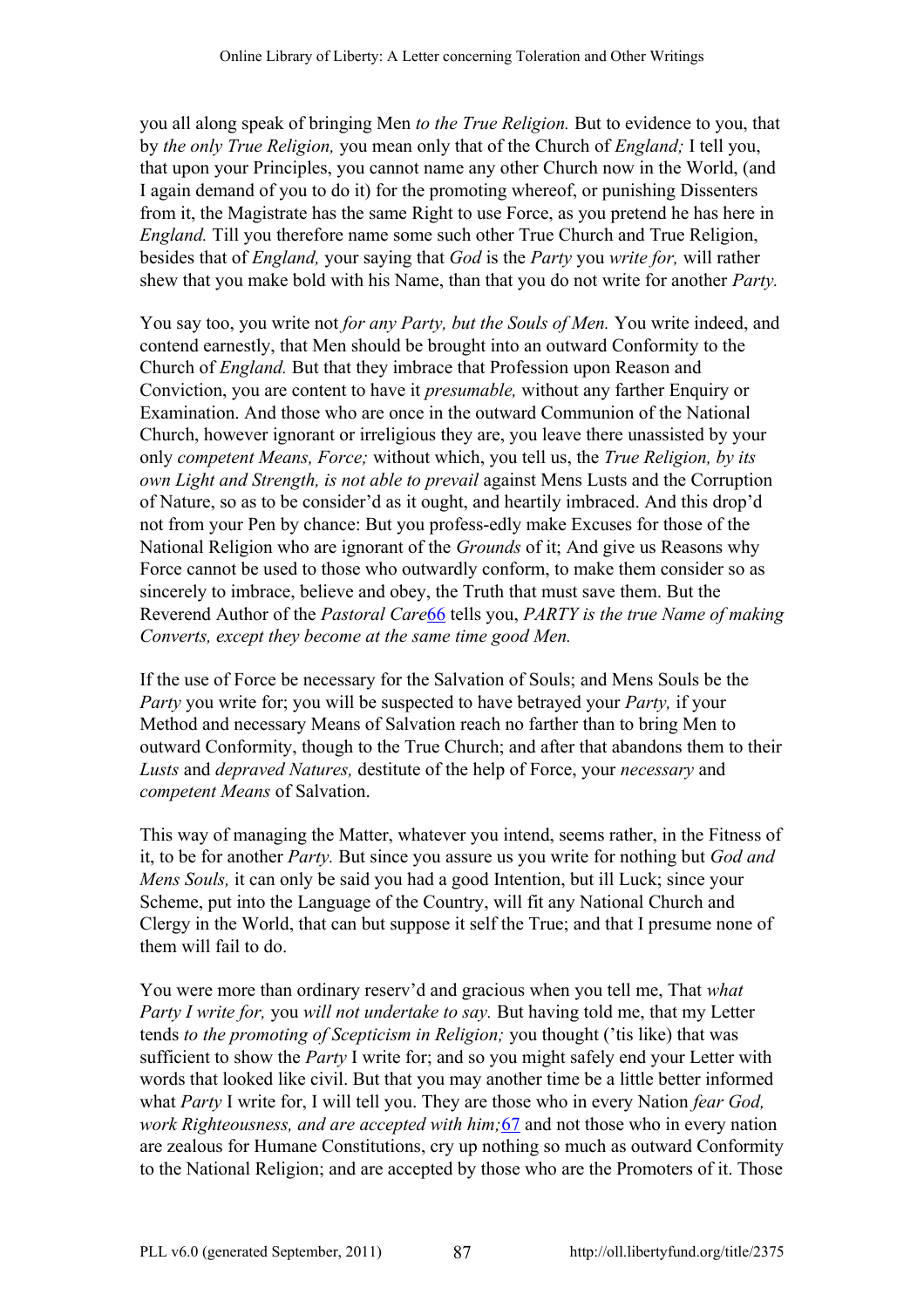that I write for are those, who, according to the Light of their own Consciences, are every-where in earnest in Matters of their own Salvation, without any desire to impose on others; A *Party* so seldom favour'd by any of the Powers or Sects of the World; A *Party* that has so few Preferments to bestow; so few Benefices to reward the Endeavours of any one who appears for it, that I conclude I shall easily be believ'd when I say, that neither Hopes of Preferment, nor a Design to recommend my self to those I live amongst, has biassed my Understanding, or misled me in my Undertaking. So much Truth as serves the turn of any particular Church, and can be accommodated to the narrow Interest of some Human Constitution, is indeed often received with applause, and the Publishe[r68](#page-157-9) finds his account in it. But I think I may say, Truth (in its full Latitude, of those generous Principles of the Gospel, which so much recommend and inculcate universal Charity, and a Freedom from the Inventions and Impositions of Men in the things of God), has so seldom had a fair and favourable Hearing any where, that he must be very ignorant of the History and Nature of Man, however dignified and distinguish'd, who proposes to himself any secular Advantage by writing for her.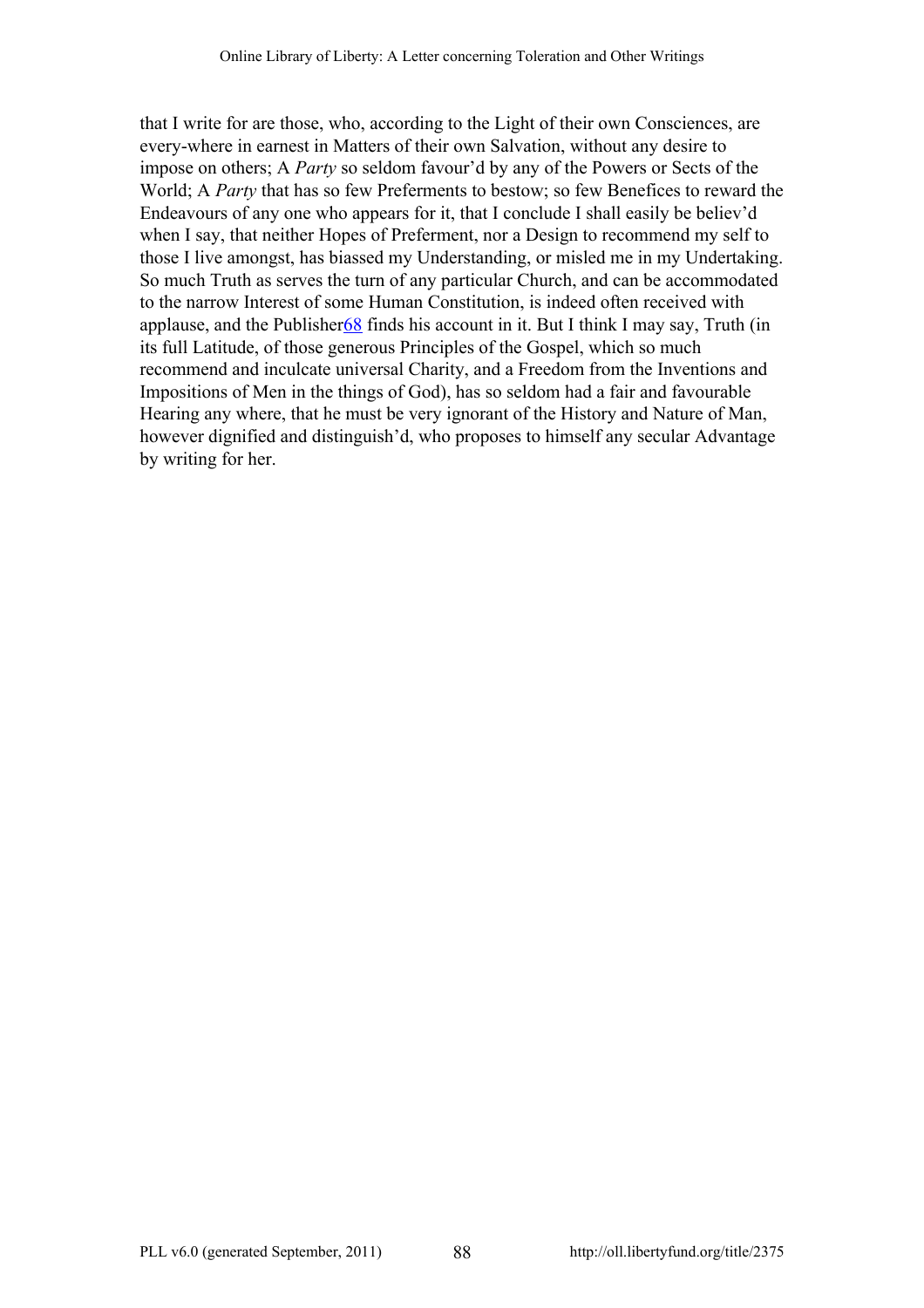#### [Back to Table of Contents]

#### *An Essay Concerning Toleration*

In the question of liberty of conscience, which has for some years been so much bandied among us, one thing that hath chiefly perplexed the question, kept up the dispute, and increased the animosity, hath been (I conceive) this, that both parties have with equal zeal and mistake too much enlarged their pretensions, whilst one side preach up absolute obedience, and the other claim universal liberty in matters of conscience, without assigning what those things are which have a title to liberty or showing the boundaries of imposition and obedience.

To clear the way to this I shall lay down this for a foundation, which I think will not be questioned or denied. I shall assert:

That the whole trust, 1 power and authority of the magistrate is vested in him for no other purpose, but to be made use of for the good, preservation, and peace of men in that society over which he is set, and therefore that this alone is and ought to be the standard and measure according to which he ought to square and proportion his laws, model and frame his government. For if men could live peaceably and quietly together without uniting under certain laws and growin[g2](#page-157-11) into a commonwealth, there would be no need at all of magistrates or polities, which were only made to preserve men in this world from the fraud and violence of one another, so that what was the end of erecting of government, ought alone to be the measure of its proceeding.

There are some that tell us that monarchy is *jure divino.*[3](#page-157-12) I will not now dispute this opinion but only mind[4](#page-157-13) the assertors of it, that if they mean by this (as certainly they must), that the sole supreme arbitrary power and disposal of all things is and ought to be by divine right in a single person, 'tis to be suspected they have forgot what country they were born in, under what laws they live and certainly cannot but be obliged to declare Magna Charta to be downright heresy. If they mean by monarchy *jure divino,* not an absolute but limited monarchy (which I think is an absurdity, if not a contradiction) they ought to show us his charter from heaven, and let us see where God hath given the magistrate a power to do anything but barely in order to the preservation of his subjects in this life, or else leave us at liberty to believe it as we please, since nobody is bound, or can allow anyone's pretensions to a power (which he himself confesses limited), farther than he shows his title.

There are others who affirm that all the power and authority the magistrate hath is derived from the grant and consent of the people, and to those I say it cannot be supposed the people should give any one or more of their fellow men an authority over them for any other purpose than their own preservation, or extend the limits of their jurisdiction beyond the limits of this life.

This being premised that the magistrate ought to do or meddle with nothing but barely in order to securing the civil peace and proprieties[5](#page-157-14) of his subjects, let us next consider the opinions and actions of men, which in reference to toleration divide themselves into three sorts.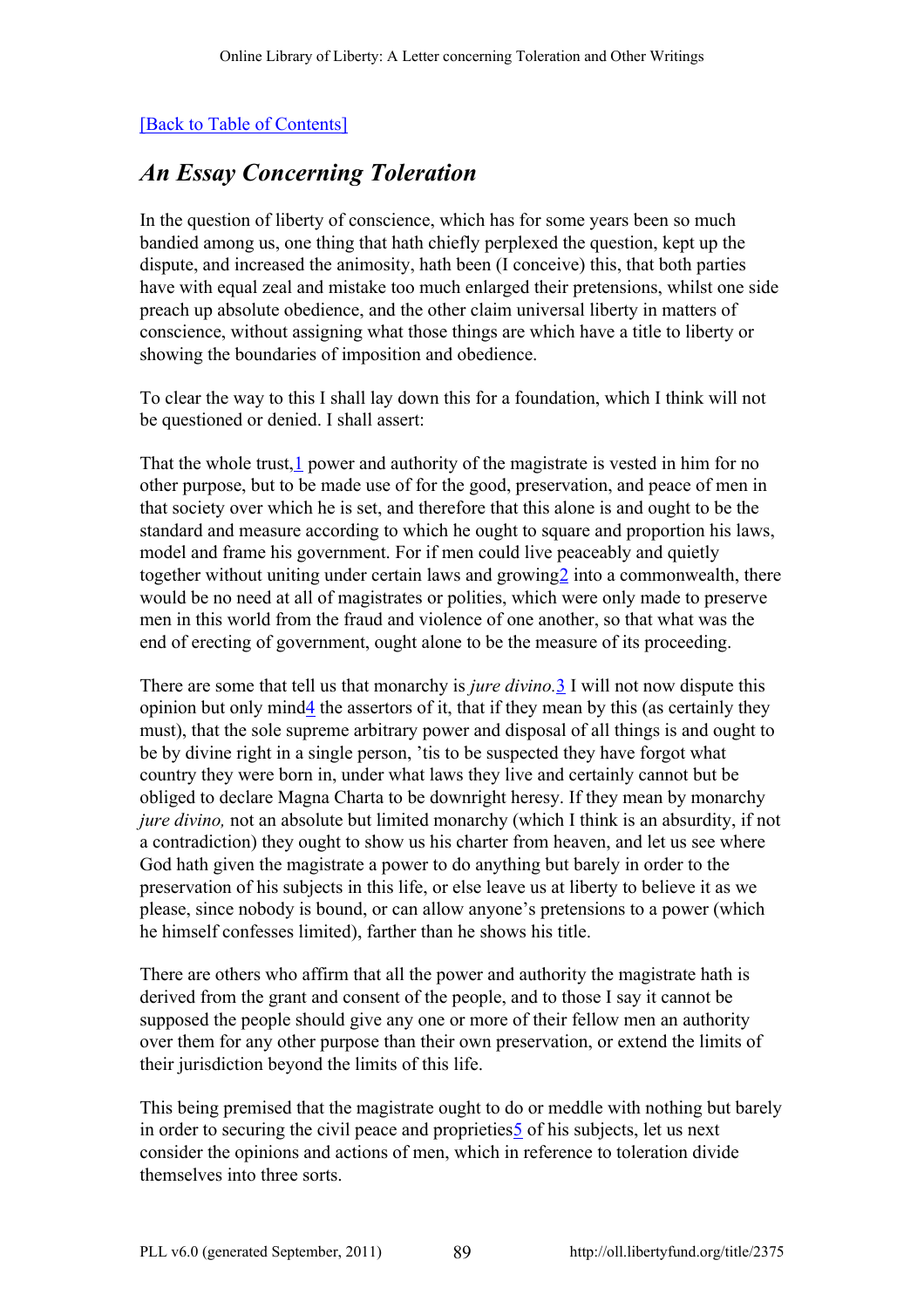First, are all such opinions and actions as in themselves concern not government or society at all, and such are all purely speculative opinions, and divine worship.

Second, are such as in their own nature are neither good nor bad but yet concern society and men's conversations one with another, and these are all practical opinions and actions in matters of indifference.[6](#page-157-15)

Third,[7](#page-157-16) are such too as concern society, but are also good or bad in their own nature and these are moral virtues and vices.

I. I say that the first sort only, *viz.,* speculative opinions and divine worship are those things alone which have an absolute and universal right to toleration. First, purely speculative opinions as the belief of the trinity, purgatory, transubstantiation, antipodes,[8](#page-157-17) Christ's personal reign on earth, etc., and that in these every man has his unlimited freedom, appears. Because bare speculations give no bias to my conversation with men, nor having any influence on my actions as I am a member of any society, but being such as would be still the same with all the consequences of them though there were no other person besides myself in the world, cannot by any means either disturb the state or inconvenience my neighbour and so come not within the magistrate's cognizance. Besides, no man can give another man power (and it would be to no purpose if God should) over that over which he has no power himself. Now, that a man cannot command his own understanding, or positively determine today what opinion he will be of tomorrow, is evident from experience, and the nature of the understanding, which can no more apprehend things otherwise than they appear to it, than the eye see other colours than it doth in the rainbow whether those colours be really there or no.[9](#page-157-18)

The other thing that has just claim to an unlimited toleration is the place, time and manner of worshiping my God. Because this is a thing wholly between God and me, and of an eternal concernment above the reach and extent of polities and government, which are but for my well-being in this world. For the magistrate is but an umpire between man and man.[10](#page-158-0) He can right me against my neighbour but cannot defend me against my God. Whatever evil I suffer by obeying him in other things he can make me amends in this world, but if he force me to a wrong religion, he can make me no reparation in the other world. To which let me add that even in things of this world over which the magistrate has an authority, he never does, and it would be unjustice if he should, any farther than it concerns the good of the public, enjoin men the care of their private civil concernments, or force them to a prosecution of their own private interests, but only protects them from being invaded and injured in them by others, (which is a perfect toleration). And therefore we may well suppose he hath nothing at all to do with my private interest in another world, and that he ought not to prescribe me the way or require my diligence in the prosecution of that good which is of a far higher concernment to me than anything within his power, having no more certain or more infallible knowledge of the way to attain it than I myself, where we are both equally inquirers, both equally subjects, and wherein he can give me no security, that I shall not, nor make me any recompense if I do, miscarry. Can it be reasonable that he that cannot compel me to buy a house should force me his way to venture the purchase of heaven, that he that cannot in justice prescribe me rules of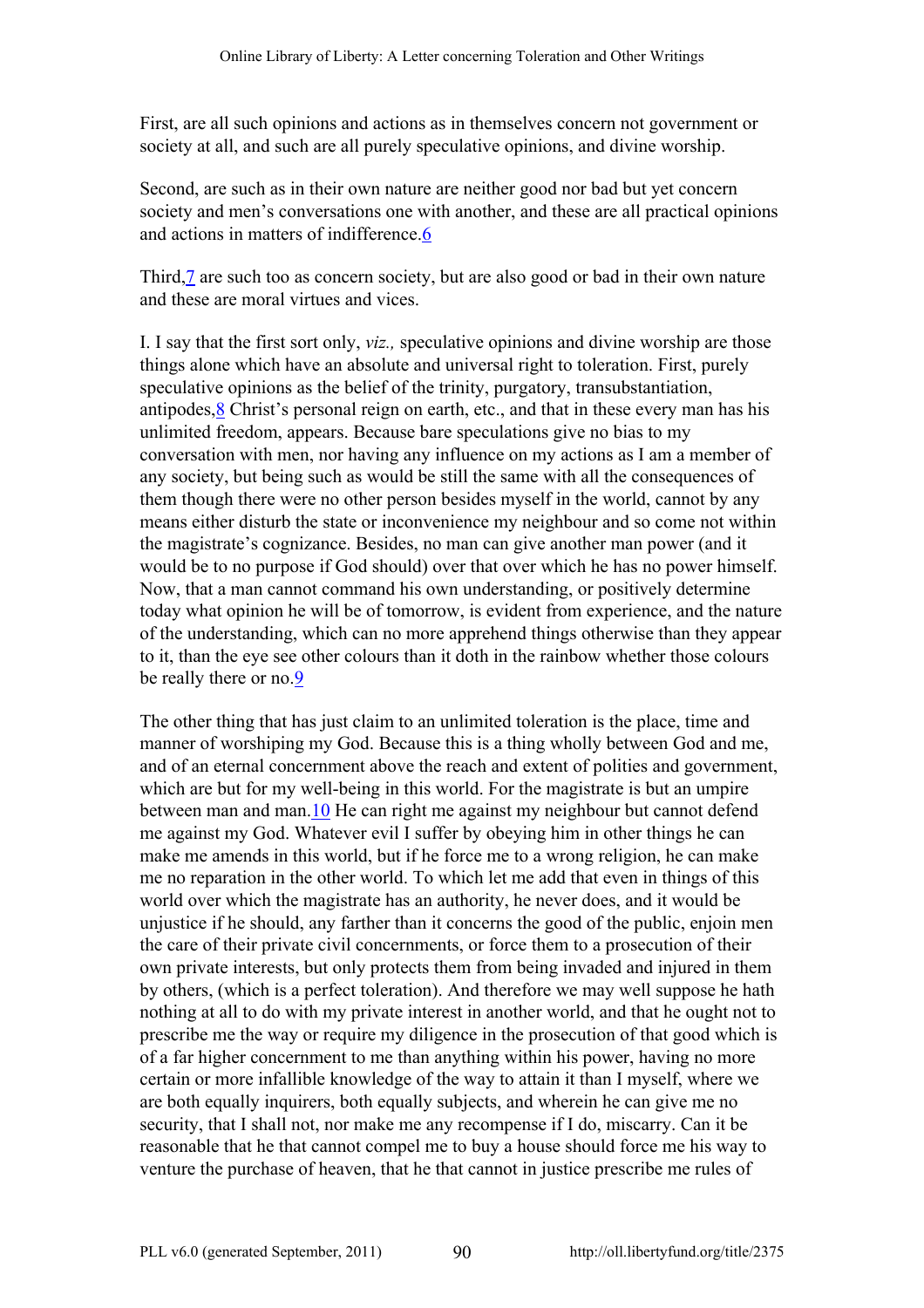preserving my health, should enjoin me methods of saving my soul, he that cannot choose a wife for me should choose a religion. But if God (which is the point in question) would have men forced to heaven, it must not be by the outward violence of the magistrate on men's bodies, but the inward constraints of his own spirit on their minds, which are not to be wrought on by any human compulsion, the way to salvation not being any forced exterior performance, but the voluntary and secret choice of the mind; and it cannot be supposed that God would make use of any means, which could not reach, but would rather cross, the attainment of the end. Nor can it be thought that men should give the magistrate a power to choose for them their way to salvation which is too great to give away, if not impossible to part with, since whatever the magistrate enjoined in the worship of God, men must in this necessarily follow what they themselves thought best, since no consideration could be sufficient to force a man from or to that, which he was fully persuaded, was the way to infinite happiness or infinite misery.<sup>[11](#page-158-1)</sup> Religious worship being that homage which I pay to that God I adore in a way I judge acceptable to him, and so being an action or commerce passing only between God and myself, hath in its own nature no reference at all to my governor or to my neighbour, and so necessarily produces no action which disturbs the community. For kneeling or sitting at the sacrament[12](#page-158-2) can in itself tend no more to the disturbance of the government, or injury of my neighbour, than sitting or standing at my own table; wearing a cope or surplice[13](#page-158-3) in the church, can no more alarm or threaten the peace of the state, than wearing a cloak or coat in the market; being rebaptised no more make a tempest in the commonwealth than it doth in the river, nor than barely washing myself would do in either. If I observe the Friday with the Mahometan, or the Saturday with the Jew, or the Sunday with the Christian, whether I pray with or without a form, whether I worship God in the various and pompous ceremonies of the papists, or in the plainer way of the Calvinists, I see nothing in any of these, if they be done sincerely and out of conscience, that can of itself make me either the worse subject to my prince, or worse neighbour to my fellow subject. Unless it be, that I will out of pride, or overweeningness of my own opinion, and a secret conceit of my own infallibility, taking to myself something of a godlike power, force and compel others to be of my mind, or censure and malign them if they be not. This indeed often happens, but 'tis not the fault of the worship, but the men. And is not the consequence of this or that form of devotion, but the product of depraved ambitious human nature, which successively makes use of all sorts of religion, as Ahab did of keeping a fast: which was not the cause, but means and artifice to take away Naboth's vineyard.[14](#page-158-4) Which miscarriages of some professors[15](#page-158-5) do no more discredit any religion (for the same happens in all) than Ahab's rapine does fasting.

#### From what is premised I think will follow[:16](#page-158-6)

That in speculations and religious worship every man hath a perfect uncontrolled liberty, which he may freely use without or contrary to the magistrate's command, without any guilt or sin at all: provided always that it be all done sincerely and out of conscience to God according to the best of his knowledge and persuasion. But if there be any ambition, pride, revenge, faction, or any such alloy that mixes itself with what he calls conscience, so much there is of guilt, and so much he shall answer for at the day of judgement.<sup>[17](#page-158-7)</sup>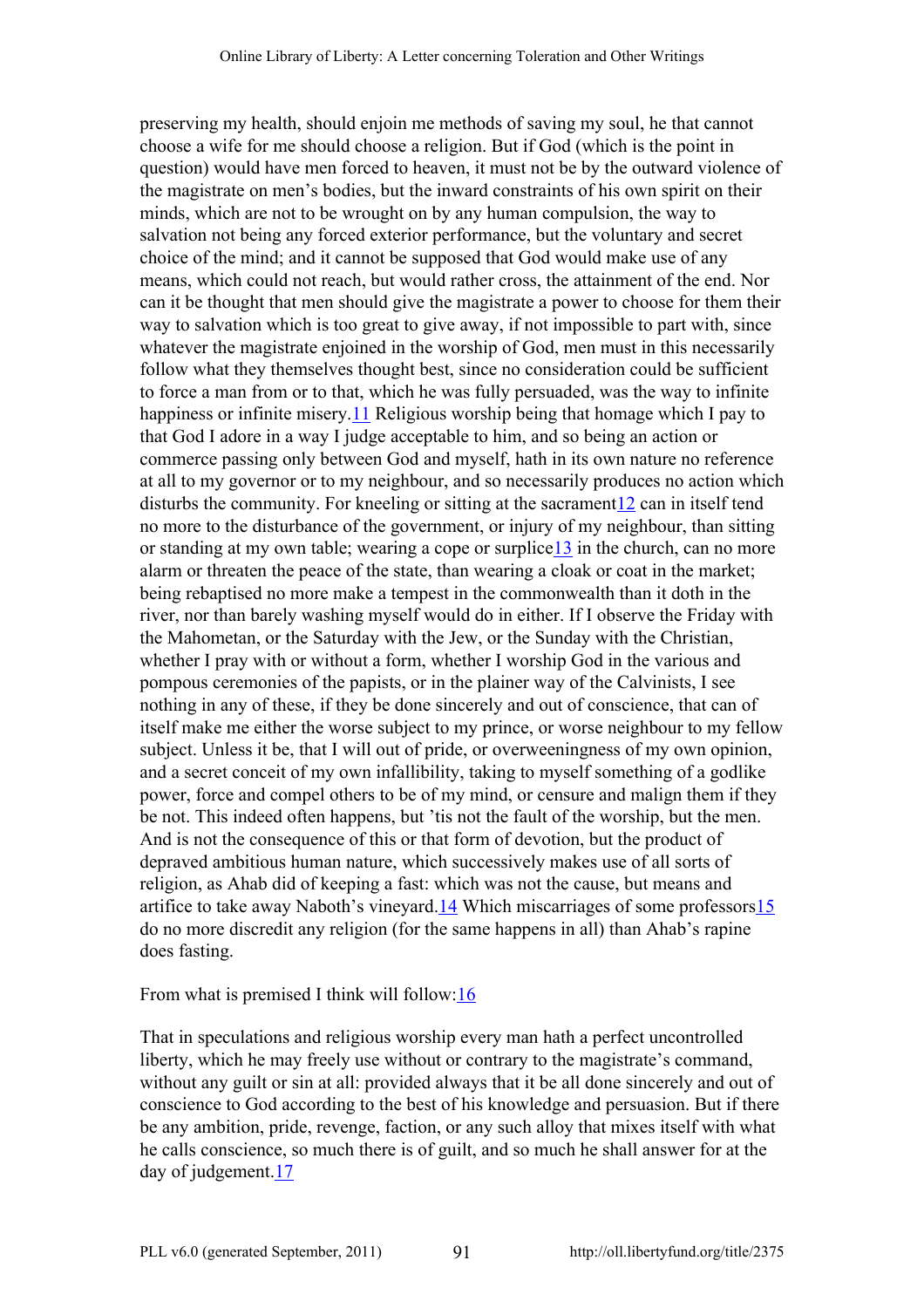II. I say all practical principles or opinions by which men think themselves obliged to regulate their actions with one another. As that men may breed their children or dispose of their estates as they please, that men may work or rest when they think fit, that polygamy and divorce are lawful or unlawful, etc[.18](#page-158-8) These opinions and the actions flowing from them, with all other things indifferent, have a title also to toleration; but yet only so far as they do not tend to the disturbance of the state, or do not cause greater inconveniences than advantages to the community. For all these opinions, except such of them, as are apparently destructive to human society, being things either of indifference or doubt, and neither the magistrate or subject being on either side infallible, he ought no farther to consider them, than as the making laws and interposing his authority in such opinions may conduce to the welfare and safety of his people. But yet no such opinion has any right to toleration, on this ground, that it is a matter of conscience, and some men are persuaded that it is either a sin or a duty. Because the conscience, or persuasion of the subject, cannot possibly be a measure by which the magistrate can, or ought to frame his laws, which ought to be suited to the good of all his subjects, not the persuasions of a part: which often happening to be contrary one to another must produce contrary laws. And there being nothing so indifferent which the consciences of some or other, do not check at,[19](#page-158-9) a toleration of men in all that which they pretend out of conscience they cannot submit to, will wholly take away all the civil laws and all the magistrate's power, and so there will be no law, nor government, if you deny the magistrate's authority in indifferent things, over which it is acknowledged on all hands that he has jurisdiction. And therefore the errors, or scruples of anyone's conscience, which lead him to, or deter him from the doing of anything, do not destroy the magistrate's power nor alter the nature of the thing which is still indifferent. For I will not doubt here to call all these practical opinions in respect of the lawmaker indifferent, though perhaps they are not so in themselves. For however the magistrate be persuaded in himself of the reasonableness or absurdity, necessity or unlawfulness of any of them, and is possibly in the right, yet whilst he acknowledges himself not infallible, he ought to regard them in making of his laws, no otherwise, than as things indifferent, except only as that being enjoined, tolerated, or forbidden, they carry with them the civil good and welfare of the people. Though at the same time he be obliged strictly to suit his personal actions to the dictates of his own conscience and persuasion in these very opinions. For not being made infallible in reference to others, by being made a governor over them, he shall hereafter be accountable to God for his actions as a man, according as they are suited to his own conscience and persuasion; but shall be accountable for his laws and administration as a magistrate, according as they are intended to the good, preservation, and quiet of all his subjects in this world as much as is possible, which is a rule so certain and so clear, that he can scarce err in it unless he do it wilfully.

But before I proceed to show the limits of restraint and liberty in reference to these things, it will be necessary to set down the several degrees of imposition, that are, or may be used in matters of opinion.

- 1. The prohibiting to publish or vent $\frac{20}{20}$  any opinion.
- 2. Forcing to renounce or abjure any opinion.
- 3. Compelling to declare an assent to the contrary opinion.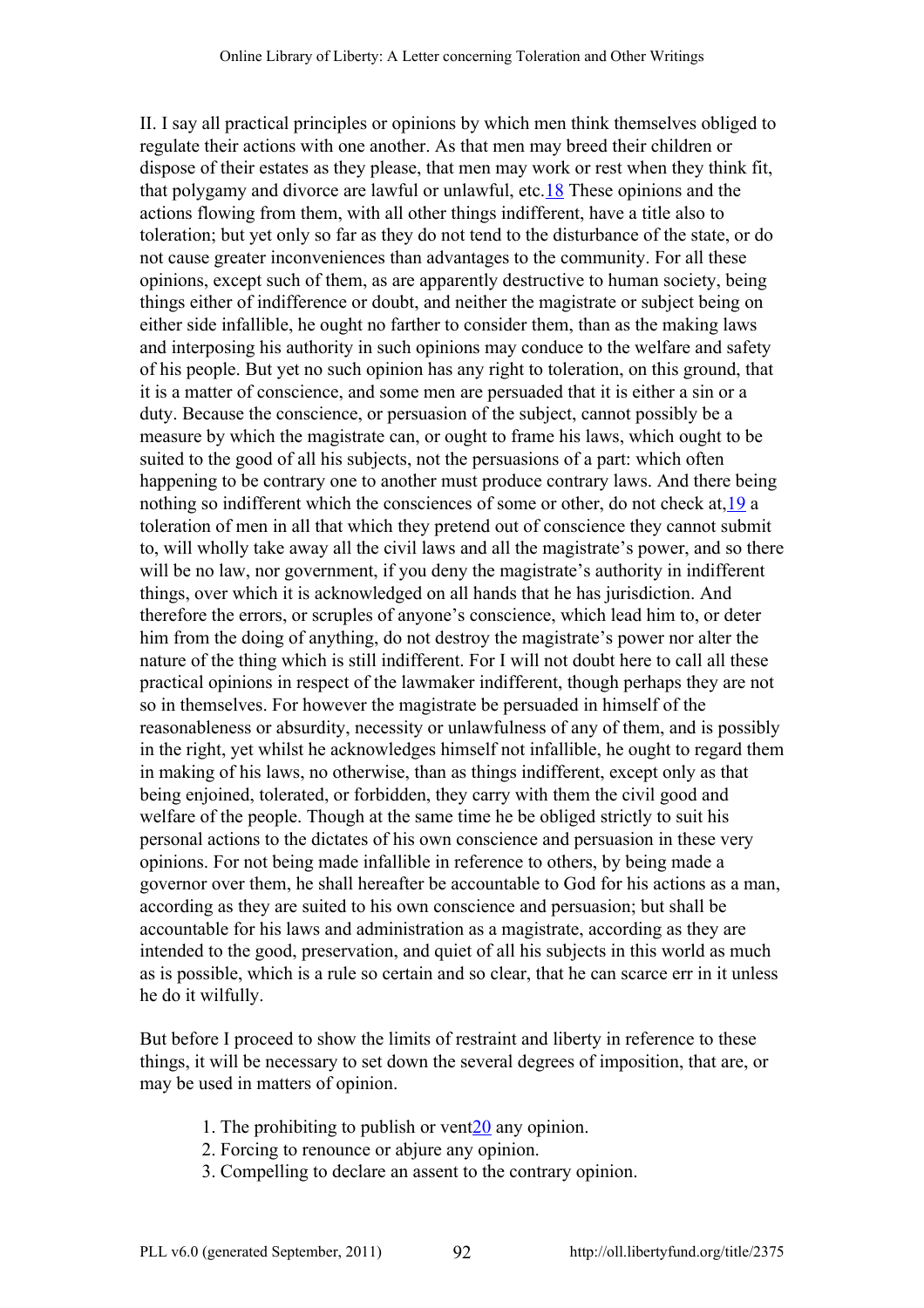There are answerable to these the same degrees of toleration.

From all which I conclude:

A. That the magistrate may prohibit the publishing of any of these opinions when they tend to the disturbance of the government because they are then under his cognizance and jurisdiction.

B. That no man ought to be forced to renounce his opinion, or assent to the contrary, because such a compulsion cannot produce any real effect to that purpose for which it is designed. It cannot alter men's minds, it can only force them to be hypocrites, and by this way the magistrate is so far from bringing men to embrace the truth of his opinion, that he only constrains them to lie for their own. Nor does this injunction at all conduce to the peace or security of the government but quite the contrary. Because hereby the magistrate does not make anyone to be one jot the more of his mind, but to be very much more his enemy.

C. That any actions flowing from any of these opinions, as also in all other indifferent things, the magistrate has a power to command or forbid so far as they tend to the peace, safety or security of his people, whereof though he be judge, yet he ought still to have a great care, that no such laws be made, no such restraints established, for any other reason, but because the necessity of the state, and the welfare of the people called for them. And perhaps it will not be sufficient, that he barely thinks such impositions, and such rigour necessary, or convenient, unless he hath seriously and impartially considered, and debated whether they be so or no: and his opinion (if he mistake) will no more justify him in the making of such laws, than the conscience or opinion of the subject will excuse him, if he disobey them; if consideration and enquiry could have better informed either of them. And I think it will easily be granted, that the making of laws to any other end, but only for the security of the government and protection of the people in their lives, estates, and liberties, i.e., the preservation of the whole, will meet with the severest doom at the great tribunal, not only because the abuse of that power and trust which is in the lawmaker's hands, produces greater and more unavoidable mischief than anything else to mankind, for whose good only governments were instituted, but also, because he is not accountable to any tribunal here. Nor can there be a greater provocation to the supreme preserver of mankind, than that the magistrate should make use of that power, which was given him only for the preservation of all his subjects, and every particular person amongst them, as far as it is practicable, should misuse it to the service of his pleasure, vanity, or passion, and employ it to the disquieting or oppression of his fellow men, between whom and himself in respect of the king of kings there is but a small and accidental difference.

D. That if the magistrate in these opinions or actions by laws and impositions endeavour to restrain, or compel men, contrary to the sincere persuasions of their own consciences; they ought to do what their consciences require of them, as far as without violence they can; but withal are bound at the same time quietly to submit to the penalties the law inflicts on such disobedience[.21](#page-158-11) For by this means they secure to themselves their grand concernment in another world, and disturb not the peace of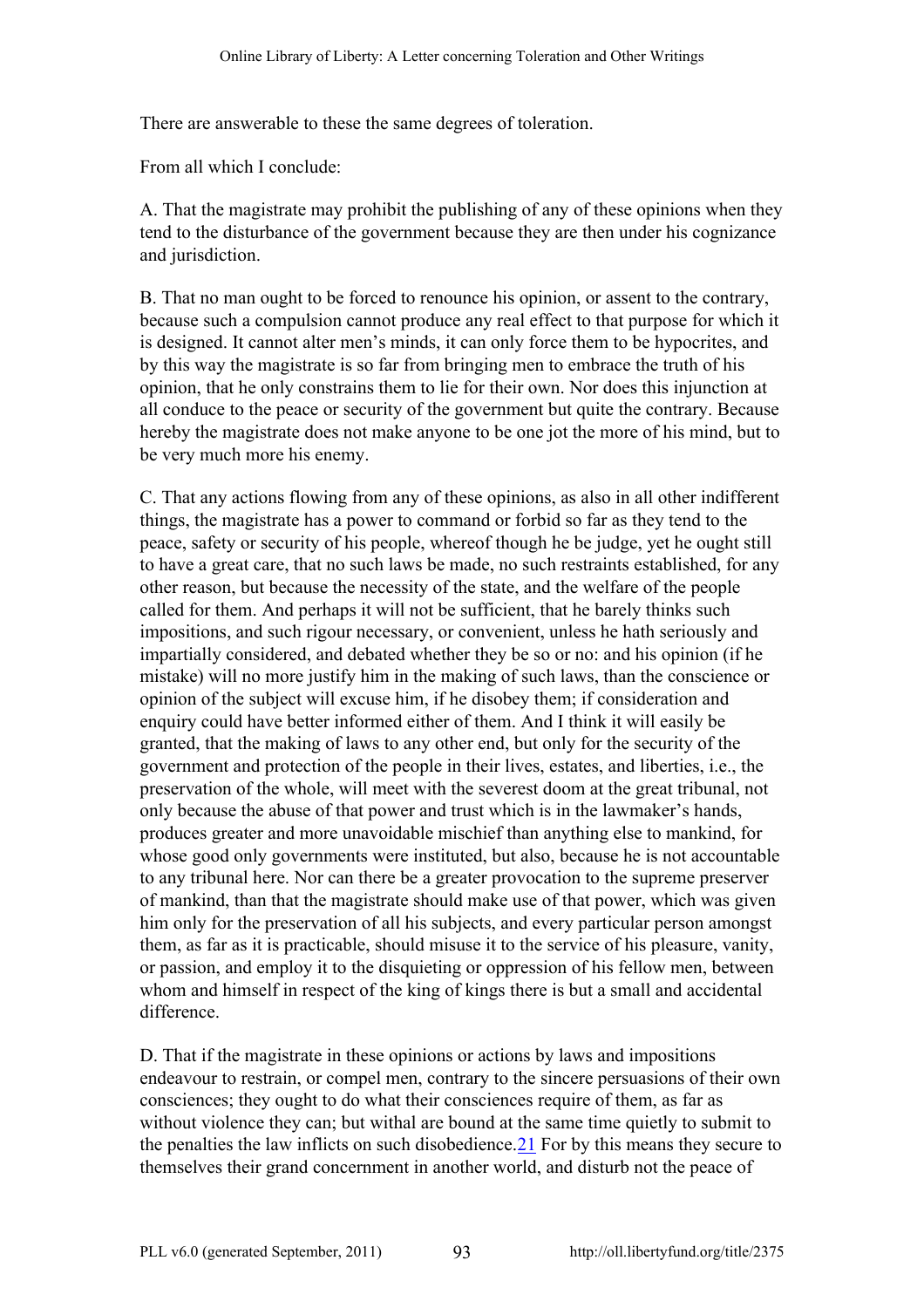this; offend not against their allegiance either to God or the king but give both their due, the interest of the magistrate and their own being both safe. And certainly he is a hypocrite, and only pretends conscience and aims at something else in this world, who will not, by obeying his conscience and submitting also to the law, purchase heaven for himself and peace for his country though at the rate[22](#page-158-12) of his estate, liberty, or life itself. But here also the private person, as well as the magistrate in the former case, must take great care that his conscience or opinion do not mislead him, in the obstinate pursuit or flight[23](#page-158-13) of anything as necessary or unlawful, which in truth is not so, lest by such an error, or wilfulness, he come to be punished for the same disobedience in this world and the other too. For liberty of conscience being the great privilege of the subject, as the right of imposing is the great prerogative of the magistrate, they ought the more narrowly to be watched, that they do not mislead either magistrate or subject, because of the fair pretences they have. Those wrongs being the most dangerous, most carefully to be avoided, and such as God will most severely punish, which are done under the specious semblances and appearances of right.

III. I say there are, besides the two former, a third sort of actions, which are thought good or bad in themselves, *viz.,* the duties of the second table[24](#page-158-14) or trespasses against it or the moral virtues of the philosophers.[25](#page-159-0) These, though they are the vigorous active part of religion, and that wherein men's consciences are very much concerned, yet I find, that they make but a little part of the disputes of liberty of conscience. I know not whether it be, that if men were more zealous for these, they would be less contentious about the other[.26](#page-159-1) But this is certain, that the countenancing virtue is so necessary a prop to a state, and the allowance of some vices brings so certain a disturbance and ruin to society, that it was never found that any magistrate did; nor can be suspected, that he ever will, establish vice by a law, or prohibit the practice of virtue. Which does by its own authority, and the advantages it brings to all governments sufficiently establish itself everywhere. Yet give me leave to say, however strange it may seem, that the lawmaker hath nothing to do with moral virtues and vices, nor ought to enjoin the duties of the second table any otherwise, than barely as they are subservient to the good and preservation of mankind under government.[27](#page-159-2) For could public societies well subsist, or men enjoy peace or safety, without the enforcing of those duties, by the injunctions and penalties of laws, it is certain the lawmaker ought not to prescribe any rules about them, but leave the practice of them entirely to the discretion and consciences of his people. For could even these moral virtues and vices be separated from the relation they have to the weal[28](#page-159-3) of the public, and cease to be a means to settle or disturb men's peace and proprieties, they would then become only the private and super-political concernment between God and a man's soul, wherein the magistrate's authority is not to interpose. God hath appointed the magistrate his vicegerent[29](#page-159-4) in this world, with power to command; but 'tis but like other deputies, to command only in the affairs of that place where he is vicegerent. Whoever meddle in the concernments of the other world, have no other power, but to entreat and persuade. The magistrate hath nothing to do with the good of men's souls or their concernments in another life but is ordained and entrusted with his power only for the quiet and comfortable living of men in society one with another, as has been already sufficiently proved.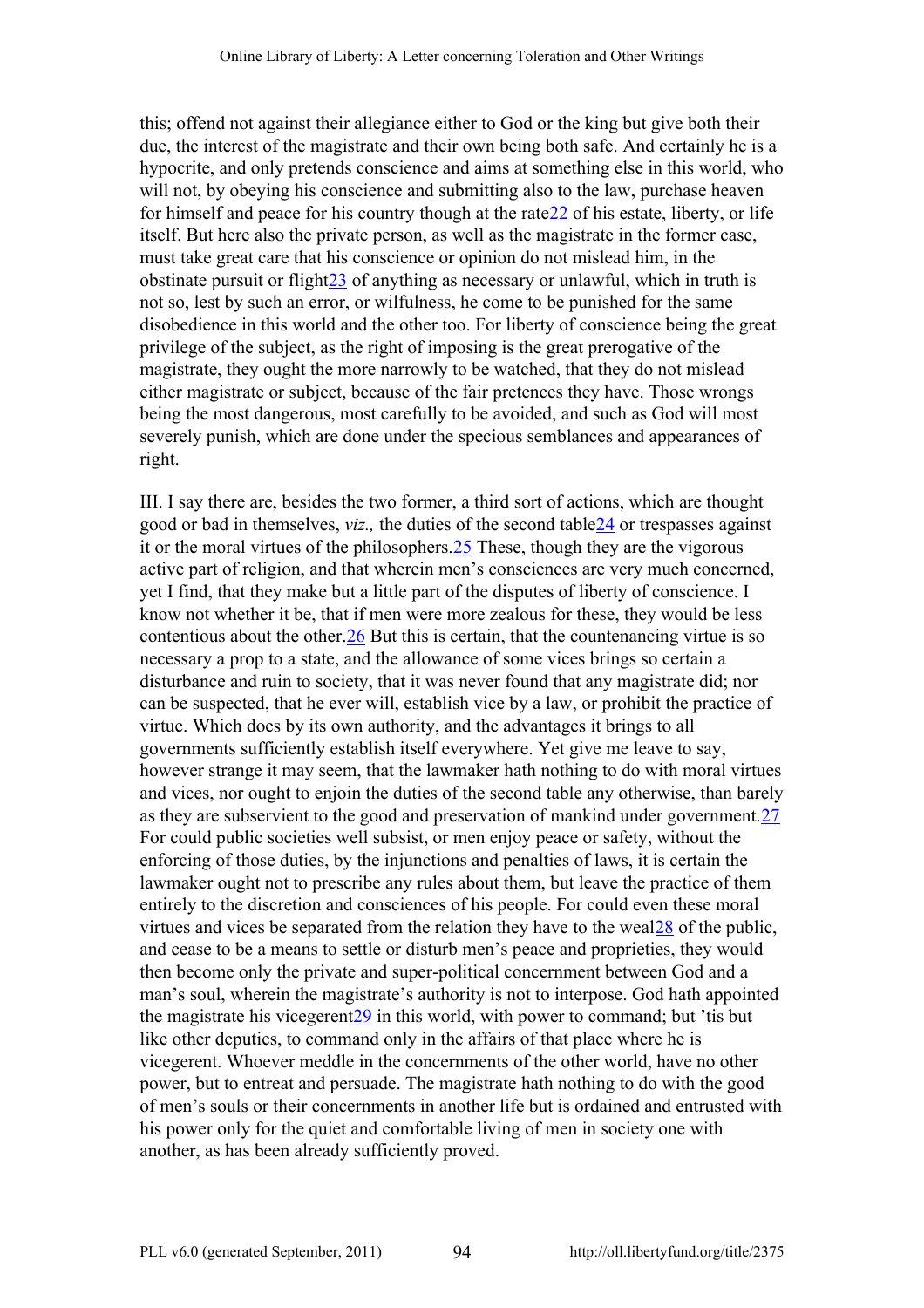And it is yet farther evident, that the magistrate commands not the practice of virtues, because they are virtues, and oblige the conscience, or are the duties of man to God and the way to his mercy and favour, but because they are the advantages of man with man, and most of them the strong ties and bonds of society; which cannot be loosened, without shattering the whole frame. For some of them, which have not that influence on the state, and yet are vices and acknowledged to be so as much as any, as covetousness, disobedience to parents, ingratitude, malice, revenge, and several others, the magistrate never draws his sword against. Nor can it be said, that these are neglected, because they cannot be known, when the secretest of them, revenge and malice, put the distinction in judicature between manslaughter and murder. Yea even charity itself, which is certainly the great duty both of a man and a Christian, hath not yet, in its full latitude, a universal right to toleration: since there are some parts, and instances of it, which the magistrate hath absolutely forbidden, and that, for ought I could ever hear, without any offence to the tenderest consciences. For who doubts that to relieve with an alms the poor, though beggars (if one see them in want), is, if considered absolutely, a virtue and every particular man's duty, yet this is amongst us prohibited by a law[30](#page-159-5) and the rigour of a penalty, and yet nobody in this case complains of the violation of his conscience, or the loss of his liberty, which certainly, if it were an unlawful restraint upon the conscience could not be overlooked by so many tender and scrupulous men. God does sometimes (so much does he take care of the preservation of governments) make his law in some degrees submit, and comply with man's; his law forbids the vice, but the law of man often makes the measures of it. There have been commonwealths that have made theft lawful for such as were not caught in the fact, and perhaps 'twas as guiltless a thing to steal a horse at Sparta, as to win a horse race in England. For the magistrate having a power to appoint ways of transferring proprieties, from one man to another, may establish any, so they be universal, equal and without violence, and suited to the interest and welfare of that society, as this was at Sparta, who being a warlike people found this no ill way, to teach their citizens, vigilance, boldness and activity.[31](#page-159-6) This I only note by the by, to show how much the good of the commonwealth is the standard of all human laws, when it seems to limit and alter the obligation even of some of the laws of God, and change the nature of vice and virtue.[32](#page-159-7) Hence it is that the magistrate who could make theft innocent could not yet make perjury or breach of faith lawful, because destructive to human society.

From this power therefore that the magistrate hath over good and bad actions I think it will follow:

1. That he is not bound to punish all, i.e., he may tolerate some vices, for I would fain know what government in the world doth not;

2. That he ought not to command the practice of any vice, because such an injunction cannot be subservient to the good of the people, or preservation of the government;

3. That if it can be supposed that he should command the practice of any vice, the conscientious and scandalized subject is bound to disobey his injunction, but submit to his penalty. As in the former case.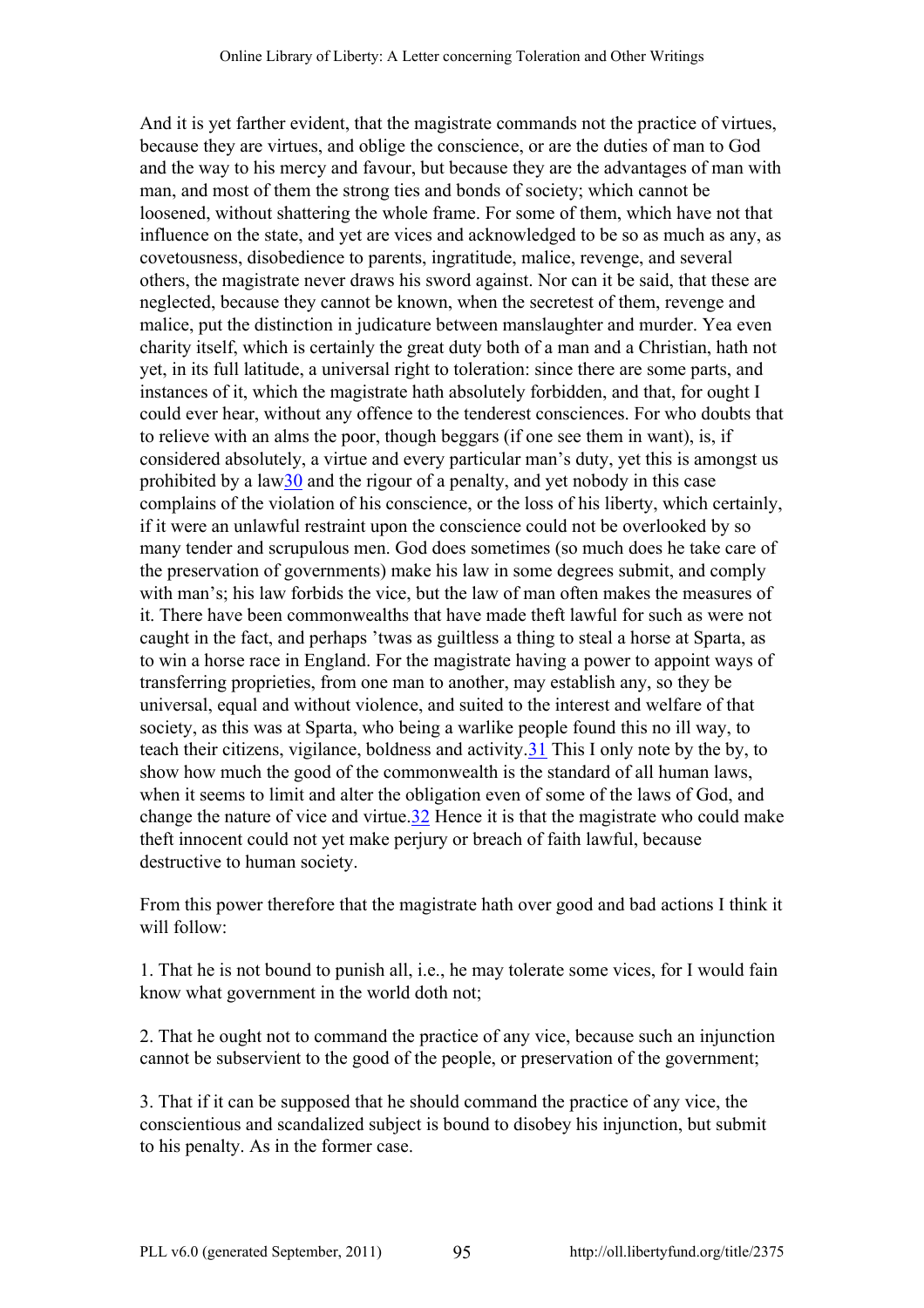These I suppose are the limits of imposition and liberty, and these three several sorts of things wherein men's consciences are concerned have right to such a latitude of toleration as I have set down and no more, if they are considered separately and abstractly in themselves.

But yet there are two cases or circumstances which may still upon the same grounds vary the magistrate's usage of the men that claim this right to toleration.

1. Since men usually take up their religion in gross, and assume to themselves the opinions of their party all at once in a bundle, it often happens, that they mix with their religious worship, and speculative opinions, other doctrines absolutely destructive to the society wherein they live, as is evident in the Roman Catholics that are subjects of any prince but the pope. These therefore blending such opinions with their religion, reverencing them as fundamental truths, and submitting to them as articles of their faith, ought not to be tolerated by the magistrate in the exercise of their religion unless he can be secured, that he can allow one part, without the spreading of the other, and that the propagation of these dangerous opinions may be separated from their religious worship, which I suppose is very hard to be done.[33](#page-159-8)

2.[34](#page-159-9) Since experience vouches the practice, and men are not all saints that pretend conscience, I think I shall not injure any party, if I say, that most men, at least factions of men, when they have power sufficient, make use of it, right or wrong, for their own advantage, and the establishment of themselves in authority, few men forbearing to grasp at dominion that have power to seize and hold it.[35](#page-159-10) When therefore men herd themselves into companies with distinctions from the public, and a stricter confederacy with those of their own denomination and party, than other their fellow subjects; whether the distinction be religious or ridiculous it matters not, otherwise than as the ties of religion are stronger, and the pretences of conscience fairer, and apter to draw partisans, and therefore the more to be suspected and the more heedfully to be watched; when, I say, any such distinct party is grown, or growing so numerous as to appear dangerous to the magistrate, and seem visibly to threaten the peace of the state, the magistrate may and ought to use all ways either of policy or power that shall be convenient, to lessen, break and suppress the party and so prevent the mischief. For though their separation were really in nothing but religious worship, and he should use as the last remedy force and severity against them, who did nothing but worship God in their own way, yet did he not really persecute their religion or punish them for that more than, in a battle, the conqueror kills men for wearing white ribbons in their hats, or any other badge about them, but because this was a mark that they were enemies and dangerous. Religion, i.e., this or that form of worship, being the cause of their union and correspondence; 36 not of their factiousness and turbulency. For the praying to God in this or that place or posture, does no more make men factious, or at enmity one with another, nor ought otherwise to be treated, than the wearing of hats or turbans, which yet either of them may do by being a note of distinction, and giving men an opportunity to number their forces, know their strength, be confident of one another, and readily unite upon any occasion. So that they are not restrained because of this or that opinion or worship, but because such a number of any opinion whatsoever, who dissented, would be dangerous. The same thing would happen if any fashion of clothes distinct from that of the magistrate, and those that adhere to him,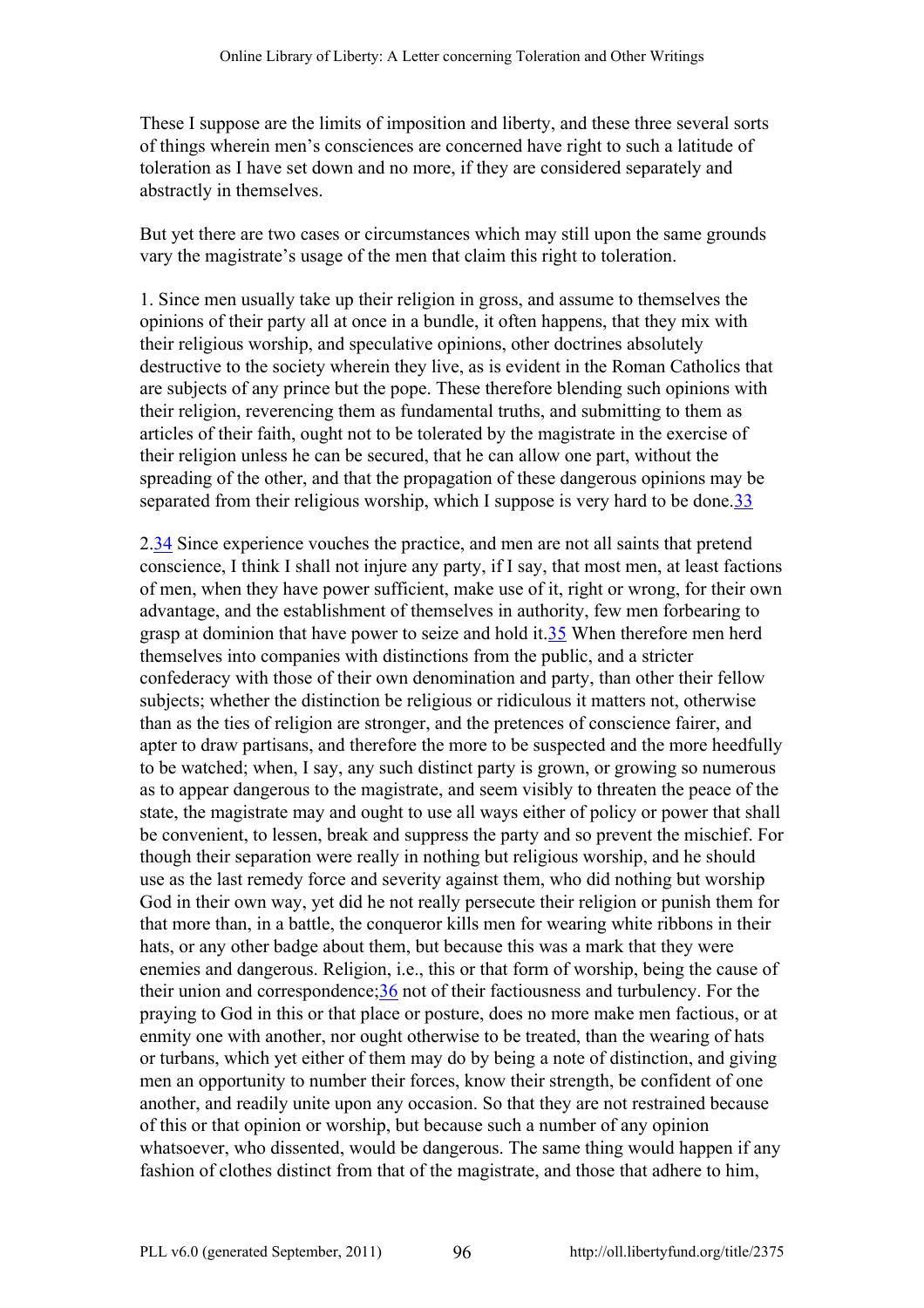should spread itself, and become the badge of a very considerable part of the people, who thereupon grew into a very strict correspondence and friendship one with another. Might not this well give the magistrate cause of jealousy, and make him with penalties forbid the fashion; not because unlawful, but because of the danger it might occasion? Thus a lay cloak may have the same effect with an ecclesiastical cowl or any other religious habit.

And perhaps the Quakers, were they numerous enough to become dangerous to the state, would deserve the magistrate's care and watchfulness to break and suppress them, were they no other way distinguished from the rest of his subjects, but by the bare keeping on their hats,[37](#page-160-0) as much as if they had a set form of religion separate from the state. In which case nobody would think, that the not standing bare were a thing the magistrate levelled his severity against, any otherwise, than as it united a great number of men who, though they dissented from him in a very indifferent and trivial circumstance, yet might thereby endanger the government. And in such case he may endeavor to suppress and weaken or dissolve any party of men, which religion or any other thing hath united to the manifest danger of his government by all those means, that shall be most convenient for that purpose, whereof he is to be judge, nor shall he be accountable in the other world, for what he does directly in order to the preservation and peace of his people according to the best of his knowledge.

Whether force and compulsion be the right way to this end I will not here dispute, but this I dare affirm, that it is the worst, the last to be used, and with the greatest caution. For these reasons:

A. Because it brings that upon a man, which that he might be fenced[38](#page-160-1) from is the only reason why he is a member of the commonwealth, *viz.,* violence. For were there no fear of violence, there would be no government in the world, nor any need of it.

B. Because the magistrate in using of force, does in part cross what he pretends to, which is to promote the safety of all. For the preservation as much as is possible of the propriety, quiet and life of every individual being his duty; he is obliged not to disturb, or destroy some, for the quiet, or safety of the rest, till it has been tried, whether there be not ways to save all. For so far as he undoes or destroys any of his subjects, for the security of the rest, so far he opposes his own design, which is professed and ought to be only for preservation, to which even the meanest have a title. 'Twould be but an uncharitable as well as unskillful way of cure, and such as nobody would use or consent to, to cut offso much as an ulcered toe, though tending to a gangrene, till all other gentler remedies had proved unsuccessful; though it be a part as low as the earth, and far distant from the head.

I can see but one objection that can be made to this, and that is, that by the application of gentler remedies, such slow methods may make you lose the opportunity of those remedies that if timely would be effectual. Whereas in your faint way of proceeding the malady increases, the faction grows strong, gathers head, and becomes your masters.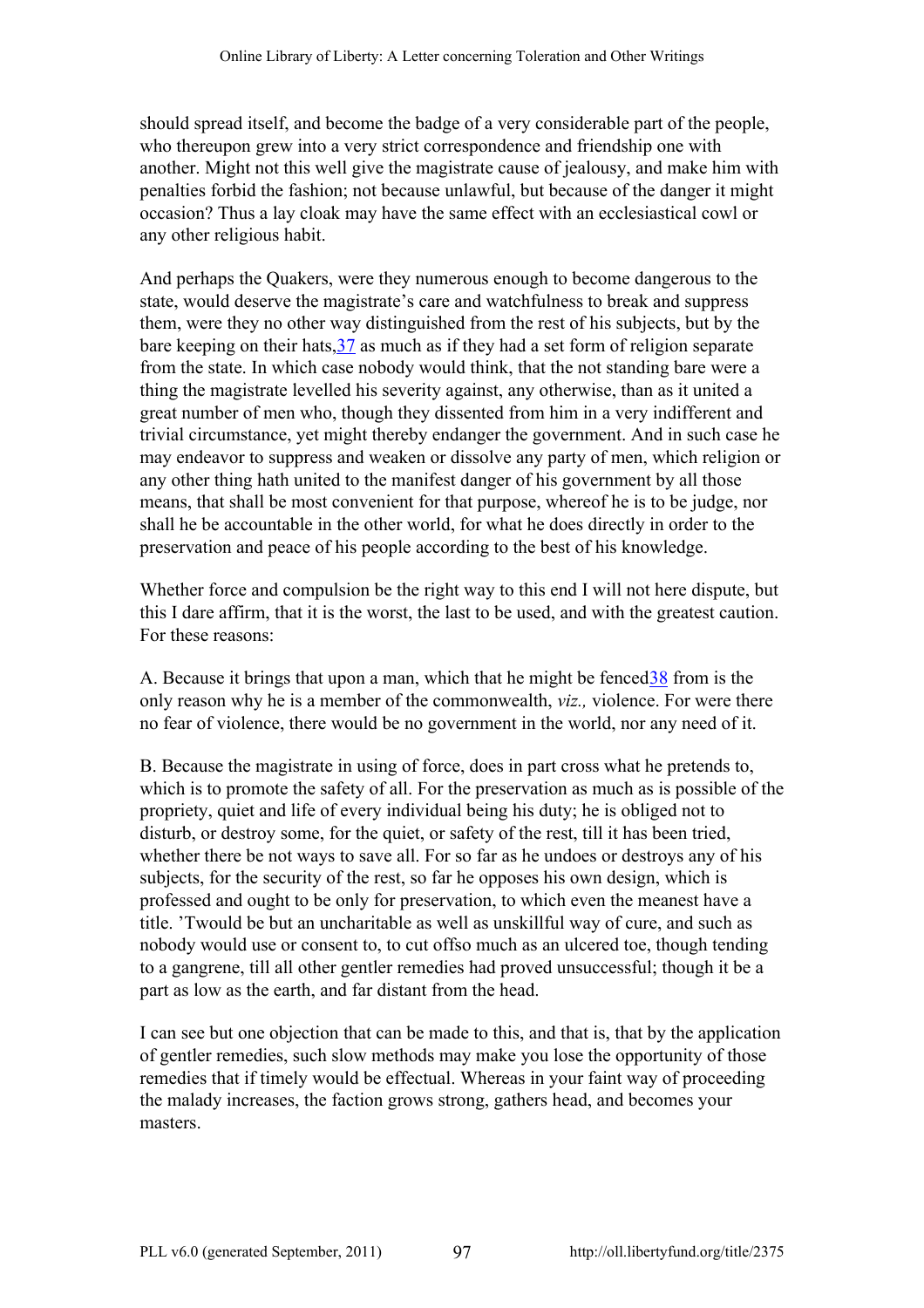To this I answer. That parties and factions grow slowly and by degrees, have their times of infancy and weakness, as well as full growth and strength, and become not formidable in an instant: but give sufficient time for experimenting other kind of cures, without any danger by the delay. But if the magistrate chance to find the dissenters so numerous, as to be in a condition to cope with him, I see not what he can gain by force and severity, when he thereby gives them the fairer pretence to embody,[39](#page-160-2) and arm, and makes them all unite the firmer against him. But this bordering something upon that part of the question, which concerns more the interest of the magistrate than his duty, I shall refer to a fitter place.[40](#page-160-3)

Hitherto I have only traced out the bounds that God hath set to the power of the magistrate and the obedience of the subject, both which are subjects and equally owe obedience to the great king of kings who expects from them the performance of those duties which are incumbent on them in their several stations and conditions, the sum whereof is that:

1. There are some opinions and actions that are wholly separate from the concernment of the state, and have no direct influence upon men's lives in society, and those are, all speculative opinions and religious worship, and these have a clear title to universal toleration, which the magistrate ought not to intrench on.

2. There are some opinions and actions, which are in their natural tendency absolutely destructive to human society, as that faith may be broken with heretics,  $\frac{41}{1}$  $\frac{41}{1}$  $\frac{41}{1}$  that if the magistrate doth not reform religion the subjects may,[42](#page-160-5) that one is bound to broach and propagate any opinion he believes himself and such like; and in actions all manner of fraud and injustice, etc. And these the magistrate ought not to tolerate at all.

3. There is a third sort of opinions and actions which in themselves do not inconvenience or advantage human society, but only as the temper of the state and posture of affairs may vary their influence to good or bad, as that polygamy is lawful or unlawful, that flesh or fish is to be eaten or abstained from at certain seasons. And such other practical opinions and all actions conversant about matters of indifference. And these have a right to toleration so far only as they do not interfere with the advantages of the public or serve any way to disturb the government.

And thus far of toleration as it concerns the magistrate's duty. Having showed what he is bound in conscience to do, it will not be amiss to consider a little what he ought to do in prudence.[43](#page-160-6)

But because the duties of men are contained in general established rules, but their prudence is regulated by circumstances relating to themselves in particular, it will be necessary in showing how much toleration is the magistrate's interest, to come to particulars.

To consider therefore the state of England at present. There is but this one question in the whole matter and that is whether toleration or imposition be the readiest way to secure the safety and peace and promote the welfare of this kingdom.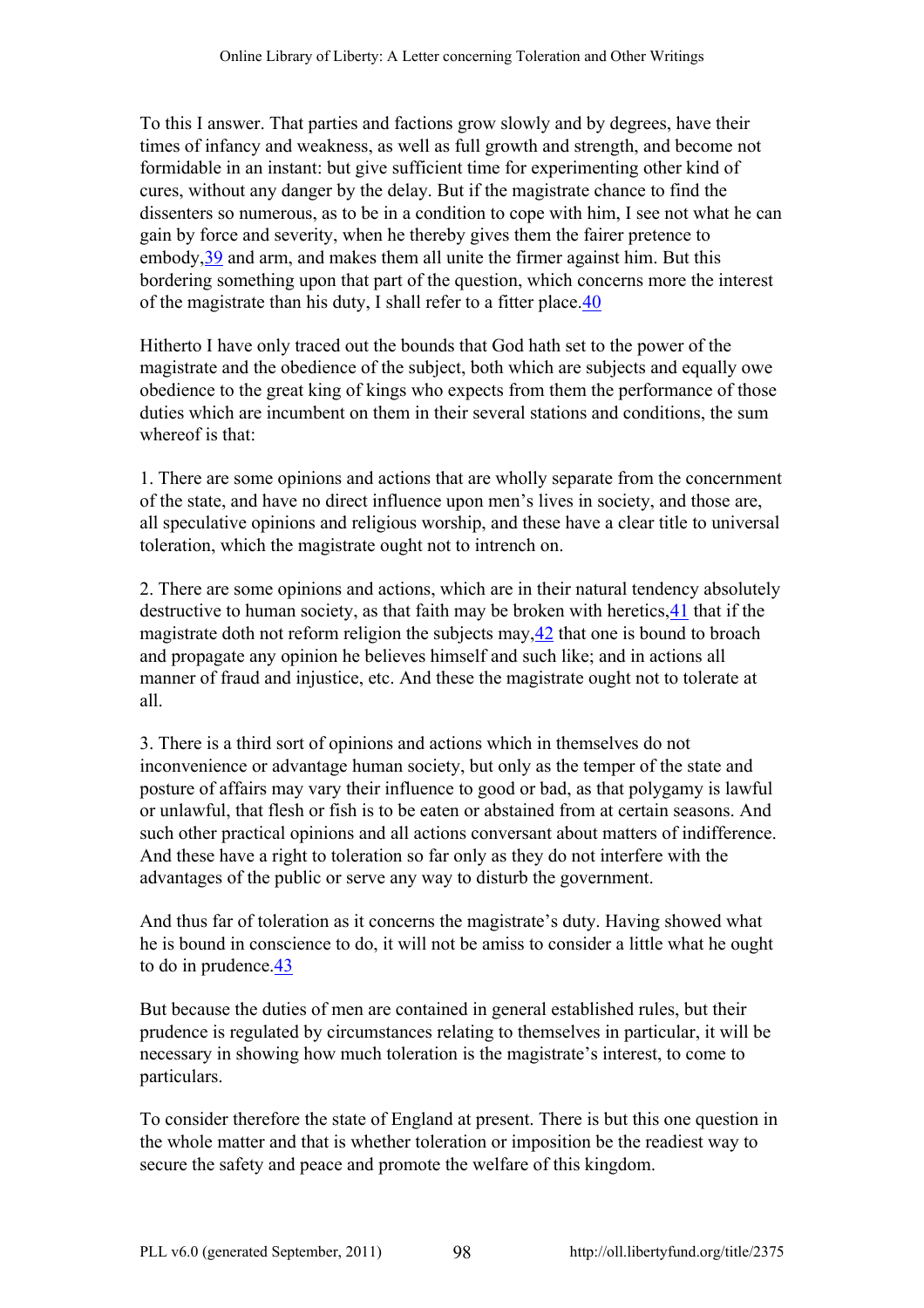As to securing your safety and peace, there is but one way which is that your friends at home be many and vigorous,[44](#page-160-7) and your enemies few and contemptible. Or at least that the inequality of their number make it very dangerous and difficult for malcontents to molest you.

As to promoting the welfare of the kingdom which consists in riches and power, to this most immediately conduces the number and industry of your subjects.[45](#page-160-8)

What influence toleration hath on all these cannot be well seen without considering the different parties now among us. Which may well be comprehended under these two, papist and fanatic.[46](#page-160-9)

I. 1. As to the papists, 'tis certain that several of their dangerous opinions which are absolutely destructive to all governments but the pope's ought not to be tolerated in propagating those opinions, and whosoever shall spread or publish any of them the magistrate is bound to suppress so far as may be sufficient to restrain it. And this rule reaches not only the papists but any other sort of men amongst us. For such restraint will something hinder the spreading of those doctrines, which will always be of ill consequence and like serpents can never be prevailed on by kind usage to lay by their venom.

2. Papists are not to enjoy the benefit of toleration because where they have power they think themselves bound to deny it to others. For it is unreasonable that any should have a free liberty of their religion, who do not acknowledge it as a principle of theirs that nobody ought to persecute or molest another because he dissents from him in religion. For toleration being settled by the magistrate as a foundation whereon to establish the peace and quiet of his people, by tolerating any who enjoy the benefit of this indulgence, which at the same time they condemn as unlawful, he only cherishes those who profess themselves obliged to disturb his government as soon as they shall be able.

3. It being impossible either by indulgence[47](#page-160-10) or severity to make papists, whilst papists, friends to your government, being enemies to it both in their principles and interest, and therefore considering them as irreconcilable enemies of whose fidelity you can never be secured, whilst they owe a blind obedience to an infallible pope, who has the keys of their consciences tied to his girdle, and can upon occasion dispense with all their oaths, promises and the obligations they have to their prince, especially being a heretic, and arm them to the disturbance of the government, I think they ought not to enjoy the benefit of toleration[.48](#page-160-11)

Because toleration can never, but restraint may, lessen their number or at least not increase it, as it does usually all other opinions which grow and spread by persecution, and recommend themselves to bystanders by the hardships they undergo, men being forward to have compassion for sufferers and esteem for that religion as pure, and the professors of it as sincere which can stand the test of persecution. But I think it is far otherwise with Catholics who are less apt to be pitied than others because they receive no other usage than what the cruelty of their own principles and practices are known to deserve. Most men judging those severities they complain of, as just punishments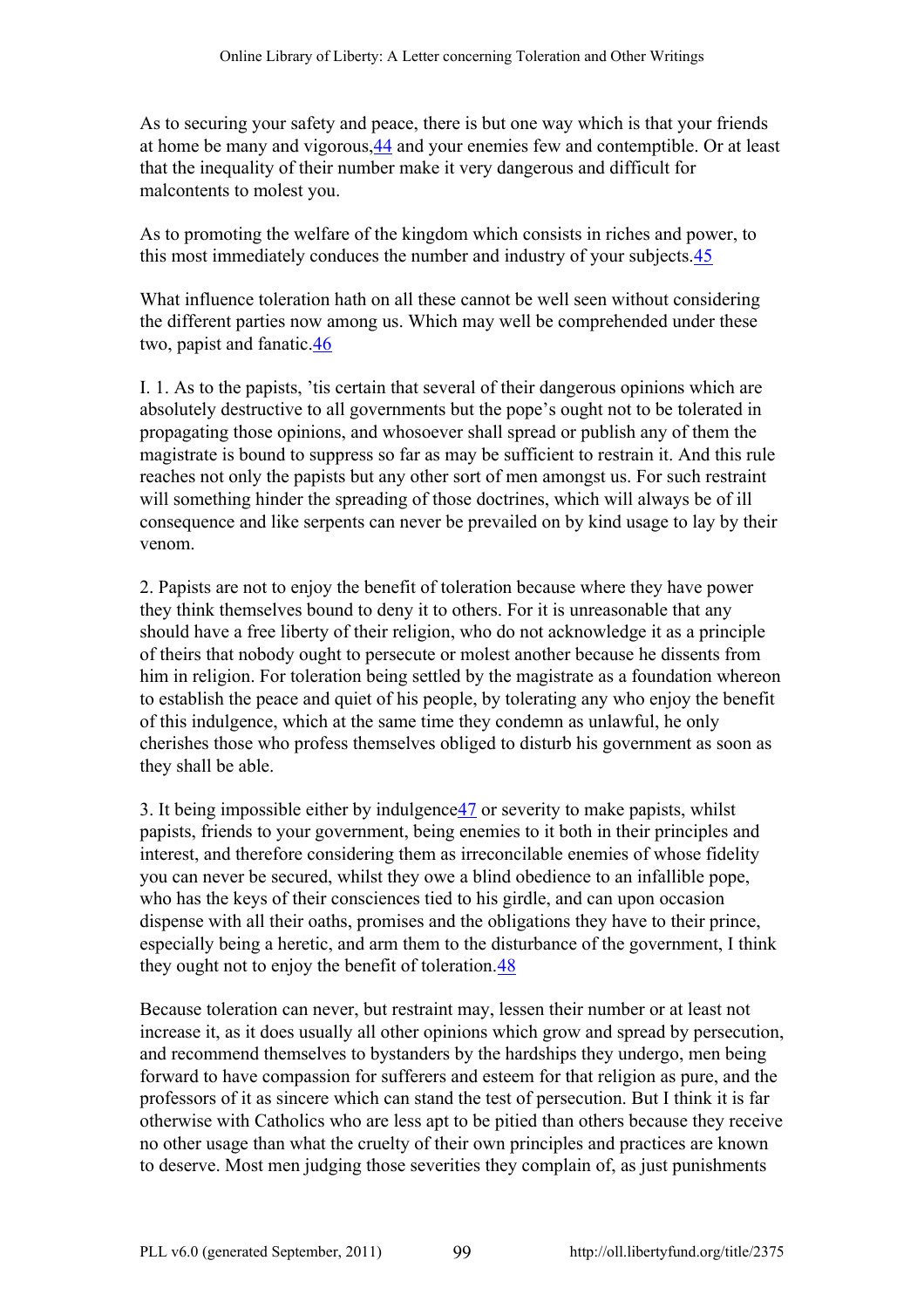due to them as enemies to the state rather than persecutions of conscientious men for their religion, which indeed it is not. Nor can they be thought to be punished merely for their consciences who own themselves at the same time subjects of a foreign and enemy prince.[49](#page-160-12) Besides the principles and doctrines of that religion are less apt to take inquisitive heads and unstable minds, men commonly in their voluntary changes do pursue liberty and enthusiasm,[50](#page-160-13) wherein they are still free and at their own disposal rather than give themselves up to the authority and impositions of others. This is certain that toleration cannot make them divide amongst themselves, nor a severe hand over them (as in other dissenting parties) make them cement with the fanatics (whose principles and worship and tempers are so utterly inconsistent), and by that means increasing the number of the united malcontents make the danger greater[.51](#page-160-14) Add to this that popery having been brought in upon the ignorant and zealous world by the art and industry of their clergy, and kept up by the same artifice backed by power and force, it is the most likely of any religion to decay where the secular power handles them severely, or at least takes from them those encouragements and supports they received by their own clergy.

But if restraint of the papists do not lessen the number of our enemies in bringing any of them over to us, yet it increases the number, it strengthens the hands of our friends, and knits all the Protestant parties firmer to our assistance and defence. For the interest of the king of England as head of the Protestants will be much improved by the discountenancing of popery amongst us. The different parties will sooner unite in a common friendship with us, when they find we really separate from and set ourselves against the common enemy both to our church and all Protestant professions. This will be a hostage of our friendship to them, and a security that they shall not be deceived in the confidence they have of us, and the sincerity of the accord we make with them.

II. All the rest of dissenters come under the opprobrious name of fanatics,[52](#page-161-0) which I think, by the way, might with more prudence be laid aside and forgotten than made use of. For what understanding man in a disordered state would find out and fix notes of distinction, a thing to be coveted only by those that are factious, or, by giving one common name to different parties, teach those to unite whom he is concerned to divide and keep at a distance one among another.

But to come to what is more material, I think it is agreed on all hands, that it is necessary the fanatics should be made useful and assisting and as much as possible firm to the government as it now stands. Both as to secure it from disturbance at home and defend it against invasions from abroad which nothing can possibly bring to pass but what is able to alter their minds and bring them over to your profession. Or else if they do not part with their opinions, yet may persuade them to lay by their animosity, and become friends to the state though they are not sons of the church.

What efficacy force and severity hath to alter the opinions of mankind, though all history be full of examples, and there is scarce an instance to be found of any opinion driven out of the world by persecution but where the violence of it at once swept away all the professors too. I desire nobody to go farther than his own bosom for an experiment[53](#page-161-1) whether ever violence gained anything upon his opinion, whether even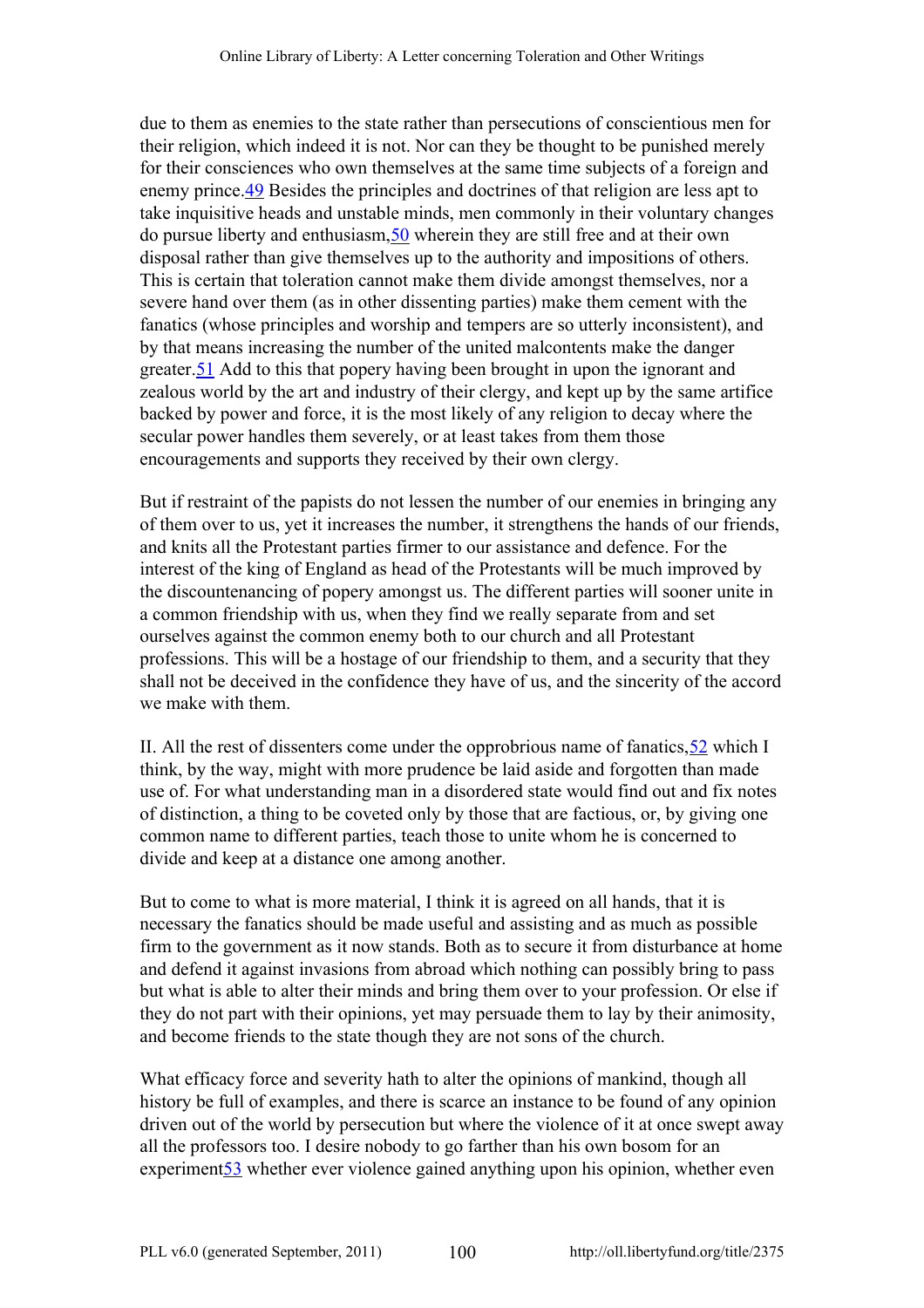arguments managed with heat do not lose something of their efficacy, and have not made him the more obstinate in his opinion, so chary is human nature to preserve the liberty of that part wherein lies the dignity of a man, which, could it be imposed on, would make him but little different from a beast. I ask those who in the late times [54](#page-161-2) so firmly stood the ineffectual persecution[55](#page-161-3) themselves and found how little it obtained on their opinions, and yet are now so forward to try it upon others, whether all the severity in the world could have drawn them one step nearer to a hearty and sincere embracing the opinions that were then uppermost, let them not say it was because they knew they were in the right, for every man in what he believes, has so far this persuasion that he is in the right. But how little this obstinacy or constancy depends upon knowledge, may appear in those galley slaves who return from Turkey,[56](#page-161-4) who though they have endured all manner of miseries rather than part with their religion, yet one would guess by the lives and principles of most of them, that they had no knowledge of the doctrine and practise of Christianity at all. Who thinks not that those poor captives who (for renouncing a religion they were not over instructed in nor during the enjoyment of their freedom at home over zealous for) might have regained their liberty, for changing their opinion would not (had their chains given them leave) have cut the throats of those cruel patrons who used them so severely to whom they would yet have done no violence had they been treated civilly like fair prisoners of war. Whereby we may see 'twill be a hazardous attempt for those who design it, [57](#page-161-5) if they are not much the greater number, to compel dissenters by force and ill usage to be true to that government and serviceable to that interest, which instead of an equal protection affords them no other treatment but disgrace, punishment and persecution: unless those who would thus enforce a uniformity will make chains for all those to whom they will allow no liberty and persuade them also to stand still whilst they put them upon them. For let divines preach duty as long as they will, 'twas never known that men lay down quietly under the oppression and submitted their backs to the blows of others when they thought they had strength enough to defend themselves. I say not this to justify such proceedings, which in the former part of this discourse I think I have sufficiently condemned. But to show what the nature and practice of mankind is and what has usually been the consequence of persecution.

Besides the forcible introducing of opinions keeps people offfrom closing with them by giving men unavoidable jealousies, that it is not truth that is thus carried on, but interest and dominion that is sought in making proselytes by compulsion. For who takes this course to convince anyone of the certain truths of mathematics? 'Tis likely 'twill be said that those are truths on which depends not my happiness. I grant it, and am much indebted to the man that takes care I should be happy, but 'tis hard to think that that comes from charity to my soul which brings such ill usage to my body, or that he is much concerned I should be happy in another world who is pleased to see me miserable in this. I wonder that those who have such a zealous regard to the good of others, do not a little more look after the relief of the poor or think themselves concerned to guard the estates of the rich, which certainly are good things too and make a part of one's happiness, if we may believe the lives of those who tell us the joys of heaven but endeavor as much as others for large possessions on earth.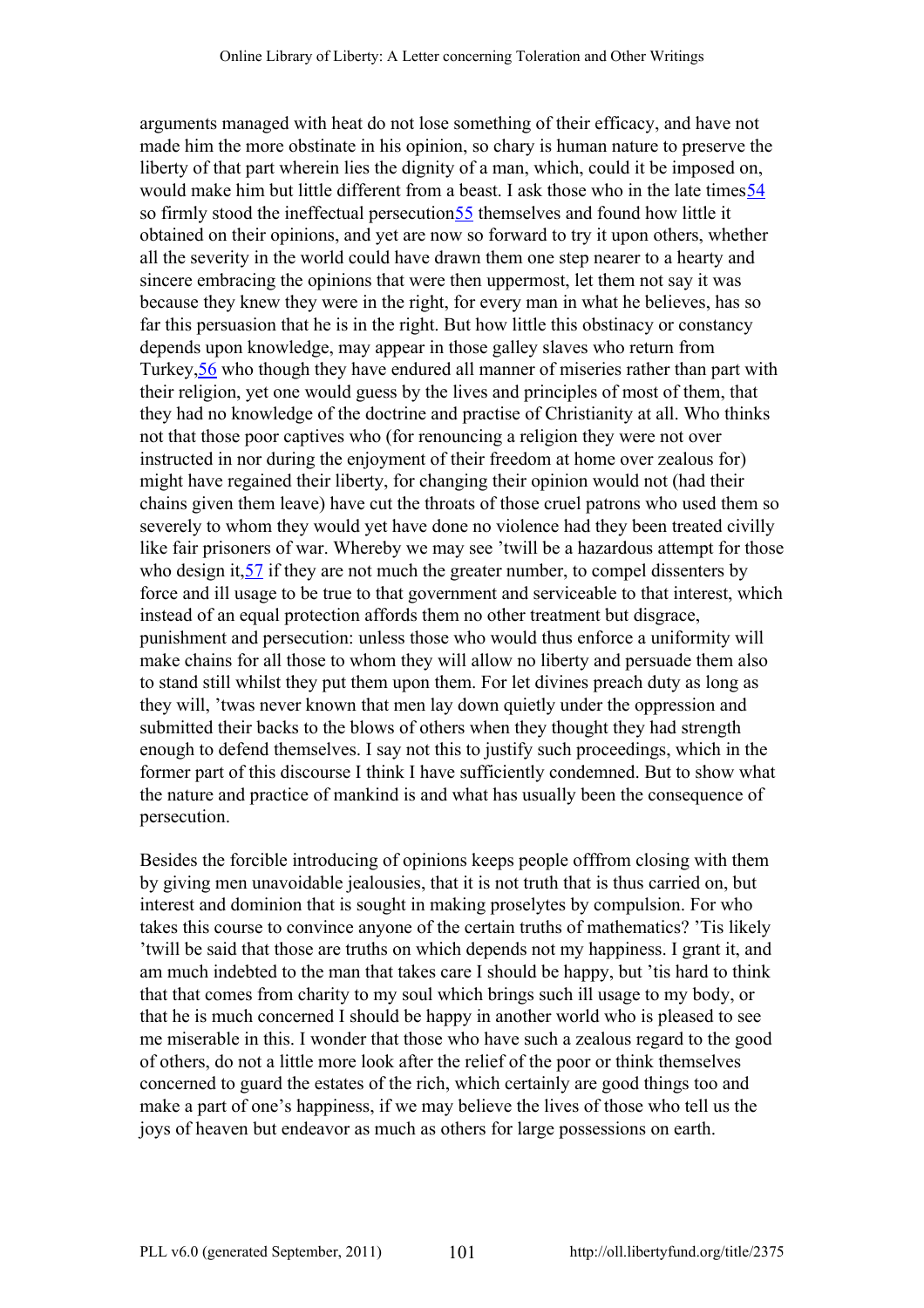But, after all this, could persecution not only now and then conquer a tender fainthearted fanatic, which yet it rarely does and that usually by the loss of two or three orthodox, could it I say at once drive in all dissenters within the pale of the church, it would not thereby secure but much more threaten the government and make the danger as much greater as it is to have a false, secret but exasperated enemy rather than a fair open adversary. For punishment and fear may make men dissemble, but not convincing anybody's reason, cannot possibly make them assent to the opinion, but will certainly make them hate the person of their persecutor and give them the greater aversion to both; such compliers only prefer impunity to the declaring of their own opinion, but do not thereby approve of yours. Fear of your power, not love of your government, is that which restrains them, and, if that be the chain that ties them to you, it would certainly hold them surer were they open dissenters, than being secret malcontents, because it would not only be something easier to be worn but harder to be knocked off. At least this is certain that compelling men to your opinion any other way than by convincing them of the truth of it, makes them no more your friends, than forcing the poor Indians by droves into the rivers to be baptised made them Christians.[58](#page-161-6)

Though force cannot master the opinions men have, nor plant new ones in their breasts, yet courtesy, friendship and soft usage may, for several (I think I may say most) men whose business or laziness keep them from examining take many of their opinions upon trust, even in things of religion, but never take them from any man of whose knowledge, friendship and sincerity they have not very good thoughts. Which it is impossible they should have of one that persecutes them.

But inquisitive men, though they are not of another's mind because of his kindness, yet they are the more willing to be convinced and will be apt to search after reasons that may persuade them to be so whom they are obliged to love.

Since force is a wrong way to bring dissenters offfrom their persuasions, and by drawing them to your opinion you cement them fast to the state, it will certainly prevail much less with those to be your friends who steadfastly retain their persuasion. He that differs in an opinion is only so far at a distance from you, but if you use him ill for that which he believes to be the right he is then at perfect enmity, the one is barely a separation, the other a quarrel. Nor is that all the mischief which severity will do among us as the state of things is at present, for force and harsh usage will not only increase the animosity but number of enemies. For the fanatics taken all together being numerous, [59](#page-161-7) and possibly more than the hearty friends to the state religion, are yet crumbled into different parties amongst themselves, and are at as much distance one from another as from you, if you drive them not farther offby the treatment they receive from you, for their bare opinions are as inconsistent one with another as with the Church of England. People therefore that are so shattered into different factions are best secured by toleration since being in as good a condition under you, as they can hope for under any, 'tis not like[ly] they should join, to set up any other, whom they cannot be certain will use them so well. But if you persecute them you make them all of one party and interest against you, tempt them to shake offyour yoke and venture for a new government wherein everyone has hopes to get the dominion themselves or better usage under others, who cannot but see that the same severity of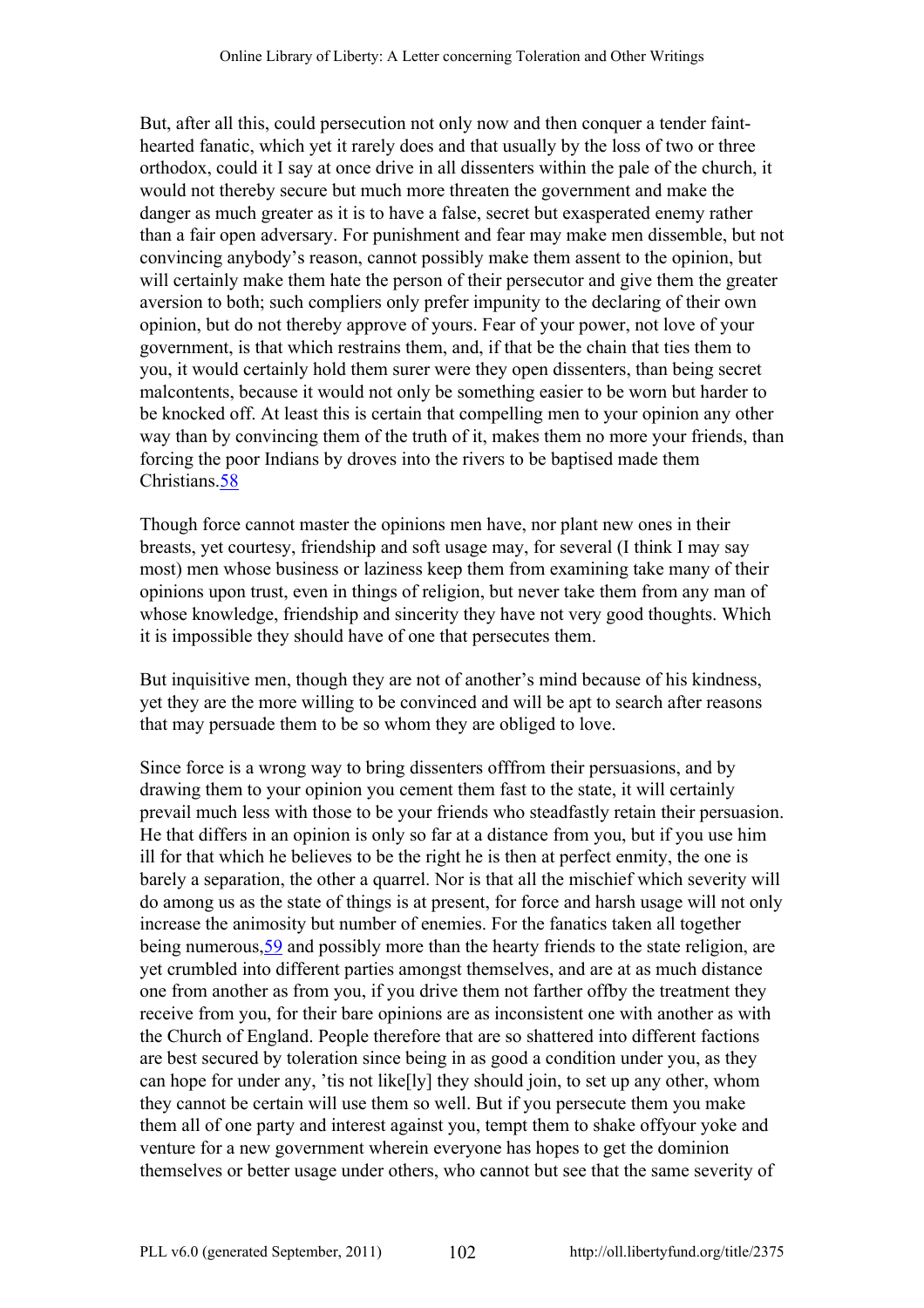the government which helped them to power and partisans to get up, will give others the same desire and same strength to pull them down, and therefore it may be expected they will be cautious how they exercise it. But if you think the different parties are already grown to a consistency and formed into one body and interest against you, whether it were the hardships they suffered under you made them unite or no, when they are so many as to equal or exceed you in number as perhaps they do in England, force will be but an ill and hazardous way to bring them to submission.

If uniformity in England be so necessary as many pretend, and compulsion be the way to it, I demand of those who are so zealous for it, whether they really intend by force to have it or no. If they do not, it is not only imprudent but malicious under that pretence, by ineffectual punishments to disquiet and torment their brethren. For to show how little persecution, if not in the extremest degree, has been able to establish uniformity, I shall ask but this one plain question, was there ever a free toleration in this kingdom. If there were not I desire to know of any of the clergy who were once sequestered,[60](#page-161-8) how they came to be turned out of their livings and whether impositions and severity were able to preserve the Church of England and hinder the growth of puritans even before the war. $61$  If therefore violence be to settle uniformity 'tis in vain to mince the matter. That severity which must produce it cannot stop short of the total destruction and extirpation of all dissenters at once, and how well this will agree with the doctrine of Christianity, the principles of our church and reformation from popery, I leave them to judge who can think the massacre of France[62](#page-161-10) worthy their imitation; and desire them to consider if death, for nothing less can make uniformity, were the penalty of not coming to common prayer, and joining in all our church worship, how much such a law would settle the quiet and secure the government of the kingdom.

The Romish religion that had been but a little while planted and taken but small root in Japan[63](#page-161-11) (for the poor converts had but little of the efficacious truths and light of Christianity conveyed to them by those teachers who make ignorance the mother of devotion,[64](#page-161-12) and knew very little beyond an *ave Maria,* or *paternoster*[\)65](#page-162-0) could not be extirpated but by the death of many thousands, which too prevailed not at all to lessen their numbers till they extended the severity beyond the delinquents and made it death not only to the family that entertained a priest but also to all of both the families that were next neighbours on either hand though they were strangers or enemies to the new religion. And invented exquisite lingering torments worse than a thousand deaths which though some had strength enough to endure fourteen days together yet many renounced their religion, whose names were all registered with a design that when the professors of Christianity were all destroyed, these too should be butchered all on a day, never thinking the opinion rooted out beyond possibility of spreading again, as long as there were any alive who were the least acquainted with it or had almost heard anything of Christianity more than the name. Nor are the Christians that trade there to this day suffered to discourse, fold their hands, or use any gesture that may show the difference of their religion. If anyone think uniformity in our church ought to be restored though by such a method as this, he will do well to consider how many subjects the king will have left by that time it is done. There is this one thing more observable in the case, which is, that it was not to set up uniformity in religion (for they tolerate seven or eight sects and some so different as is the belief of the mortality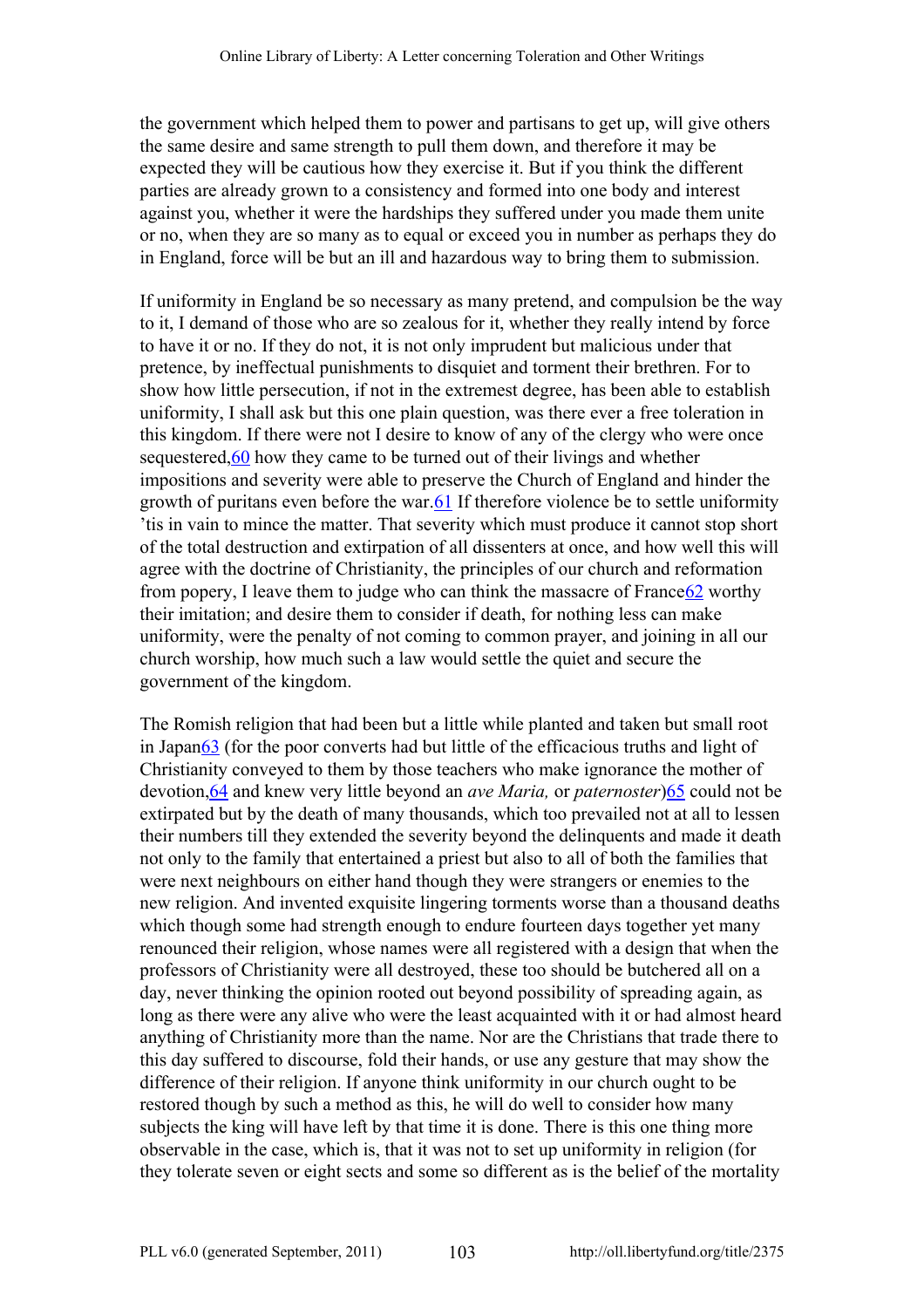or immortality of the soul, nor is the magistrate at all curious or inquisitive what sect his subjects are of, or does in the least force them to his religion), nor any aversion to Christianity, which they suffered a good while quietly to grow up among them, till the doctrine of the popish priest gave them jealousies that religion was but their pretence but empire their design, and made them fear the subversion of their state, which suspicion their own priests improved all they could to the extirpation of this growing religion.

But to show the danger of establishing uniformity.

To give a full prospect of this subject there remain yet these following particulars to be handled:

1. To show what influence toleration is like to have upon the number and industry of your people on which depends the power and riches of the kingdom.

2. That if force must compel all to a uniformity in England, to consider what party alone, or what parties are likeliest to unite to make a force able to compel the rest.

3. To show that all that speak against toleration seem to suppose that severity and force are the only arts of government and way to suppress any faction, which is a mistake.

4. That for the most part the matters of controversy and distinction between sects, are no parts or very inconsiderable ones and appendixes of true religion.

5. To consider how it comes to pass that Christian religion hath made more factions, wars, and disturbances in civil societies than any other, and whether toleration and latitudinis[m66](#page-162-1) would prevent those evils.

6. That toleration conduces no otherwise to the settlement of a government than as it makes the majority of one mind and encourages virtue in all, which is done by making and executing strict laws concerning virtue and vice, but making the terms of church communion as large as may be, i.e., that your articles in speculative opinions be few and large, and ceremonies in worship few and easy. Which is latitudinism.

7. That the defining and undertaking to prove several doctrines which are confessed to be incomprehensible and to be no otherwise known but by revelation[,67](#page-162-2) and requiring men to assent to them in the terms proposed by the doctors of your several churches, must needs make a great many atheists.

But of these when I have more leisure: Sic Cogitavit Atticus[68](#page-162-3) 1667[69](#page-162-4)

#### Additions To The *Essay*

A. I must only remark before I leave this head of speculative opinions that the belief of a deity is not to be reckoned amongst purely speculative opinions, for it being the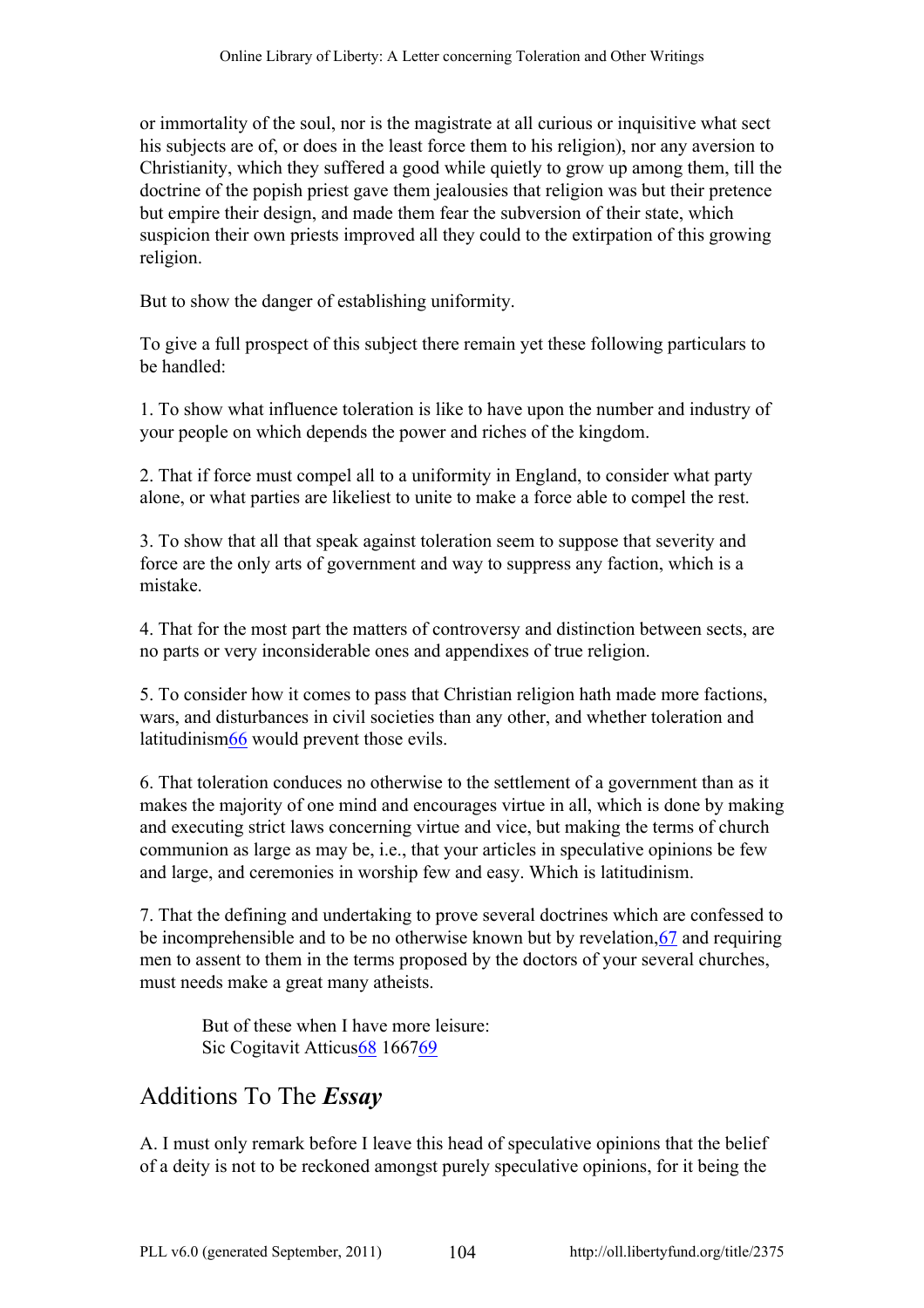foundation of all morality, and that which influences the whole life and actions of men, without which a man is to be counted no other than one of the most dangerous sorts of wild beasts, and so incapable of all society.

B. 'Twill be said that if a toleration shall be allowed as due to all the parts of religious worship it will shut out the magistrate's power from making laws about those things over which it is acknowledged on all hands that he has a power, *viz.,* things indifferent, as many things made use of in religious worship are, *viz.,* wearing a white or a black garment, kneeling or not kneeling, etc. To which I answer, that in religious worship nothing is indifferent, for it being the using of those habits, gestures, etc., and no other, which I think acceptable to God in my worshipping of him, however they may be in their own nature perfectly indifferent, yet when I am worshipping my God in a way I think he has prescribed and will approve of, I cannot alter, omit, or add any circumstance in that which I think the true way of worship. And therefore if the magistrate permit me to be of a profession or church different from his, 'tis incongruous that he should prescribe any one circumstance of my worship, and 'tis strange to conceive upon what grounds of uniformity any different profession of Christians can be prohibited in a Christian country, where the Jewish religion (which is directly opposite to the principles of Christianity) is tolerated; and would it not be irrational, where the Jewish religion is permitted, that the Christian magistrate, upon pretence of his power in indifferent things, should enjoin or forbid anything, or any way interpose in their way or manner of worship[?70](#page-162-5)

C. And that which may render them yet more incapable of toleration is when, [in addition] to these doctrines dangerous to government, they have the power of a neighbour prince of the same religion at hand to countenance and back them upon any occasion.[71](#page-162-6)

The objection usually made against toleration, that the magistrate's great business being to preserve [the] peace and quiet of the government, he is obliged not to tolerate different religions in his country, since they bring distinctions wherein men unite and incorporate into bodies separate from the public, they may occasion disorder, conspiracies and seditions in the commonwealth and endanger the government.

I answer: if all things that may occasion disorder or conspiracy in a commonwealth must not be endured in it, all discontented and active men must be removed, and whispering must be less tolerated than preaching, as much likelier to carry on and foment a conspiracy. And if all numbers of men joined in a union and corporation distinct from the public be not to be suffered, all charters of towns, especially great ones, are presently to be taken away. Men united in religion have as little and perhaps less interest against the government than those united in the privileges of a corporation. This I am sure: they are less dangerous as being more scattered and not formed into that order. And the minds of men are so various in matters of religion, and so nice and scrupulous in things of an eternal concernment, that where men are indifferently tolerated, and persecution and force does not drive them together, they are apt to divide and subdivide into so many little bodies, and always with the greatest enmity to those they last parted from or stand nearest to, that they are a guard one upon another, and the public can have no apprehensions of them as long as they have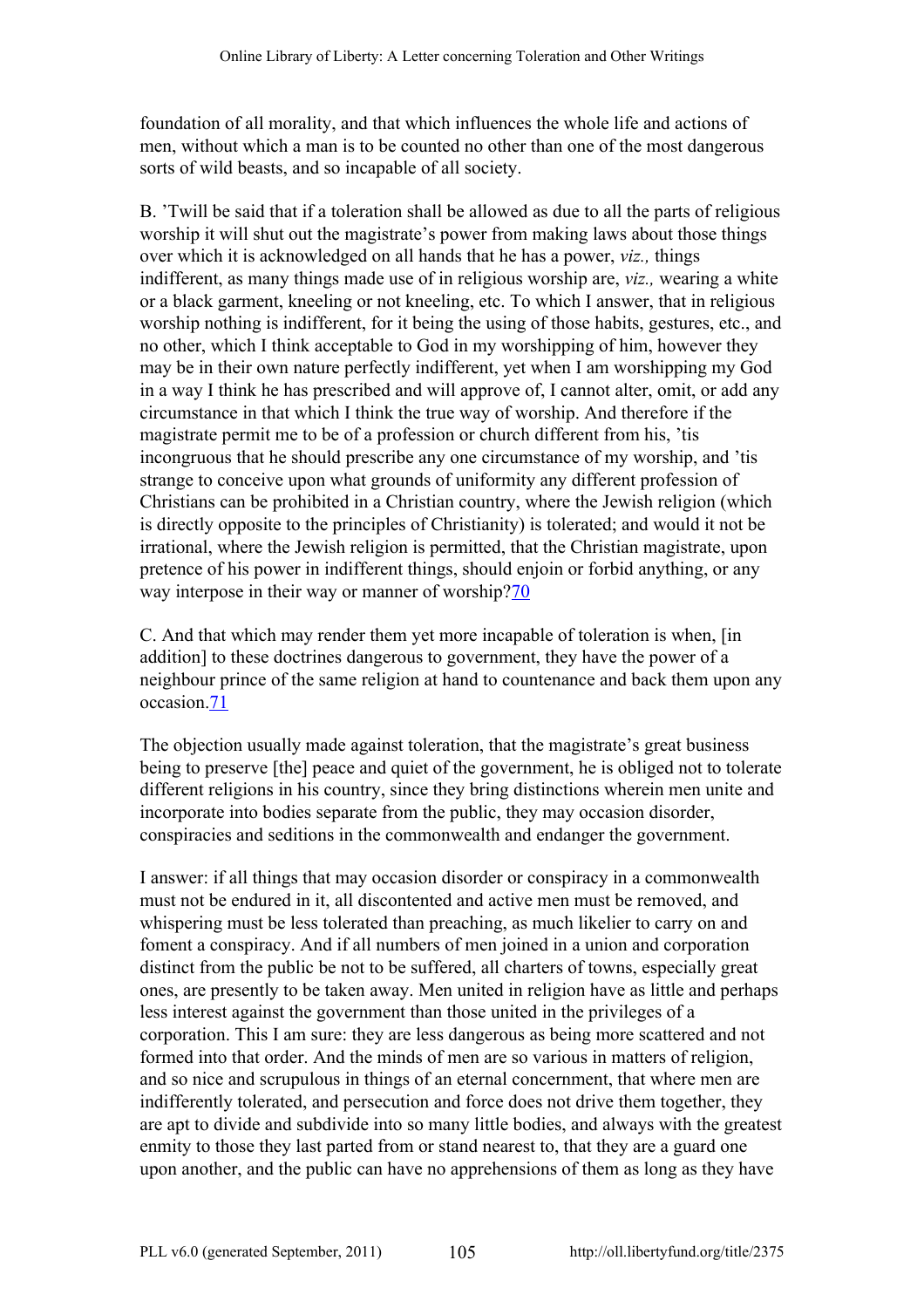their equal share of common justice and protection. And if the example of old Rome (where so many different opinions, gods, and ways of worship were promiscuously tolerated) be of any weight, we have reason to imagine that no religion can become suspected to the state of ill intention to it, till the government first by a partial usage of them, different from the rest of the subjects, declare its ill intentions to its professors, and so make a state business of it. And if any rational man can imagine that force and compulsion can at any time be the right way to get an opinion or religion out of the world, or to break a party of men that unite in the profession of it, this I dare affirm:

D. Methinks the clergy should, like ambassadors, endeavour to entreat, convince and persuade men to the truth rather than thus solicit the magistrate to force them into their fold. This was the way that gained admittance for Christianity and spread the religion they profess so far into the world: whereas whilst they once a week uncharitably preach against, and the rest of the week as impudently rail at their dissenting brethren, and do not endeavour by the meekness and tender methods of the Gospel, and by the soft cords of love, to draw men to them, but would have even those compelled under their jurisdiction whom they never take care to instruct in their opinions, for I think I may say that preaching a sermon once a week at rovers,[72](#page-162-7) perhaps learned, perhaps otherwise, doth very little towards instructing men in the knowledge of faith, which after many years hearing one may be still ignorant of, and is seldom effectual to persuade them to good lives. This makes some men suspect that 'tis not the feeding of the shee[p73](#page-162-8) but the benefit of the fleece that makes these men endeavour by such methods to enlarge their fold. This I am sure is quite contrary to the first way which nursed up Christianity.

E. Though the magistrate have a power of commanding or forbidding things indifferent which have a relation to religion, yet this can only be within that church whereof he himself is a member, who being a lawgiver in matters indifferent in the commonwealth under his jurisdiction, as it is purely a civil society, for their peace, is fittest also to be lawgiver in the religious society (which yet must be understood to be only a voluntary society and during every member's pleasure), in matters indifferent, for decency and order,[74](#page-162-9) for the peace of that too. But I do not see how hereby he hath any power to order and direct even matters indifferent in the circumstances of a worship, or within a church whereof he is not professor or member. 'Tis true he may forbid such things as may tend to the disturbance of the peace of the commonwealth to be done by any of his people, whether they esteem them civil or religious. This is his proper business; but to command or direct any circumstances of a worship as part of that religious worship which he himself does not profess nor approve, is altogether without<sup>[75](#page-162-10)</sup> his authority, and absurd to suppose. Can anyone think it reasonable, yea, or practicable, that a Christian prince should direct the form of Mahometan worship, the whole religion being thought by him false and profane, and vice versa?; and yet it is not impossible that a Christian prince should have Mahometan subjects who may deserve all civil freedom; and *de facto* the Turk hath Christian subjects. As absurd would it be that a magistrate, either Popish, Protestant, Lutheran, Presbyterian, Quaker, etc. should prescribe a form to any or all of the differing churches in their way of worship. The reason whereof is because religious worship being that homage which every man pays to his God, he cannot do it in any other way, nor use any other rites, ceremonies, nor forms, even of indifferent things, than he himself is persuaded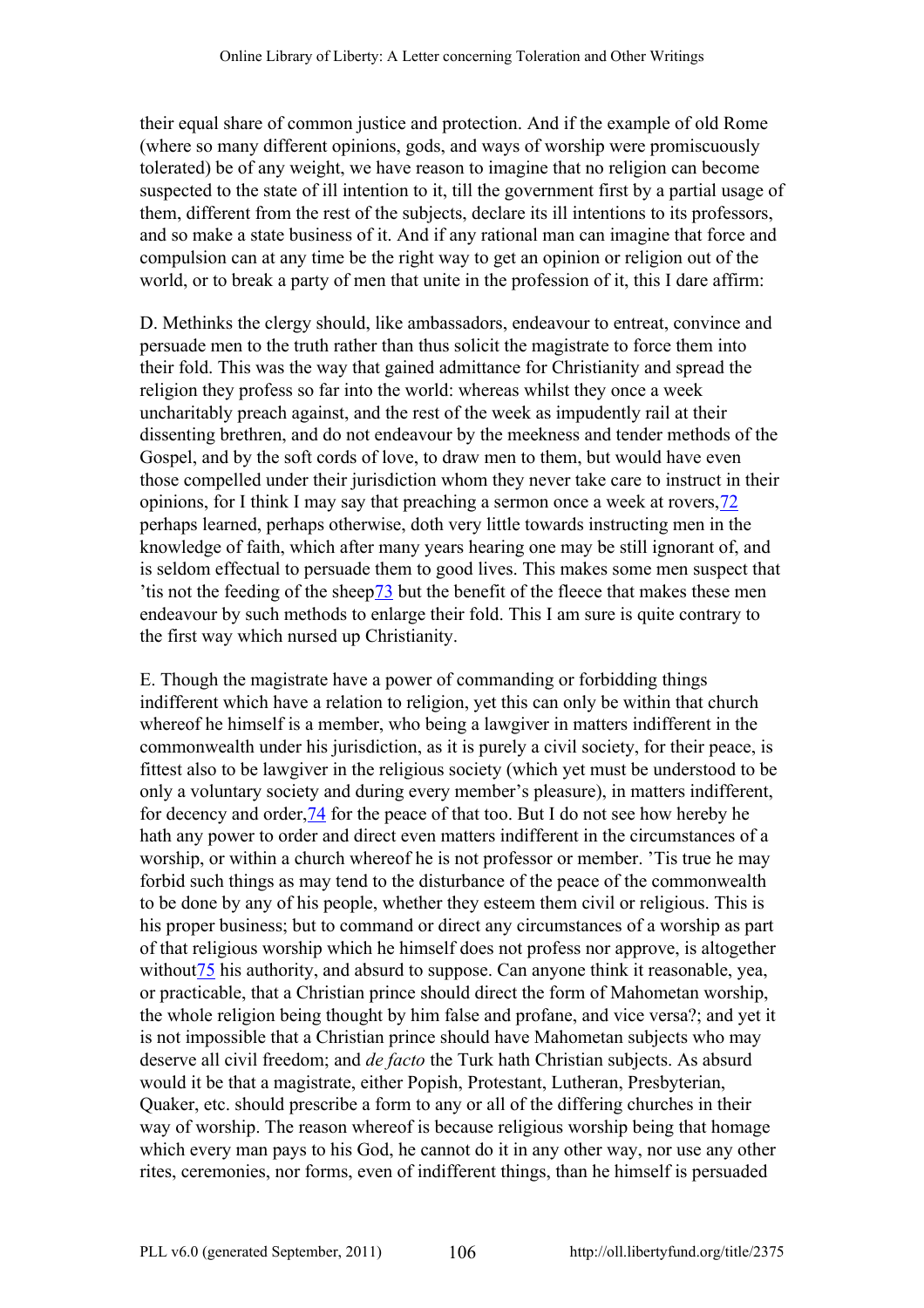are acceptable and pleasing to that God he worships; which depending upon his opinion of his God, and what will best please him, it is impossible for one man to prescribe or direct any one circumstance of it to another: and this being a thing different and independent wholly from every man's concerns in the civil society, which hath nothing to do with a man's affairs in the other world, the magistrate hath here no more right to intermeddle than any private man, and has less right to direct the form of it, than he hath to prescribe to a subject of his in what manner he shall do his homage to another prince to whom he is feudatory, for something which he holds immediately from him, which, whether it be standing, kneeling, or prostrate, bareheaded or barefooted, whether in this or that habit, etc. concerns not his allegiance to him at all, nor his well government of his people. For though the things in themselves are perfectly indifferent, and it may be trivial, yet, to the worshipper, when he considers them as required by his God, or forbidden, pleasing or displeasing to the invisible power he addresses to, they are by no means so, and till you have altered his opinion (which persuasion can only do) you can by no means, nor without the greatest tyranny, prescribe him a way of worship; which was so unreasonable to do, that we find little bustle about it, and scarce any attempts towards it by the magistrates in the several societies of mankind till Christianity was well grown up in the world, and was become a national religion;[76](#page-162-11) and since that [time] it hath been the cause of more disorders, tumults and bloodshed than all other causes put together.

But far be it from anyone to think Christ the author of those disorders, or that such fatal mischiefs are the consequence of his doctrine, though they have grown up with it. Antichrist hath sown these tares in the field[77](#page-162-12) of the church; the rise whereof hath been only hence, that the clergy, by degrees, as Christianity spread, affecting dominion, laid claim to a priest-hood, derived by succession from Christ,[78](#page-162-13) and so independent from the civil power, receiving (as they pretend) by the imposition of hands, and some other ceremonies agreed on (but variously) by the priesthoods of the several factions, an indelible character, particular sanctity, and a power immediately from heaven to do several things which are not lawful to be done by other men. The chief whereof are: (1) To teach opinions concerning God, a future state, and ways of worship. (2) To do and perform themselves certain rites exclusive of others. (3) To punish dissenters from their doctrines and rules. Whereas (1) it is evident from Scripture, that all priesthood terminated in the great high priest, Jesus Christ, who was the last priest.[79](#page-162-14) (2) There are no footsteps in Scripture of any so set apart, with such powers as they pretend to, after the apostles' time, nor that had any indelible character. (3) That it is to be made out, that there is nothing which a priest can do, which another man without any such ordination, (if other circumstances of fitness, and an appointment to it, not disturbing peace and order, concur), may not lawfully perform and do, and the church and worship of God be preserved, as the peace of the state may be by justices of [the] peace, and other officers, who had no ordination or laying on of hands, to fit them to be justices, and by taking away their commissions may cease to be so. So ministers, as well as justices, are necessary, one for the administration of religious public worship, the other of civil justice; but an indelible character, peculiar sanctity of the function, or a power immediately derived from heaven, is not necessary, or as much as convenient, for either.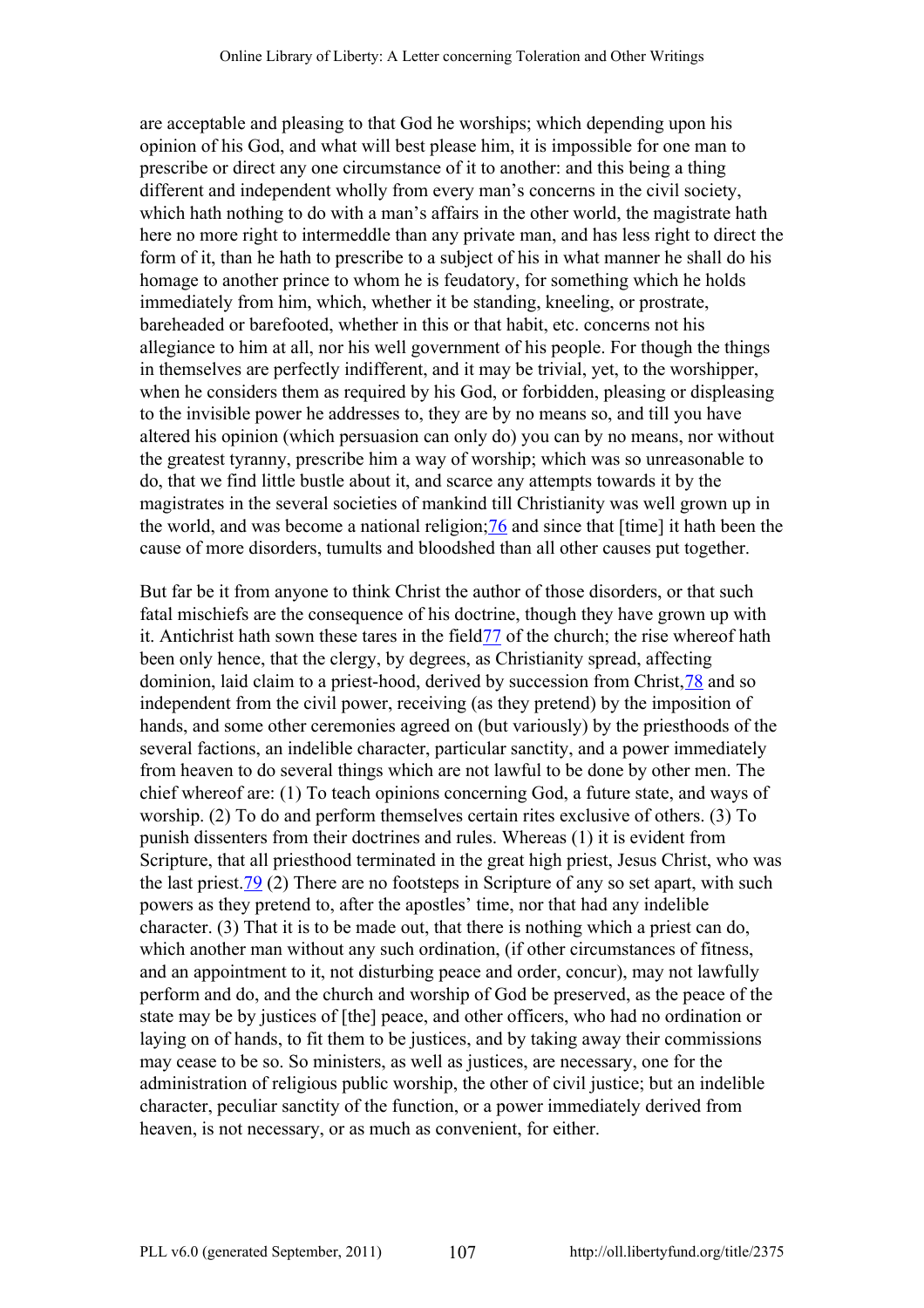But the clergy (as they call themselves, of the Christian religion, in imitation of the Jewish priesthood) having, almost ever since the first ages of the church, laid claim to this power separate from civil government, as received from God himself, have, wherever the civil magistrate hath been Christian and of their opinion, and superior in power to the clergy, and they not able to cope with him, pretended this power only to be spiritual, and to extend no farther; but yet still pressed, as a duty on the magistrate, to punish and persecute those who they disliked and declared against. And so where they excommunicated, their under officer, the magistrate, was to execute; and to reward princes for thus doing their drudgery, they have (whenever princes have been serviceable to their ends) been careful to preach up monarchy *jure divino;* for commonwealths have hitherto been less favourable to their power. But notwithstanding the *jus divinum* of monarchy, when any prince hath dared to dissent from their doctrines or forms, or been less apt to execute the decrees of the hierarchy, they have been the first and forwardest in giving check to his authority and disturbance to his government. And princes, on the other side, being apt to hearken to such as seem to advance their authority, and bring in religion to the assistance of their absolute power, have been generally very ready to worry those sheep who have ever so little straggled out of those shepherds' folds, where they were kept in order to be shorn by them both, and to be howled on, both upon subjects and neighbours at their pleasure: and hence have come most of those calamities which have so long disturbed and wasted Christendom. Whilst the magistrate, being persuaded it is his duty to punish those the clergy please to call heretics, schismatics, or fanatics, or else taught to apprehend danger from dissenters in religion, thinks it his interest to suppress them; [and] persecutes all who observe not the same forms in religious worship which is set up in his country. The people, on the other side, finding the mischiefs that fall on them for worshipping God according to their own persuasions, enter into confederacies and combinations to secure themselves as well as they can; so that oppression and vexation on one side, self-defence and desire of religious liberty on the other, create dislikes, jealousies, apprehensions and factions, which seldom fail to break out into downright persecution, or open war.

But notwithstanding the liberality of the clergy to princes, when they have not strength enough to deal with them, be very large; yet when they are once in a condition to strive with him for mastery, then is it seen how far their spiritual power extends, and how, *in ordine ad spiritualia,*[80](#page-162-15) absolute temporal power comes in. So that ordination, that begins in priest-hood, if it be let alone, will certainly grow up to absolute empire; and though Christ declares himself to have no kingdom of this world,[81](#page-162-16) his successors have (whenever they can but grasp the power) a large commission to execute, and that rigorously, civil dominion. The popedom hath been a large and lasting instance of this. And what presbytery could do, even in its infancy when it had a little humbled the magistrate, let Scotland show.[82](#page-163-0)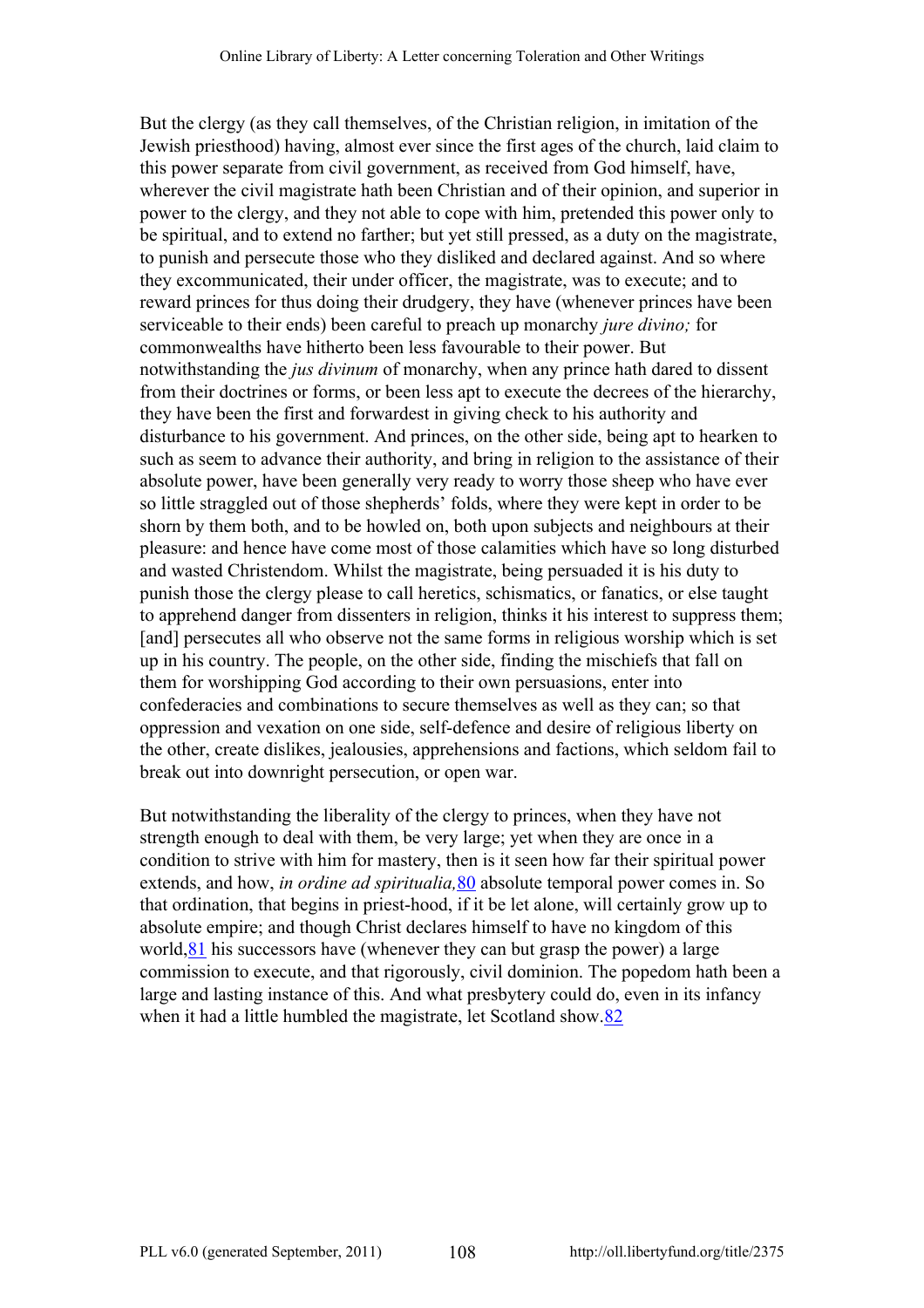#### [Back to Table of Contents]

### Fragments On Toleration

### Infallibility

While in any state and society of men the right of making laws is the highest and greatest power, certainly next and almost equal to this is the authority of interpreting these laws. For what is the point of drawing up dumb, silent statements of laws, if anybody may attach a new meaning to the words to suit his own taste, find some remote interpretation, and twist the words to fit the situation and his own opinion? Observing this, sharp-sighted priests have violated both these powers in their efforts to establish in every way that control over the conduct and consciences of men which they so strongly claim. On the one hand these persons force upon the church their own traditions which grow up continually as the occasion demands, and they contend that these possess the force of laws and oblige men's consciences. On the other hand the priests insist that the Roman pontiffis the sole and infallible interpreter of the Holy Bible. Nor does it matter very much what God himself dictated to his people on Mount Sinai, or what our lawgiver, Christ, declared on the Mount of Olives,[1](#page-163-0) as long as, loftier than either, the seven hills of Rome dominate both. Blindness is certainly inevitable, where Heaven itself does not have enough light to guide our steps. Or does that same God, who made the tongue and organs of speech and who gave the use of language to mankind, address men in such a way that he cannot be understood without an interpreter? Who will explain the mind of God better than God himself ? Or perhaps the words of God are obscure and ambiguous, while those of men are clear and certain? Is he who first made the souls of men unable to instruct them? Or does Christ so address the waves and storms that they do understand and speak to men alone so that they do not?[2](#page-163-1) Or, indeed, will the eyes of the blind heed his words which open ears are unable to grasp? Does he instruct ignorant and wretched mankind in such a way that the diseases understand his commands better than the diseased? The prophets, the apostles, even his own Son clothed in human form and not unaware of our weakness and ignorance—all of these God sent so that he might teach men what he wanted to be done, that mankind might know what the worship and reverence of the deity should be and what unity and fellowship should exist among themselves. After so many emissaries there is by now no need for an interpreter. So it is agreed that it is not necessary that an infallible interpreter of Holy Scripture be granted in the church.

Firstly, because an infallible interpreter of this sort has not existed since the time of the apostles; for here the argument from fact to necessity is valid. It cannot be doubted that God, who promised to preserve his church continuously until the end of time,[3](#page-163-2) will provide that nothing necessary to it should be lacking. That there has been no infallible interpreter is sufficiently shown by the disagreements of Christians among themselves about divine matters; and the dissension of opinions (and these notions are not only various but contradictory) troubled the diverse members of the church dispersed in various regions of the world and divided them into factions. All this, perhaps the priests will say, is only the quarrel and battle of the true church—that is to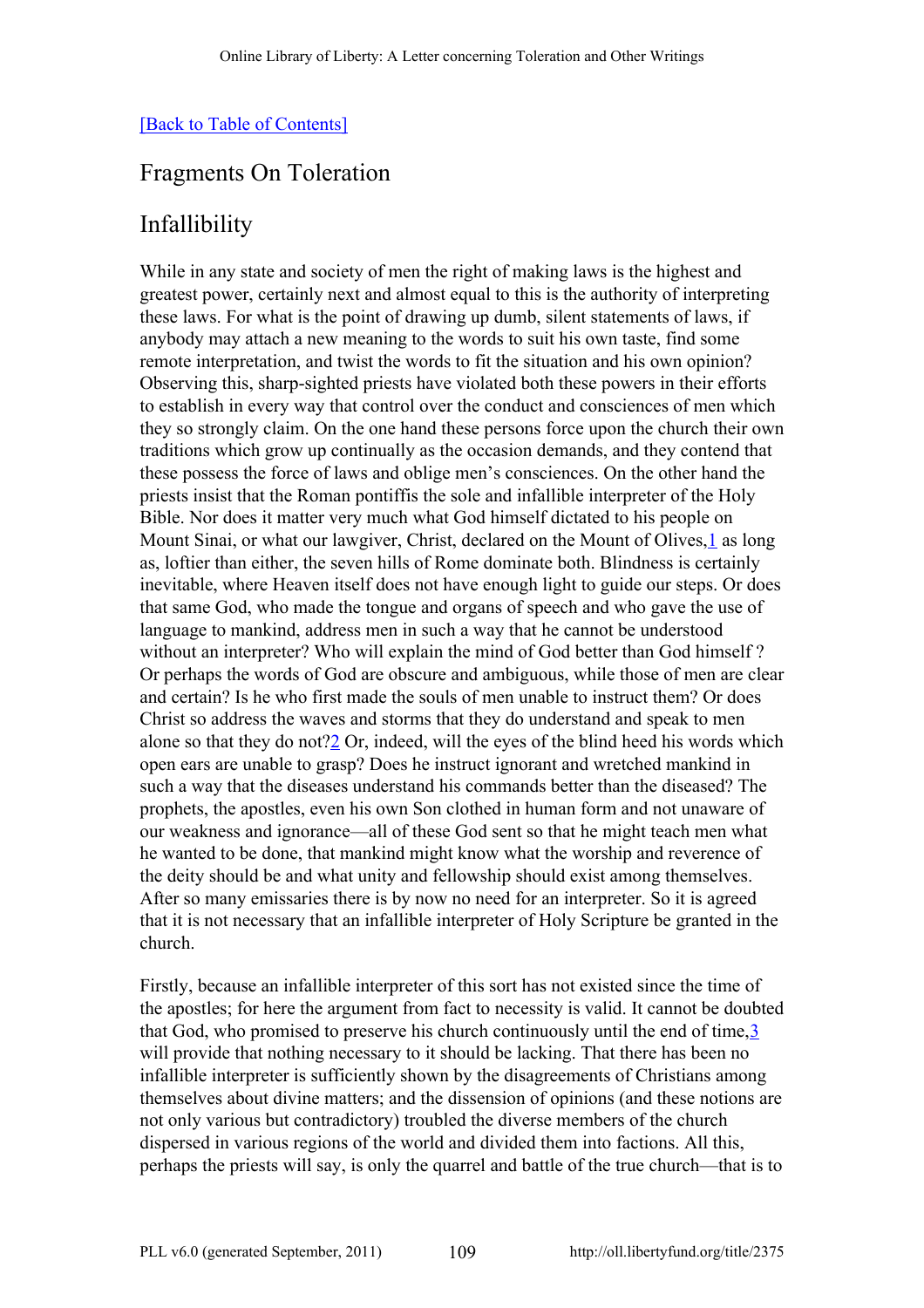say their own—with the ignorant and heretical. Yet, it is obvious enough to anyone, however slightly acquainted with ecclesiastical history, that even in the Church of Rome and its infallible interpreter opinions about faith and morals and interpretations of Holy Scripture differ enormously.

Secondly, that which is not necessary would be utterly useless to both the faith and peace of the church. Even granting that some infallible interpreter of Holy Scripture be given, he will still not be able, however [ *word illegible* ] he may be, to contribute anything to the solution of problems of faith or to the establishment of peace among Christians, unless he can infallibly show that he is infallible. Since he cannot prove this about himself, for nobody's testimony about himself is acceptable, and since the Scripture is silent, I cannot easily discover how he can be recognised. So we cannot expect any remedy from this quarter for so great a disagreement and so many errors; for there is no difference between everyone's being subject to error and someone's being infallible but unknown and uncertain. What help is it to be certain about something when you are uncertain about the person? How anxiously you must anticipate a cure for vice and ignorance from someone, when you do not know whether the man to whose trust you commit yourself is a doctor or a charlatan.

As to the Scripture whose interpreter we seek—since it was written at different times and not in the same style, embraces within itself various arguments, and contains the history of past events, rules of conduct, and the articles of faith, it can be considered in many ways.

1. Thus, there are many things contrived for arrogance and the display of learning, which are frivolous and empty quibbles that have not arisen from Holy Scripture, but are violently expressed by the hollow talents of madmen. Of such a kind are the questions, "What was the forbidden fruit of Paradise?", "Where was that lovely garden?", and others of that sort, which neither need an interpreter nor deserve a reader. Problems of this sort can perhaps exercise petty minds but scarcely detain a sober and pious man. Although these are difficult matters to know, they can safely be ignored. Moreover, they hardly seem to concern the Scripture, which is the standard of faith and conduct.

2. The Holy Scripture also contains within it the profound mysteries of divine matters which utterly transcend the human intellect. These, although they are obscure, nevertheless cannot have an interpreter. For, since to interpret is nothing else than to bring out the meaning of obscure words and to express unfamiliar language clearly in words of everyday speech, here such interpretation is clearly impossible, because God has proclaimed in the clearest and most unambiguous terms what he wanted men to know and believe. Whoever attempts to explain the trinity of persons in the divine nature in words other than those in which God has revealed it brings not so much light to the Scripture as darkness. We can add to this the union of divine and human nature in the person of the mediator, the infinity and eternity of God, and several other matters, the truth of which is certain and is to be believed, but the way in which they are true cannot be expressed in discourse nor grasped by the mind. Whatever it is that impedes us in these matters, it is certainly not the obscurity of the words but the magnitude of the matters themselves and the weakness of our minds. Whoever wants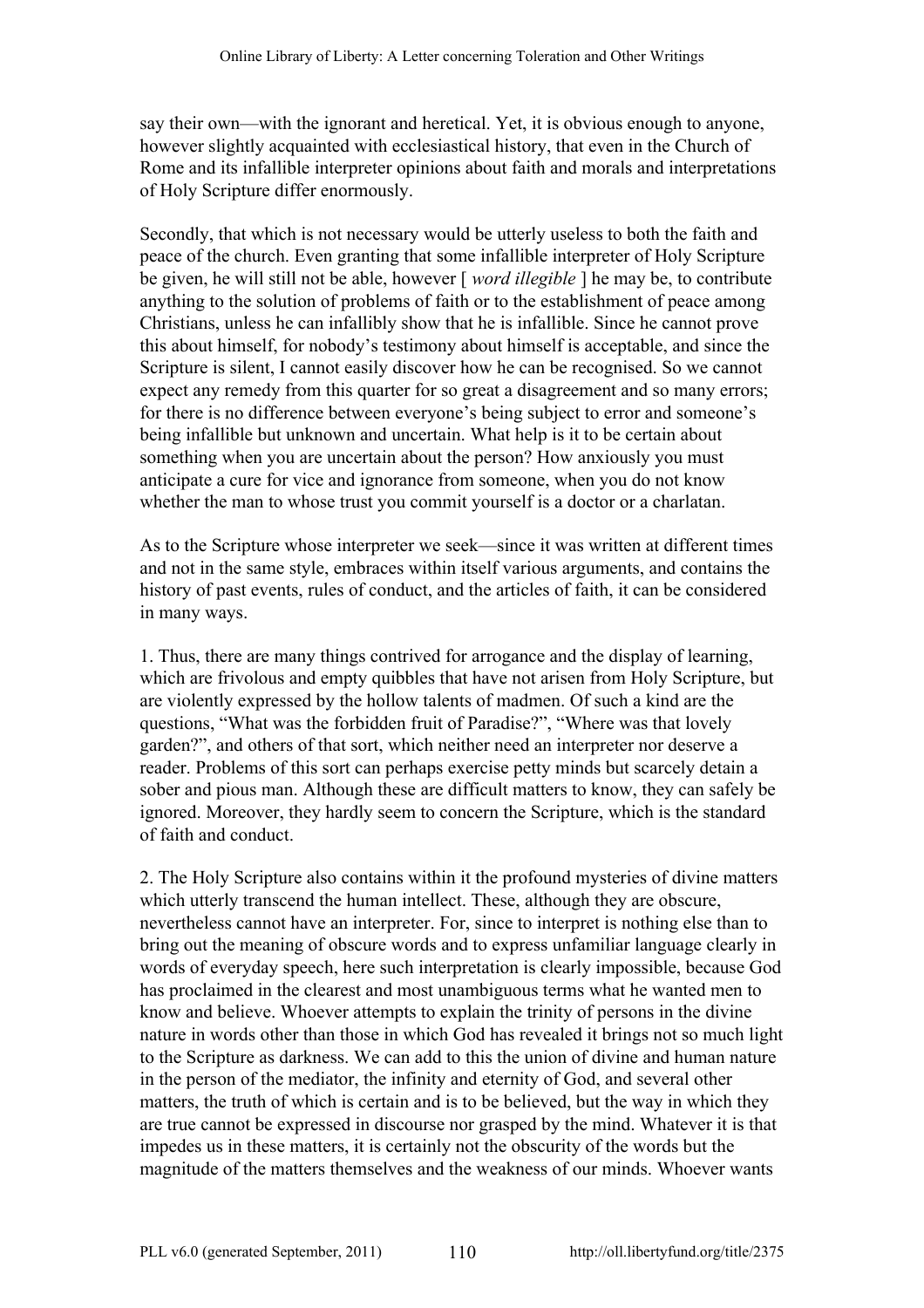to interpret these things ought to bring to them not an extensive vocabulary and a facility of expression but a power and an intellect new to human souls.

3. There are other things in Holy Writ, things most necessary to salvation, so clear and unambiguous that virtually nobody can doubt them, for to hear is to understand them. Such are the principal duties of a Christian man—justice, chastity, charity, and benevolence—which certainly have little need of an interpreter, since they are so clearly transmitted that if any interpretation were added, it would in turn inevitably require another interpretation.

4. There are some precepts and instructions in Holy Writ of a more general nature. For example, there is that passage to the Corinthians: "Doth not even nature itself (i.e., custom) teach you that, if a man has long hair, it is a shame to him?"[4](#page-163-3) Scripture does not state what length of hair is too long, and so it is to be determined by the church. Similarly, it is stated in chapter 14: "Let all things be done decently and in order."[5](#page-163-4) Since these precepts relate to matters which are in themselves and by their nature indifferent<sub>[6](#page-163-5)</sub> and can neither be applied to everyday life nor govern human behaviour without an interpreter, in these and other similar cases I agree that an infallible interpreter is given, possible, and needed. Such interpreters are the fathers and leaders of every church, who in these matters can be called infallible, but as I see it, their infallibility is directive not definitive. To be sure, the shepherds of the church can perhaps err while they are leading, but the sheep certainly cannot err while they are following. The path of obedience is safe and secure. For, since obedience is a certain and undeniable duty of Christian people, even if the interpretation of a text of Scripture is perhaps uncertain, the man who errs least is he who follows what is sure and applies himself to both obedience and the peace of the church. Interpreters of such divine laws can be called "infallible," since even if they can perhaps be deceived themselves, they cannot mislead others.

In the interpretation of Scripture, however, how much is to be granted to each individual and how much to the authority of the church, and then what is achieved by reason and what by the illumination of the Holy Spirit is not so easy and straightforward to state. Great caution must be exercised, however, lest by relying too heavily on our reason we disregard our faith, or by neglecting the mysteries of the gospel embrace philosophy instead of religion. On the other hand, enthusiasm[7](#page-163-6) must be carefully avoided, lest, while we await the inspiration of the Holy Spirit, we honour and worship our own dreams. It is certainly true that much is contributed to the interpretation of the Holy Bible by learning, much by reason, and finally much by the Holy Spirit's enlightening the minds of men. However, the most certain interpreter of Scripture is Scripture itself, and it alone is infallible.

## The Constitutions Of Carolina

(95) No man shall be permitted to be a freeman of Carolina, or to have any estate or habitation within it, that doth not acknowledge a God, and that God is publicly and solemnly to be worshipped.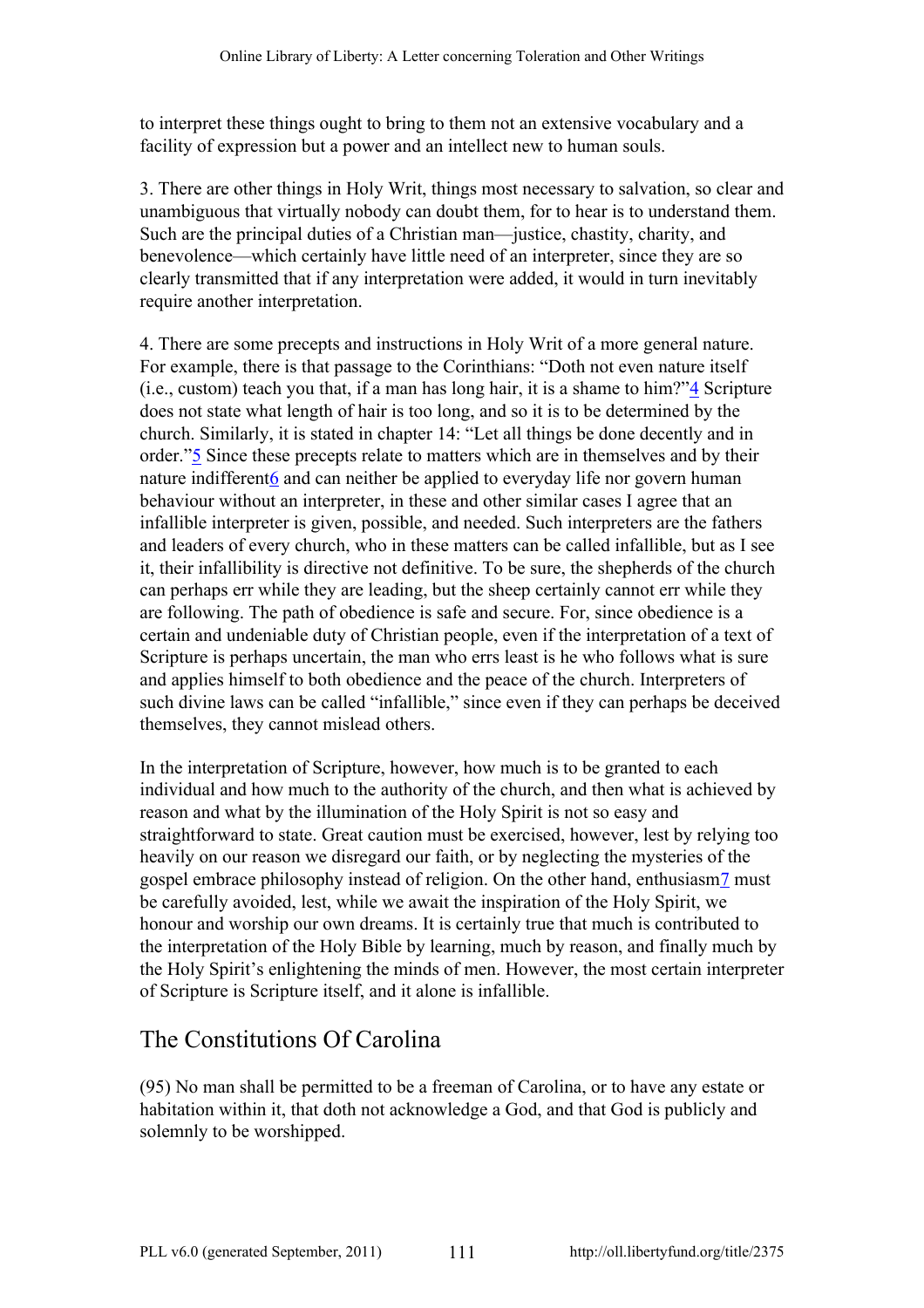(97)[8](#page-163-7) But since the natives of that place, who will be concerned in our plantation, are utterly strangers to Christianity, whose idolatry, ignorance, or mistake, gives us no right to expel, or use them ill; and those who remove from other parts to plant[9](#page-163-8) there, will unavoidably be of different opinions concerning matters of religion, the liberty whereof they will expect to have allowed them, and it will not be reasonable for us, on this account, to keep them out; that civil peace may be maintained amidst the diversity of opinions, and our agreement and compact with all men may be duly and faithfully observed, the violation whereof, upon what pretence soever, cannot be without great offence to Almighty God, and great scandal to the true religion that we profess; and also, that Jews, heathens, and other dissenters from the purity of Christian religion may not be scared and kept at a distance from it, but, by having an opportunity of acquainting themselves with the truth and reasonableness of its doctrines, and the peaceableness and inoffensiveness of its professors,[10](#page-163-9) may, by good usage and persuasion, and all those convincing methods of gentleness and meekness, suitable to the rules and design of the Gospel, be won over to embrace, and unfeignedly receive the truth: therefore, any seven or more persons agreeing in any religion shall constitute a church or profession, to which they shall give some name to distinguish it from others.

(98) The terms of admittance and communion with any church or profession shall be written in a book and therein be subscribed by all the members of the said church or profession, which book shall be kept by the public register of the precinct where they reside.

(99) The time of everyone's subscription and admittance shall be dated in the said book or religious record.

(100) In the terms of communion of every church or profession, these following shall be three, without which no agreement or assembly of men, upon pretence of religion, shall be accounted a church or profession, within these rules: (i) That there is a God. (ii) That God is publicly to be worshipped. (iii) That it is lawful, and the duty of every man, being thereunto called by those that govern, to bear witness to truth; and that every church or profession shall, in their terms of communion, set down the external way whereby they witness a truth as in the presence of God, whether it be by laying hands on, or kissing the Bible, as in the Church of England,[11](#page-163-10) or by holding up the hand, or any other sensible [12](#page-163-11) way.[13](#page-163-12)

(101) No person above seventeen years of age shall have any benefit or protection of the law, or be capable of any place of profit or honour, who is not a member of some church or profession, having his name recorded in some one, and but one religious record at once.

(102) No person of any other church or profession shall disturb or molest any religious assembly.

(103) No person whatsoever shall speak anything in their religious assembly irreverently or seditiously of the government or governors, or states matters.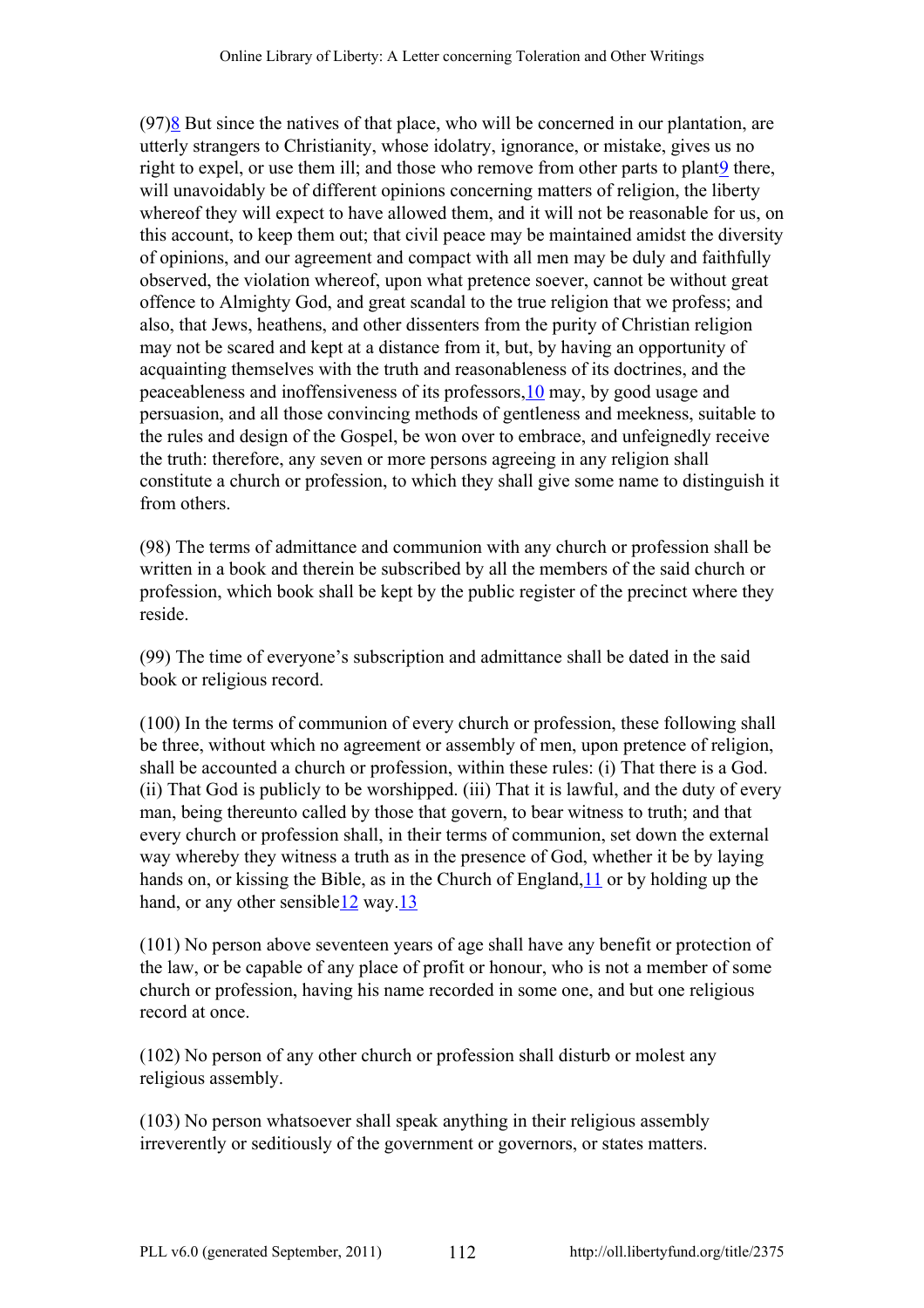(104) Any person subscribing the terms of communion in the record of the said church or profession before the precinct register, and any five members of the church or profession, shall be thereby made a member of the said church or profession.

(105) Any person striking out his own name out of any religious record, or his name being struck out by any officer thereunto authorised by each church of profession respectively, shall cease to be a member of that church or profession.

(106) No person shall use any reproachful, reviling, or abusive language against the religion of any church or profession, that being the certain way of disturbing the public peace, and of hindering the conversion of any to the truth, by engaging them in quarrels and animosities, to the hatred of the professors and that profession, which otherwise they might be brought to assent to.

(107) Since charity obliges us to wish well to the souls of all men, and religion ought to alter nothing in any man's civil estate or right, it shall be lawful for slaves as well as others, to enter themselves, and be of what church any of them shall think best, and thereof be as fully members as any freemen. But yet no slave shall hereby be exempted from that civil dominion his master hath over him, but be in all other things in the same state and condition he was in before.

(108) Assemblies, upon what pretence soever of religion, not observing and performing the abovesaid rules, shall not be esteemed as churches, but unlawful meetings, and be punished as other riots[.14](#page-163-13)

(109) No person whatsoever shall disturb, molest, or persecute another for his speculative opinions in religion, or his way of worship.

(110) Every freeman of Carolina shall have absolute power and authority over his negro slaves, of what opinion or religion soever.

# Against Samuel Parker

Society[15](#page-163-14) is necessary to the preservation of human nature. Government necessary to the preservation of society, the end whereof is peace. One supreme necessary in every city for the preservation of the government. First, because there cannot be two supremes; second, because co-ordinate distinct powers may command the same person contrary obedience, which he cannot be obliged to. This supreme is the civil magistrate. The civil magistrate must have under his power all that may concern the end of government, i.e., peace. Religion and conscience are more apt to disturb the peace than even vice itself; first, because men are most apt to mistake [it], because backed with zeal, the glory of God, and the good of men's souls, martyrdom; [second,] they make men more resolute, confident, turbulent, etc.; whereas vice discovered is out of countenance. *Ergo,* it is necessary the magistrate should have power over men's consciences in matters of religion. This power is to be exercised with the most severity and strictness, because ordinary severity will not do.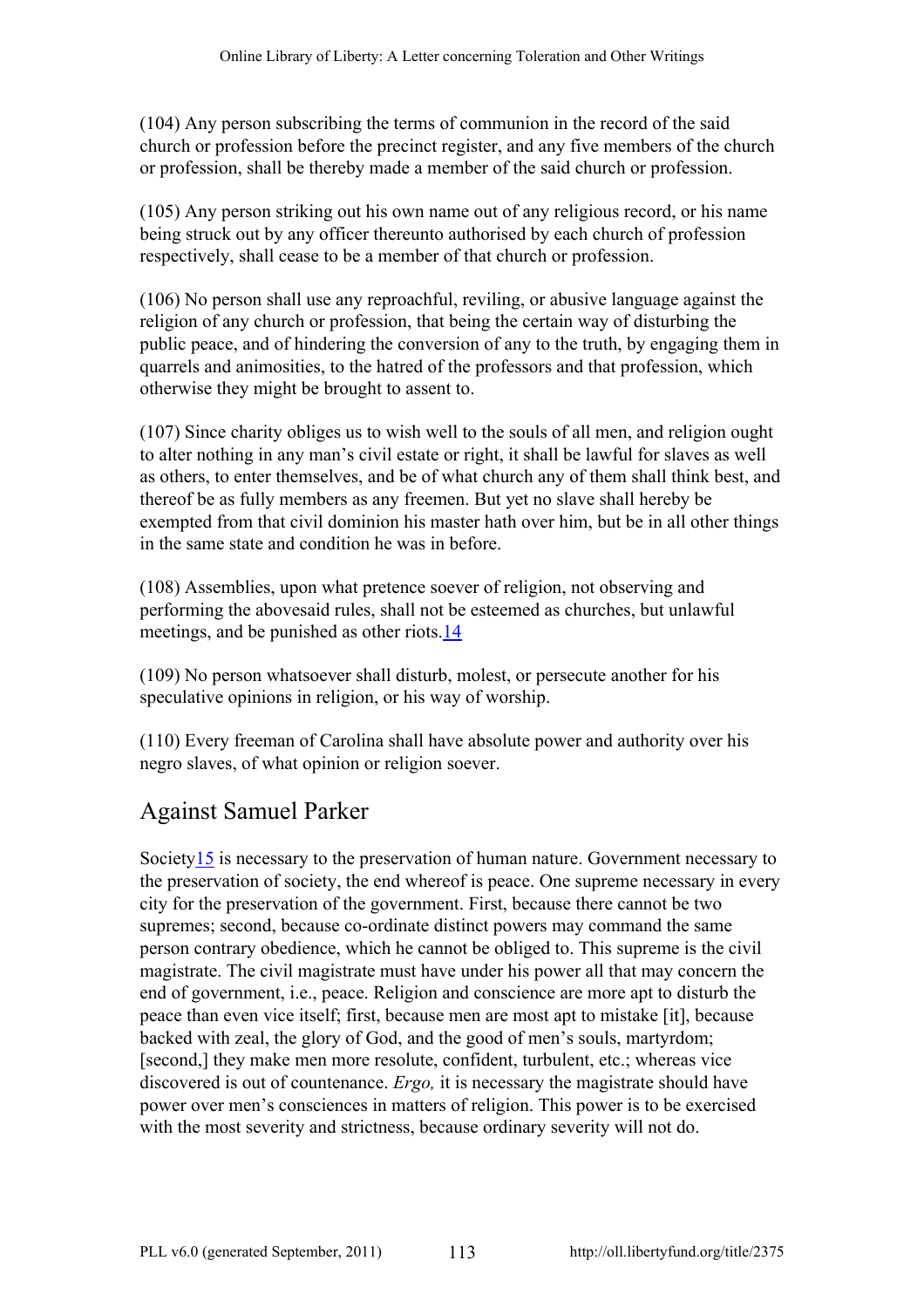Fathers have an absolute power over their children. This paternal power grew into several monarchies. These monarchs by this paternal right were also priests. Sovereignty and priesthood [were] jointly vested in the same person for [the] first 2500 years. Ecclesiastical supremacy [was] exercised by the Jewish kings, though the priesthood was vested in other persons. Christ, having no temporal power, exercised none, nor could give the magistrate none about his religion, which was to be propagated by patience and submission. But, instead of civil coercive power to keep up ecclesiastical discipline, there was given the church a miraculous power to punish as well as eject offenders by excommunication. This lasted in the church till the magistrate became Christian and then ceased as no longer necessary, because then the government of religion resolved in the magistrate and was restored, though the priests commissioned by our Saviour kept the ministerial function, and so the Christian magistrate hath again the power over religion.

#### $[SP]$ <sup>[16](#page-164-0)</sup>

*'Tis absolutely necessary to the peace and tranquillity of the commonwealth, which, though it be the prime and most important end of government, can never be sufficiently secured, unless religion be subject to the authority of the supreme power, in that it has the strongest influence upon human affairs.*

#### $[JL]$

Whether [this] proves anything but that the magistrate's business being only to preserve peace, those wrong opinions are to be restrained that have a tendency to disturb it? (and this is by every sober man to be allowed).<sup>[17](#page-164-1)</sup>

#### $[SP]$

*As true piety secures the public weal by taming and civilising the passions of men, and inuring them to a mild, gentle and governable spirit: so superstition and wrong notions of God and his worship are the most powerful engines to overturn its settlement. And therefore unless princes have power to bind their subjects to that religion that they apprehend most advantageous to public peace and tranquillity, and restrain those religious mistakes that tend to its subversion, they are no better than statues and images of authority, and want*[18](#page-164-2) *that part of their power that is most necessary to a right discharge of their government.*

#### $[JL]$

Whether assigning those ill effects that follow to "mistakes" [and] "wrong notions of God and his worship," he does not suppose the magistrate's power to proceed from his being in the right? Whether by "bind the subject to his religion," he means that, whether the magistrate's opinion be right or wrong, he has power to force the subject to renounce his own opinions, however quiet and peaceable, and declare assent and consent to those of the magistrate? And, if so, why Christ and the apostles directed not their discourses and addressed their miracles to the princes and magistrates of the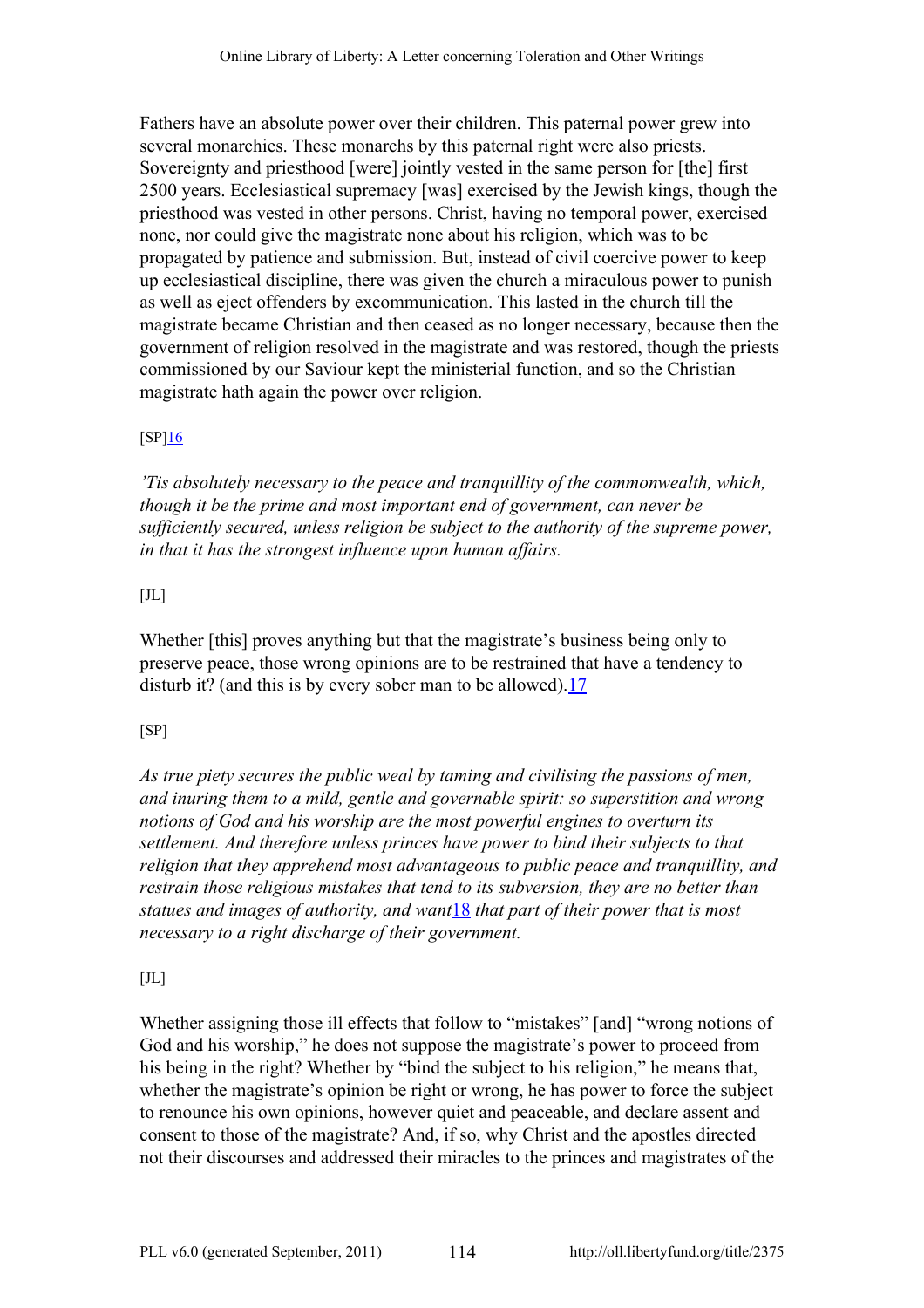world to persuade them, whereas by preaching to and converting the people they, according to this doctrine, [lay] under a necessity of being either seditious or martyrs.

### [SP]

*If conscience be ever able to break down the restraints of government, and all men have licence to follow their own persuasions, the mischief is infinite, and the folly endless; . . . there never yet was any commonwealth that gave a real liberty to men's imaginations, that was not suddenly overrun with numberless divisions and subdivisions of sects: as was notorious in the late confusions, when liberty of conscience was laid as the foundation of settlement.*

### $[JL]$

Whether subdivision of opinions into small sects be of such danger to the government?

### $[SP]$

*Because the Church of Rome, by her unreasonable impositions, has invaded the fundamental liberties of mankind, they presently conclude*[19](#page-164-3) *allrestraints upon licentious practices and persuasions about religion under the hated name of popery.*

### $[JL]$

What fundamental liberties of mankind were invaded by the Church of Rome that will not be in the same condition under the civil magistrate, according to his doctrine?, since the power of the Church of Rome was allowed and their decrees enforced by the will of the civil magistrate?

### $[SP]$

*'Tis enough at present to have proved in general the absolute necessity that affairs of religion should be subject to government; . . . if the prince's jurisdiction be limited to civil affairs, and the concerns of religion be subject to another government, then may subjects be obliged to (what is impossible) contradictory commands. . . . But, seeing no man can be subject to contradictory obligations, 'tis by consequence utterly impossible he should be subject to two supreme powers.*

### $[JL]$

The end of government being public peace, 'tis no question the supreme power must have an uncontrollable right to judge and ordain all things that may conduce to it, but yet the question will be whether uniformity established by a law be (as is here supposed) a necessary means to it?, i.e., whether it be at all dangerous to the magistrate that, he believing free will, some of his subjects shall believe predestination, or whether it be more necessary for his government to make laws for wearing surplices than it is for wearing vests?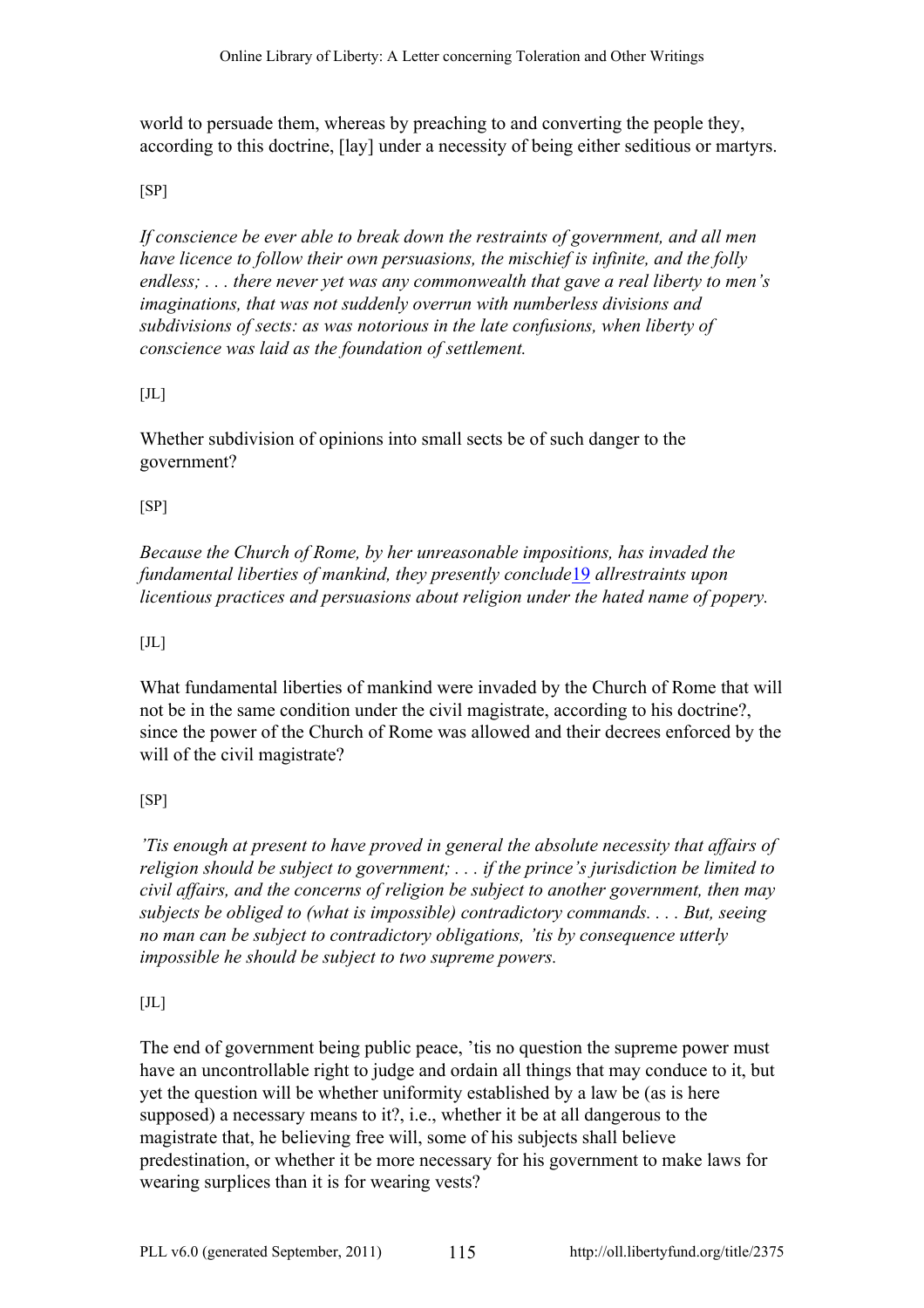### $[SP]$

*The wisdom of providence . . . so ordered affairs, that no man could be born into the world without being subject to some superior: every father being by nature vested with a right to govern his children. And the first governments in the world were established purely upon the natural rights of paternal authority, which afterward grew up to a kingly power by the increase of posterity; . . . and hence it came to pass that in the first ages of the world, monarchy was its only government.*

### $[JL]$

Whether, allowing the paternal right of government (which is asserted not proved), that paternal monarchy descended upon [the] death of the father it descended wholly to the eldest son, or else all the brothers had an equal power over their respective issues. If the first, then monarchy is certainly *jure naturali,*[20](#page-164-4) but then there can be but one rightful monarch in the whole world, i.e., the right heir of Adam; if the second, all governments, whether monarchical or other, is only from the consent of the people.

### $[SP]$

*Nothing more concerns the interest of the civil magistrate than to take care what particular doctrines of religion are taught within his dominions, because some are peculiarly advantageous to the ends of government, and others as naturally tending to its disturbance. . . . It must needs above all things concern princes, to look to the doctrine and articles of men's belief.*

### $[JL]$

Whether hence it will follow that the magistrate ought to force men by severity of laws and penalties to be of the same mind with him in the speculative opinions in religion, or worship God with the same ceremonies? That the magistrate should restrain seditious doctrines who denies, but because he may, then has he power over all other doctrines to forbid or impose? If he has not, your argument is short, if he hath, how far is this short of Mr Hobbes's doctrine?[21](#page-164-5)

### $[SP]$

*Fanaticism is both the greatest and the easiest vice that is incident to religion; 'tis a weed that thrives in all soils, and there is the same fanatic spirit that mixes itself with all the religions in the world.*

### $[JL]$

Whether this fanatic spirit be not the same passion, fired with religious zeal, whose fanatic heats he in that same paragraph accuses of having committed such dire outrages, massacres, and butchery, and done such mischiefs among men, and if it mixes itself with all religions? I desire him to examine, though he be of the Church of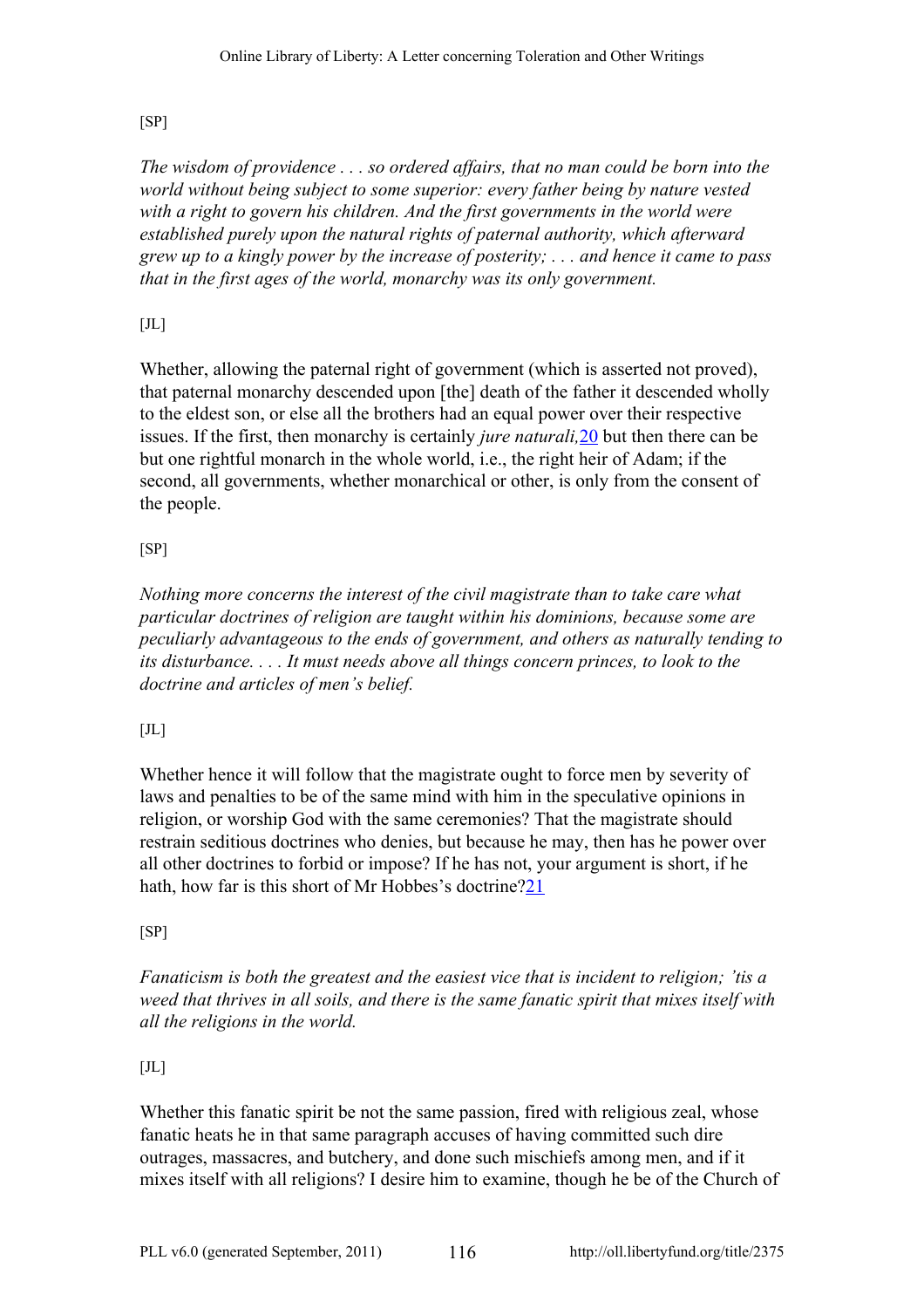England, what spirit that is which sets him so zealously to stir up the magistrate to persecute all those who dissent from him in those opinions or ways of worship the public support whereof is to give him preferment?

## Civil And Ecclesiastical Power

There is a twofold society, of which almost all men in the world are members, and that from the twofold concernment they have to attain a twofold happiness; *viz.* that of this world and that of the other: and hence there arises these two following societies, *viz.* religious and civil.

*State* (1)[22](#page-164-6) The end of civil society is civil peace and prosperity, or the preservation of the society and every member thereof in a free and peaceable enjoyment of all the good things of this life that belong to each of them; but beyond the concernments of this life, this society hath nothing to do at all.

*Church* (1) The end of religious society is the attaining happiness after this life in another world.

*State* (2) The terms of communion with, or being a part of this society, is promise of obedience to the laws of it.

*Church* (2) The terms of communion or condition of being members of this society, is promise of obedience to the laws of it.

*State* (3) The proper matter, *circa quam*, [23](#page-164-7) of the laws of this society are all things tending to the end above-mentioned, i.e., civil happiness; and are in effect almost all moral and indifferent things, which yet are not the proper matter of the laws of this society, till the doing or omitting of any of them come to have a tendency to the end above-mentioned.

*Church* (3) The proper matter of the laws of this society are all things tending to the attainment of future bliss, which are of three sorts. (i) *Credenda,* or matters of faith and opinion, which terminate in the understanding. (ii) *Cultus religiosus,* which contains in it both the ways of expressing our honour and adoration of the deity, and of address to him for the obtaining any good from him. (iii) *Moralia,* or the right management of our actions in respect of ourselves and others.

*State* (4) The means to procure obedience to the laws of this society, and thereby preserve it, is force or punishment; i.e., the abridgement of anyone's share of the good things of the world, within the reach of this society, and sometimes a total deprivation, as in capital punishments.

*Church* (4) The means to preserve obedience to the laws of this society are the hopes and fears of happiness and misery in another world. But though the laws of this society be in order to happiness in another world, and so the penalties annexed to them are also of another world; yet the society being in this world and to be continued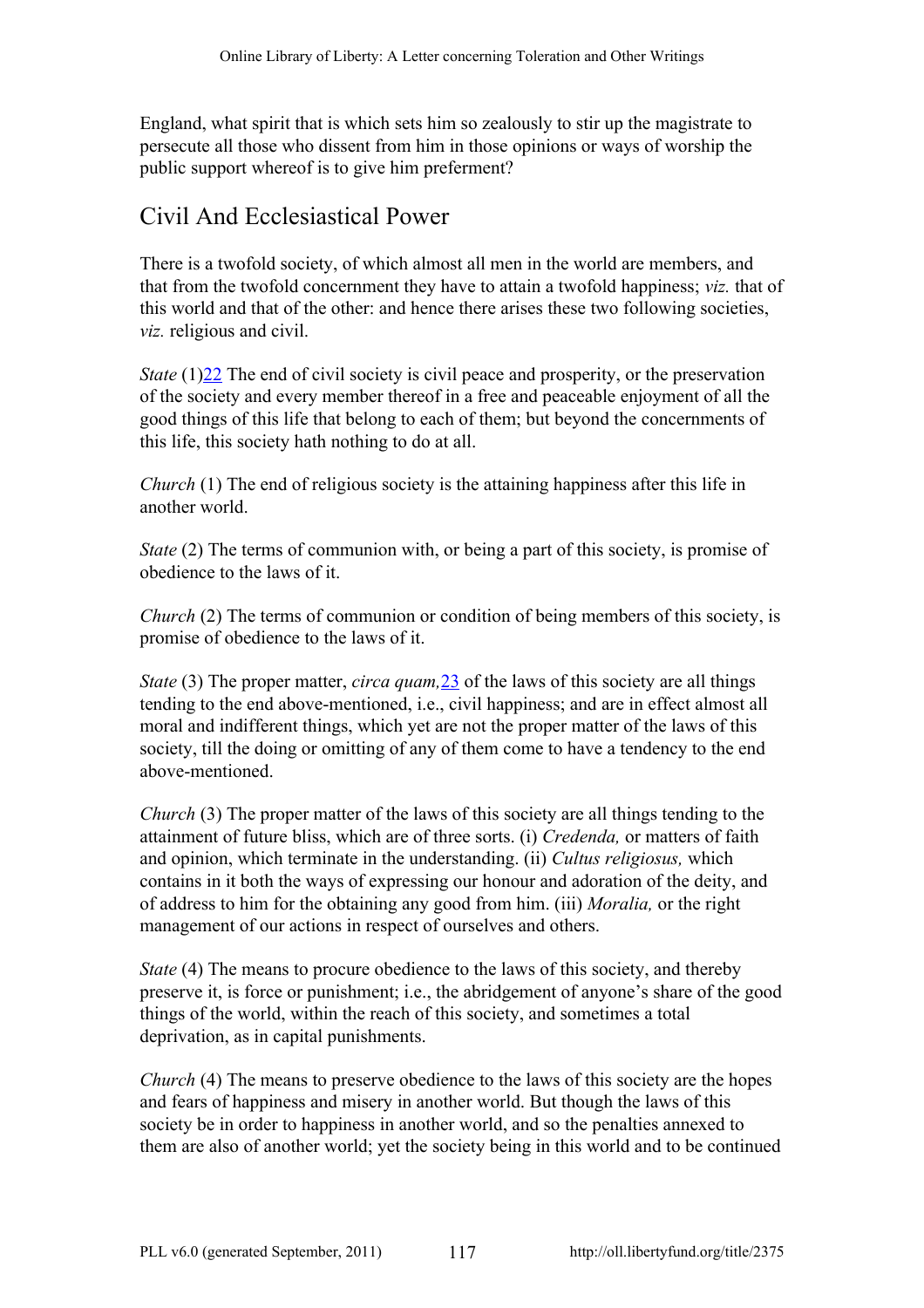here, there is some means necessary for the preservation of the society here, which is the expulsion of such members as obey not the laws of it, or disturb its order.

*State.* And this, I think, is the whole end, latitude, and extent of civil power and society.

*Church.* And this, I think, is the whole end, latitude, and extent of ecclesiastical power and religious society.

This being, as I suppose, the distinct bounds of church and state, let us a little compare them together.

# The Parallel:

*State* (1) The end of civil society is present enjoyment of what this world affords.

*Church* (1) The end of church communion, future expectation of what is to be had in the other world.

*State* (2) Another end of civil society is the preservation of the society or government itself for its own sake.

*Church* (2) The preservation of the society in religious communion is only in order to the conveying and propagating those laws and truths which concern our well-being in another world.

*State and Church* (3) The terms of communion must be the same in all societies.

*State* (4) The laws of a commonwealth are mutable, being made within the society by an authority not distinct from it, nor exterior to it.

*Church* (4) The laws of religious society, bating [24](#page-164-8) those which are only subservient to the order necessary to their execution, are immutable, not subject to any authority of the society, but only proposed by and within the society, but made by a lawgiver without [25](#page-164-9) the society, and paramount to it.

*State* (5) The proper means to procure obedience to the law of the civil society, and thereby attain the end, civil happiness, is force or punishment. First, it is [the] effectual and adequate way for the preservation of the society, and of civil happiness, [which] is the immediate and natural consequence of the execution of the law. Second, it is just, for the breach of laws being mostly the prejudice and diminution of another man's right, and always tending to the dissolution of the society, in the continuance whereof every man's particular right is comprehended, it is just that he who has impaired another man's good should suffer the diminution of his own. Third, 'tis within the power of the society, which can exert its own strength against offenders, the sword being put into the magistrate's hands to that purpose. But civil society hath nothing to do without its own limits, which is civil happiness.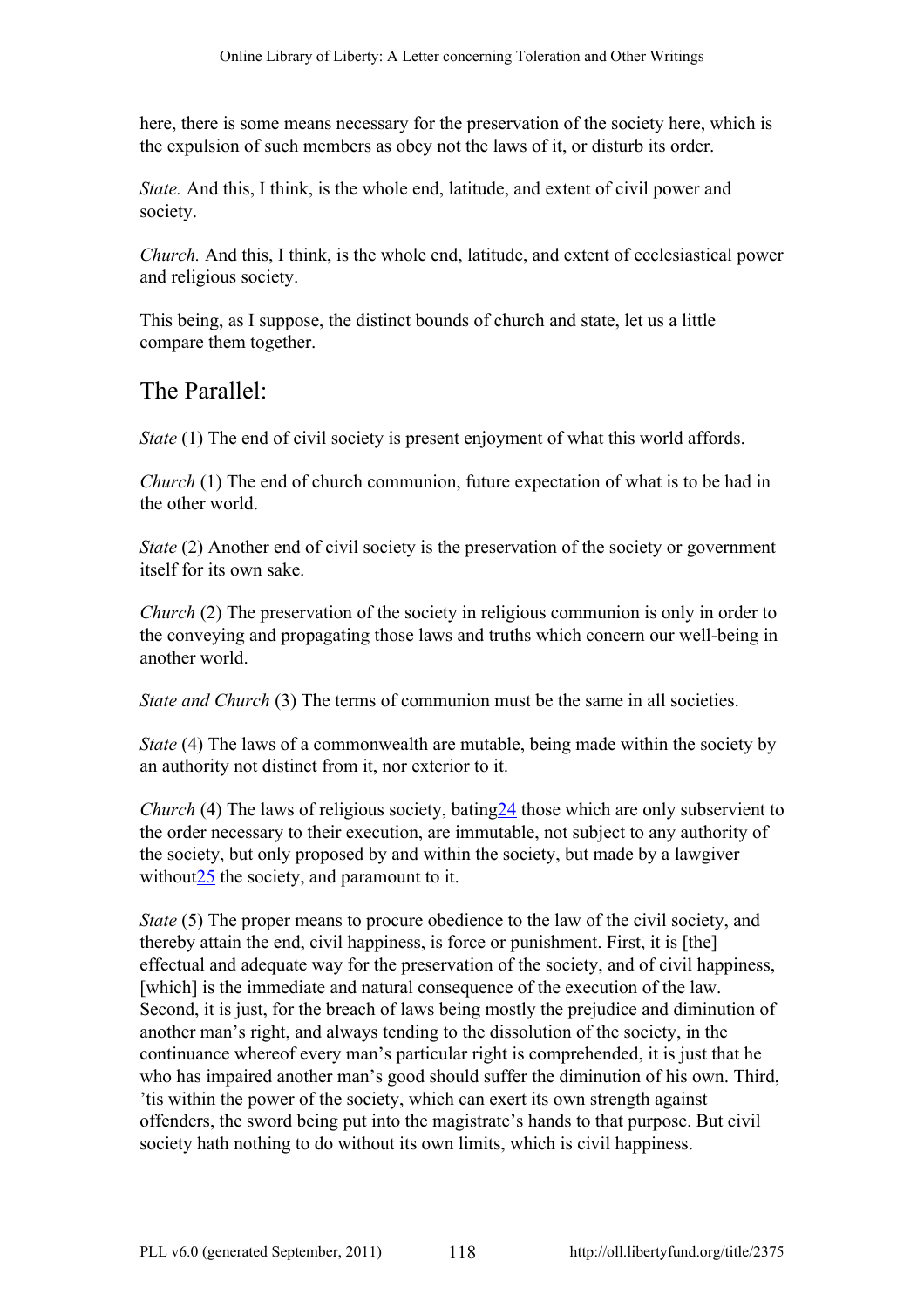*Church* (5) The proper enforcement of obedience to the laws of religion is the rewards and punishments of the other world. But civil punishment is not so. First, because it is ineffectual to that purpose; for punishment is never sufficient to keep men to the obedience of any law, where the evil it brings is not certainly greater than the good which is obtained or expected from the disobedience. And therefore no temporal worldly punishment can be sufficient to persuade a man to that, or from that, way which he believes leads to everlasting happiness or misery. Second, because it is unjust, in reference both to *credenda* and *cultus,* that I should be despoiled of my good things of this world, where I disturb not in the least the enjoyment of others; for my faith or religious worship hurts not another man in any concernment of his. And in moral transgressions, the third and real part of religion, the religious society cannot punish, because it then invades the civil society, and wrests the magistrate's sword out of his hand. In civil society one man's good is involved and complicated with another, but in religious societies every man's concerns are separate, and one man's transgression hurts not another any farther than he imitates him, and if he err, he errs at his own private cost. Therefore I think no external punishment, i.e., deprivation or diminution of the good of this life, belongs to the church. Only because for the propagation of the truth (which every society believes to be its own religion) it is equity[26](#page-164-10) it should remove those two evils which will hinder its propagation: (i) disturbance within, which is contradiction or disobedience of any of its members to its doctrines and discipline; (ii) infamy without, which is the scandalous lives or disallowed profession of any of its members. And the proper way to do this, which is in its power, is to exclude and disown such vicious members.

*State and Church* (6) Church membership is perfectly voluntary, and may end whenever anyone pleases without any prejudice to him, but in civil society it is not so.

But because religious societies are of two sorts, wherein their circumstances very much differ, the exercise of their power is also much different.

It is to be considered that all mankind (very few or none excepted) are combined into civil societies in various forms, as force, chance, agreement, or other accidents have happened to contrive them. There are very few also that have not some religion. And hence it comes to pass, that very few men but are members both of some church and of some commonwealth. And hence it comes to pass:

1. That in some places the civil and religious societies are co-extended, i.e., both the magistrate and every subject of the same commonwealth is also member of the same church; and thus it is in Muscovy, where they have all the same civil laws, and the same opinions and religious worship.

2. In some places the commonwealth, though all of one religion, is but a part of the church or religious society which acts and is acknowledged to be one entire society; and so it is in Spain and the principalities of Italy.

3. In some places the religion of the commonwealth, i.e., the public established religion, is not received by all the subjects of the commonwealth; and thus the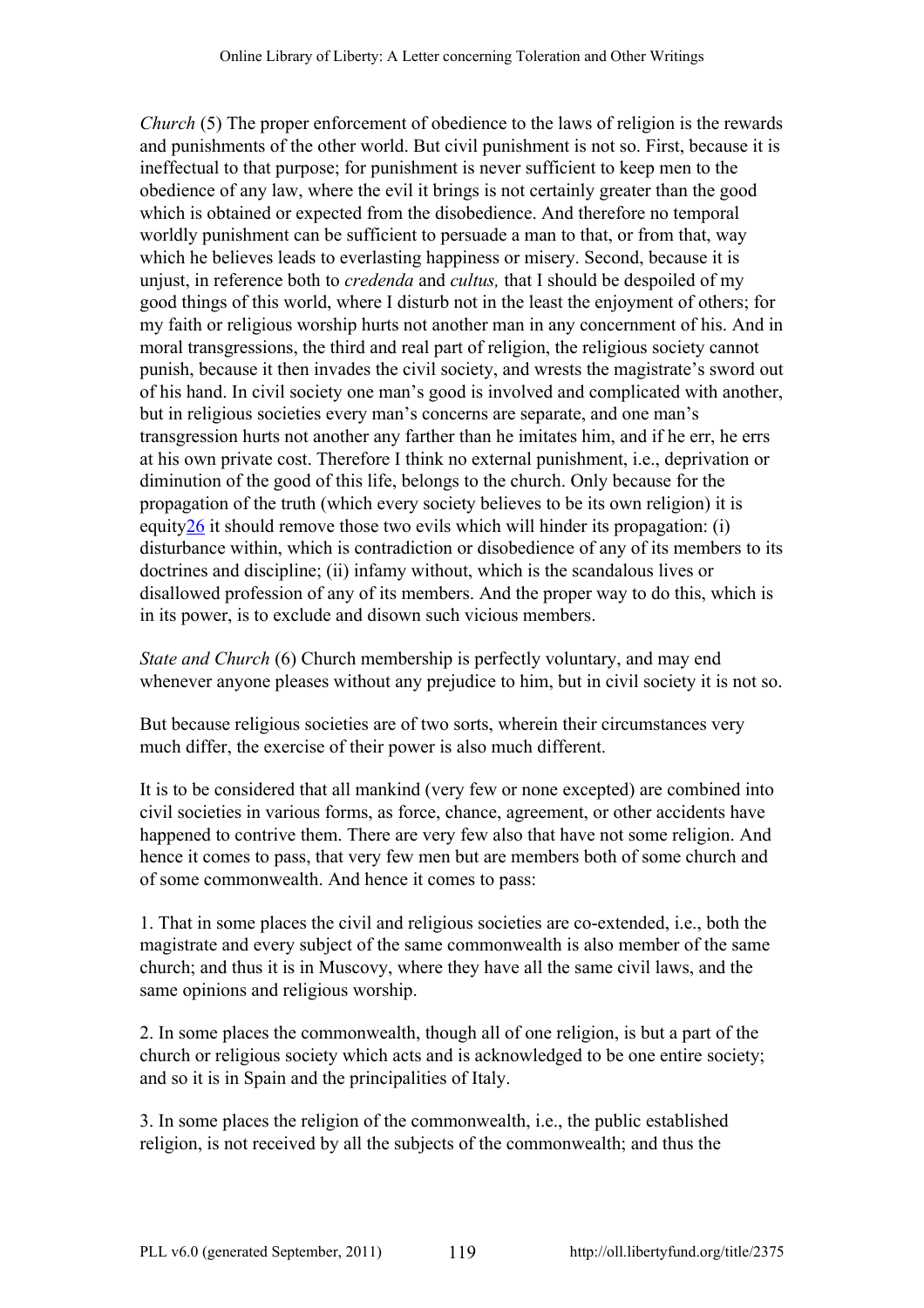Protestant religion in England, the Reformed in Brandenburg[,27](#page-164-11) the Lutheran in Sweden.

4. In some places the religion of part of the people is different from the governing part of the civil society; and thus the Presbyterian, Independent, Anabaptist,[28](#page-164-12) Quaker, Papist, and Jewish in England, the Lutheran and Popish in Cleve, etc.;[29](#page-164-13) and in these two last the religious society is part of the civil.

There are also three things to be considered in each religion, as the matter of their communion. (i) Opinions or speculations or *credenda.* (ii) *Cultus religiosus.* (iii) *Mores.* Which are all to be considered in the exercise of church power, which I conceive does properly extend no farther than excommunication, which is to remove a scandalous or turbulent member.

1. In the first case there is no need of excommunication for immorality, because the civil law hath or may sufficiently provide against that by penal laws, enough to suppress it; for the civil magistrate hath moral actions under the dominion of his sword, and therefore 'tis not like[ly] he will turn away a subject out of his country for a fault which he can compel him to reform. But if anyone differ from the church in *fide aut cultu,* [30](#page-164-14) I think first the civil magistrate may punish him for it, where he is fully persuaded that it is likely to disturb the civil peace, otherwise not. But the religious society may certainly excommunicate him, the peace whereof may by this means be preserved; but no other evil ought to follow him upon that excommunication as such, but only upon the consideration of the public peace, for if he will silently conceal his opinion or carry away his opinion or differing worship out of the verg[e31](#page-164-15) of that government, I know not by what right he can be hindered.

2. In the second case, I think the church may excommunicate for faults in faith and worship, but not those faults in manners which the magistrate has annexed penalties to, for the preservation of civil society and happiness.

3. The same also I think ought to be the rule in the third case.

4. In the fourth case, I think the church has power to excommunicate for matters of faith, worship, or manners, though the magistrate punish the same immoralities with his sword, because the church cannot otherwise remove the scandal which is necessary for its preservation and the propagation of its doctrine. And this power of being judges who are fit to be of their society, the magistrate cannot deny to any religious society which is permitted within his dominions. This was the state of the church till Constantine[.32](#page-164-16)

But in none of the former cases is excommunication capable to be denounced by any church upon anyone but the members of that church, it being absurd to cut offthat which is no part. Neither ought the civil magistrate to inflict any punishment upon the score of excommunication, but to punish the fact [33](#page-164-17) or forbear, just as he finds it convenient for the preservation of the civil peace and prosperity of the commonwealth (within which his power is confined), without any regard to the excommunication at all.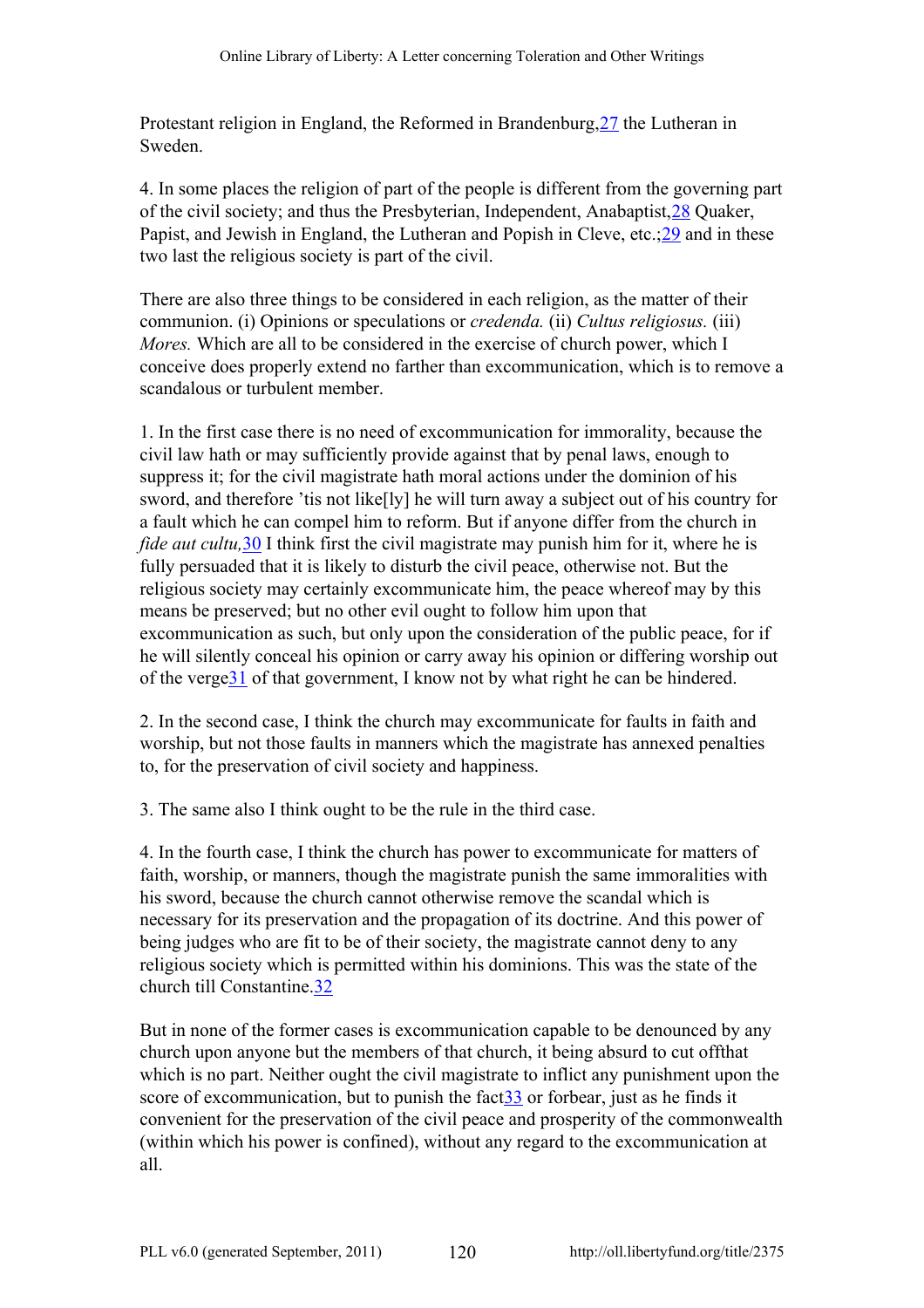# Philanthropy

Mankind is supported in the ways of virtue, or vice, by the society he is of, and the conversation he keeps, example and fashion being the great governors of this world. The first question every man ought to ask in all things he doth or undertakes is, how is this acceptable to God? But the first question most men ask, is, how will this render me to my company, and those whose esteem I value? He that asks neither of these questions is a melancholy rogue, and always of the most dangerous and worst of men. This is the foundation of all the sects and orders, either of religion or philosophy, that have been in the world. Men are supported and delighted with the friendship and protection they enjoy from all the rest of the same way; and as these are more or less really performed amongst them, so the party increaseth or diminisheth. The Protestant religion, whilst it was a sect and a party, cherished and favoured each other; [and] increased strangely, against all the power and persecution of the Church of Rome. But since the warmth of that is over, and 'tis embraced only as a truer doctrine, this last forty years hath hardly produced as many converts from the Romish fopperies; [34](#page-164-18) the greater clergy plainly inclining to go back to their interest, which is highest exalted in that religion; but the greater part of the laity, having an abhorrence to their cruelty and ambition, as well as their interests contrary, have divided themselves into sects and churches, of new and different names and ways; that they may keep up some warmth and heat, in opposition to the common enemy, who otherwise was like[ly] to find us all asleep.[35](#page-164-19) The Quakers are a great instance, how little truth and reason operates upon mankind, and how great force, society, and conversation hath amongst those that maintain an inviolable friendship and concern, for all of their way.[36](#page-165-0)

'Tis a true proverb, what is every man's business, is no man's. This befalls truth, she hath no sect, no corporation, 'tis made no man's interest to own her: there is no body of men, no council sitting, that should take care of him that suffers for her; the clergy have pretended to that care, for many hundreds of years past, but how well they have performed it the world knows; they have found a mistress, called the present power, that pays them much better than truth can. Whatever idol she enjoins, they offer us to be worshipped as this great goddess; and their impudence hath been so great that, though they vary it as often as the present power itself changeth, yet they affirm it still to be the same goddess, truth. Neither is it possible that the greatest part of that sort of men should not either flatter the magistrate, or the people: in both, truth suffers. Learning is a trade that most men apply themselves to with pains and charge, that they may hereafter live and make advantage by it: 'tis natural for trade to go to the best market: truth and money, truth and hire, did never yet long agree. These thoughts moved us to endeavour to associate ourselves with such as are lovers of truth and virtue; that we may encourage, assist, and support each other, in the ways of them; and may possibly become some help in the preserving truth, religion, and virtue amongst us; whatever deluge of misery and mischief may overrun this part of the world. We intermeddle not with anything that concerns the just and legal power of the civil magistrate; the government and laws of our country cannot be injured by such as love truth, virtue, and justice; we think ourselves obliged to lay down our lives and fortunes in the defence of it. No man can say he loves God that loves not his neighbour; no man can love his neighbour that loves not his country. 'Tis the greatest charity to preserve the laws and rights of the nation, whereof we are. A good man, and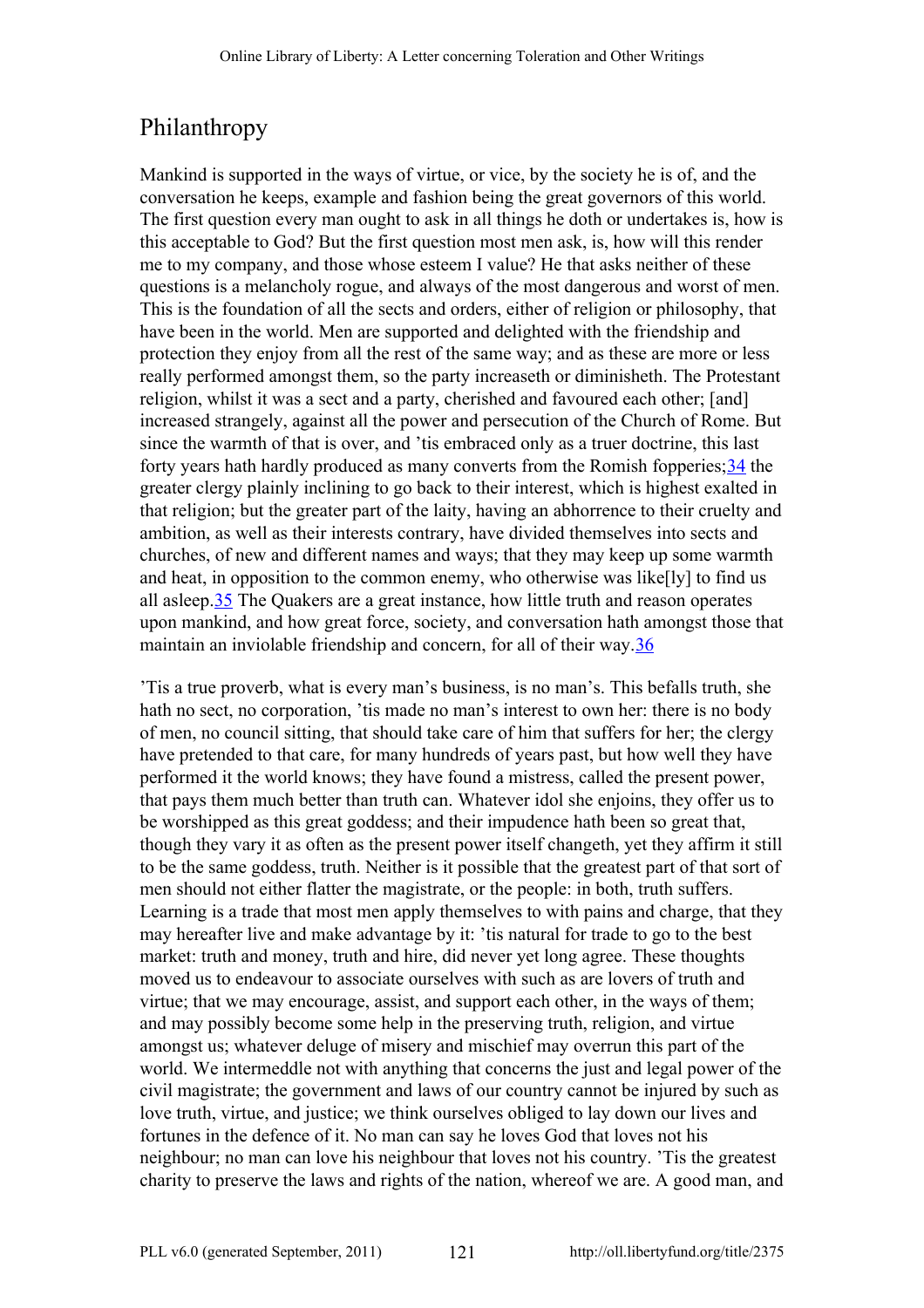a charitable man, is to give to every man his due. From the king upon the throne, to the beggar in the street.

# Infallibility Revisited

1.[37](#page-165-1) Whether there be any infallible judge on earth.

- 2. Whether any church be that judge.
- 3. Whether the Roman Church be that church.

4. If it be, what capacity, whether the infallibility be in the pope as the head, or in the body of the church, and then whether in the whole body diffusive or in the collective in a council,[38](#page-165-2) and if a council be infallible, then whether it be so only with the pope's confirmation, or without it.

5. How shall we certainly know who must be members of it, clergy and laics, or only clergy; or only bishops, presbyters too and deacons, or chorepiscopy[39](#page-165-3) at least, for we find all these usually subscribing.

6. Or let the council be as they would have it; how shall I be sure they are infallible, for are they so absolutely infallible as they cannot determine falsely *in rebus fidei,*[40](#page-165-4) do what they will.

7. How shall I know when they determine aright, and what is required to a synodical constitution; must all concur in the votes, or will the major part serve the turn.

8. What makes a council general; must all the bishops of the Christian world be called.

9. When they are all called must they all come, or else it is no general council.

10. Who must call the general council, the pope or the Christian kings and emperors, and how shall I be assured which of them must.

11. How far are those determinations infallible, whether in matters of fact as well as faith.

12. And if in matters of faith then whether in fundamentals only or in superstructures.

13. How shall I infallibly know which points are fundamental, which not.

14. But admit all these were determined, and our infallible judge were a general council with the pope, yet in a time of schism where there are two or three popes at once: Clement III, Gregory VII; Gelasius II, Gregory VIII; Celestine II, Honorius II; Anacletus II, Innocent II; Victor IV, Alexander III; Clement VII, Urban VI; Eugene IV, Felix V[:41](#page-165-5) you may see [in] Gautior the Jesuit's book[42](#page-165-6) a large catalogue more, and these warring one against another for forty or fifty years together: so that the learnedest clergymen alive know not which was St. Peter's true successor, and thus,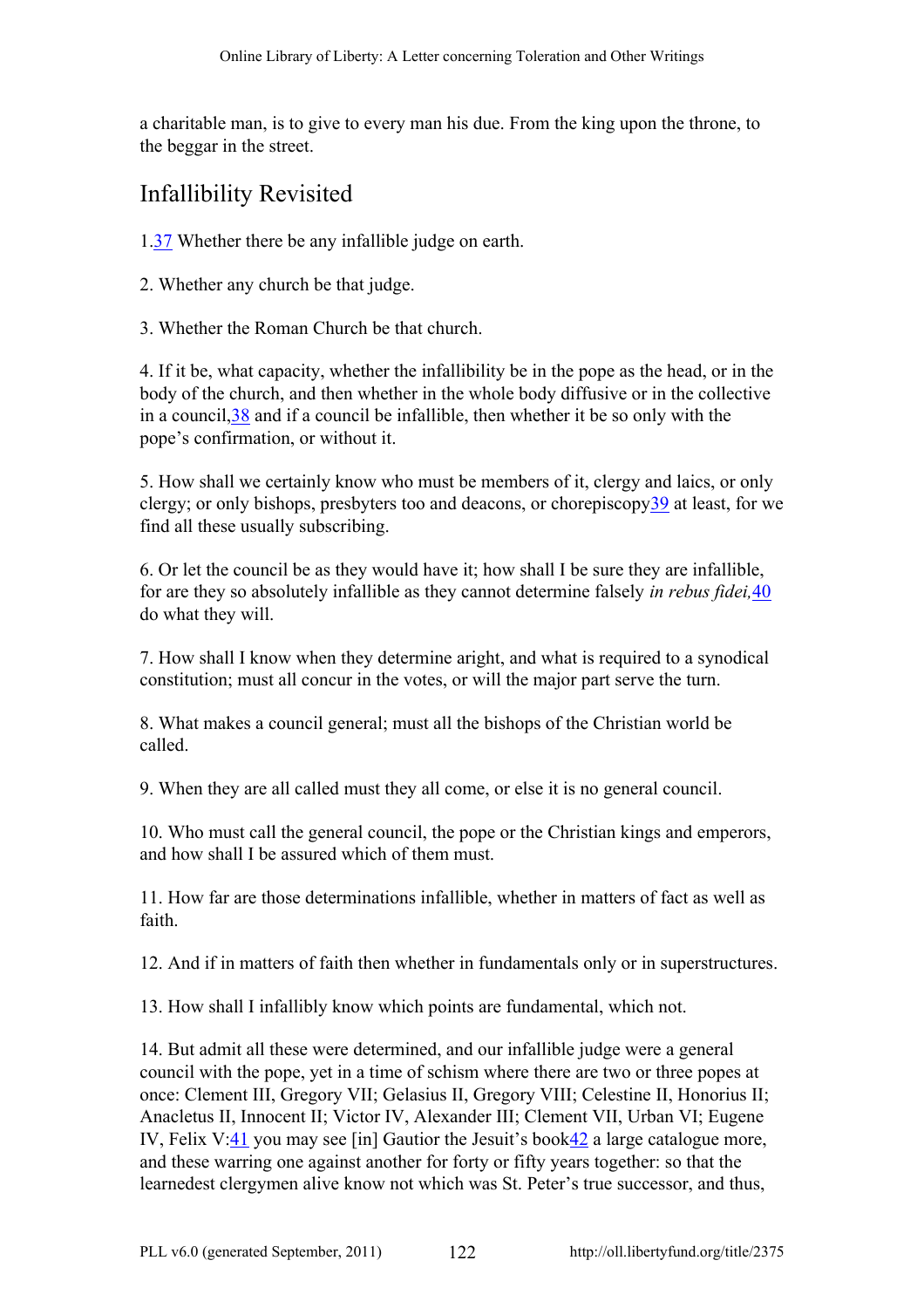saith reason, there may be again, then I ask how I shall know which is the infallible judge or by what rule a Romanist may tell when a truth is defined and when not, since Sixtus V defined one Bible to be true *anno* 1590, and Clement VIII another two years after, and each of them prohibited and condemned all but his own;[43](#page-165-7) and these two Bibles contain many contradictions each to other, and certainly contradictory propositions cannot both be gospel, and if not then either one of these two was not really (whence inconveniency enough will follow) or they were both true popes, and so both these definitions true, and so no true papist hath any true Bible.

15. But suppose there be no schism and all agreed on the pope and a general council met, how shall I be sure that he that is reputed pope is so indeed, seeing by their own principles, secret simony makes him none, so [says] the Bull of Pope Julius II *Super simoniaca papae electione si contigerit,*[44](#page-165-8) and that he was not simoniacal it is impossible for me to know; the election of Sixtus [V45](#page-165-9) was notoriously simoniacal, for Cardinal D'Essy,[46](#page-165-10) whom he bribed and promised to obey and defend against any opposite faction etc., sent all these obligations subscribed by Sixtus V [in] his own hand to Philip then king of Spain, who in the year 1599[47](#page-165-11) sent to Rome to bid the cardinals who had been elected before Sixtus V come to the see, to come to a council at Seville in Spain where the original writing was produced and the crime was evidently proved, and, if so, all the cardinals which were made by this Sixtus were in reality no cardinals, and then all the popes which have been really are no popes.

16. But admit the pope were certainly known to be such, that neither he nor any of his predecessors came in by simony, yet how shall I know whether those bishops, who with him make up a council are bishops. Indeed, for if they be no bishops then it is no council. And that they are true bishops it is for ever impossible for any papist certainly to know, for if he that did ordain them did not intend it when he gave orders[48](#page-165-12) (and whether he did or no, God only knows), then by their own principles, they are no bishops and by consequence no council.

17. How shall I know that the pope and bishops so met (at Trent for example)[49](#page-165-13) are Christians, for, if not, then they are no legislative council or church representative, and that they are Christians it is impossible for any Catholic to know with any infallible certainty, for if they be not baptised then I am sure with them they are no Christians, and if the priest that baptised them did not intend to do it then by the canon of the Trent Council's they are not baptised. Now what the priest intended when he administered that sacrament 'tis impossible that any (save God that knows the heart) should certainly know without immediate revelation, which they pretend not to, and consequently 'tis impossible that any of them should certainly know that ever there was a pope or a bishop or a priest since our Saviour's days; nay impossible that they should know whether there be now one Christian in their church, and therefore much less that there is or hath been a lawful council.

18. But admit all these doubts were clearly resolved and a council (in their own sense lawful) sitting and determining matters in controversy, yet how shall we know certainly that these are their determinations, specially since the Greek Church near 300 years since accused the Roman for forcing a canon into the Nicene Councils in behalf of the pope's being head of the universal church, which could never be found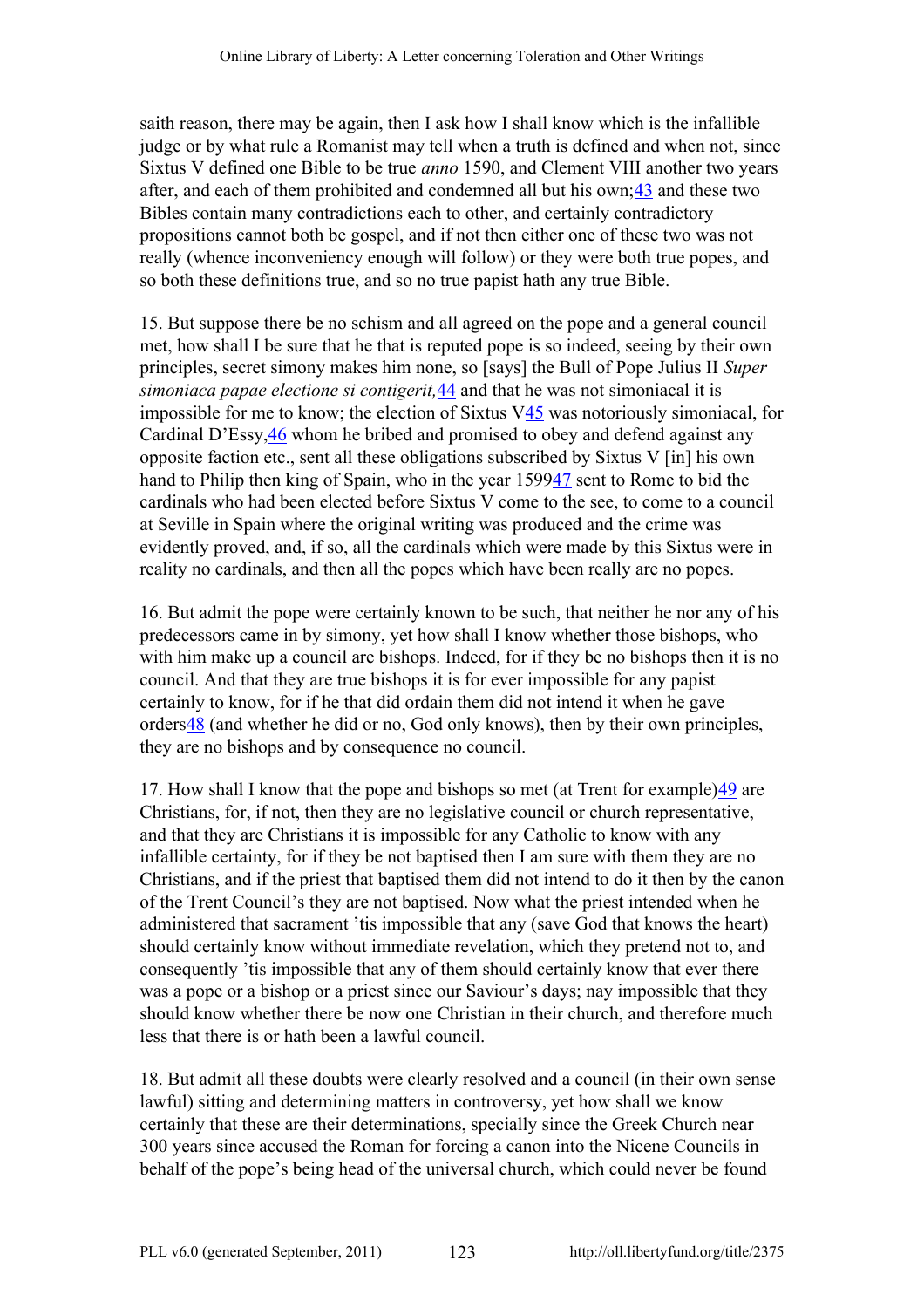in the authentic copies, though the African bishops sent to Constantinople, Alexandria, and Antioch to search for them, Codex Can. Eccles. Afri. Iustel p. 39, 40.[50](#page-165-14) We must rely on the honesty of the amanuensis, or of those persons that convey them to us, and those are certainly not infallible, and we know there are Indices Expurgatory, [51](#page-165-15) [and] foisting in and blotting out of manuscripts, 52

19. But admit all this cleared, yet when I have indeed the genuine canons and am sure of it, how shall I be assured of the true meaning of them, for we know that Vega and Soto (two famous and learned men in the Council of Trent)[53](#page-166-0) writ and defended contradictory opinions, yet each thinketh the canon of the council to determine on his side; now, of necessity, one of them must mistake the doctrine of the council, unless you will say the council determined contradictions and then the council is not infallible itself, and if either of them mistook the council, then it was not an infallible guide to him; now if learned men who were members of the council (such as disputed much in it) could not infallibly know the meaning of it, how can I who am neither.

20. What necessity of an infallible judge at all; the Christian world had no such judge for 325 years, for the Nicene Council was the first general [council] and if they understood Scripture and were saved then, when they had no such thing, why may not we now; and if they were not saved, the Church of Rome must blot our many hundreds and thousands of saints and martyrs out of her martyrology.

Till these twenty questions be infallibly resolved it seems impossible that any man should have any infallible knowledge of the Church of Rome's infallibility.

# Religion In France

*Nîmes, 3 January 1676.* At Nîmes they have now but one temple (the other by the king's order being pulled down about four years since), its roof supported on an arch like that at Orange.<sup>[54](#page-166-1)</sup> Two of their consuls<sup>[55](#page-166-2)</sup> are Protestants, two papists, but are not permitted to receive the sacrament in their robes as formerly. The Protestants had built them here too a hospital for their sick, but that is taken from them. A chamber in it is left for their sick, but never used, because the priests trouble them when there, but notwithstanding their discouragement, I do not find that many of them go over.[56](#page-166-3) One of them told me, when I asked him the question, that the papists did nothing but by force or money.

*Montpellier, 31 January 1676.* Uzès, a town in this province, not far from Nîmes, was wont to send every year a Protestant deputy to the assembly of the States[57](#page-166-4) here at Montpellier, the greatest part being Protestants, but they were forbid to do it this year.[58](#page-166-5) And this week the Protestants there have an order from the king to choose no more consuls of the town of the religion, and their temple is ordered to be pulled down, the only one they had left there, though three-quarters of the town be Protestants. The pretence given is that their temple being too near the papish church, their singing of psalms disturbed the service.

*Montpellier, 7 February 1676.* The States every morning go to Notre Dame to prayers, where mass is sung. All the while the priest who says mass is at the altar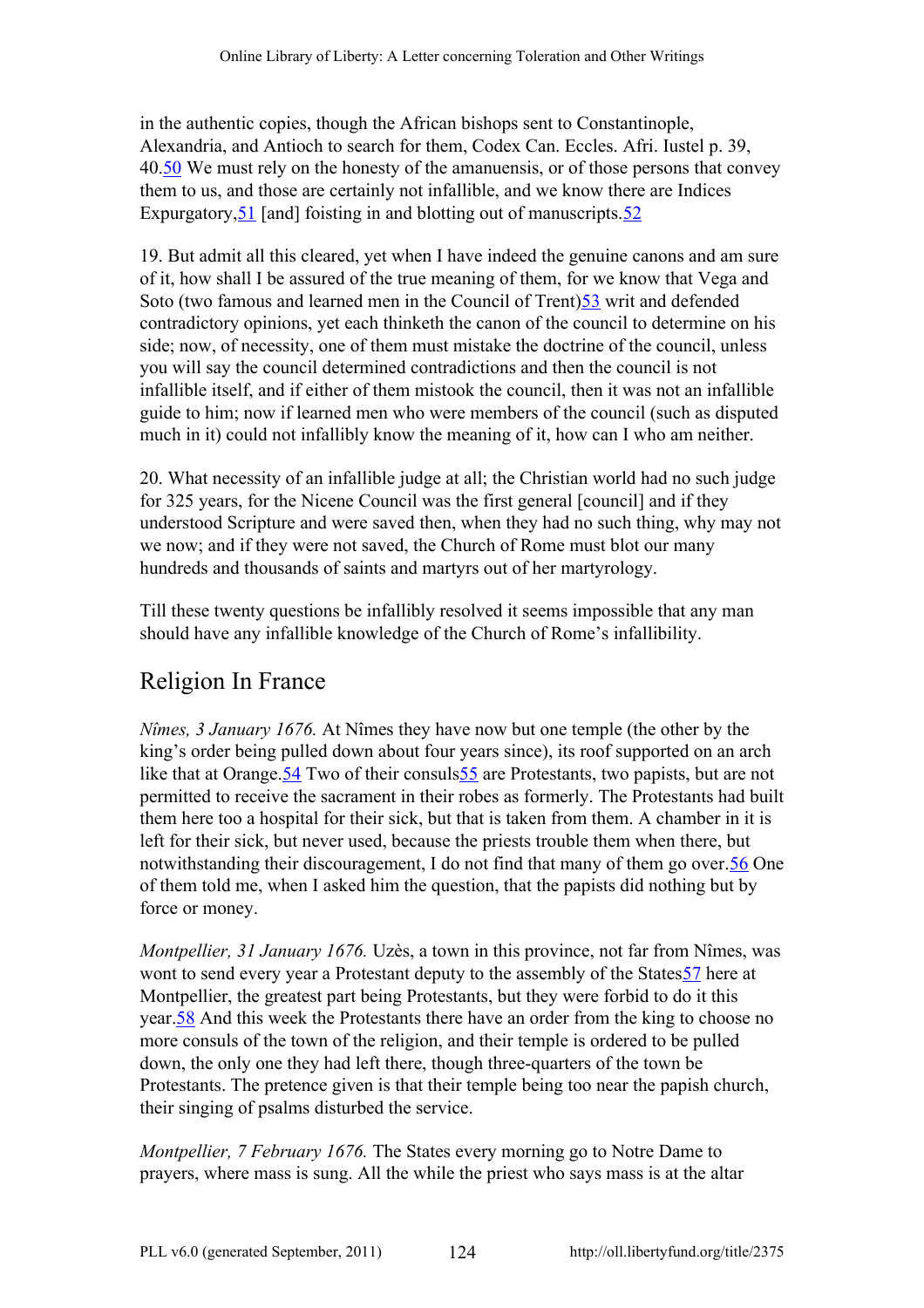saying the office, you cannot hear him [say] a word, and indeed the music is the pleasanter of the two. The cardinal[59](#page-166-6) and bishops are all on the right hand [of ] the choir [. . .] and all the lay barons on the left or south side. The cardinal sat uppermost, nearest the altar, and had a velvet cushion, richly laced with broad silver and gold lace; the bishops had none at all. He also had his book and repeated his office apart very genteelly with an unconcerned look, talking ever[y] now and then, and laughing with the bishops next him. He keeps a very fine mistress [60](#page-166-7) in the town, which some of the very papists complain of, and hath some very fine boys in his train[.61](#page-166-8)

*Montpellier, 12 February 1676.* If anyone [among the Protestant pastors] hold tenets contrary to their articles of faith, the king punishes him, so that you must be here either of the Romish or their church; for not long since it happened to one here, who was inclining to and vented[62](#page-166-9) some Arian<sub>[63](#page-166-10)</sub> doctrines, the governor complained to the king. He sent order he should be tried, and so was sent to Toulouse where upon trial, he denying it utterly, he was permitted to scape out of prison; but had he owned[64](#page-166-11) it, he had been burnt as a heretic.

*Montpellier, 17 February 1676.* The consistory [65](#page-166-12) manage their church censures thus. If anyone live scandalously, they first reprove him in private. If he mends not, he is called before the consistory and admonished there. If that works not, the same is done in the public congregation, and if after that he stands incorrigible, he is excluded from the eucharist. This is the utmost of their power.

*Montpellier, 19 February 1676.* Public admonitions of their consistory happen seldom. The last two instances were, one for striking a cuff on the ear in the church on a communion day, for which he was hindered from receiving. The other for marrying his daughter to a papist, for which he stood excommunicate six months, but their excommunication reaches no farther than exclusion from the eucharist, not from the church and sermons.[66](#page-166-13)

*Avignon, 22 April 1676.* At Villeneuve over against Avignon on the other side [of ] the Rhone we saw the charterhouse where are sixty friars.[67](#page-166-14) Their chapel well adorned, their plate, copes and relics very rich, amongst the rest a chalice of gold, given by René, the last king of Naples of the Anjou race.[68](#page-166-15) I was going to take it in my hand, but the Carthu-sian withdrew it till he had put a cloth about the handle and so gave it into my hand, nobody being suffered to touch these holy things but a priest. In their chapel Pope Innocent the 6th lies interred; he died 1362, and in a little chapel in their convent stands a plain, old chair wherein he was infallible. I sat too little awhile in it to get that privilege. In their devotions they use much prostrations and kissing the ground. [. . .] The Carthusian that showed us the convent seemed not very melancholy. He enquired after their houses and lands in England, and asked whether, when we came to be papists, they should not have them again. I told him yes, without doubt, for there could be no reconciliation to their church without restitution. He told me I was a very good divine and very much in the right.[69](#page-166-16) They have in their chapel several pictures of the execution of some of their order in England in Henry 8's reign.[70](#page-166-17)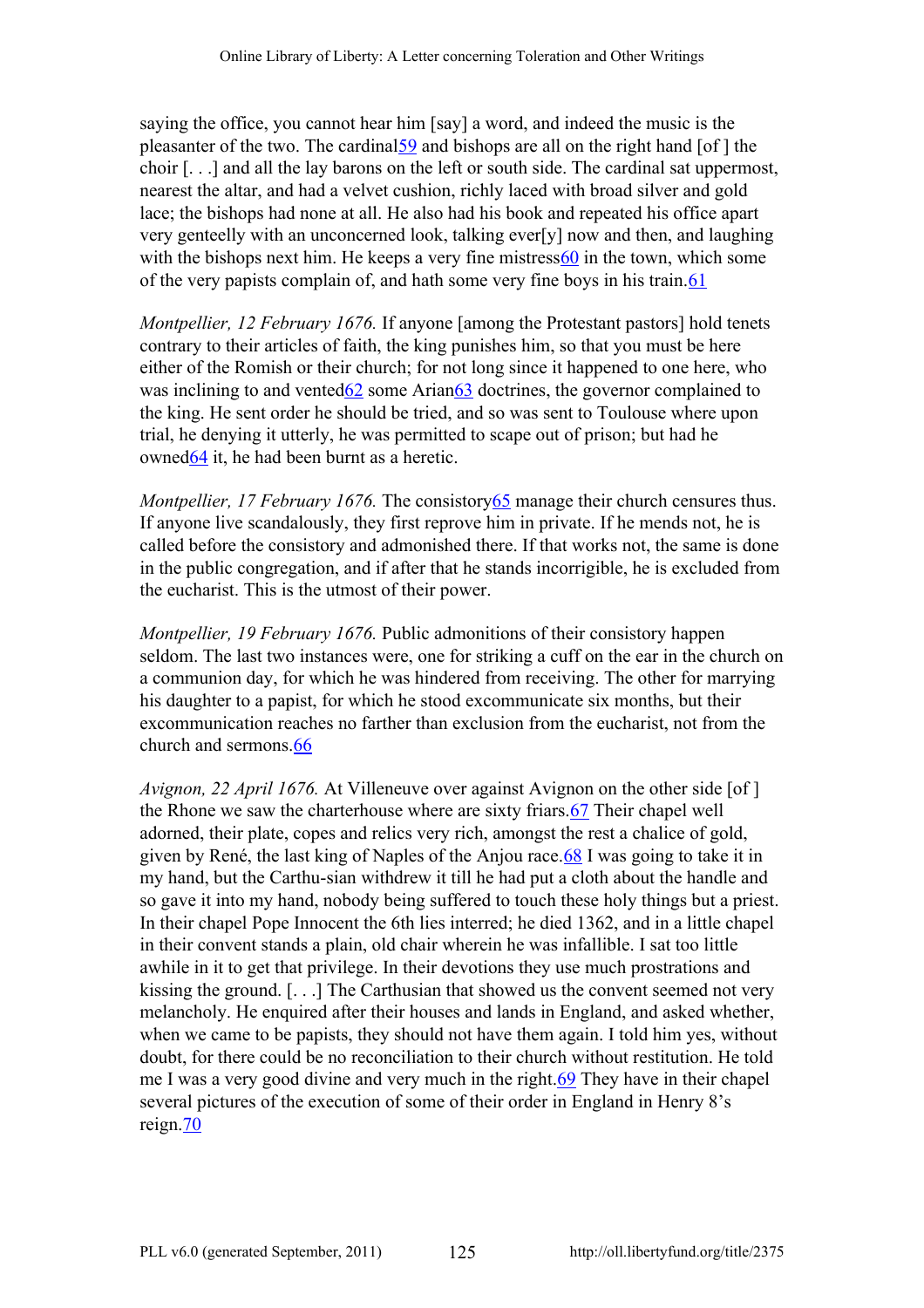*Montpellier, 9 August 1676.* This fortnight Protestant ministers [were] forbid to teach above two scholars at once[.71](#page-166-18)

*Castelnaudary, 5 March 1677.* An advocate we met at supper who is judge of the place where we lived, being asked, could not tell what was the Second Commandment, and confessed he had never read the Scripture.[72](#page-167-0)

*Angers, 23 August 1678.* We saw also at St. Maurice, the cathedral of Angers, abundance of relics, the tooth of one saint, the bone of another, etc. [. . .] but the things of most veneration were a thorn of the crown of Our Saviour, some wood of his cross which I believe was there, though I saw nothing but the gold and silver that covered it. There was also some of the hair, a piece of the petticoat and some of the milk of the Virgin, but the milk was out of sight; and one of the water pots wherein Our Saviour turned water into wine[.73](#page-167-1) [. . .] I could not but wish for the pot because of its admirable effects to cure diseases, for once a year they put wine into it, consecrate it and distribute it to believers, who therewith cure fevers and other diseases.

*Niort, 1 September 1678.* Here a poor bookseller's wife, which by the largeness and furniture of her shop seemed not to have either much stock or trade, told me that, there being last winter 1,200 soldiers quartered in the town, two were appointed for their share (for they were Protestants), which, considering that they were to have three meals a day of flesh, breakfast, dinner and supper, besides a collation in the afternoon, all which was better to give them, and a fifth meal too if they desired it, rather than displease them, these two soldiers, for the three and a half months they were there, cost them at least forty écus.[74](#page-167-2)

*Paris, 25 April 1679.* The Protestants within these twenty years have had above three hundred churches demolished, and within these two months fifteen more condemned.

# The Obligation Of Penal Laws

There are virtues and vices antecedent to, and abstract from, society, e.g., love of God, unnatural lust: other virtues and vices there are that suppose society and laws, as obedience to magistrates, or dispossessing a man of his heritage. In both these the rule and obligation is antecedent to human laws, though the matter about which that rule is, may be consequent to them, as property in land, distinction and power of persons, etc.

All things not commanded or forbidden by the law of God are indifferent, nor is it in the power of man to alter their nature; and so no human law can lay any new obligation on the conscience, and therefore all human laws are purely penal, i.e., have no other obligation but to make the transgressors liable to punishment in this life. All divine laws oblige the conscience, i.e., render the transgressors liable to answer at God's tribunal, and receive punishment at his hands. But because very frequently both these obligations concur, and the same action comes to be commanded or forbidden by both laws together, and so in these cases men's consciences are obliged, men have thought that civil laws oblige their consciences to entire obedience; whereas, in things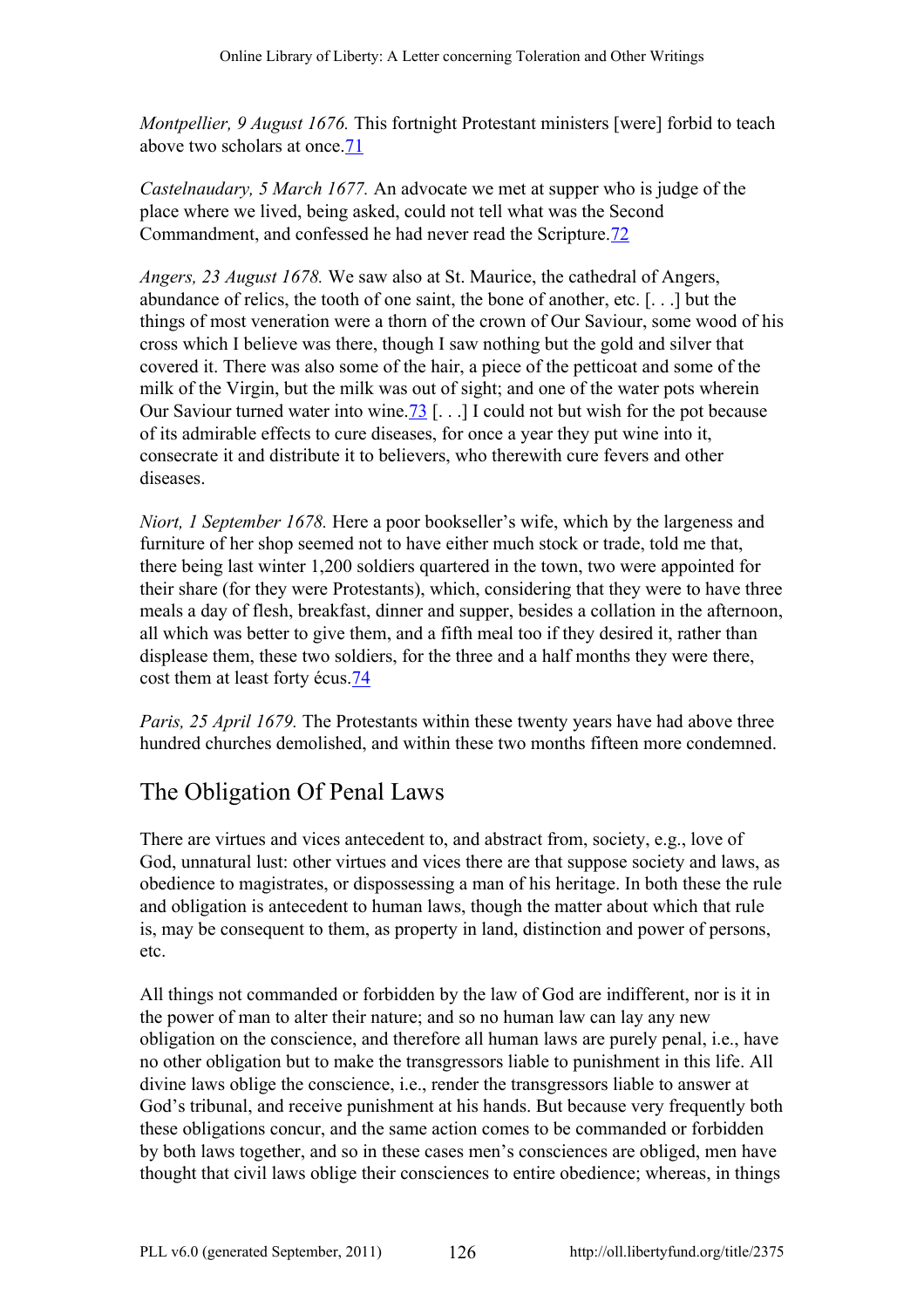in their own nature indifferent, the conscience is obliged only to active or passive obedience, and that not by virtue of that human law which the man either practises or is punished by, but by that law of God which forbids disturbance or dissolution of governments. The Gospel alters, not in the least, civil affairs, but leaves husband and wife, master and servant, magistrate and subject, every one of them, with the very same power and privileges that it found them, neither more nor less. And therefore when the New Testament says, obey your superiors in all things, etc.,[75](#page-167-3) it cannot be thought that it laid any new obligation upon the Christians after their conversion, other than what they were under before; nor that the magistrate had any other extent of jurisdiction over them than over his heathen subjects: so that the magistrate has the same power still over his Christian as he had [over] his heathen subjects; so that, when he had power to command, they had still, notwithstanding the liberty and privileges of the Gospel, obligation to obey.

Now, to heathen politics (which cannot be supposed to be instituted by God for the preservation and propagation of true religion) there can be no other end assigned but the preservation of the members of that society in peace and safety together. This being found to be the end will give us the rule of civil obedience. For if the end of civil societies be civil peace, the immediate obligation of every subject must be to preserve that society or government which was ordained to produce it; and no member of any society can possibly have any obligation of conscience beyond this. So that he that obeys the magistrate to that degree as not to endanger or disturb the government, under what form of government soever he lives, fulfils all the law of God concerning government, i.e., obeys to the utmost [all] that the magistrate or society can oblige his conscience, which can be supposed to have no other rule set it by God in this matter but this. The end of the institution being always the measure of operation.

The obligation of conscience then upon every subject being to preserve the government, 'tis plain that where any law is made with a penalty, is submitted to, i.e., the penalty is quietly undergone without other obedience, the government cannot be disturbed or endangered. For whilst the magistrate has power to increase the penalty, even to loss of life, and the subject submits patiently to the penalty, which he in conscience is obliged to do, the government can never be in danger, nor can the public want active obedience in any case where it hath power to require it under pain of death. For no man can be supposed to refuse his active obedience in a lawful or indifferent thing, when the refusal will cost him his life, and lose all his civil rights at once, for want of performing one civil action; for civil laws have only to do with civil actions.

This, thus stated, clears a man from that infinite number of sins that otherwise he must unavoidably be guilty of, if all penal laws oblige the conscience further than this.

One thing further is to be considered, that all human laws are penal, for where the penalty is not expressed, it is by the judge to be proportioned to the consequence and circumstances of the fault. See the practice of the King's Bench. Penalties are so necessary to civil laws, that God found it necessary to annex them even to the civil laws he gave the Jews.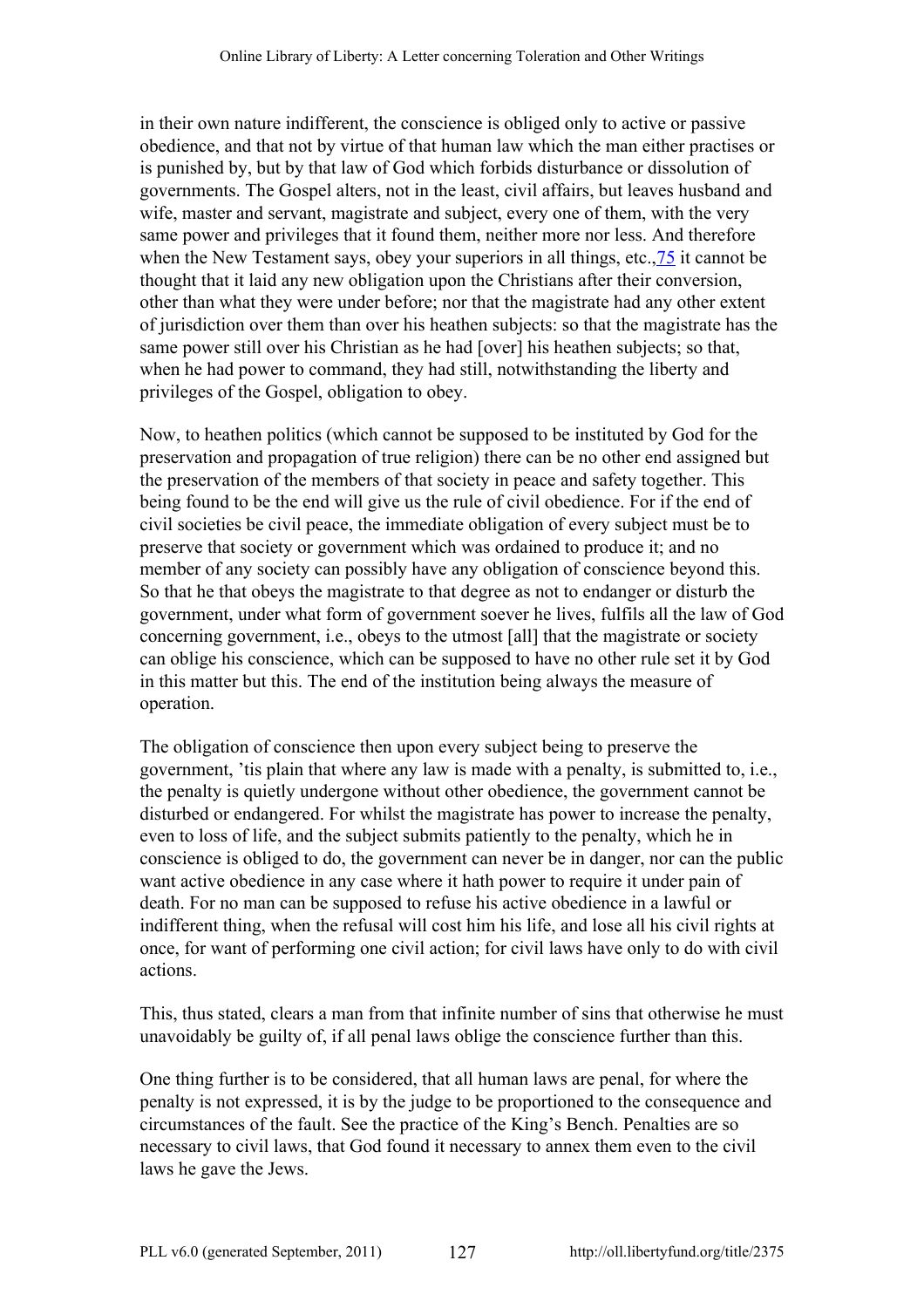# Toleration And Error

Penal laws, made about matters of religion in a country where there is already a diversity of opinions, can hardly avoid that common injustice which is condemned in all laws whatsoever, *viz.,* in retrospect. It would be thought a hard case, if by a law, now made, all would have to be fined that should wear French hats for the future, and those also who had worn them at any time in the year past. It is the same case to forbid a man to be a Quaker, Anabaptist, Presbyterian, for it is as easy for me not to have had on the hat yesterday, which I then wore, as it is in many cases not to have the same opinions, the same thought, in my head as I had yesterday, both being impossible. The great dispute in all this diversity of opinions is where the truth is. But let us suppose at present that it is wholly and certainly on the state's side, though it will be pretty hard to suppose it so in England, in France, Sweden, and Denmark at the same time; and yet in all these places they have an equal power to make laws about religion. But let us suppose yet that all dissenters are in error, are out of their wits: but your law found them in this delirium, and will you make a law that will hang all that are beside themselves? "But we fear their rage and violence."[76](#page-167-4) If you fear them only because they are capable of a raging fit, you may as well fear all other men, who are liable to the same distemper. If you fear it because you treat them ill, and that produces some symptom of it, you ought to change your method, and not punish them for what you fear because you go the way to produce it. If a distemper itself has a tendency to rage, it must be watched and fit remedies applied. If they are perfect innocents, only a little crazed, why cannot they be let alone, since, though perhaps their brains are a little out of order, their hands work well enough? "But they will infect others." If those others are infected but by their own consent, and that to cure another disease that they think they have, why should they be hindered any more than a man is that might make an issu[e77](#page-167-5) to cure palsy, or might willingly have haemorrhoids to prevent an apoplexy? "But then all people will run into this error." This supposes either that it is true and so prevails, or that the teachers of truth are very negligent and let it, and that they are to blame; or that people are more inclined to error than truth: if so, then, error being manifold, they will be as distant one from another as from you, and so no fear of their uniting, unless you force them by making yourself an enemy to all by ill-treatment.

To settle the peace of places where there are different opinions in religion, two things are to be perfectly distinguished: religion and government, and their two sorts of officers, magistrates and ministers, and their provinces, to be kept well distinct (the not doing whereof was perhaps a great cause of distraction); a magistrate only to look at the peace and security of a city; ministers only [concerned] with the saving of the soul, and if they were forbidden meddling with making or executing laws in their preaching, we should be perhaps much more quiet.

### Toleration In Israel

However people imagine that the Jews had a strict church discipline without any toleration yet it is to be observed besides that it was a law immediately given by God Almighty; 1. That there were no articles of faith that they were required to subscribe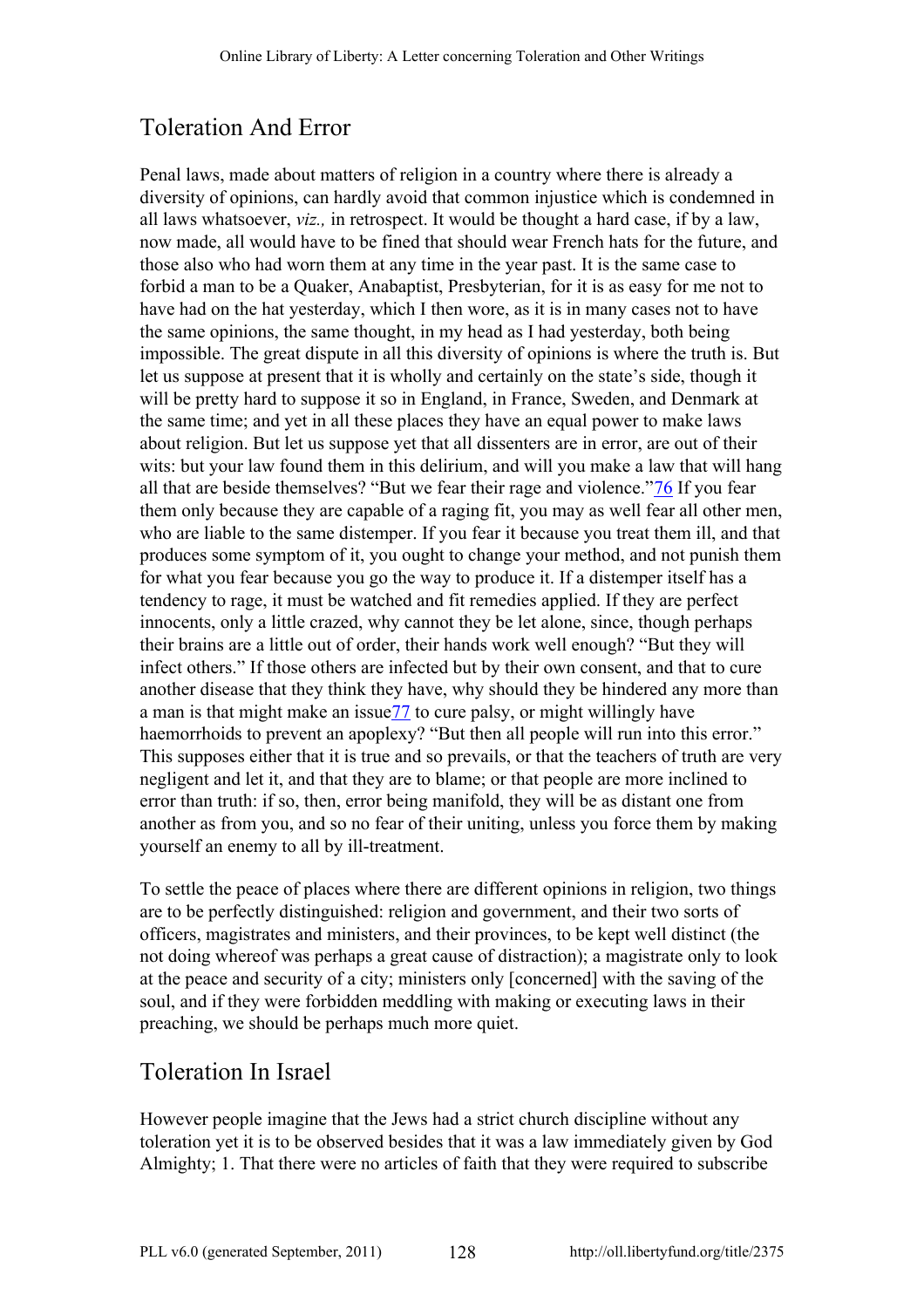to, or at least that there was but one God and that Jehovah [was] their God; 2. That there were several laws given for excluding people [such] as bastards and eunuchs [and] Ammonites, 78 etc., out of their congregation but none for forcing anybody in.

## Toleration And Sincerity

No man has power to prescribe to another what he should believe or do in order to the saving of his own soul, because it is only his own private interest, and concerns not another man. God has nowhere given such power to any man or society, nor can man possibly be supposed to give it [to] another absolutely over him.

First, because man in all states being liable to error, as well governors as those under them, doctors as [well as] scholars, it would be unreasonable to be put under the absolute direction of those who may err in a matter of that concernment, eternal concernment, wherein if they misguide us they can make us no reparation.

Second, because such a power can by no means serve to the end for which only it can be supposed to be given, *viz.,* to keep men in the right way to salvation. For supposing all the different pretenders to this power were nearer agreed in the matters they prescribe, or could consent to resign all their pretensions to this power to one certain guide, neither of which is ever like[ly] to happen, yet the power of using force to bring men [to believe] in faith and opinions and uniformity in worship could not serve to secure men's salvation, even though that power were in itself infallible, because no compulsion can make a man believe against his present light and persuasion, be it what it will, though it may make him profess indeed. But profession without sincerity will little set a man forwards in his way to any place but that where he is to have his share with hypocrites, and to do anything in the worship of God which a man judges in his own conscience not to be that worship he requires and will accept, is so far from serving or pleasing God in it, that such a worshipper affronts God only to please men. For even the circumstances of the worship of God cannot be indifferent to him that thinks them not so, nor can the time, habit, posture, etc., be at pleasure used or omitted by one who thinks either acceptable or displeasing to the God he worships.

But though nobody can have a right to force men to receive such doctrines or to practise such ways of worship, yet this will not hinder the power of every society or profession of religion to establish within themselves confessions of faith, and rules of decency and order,[79](#page-167-7) which yet are not to be imposed on anyone with constraint. It only forbids that men should be compelled into that communion, or anyone be hindered from withdrawing from it, whenever anything comes to be established in it which he judges contrary to the end for which he enters into such a communion or religious society, i.e., the believing and owning certain truths which are taught and professed there, and the worshipping of God in a way acceptable to him. *Sic argumentatus est Atticus: de quo videndum.*[80](#page-167-8)

## Latitude

Several Protestants not of the Church of England resident at Constantinople, had leave of Sir J. Finch,[81](#page-167-9) the English ambassador there, to have a room in his house to meet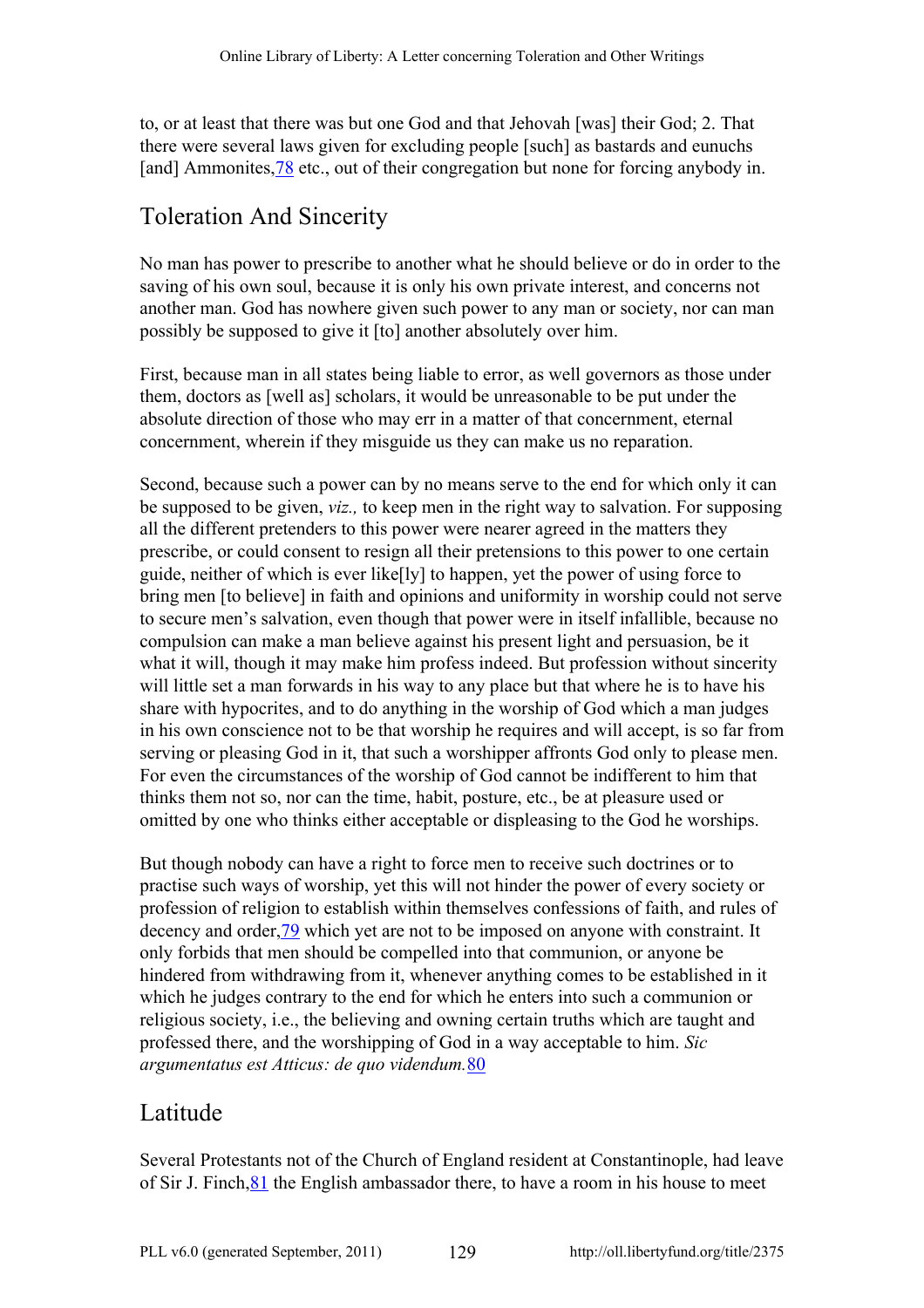to pray in, they being most[ly] of the French church. But at last it was thought fit that if they would continue in that privilege they should come and receive the sacrament in his chapel administered there by his chaplain to the discipline of the Church of England. Of which they having notice they accordingly came. But presented themselves to receive it according to the several fashions of their churches or persuasions of their own minds, some sitting and some standing, though the ambassador and all the usual congregation of the English there had received it kneeling. However, the chaplain thought he could not refuse it [to] anyone that came solemnly and seriously to receive it for any posture he presented himself in, and therefore administered the bread to them all. Which significant declaration that kneeling was no essential part of receiving the Lord's supper and no necessary part of worship, had so powerful an effect upon them, that when he came afterwards to give them the cup, they of their own accords received it every one kneeling. This way, if it were a little more practised, would perhaps be found not only the most Christian but the most effectual way to bring men to conformity. Mr. Covell.[82](#page-167-10)

## The Origin Of Religious Societies

The light of nature discovering [83](#page-167-11) to man that he is under the government and disposal of an invisible and supreme being, teaches him also that he was concerned so to behave himself as not to offend, or, if he did, to find means to reconcile and recover again the favour of that being, which over rules all human affairs and sovereignly dispenses good and evil in this world, and on whom depends eternal happiness and misery in another. This knowledge of a God and his absolute power over them put all men everywhere upon thoughts of religion who have but reflected on their own original, or the constitution of the visible things of nature, to any degree beyond brutes, and though morality be acknowledged by them all to be a great part of that wherein God may be offended or pleased with us, yet morality being that law which God hath implanted in the nature of man to preserve the being and welfare of himself and other men in this world, a great part of it has fallen under the magistrate's care, to whom the government of civil societies is committed, as the greatest means of the preservation of mankind in this world; and though men are persuaded that the observance of that law is a means also of pleasing, or displeasing God, and so a means too of procuring happiness or misery in another world, yet it has not passed under the name of religion, which has been appropriated to those actions only which are referred wholly to the pleasing or displeasing God without concerning at all my neighbour, civil society, or my own preservation in this life. For my praying to God in this or that fashion, or using any other ceremony in religion, or speculative opinions concerning things of another life, entrenches not at all upon the health or possession, good name, or any other right of my neighbour which serves to his well-being or preservation in this world. Religion being, then, those opinions and actions done, which I entertain and perform only to please God, and such as have no concernment at all with my neighbour, or the interest or affairs of this world, though many of these are outward and visible to others, are not within the civil magistrate's inspection and care, whose proper province is only civil society, in order to men's well being in this world.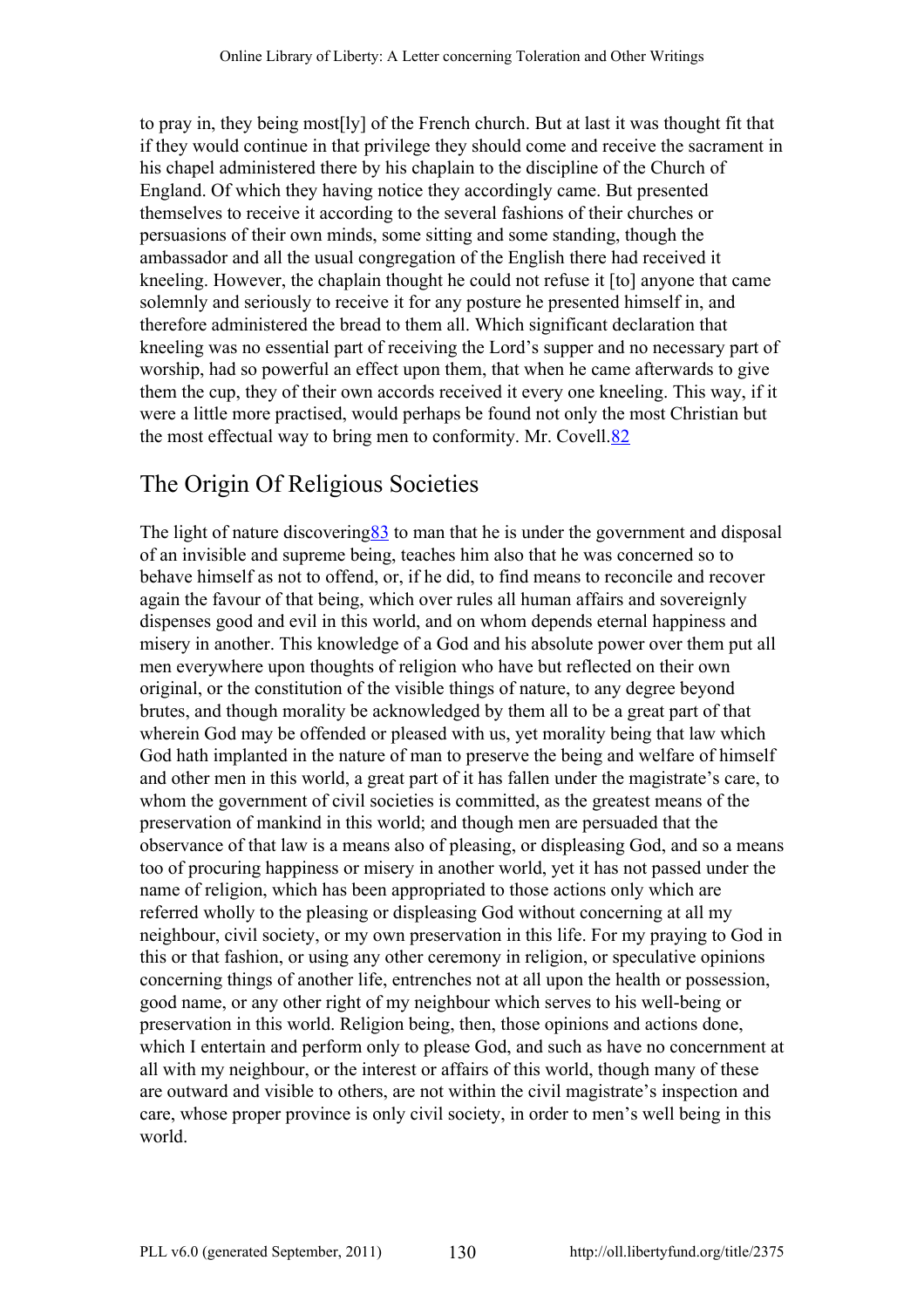This being the notion that men have had of religion as a transaction immediately betwixt God and them for the procuring his favour without concerning civil society at all, it has yet put men upon the necessity of uniting into societies about it, there being many parts of it that could not be performed in the solitary recesses of a retired man. For men, finding it their duty to honour and worship the God they served, were to do it by public acts of devotion, owning to the world thereby that deity by solemn acts of worship to whom they paid the internal acts of veneration in their hearts. And 'twas for this that men were obliged to enter into societies for religion, with those who were of the same belief and way of worship with themselves. The Christian religion, when it came into the world, proceeded upon the same grounds, and laid on its followers a necessity of public worship upon the same account, adding others which other religions did not so manifestly concern themselves in: and those were the particular edification of the members, and the preservation and propagation of its truth. But though Christian religion made it the duty of its followers to unite into societies for public worship, profession, and propagation of its doctrines, and edification of one another, yet it nowhere required or concerned the assistance or power of the civil magistrate in making or regulating those societies, not only because force and the sword and the proper instruments of the magistrate are altogether uncapable to convince men's minds, and bring them to the belief of the truth of any religion, but because it was like[ly] to go very ill with the true religion in the world, if it had been put into the power of the magistrate to determine what religion men should be of; and therefore our Saviour and the apostles in the first institution and propagation took great care of this, to keep theirs within the strict limits of religion, and to have nothing at all to do with secular affairs, or civil societies, and therefore left particular and peremptory commands to all that entered into it, to think themselves still under, and carefully pay all, the duties they owed their fathers, masters, and magistrates and all other relations that they did before, not so much as prescribing to its followers a set form of government in their religious societies but leaving them to that latitude therein, that they might be at liberty to make use of their prudence to accommodate it so as they should judge might best suit with the circumstances they are in.

This then being the present state of religion in the world, man is still as he ever was at liberty in reference to the civil magistrate to choose what religion he judges the likeliest for the salvation of his soul, and so to unite into religious (or as they are called) church societies about it. (For religious societies in contradistinction to the civil, are called churches, as the others are called states), it not being in the magistrate's power to force any man to be of this or that religion, or to choose for him whether his way to please God and be saved be to be a Christian, Mahumetan, Jew, or Gaurr.[84](#page-167-12) And as little can a Christian magistrate prescribe to him that is a Christian whether he shall be a Papist, Lutheran, or Calvinist, or command him to be of any other particular distinct Christian society, it being the privilege of every Christian as well as every man to choose of what religious societies he will be for the salvation of his soul.

These religious societies (at least among Christians) are called churches, which are only voluntary societies which men by their own consent enter into for the ends of religion above mentioned; [they] can have no other government than that which the society itself shall agree of over its own members, it being necessary to every society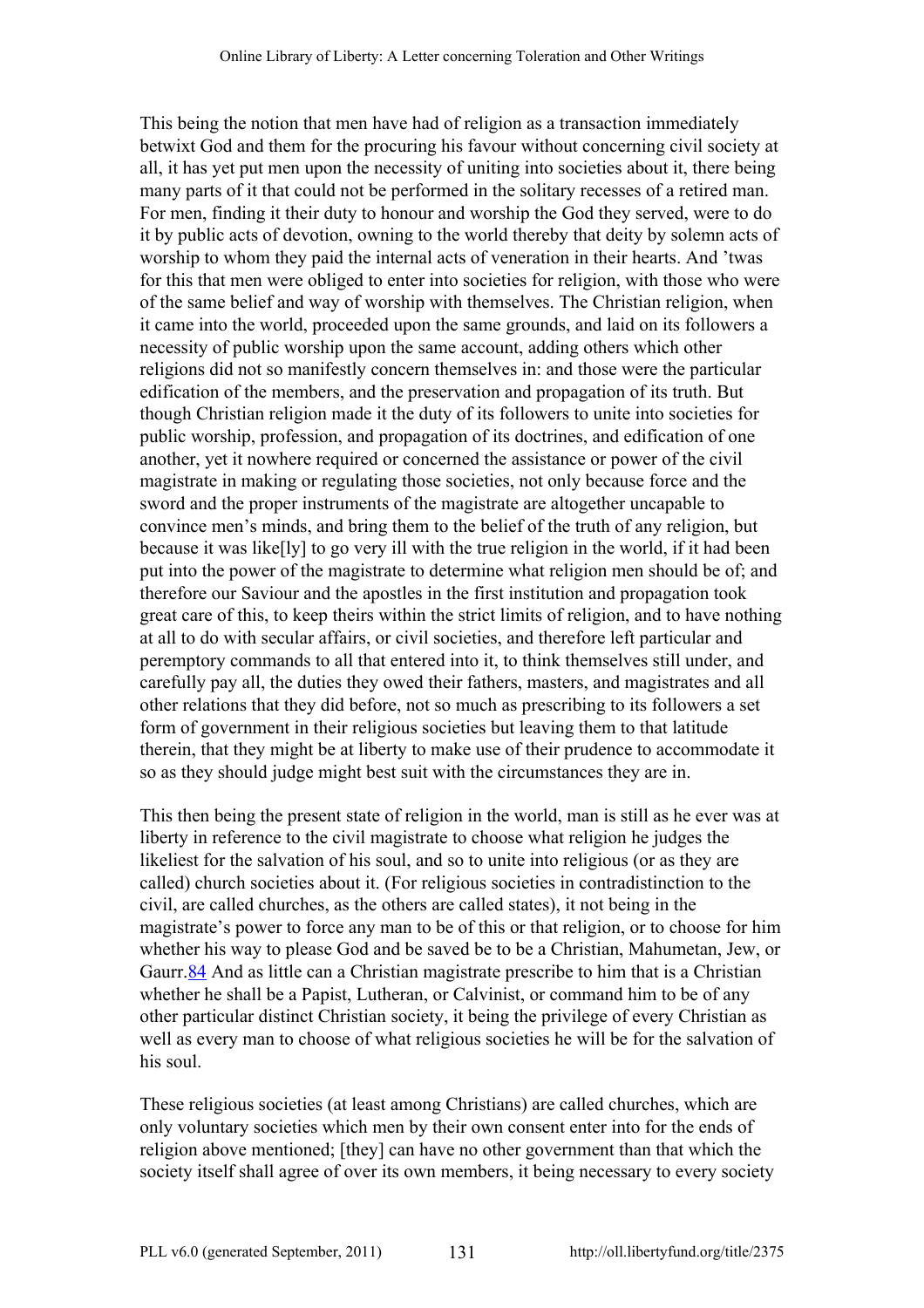that has anything to do to have some order, and some distinction of offices amongst them and some laws to govern the members of that society. But these can reach none but those that are actual members of that society, which, if they will not submit to [it], the utmost power they have is [to] turn them out of the society, and to deny them the privileges of communicating with it. And, on the other side, as he entered freely into the society for the professing of the truth, the worshipping of God, and his edification, [so he] may quit again, when he thinks the constitution of that society serves not to those ends, or not so well as that of some other. For if I had the liberty to choose into what religious society I would at first enter into for the salvation of my own soul, I am for the same reason always at liberty to quit it again, when I judge it serves not to those ends, or not so well as another; nor let any man say that this is a principle that will make men change their religious societies, or religion, upon every fancy and slight occasion, for if we consider what difficulty it is for a man to quit the conversation and esteem of those he hath lived in society with, to be abandoned and cast out by his friends, relations and party, the credit a man has among them being that which is observed to be the thing which governs mankind more than any other; and, on the other side, with what suspicions a new convert is received into the church he enters into; and the reputation he meets with on all hands of an unsteady if not irreligious person, and an affecter of novelty and change; these, and a thousand inconveniences, do so necessarily attend men in the changing their religion or churches (even where the authority of the magistrate imposes not), have so great an influence upon men that I think those alone keep a very great part of men so fixed to their church communion; and we see the Jews in all countries, Christians in Asia and Africa, Mahumetan slaves in Christendom, Protestants in Papist, and Papists in Protestant countries do not so slightly change their religions, though they have not only the free leave of the magistrate but his encouragement to do it; and yet many of these, if their true reasons were known, would be found to be restrained by those outward considerations, and 'tis certain that those who are in earnest governed by the salvation of their souls and hopes of heaven would be much less given to change.

### Enthusiasm

A strong and firm persuasion of any proposition relating to religion for which a man hath either no or not sufficient proofs from reason but receives them as truths wrought in the mind extraordinarily by God himself and influences coming immediately from him, seems to me to be enthusiasm, which can be no evidence or ground of assurance at all nor can by any means be taken for knowledge[.85](#page-167-13) (If such groundless thoughts as these concern ordinary matters, and not religion, possess the mind strongly, we call it raving, and everyone thinks it a degree of madness, but in religion men accustomed to the thoughts of revelation make a greater allowance to it, though indeed it be a more dangerous madness, but men are apt to think that in religion they may and ought to quit their reason.)[86](#page-167-14) For I find that Christians, Mahumetans, and Bramins[87](#page-167-15) all pretend to it (and I am told the Chineses too). But 'tis certain that contradictions and falsehoods cannot come from God, nor can anyone that is of the true religion be assured of anything by a way whereby those of a false religion may be and are equally confirmed in theirs[.88](#page-168-0) (Enthusiasm is a fault in the mind opposite to brutish sensuality,[89](#page-168-1) as far in the other extreme, exceeding the just measures of reason as thoughts grovelling only in matter and things of sense come short of it.) For the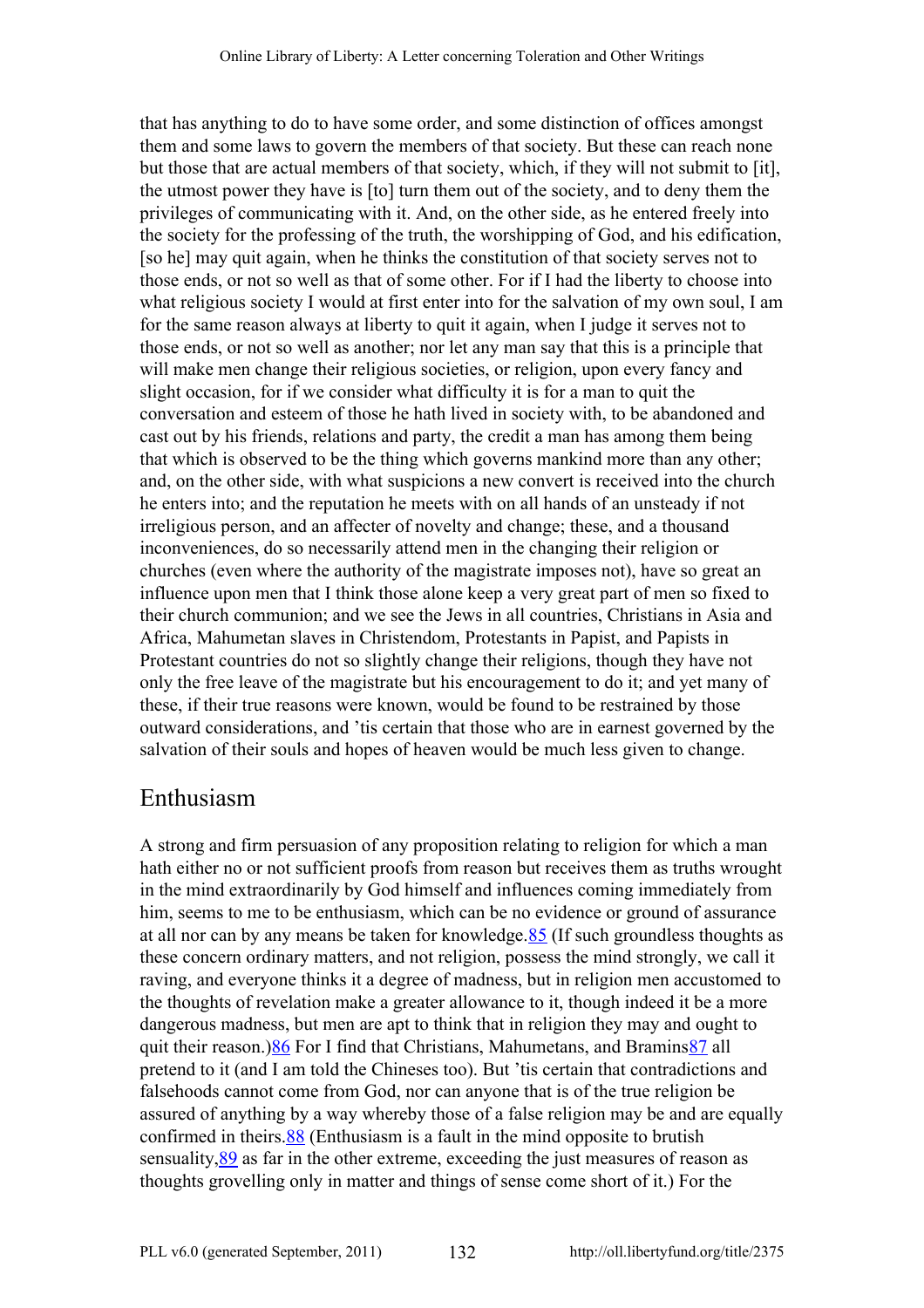Turkish dervises[90](#page-168-2) pretend to revelations, ecstasies, vision, rapture, to be swallowed up and transported with illuminations of God, discoursing with God, seeing the face of God, *vide* Ricaut 216 (i.e., Of the Ottoman Empire, folio, London [16]70, 1. 2, c. 13, etc.)[91](#page-168-3) and the jaugis[92](#page-168-4) amongst the Hindous talk of being illuminated and entirely united to God: Bernier 173 (i.e., Memoires, Tome 3, 8vo, London [16]72) p. 36,[93](#page-168-5) as well as the most spiritualised Christians.[94](#page-168-6)

It is to be observed concerning these illuminations that, how clear soever they may seem, they carry no knowledge nor certainty any farther than there are proofs of the truth of those things that are discovered by them and so far they are parts of reason and have the same foundation with other persuasions in a man's mind and whereof his reason judges, and if there be no proofs of them they can pass for nothing but mere imaginations of the fancy, how clearly soever they appear to, or acceptable they may be to, the mind, for 'tis not the clearness of the fancy, but the evidence of the truth of the thing which makes the certainty. He that should pretend to have a clear sight of a Turkish paradise and of an angel sent to direct him thither might perhaps have a very lively imagination of all this, but it altogether no more proved that either there were such a place or that an angel had the conduct of him thither than if he saw all this in colours well drawn by a painter, these two pictures being no more different (as to the assurance of anything resembled by them) than that one is a fleeting draught in the imagination, the other a lasting one on a sensible body.

That which makes all these pretences to supernatural illumination farther to be suspected to be merely the effect and operation of the fancy is that all the preparation and ways used to dispose the mind to these illuminations and make it capable of them are such as are apt to disturb and depress the rational power of the mind, but to advance and set on work the fancy, such are fasting, solitude, intense and long meditation on the same thing, opium, intoxicating liquors, long and vehement turning round, etc., all which are used by some or other of those who would attain to those extraordinary discoveries as fit preparations of the mind to receive them, all which do naturally weaken or disturb the rational faculty and thereby let loose the imagination and thereby make the mind less steady in distinguishing betwixt truth and fancy, but [rather] mistake [them] as crazy, weak, drunken or mad men do, one for the other.

I do not remember that I have read of any enthusiasts amongst the Americans[95](#page-168-7) or any who have not pretended to a revealed religion, as all those before mentioned do; which if so it naturally suggests this inquiry: whether those that found their religion upon revelation do not from thence take occasion to imagine that since God has been pleased by revelation to discover to them the general precepts of their religion, they that have a particular interest in his favour have reason to expect that he will reveal himself to them if they take the right way to seek it, in those things that concern them in particular in reference to their conduct, state, or comfort. But of this I shall conclude nothing till I shall be more fully assured in matter of fact.

### Ecclesia

Hooker's description of the church, lib. I, §15,[96](#page-168-8) amounts to this: that it is a supernatural but voluntary society wherein a man associates himself to God, angels,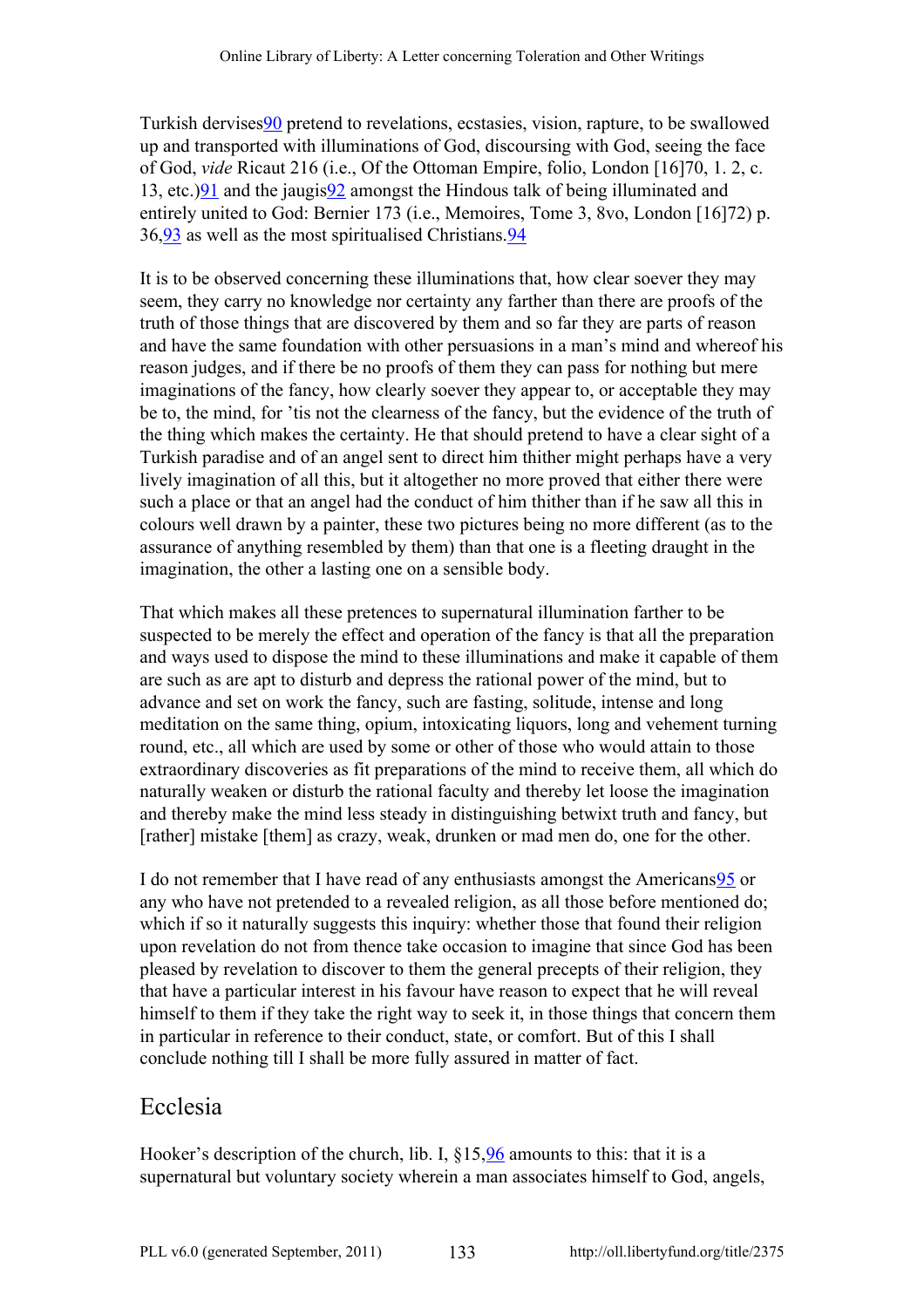and holy men. The original of it, he says, is the same as of other societies, *viz.,* an inclination unto sociable life, and a consent to the bond of association, which is the law and order they are associated in. That which makes it supernatural is that part of the bond of their association [which] is a law revealed concerning what worship God would have done unto him, which natural reason could not have discovered. So that the worship of God, so far forth as it hath anything in it more than the law of reason doth teach, may not be invented of men. From whence I think it will follow:

First, that the church being a supernatural society, and a society by consent, the secular power, which is purely natural, nor any other power, can compel one to be of any particular church society, there being many such to be found.

Second, that the end of entering into such society being only to obtain the favour of God by offering him an acceptable worship, nobody can impose any ceremonies unless positively and clearly by revelation enjoined, any farther than everyone who joins in the use of them is persuaded in his conscience they are acceptable to God; for if his conscience condemns any part of unrevealed worship, he cannot by any sanction of men be obliged to it.

Third, that since a part only of the bond of this association is a revealed law, this part alone is unalterable, and the other, which is human, depends wholly upon consent, and so is alterable, and a man is held by such laws, or to such a particular society, no longer than he himself doth consent.

Fourth, I imagine that the original of this society is not from our inclination, as he says, to a sociable life, for that may be fully satisfied in other societies, but from the obligation man, by the light of reason, finds himself under, to own and worship God publicly in the world.

### Tradition

The Jews, the Romanists and the Turks, 97 who all three pretend to guide themselves by a law revealed from heaven which shows them the way to happiness, do yet all of them have recourse very frequently to tradition as a rule of no less authority than their written law. Whereby they seem to allow, that the divine law (however God be willing to reveal it) is not capable to be conveyed by writing to mankind distant in place, time, languages, and customs, and so through the defect of language, no positive law of righteousness can be that way conveyed sufficiently and with exactness to all the inhabitants of the earth in remote generations, and so must resolve all into natural religion, and that light which every man has born with him.[98](#page-168-10) Or else they give occasion to enquiring men to suspect the integrity of their priests and teachers, who unwilling that the people should have a standing known rule of faith and manners, have for the maintenance of their own authority foisted in another of tradition, which will always be in their own power to be varied and suited to their own interest and occasions.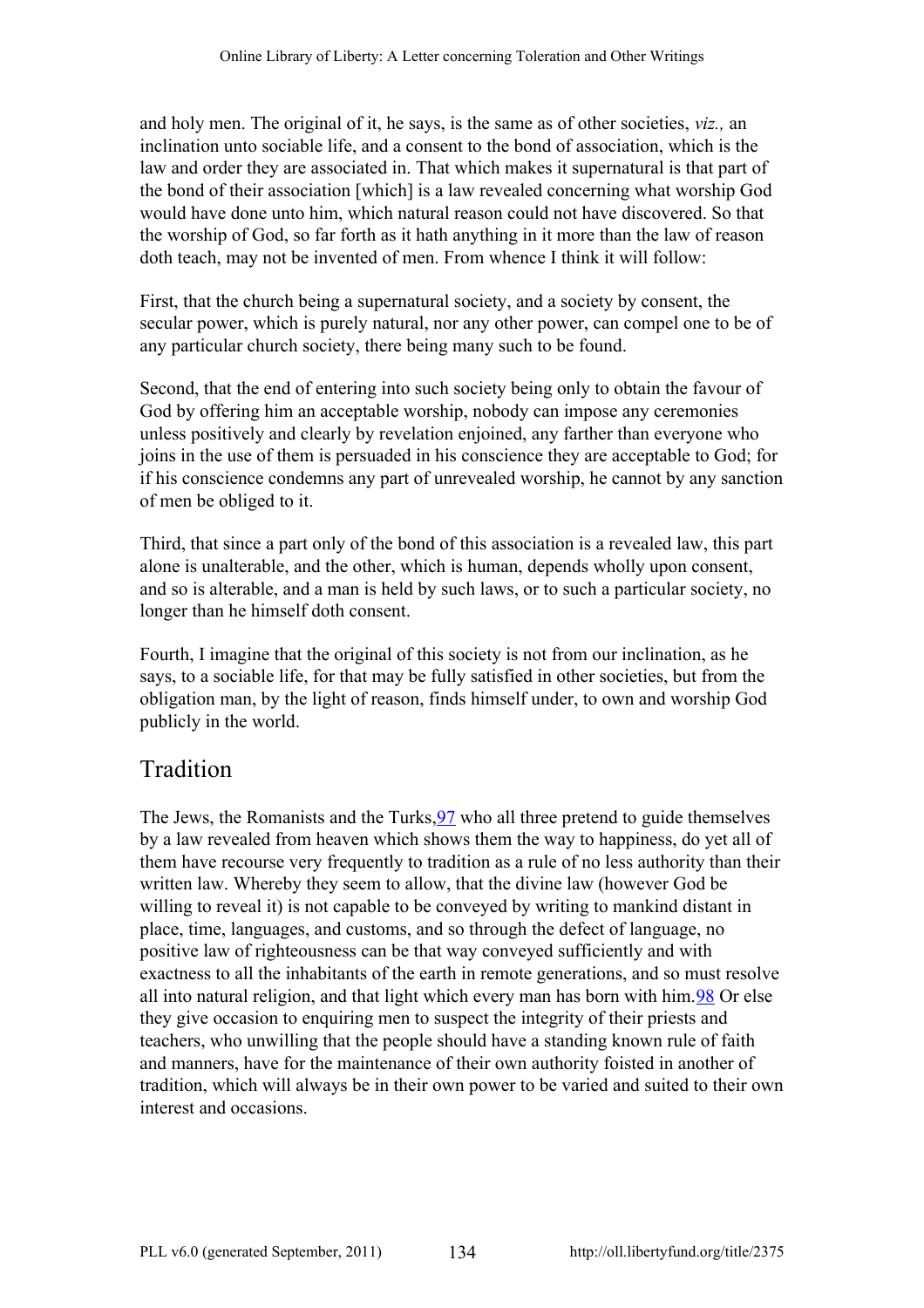# Pennsylvania Laws

[WP]

And if any person shall abuse or deride any other for his different persuasion and practice in matters of religion, such shall be looked on as a disturber of the peace and be punished accordingly[.99](#page-168-11)

 $[JL]$ 

Matter of perpetual prosecution and animosity.

[WP]

Whosoever shall speak loosely and profanely of Almighty God, Christ Jesus, the Holy Spirit, and the scriptures of truth, shall pay five shillings or five days imprisonment.

 $[\mathrm{JL}]$ 

Q. What is loosely or profanely?

[WP]

Adultery to be punished with twelve months imprisonment in the house of correction, and longer if the chief magistrate think meet.

 $[JL]$ 

Arbitrary power.

[. . .]

[WP]

Erect and order all public schools.

 $[JL]$ 

The surest check upon liberty of consciences, suppressing all displeasing opinions in the end.

## Pacific Christians

1. We think nothing necessary to be known or believed for salvation but what God hath revealed.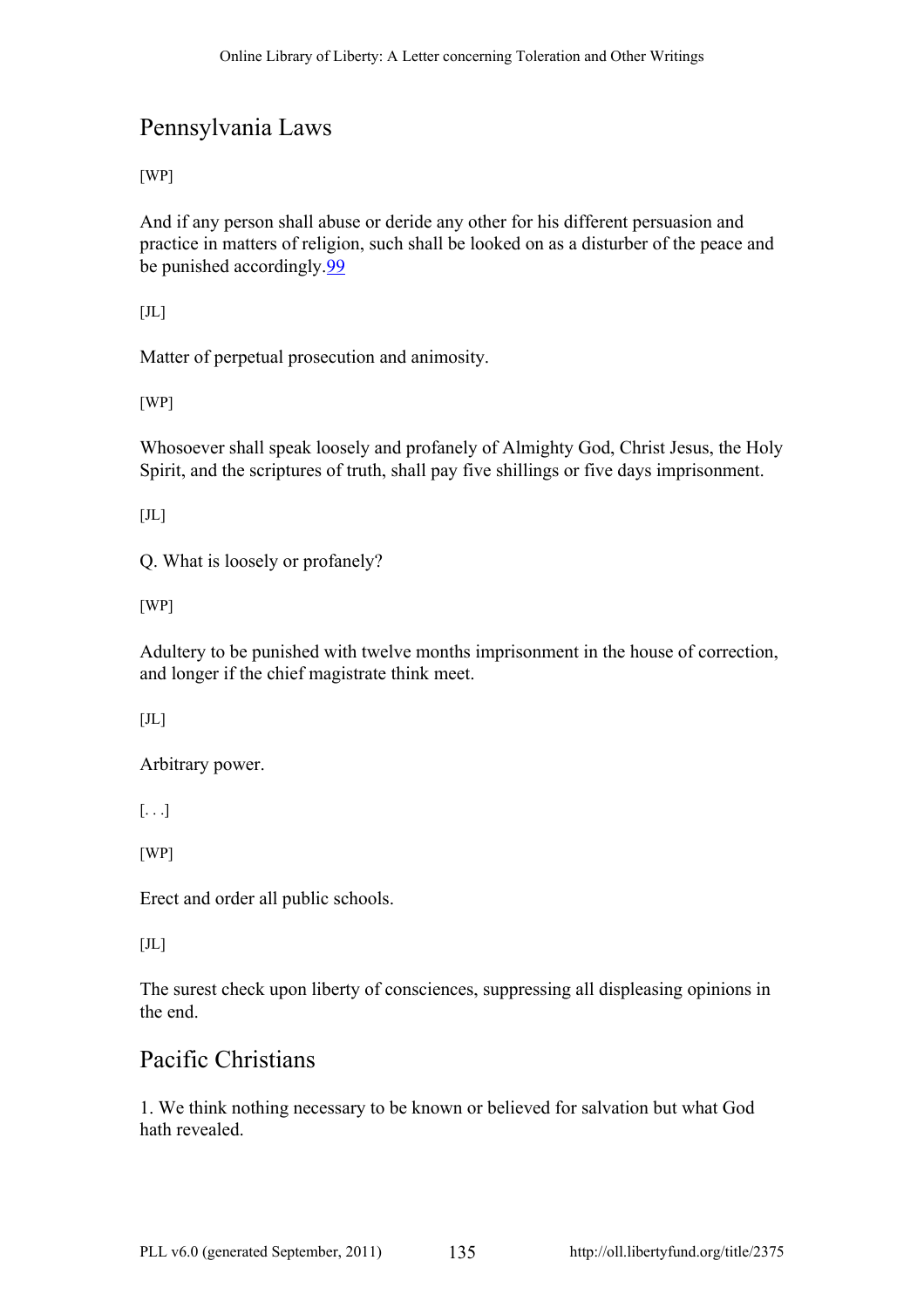2. We therefore embrace all those who in sincerity receive the word of truth revealed in the Scripture and obey the light which enlightens every man that comes into the world.

3. We judge no man in meats, or drinks, or habits, or days, or any other outward observances, but leave everyone to his freedom in the use of those outward things which he thinks can most contribute to build up the inward man in righteousness, holiness, and the true love of God and his neighbour in Christ Jesus.

4. If anyone find any doctrinal part of Scripture difficult to be understood, we recommend him: (i) the study of the Scripture in humility and singleness of heart; (ii) prayer to the Father of lights to enlighten him; (iii) obedience to what is already revealed to him, remembering that the practice of what we do know is the surest way to more knowledge, our infallible guide having told us, if any man will do the will of him that sent me, he shall know of the doctrine (John 7:17); (iv) we leave him to the advice and assistance of those whom he thinks best able to instruct him. No men, or society of men, having any authority to impose their opinions or interpretations on any other, [even] the meanest Christian; since in matters of religion everyone must know and believe, and give an account for himself.

5. We hold it to be an indispensable duty for all Christians to maintain love and charity in the diversity of contrary opinions. By which charity we do not mean an empty sound, but an effectual forbearance and good will, carrying men to communion, friendship and mutual assistance one of another, in outward as well as spiritual things. And by dehortin[g100](#page-168-12) all magistrates from making use of their authority, much less their sword (which was put into their hands only against evil doers) in matters of faith or worship.

6. Since the Christian religion we profess is not a notional science, to furnish speculation to the brain or discourse to the tongue, but a rule of righteousness to influence our lives, Christ having given himself to redeem us from all iniquity and purify unto himself a people zealous of good works (Titus 2:14), we profess the only business of our public assemblies to be to exhort, thereunto, and laying aside all controversy and speculative questions, instruct and encourage one another in the duty of a good life, which is acknowledged to be the great business of true religion, and to pray God for the assistance of his spirit for the enlightening of our understanding and subduing our corruptions, that so we may perform unto him a reasonable and acceptable service and show our faith by our works. Proposing to ourselves and others the example of our Lord and Saviour Jesus Christ, as the great pattern for our imitation.

7. One alone being our master, eve[n101](#page-168-13) Christ, we acknowledge no masters of our assembly; but if any man in the spirit of love, peace, and meekness, has a word of exhortation we hear him.

8. Nothing being so opposite, or having proved so fatal to unity, love and charity, the first and great characteristical duties of Christianity, as men's fondness of their own opinions, and their endeavours to set them up and have them followed, instead of the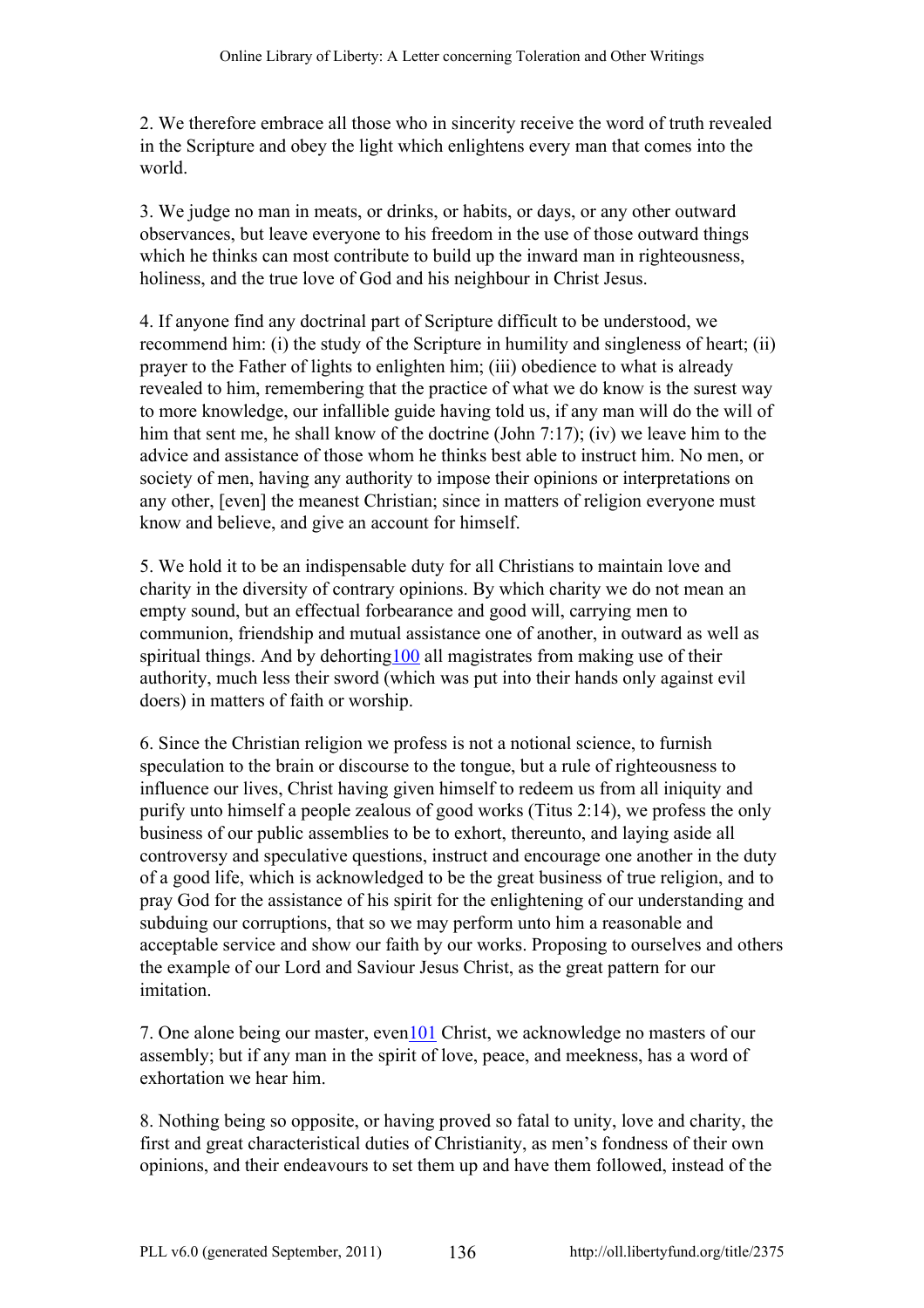Gospel of peace; to prevent these seeds of dissention and division, and maintain unity in the difference of opinions which we know cannot be avoided, if anyone appear contentious, abounding in his own sense rather than in love, and desirous to draw followers after himself, with destruction or opposition to others, we judge him not to have learned Christ as he ought, and therefore not fit to be a teacher of others.

9. Decency and order in our assemblies being directed, as they ought, only to edification, can need but very few and plain rules. Time and place of meeting being settled, if anything else, need regulation; the assembly itself, or four of the ancientest, soberest and discreetest of the brethren, chosen for that occasion, shall regulate it.

10. From every brother that after admonition walketh disorderly, we withdraw ourselves.

11. We each of us think it our duty to propagate the doctrine and practice of universal charity, good will, and obedience in all places, and on all occasions, as God shall give us opportunity.

### Sacerdos

There were two sorts of teachers amongst the ancients. [First,] those who professed to teach them the arts of propitiation and atonement, and these were properly their priests, who for the most part made themselves the mediators betwixt the gods and men, wherein they performed all or the principal part, at least nothing was done without them. The laity had but a small part in the performance, unless it were in the charge[102](#page-168-14) of it, and that was wholly theirs. The chief, at least the essential, and sanctifying part of the ceremony, was always the priests', and the people could do nothing without them. The ancients had another sort of teachers, who were called philosophers. These led their schools, and professed to instruct those who would apply to them in the knowledge of things and the rules of virtue. These meddled not with the public religion, worship, or ceremonies, but left them entirely to the priests, as the priests left the instruction of men in natural and moral knowledge wholly to the philosophers. These two parts or provinces of knowledge, thus under the government of two distinct sorts of men, seem to be founded upon the supposition of two clearly distinct originals, *viz.,* revelation and reason. For the priests never for any of their ceremonies or forms of worship pleaded reason; but always urged their sacred observances from the pleasure of the gods, antiquity, and tradition, which at last resolves all their established rites into nothing but revelation.[103](#page-168-15) The philosophers, on the other side, pretended to nothing but reason in all that they said, and from thence owned[104](#page-168-16) to fetch all their doctrines; though how little their lives answered their own rules, whilst they studied ostentation and vanity rather than solid virtue, Cicero tells us, *Tusc. Quest.,* 1. 2, c. 4.[105](#page-168-17)

Jesus Christ, bringing by revelation from heaven the true religion to mankind, reunited these two again, religion and morality, as the inseparable parts of the worship of God, which ought never to have been separated, wherein for the obtaining the favour and forgiveness of the deity, the chief part of what man could do consisted in a holy life, and little or nothing at all was left to outward ceremony, which was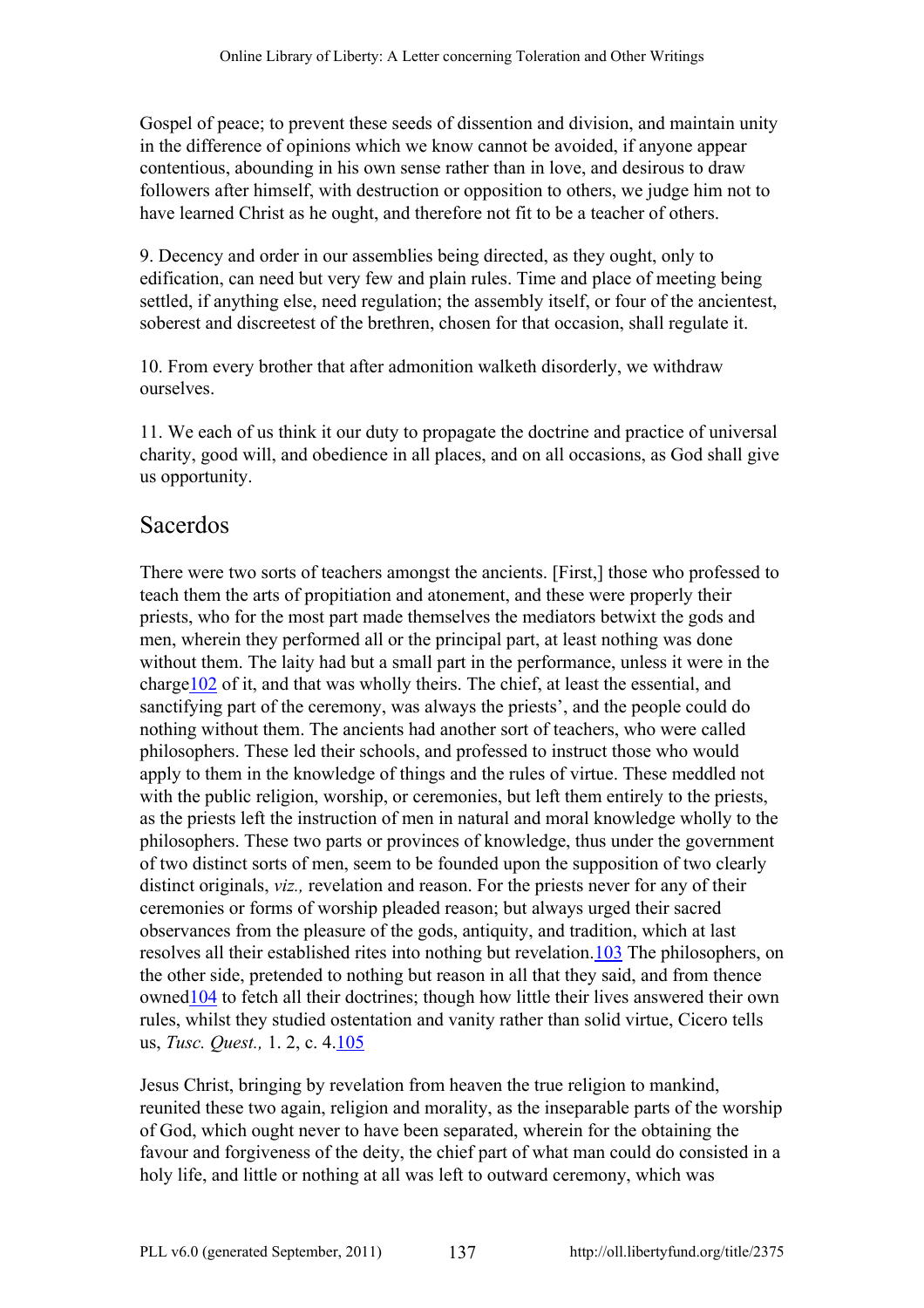therefore almost wholly cashiered[106](#page-168-18) out of this true religion, and only two very plain and simple institutions introduced,[107](#page-169-0) all pompous rites being wholly abolished, and no more of outward performances commanded but just so much as decency and order required in the actions of public assemblies. This being the state of this true religion coming immediately from God himself, the ministers of it, who also call themselves priests, have assumed to themselves the parts both of the heathen priests and philosophers, and claim a right not only to perform all the outward acts of the Christian religion in public, and to regulate the ceremonies to be used there, but also to teach men their duties of morality towards one another and towards themselves, and to prescribe to them in the conduct of their lives.

### Error

The great division amongst Christians is about opinions. Every sect has its set of them, and that is called orthodoxy. And he who professes his assent to them, though with an implicit faith and without examining, he is orthodox and in the way to salvation. But if he examines, and thereupon questions any one of them, he is presently suspected of heresy, and if he oppose them or hold the contrary, he is presently condemned as in a damnable error, and [in] the sure way to perdition. Of this, one may say that there is, nor can be, nothing more wrong. For he that examines and upon a fair examination embraces an error for a truth, has done his duty, more than he who embraces the profession (for the truths themselves he does not embrace) of the truth without having examined whether it be true or no. And he that has done his duty, according to the best of his ability, is certainly more in the way to heaven than he who has done nothing of it. For if it be our duty to search after truth, he certainly that has searched after it, though he has not found it in some points, has paid a more acceptable obedience to the will of his maker, than he that has not searched at all, but professes to have found truth when he has neither searched nor found it. For he that takes up the opinions of any church in the lump, without examining them, has truly neither searched after, nor found, truth, but has only found those that he thinks have found truth, and so receives what they say with an implicit faith, and so pays them the homage that is due only to God, who cannot be deceived, nor deceive.[108](#page-169-1)

In this way the several churches (in which, as one may observe, opinions are preferred to life[,109](#page-169-2) and orthodoxy is that which they are concerned for, and not morals) put the terms of salvation in that which the author of our salvation does not put them in. The believing of a collection of certain propositions, which are called and esteemed fundamental articles, because it has pleased the compilers to put them into their confession of faith, is made the condition of salvation. But this believing is not, in truth, believing, but a profession to believe; for it is enough to join with those who make the same profession; and ignorance or disbelief of some of those articles is well enough borne, and a man is orthodox enough and without any suspicion, till he begins to examine. As soon as it is perceived that he quits the implicit faith expected though disowned by the church, his orthodoxy is presently questioned and he is marked out for a heretic. In this way of an implicit faith, I do not deny but a man who believes in God the Father Almighty and that Jesus Christ is his only Son our Lord, may be saved, because many of the articles of every sect are such as a man may be saved without the explicit belief of. But how the several churches who place salvation in no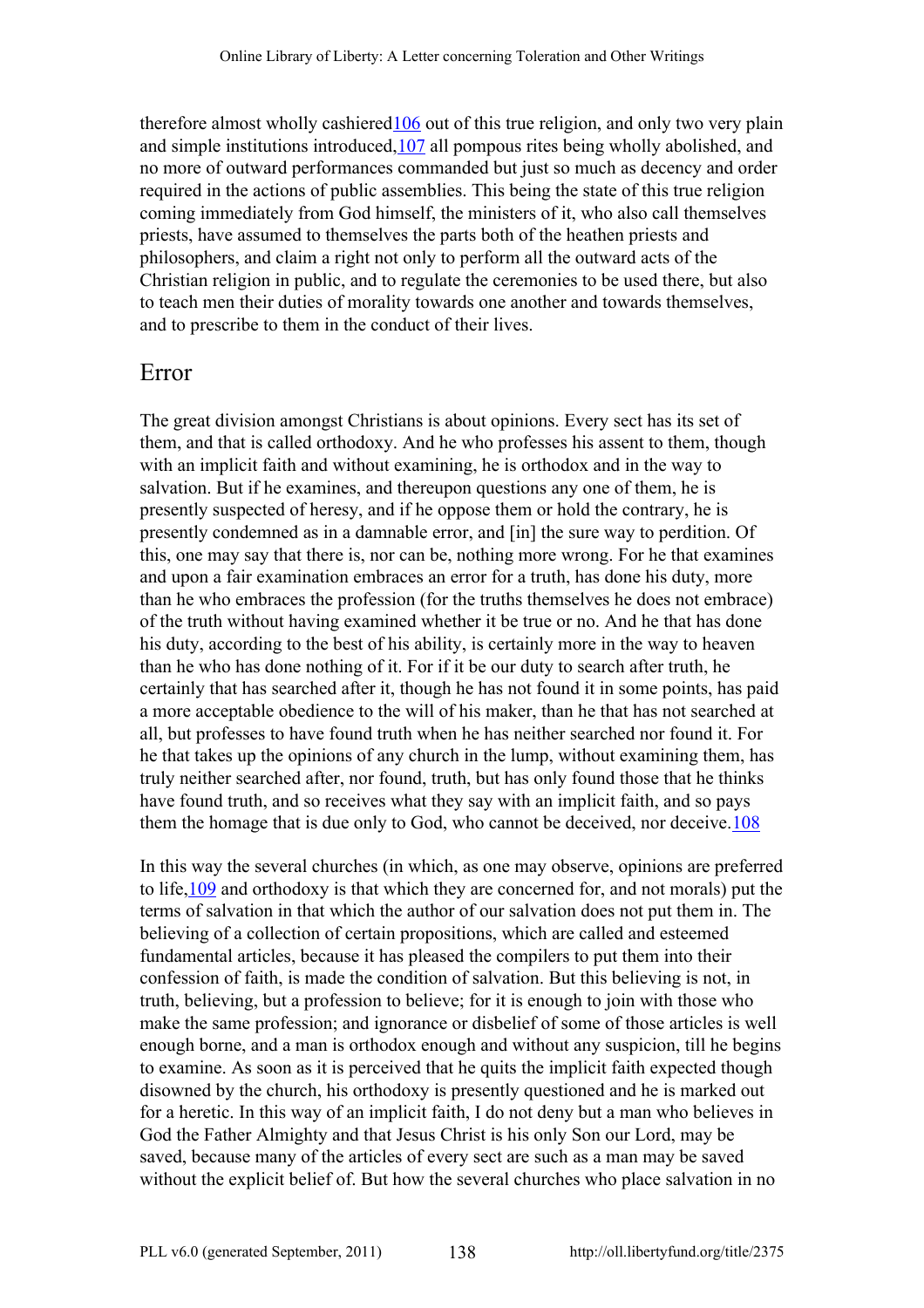less than a knowledge and belief of their several confessions, can content themselves with such an implicit faith in any of their members, I must own I do not see. The truth is, we cannot be saved without performing something which is the explicit believing of what God in the Gospel has made absolutely necessary to salvation to be explicitly believed, and sincerely to obey what he has there commanded. To a man who believes in Jesus Christ, that he is sent from God to be the saviour of the world, the first step to orthodoxy is a sincere obedience to his law.

Objection: But 'tis an ignorant day-labourer, that cannot so much as read, and how can he study the Gospel and become orthodox that way?[110](#page-169-3) Answer: a ploughman that cannot read is not so ignorant but he has a conscience, and knows in those few cases which concern his own actions, what is right and what is wrong. Let him sincerely obey this light of nature, it is the transcript of the moral law in the Gospel; and this, even though there be errors in it, will lead him into all the truths in the Gospel that are necessary for him to know. For he that in earnest believes Jesus Christ to be sent from God, to be his Lord and ruler, and does sincerely and unfeignedly set upon a good life as far as he knows his duty; and where he is in doubt in any matter that concerns himself he cannot fail to enquire of those better skilled in Christ's law. to tell him what his Lord and master has commanded in the case, and desires to have his law read to him concerning that duty which he finds himself concerned in, for the regulation of his own actions. For as for other men's actions, what is right or wrong as to them, that he is not concerned to know; his business is to live well himself and do what is his particular duty. This is knowledge and orthodoxy enough for him, which will be sure to bring him to salvation, an orthodoxy which nobody can miss who in earnest resolves to lead a good life. And, therefore, I lay it down as a principle of Christianity that the right and only way to saving orthodoxy is the sincere and steady purpose of a good life.

Ignorant of many things contained in the Holy Scriptures we are all. Errors also concerning doctrines delivered in Scripture, we have all of us not a few. These, therefore, cannot be damnable, if any shall be saved. And if they are dangerous, 'tis certain the ignorant and illiterate are safest, for they have the fewest errors that trouble not themselves with speculations above their capacities, or beside their concern. A good life in obedience to the law of Christ their Lord is their indispensable business, and if they inform themselves concerning that, as far as their particular duties lead them to enquire and oblige them to know, they have orthodoxy enough, and will not be condemned for ignorance in those speculations which they had neither parts, [111](#page-169-4) opportunity, nor leisure to know. Here we may see the difference between the orthodoxy required by Christianity, and the orthodoxy required by the several sects, or as they are called, churches of Christians. The one is explicitly to believe what is indispensably required to be believed as absolutely necessary to salvation, and to know and believe in the other doctrines of faith delivered in the word of God, as a man has opportunity, helps and parts; bu[t112](#page-169-5) to inform himself in the rules and measures of his own duty as far as his actions are concerned, and to pay a sincere obedience to them. But the other, *viz.,* the orthodoxy required by the several sects, is a profession of believing the whole bundle of their respective articles set down in each church's system, without knowing the rules of everyone's particular duty, or requiring a sincere or strict obedience to them. For they are speculative opinions, confessions of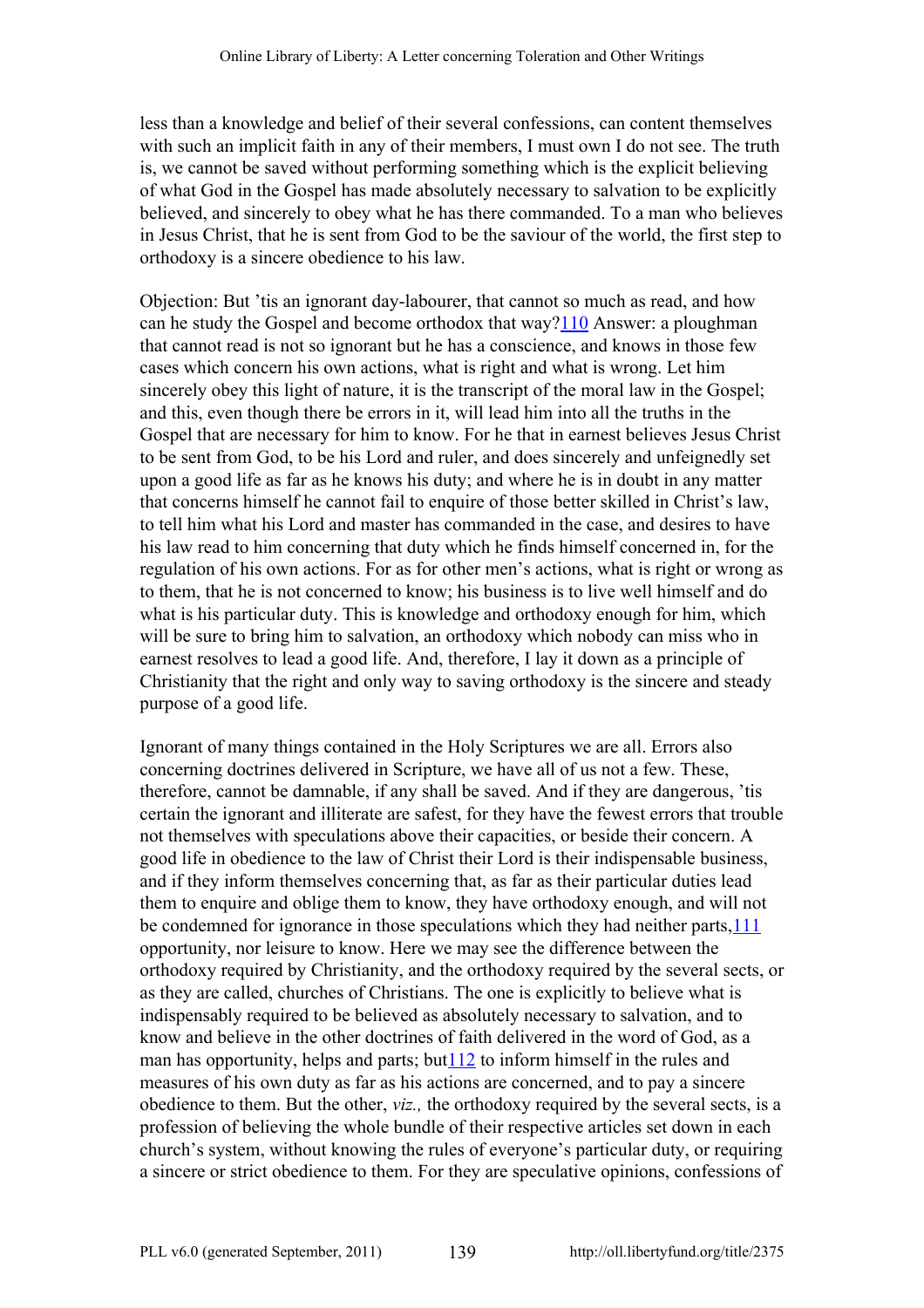faith that are insisted on in the several communions; they must be owned and subscribed to, but the precepts and rules of morality and the observance of them, I do not remember there is much notice taken of, or any great stir made about a collection or observance of them, in any of the terms of church communion. But it is also to be observed, that this is much better fitted to get and retain church members than the other way, and is much more suited to that end, as much as it is easier to make profession of believing a certain collection of opinions that one never perhaps so much as reads, and several whereof one could not perhaps understand if one did read and study; (for no more is required than a profession to believe them, expressed in an acquiescence that suffers one not to question or contradict any of them), than it is to practise the duties of a good life in a sincere obedience to those precepts of the Gospel wherein his actions are concerned: precepts not hard to be known by those who are willing and ready to obey them.

## Scriptures For Toleration

Tolerantia Pro. Matthew 5:43–8, 7:24–7, Luke 6:27–8; Romans 12:14, 20–1; 1 Peter 3:9, Luke 23:34; Acts 7:60; 1 Corinthians 4:12–13; Galatians 5:9–10; Deuteronomy 14:21, 15:3, 23:19–20, 28:43, Exodus 22:21, 33:9; Leviticus 19:10; Jeremiah 7:6, 22:3, Zachariah 7:10, Malachi 3:5, Deuteronomy 10:18, 21:14.[113](#page-169-6)

This book is set in Adobe Caslon Pro, a modern adaptation by Carol Twombly of faces cut by William Caslon, London, in the 1730s. Caslon's types were based on seventeenth-century Dutch old-style designs and became very popular throughout Europe and the American colonies.

This book is printed on paper that is acid-free and meets the requirements of the American National Standard for Permanence of Paper for Printed Library Materials, z39.48–1992.(archival)

Book design by Louise OFarrell

Gainesville, Florida

Typography by Graphic Composition, Inc.

Bogart, Georgia

Printed and bound by

[\[1.](#page-22-0) ]James Farr has published a persuasive case for Locke's authorship of the discourse on Carolina, which appeared in John Ogilby's atlas, *America* (London, 1671). Promotional in nature, the discourse describes the manifold advantages of life in Carolina and summarizes the *Constitutions of Carolina.* See James Farr, "Locke, 'Some Americans,' and the Discourse on 'Carolina,'" *Locke Studies,* 9 (2009), 19–96.

[\[1.](#page-34-0) ]The preface was written by the translator, William Popple (1638–1708), a Unitarian merchant and religious writer. He had been a wine trader at Bordeaux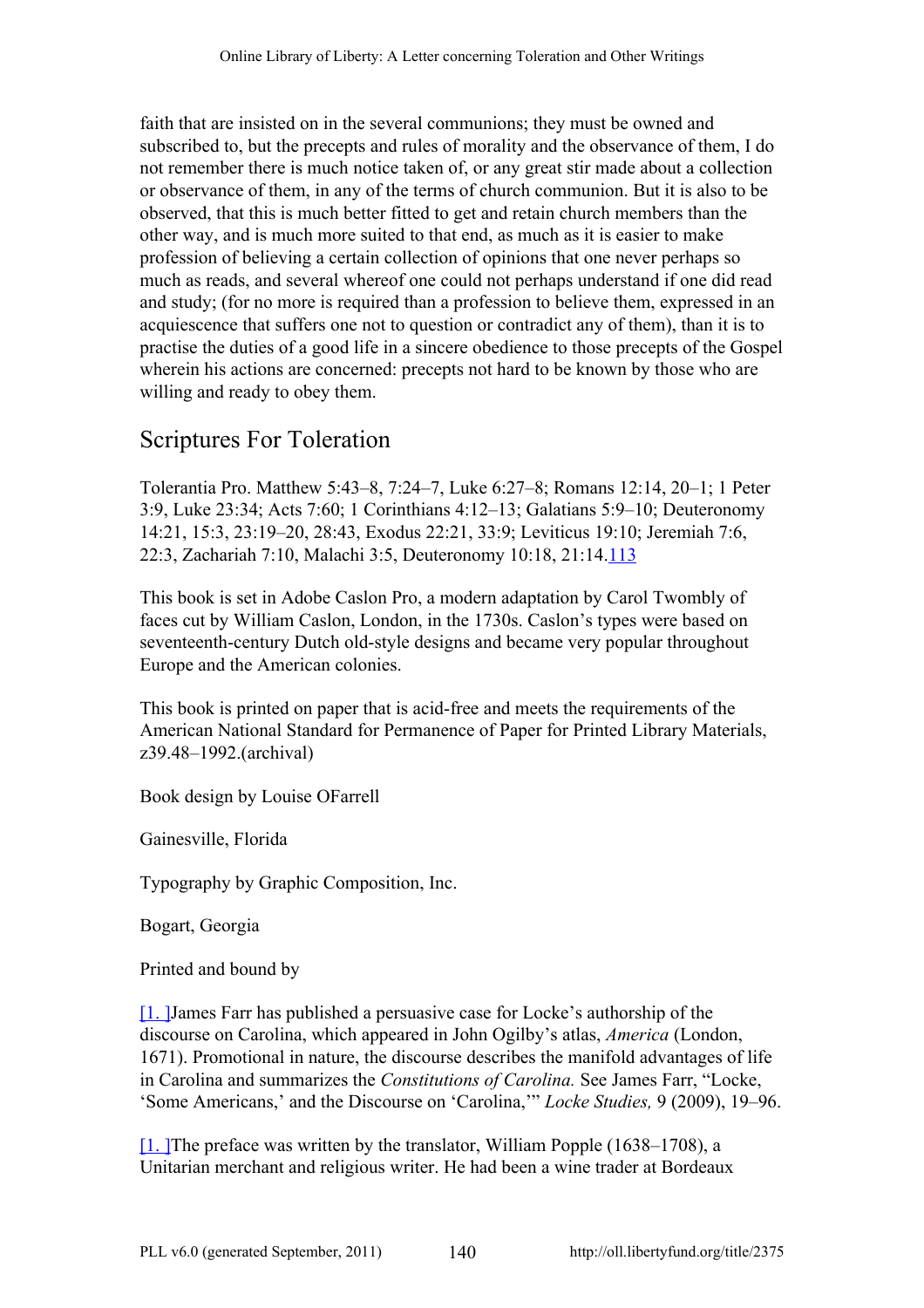before returning to England in 1688. He authored *A Rational Catechism* (1687) and *A Discourse of Humane Reason* (1690), reissued as *Two Treatises of Rational Religion* (1692).

[\[2.](#page-34-1) ]A Dutch edition appeared in 1689 but no copy has survived; a French edition was planned but did not appear. The first French edition was published in 1710.

[\[3.](#page-34-2) ]Popple's reference to "Declarations of Indulgence" is puzzling. Charles II and James II had issued Declarations of Indulgence in 1672 and 1687, respectively. These granted toleration by prerogative edict, suspending the laws for Anglican uniformity. Yet, by the time Popple wrote, a statutory toleration had been achieved in the Toleration Act (May 1689). However, contemporaries sometimes referred to this as the Act of Indulgence: aptly enough, because, like earlier indulgences, it merely suspended the punishments for nonconformity but did not repeal the laws requiring conformity. It is possible, therefore, that Popple means the recent act. His general point is that all such indulgences are insufficient, for they leave the old laws in place, continue to exclude dissenters from public office, and (in the case of the act) exclude anti-Trinitarians. Despite the sobriquet it acquired, the Toleration Act nowhere used the word *toleration.* See note 41, p. 85.

[\[4.](#page-34-2) ]In March 1689 a bill for comprehension was introduced, which aimed to modify the terms of church conformity in order to readmit moderate dissenters. The bill was withdrawn, but at the time Popple wrote, in autumn 1689, the matter was still expected to be reconsidered. Popple objects to comprehension schemes because, though based on a latitudinarian approach to church membership, they offered no guarantee of liberty for those who remained outside the church.

[\[5.](#page-34-3) ]The ringing cry for "absolute liberty" was later used as a Lockean slogan by authors who did not realize that the preface was not by Locke. Some scholars point out that Locke rejects "absolute" liberty (e.g., *Essay,* 4.3.18), but the context here is religious toleration and Popple is stressing, with rhetorical exaggeration, the inadequacy of the Toleration Act. See Locke's use of *absolute,* p. 107.

[\[6.](#page-35-0) ]"the True Church": arguably, the indefinite article would better represent Locke's view of churches. That toleration is a "mark" of the church is a strong claim. The Reformation saw extensive theological debate over which "marks" or "notes" were the defining characteristics of the (or a) true church.

[\[7.](#page-35-1) ]"Vices": alternatively, "pride." The appearance of "alternatively," "added by Popple," and "Popple omits" in these footnotes indicates places where Popple deviates from Locke's Latin. See pp. xxx–xxxi.

[\[8.](#page-35-2) ]The first edition had included a further scriptural quotation, absent in Locke's *Epistola:* "Let every one that nameth the name of Christ depart from iniquity" (2) Timothy 2:19). If its inclusion in the first edition was inauthentic, what led Popple to be more scrupulous in the second? It has been suggested that this is one of two amendments that point to Locke's own hand in the second edition. See note 69, p. 30.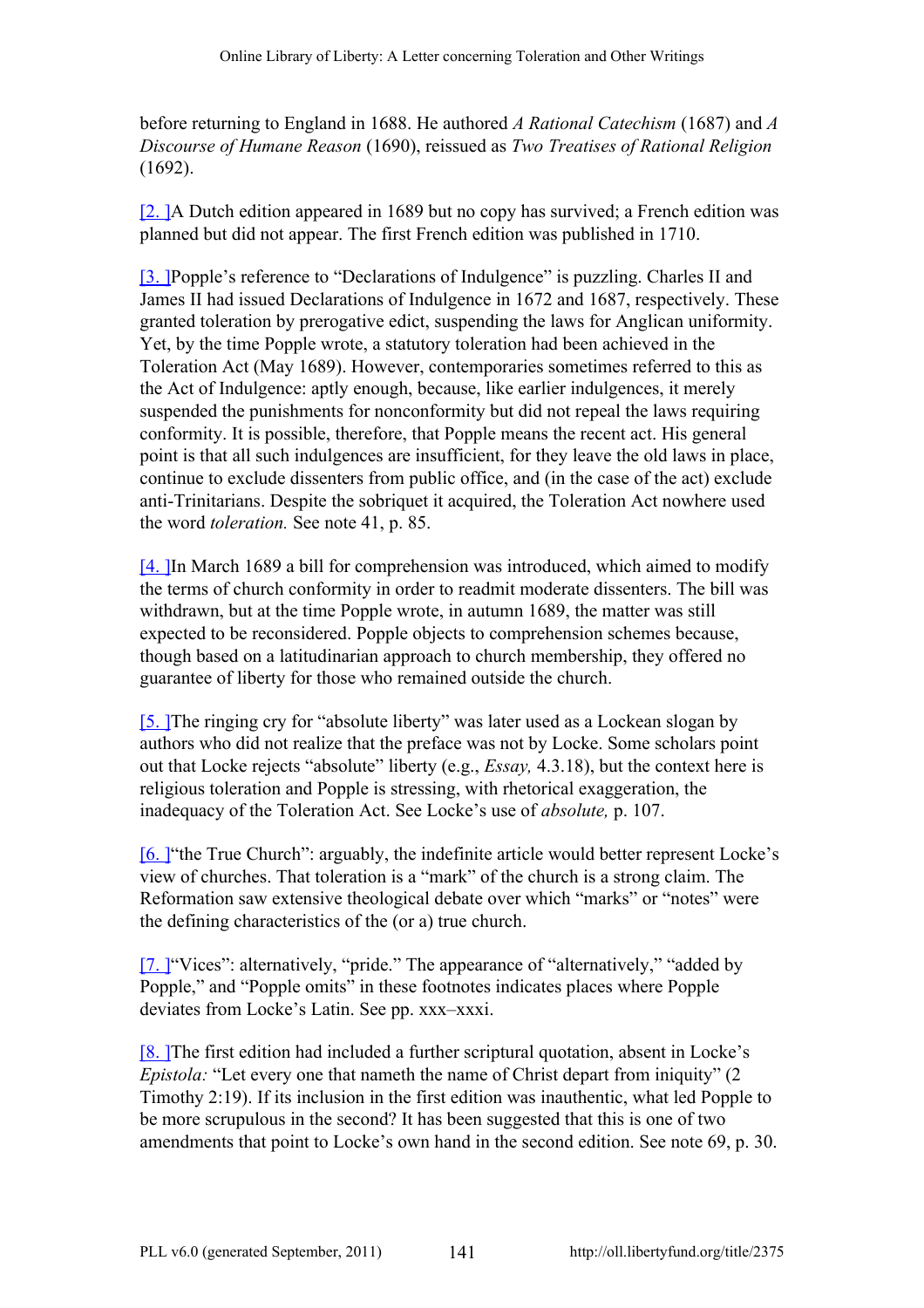[\[9.](#page-35-3) ]Galatians 5:6.

[\[10.](#page-35-4) ]The savagery described here points to Louis XIV's persecution of the Huguenots. See note 17, p. 11, and note 146, p. 55.

[\[11.](#page-36-0) ]*rellish:* smell.

[\[12.](#page-36-1) ] Popple omits: "however erroneous."

[\[13.](#page-36-2) ]*nice:* subtle.

[\[14.](#page-36-3) ]This passage, with its insistence that it is a false priority to discipline worship rather than immoral behavior, is characteristic of the Reformation of Manners movement that dominated the 1690s.

[\[15.](#page-36-4) ]"another Kingdom": i.e., earthly dominion by priests.

[\[16.](#page-36-5)] 2 Corinthians 10:4.

[\[17.](#page-37-0) ]*Dragoons:* an allusion to the French *dragonnades,* the quartering of soldiers on Huguenot households to terrorize them into conversion. The Latin has *cohortes.*

[\[18.](#page-37-1) ] "as not . . . it": added by Popple, where Locke has just "blind in so clear a light."

[\[19.](#page-37-2) ] "whilst they . . . Passions": added by Popple.

[\[20.](#page-37-3) ]"Impunity . . . Licentiousness": alternatively, "licence for their immorality and impunity for their misdeeds."

[\[21.](#page-37-4) ]"Civil Interests": alternatively, "civil goods" (*bona civilia*).

[\[22.](#page-37-5)] "Indolency of Body": alternatively, "freedom from pain."

[\[23.](#page-37-6) ] "established . . . things": added by Popple.

[\[24.](#page-38-0) ]"by the Consent of the People": alternatively, "by men" (*ab hominibus*).

[\[25.](#page-38-1) ]"All the Life . . . believing": alternatively, "It is faith that gives force and efficacy to the true religion that brings salvation."

[\[26.](#page-38-2) ] and Penalties . . . proper": alternatively, "while if penalties are applied they are obviously futile and inappropriate."

[\[27.](#page-39-0) ] or any ... Penalties": added by Popple.

[\[28.](#page-39-1) ] "which either . . . chanced to": added by Popple.

[\[29.](#page-39-2) ]Matthew 7:14.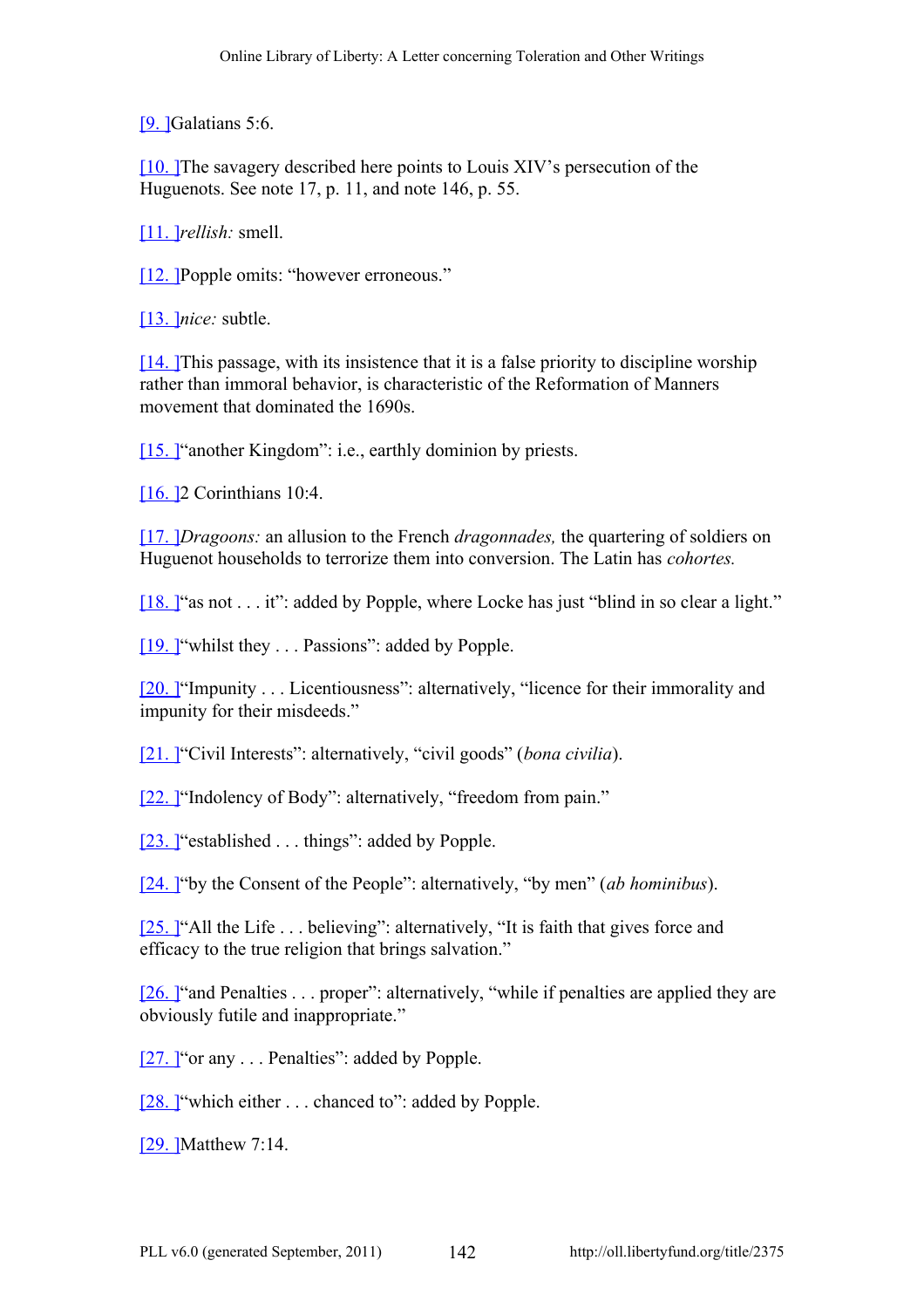[\[30.](#page-39-3) ] "and all . . . Destruction": added by Popple.

[\[31.](#page-39-4) ]"voluntary Society": alternatively, "free society" (*societas libera*); the next paragraph has "free and voluntary Society" (*societatem liberam et voluntariam*). Locke's definition is striking; historically, since the fourth century, the Christian churches had scarcely been "voluntary" societies.

[\[32.](#page-40-0) ]*Presbyter:* Locke means the Calvinist system of church government by consistories of ministers and elders.

[\[33.](#page-40-1) ]Locke ignores the *locus classicus* for precisely this "Edict," Matthew 16:18–19: "Thou art Peter, and upon this rock I will build my church. . . . And I will give unto thee the keys of the kingdom of heaven: and whatsoever thou shalt bind on earth shall be bound in heaven." See next note.

[\[34.](#page-40-2) ]Episcopalians believed in the *apostolic succession,* namely that authority was conveyed to them because there was an unbroken succession of bishops from the apostles. In its strongest form, this was the doctrine of the divine right of episcopacy. Catholics additionally believed in a Petrine succession of the papacy from the first pope, St. Peter. Given Locke's recent reference to "presbyters," his targets here also include the further claim that presbyters have exclusive succession from the apostles.

[\[35.](#page-41-0) ]*in order to:* "for."

[\[36.](#page-41-1) ]See note 6, p. 7.

[\[37.](#page-41-1) ]*mind:* remind.

[\[38.](#page-41-2) ]Acts 19. The silversmiths' livelihood depended on the cult of Diana, and accordingly they were angry at the arrival of Christianity. The cry "Great is Diana" was commonly taken to epitomize self-interest masquerading as godliness. Charles Blount's deistic tract of 1680 is titled *Great is Diana of the Ephesians.*

[\[39.](#page-41-3) ]This is what churches call excommunication. Historically, and in Locke's time, excommunication by the established church carried civil penalties. Locke argues that while churches have a right to control their membership, no civil penalties should be attached to excommunication.

[\[40.](#page-42-0) ]*damnified:* injured.

[\[41.](#page-42-1) ]*Franchises:* liberties.

[\[42.](#page-42-1) ] "Denison": alternatively, "citizen."

[\[43.](#page-42-2)] "Arminians" and "Calvinists": alternatively "Remonstrants" and "Anti-Remonstrants." Popple here anglicizes Locke's text. Arminians derived their name from the Dutch theologian Jacob Arminius (1560–1609), who broke with the Calvinist doctrine of divine predestination to eternal life. By Locke's time, Arminians were called Remonstrants. The term *Arminian* was also regularly used in England for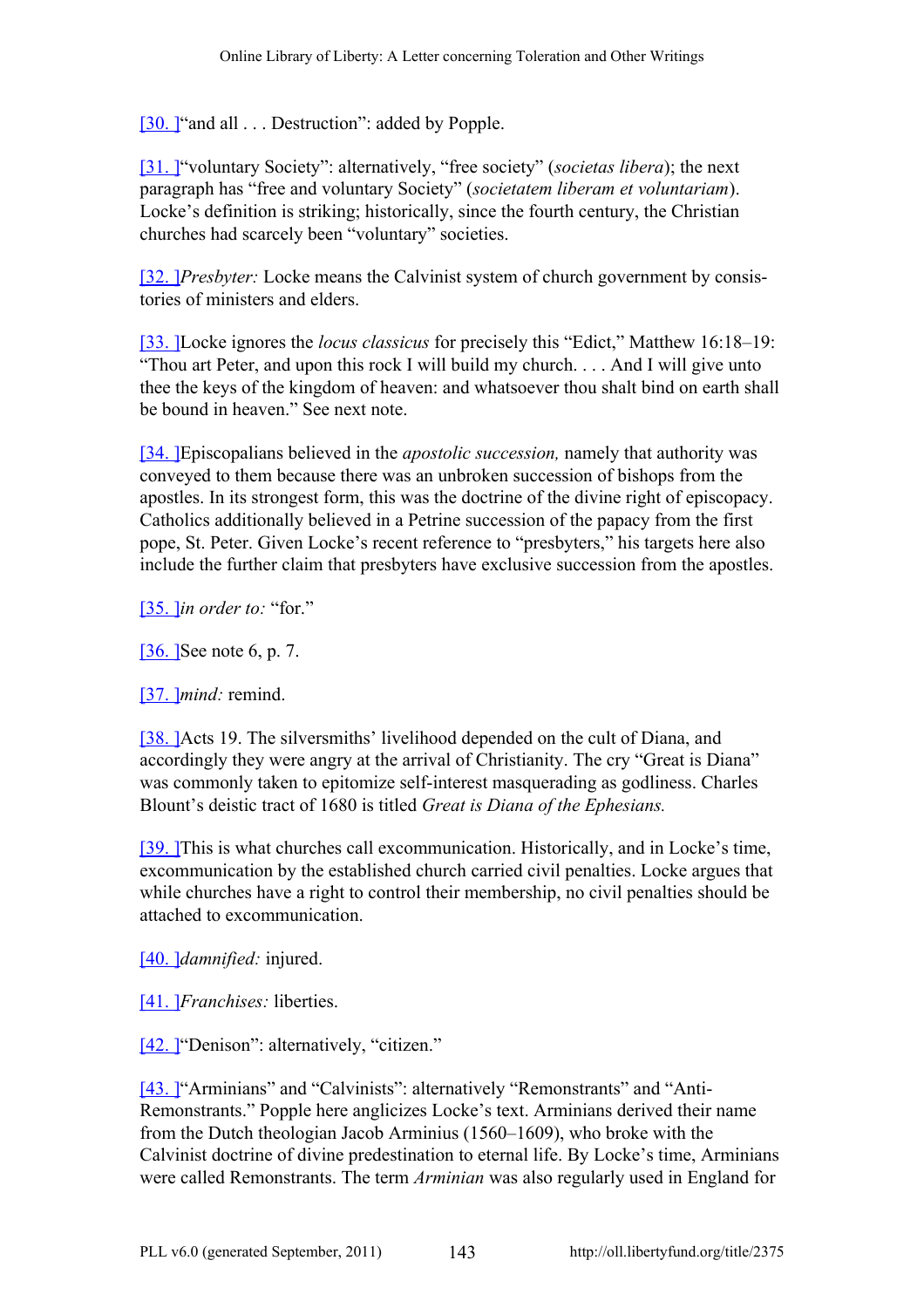those who departed from Calvinism. A few lines later in this same paragraph, Locke's parenthetical comment "as we see practised elsewhere" hints at the persecution of Arminians by Calvinists in Holland.

[\[44.](#page-42-3) ]Popple omits: "or punish them with exile or death."

[\[45.](#page-43-0) ]"This would . . . *Constantinople* ": added by Popple.

[\[46.](#page-43-1)] "But so soon . . . stronger": alternatively, "But as soon as ever the magistrate's favour makes them the stronger." The colloquial phrase "the better end of the Staff " is Popple's addition. Locke here attacks the alliance between persecuting priests and authoritarian governments.

[\[47.](#page-43-2) ]"Where they . . . Toleration": added by Popple. While this passage has a general application, it had particular resonance in 1689, since the Church of England had in recent years blown hot and cold about tolerating dissenters, depending on its own circumstances. Under the shock of James II's Catholicizing policies, the church had offered to settle with dissenters, which resulted in the begrudging passage of the Toleration Act.

[\[48.](#page-44-0) ]"Civility and good Usage": alternatively, "humanity and benevolence."

[\[49.](#page-44-1) *lin fine*: to conclude.

[\[50.](#page-44-2) ]*Dominion is founded in Grace:* the doctrine that the authority of governors depends upon their adherence to true religion. When citing (and deploring) this dictum, Locke's contemporaries sometimes had radical Puritan zealots in mind, the "rule of the saints." But the doctrine was also attributed to Catholics. The papacy claimed the power to depose heretical princes, and Catholic princes claimed the power to coerce heretical minorities. Locke regards this doctrine as antinomian. See notes 127 and 128, p. 50.

[\[51.](#page-44-3) ]"Craft": The word *priestcraft* became fashionable in the 1690s. Locke uses it in his *Reasonableness of Christianity* (1695).

[\[52.](#page-45-0) ]Popple omits: "even until seventy times seven," a quotation from Matthew 18:22.

[\[53.](#page-45-1) ]"marrying his Daughter": note Locke's patriarchal assumption in respect of a daughter's marriage and his placement of this matter in the private sphere.

[\[54.](#page-45-2) ]Note the distinction between magisterial and charitable care. Locke does not exclude the use of nonpenal proselytizing.

[\[55.](#page-45-3) ]Locke's discussion here suggests a limited role for government in managing the well-being of citizens.

[\[56.](#page-46-0) ]*Geneva:* references to Geneva refer to Calvinism.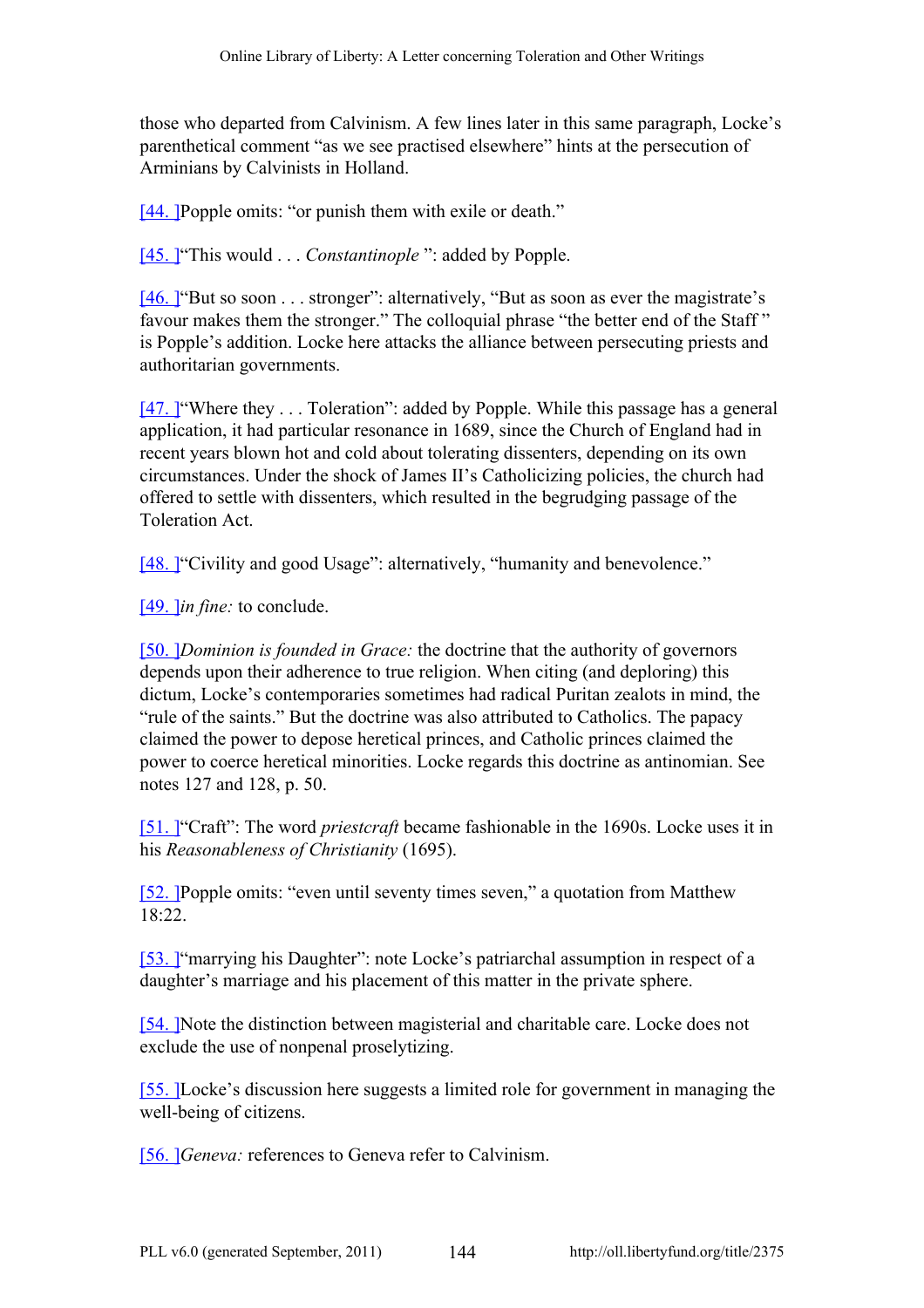[\[57.](#page-46-0) ]The reference to musicians makes sense when we note that the sentence should open, "Or, to provide his subjects with wealth and comfort at home."

[\[58.](#page-46-1) ]*Buskins:* fashionable or outlandish footwear.

[\[59.](#page-46-2) ]*dipt:* baptized.

[\[60.](#page-46-3) ]Popple omits: "and lead in the same direction."

[\[61.](#page-46-4) ]*cloathed in White:* signifying the surplice, to which Puritans objected as popish, preferring the black "Geneva gown"; *crowned with a Mitre:* signifying episcopacy. See note 75, p. 33.

[\[62.](#page-46-5) ]*discover:* reveal.

[\[63.](#page-47-0) ]"unsuccessful Voyages": alternatively, "ill fortune in trade." Popple, the former wine merchant, thinks in terms of high-risk investment in overseas trade.

[\[64.](#page-47-1) ]*Baal:* a Canaanite deity, often referred to in the Old Testament.

[\[65.](#page-47-2) ]*Tribe:* a disparaging term for priests; Locke has "followers," pejorative also in the Latin (*asseclae*).

[\[66.](#page-47-3) ]*Socinians:* those who deny the doctrine of the Trinity. Named after the Italian theologian Fausto Sozzini (Faustus Socinus) (1539–1604).

[\[67.](#page-48-0) ]A strikingly anticlerical remark, questioning that "the church" is to be equated with the clergy. Canon law is church law.

[\[68.](#page-48-1) ]*Arrian Emperors:* in the fourth century large parts of Christendom followed the teachings of Arius (d. 336), whose doctrine, if not entirely anti-Trinitarian, compromised the divinity of Christ; such emperors as Constantine II and Valens were Arians.

[\[69.](#page-48-2) ]"The *English* History": the first edition has "our modern *English* History." The second edition is less felicitous but removes the word *our,* which identifies the author as English. It has been suggested that this amendment indicates Locke's own intervention in correcting the second edition.

[\[70.](#page-48-3) ]Henry VIII (r. 1509–47) enforced a Reformation in church governance, expelling the papacy, but regarded himself as an orthodox Catholic in theology; Edward VI (r. 1547–53) was a thoroughgoing Protestant; Mary (r. 1553–58) instituted a Counter-Reformation to restore Catholicism; and Elizabeth (r. 1558–1603) settled a "middle way" Reformation. Many clergy conformed to these religious revolutions, though Locke is scarcely fair in overlooking those who endured martyrdom for their beliefs.

[\[71.](#page-48-4) ]"Mansions of the Blessed": proverb, associated with John 14:2.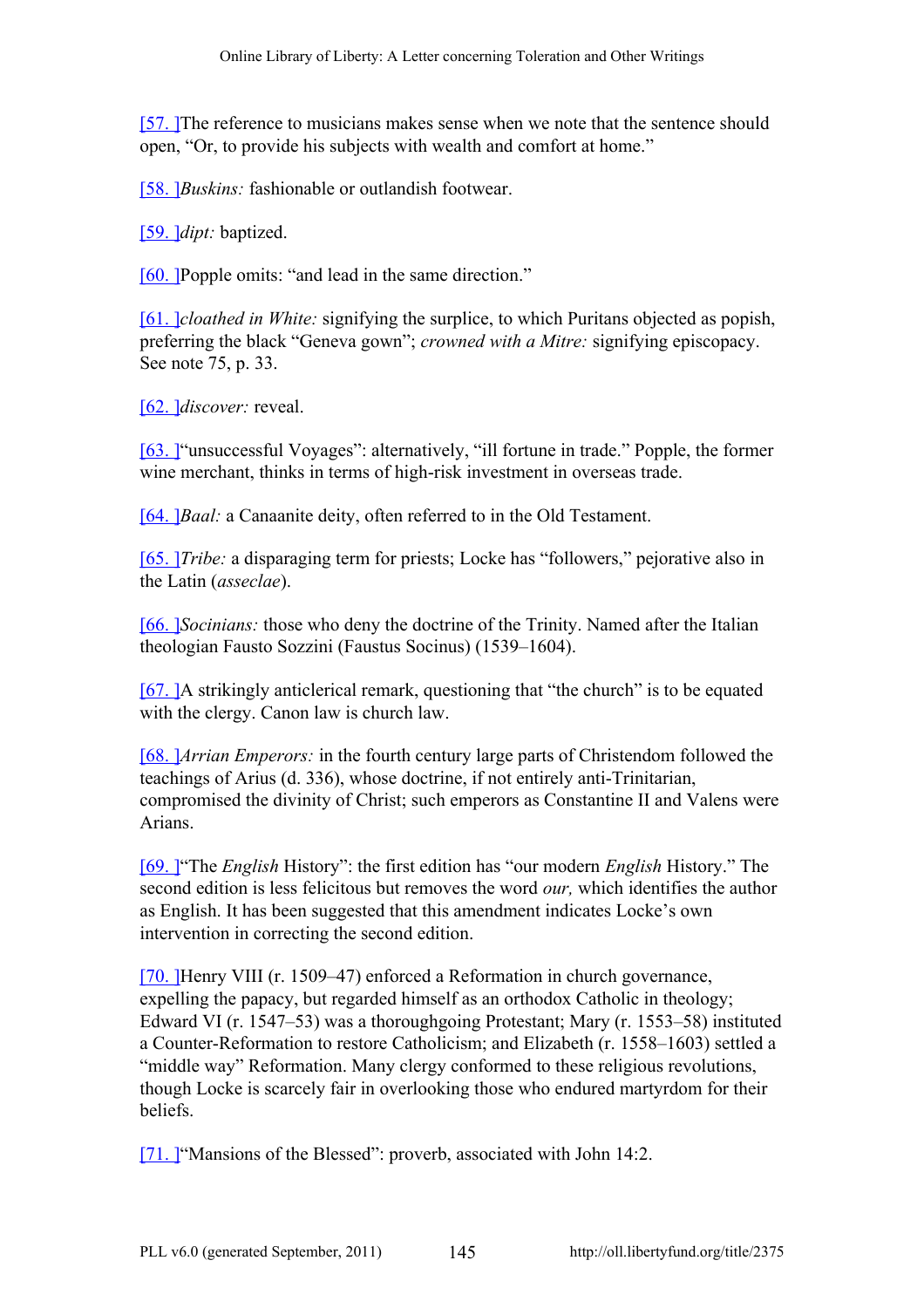[\[72.](#page-48-5) ]"doubtful": in quoting this in the *Second Letter,* Locke amends to "doubted."

[\[73.](#page-49-0) ]"National Church": the term "Established Church" was not yet in use.

[\[74.](#page-49-1) ]"well in it self ": alternatively, "lawful" (*licitum*).

[\[75.](#page-49-2) ]"Indifferent things": The concept of "things indifferent" (to salvation), also called *adiaphora,* was central to theological discussion, and was distinguished from "things necessary" (to salvation). Whereas the latter were prescribed by God in Scripture and hence could not be altered by man, the former were open to human variation and local ordinance. Thus, it might be held that while God requires to be worshipped, he is indifferent as to whether it is done standing or kneeling, or wearing black or white garments. Two problems arose: what things in fact came under the heading "things indifferent"; and, in the sphere of "things indifferent," are we obliged to accept magisterial ordinances? Some held that, even in the sphere of "things indifferent," magistrates could impose conformity, for the sake of good order and concord. An adiaphorist was theologically liberal (a "latitudinarian") in stressing the broad ambit of "things indifferent" but might nonetheless be politically illiberal in expecting obedience to human ordinances. This was Locke's own initial position in his *Tracts on Government* (1660–62); he had changed his mind by 1667. In the present passage, Locke makes clear that public safety (and not decency or aesthetic considerations) is the sole criterion for magisterial interference in worship.

[\[76.](#page-49-3) ]See *Two Treatises of Government,* II, §3.

[\[77.](#page-50-0) ]Popple omits: "Or that they shall be initiated by any sacred rites at all?"

[\[78.](#page-50-1) ]The Jews were readmitted to England by Oliver Cromwell in 1656, and their protection was confirmed by Charles II in 1664. In Holland, Jewish communities were tolerated in a number of towns. See p. 59.

[\[79.](#page-50-2) ]Isaiah 1:12. Note that the parentheses are in the original.

[\[80.](#page-51-0) ]*Habit:* attire.

[\[81.](#page-51-1) ]Locke implies that Christian intolerance is pharisaical in its formalistic preoccupation with ceremony.

[\[82.](#page-51-2) ]"Order, Decency, and Edification": 1 Corinthians 14:26, 40.

[\[83.](#page-51-3) ]Some sabbatarians held that Saturday and not Sunday should be observed as the Sabbath.

[\[84.](#page-51-4) ]"to *impose* . . . Power": added by Popple.

[\[85.](#page-51-5) ]"such heinous Enormities": alternatively, "other such practices." "Primitive Christians": those of the early church.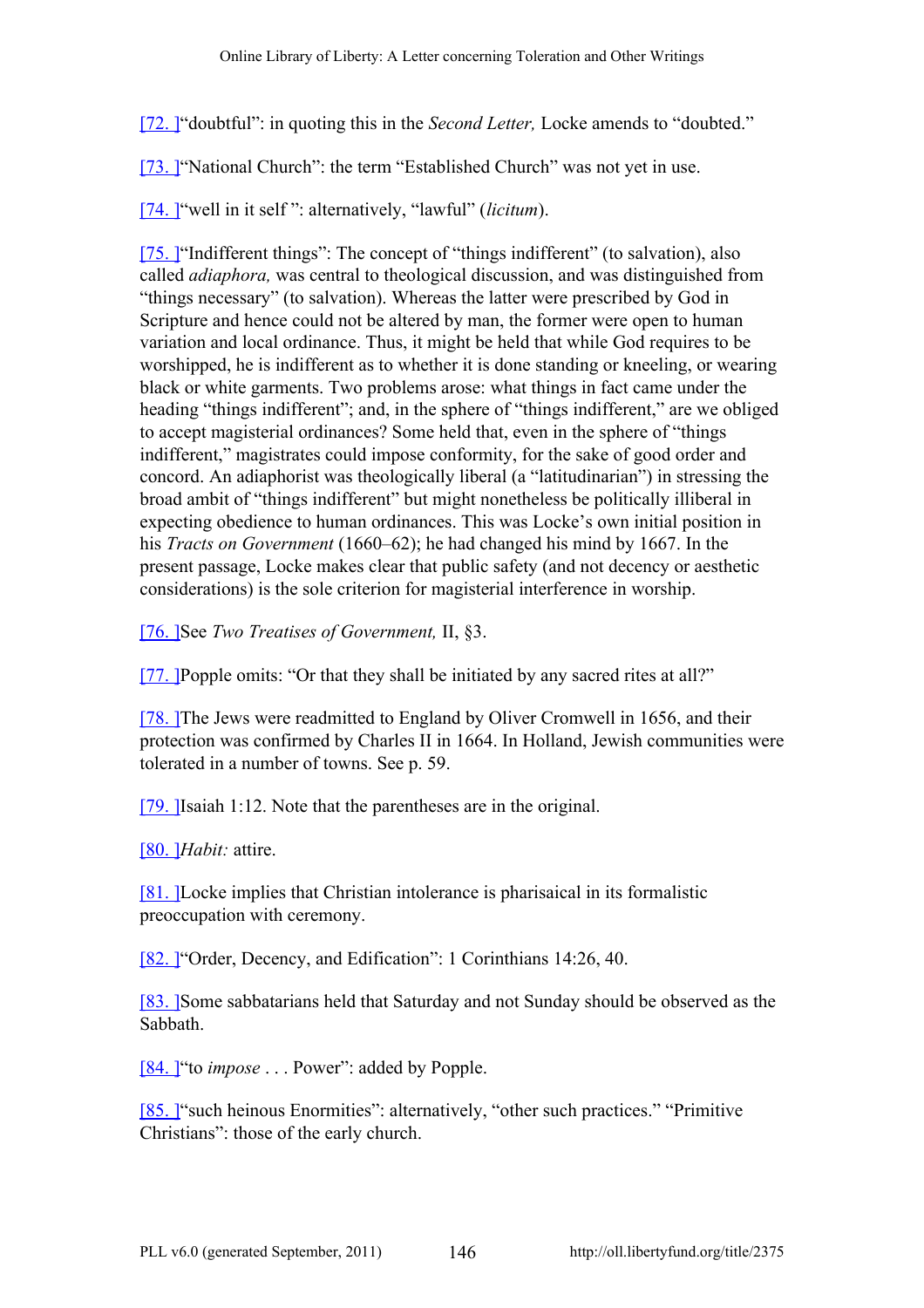[\[86.](#page-51-6) ]Locke takes for granted that forbidding sexual immorality is a proper role for civil governments.

[\[87.](#page-51-7) ]Virgil, *Eclogues,* iii.1.

[\[88.](#page-52-0) ]Cicero, *Catiline,* i.2; *Milo,* 70; Caesar, *Civil Wars,* i.5.

[\[89.](#page-52-1) ]*Murrain:* foot-and-mouth disease.

[\[90.](#page-52-2) ]"sitting or kneeling": Puritans objected to kneeling to receive the Eucharist, for it involved excessive veneration and thereby implied the Catholic doctrine of transubstantiation.

[\[91.](#page-52-3) ]Popple omits: "What is lawful in ordinary life, and outside the worship of God, cannot by civil law be forbidden in divine worship or in sacred places."

[\[92.](#page-52-4) ]Calvin's Geneva was a theocracy, and hence could be seen as parallel to Catholicism in its fusion of civil and ecclesiastical authority. This passage indicates Locke's hostility as much to full-blown Calvinist or Presbyterian ecclesiology as to papist or episcopalian. Calvin's burning of Michael Servetus for heresy in 1553 was notorious.

[\[93.](#page-52-5) ]Locke was aware of persecutions by the Mughal emperor Aurangzeb (1618–1707).

[\[94.](#page-52-6) ]*Americans:* Native Americans.

[\[95.](#page-52-7) ]See *The Constitutions of Carolina,* pp. 146–48.

[\[96.](#page-52-8) ]"Let us trace this matter to the bottom": alternatively, "This is how it began" (*Rem ab origine retexam*). The significance of the following passage is not quite clear. It echoes a conventional Protestant denunciation of the cruelty of the Spanish (Catholic) conquest of South and Central America, but this message is apparently conveyed analogically in a hypothetical narrative about the English in North America, who initially had been dependent on the good will of the natives. The account may indeed not be hypothetical but reflect John Smith's experiences in the earliest settlement at Jamestown, Virginia, 1607–9. See note 100 in this selection.

[\[97.](#page-53-0) ]"bowels of Humanity": alternatively, "in the name of common humanity."

[\[98.](#page-53-1) ]"strict Observers . . . Society": alternatively, "strict observers of what is right, and in no way offending against good morals and the civil law."

[\[99.](#page-53-2) ]Horace, *Satires,* i.69–70.

[\[100.](#page-53-3) ]Locke's remarks about America are important for understanding his position regarding the legitimacy of European colonial settlement and the expropriation of native land. Locke denies any religious ground for interfering with property (a rule he elsewhere applies also to dealings with Jews and Muslims), for that would be a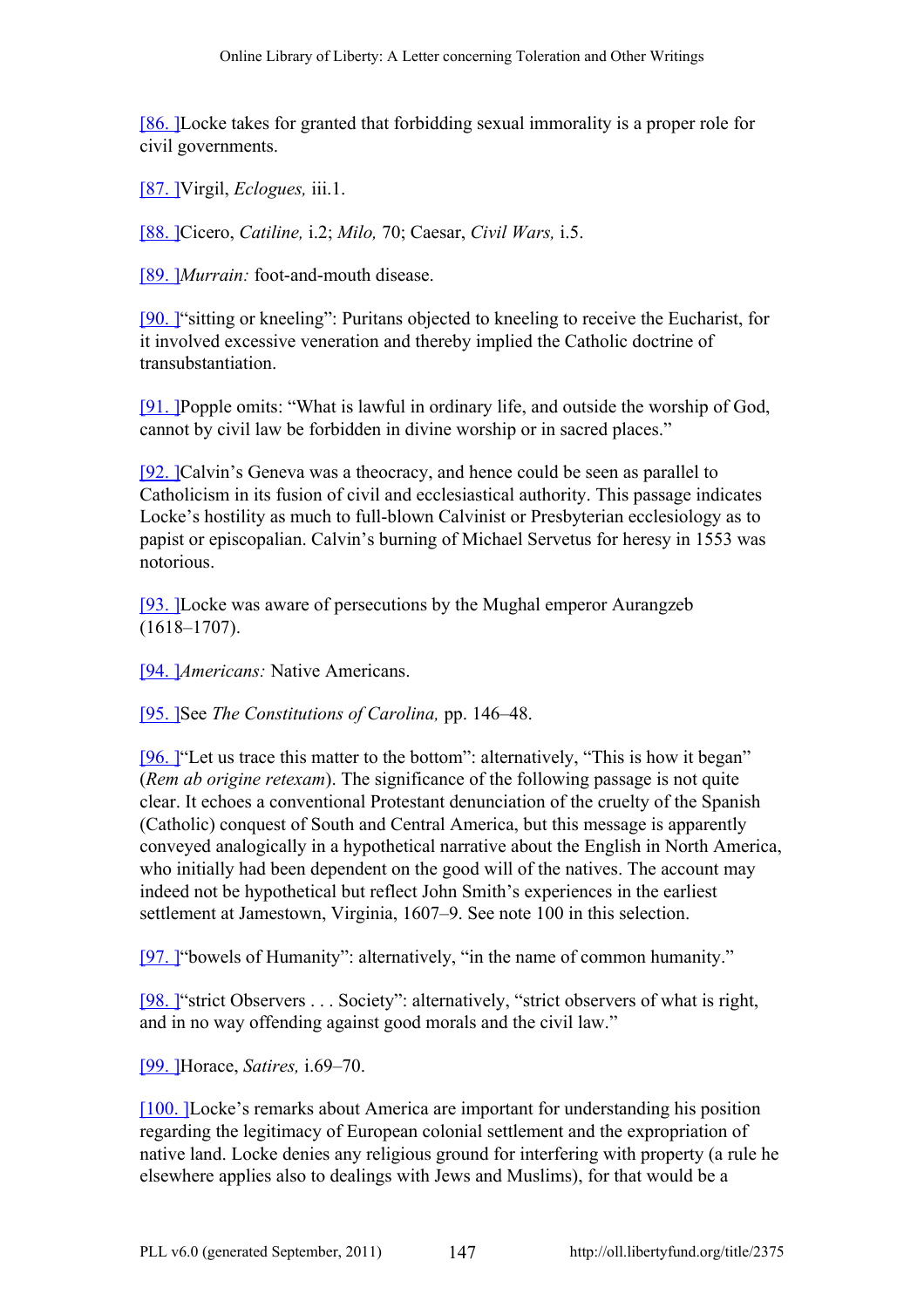version of the iniquitous doctrine that "dominion is founded in grace" (see note 50, p. 23): being a Christian gives no right of dominion. It is commonly argued that while the *Two Treatises of Government* does seek to justify the superior property claims of European settlers, it does so on agriculturalist and not missionary grounds, namely that, whereas settlers cultivate the land industriously and render it fruitful, natives do not.

[\[101.](#page-53-4) ]Locke here embarks on a proof that Christians are not bound by the Jewish law that idolaters be killed (Exodus 22:20–21). He may have found helpful John Spencer's *De legibus Hebraeorum* (1685), which supports the answer he gives.

[\[102.](#page-53-5) ]Thomas Aquinas and Richard Hooker were among those who drew this tripartite distinction. Some held that while Christians were exempt from Jewish ceremonial law, they remained bound by the other parts. Locke held that Mosaic law in toto applied only to the Israelites.

[\[103.](#page-53-6)] Deuteronomy 5:1.

[\[104.](#page-54-0) ]Locke puts a biblical case for toleration of "stranger" (foreign) communities. He shares a contemporary "reason of state" argument for toleration: that it encouraged inward migration and hence demographic and economic growth. In spite of English laws for conformity, there was a strong tradition since the Reformation of allowing "stranger" communities of Huguenots to have their own independent worship.

[\[105.](#page-54-1) ]Numbers 33:50–52; Deuteronomy 7:1, 2:9.

[\[106.](#page-54-2) ]"Laws of Empire": alternatively, "right of dominion" ( *jus imperii*).

[\[107.](#page-54-3) ]"articled": alternatively, "made a pact." Joshua 2:9.

[\[108.](#page-54-3) *]allowed:* reprieved.

[\[109.](#page-54-4) ]*without:* outside.

[\[110.](#page-55-0)] "Articles of Religion": alternatively, "doctrines of churches."

[\[111.](#page-55-1) ]"Roman Catholick": alternatively, "papist" (*pontificius*).

[\[112.](#page-56-0) ]"A Good Life": alternatively, "moral rectitude" (*morum rectitudo*).

[\[113.](#page-56-1) ]*outward and inward Court:* public jurisdiction and private conscience ( *forum externum* and *forum internum*).

[\[114.](#page-56-2) ]*least:* lest.

[\[115.](#page-56-3)] "and necessarily gives another Imployment": added by Popple.

[\[116.](#page-56-3) ]*pravity:* depravity.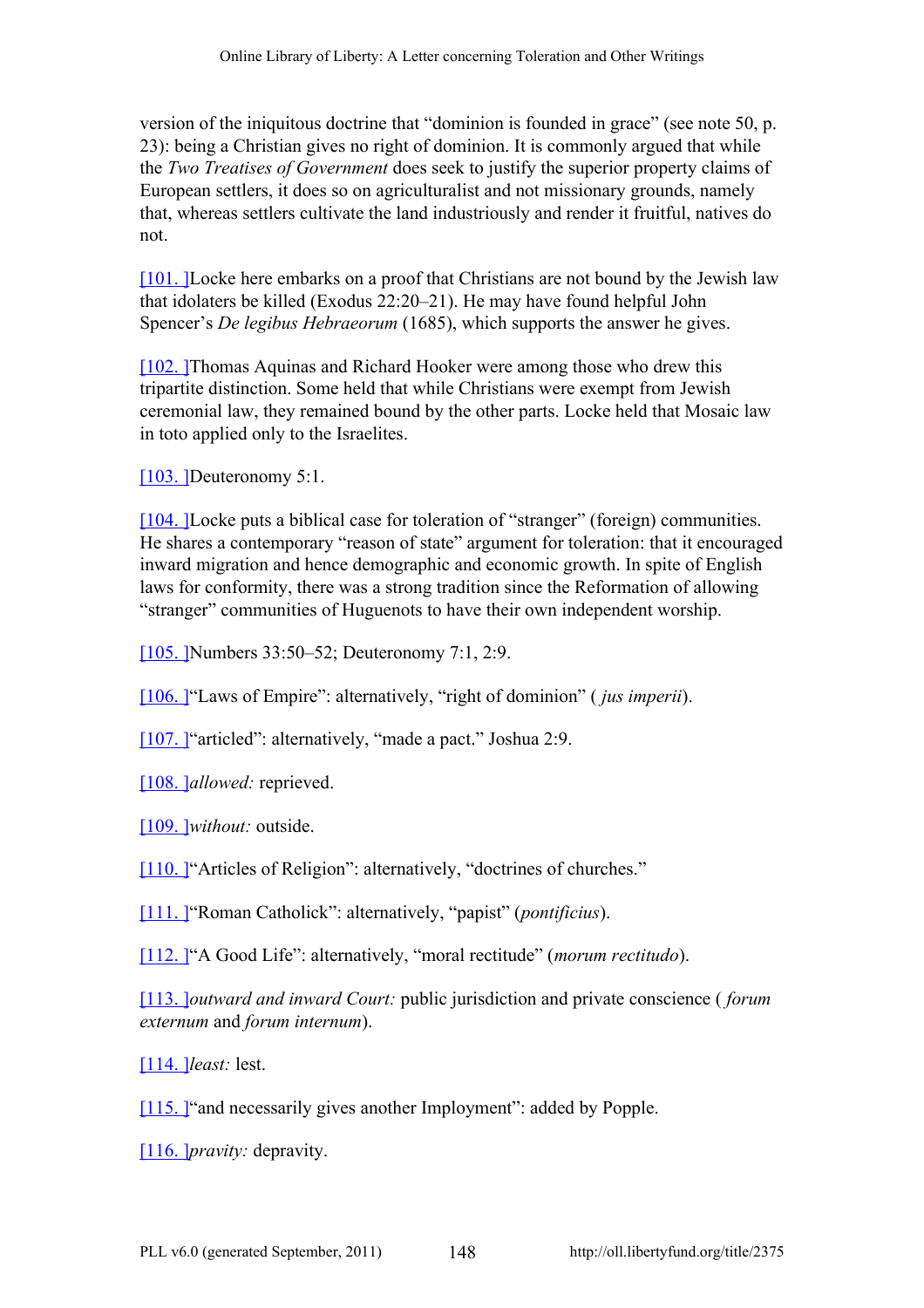[\[117.](#page-56-4)] "the necessity . . . Life": alternatively, "to protect their possessions, their wealth and property, and also their liberty and bodily strength, which are their means of livelihood, they are obliged to enter into society with one another, so that by mutual assistance and combined forces each man may have secure the private possession of the things that are useful for life." This passage mirrors the argument of the *Two Treatises of Government:* e.g., II, §95. For Popple's phrases "honest industry" and "mutual assistance," see *Two Treatises,* II, §§19, 42. *Proprieties:* properties (amended thus in later editions).

[\[118.](#page-57-0) ]"Arms, Riches, and Multitude of Citizens": the phrase reflects Locke's interest in the prudent enhancement of national power, a theme occasionally glimpsed in the *Two Treatises of Government:* see II, §42. He was especially anxious for demographic growth. See note 104, p. 42.

[\[119.](#page-57-1) ]See *Two Treatises of Government,* II, §134.

[\[120.](#page-57-2)] "Commodities": alternatively, "interests."

[\[121.](#page-57-3) ]"to what end . . . regulated": alternatively, "the ends that determine the magistrate's prerogative of making laws."

[\[122.](#page-57-4) ]"Fellow-Subjects": alternatively, "citizens" (*civibus*).

[\[123.](#page-58-0) ]See *Two Treatises of Government,* II, §§21, 168, 241.

[\[124.](#page-58-1)] "where they see all laid waste": alternatively, "where they see a desert made." Tacitus, *Agricola,* xxx.5: "They make a desolation and they call it peace."

[\[125.](#page-58-2) ]See *Two Treatises of Government,* II, §202.

[\[126.](#page-58-3) ]The edition of the *Letter* published at York in 1788 suppressed the following four paragraphs, in order to tone down Locke's objections against Roman Catholics. By that time public opinion was more supportive of toleration for Catholics, which was legislated in 1791.

[\[127.](#page-58-4) ]Protestants held that Catholics believed that "faith need not be kept with heretics"; in other words (to use a phrase a few lines earlier), "men are not obliged to keep their promise" (if made to a heretic). The classically cited instance was that of Jan Hus, promised a safe passage to the Council of Constance to put his case, but then arrested and burnt for heresy (1415). If such doctrine were indeed Catholic teaching, then Catholics were radically antinomian.

[\[128.](#page-59-0) ]Protestants held that this doctrine was fundamental to Catholicism and iniquitous. Compare Hobbes, *Leviathan,* chap. 42 (against the Counter-Reformation theologian Robert Bellarmine). In 1570 Pope Pius V excommunicated and deposed Queen Elizabeth. The Spanish Armada, and the Gunpowder Plot against her successor, were Catholic attempts to give effect to the papal deposition. However, some Catholics argued that the doctrine was not essential to their faith. The Oath of Allegiance (1606) required the taker to swear "that I do from my heart abhor, detest,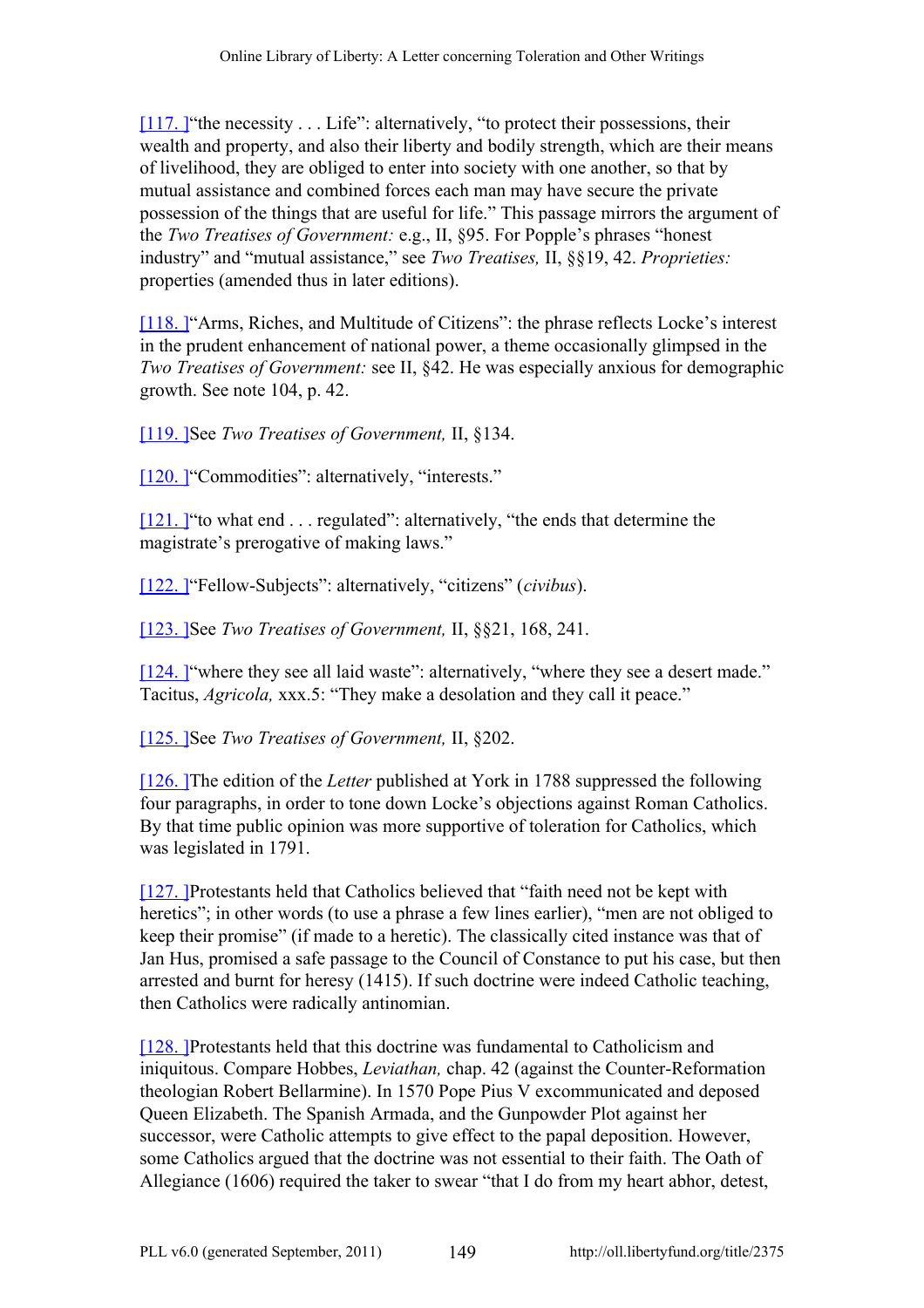and abjure as impious and heretical this damnable doctrine and position that princes which be excommunicated or deprived by the pope may be deposed or murdered by their subjects or any other whatsoever." Pope Sixtus V excommunicated Henry of Navarre, the future Henry IV of France; and the Calvinist theorist François Hotman published a famous retort, *Brutum Fulmen* (1585).

[\[129.](#page-59-1) ]*challenge:* claim.

[\[130.](#page-59-2) ]See note 50, p. 23.

[\[131.](#page-59-3) ]*of meer Religion:* purely of religion. Note that Locke excludes from toleration those who do not themselves concede the principle of toleration.

[\[132.](#page-59-4) ]Locke alludes to pleas by Catholics that they merit toleration because they are loyal subjects. Protestants commonly believed that this was a ruse, buying time until they had the power to turn the tables on their enemies. The point applied to religious minorities generally, who were apt to call for toleration when they were weak but deny it when strong. Thus, after the destruction of Anglicanism in the Civil War, the Anglican Jeremy Taylor called for toleration in his *Liberty of Prophesying* (1647); and, after the Restoration, Presbyterians called for toleration, whereas in the 1640s they had spoken ferociously against the radical sects. In Holland in the 1690s the exiled Huguenot Pierre Jurieu denounced French Catholic repression yet also upheld Calvinist coercive discipline.

[\[133.](#page-59-5) ]"Protection": alternatively, "allegiance" (*obedientiam*). See *Two Treatises of Government,* II, §217.

[\[134.](#page-59-6) ]It was fashionable among English Catholics to distinguish between the "Church" and the "Court" of Rome, in an effort to show that moderate Catholicism could be detached from the aggrandizing politics of the papacy and the Jesuits.

[\[135.](#page-59-7) ]It is unclear whether the following discussion of "Mahumetans" is to be taken literally, or as an allegory for Catholicism, or both.

[\[136.](#page-59-8) ]*Mufti:* a Muslim teacher, but here specifically the Grand Mufti, the head of the religion of the Ottoman state.

[\[137.](#page-59-9) ]"But this . . . State": alternatively, "But this Turk among Christians would even more obviously repudiate Christian government if he acknowledged the same person to be the head of his church and also the supreme magistrate." Note the conditional *if.* As in the case of Catholics, Muslims could be good citizens provided they did not hold such a doctrine.

[\[138.](#page-59-10) ]Locke holds that atheists are antinomians. His contemporaries Baruch Spinoza and Pierre Bayle did not share his view that atheists were intolerable.

[\[139.](#page-59-11)] "there can . . . tolerated": alternatively, "there can be no reason why the churches in which they are taught should not be tolerated." Popple gives a more individualist twist to the sentiment. See note 141, below.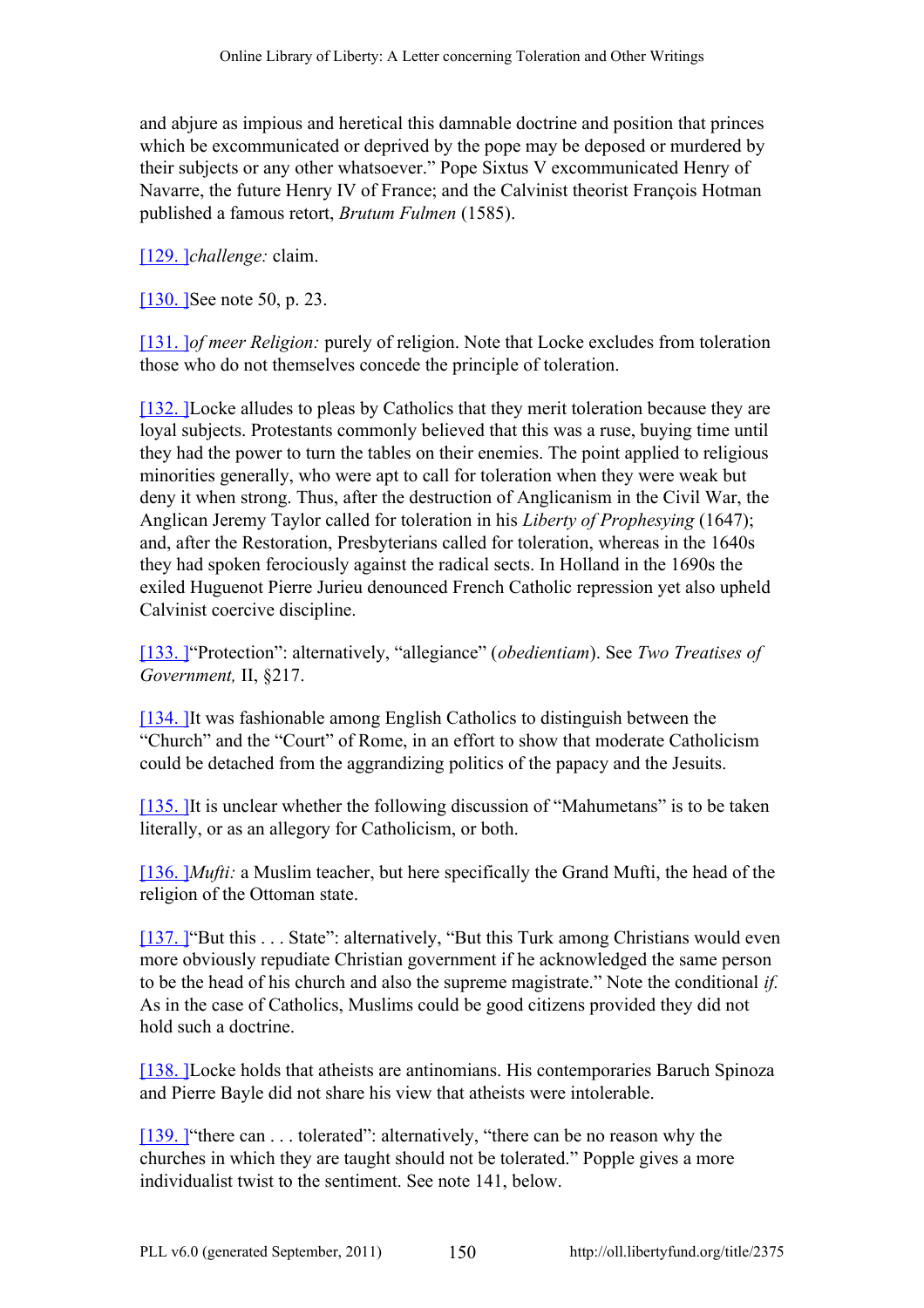[\[140.](#page-60-0)] *Conventicles:* a term given wide currency by the Conventicle Acts (1664, 1670), which made any gathering of five or more people, other than a family, for non-Anglican worship a criminal offense. That conventicles were "Nurseries of Factions and Seditions" was common parlance in Anglican polemic. Locke's admission that some sects might indeed have been seditious echoes his own earlier view in his antitolerationist *Tracts,* but is negated by his following remark that it is only oppression that makes dissenters seditious. Popple's "conventicles" adds topical pertinence: Locke has "assemblies" (*coetibus*).

[\[141.](#page-60-1) ]"and teach that Liberty of Conscience is every man's natural Right": Locke has only "the principle of toleration for others," where "others" refers to "other churches." There is no mention of "natural right," so Popple turns Locke's claim about churches into a claim about individual conscience.

[\[142.](#page-60-2) ]The principal English law courts sat in Westminster Hall, which was constantly thronged with people.

[\[143.](#page-60-3) ]*Exchange:* the Royal Exchange in London, or any other public marketplace. Locke has "corporations" or "guilds" (*collegiis*).

[\[144.](#page-60-4) ]The Toleration Act required all places of worship to be unlocked during religious services.

[\[145.](#page-60-5) ]Popple omits: "for corporations and the like are not."

[\[146.](#page-60-6) ]"Gallies": alternatively "slave prisons" (*ergastulum*). Another allusion to the French persecution of the Huguenots, thousands of whom were sent to the galleys.

[\[147.](#page-61-0)] "that make . . . themselves": added by Popple.

[\[148.](#page-61-1) ]"But Oppression . . . Yoke": alternatively, "but when men are oppressed by injustice and tyranny they are always recalcitrant" (*semper reluctabuntur*). Popple's "struggle to cast off " seems stronger.

[\[149.](#page-61-2)] Locke has in mind French edicts against Huguenots.

[\[150.](#page-61-3) ]"Others, for want of Business, have their Clubs for Clarret": Popple's most striking extrapolation of Locke's text, which has "others, who are at leisure, for amusement" (*alios ad hilaritatem otium*). Popple had been a trader in claret. He had perhaps read Edward Whitaker's *Argument for Toleration* (1681), which remarks that "I see no cause of fearing any greater inconvenience in them [sects], to the church, or to the state, than is in so many several clubs of friendship, or companies of trade" (p. 15). Richard Baxter objected to definitions of a church that equated it with "a ship, a company of Christian merchants, or corporation" (*Answer to Stillingfleet,* 1681, p. 36). After "Clarret," Popple omits: "some meet for social intercourse because they live in the same city."

[\[151.](#page-61-4) ]Popple omits: "and the disaster that has fallen on our estate." Livy, *History,* xxxix.15.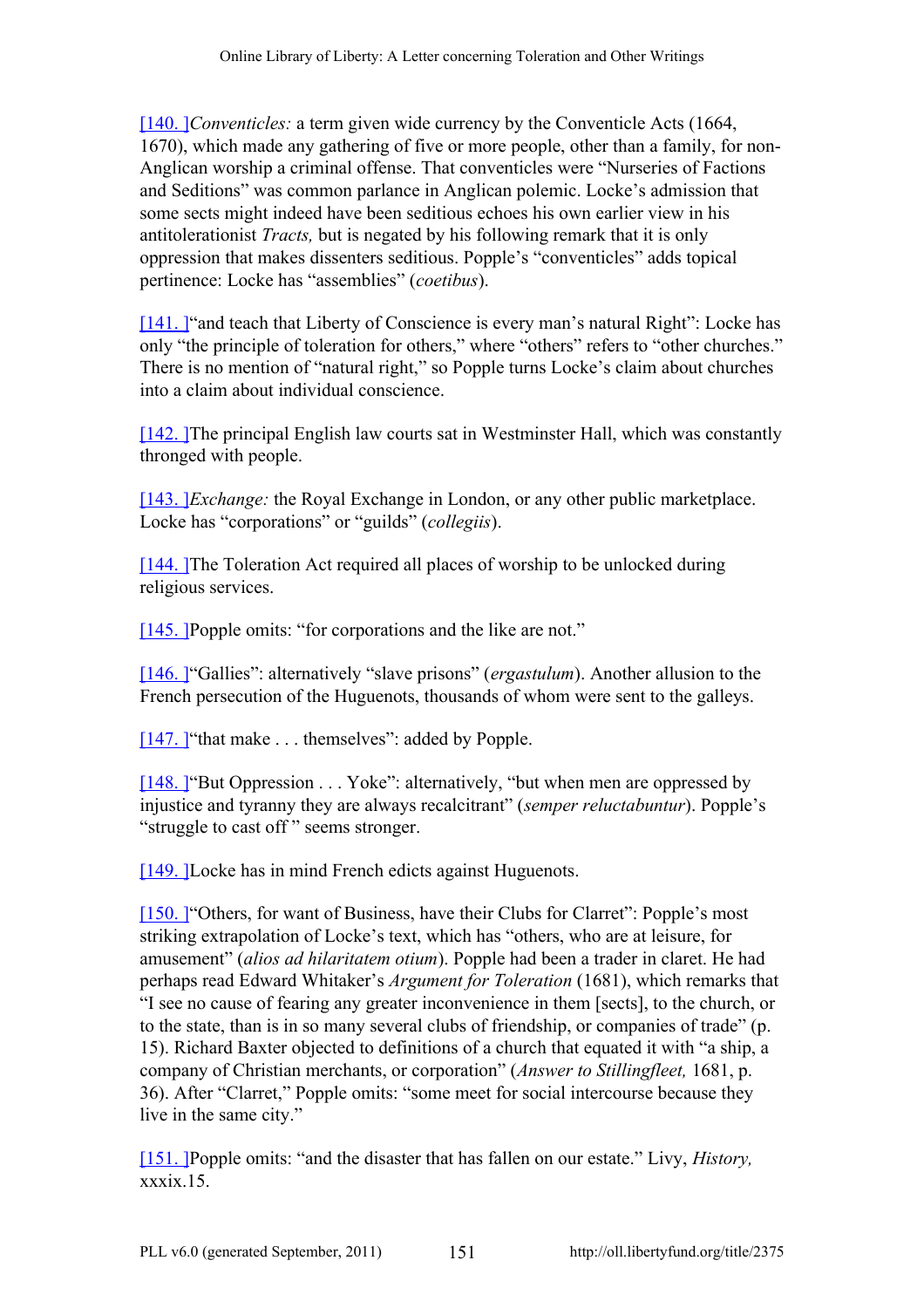[\[152.](#page-61-5) ]"Market": alternatively, "racecourse" (*circo*).

[\[153.](#page-61-6) ]A "reason of state" argument that a number of protoleration writers used: a plurality of denominations will tend to act as mutual checks and balances.

[\[154.](#page-62-0) ]During the Civil Wars of the 1640s, episcopacy was destroyed and Presbyterianism established in England. A new form of Presbyterian dominion was again established in 1689, this time in Scotland. Whereas the English Toleration Act allowed freedom of worship to non-Anglicans, the Scottish parliament in 1689 established a Presbyterian national church that denied toleration to Episcopalians. In Holland, Lutherans, who had a form of episcopacy, were scarcely tolerated. Locke again shows his hostility to Calvinism.

[\[155.](#page-62-1) ]Popple omits: "If a sermon in church contains anything seditious, it should be punished in the same way as if it had been preached in the market-place."

[\[156.](#page-62-2) ]*Flagitious:* vicious.

[\[157.](#page-62-3) ]This list is Popple's anglicization of Locke's different list: "Remonstrants, Anti-Remonstrants, Lutherans, Anabaptists, or Socinians." *Anabaptists* (often synonymous with "Baptists"): those who rejected infant baptism. Popple's deletion of Socinians suggests that his chief objection to the Toleration Act was its maintaining civil disabilities on dissenters rather than its theological stricture against anti-Trinitarianism. The French edition of 1710 restored Locke's original list.

[\[158.](#page-62-4) ]Locke's toleration of Jews, Muslims, and others is categorical, though in the *Second Letter* he states that he hopes for their conversion. Much contemporary Christian philosemitism was grounded in apocalyptic aspiration for conversion.

[\[159.](#page-63-0) ] "indulges": alternatively, "favours." The meaning here is a church established or actively supported by the state.

[\[160.](#page-63-1)] "the credulous Superstition of the giddy Multitude:" alternatively, "the emptyheaded people are always superstitious" (*populum superstitione semper vanum*).

[\[161.](#page-63-2) ]Locke may have in mind the gangs of informers who, under the Conventicle Act, pocketed fines from dissenters whom they handed over to the authorities. See *Two Treatises of Government,* II, §§16, 137, 228.

[\[162.](#page-63-3) ]Locke's most forceful assertion of a right of armed resistance against religious oppression. Popple has "natural Rights"; Locke has "rights which God and nature have granted him" ( *jura sibi a Deo et natura concessa*).

[\[163.](#page-63-4) ]It was a common anticlerical claim that church and state, clergy and prince, mutually conspired to support each other's aggrandizement. The *Letter to a Person of Quality* (1675), which Locke probably had a hand in composing, denounced a regime in which "priest and prince may, like Castor and Pollux, be worshipped together as divine in the same temple by us poor lay subjects." The phrase "Flattering the ambition, and favouring the dominion of princes" is an allusion to the doctrine of the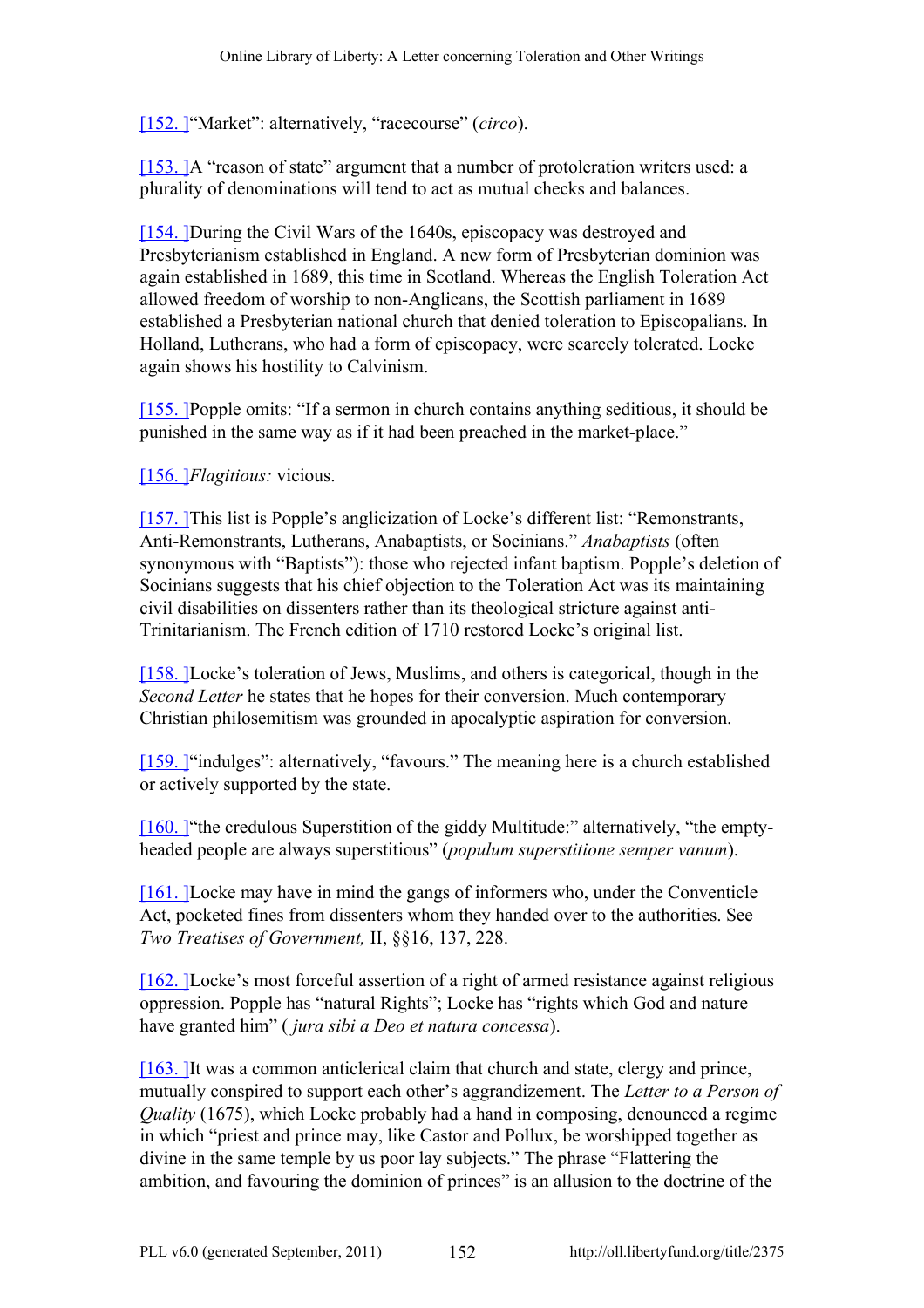divine right of kings, preached by the church as a quid pro quo for receiving coercive power over religious dissenters. See *Two Treatises of Government,* I, §3.

[\[164.](#page-64-0) ]"Pudet haec opprobria nobis / Et dici potuisse et non potuisse refelli" (I am ashamed to say something so scandalous and yet which could not be answered). Ovid, *Metamorphoses,* i.758–59.

[\[165.](#page-64-1) ]The heading does not occur in the first edition. The postscript was perhaps written at a later time than the main body of the work. It was probably intended to have special pertinence to the Dutch Arminians, under pressure from Calvinists.

[\[166.](#page-64-2) ]There was an ancient distinction between heresy and schism, the former being a deviation in theological doctrine and the latter in ecclesiastical discipline. In Locke's time, some dissenters, though schismatics in Anglican eyes, denounced Anglicans for heresy because they abandoned the Calvinist doctrine of predestination. Conversely, some conforming Anglicans were heretical in their unitarian views, yet were uninterested in the ceremonial and jurisdictional issues which drove dissenters into schismatic separation. Again, however, Locke's postscript probably has in mind divisions in the Dutch church.

## [\[167.](#page-64-3) ]*Turk:* Muslim.

[\[168.](#page-64-4) ]The "rule" of religion, and "traditions": Theologians debated the "Rule of Faith": Protestants held that Scripture alone was the Rule of Faith, and charged Catholics with corruptly augmenting Scripture with "tradition," embodied in theological writings and the decrees of popes and councils. Catholics retorted that Protestants were hermeneutically naive, since no text can be free of the need for interpretation, and such interpretation either has a coherent tradition or is an anarchy of private, unscholarly judgment.

[\[169.](#page-64-5) ]*the Christians of St. John:* the Catholic order of the Knights of St. John of Malta.

[\[170.](#page-65-0) ]*the Analogy of Faith* (Romans 12:6): the notion that an obscure passage in Scripture should be interpreted by analogy with a clear passage elsewhere. Locke here returns to the distinction between "things necessary" and "things indifferent" (fundamentals and nonfundamentals). Consistent with his 1667 *Essay,* he argues that the distinction, though valid (for he believes there are many inessentials), is unhelpful, since there is no brooking a person who, or a sect which, insists that an inessential is in fact essential.

[\[171.](#page-66-0) ] "But . . . Language": alternatively, "use, which is the law that decides what is correct in speech." Horace, *Art of Poetry,* 71–72.

[\[1.](#page-67-0) ]*Third Letter,* chap. 2, pp. 60–72, citing *Second Letter,* pp. 51–52 (*Works,* pp. 211–25; 117–19).

[\[2.](#page-67-1) ]Locke is responding to Jonas Proast, *The Argument of The Letter Concerning Toleration Briefly Consider'd and Answer'd* (Oxford, 1690) and *A Third Letter*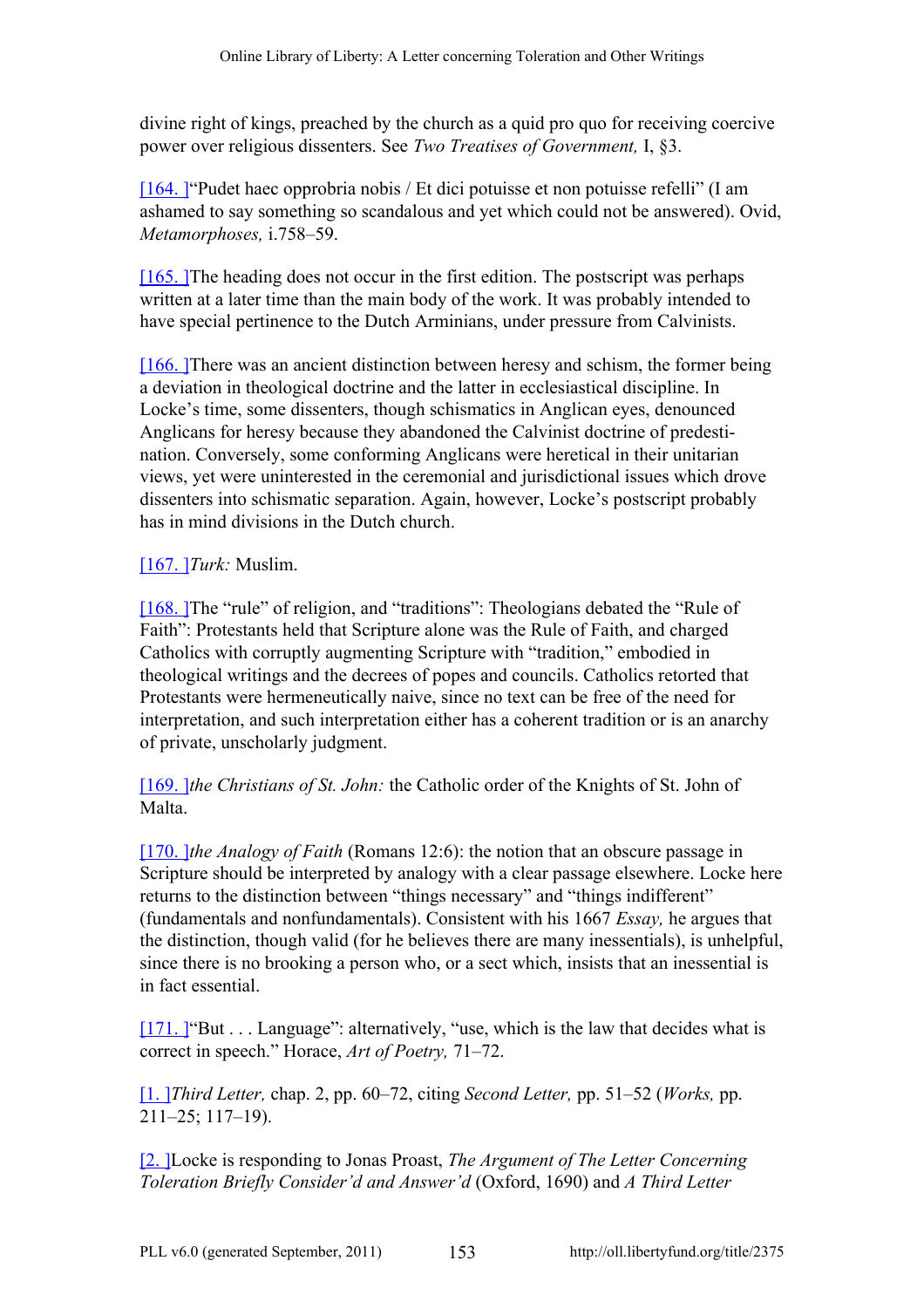*Concerning Toleration* (Oxford, 1691); his quotations occur at p. 18 of the former and pp. 56–62 of the latter. Proast (ca. 1642–1710) was chaplain of All Souls College, Oxford, 1677–98, and archdeacon of Berkshire, 1698–1710.

[\[3.](#page-67-2) ]"the Author": that is, Locke. In the *Second Letter* and *Third Letter* Locke adopts the fiction that he is a third party defending the first *Letter.*

[\[4.](#page-67-3) ]See *Two Treatises of Government,* II, especially §§87–89, 143, 155, 212, 227.

[\[5.](#page-67-4) ]See note 13, p. 74.

[\[6.](#page-68-0) ]*coactive:* coercive.

[\[7.](#page-68-1) ]Locke's claim, in this dense paragraph, is that, if the state is authorized to coerce in religion by the law of nature rather than by a Gospel commission, then all states, Christian or not, are licensed to coerce, and hence true believers will be persecuted.

[\[8.](#page-69-0) ]This paragraph is verbatim from the *Second Letter,* p. 51 (*Works,* pp. 118–19).

[\[9.](#page-69-1) ]*Peripateticks:* Aristotelians.

[\[10.](#page-69-2) *]Parts:* abilities.

[\[11.](#page-69-3) ]"indirectly . . . distance": Locke snidely echoes Proast's persistent claim that coercion can induce true belief, albeit not directly, but "indirectly," by compelling people to listen to true teaching.

[\[12.](#page-69-4) ]*National Religion:* state religion. The term "Established Church" was not yet in use.

[\[13.](#page-70-0) ]The Authorized Version of the Bible (called "our Translation" a few lines below) renders the Greek as "ordinance of man," but here Locke prefers a translation that better tallies with his own political philosophy. He makes the same point in *Two Treatises of Government,* I, §6, and regularly cites Richard Hooker's *Laws of Ecclesiastical Polity* (1594–97) in the *Two Treatises:* for example, II, §74.

[\[14.](#page-70-1) ]*Choler:* anger. See note 15, following, for the reason for Proast's irritation.

[\[15.](#page-70-2) ]Locke echoes Romans 13:1 ("Let every soul be subject unto the higher powers. For there is no power but of God: the powers that be are ordained of God"), a standard text used by absolutists to defend the divine right of kings and the duty of nonresistance. He adopts a riposte familiar in the tradition of Calvinist resistance theory, that St. Paul's injunction may be construed as applying equally to rulers appointed by the people, and that there may be said to be a "divine right" of the people to erect governments. Hence Locke brings Romans 13 into line with 1 Peter  $2:13.$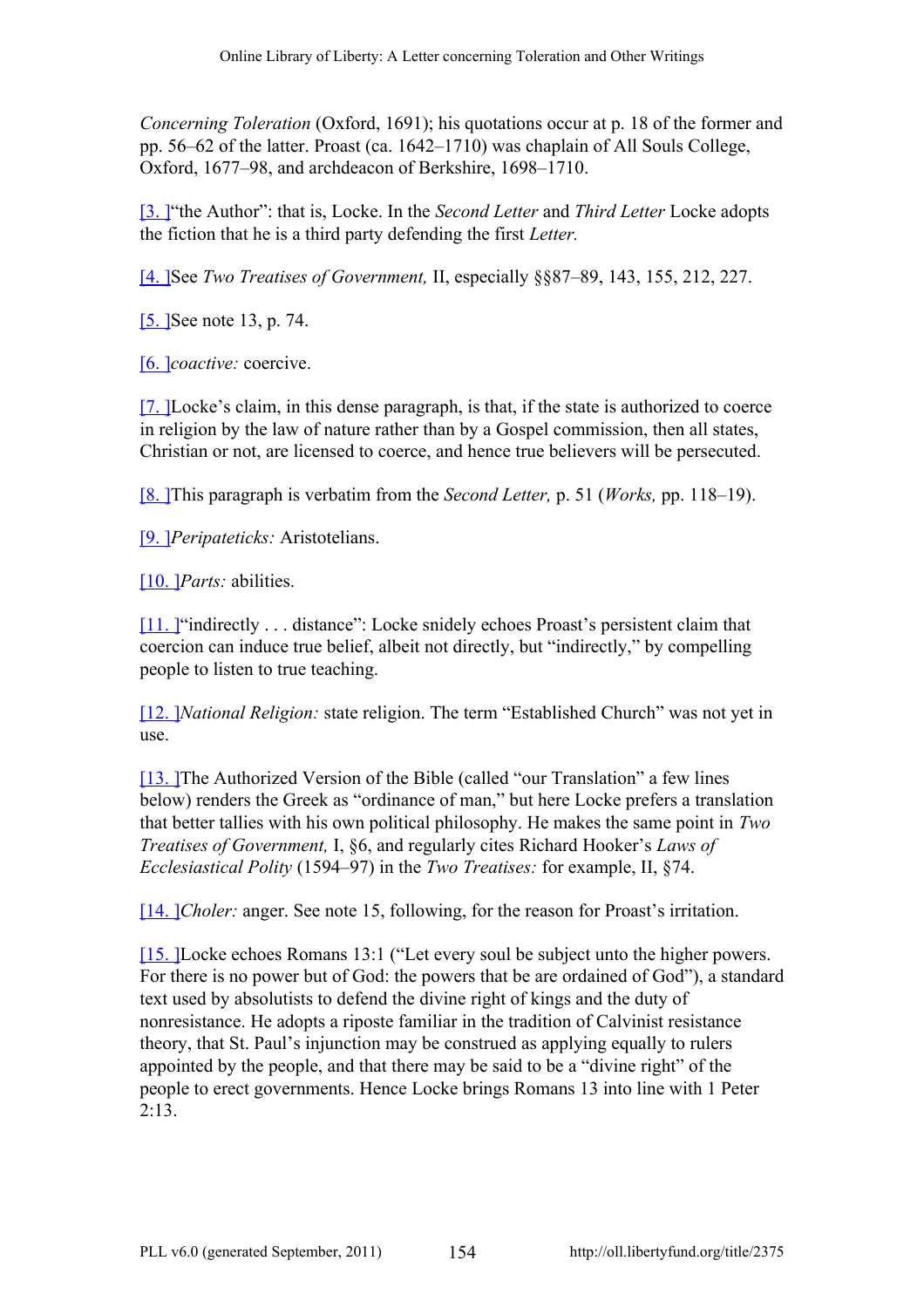[\[16.](#page-70-3) ]*West-Indies:* Locke means America in general. The following passage illuminates remarks about Native Americans in *Two Treatises of Government,* II, chaps. 5 and 8, especially §§102, 108.

[\[17.](#page-71-0) ]"Mile-End" is a district of London: Locke wittily puts down Proast's parochialism.

[\[18.](#page-71-1) ]In the *Second Letter,* pp. 54–55 (*Works,* pp. 121–22), Locke wrote: "There are Nations in the *West-Indies* which have no other End of their Society, but their mutual defence against their common enemies. In these, their Captain, or Prince, is Sovereign Commander in time of War; but in time of Peace, neither he nor any body else has any Authority over any of the Society. You cannot deny but other, even temporal ends, are attainable by these Commonwealths, if they had been otherwise instituted and appointed to those ends."

[\[19.](#page-71-2) ]*Third Letter,* chap. 3, pp. 75–78, citing *Second Letter,* p. 2 (*Works,* pp. 228–32; 62), and Proast, *Third Letter,* pp. 2–3.

[\[20.](#page-71-3) ]*endenizon'd:* made a naturalized citizen.

[\[21.](#page-71-4) ]For Socinians and Anabaptists, see p. 30, note 66, and p. 58, note 157.

[\[22.](#page-71-5) ]*Phanaticism:* Locke defers to the standard hostile term for Protestant dissenters.

[\[23.](#page-71-6) ]*Independents:* Congregationalists.

[\[24.](#page-72-0) ]See p. 98.

[\[25.](#page-72-1) ]*own:* admit.

[\[26.](#page-72-2) ]*fain:* gladly.

[\[27.](#page-72-3) ]*out of doors:* irrelevant.

[\[28.](#page-73-0) ]*Third Letter,* chap. 3, pp. 82–85 (*Works,* pp. 237–40), citing Proast, *Third Letter,* p. 4.

[\[29.](#page-73-1) ]*Pudder:* fuss.

[\[30.](#page-74-0) ]One of the clearest indications that Locke objected in principle to established churches.

[\[31.](#page-74-1) *]owned:* acknowledged.

[\[32.](#page-74-2) ]*Manners:* morals.

[\[33.](#page-74-3) ]*Turk:* Muslim.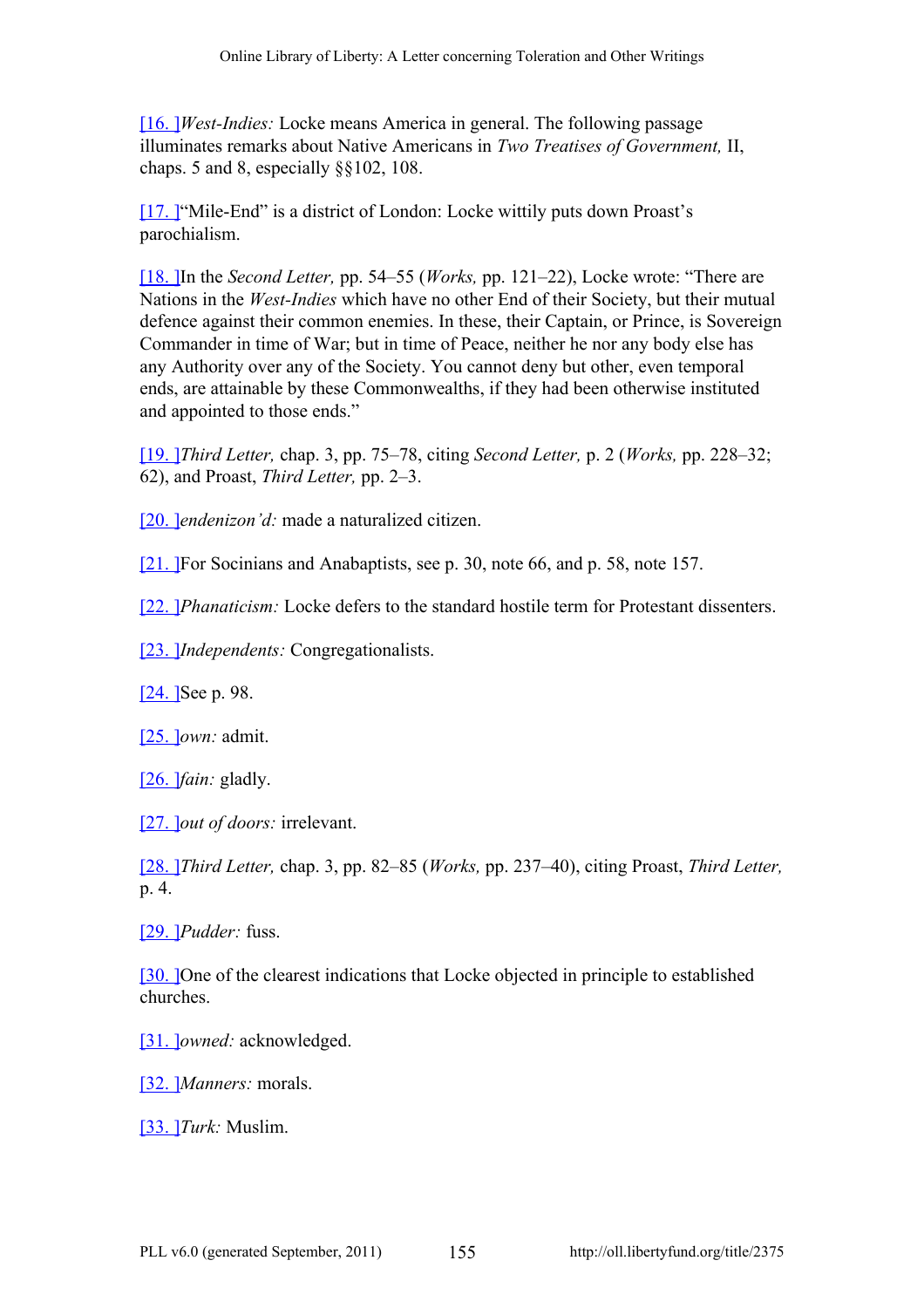[\[34.](#page-74-4) ]"some Places . . . for himself ": Locke evenhandedly indicts Catholics and **Protestants** 

[\[35.](#page-74-5) ]Locke alludes to the fact that in 1689 episcopacy was overthrown in Scotland and Presbyterianism established, so that the two kingdoms of Britain now had distinct official churches. With the Act of Union in 1707 this pluralism became more anomalous because it now existed within a single state. Throughout Locke's writings on toleration, he is silent about the fact that Ireland was overwhelmingly Catholic.

[\[36.](#page-74-6) ]Locke makes clear his belief that neither episcopacy nor presbytery are prescribed in Scripture.

[\[37.](#page-74-7) ]Three divergent doctrines concerning the nature of the Eucharist.

[\[38.](#page-75-0) ]*Third Letter,* pp. 85–86, citing *Second Letter,* p. 5 (*Works,* pp. 241–42; 65–66), and Proast, *Third Letter,* p. 13. The "reformation of manners" was a common phrase in the 1690s, reformers calling for a "moral revolution" to match the political revolution of 1688.

[\[39.](#page-76-0) ]*Third Letter,* chap. 4, pp. 125–26 (*Works,* pp. 286–88), citing Proast, *Third Letter,* p. 34.

[\[40.](#page-76-1) ]"moderate": Proast insists that the penalties he advocates are moderate, seeking thereby to distance Protestantism from the cruelties of Catholic persecution.

[\[41.](#page-76-2) ]Formally, the Toleration Act merely suspended the penalties for nonconformity, rather than repealing the laws for conformity *per se;* high churchmen could therefore construe it as a temporary relaxation. The act nowhere used the word *toleration.* Its formal title was "An Act for Exempting Their Majesties' Protestant Subjects, Dissenting from the Church of England, from the Penalties of Certain Laws."

[\[42.](#page-76-3) ]*s:* shilling; *l:* pound; *d:* pence. There were twenty shillings to the pound and twelve pence to the shilling. The statutes cited in this paragraph are the Uniformity Act (1559) and two Acts to Retain the Queen's Subjects in Obedience (1581, 1593).

[\[43.](#page-76-4) ]*Holiday:* holy day.

[\[44.](#page-76-5) ]The Elizabethan statutes were called laws against *recusancy* (refusal to attend church) and affected all such absentees, though initially the targets were Catholics. During the Restoration there was doubt about whether these laws applied to Protestant dissenters, but the judges insisted they did. The Whigs tried to pass a bill reversing this construal. Locke's recognition that the recusancy laws had been in force against Protestant dissenters, and hence that dissent was a capital offense, confirms (as he remarks a few lines later) that English persecution extended to "life" as well as "liberty and estate." Accordingly, religious coercion was among the sharpest forms of tyranny: see *Two Treatises of Government,* II, §§209, 221–22. Locke does not recite here the further (non-capital) penal laws enacted against Protestant dissenters in the 1660s.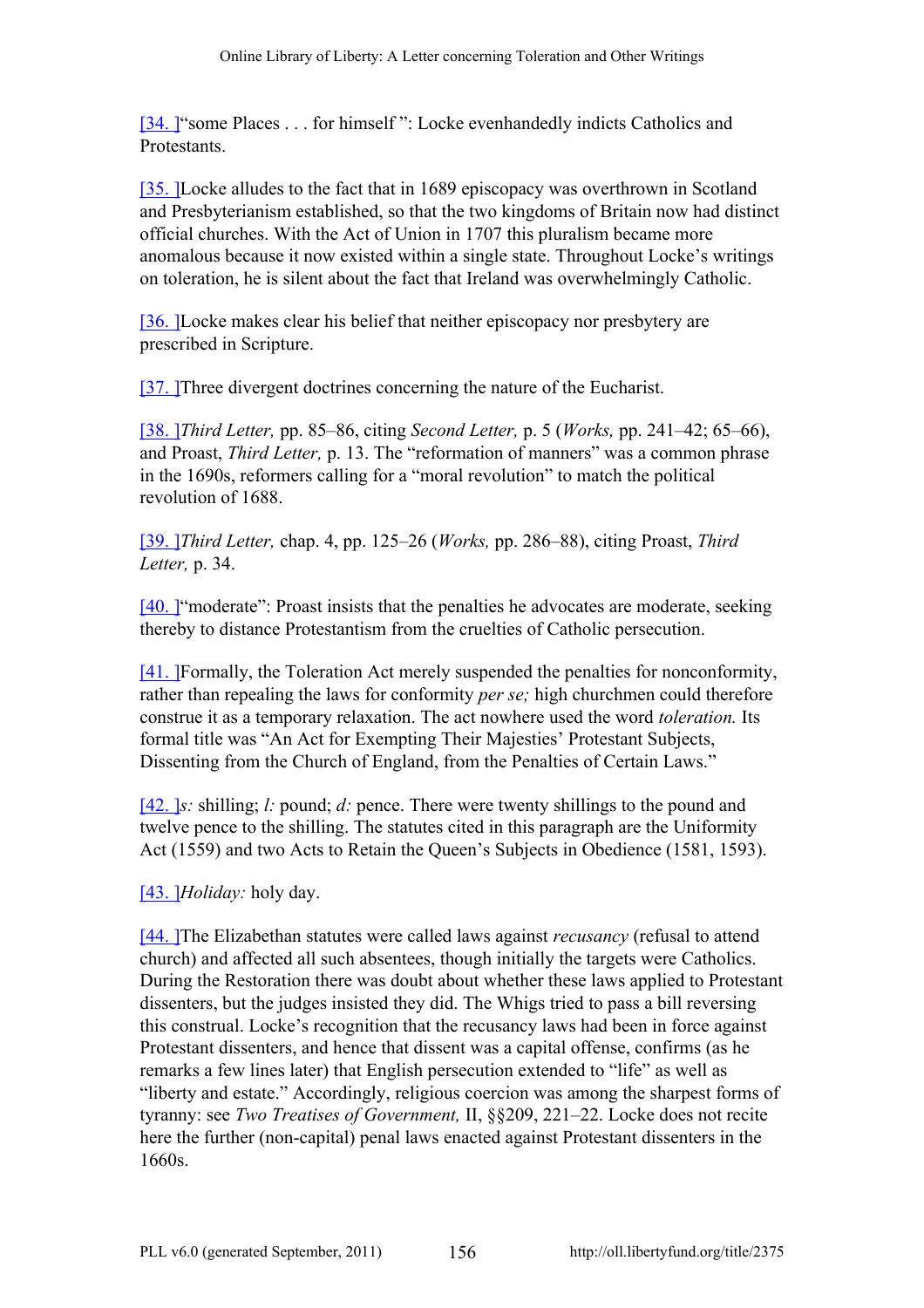[\[45.](#page-77-0) ]*Third Letter,* chap. 5, pp. 135–36 (*Works,* pp. 297–99), citing Proast, *Third Letter*, p. 42. Proast argues that people should be punished for obstinate dissent, "as long as [they] reject the true religion tendered them with sufficient evidence of the truth of it . . . because it is impossible for any man innocently to reject the true religion so tendered to him."

[\[46.](#page-77-1) ]René Descartes, *Discourse on Method* (1637). *Tenents:* tenets.

[\[47.](#page-77-2) ]*Third Letter,* chap. 8, pp. 173–74 (*Works,* pp. 342–43), citing Proast, *Third Letter,* pp. 22–23.

[\[48.](#page-77-3) ]The allusion to *places,* i.e., public offices, is to the Corporation and Test Acts (1661, 1673), by which officeholders were obliged to affirm their orthodoxy by annually receiving the Eucharist in the Church of England. Proast broaches what, in Queen Anne's reign, would become the Occasional Conformity Controversy, when Tories tried to legislate to end the practice by which dissenters took the sacrament merely to obtain office. As for ale-sellers, during the purges in the 1680s, all kinds of tradesmen were forced to take the sacrament in order to keep their businesses. In the *Second Letter* Locke referred to men "driven to take the Sacrament to keep their Places, or to obtain Licences to sell Ale" (p. 11; *Works,* p. 73).

[\[49.](#page-78-0) ]*Third Letter,* chap. 9, pp. 226–29, citing *Second Letter,* p. 15 (*Works,* pp. 403–6; 78), and Proast, *Third Letter,* p. 28.

[\[50.](#page-78-1) ]*degrees:* statuses, classes.

[\[51.](#page-78-2) ]The Uniformity Act (1662) and Conventicle Act (1670) were among the principal penal laws for conformity passed during the Restoration.

[\[52.](#page-78-3) ]Samuel Butler's *Hudibras* (1663) was one of the Restoration's most popular burlesque poems.

[\[53.](#page-79-0) ]The Thirty-Nine Articles constitute the creed of the Church of England.

[\[54.](#page-79-1) ]*mind:* notice.

[\[55.](#page-79-2) ]*Third Letter,* chap. 9, pp. 236–38 (*Works,* pp. 414–16), citing Proast, *Third Letter,* pp. 34–35, 47. *Epicureanism:* libertinism (from the Greek philosopher Epicurus, who advocated a hedonistic ethics).

[\[56.](#page-81-0) ]*Third Letter,* chap. 9, pp. 252–53 (*Works,* pp. 432–34), citing Proast, *Argument,* pp. 6–12, and *Third Letter,* pp. 6–8. Locke continues to stress that conformists are as much in need as nonconformists of engaging in proper consideration of their beliefs, yet the penal laws did not touch them. He advocates a vigorous regime of pastoral catechesis, beyond mere pulpit hectoring and coercive laws.

[\[57.](#page-81-1) ]2 Timothy 4:2.

[\[58.](#page-81-2) ]*like:* likely.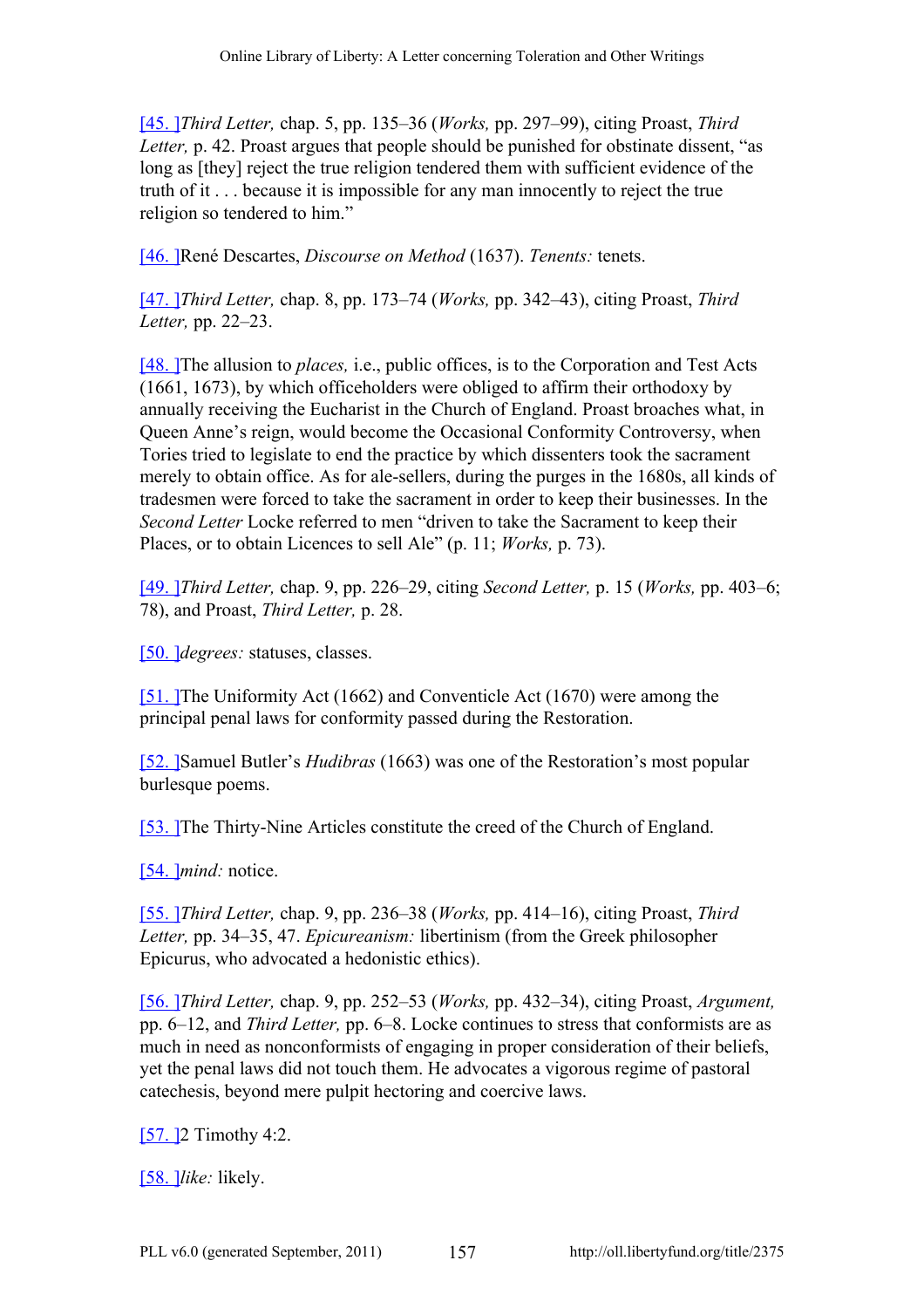[\[59.](#page-81-3) ]Locke pulls rank: now, after the Revolution, there were latitudinarian bishops who accepted the Toleration Act and developed new pastoral strategies for the Anglican Church.

[\[60.](#page-81-4) ]Gilbert Burnet, *A Discourse of the Pastoral Care* (1692). Burnet was bishop of Salisbury. Locke several times recommends his treatise as a pastoral handbook for postpenal times. He accuses Proast of advocating coercion by the state as a substitute for remedying pastoral failure in the clergy.

[\[61.](#page-82-0) ]*Third Letter,* chap. 10, pp. 282–83 (*Works,* pp. 468–69), citing Proast, *Third Letter,* pp. 7, 13.

[\[62.](#page-83-0) ]*Third Letter,* chap. 10, pp. 288–92 (*Works,* pp. 475–80), citing Proast, *Third Letter,* p. 6.

[\[63.](#page-84-0) ]Psalm 14:3.

[\[64.](#page-84-1) ]Matthew 7:13–14.

[\[65.](#page-85-0) ]*Third Letter,* chap. 10, pp. 347–49 (*Works,* pp. 542–45), citing Proast, *Third Letter,* p. 79.

[\[66.](#page-86-0) ]Burnet, *Pastoral Care,* p. 201.

[\[67.](#page-86-1) ]Acts 10:35.

[\[68.](#page-87-0) ]*Publisher:* disseminator.

[\[1.](#page-88-0) ]Locke's later theme of government as fiduciary, a trust, is already visible in this *Essay,* composed in 1667. See *Two Treatises of Government,* II, §§149, 156.

[\[2.](#page-88-1) ]*growing:* in MS Locke c. 28, Locke amends this to "entering."

[\[3.](#page-88-2) ]*jure divino:* by divine right.

[\[4.](#page-88-3) ]*mind:* remind.

[\[5.](#page-88-4) ]*proprieties:* properties. This usage occurs several times below.

[\[6.](#page-89-0) ]*matters of indifference* or *things indifferent:* see note 75, p. 33.

[\[7.](#page-89-1) ]The sections I, II, and III below address each of these three points in turn.

[\[8.](#page-89-2) ]"antipodes": Locke may have in mind Copernican cosmology, for which Galileo was condemned by the Inquisition; but he may be thinking of the medieval heresy that the sphericity of the earth implied the existence of peoples whose origins were independent of Adam.

[\[9.](#page-89-3) ]At this point, MS Locke c. 28 contains Addition A: see below.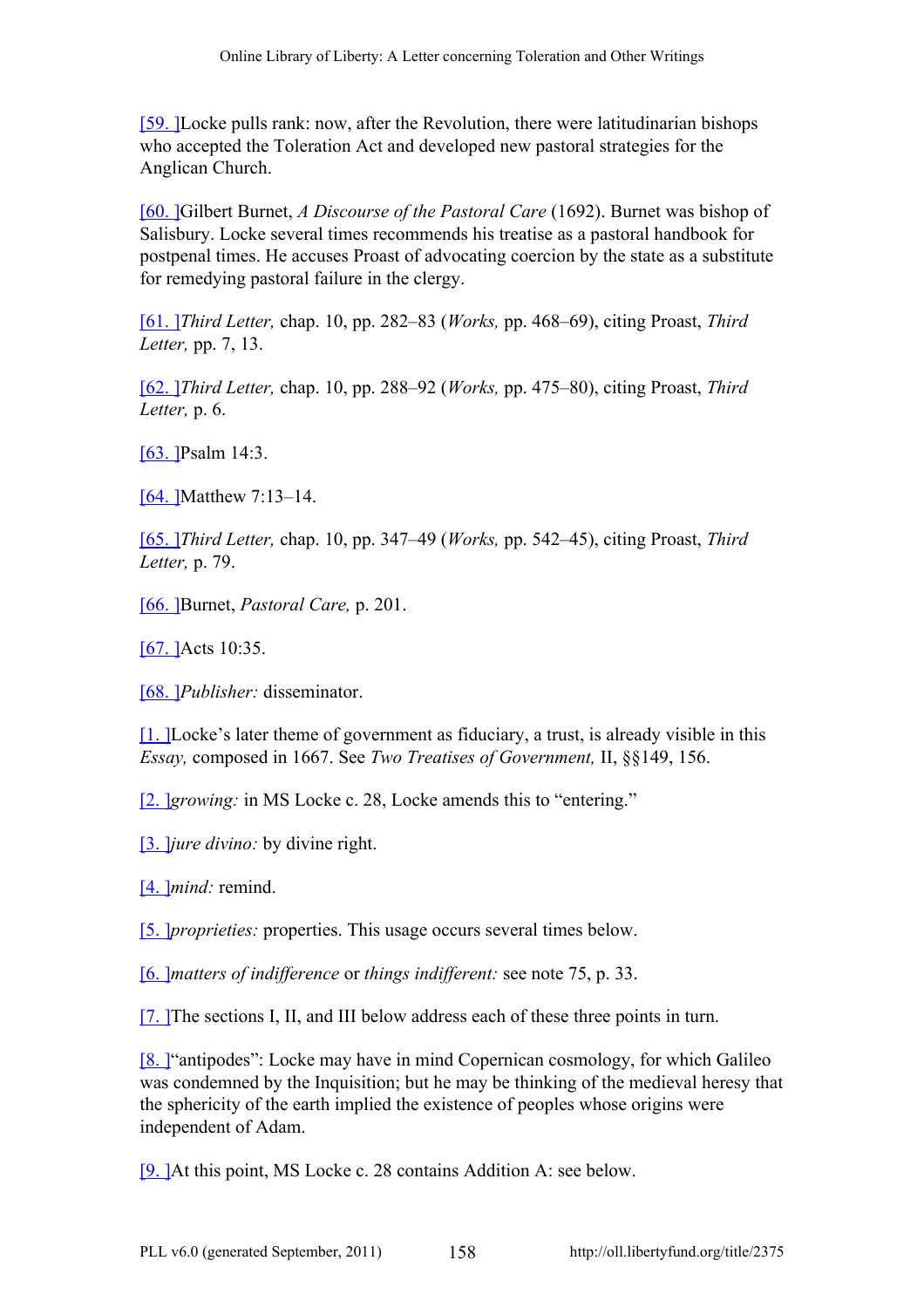[\[10.](#page-89-4) ]Compare *Two Treatises of Government,* II, §87.

[\[11.](#page-90-0) ]A second version in the Huntington MS adds a sentence here: "Nor do I find that the doctrine of Christianity does invest the magistrate with any new power or give him any more jurisdictions in matters of religion, than he had before from the nature of government in general, or the constitution of that society he is entrusted with."

[\[12.](#page-90-1) ]Puritan dissenters objected to the church's requirement that worshippers kneel to receive the Eucharist, as they thought it showed a quasi-popish veneration.

[\[13.](#page-90-2) ]Puritans disliked the church's white surplice as being popish and preferred the black "Geneva gown."

[\[14.](#page-90-3) ]1 Kings 21:1–16. Although Ahab piously fasted, he and his wife Jezebel evilly conspired to have Naboth killed so that they could seize his vineyard.

[\[15.](#page-90-3) ]*professors:* those who proclaim or follow a religion.

[\[16.](#page-90-4) ]At this point, MS Locke c. 28 contains Addition B: see below. However, the addition might more plausibly precede this sentence.

[\[17.](#page-90-5) ]A second version in the Huntington MS adds a sentence here: "Query. Whether it will not hence also follow, that any man or party keeping within the former rules may not lawfully by force [. . .] defend themselves against the magistrate that would by force impose anything on them in opinion or worship, where neither of them directly tend to the disturbance of his government since in this he would then invade them in that over which he has no power, nor do they owe him any more subjection than they do, a foreign prince, whose subjects they are not." See note 21, p. 133.

[\[18.](#page-91-0) ]It is striking that Locke considers polygamy and divorce to be "things indifferent." He takes the same view elsewhere: e.g., *Two Treatises of Government,* II, §65, 81–82.

[\[19.](#page-91-1) ]*check at:* balk at.

[\[20.](#page-91-2) *vent:* express.

[\[21.](#page-92-0) ]Locke, in 1667, appears to be far from advocating a right of resistance, for in this paragraph he adopts the conventional view that, if we disobey the magistrate for conscience's sake, we must passively suffer the consequences (but see note 17, p. 110).

[\[22.](#page-93-0) ]*rate:* cost.

[\[23.](#page-93-1) ]*flight:* a soaring or sally of the imagination or intellect.

[\[24.](#page-93-2) ]*second table:* the latter half of the Ten Commandments, concerning morality (Exodus 20:12–17).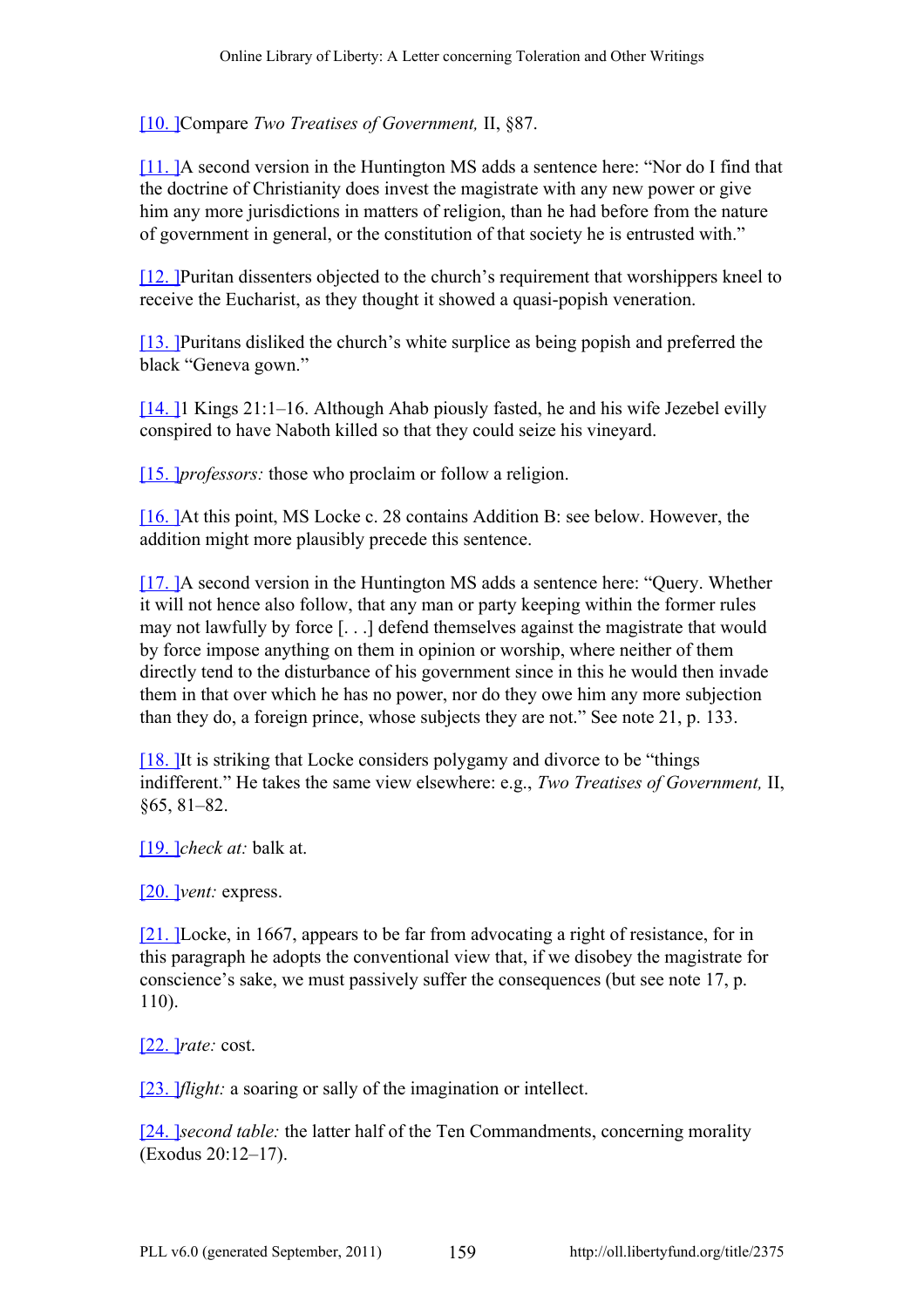[\[25.](#page-93-3) ]Locke has in mind the pagan moralists such as Aristotle and Cicero.

[\[26.](#page-93-4) ]It was a common sentiment of tolerationists that Restoration society mistakenly expended its efforts upon disciplining worship rather than morality. Those who were tolerant as to worship could be vigorous as to "reformation of manners."

[\[27.](#page-93-5) ]Locke appears here to take a more liberal view of the state's role in relation to morality than he later would in the *Letter Concerning Toleration.*

[\[28.](#page-93-6) ]*weal:* well-being.

[\[29.](#page-93-7) ]*vicegerent:* delegate, deputy.

[\[30.](#page-94-0) ]Locke has in mind the Statute of Labourers (1349): "Because that many [ablebodied] beggars, as long as they may live of begging, do refuse to labour, giving themselves to idleness and vice, and sometimes to theft and other abominations; none upon the said pain of imprisonment shall, under the colour of pity or alms, give anything to such, which may labour, or presume to favour them, so that thereby they may be compelled to labour for their necessary living."

[\[31.](#page-94-1) ]For the right of theft and the quasi-communism of Sparta, see Plutarch, *Life of Lycurgus,* 17, and Aristotle, *Politics,* 1263a35–38. Locke had used this example in his *Essays on the Law of Nature.* Note that Locke appears to allow the legitimacy of state regulation of property. Compare *Two Treatises of Government,* II, §120.

[\[32.](#page-94-2)] Locke here sails close to the Hobbesian view that good and evil are "but names." subject to human conventions.

[\[33.](#page-95-0) ]Locke is emphatic that Catholics cannot be tolerated, though this is not because of their theology or worship, but because they are dangerous to civil society. He expands below on the dangers of Catholicism. There were a number of attempts by Catholics, especially in the 1660s, to formulate an oath acceptable to themselves and the English state by which they would distinguish their theology from doctrines held to be uncivil. In Locke's preliminary draft in the Huntington MS he states more explicitly "that papists and all other men have a right to toleration of their religious worship and speculative opinions"; it is only their opinions "destructive to any government but the pope's" which "have no title to toleration."

[\[34.](#page-95-1) ]In MS Locke c. 28 this section (to "here dispute" near the start of the next but one paragraph) is deleted, and replaced by a new passage: Addition C.

[\[35.](#page-95-2) ]It was a common accusation against Protestant dissenters who pleaded for toleration that they had themselves been coercive when in power during the Civil Wars. The present paragraph reflects the government's concern in the late 1660s to find some reliable way of distinguishing between safe and dangerous dissenters.

[\[36.](#page-95-3) ]*correspondence:* connection or communication.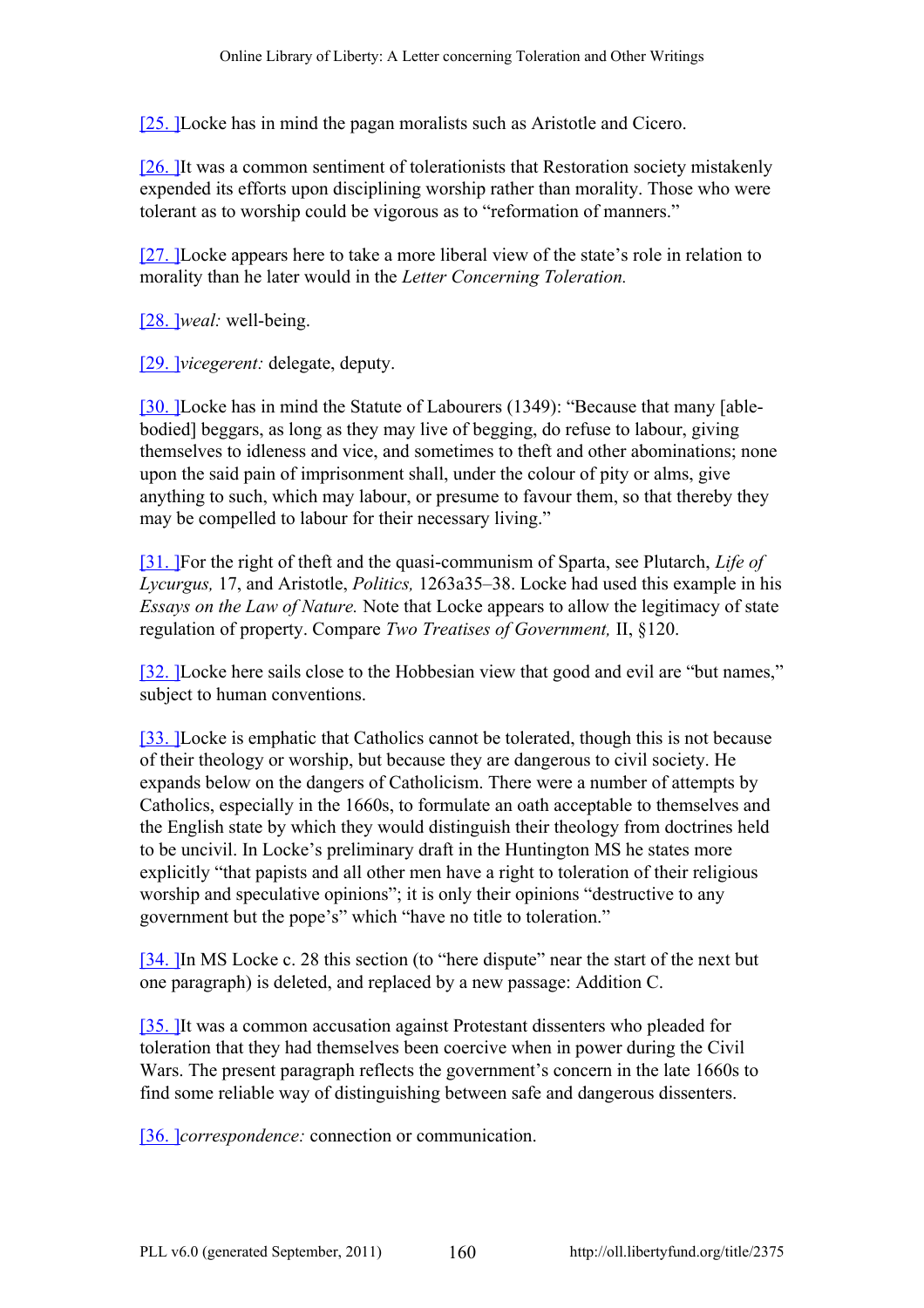[\[37.](#page-96-0) ]The Quakers were notorious for refusing "hat honour" to their social superiors: they held that, since we are all equally the children of God, we ought not to defer to human hierarchies.

[\[38.](#page-96-1) *]fenced:* protected.

[\[39.](#page-97-0) *]embody:* organize.

[\[40.](#page-97-1) ]In fact, within half a page Locke turns to prudential arguments for toleration.

[\[41.](#page-97-2) ]A doctrine alleged of Catholics: see note 127, p. 50.

[\[42.](#page-97-3) ]A doctrine alleged of Calvinists and radical Puritans.

[\[43.](#page-97-4) ]About the time Locke was writing, economic and demographic "reason of state" arguments in favor of toleration became fashionable.

[\[44.](#page-98-0) ]Here and below there are indications of Locke's preoccupation, shared by contemporaries, with encouraging demographic growth. A common "reason of state" argument was that toleration encouraged immigration and enhanced population and commerce.

[\[45.](#page-98-1) ]"your subjects": some commentators have suggested that the *Essay* was written as material that Lord Ashley could present to the king; note also "your safety," "your friends," and "your enemies" in the preceding paragraph; "number and industry": compare *Two Treatises of Government,* II, §42.

[\[46.](#page-98-2) *]fanatic:* the common contemporary term for Protestant dissenters.

[\[47.](#page-98-3) ]"indulgence": the other manuscripts of the *Essay* have *toleration.* Locke, like his contemporaries, uses the two words more or less interchangeably.

[\[48.](#page-98-4)] On the intolerable principles of Catholics, see note 33, p. 118.]

[\[49.](#page-99-0) ]Locke takes for granted that the papacy is a secular power, which claims sovereignty over the whole world. Compare *Two Treatises of Government,* II, §§217, 220.

[\[50.](#page-99-1) ]*enthusiasm:* a recent coinage, denoting excessive religious exaltation, or wild claims to private inspiration. The "sober" religion of orthodox Protestantism was thought a middle way between (Catholic) "superstition" and (sectarian) "enthusiasm." In 1698 Locke added a chapter, "Of Enthusiasm," to the fourth edition of his *Essay Concerning Human Understanding.*

[\[51.](#page-99-2) ]King James II, during his short reign (1685–88), would attempt precisely such an improbable alliance of Catholics and dissenters, as common seekers after toleration in the face of an intolerant Church of England.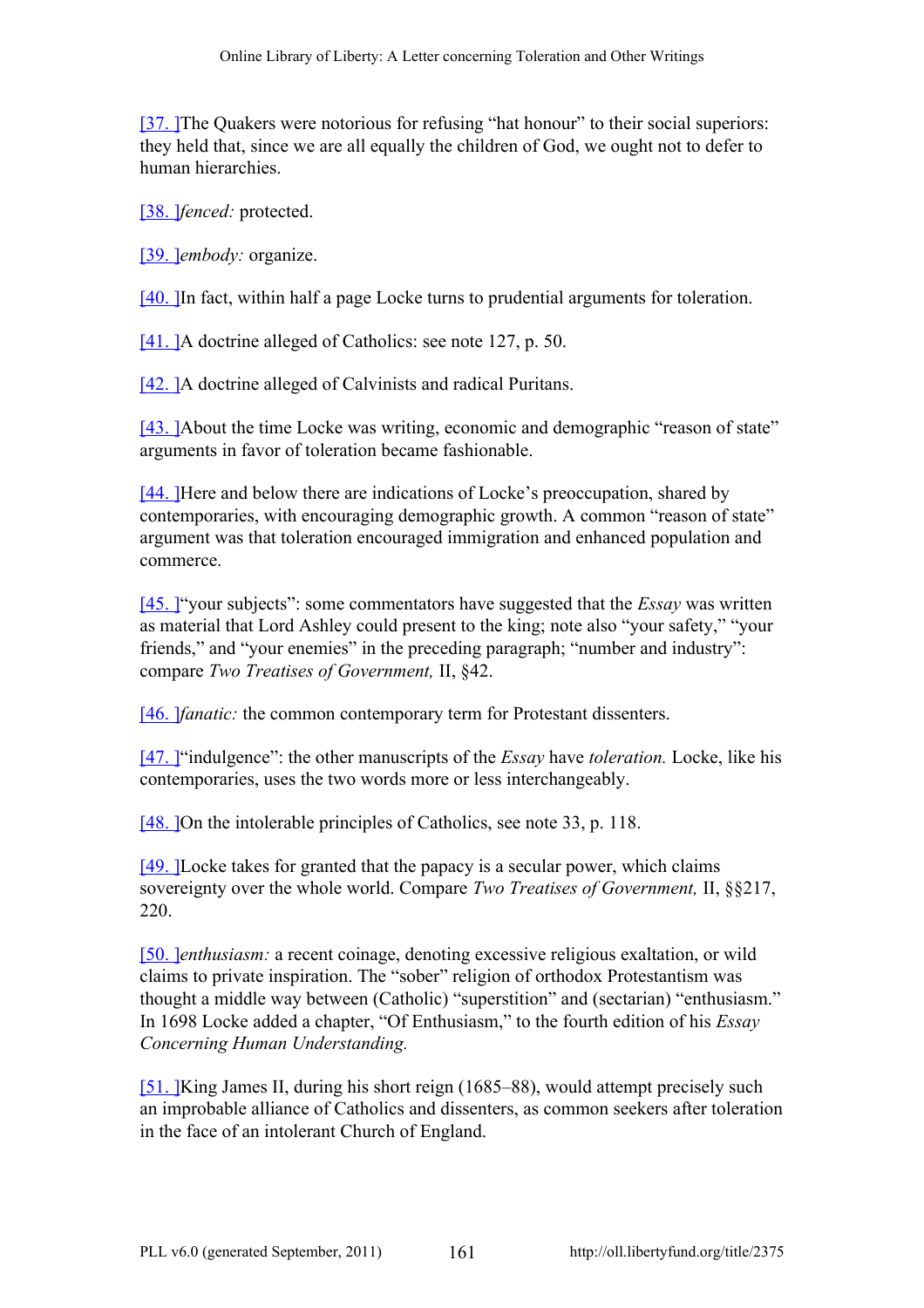[\[52.](#page-99-3) ]There were several disparate varieties of Protestant dissenters, the chief groups being the Presbyterians, Congregationalists (Independents), Baptists, and Quakers. As Locke points out below, their theological differences were profound, although hostile labeling by their enemies, and the shared experience of persecution, tended to drive them together.

[\[53.](#page-99-4) ]*an experiment:* practical acquaintance with, experience of.

[\[54.](#page-100-0) ]*late times:* the Civil Wars and Interregnum (1642–60). Locke appeals to intolerant Anglicans to recall how their own convictions were not broken by their proscription during the period of the Puritan hegemony.

[\[55.](#page-100-1) ]"ineffectual persecution": MS Locke c. 28 has "ineffectual force of persecution."

[\[56.](#page-100-2) ]Enslavement of European Christians occurred frequently. *Turkey* probably here means Muslim North Africa and the Near East generally.

[\[57.](#page-100-3) ]In place of the next several lines ("if they . . . upon them"), MS Locke c. 28 has: "to bring this island to a condition of a galley where the greater part shall be reduced to the condition of slaves, be forced with blows to row the vessel, but share in none of the lading, nor have any privilege or protection unless they will make chains for all those who are to be used like Turks, and persuade them to stand still whilst they put them on"

[\[58.](#page-101-0) ]It was a Protestant commonplace to deplore the forced conversion of native Americans by the Spaniards. Compare *The Constitutions of Carolina,* p. 146.

[\[59.](#page-101-1) ]Nobody knew what proportion of the population were dissenters, though it was widely believed they were more numerous than is likely to have been the case. Modern estimates suggest ten percent (perhaps twenty in large towns), but dissent was in any case an inexact status, since many people were "partial" or "occasional" conformists. In 1660–62 about one fifth of the clergy broke away, or were driven, from the reestablished church. The number of Catholics was likewise exaggerated, and probably was no more than two percent.

[\[60.](#page-102-0) ]*sequestered:* sequestrated. See note 54, p. 126.

[\[61.](#page-102-1) ]The regime of Archbishop William Laud before the outbreak of the Civil Wars in 1642 was notorious for its rigorous prosecution of Puritan nonconformists.

[\[62.](#page-102-2) ]The slaughter of Protestants in the St. Bartholomew's Day Massacre (1572).

[\[63.](#page-102-3) ]Locke proceeds to give an account of the bloody suppression of Christianity in Japan that began in 1614. It is not clear from which of several possible sources Locke drew his knowledge of these events.

[\[64.](#page-102-4) ]"ignorance [is] the mother of devotion": a principle proverbially attributed to Catholics. It was allegedly the saying of Pope Gregory the Great when he destroyed the Palatine Library in ca. 600.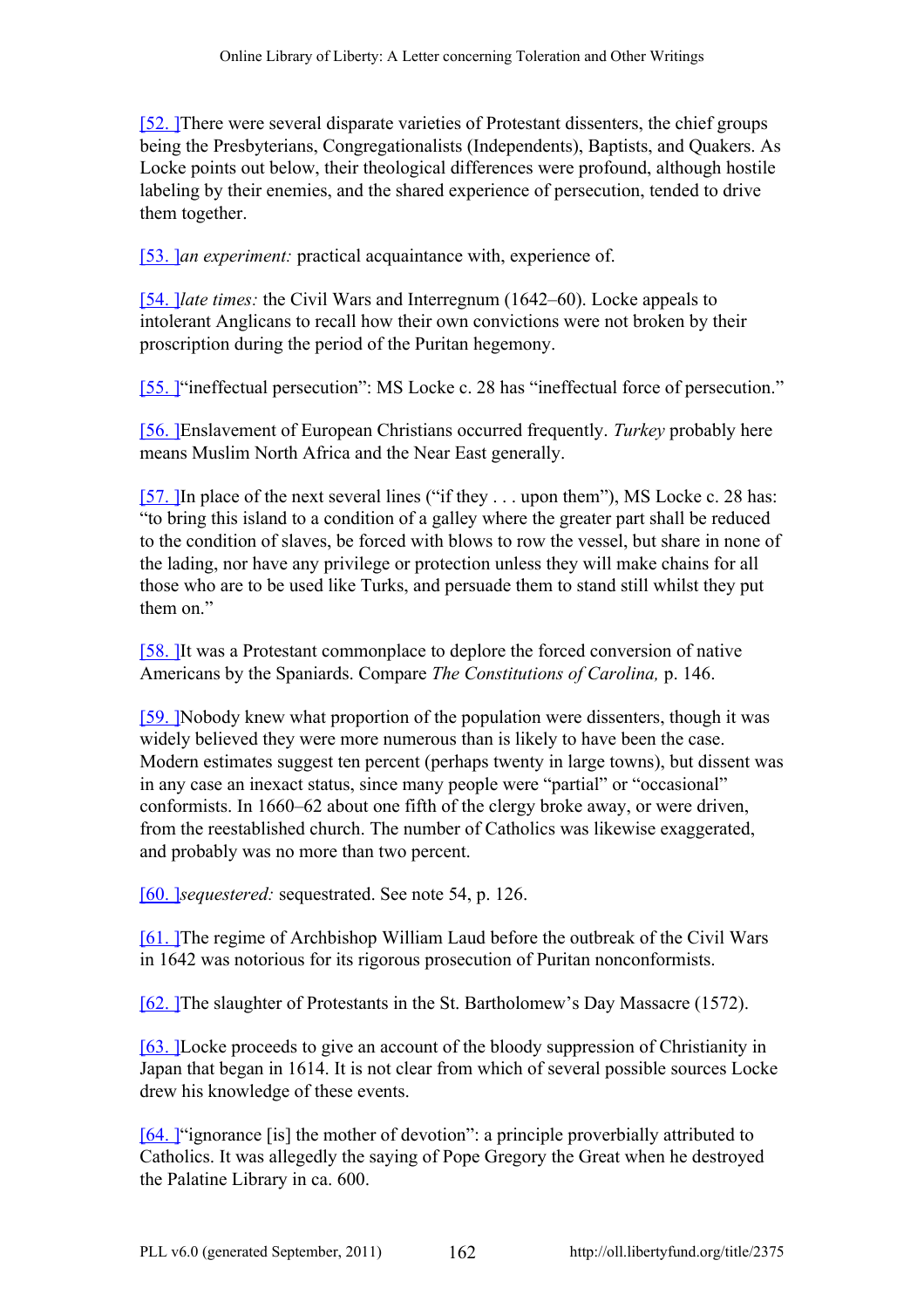[\[65.](#page-102-4) ]The most common prayers in Catholicism: the Hail Mary and the Our Father (the Lord's Prayer).

[\[66.](#page-103-0) ]*latitudinism:* more commonly, *latitudinarianism,* a recently coined term. It denoted a commitment, grounded in belief in the wide ambit of "things indifferent," to securing a scheme of "comprehension," by which the terms and conditions of the Church of England would be liberalized so that moderate dissenters could rejoin the church. Locke insists that there must also be toleration for those who remain outside the pale. It is striking that, in the next paragraph, Locke commits to comprehension. While he held that toleration, in the sense of a plurality of denominations, must be conceded, it was not the most desirable outcome.

[\[67.](#page-103-1) ]Probably the several doctrines entailed in that of the Trinity. Note that Locke (whose later theology is often said to have been anti-Trinitarian) here implies that the doctrine of the Trinity is demonstrable from Scripture.

[\[68.](#page-103-2) ]Locke used the coterie name "Atticus" around this time. Atticus was a friend of Cicero.

[\[69.](#page-103-2) ]In the notebook "Adversaria 1661" there follow two further additions, D and E.

[\[70.](#page-104-0)] On the readmission of the Jews to England, see note 78, p. 34.]

[\[71.](#page-104-1) ]The "neighbour prince" presumably means France. However, English fear of French ambitions did not crystallize until around 1672; previously the old fear of Spain lingered and figured prominently in Cromwell's foreign policy in the 1650s.

[\[72.](#page-105-0) *]at rovers:* at random, haphazardly.

[\[73.](#page-105-1) ]John 21:16.

[\[74.](#page-105-2)] 1 Corinthians 14:40.

[\[75.](#page-105-3) ]*without:* outside, outwith.

[\[76.](#page-106-0) ]*national religion:* state religion. Locke is referring to the fourth century, when the Roman Empire became Christian.

[\[77.](#page-106-1) ]Matthew 13:25.

[\[78.](#page-106-2) ]See note 34, p. 17.

[\[79.](#page-106-3) ] Hebrews 7:23–25, 10:11–12.

[\[80.](#page-107-0)] Into the spiritual order.

[\[81.](#page-107-1)] John 18:36.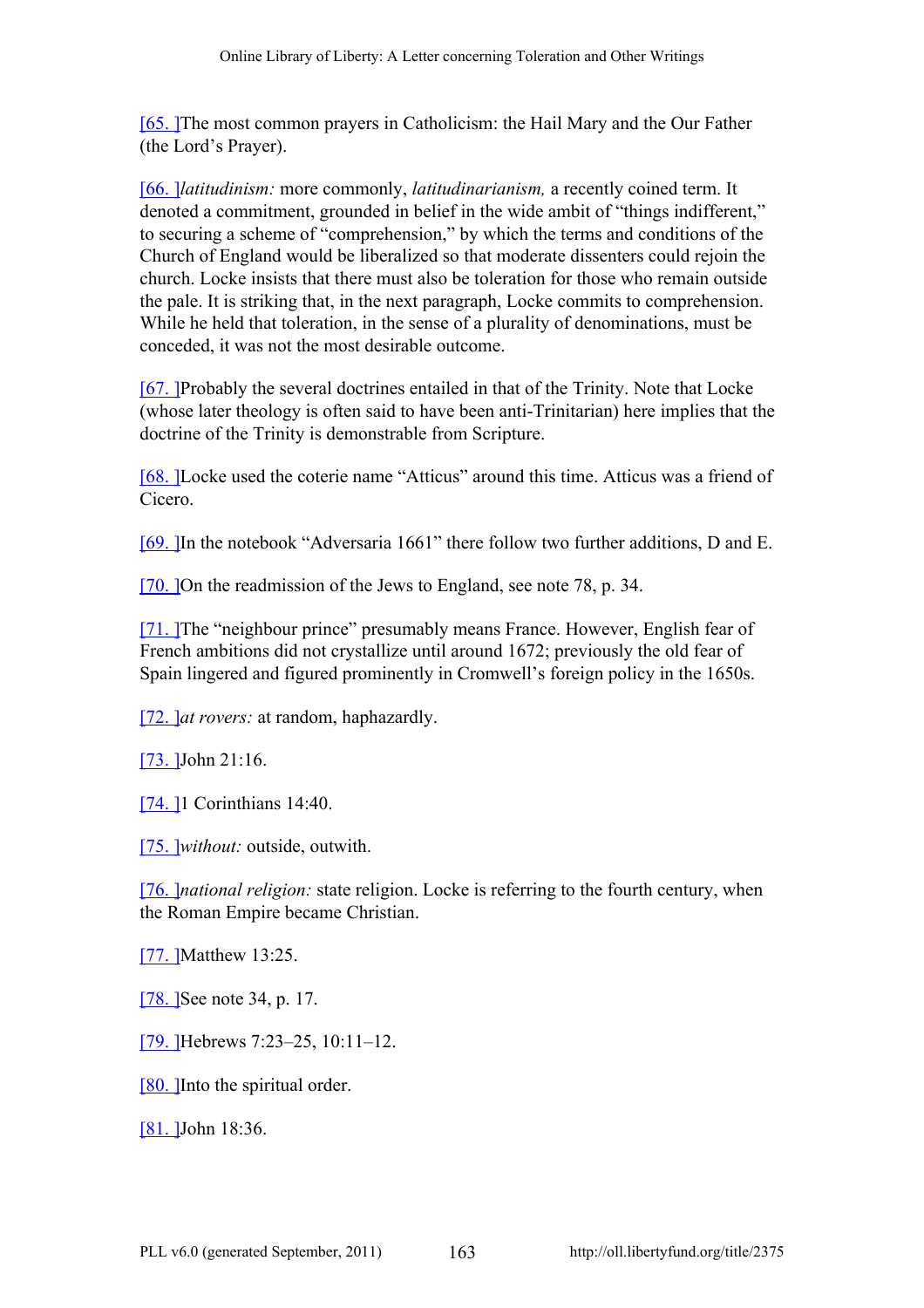[\[82.](#page-107-2) ]Locke presumably refers to Scotland in the era of the domineering Andrew Melville in the 1570s. In his *Two Tracts,* he cited one of many accounts of Presbyterian tyranny in Scotland: John Maxwell, *The Burthen of Issachar* (1646), reprinted in 1663 as *Presbytery Displayd.*

[\[1.](#page-108-0) ]The Ten Commandments were delivered on Mount Sinai, and the Sermon on the Mount at the Mount of Olives.

[\[2.](#page-108-1) ]Matthew 8:23-27.

[\[3.](#page-108-2) ]Matthew 16:18–22.

[\[4.](#page-110-0) ]1 Corinthians 11:14.

[\[5.](#page-110-1)] 1 Corinthians 14:40.

[\[6.](#page-110-2) ]*indifferent:* see note 75, p. 33.

[\[7.](#page-110-3) ]*enthusiasm:* see note 50, p. 124.

[\[8.](#page-111-0) ]A new article 96 was inserted in the published 1670 version which is absent in the manuscript: "As the country comes to be sufficiently planted and distributed into fit divisions, it shall belong to the parliament to take care for the building of churches, and the public maintenance of divines, to be employed in the exercise of religion, according to the Church of England, which, being the only true and orthodox, and the national religion of all the king's dominions, is so also of Carolina, and therefore it alone shall be allowed to receive public maintenance by grant of parliament." Pierre Des Maizeaux stated that Locke did not approve of this clause (*A Collection of Several Pieces of Mr. John Locke,* 1720, p. 42).

[\[9.](#page-111-1) ]*plant:* settle.

[\[10.](#page-111-2) ]*professor:* one who proclaims or follows a religion.

[\[11.](#page-111-3) ]"Church of England": the manuscript has "Protestant and Papist churches."

[\[12.](#page-111-4) *]sensible:* apprehensible to the senses.

[\[13.](#page-111-4) ]This passage seeks to exclude "Nicodemism," the notion that it is legitimate to keep one's religious allegiance secret. Some Protestant sects were suspected of this, and Catholics were accused of permitting dissimulation in their relations with heretics. The term derives from John 3:1–2.

[\[14.](#page-112-0) ]In law, a *riot* was not necessarily violent, merely an unlawful assembly.

[\[15.](#page-112-1) ]The first two paragraphs are Locke's summary of Parker's argument in his *Discourse of Ecclesiastical Politie.* Samuel Parker (1640–88) was chaplain to Archbishop Sheldon, 1667–72, and bishop of Oxford, 1686–88.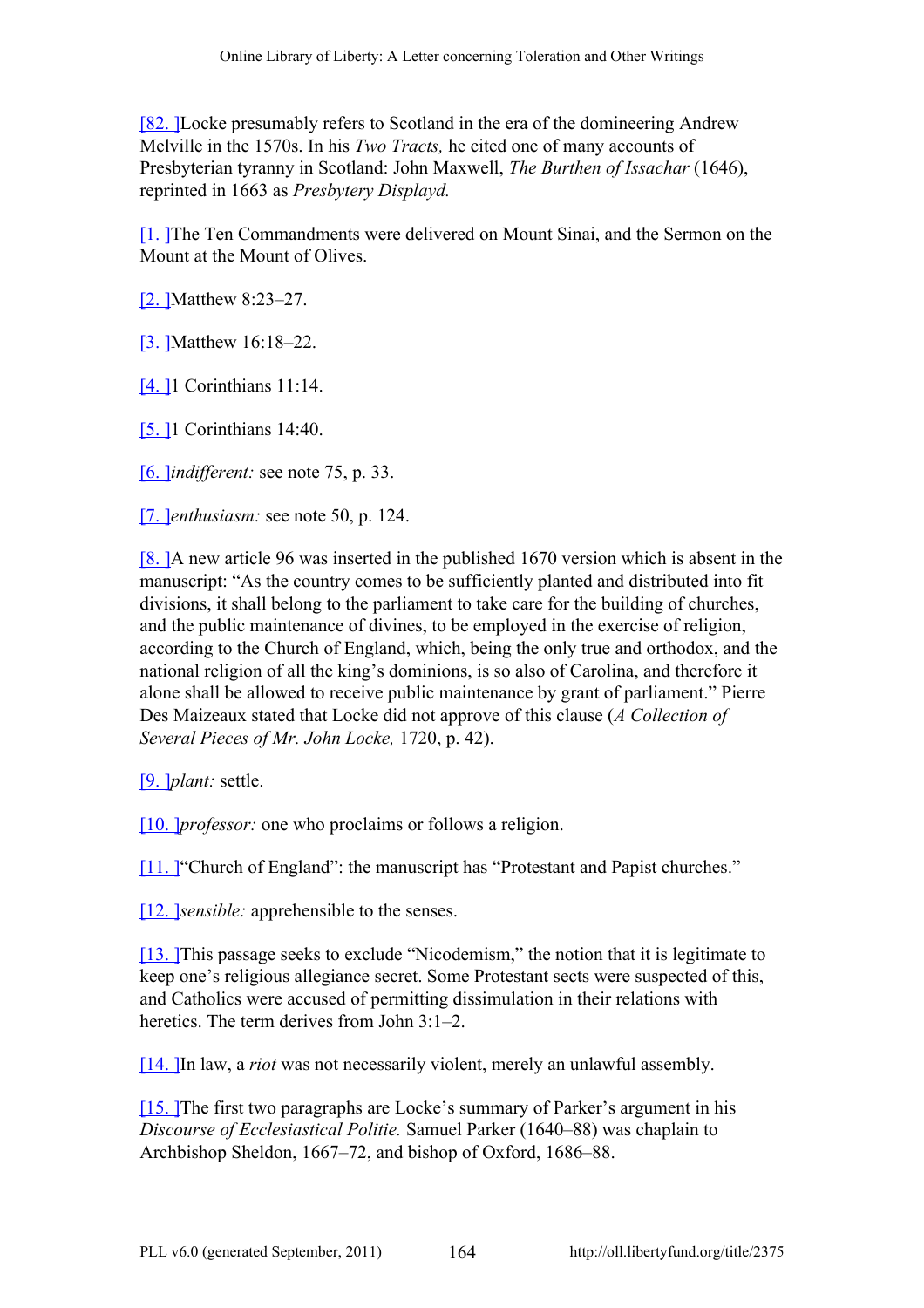[\[16.](#page-113-0) ]The extracts in italics are from Parker's *Discourse,* to which Locke responds. The initials of the interlocutors have been inserted at the beginning of each paragraph.

[\[17.](#page-113-1) ]*allowed:* accepted, agreed with.

[\[18.](#page-113-2) ]*want:* lack.

[\[19.](#page-114-0) ]"they presently conclude": they [the dissenters] now include.

[\[20.](#page-115-0) ]*jure naturali:* by natural right.

[\[21.](#page-115-1) ]Hobbes, because of the arguments in bks. 3 and 4 of *Leviathan* (1651), was taken to be the extreme exponent of the submission of religion to the civil power.

[\[22.](#page-116-0) ]The numeration and repetition of the headings "state" and "church" are not in the manuscript; instead, the paragraphs appear in parallel columns, headed "Civil Society or the State" and "Religious Society or the Church."

[\[23.](#page-116-1) ]*circa quam:* about which.

[\[24.](#page-117-0) ]*bating:* excepting.

[\[25.](#page-117-1) ]*without:* outside, outwith.

[\[26.](#page-118-0) ] "it is equity": it is equitable that.

[\[27.](#page-119-0) ]The Electors of Brandenburg were Calvinist, but many of their subjects were Lutheran.

[\[28.](#page-119-1) ]*Anabaptist:* Baptist.

[\[29.](#page-119-2) ]Locke had visited Cleves (Kleve), part of the duchy of Brandenburg, in 1665–66 and had been impressed that religious pluralism and civil peace could subsist together.

[\[30.](#page-119-3) ]*fide aut cultu:* faith or worship.

[\[31.](#page-119-4) ]*verge:* sphere, domain.

[\[32.](#page-119-5)] The first Christian emperor, who converted ca. 313.

[\[33.](#page-119-6) ]*fact:* deed.

[\[34.](#page-120-0) ]There was a widespread fear among Protestants in the late seventeenth century that, Europe-wide, their religion was contracting in the face of Catholic advances.

[\[35.](#page-120-1) ]Locke reverses a common argument among Anglicans hostile to toleration that the fragmentation of Protestantism into diverse denominations weakened the common cause against popery and that such fragmentation was promoted by Catholics on the "divide and rule" principle.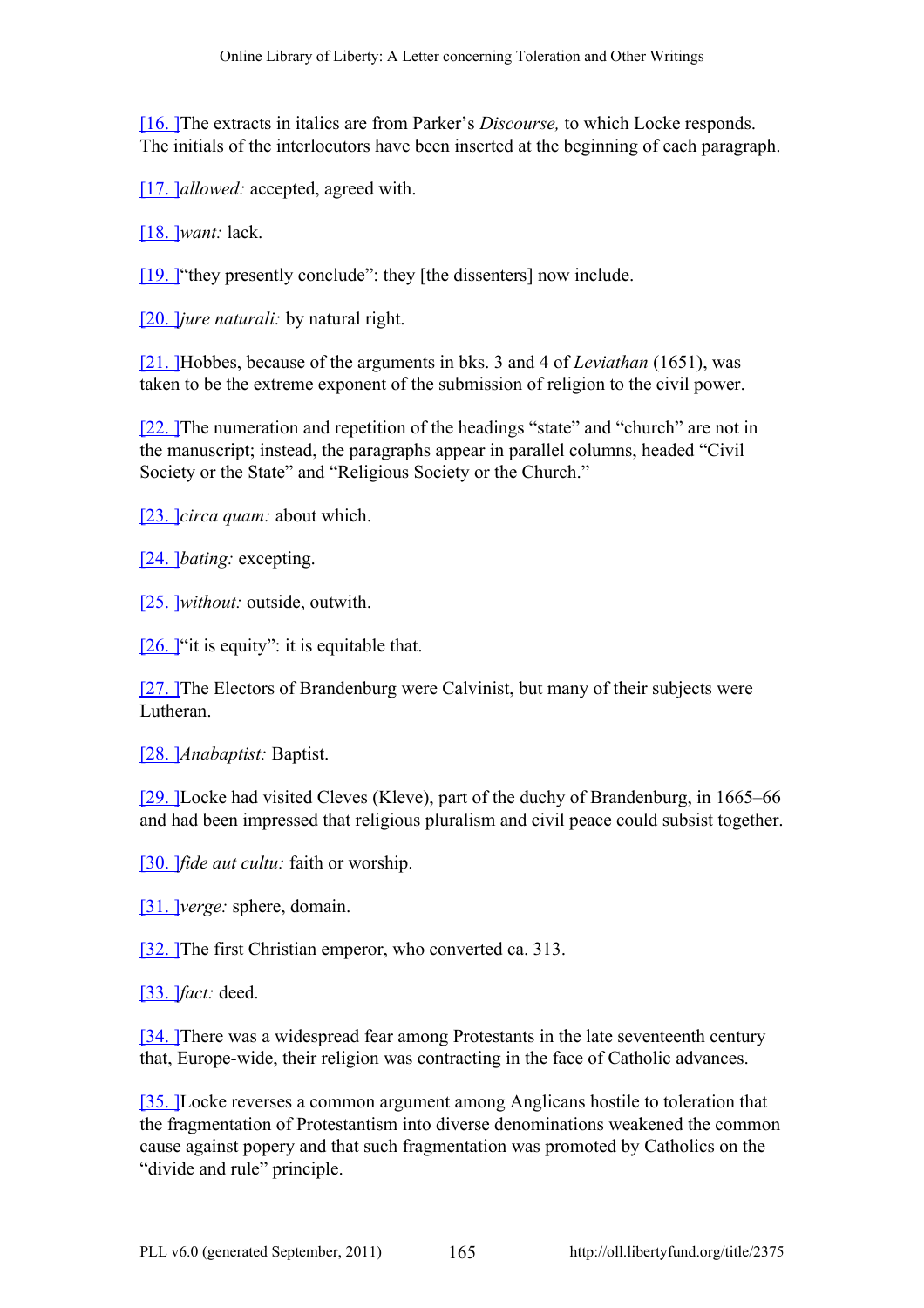[\[36.](#page-120-2) ]Locke's tolerationism was no bar to disdain for what he saw as the wilder shores of Christianity.

[\[37.](#page-121-0) ]This text is set out as a series of queries.

[\[38.](#page-121-1) ]Before the nineteenth century, many Catholics believed that infallibility lay in the general council of the church rather than personally in the pope. During the late Middle Ages, the conciliar movement involved a debate whether Catholic truth lay in the collective body of the church and not in councils at all ("the church diffusive") and whether councils should have priests as well as bishops present.

[\[39.](#page-121-2) ]*chorepiscopy:* a country bishop in the early church; a suffragan bishop serving the hinterland of a city.

[\[40.](#page-121-3) ]*in rebus fidei:* in matters of faith.

[\[41.](#page-121-4) ]One of each of these pairs (whose names I have anglicized) is deemed by the Catholic Church to be an antipope; these popes reigned between the eleventh and fifteenth centuries.

[\[42.](#page-121-4) ]Jacques Gaultier, *Table chronographique de l'estat du Christianisme* (Lyon, 1609).

[\[43.](#page-122-0) ]Both were editions of the Vulgate (Latin) Bible, which alone was authorized for use in the Catholic Church, but the 1590 text was found to be faulty.

[\[44.](#page-122-1) ]*Concerning the Simoniacal Election of the Pope* (1505).

[\[45.](#page-122-2) ]Reigned 1585–90.

[\[46.](#page-122-3) ]Louis D'Este (1538–86).

[\[47.](#page-122-4) ]Philip III (r. 1598–1621) was king of Spain in 1599; it is not clear if the account here is accurate.

[\[48.](#page-122-5) ]Here and in the next paragraph Locke alludes to the Catholic principle of "defect of intention," whereby an action may be deemed null if the agent did not intend what was outwardly done. (Annulments of marriage today are often made on this ground.) Protestants regarded the notion as a slippery and dangerous piece of casuistry.

[\[49.](#page-122-6) ]The Council of Trent (1545–63) launched the Counter-Reformation.

[\[50.](#page-123-0) ]Henri Justel, *Bibliotheca juris canonici veteris* (Paris, 1661).

[\[51.](#page-123-1) ]The Roman Inquisition compiled an index of banned books. In due course, Locke's books were placed on it.

[\[52.](#page-123-1) ]A standard charge was that Catholics forged and altered manuscript evidence. The most famous case was the "Donation of Constantine," a document in which the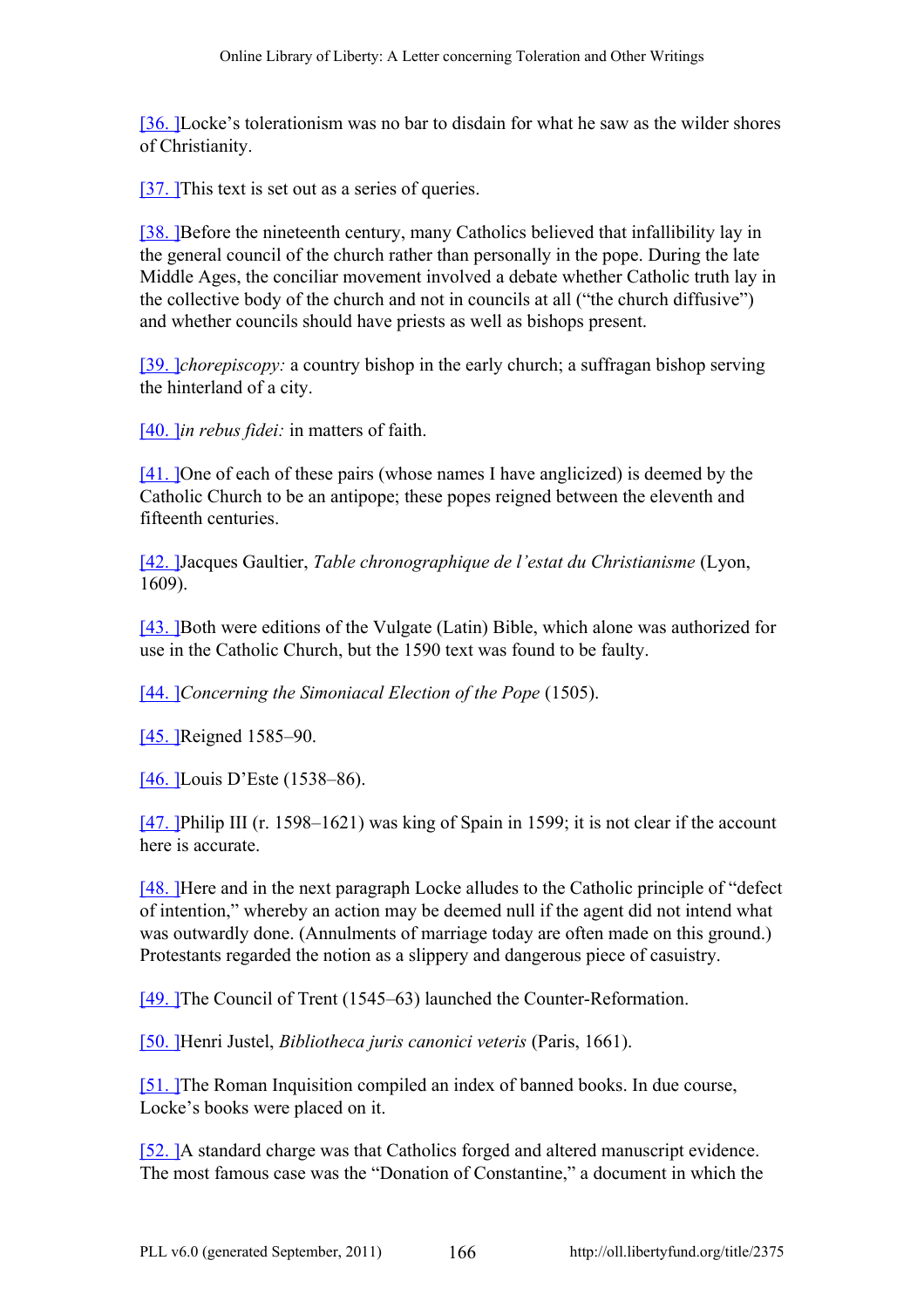emperor Constantine had allegedly conferred imperial authority on the papacy. In the fifteenth century Lorenzo Valla demonstrated it to be a forgery.

[\[53.](#page-123-2) ]Andrés de Vega (1498–1549) and Domingo de Soto (ca. 1495–1560).

[\[54.](#page-123-3) ]Locke had been at Orange in December; the city gave its name to the Dutch princes of Orange but was seized by France in 1660. The second Protestant church at Nîmes was demolished in 1664.

[\[55.](#page-123-3) ]Officials of the local *parlement.*

[\[56.](#page-123-4) ]*go over:* convert to Catholicism. Locke elsewhere argues that persecution generally fails in its aim of conversion.

[\[57.](#page-123-5) ]*States:* the provincial assembly of Estates.

[\[58.](#page-123-6) ]Protestant deputies had in fact long been excluded.

[\[59.](#page-124-0) ]Pierre de Bonzi (1631–1703), archbishop of Narbonne, president of the Estates.

[\[60.](#page-124-1) ]Joanne de Gévaudan, who later married the comte de Ganges.

[\[61.](#page-124-2) ]Most of the final two sentences are written in shorthand.

[\[62.](#page-124-3) ]*vented:* gave outlet or expression to.

[\[63.](#page-124-3) ]*Arian:* see note 68, p. 30.

[\[64.](#page-124-4) ]*owned:* acknowledged, confessed.

[\[65.](#page-124-5) ]*consistory:* in Calvinist churches, a court of presbyters.

[\[66.](#page-124-6) ]Compare these remarks on excommunication with those Locke makes in the *Letter Concerning Toleration,* p. 19.

[\[67.](#page-124-7) ]Monks of the Carthusian order, whose monasteries are called charterhouses.

[\[68.](#page-124-8) ]René d'Anjou (d. 1480), king of Sicily and count of Provence.

[\[69.](#page-124-9) ]A standard element in Protestant fears of a Catholic restoration in England was that all medieval monastic and church lands, now in the hands of the laity, would be forcibly returned to the church. At his accession in 1685, James II specifically repudiated any such plan.

[\[70.](#page-124-10) ]Three Carthusian monks were martyred in 1535.

[\[71.](#page-125-0) ]The restriction was initially decreed in 1669. This entry is in shorthand.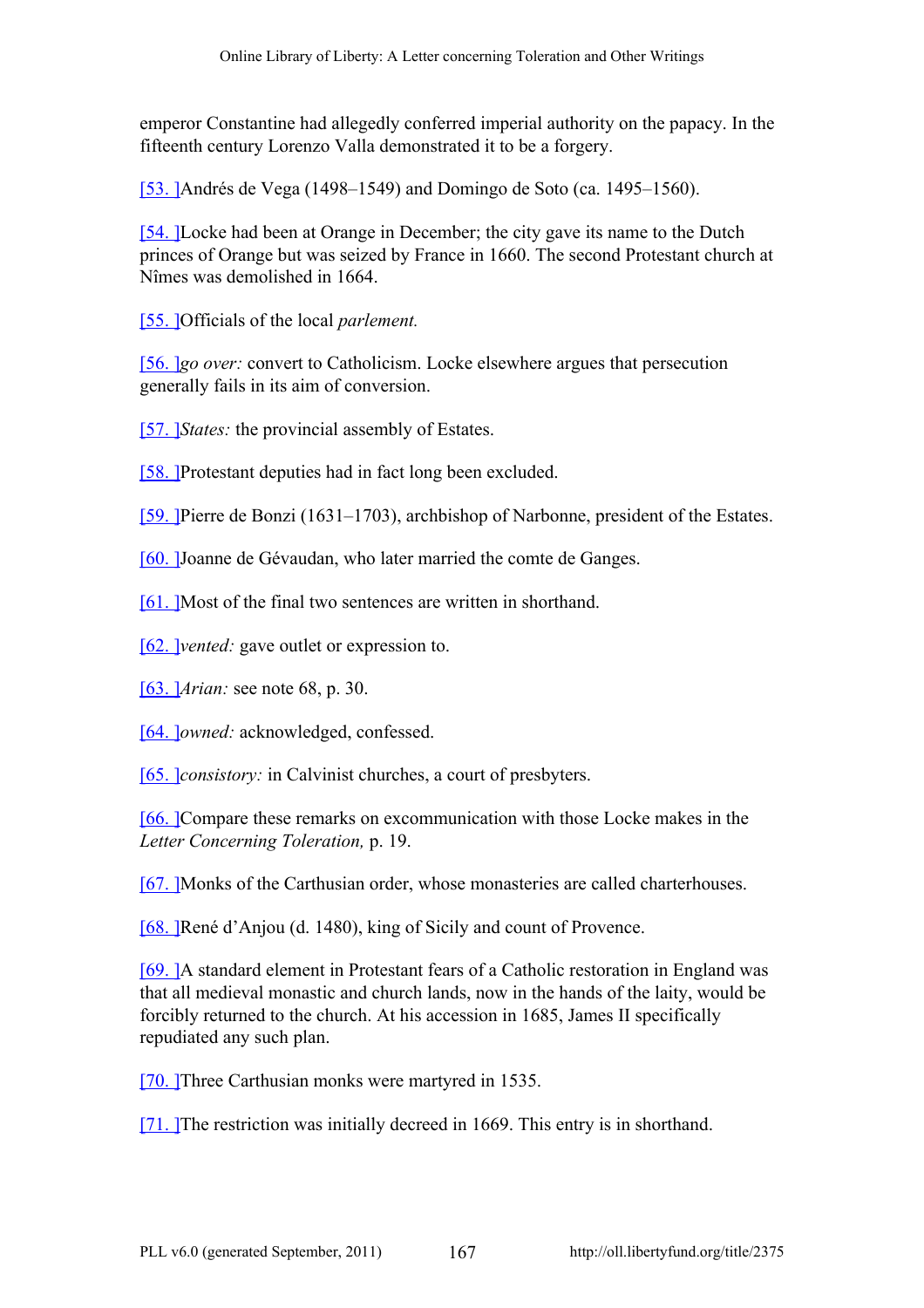[\[72.](#page-125-1) ]Catholic ignorance of Scripture was a Protestant commonplace. The entry is in shorthand.

[\[73.](#page-125-2) ]John 2.

[\[74.](#page-125-3) ]Compulsory quartering of soldiers on private citizens was a familiar form of intimidation and a prime signifier of tyrannous state power. This report presages the *dragonnades,* by which troops were used to enforce conversion. See note 17, p. 11. *Écu:* a silver coin worth three francs.

[\[75.](#page-126-0) ]Colossians 3:18–22.

[\[76.](#page-127-0) ]Quotation marks have been added to remarks that Locke attributes to an imaginary interlocutor.

[\[77.](#page-127-1) *lissue:* surgical incision.

[\[78.](#page-128-0) *]Ammonites:* an ancient people in conflict with the Israelites.

[\[79.](#page-128-1) ]John 21:16. The phrase occurs again in texts below.

[\[80.](#page-128-2) ]"Thus Atticus has argued, concerning which see." Locke refers to his *Essay Concerning Toleration,* signed "Atticus."

[\[81.](#page-128-3) ]Sir John Finch (1626–82), ambassador at Constantinople, 1672–82. His nephew, Daniel Finch, later second Earl of Nottingham, was a promoter of comprehension, i.e., reform of the Church of England in order to readmit moderate dissenters.

[\[82.](#page-129-0) ]John Covel (1638–1722), Church of England chaplain at Constantinople, later Master of Christ's College, Cambridge, Locke's source for this story.

[\[83.](#page-129-1) ]*discovering:* revealing.

[\[84.](#page-130-0) ]*Gaurr:* probably a variant of *Giaour,* a Turkish word for infidels.

[\[85.](#page-131-0) ]The passage in parentheses was originally an addition in the margin of the manuscript.

[\[86.](#page-131-1) ]Damaris Masham (1658–1708), who was brought up among the Cambridge Platonists, and to whom Locke sent these remarks on enthusiasm, responded in defense of spiritual experience. While, she said, it is true "that the proud and fantastic pretences of the conceited melancholists of this age to divine communion had indeed prejudiced many very intelligent persons against the belief of any such thing, they looking upon it but as a high-flown notion of warm imagination," yet it remains possible to believe that God "affords his intimacies and converses to the better souls" and that "the divine spirit does afford its sensible presence and immediate beatific touch to some persons." Letter to Locke, 20 April 1682.

[\[87.](#page-131-1) ]Locke elides Brahmins with Hindus.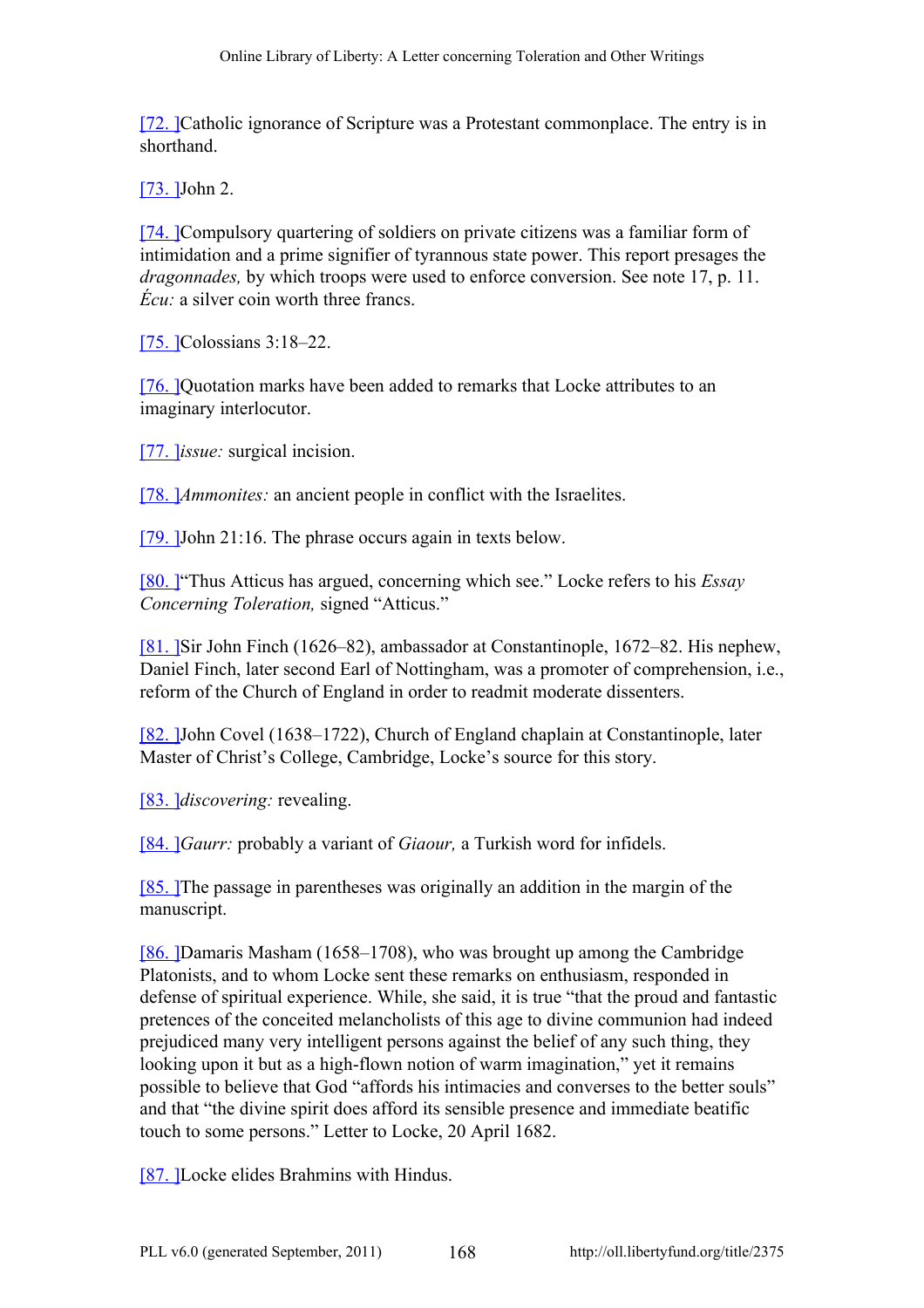[\[88.](#page-131-2) ]The passage in parentheses was originally an addition in the margin of the manuscript.

[\[89.](#page-131-3) ]Contemporary religious psychology posited a polarity between, at one extreme, ascetic mysticism, and at the other, sensual superstition; the true Christian was admonished to seek a middle way.

[\[90.](#page-132-0) ]*Dervises:* dervishes, Muslim mendicants, fakirs.

[\[91.](#page-132-1) ]Sir Paul Rycaut, *Present State of the Ottoman Empire* (1667; 3rd ed., 1670).

[\[92.](#page-132-1) ]*Jaugis:* yogis, Hindu ascetics.

[\[93.](#page-132-2) ]François Bernier, *The History of the Late Revolution of the Empire of the Great Mogul* (1671).

[\[94.](#page-132-2) ]In response, Masham insists that there are "sincere and devout lovers of God and virtue . . . amongst the most barbarous nations and professors of the wildest religions in the world."

[\[95.](#page-132-3) ]*Americans:* Native Americans.

[\[96.](#page-132-4) ]Richard Hooker, *Of the Laws of Ecclesiastical Politie* (1594–97), I.xv.2. Compare Locke's use of Hooker to bolster his arguments in *Two Treatises of Government* .

[\[97.](#page-133-0) ]*Turks:* Muslims.

[\[98.](#page-133-1) ]Locke echoes a common criticism of Catholicism, that, paradoxically, its very reliance on tradition and the infallible teaching of the church, as being necessary to sustain the authority and coherence of Scripture, readily collapses Christianity into deism once those props are doubted.

[\[99.](#page-134-0) ]Locke is responding to William Penn's Frame of Government.

[\[100.](#page-135-0) *dehorting:* dissuading.

[\[101.](#page-135-1) *]even:* namely.

[\[102.](#page-136-0) ]*charge:* cost.

[\[103.](#page-136-1) ]In a footnote Locke reproduces a quotation from Cicero, *De natura deorum,* bk. 3, taken from Pierre Bayle, *Pensées diverses* (1683), §127.

[\[104.](#page-136-2) *lowned:* claimed.

[\[105.](#page-136-3) ]Cicero, *Tusculan Disputations,* ii.4.

[\[106.](#page-137-0) *]cashiered:* dismissed with disgrace.